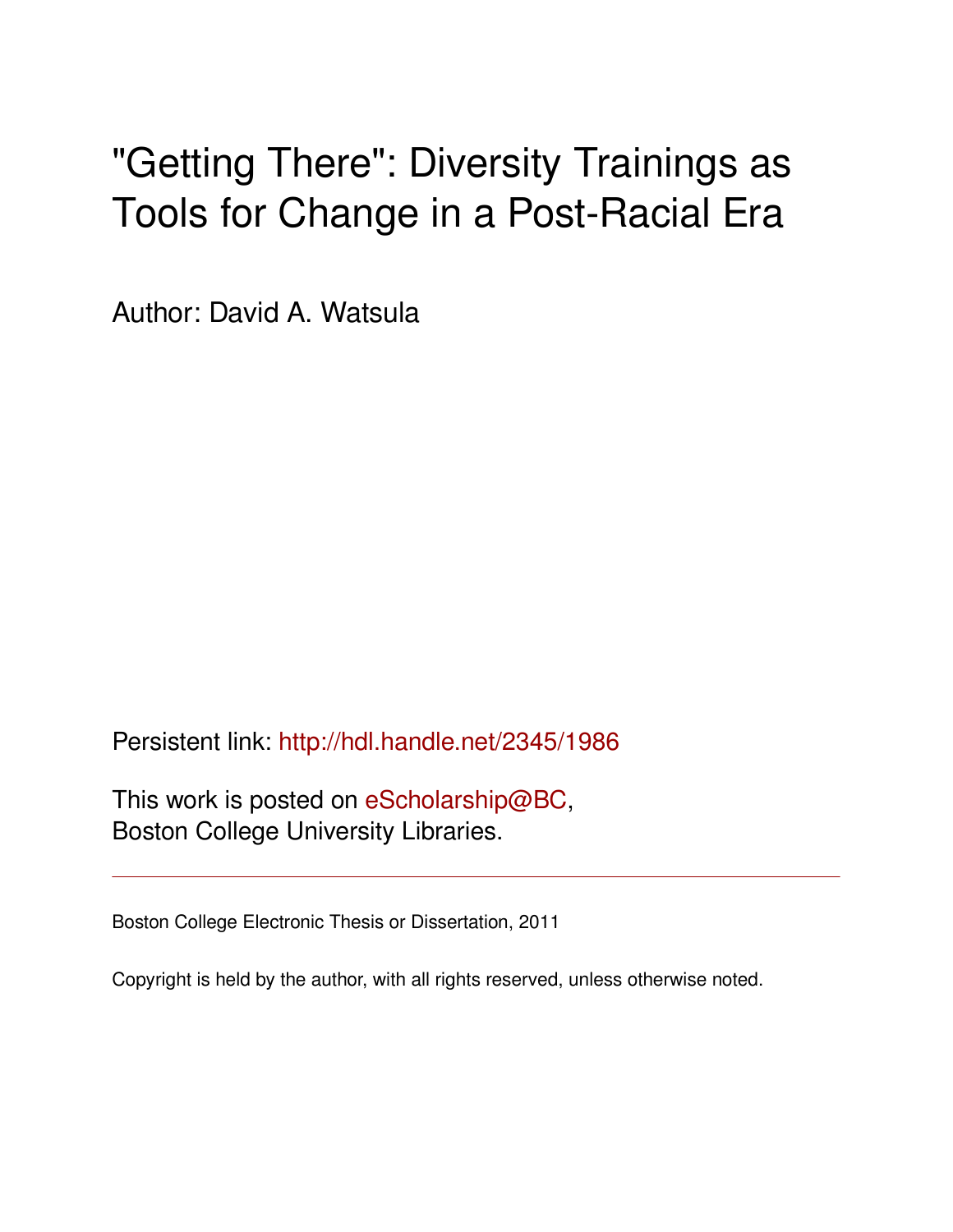## **"Getting There":**

Diversity Trainings as Tools for Change in a Post-Racial Era

**David A. Watsula**

A Senior Honors Thesis and Scholar of the College Project Submitted in Partial Fulfillment of a Bachelor of Arts in Sociology with Honors in The College of Arts and Sciences

> Advisor: Deborah Piatelli, Ph.D. Second Reader: Paul Gray, Ph.D.

Boston College Chestnut Hill, Massachusetts May 2011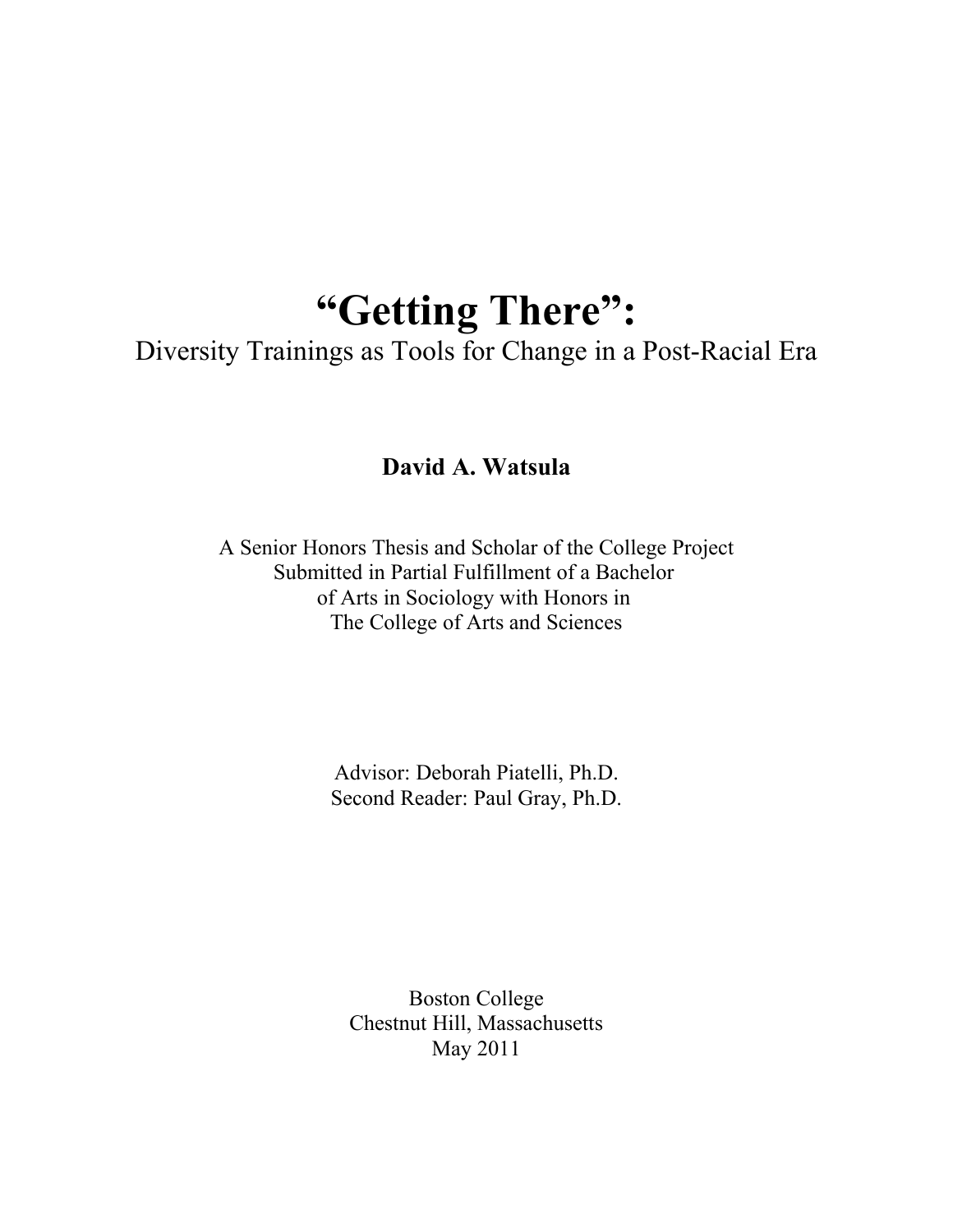### **TABLE OF CONTENTS**

| Diversity Issues in Organizations: Stereotypes, Biases, and Racial Awareness35 |  |
|--------------------------------------------------------------------------------|--|
|                                                                                |  |
|                                                                                |  |
|                                                                                |  |
|                                                                                |  |
|                                                                                |  |
|                                                                                |  |
|                                                                                |  |
|                                                                                |  |
|                                                                                |  |
|                                                                                |  |
|                                                                                |  |
|                                                                                |  |
|                                                                                |  |
|                                                                                |  |
| Transforming Organizations, Individuals, and Workplace Culture185              |  |
|                                                                                |  |
|                                                                                |  |
|                                                                                |  |
|                                                                                |  |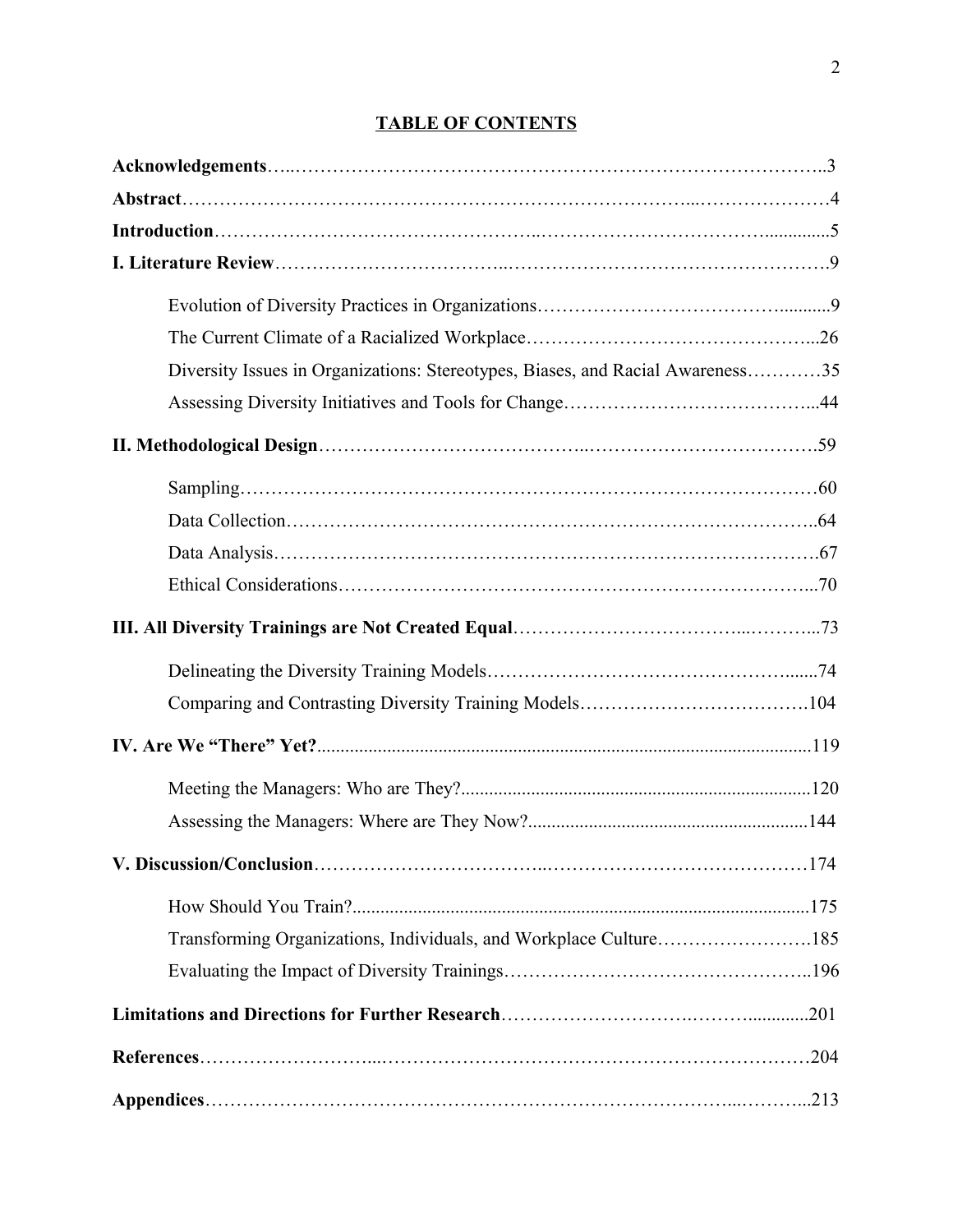#### **ACKNOWLEDGMENTS**

This project could not have been completed without the collective effort of a number of individuals. First and foremost, I must express my deepest gratitude for my advisor in the Sociology Department at Boston College, Deb Piatelli. Deb spent countless hours with me formulating a comprehensive study, developing themes and structure for the thesis, and providing moral support during the trials and tribulations of the research process. Deb's devotion to this project went far beyond what I expected from an advisor and for that I am incredibly grateful. I would also like to thank the Sociology Department for being supportive of this project and providing resources and guidance for myself and fellow students. Especially, I appreciate the assistance of Professor David Karp, who forced me to think about my thesis in Spring 2010, giving me time to develop and execute this study, and Professor Juliet Schor, who guided me through the preliminary stages of doing a thesis, providing logistical and intellectual support along the way. Additionally, thank you to Dean William Petri and all involved in the Scholar of the College program for providing the opportunity to take this thesis to the next level.

This section would be incomplete without showing appreciation for the women and men who agreed to participate in this study. You made this study a reality, when it looked like sampling was going to be a major issue. Your experiences and insights are essential to what is presented in the following pages. I can only hope that you gain some useful information from what I have put together, though it will never equal how valuable your words have been in providing me with knowledge about workplace diversity and diversity trainings.

Lastly, I must mention my family, roommates, and friends, who allowed me to bore them with thesis issues and complain about the bumps in the road. I know that you are happier to see this finished than anyone else. Thanks!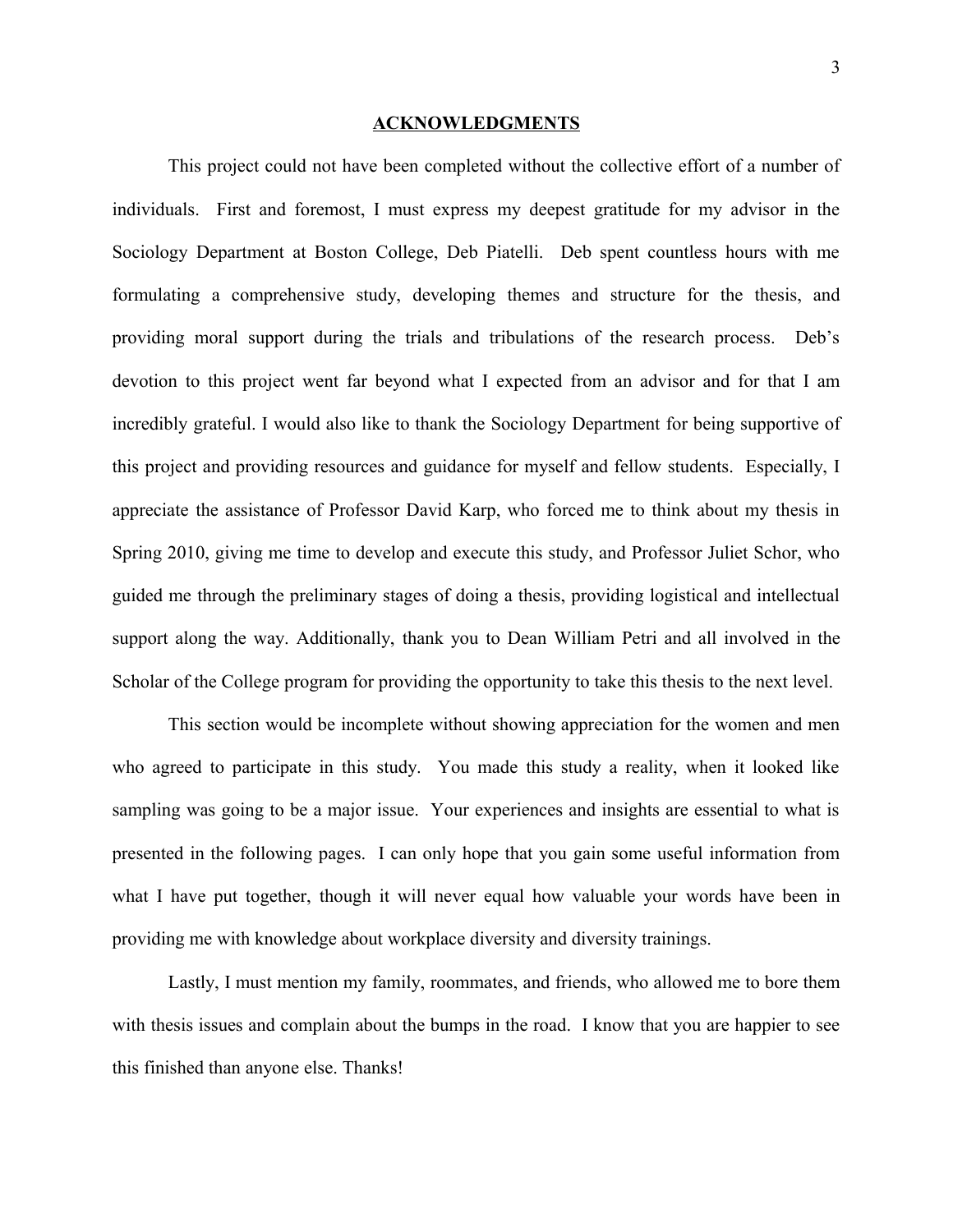#### **ABSTRACT**

This study serves to contribute to the growing literature on the effectiveness of diversity trainings. Previous studies on diversity training have produced inconclusive results for diversity training goals, evaluation techniques, and success. These studies rely largely on quantitative methods and large data sets looking at representation, biases, and economics. This study examines the impact of diversity trainings from a different lens. Specifically, in a society that increasingly adheres to a post-racial ideology, diversity trainings can serve as a tool to deconstruct the basis for racial power and privilege and expose the persistence of racism in the workplace. This qualitative, inductive study allows diversity trainers and managers to discuss indepth their views on diversity and diversity training.

Diversity trainers delineated five diversity training models, all of which discuss power and privilege in different ways or not at all. The presence and nature of this discussion becomes a product of a diversity trainer's personal beliefs and the culture of the organization where training will occur. Manager interviews showed that individual differences in racial awareness entering the training can mediate how managers respond and react to diversity training material. The combination of the training model, organizational culture, and individual racial awareness combine to determine whether or not individual and institutional change around racial power and privilege will occur. Overall, power and privilege is not a common feature of diversity trainings, however diversity training can be used to further this discussion and fight against racism. A model is proposed that presents a way for diversity trainers to combine diversity training models to promote organizational goals, as well as counter post-racial ideology to create critically inclusive and egalitarian workplaces. Moreover, suggestions are made for researchers to better evaluate diversity trainings in the future, so as to truly determine the extent to which diversity training can be used to further organizational goals.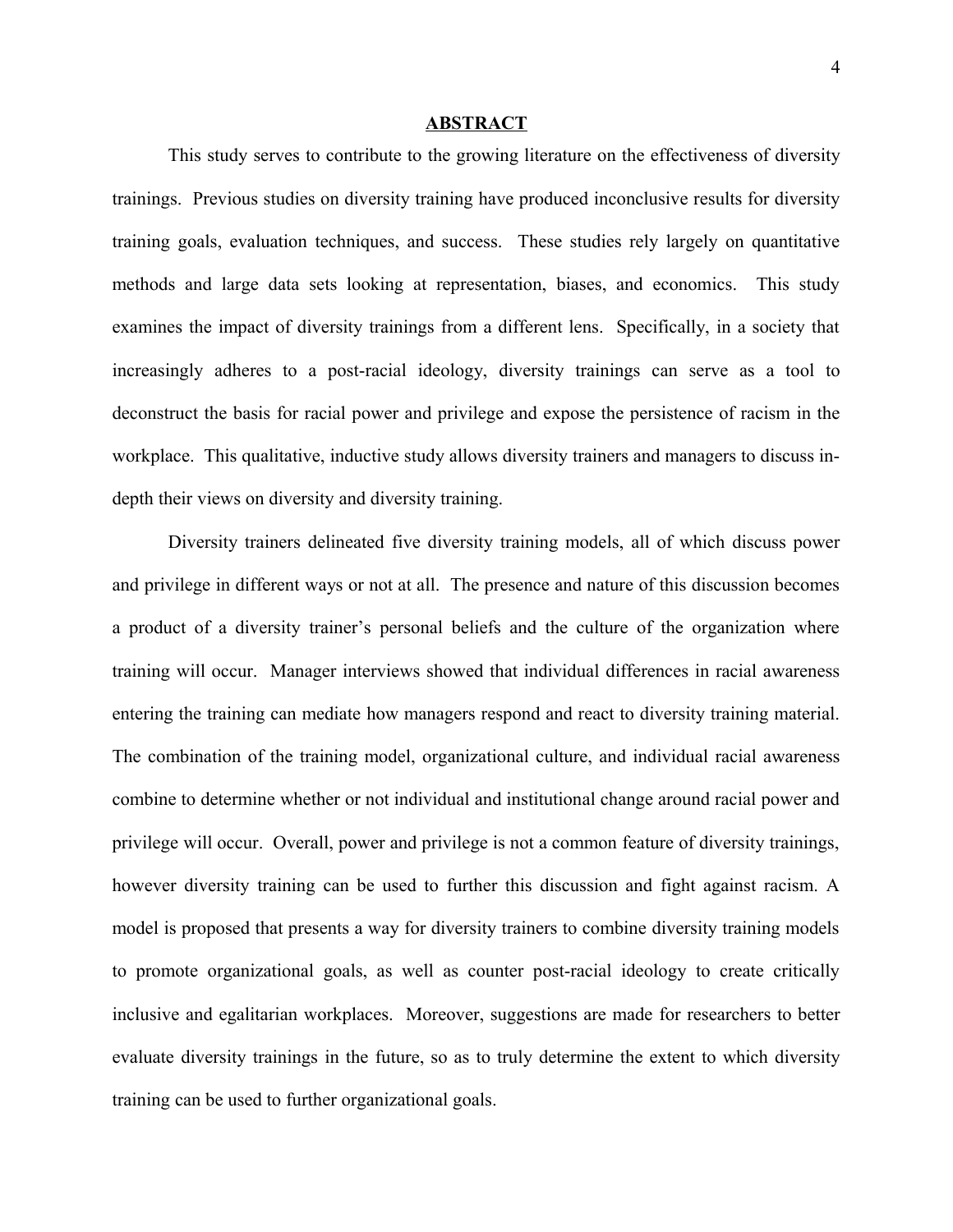#### **INTRODUCTION**

Diversity training has grown into a lucrative industry with U.S. employers spending billions of dollars annually to train their employees (Society for Human Resource Management 2010; Hansen 2003). Starting in the civil rights era with federal legislation, organizations began focusing on workplace diversity and training employees for a variety of reasons. Initially, diversity trainings focused on a *compliance-based diversity* approach, as the Equal Employment Opportunity Commission (EEOC) created the legal requirements surrounding diversity (Kelly and Dobbin 1998). At the beginning, then, diversity was intimately tied to the law. Since the inception of diversity training in the 1960s, diversity training as evolved repeatedly. These transformations represent changing sociopolitical contexts over the last four or five decades, which dictate how diversity is conceptualized and what organizational initiatives exist for diversity in a given era. The historical approaches to diversity, which can be identified as *compliance-based diversity, managing diversity, celebrating diversity, valuing diversity,* and *critical diversity,* all influence how diversity is presented in contemporary diversity trainings, however a predominant discourse of post-racialism directs the majority of diversity trainings that currently take place in organizations (Bell 1992; Gallagher 2008; Wise 2009).

Recent data suggests that over two-thirds of corporations in the United States have some form of diversity training in place for employees (Society for Human Resource Management 2010). Current diversity trainings serve to remind employees of the value of a diverse environment, promote agency-specific diversity goals, and/or enhance the overall effectiveness of employee interaction (Comer and Soliman 1996; Lynch 1997; Gilbert et al 1999; Von Bergen et al 2002). Oftentimes, the diversity training is linked to increased productivity and marketability, as well as positive intergroup interactions (Thomas 1990; Kirby and Richard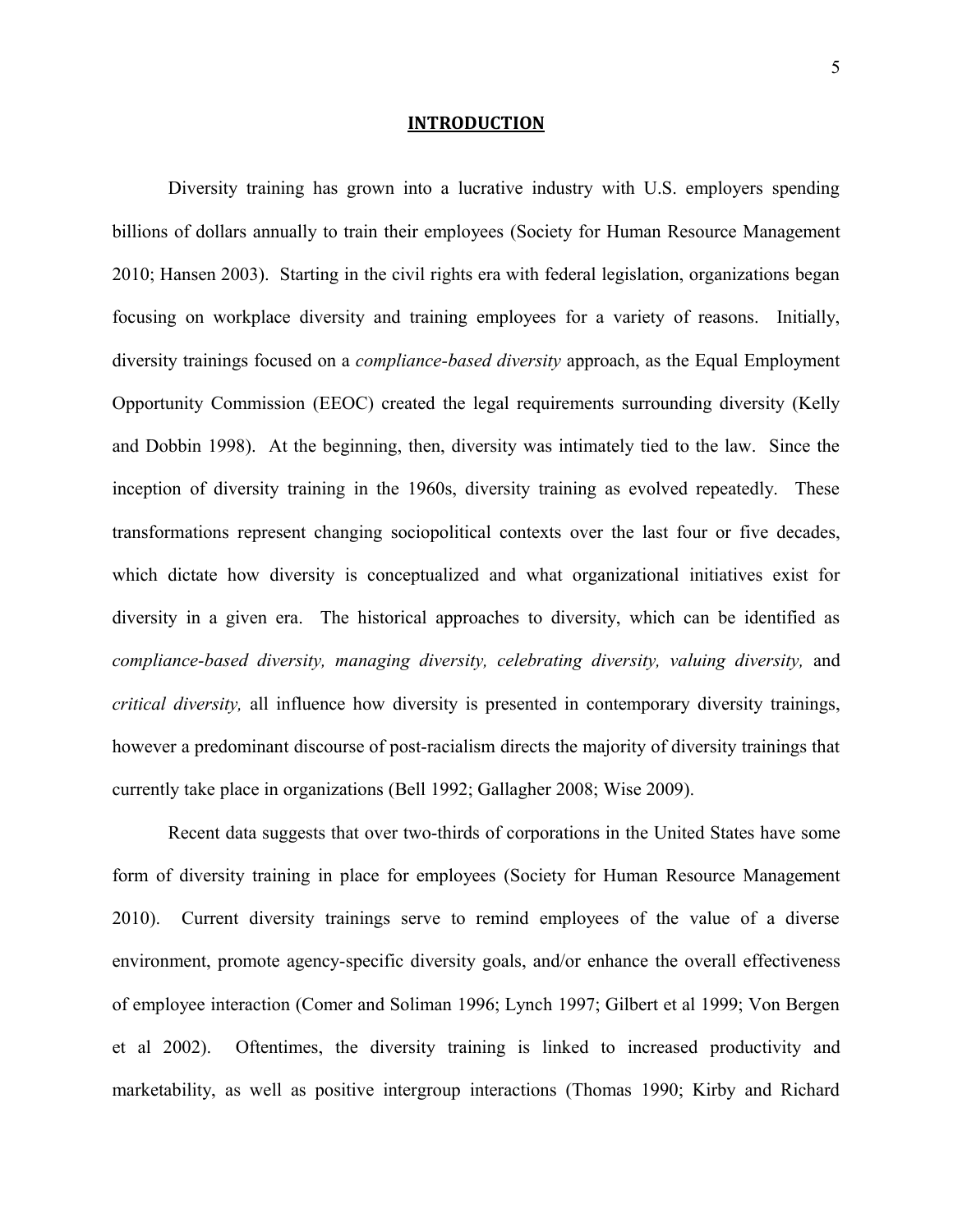2000; Thomas 2004; Childs 2005). Many trainings draw from multiple historical approaches to diversity to cover a wide range of topics, including legal requirements, stereotypes, biases, and interpersonal or intergroup communication tools (Paluck 2006). Despite the prevalence of diversity training in organizations, research on the effectiveness of diversity trainings is largely inconclusive. Some studies have shown that diversity training works to decrease biases and increase organizational productivity (Hanover and Cellar 1998; Agars and Kottke 2004; Thomas 2004). Other research has questioned the validity of such reports to claim that diversity trainings are ineffective because they produce unwanted backlash as opposed to decreasing bias, and by pointing out methodological flaws and quantitative discrepancies, such as a lack of representation for women and people of color in managerial positions (Lynch 1997; Von Bergen et al 2002; Wrench 2005; Kalev et al 2006; Paluck 2006; Paluck and Green 2009). Still other research suggests that there is no net outcome, positive or negative, for diversity training (Kochan et al 2003). Missing from this research on evaluation are the specific goals for diversity training. Diversity training is not a monolithic category. Trainers, organizations, and training participants all contribute to how diversity training is presented and received at an organization. This information is essential to understanding the impact that diversity trainings can have for individuals and organizations.

As mentioned, diversity trainings currently take place in a sociopolitical context that is increasingly post-racial. The United States is heralded for "transcending race" so that one's race no longer affects opportunities inside and outside the workplace (Bell 1992; Bonilla-Silva 2001; Gallagher 2008; Wise 2009). In a society that adheres to post-racial ideology, diversity can be conceptualized as something that everyone is a part of, so that dimensions of diversity such as race, class, gender, personality, and marital statues are all presented as equivalent when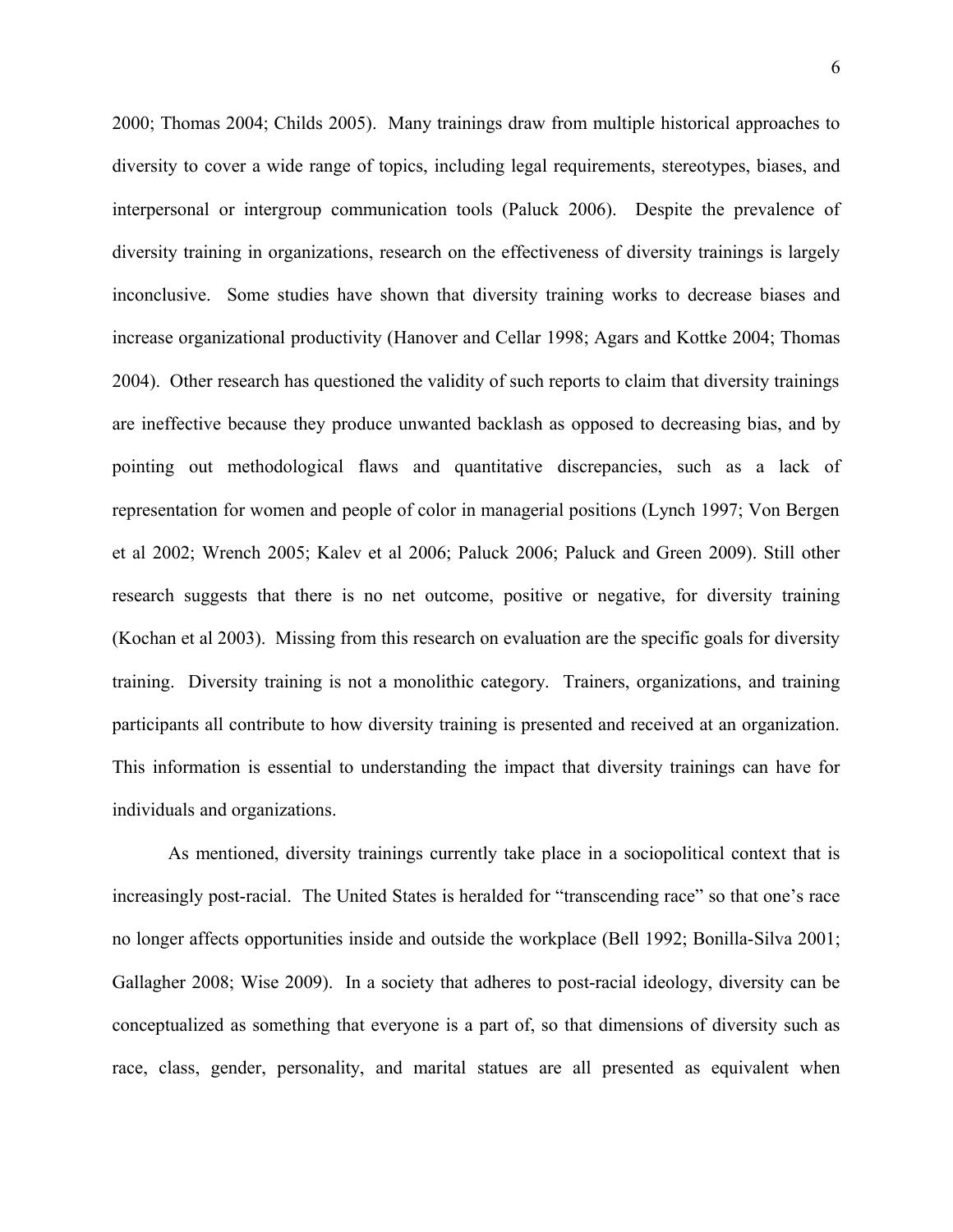contributing to workforce diversity (Thomas 1996; Lynch 1997; Hays-Thomas 2004). Though the equivalency argument is attractive for businesses looking to include all members into the diversity discussion and decrease the backlash that diversity initiatives can induce, conceptualizing diversity in this manner conceals an extremely significant point: racism is *not* over in contemporary U.S. society, even if post-racial ideology is pervasive.

In U.S. industry, nine out of ten executive-level managers are white, seven out of ten of these managers are male, and six out of ten are both white and male (EEOC 2010). Additionally, whites dominate in terms of income and overall wealth and organizations continue to place race and ethnicity at the top of their definition of workforce diversity (Wise 2009; Society for Human Resource Management 2010; U.S. Census Bureau 2011). Consequentially, whites continue to be advantaged economically, psychologically, and socially in contemporary society, something that the predominant mode of diversity training ignores (McIntosh 1988; Wellman 1993; Wise 2008). Examining white privilege promotes an understanding that racism is institutionalized, so that power and privilege based on race become systemic to a society and persist even if individual people of color have succeeded or if cross-racial interpersonal relations seem to be improving. Some diversity trainers are keenly aware of this perpetuation of racism, while others adhere to the post-racial ideology.

This study examines the existence and nature of the racial power and privilege discussion in contemporary diversity trainings that operate within an increasingly post-racial society. This discussion and the subsequent responses by individuals and organizations are mediated by a number of important factors. The historical approaches to diversity used in a diversity training dictate the way diversity is discussed. The way organizations view diversity affects the implementation of diversity programs and the effect diversity trainings can have at creating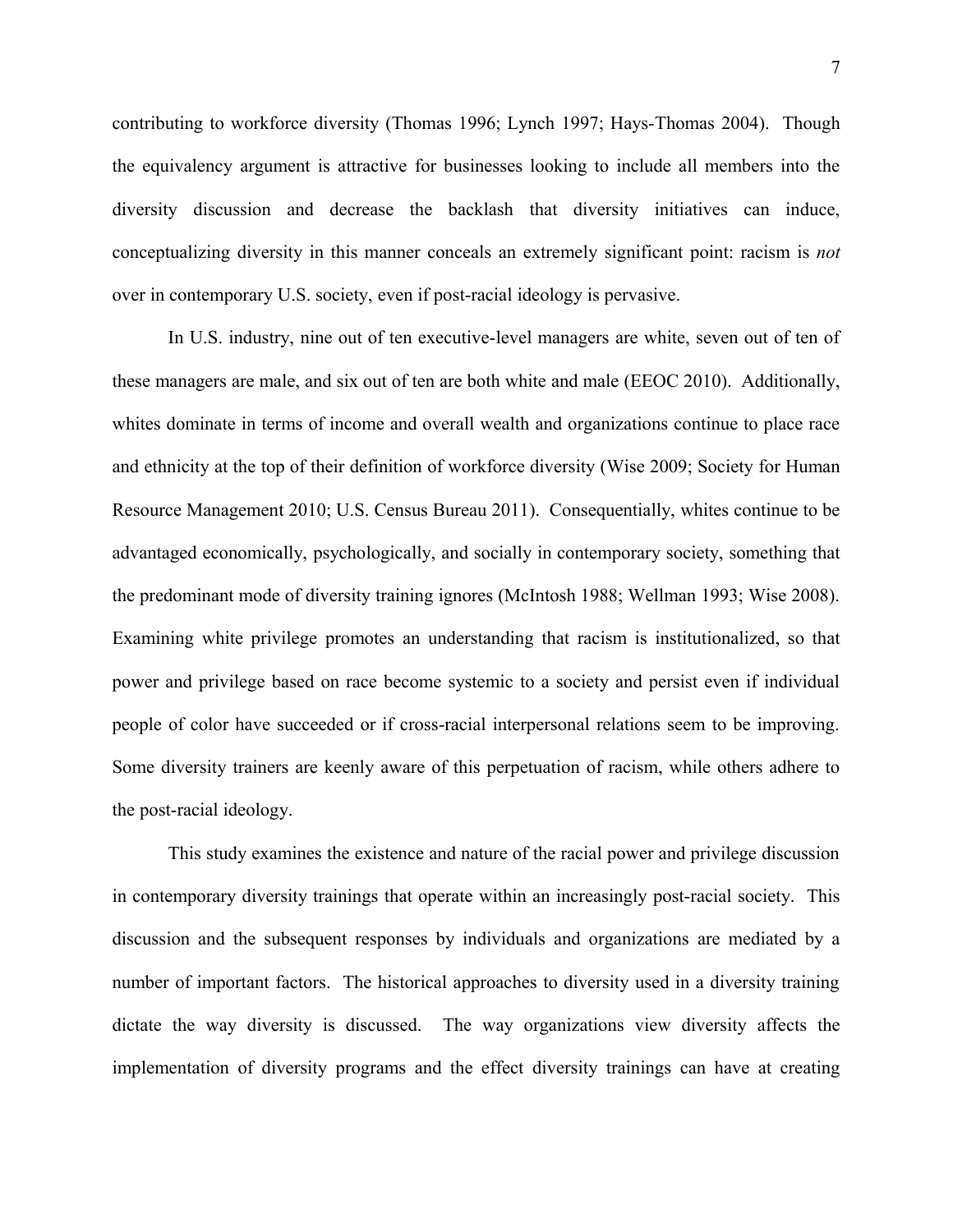organizational change. Moreover, individual participants have their own conceptualizations of diversity and race and racism, which guide how individuals react to diversity information. Because this study is examining power and privilege, the focus will be on white, male managers. These managers have important positions in their organizations, giving them concrete power to make decisions, as well as social power and privilege that comes from their racial and gender groups. Diversity trainings, based on the information they present, have the opportunity to deconstruct post-racial ideology. Discussing diversity with managers in a variety of different organizations, who have different personal beliefs about power and privilege and have had different information presented to them in diversity trainings on these two topics provides insight into what factors effect the individual and institutional changes that diversity trainings can produce, particularly around the issues of race and racism in contemporary society.

 The following literature review functions to present the evolution of diversity trainings, the continuing significance of race in an increasingly post-racial society, and the purpose of diversity initiatives in organizations, focusing on diversity trainings. The literature provides the background for an analysis of interviews with diversity trainers and managers about their experiences with diversity training and the role that the trainings play in battling racial power and privilege and countering post-racial ideology in organizations and society at large. Diversity training can be used to generate institutional and individual change around race and racism if strategically implemented and delivered.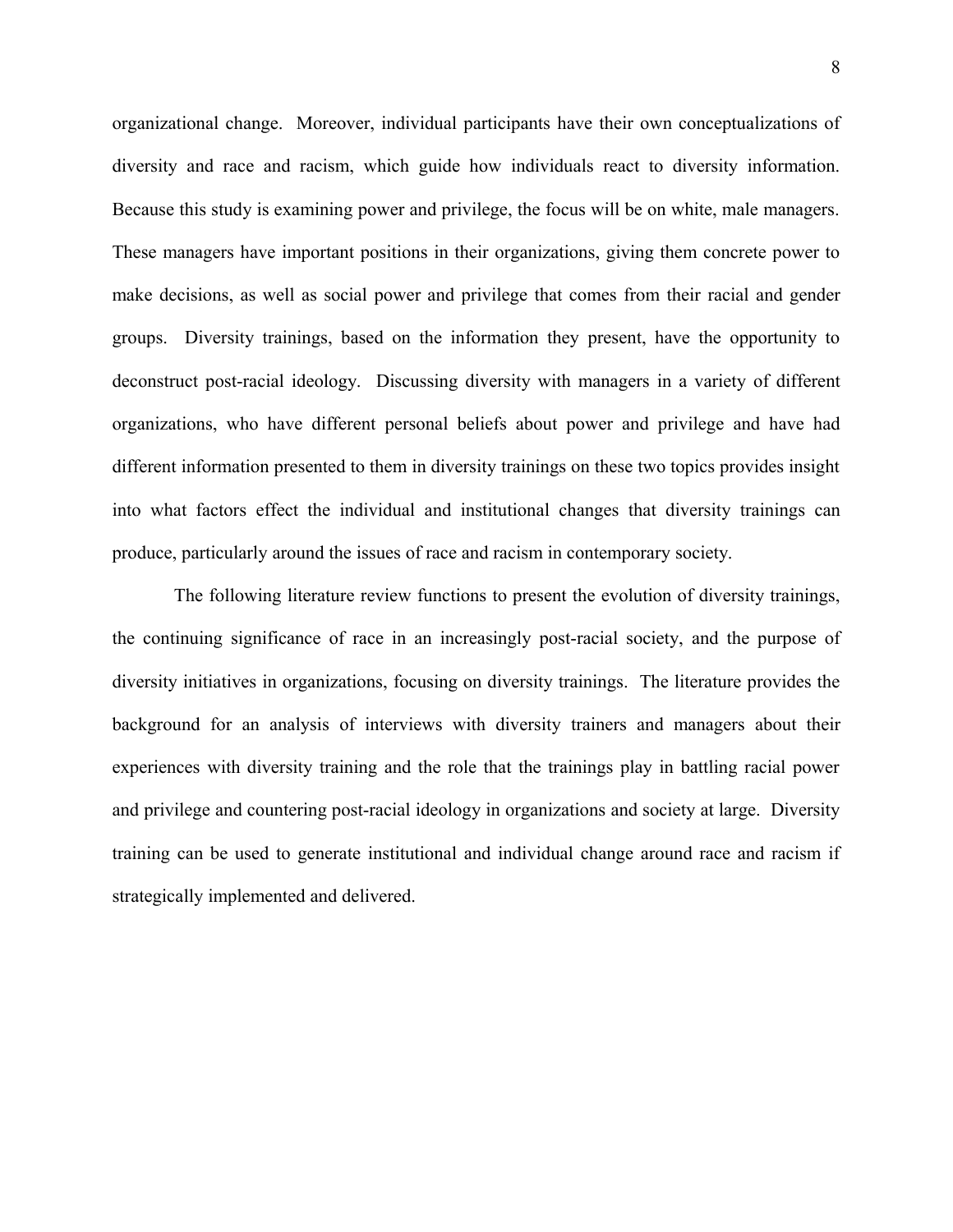#### **CHAPTER I: LITERATURE REVIEW**

#### **Evolution of Diversity Practices in Organizations**

Diversity in organizations is an ever changing concept. Starting in the 1960s, diversity has been discussed in various ways, each marked by a predominant approach. Historically, five major approaches to diversity are identifiable in the literature: *compliance-based diversity, managing diversity, celebrating diversity, valuing diversity, and critical diversity.* These approaches to diversity arose out of the sociopolitical context in which they were used and dictate normal diversity practices in organizations. The five approaches to diversity represent an integration of a changing sociopolitical climate, indicated by a prevalent racial discourse, and diversity initiatives inside organizations. Tracing the history of diversity practices in organizations provides the context for contemporary diversity trainings.

#### **The 1960s and 1970s: Federal Law and** *Compliance-Based Diversity*

Over the last fifty years, new governmental policies have transformed the demographics of the typical workplace in the United States. In 1961, President John F. Kennedy's Executive Order 10925 required federal contractors to make a concerted attempt to curtail employment discrimination. Arising from social movements such as the civil rights and women's movements, this birth of "affirmative action" focused on the categories of race, sex, religion, and nationality (age and disability were later included), and was primarily concerned with increasing the representation of different groups in federal employment and in corporations that held federal contracts. Three years later, Title VII of the Civil Rights Act of 1964 expanded antidiscrimination legislature beyond federal employment to include all employers and created the Equal Employment Opportunity Commission (EEOC) to give employees a legal outlet for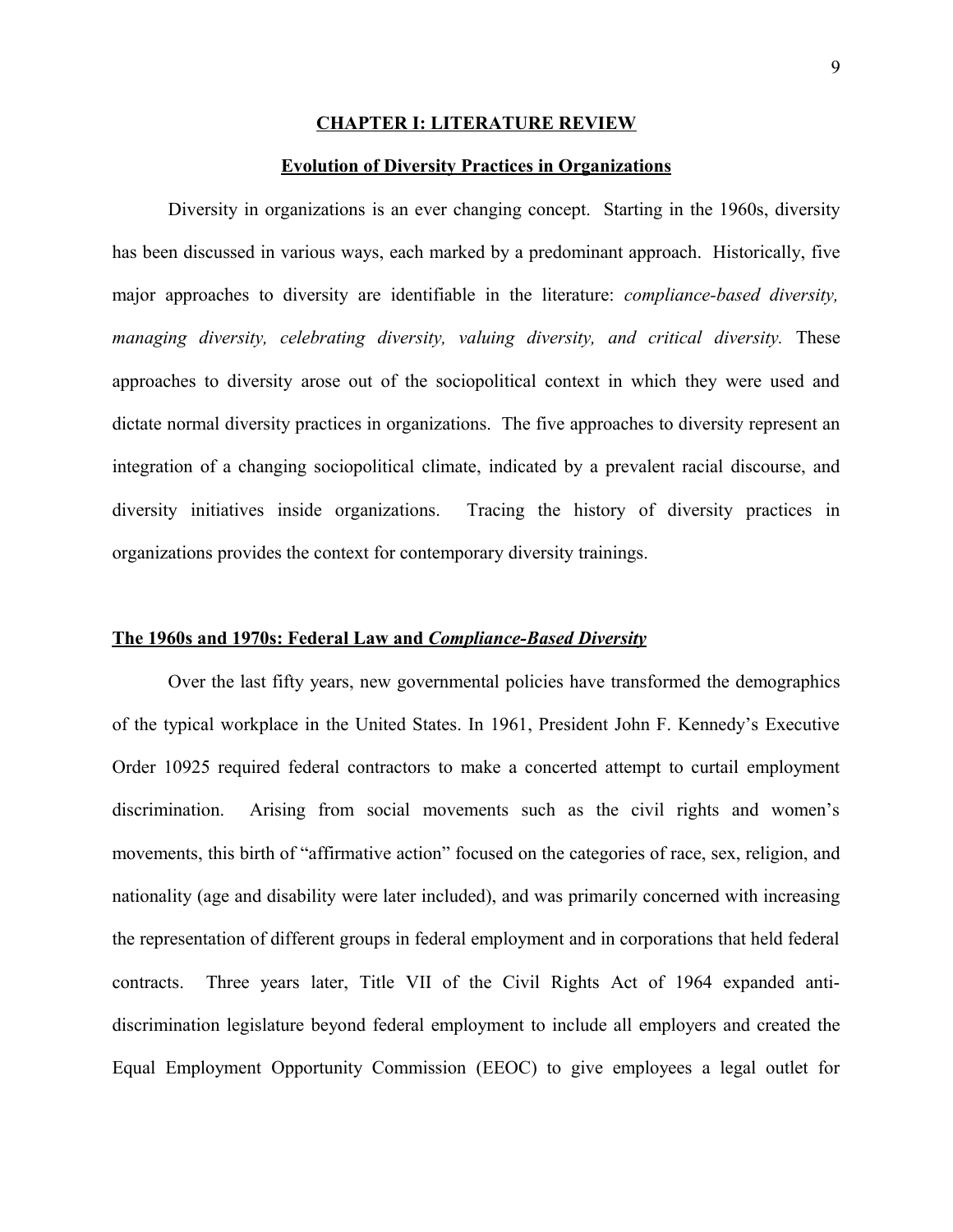discrimination and to ensure employer compliance. Discrimination can include unequal treatment in the practices and policies involving hiring, recruitment, compensation, task allocation, benefits, etc; however, the specific criteria for an action to be labeled discriminatory, or for an employer to be fully compliant with the law, were left undefined and ambiguous (Kelly and Dobbin 1998).

In an attempt to evade the disadvantageous monetary and public relations repercussions of lawsuits with the EEOC, many companies implemented voluntary training procedures and hired diversity officials to oversee company actions and ensure compliance (Kelly and Dobbin 1998; Hays-Thomas 2004; Anand and Winters 2008). The justification for these new policies and positions rested on the necessity of full compliance with the EEOC. Hence, diversity become intimately tied to legal compliance. The common racial discourse of this time period can be considered a *compliance-based diversity* approach originating from the sociopolitical climate marked by civil rights activism and legislature and focusing on legality. In this perspective, power in organizations is conceptualized as resulting from historical access to the most lucrative levels of employment, something that equal opportunity laws can remedy.

Diversity in the 1960s and 1970s, then, applied to the groups covered under EEO law as being historically precluded from opportunity. In practice, diversity training at this time focused on legal compliance with the EEOC through the representation of previously excluded groups in the workplace. In these 'race-relations' and 'sensitivity trainings,' dominant groups, such as whites, males, and the able-bodied were not included when talking about diversity (Dobbin et al 2007). Instead the information presented was meant to make employees understand the law and what actions may lead to discrimination litigation. As a result, diversity trainings were often negatively perceived as a product of affirmative action, which gave some groups more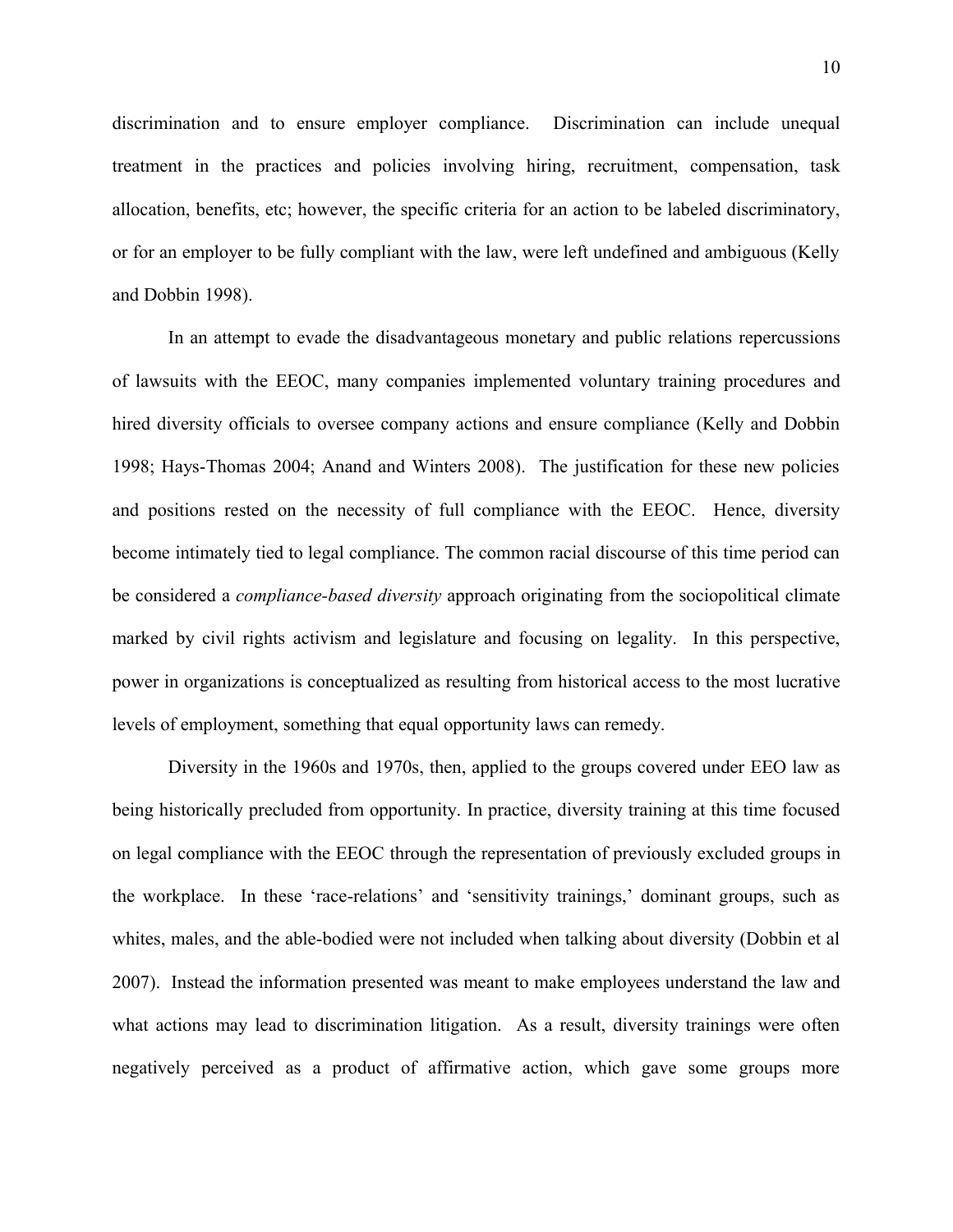opportunity, while disadvantaging others (Ivancevich and Gilbert 2000). The negative perception of affirmative action can be linked to a misunderstanding of the purpose of such programs. Affirmative action is often conceptualized as giving advantages to underrepresented groups simply because of their group affiliation, so that unqualified workers enter the workplace, while competent members of dominant groups are excluded from opportunity. Rather than filling quotas, affirmative action is more commonly put into practice in recruitment and hiring policies to identify qualified members of underrepresented groups, who may not have had access to job opportunities in the past (Feagin and O'Brien 2003). The quota view of affirmative action was the norm in this time period, leading to negative views of diversity training. This was particularly true of white males who felt under attack as members of dominant groups in such diversity programs, where issues of racism or sexism were discussed, resulting in a white male backlash to diversity trainings and policies (Comer and Soliman 1996; Lynch 1997; Von Bergen et al 2002; Kalev et al 2006).

C*ompliance-based diversity* confronted dominant groups in a way that concentrated on legality, while minimizing intergroup relations, creating organizations that viewed diversity as a necessity to avoid lawsuits or a poor public image, but nothing more. Racism was viewed as something of the past and laws could fix any remaining aspects of racism through representation. This legal view of diversity also maintained dominant workplace cultures by focusing on representation (or tokenism) and ignoring whether or not diverse employees were integrated into the organization. The *compliance-based diversity* approach, concentrating on legality and past discrimination, was tested by President Reagan, promoting a shift in racial discourse.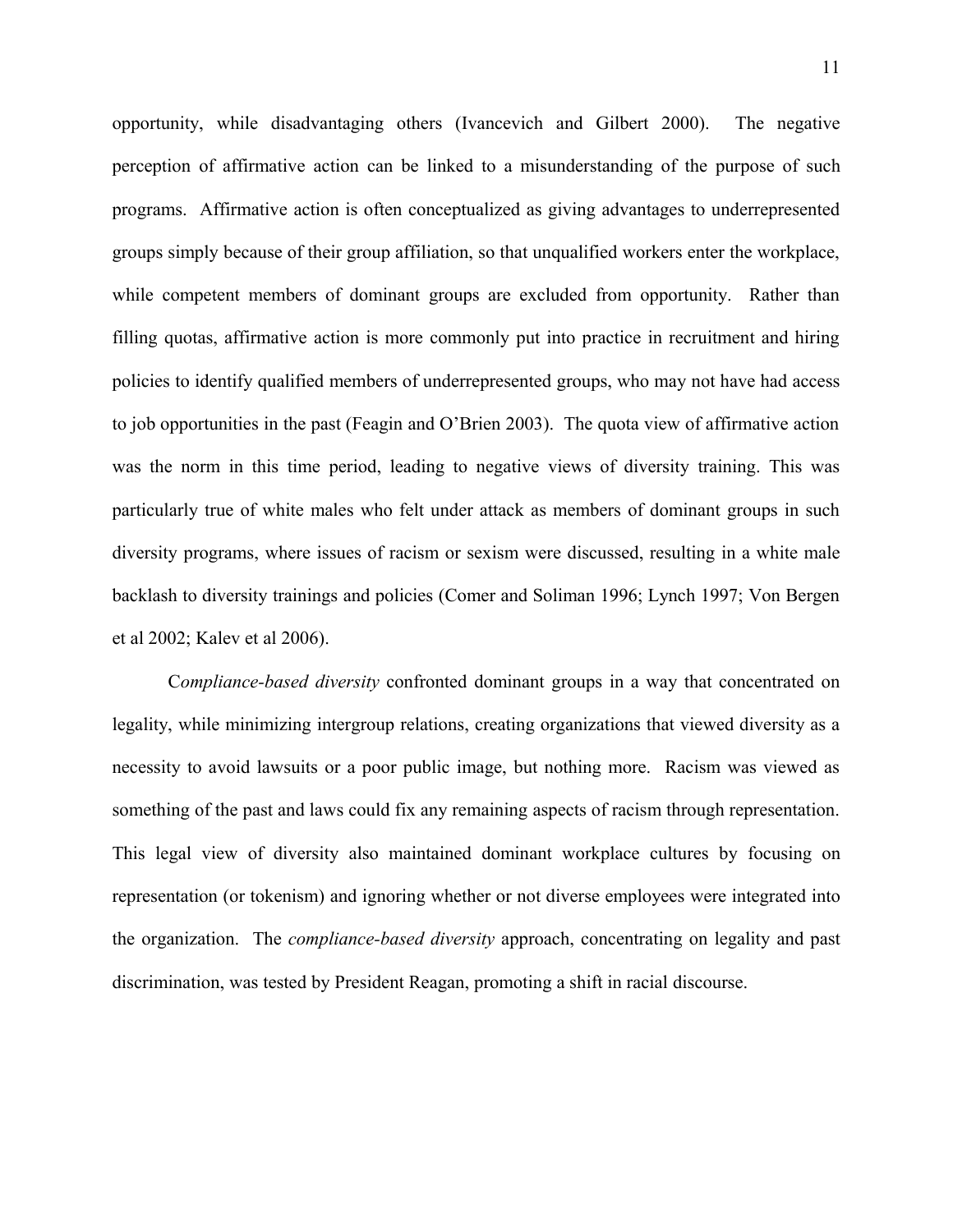#### **The Early 1980s: Reagan and the Reduction of** *Compliance-Based Diversity*

In the 1980s and into the 1990s, diversity training undertook a dramatic shift. President Ronald Reagan considered the maintenance of anti-discrimination procedures to be the responsibility of the individual employer, not the federal government (Kelly and Dobbin 1998; Anand and Winters 2008). This represents Reagan's basic policies of deregulation, reducing government control in business and giving more power to corporations (Heydebrand 1990). Reagan's stance on affirmative action and the EEOC is indicative of this period of deregulation, which caused a decline in active measures to increase workforce diversity. The administration reduced staff and resources at the EEOC, limiting the effectiveness of previous affirmative action legislation (Leonard 1985; Burstein & Monaghan 1986). The diminished role of the EEOC to dictate discrimination policy at the employer level put hired compliance officials in difficult positions. Compliance officials needed to legitimize their positions in the organization to both remain employed and show the worth of federal action against discrimination (Kelly and Dobbin 1998). President Reagan's policies compelled compliance officials to redefine the nature of their jobs, which sparked a transformation in the affirmative action and EEOC compliance field and the *compliance-based diversity* approach.

If a lack of strong governmental support diminished the legal requirements attached to affirmative action and EEOC regulations, what incentive did employers have to continue to follow affirmative action or EEOC plans? This is the question that compliance officials faced in the years of Reagan deregulation. Their answer is instrumental in understanding the state of diversity work at this time. Instead of finding new jobs, compliance officials changed the justification for the jobs they already had. Creatively, compliance officials restructured the conversation to focus not on the legality of affirmative action and EEOC procedures, but on the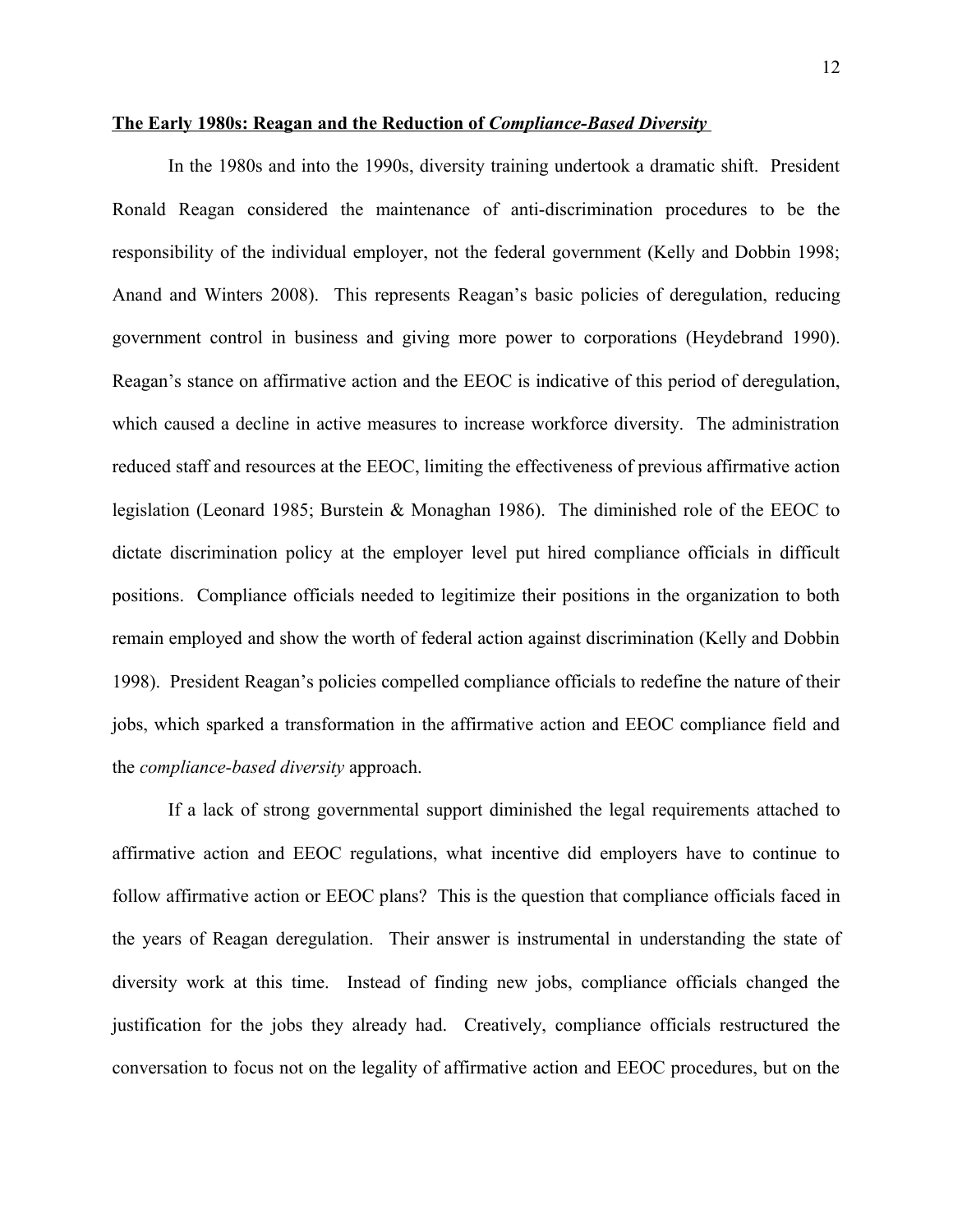business advantages that a diverse workforce brings (Kelly and Dobbin 1998; Hays-Thomas 2004; Anand and Winters 2008). Diversity training became a tool for transforming employee attitudes to reduce biases that can inhibit effective work relationships that can negatively influence productivity, rather than a training to review laws and encourage compliance (Kochan et al 2003). This new conceptualization of the necessity of diversity initiatives turned compliance officials into the Diversity Directors, Directors of Multicultural Affairs, or other similar positions that permeate organizations across the United States. The early 1980s represents a shift in the racial discourse from *compliance-based diversity* to the *managing diversity approach*, focused on business.

In 1986, despite Reagan's reduction in the legal requirements of diversity initiatives, the Bureau of National Affairs found that 88% of Fortune 500 companies had no plan to change their affirmative action structure, while the remaining 12% were prepared to *expand* the plans already in place (Bureau of National Affairs, 1986, p.90 cited in Kelly and Dobbin 1998). Removing the *compliance-based diversity* justification for hired diversity officials put organizations in a position where diversity had to be conceptualized as something to strive for on its own. This conception coupled with an organizational ethos that expected an influx of new, heterogeneous employees worked to completely alter perspectives on diversity. The field of diversity management versus compliance was born.

#### **The late 1980s and 1990s:** *Managing Diversity* **and the Business Case**

In the late 1980s, the view of organizational demographic differences began to change. The publication the Hudson Institute's *Workforce 2000* (Johnston and Packer 1987) predicted a drastic increase of women and people of color entering the job market. Organizations foresaw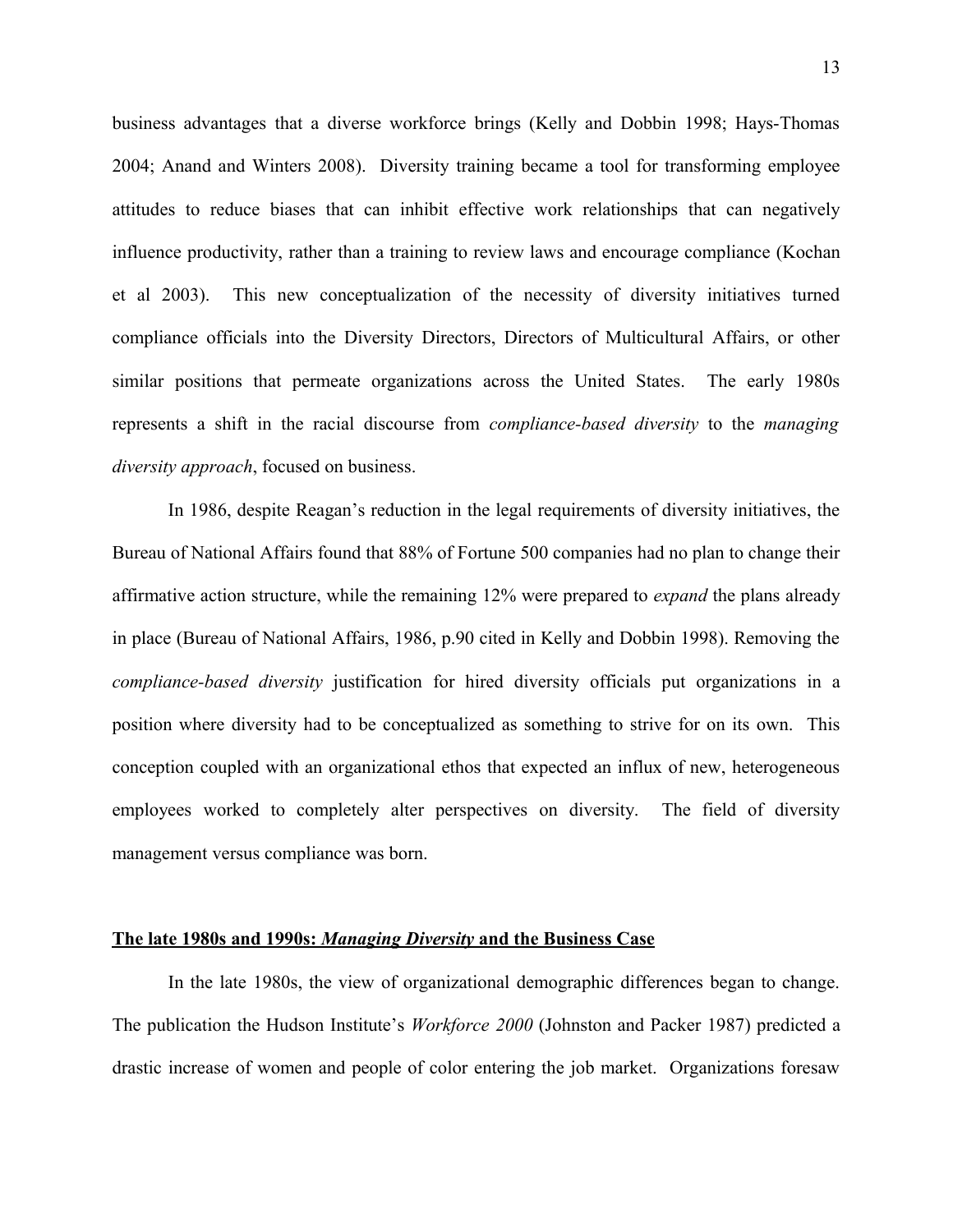various ways that this influx of previously excluded workers would transform workplace culture (Hays-Thomas 2004). Hired diversity officials, with a redefined purpose for their job duties, capitalized on this opportunity to advocate for diversity on new grounds. R. Roosevelt Thomas (1990), one of the first professionals to make a large claim about the changing nature of the workforce, championed the need to move past affirmative action and discussion on racism, sexism, and compliance to managing the diverse workforce in order to procure organizational benefits (Thomas 1990). When the focus is on a *managing diversity* approach, workforce diversity is presented as a business strategy. The notion is that equal opportunity law has "undone" past discrimination, but diversity is still important in organizations because it can be capitalized on for profit. If properly attended to, proponents of diversity management foresee a correlation between workforce diversity and economic competitiveness (Kochan et al 2003). As a result, diversity supporters have proposed a number of competitive advantages to a diverse organization.

Inside the workplace, diversity is expected to increase creativity and productivity, reduce employee turnover and absenteeism, and allow the organization to respond positively to an assortment of problems from a number of different perspectives. Diversity, then, is a market strategy leading to increased productivity. On an interpersonal level, proponents view *managing diversity* as a tool to reduce prejudice and increase commitment. Outside the specific day-to-day operations of the organization, diversity opens doors to new customers and suppliers. In aggregate, diversity should benefit an organization economically, as the advantages cut costs, increase marketability and public image, and create a better work environment (Thomas 1990; Comer and Soliman 1996; Gilbert et al 1999; Kirby and Richard 2000; Lorbiecki and Jack 2000). These economic advantages, however, are only gleaned when diversity is managed effectively.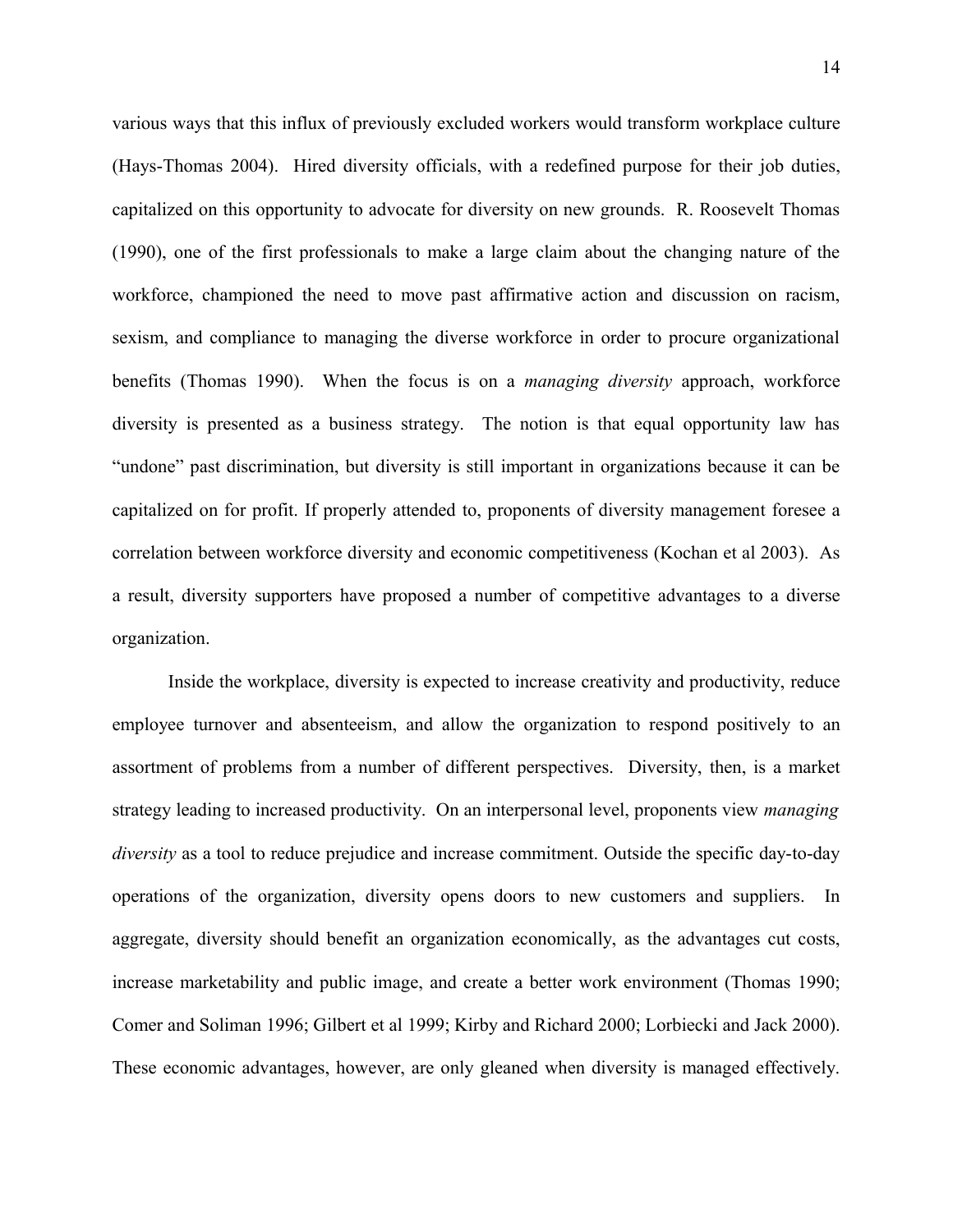For example, IBM a model for the potential advantages of organizational diversity, created a plan to manage diversity, including eight task forces concentrated on elements of diversity, such as race, gender, disability, ethnicity and sexual orientation. Each task force is responsible for examining the specific needs of different identity groups and capitalizing on the innovative ideas for marketing, recruitment, and product development that these groups can bring to the company. After the implementation of this program, IBM saw increases in revenue, supplier bases, and representation of different groups at all levels of the company. These results, for IBM, represent an effective diversity management plan. IBM has seen such great success because of the genuine commitment to managing and benefitting from a diverse environment (Thomas 2004; Childs 2005).

 Without proper monitoring, however, a diverse workforce can face many challenges. Diversity can be seen as a hindrance to organizational goals. Simply increasing the representation of different groups will not result in the advantages that companies like IBM celebrate. This is a problem of *compliance-based diversity* that a *managing diversity* approach attempts to curtail. Employees need to be developed, so they will not only reach their potential, but also feel comfortable expressing the creativity that different life experiences bring. Additionally, employees enter the workplace with their own biases and stereotypes that are not easily changed or reduced. Extensive work and support is necessary to prevent intergroup conflict (Comer and Soliman 1996; Wrench 2005). Clearly, a workplace sated with conflicts between different groups will fail to experience the productivity and commitment that wellmanaged organizations show. Diversity has also been challenged as hurting customer relations, as long-time clients may become uncomfortable dealing with new people. Here, the prejudices of the customers may be triggered by increasing diversity. Moreover, some argue that new,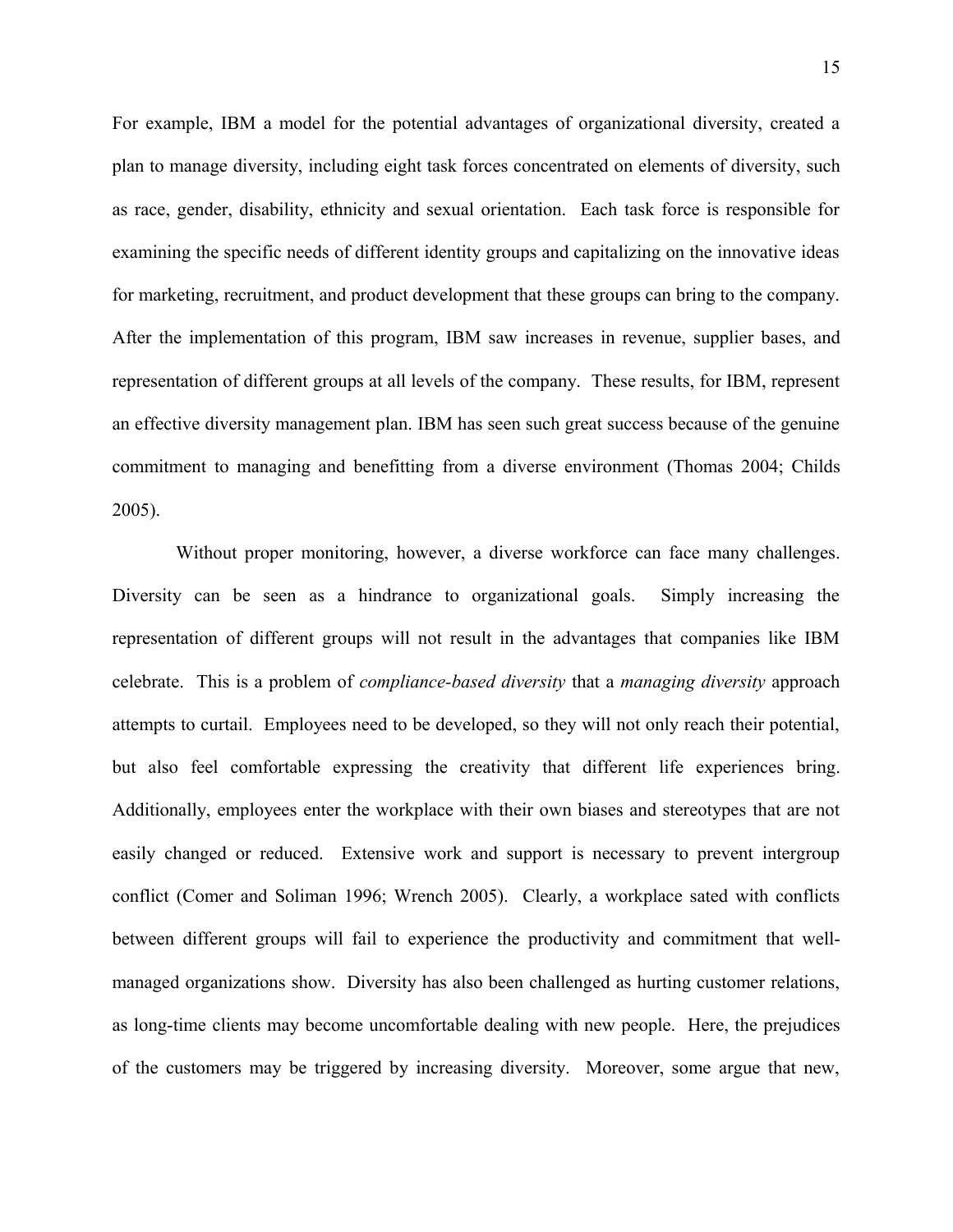diverse employees simply may not be quality workers or may fail to produce outcomes comparable to previous workers in a homogeneous workplace (Hacker 1992; Thomas et al 2004). Thus, the direct effects of a diverse workforce are debated with some studies suggesting that diversity may have no net impact at all, positive or negative, on the organization (Kochan et al 2003). Despite these mixed results, *managing diversity* became the norm in the U.S. workplace throughout the mid-1990s (Thomas 1991; Cox 1993; Agars and Kottke 2004).

Within a *managing diversity* approach, it became necessary and possible to diminish the white, male backlash apparent in *compliance-based* diversity. A definition of diversity was adopted to move away from legality to the business case of *managing diversity*. This definition of diversity takes a broad approach to understanding the diverse workplace and aims to extend diversity to many ways that people differ. Thus, aspects of individual identity such as age, personality, status in an organization, and lifestyle choices are all part of an organization's diversity. The focus for organizational studies scholars who conceptualize diversity in this way is leaving behind the understanding of diversity as only exemplified by compliance and racial or gender differences (Thomas 1990, 1991; Lynch 1997; Ivancevich and Gilbert 2000; Von Bergen et al 2002, Hays-Thomas 2004). From this perspective, everyone fits into diversity along nearly all dimensions that may affect working in an organization. This equates individual differences so there is no discussion of power in the *managing diversity* approach. Race, age, personality, and managerial status impact individuals and the organization in the same way.

Within the broad definition of diversity, organizations fall on different points of a continuum, depending on how far they extend the diversity label (Hays-Thomas 2004). As stated, the *managing diversity* approach limits diversity to attributes that affect the workplace. Operating concurrently with the managing diversity approach is the *celebrating diversity*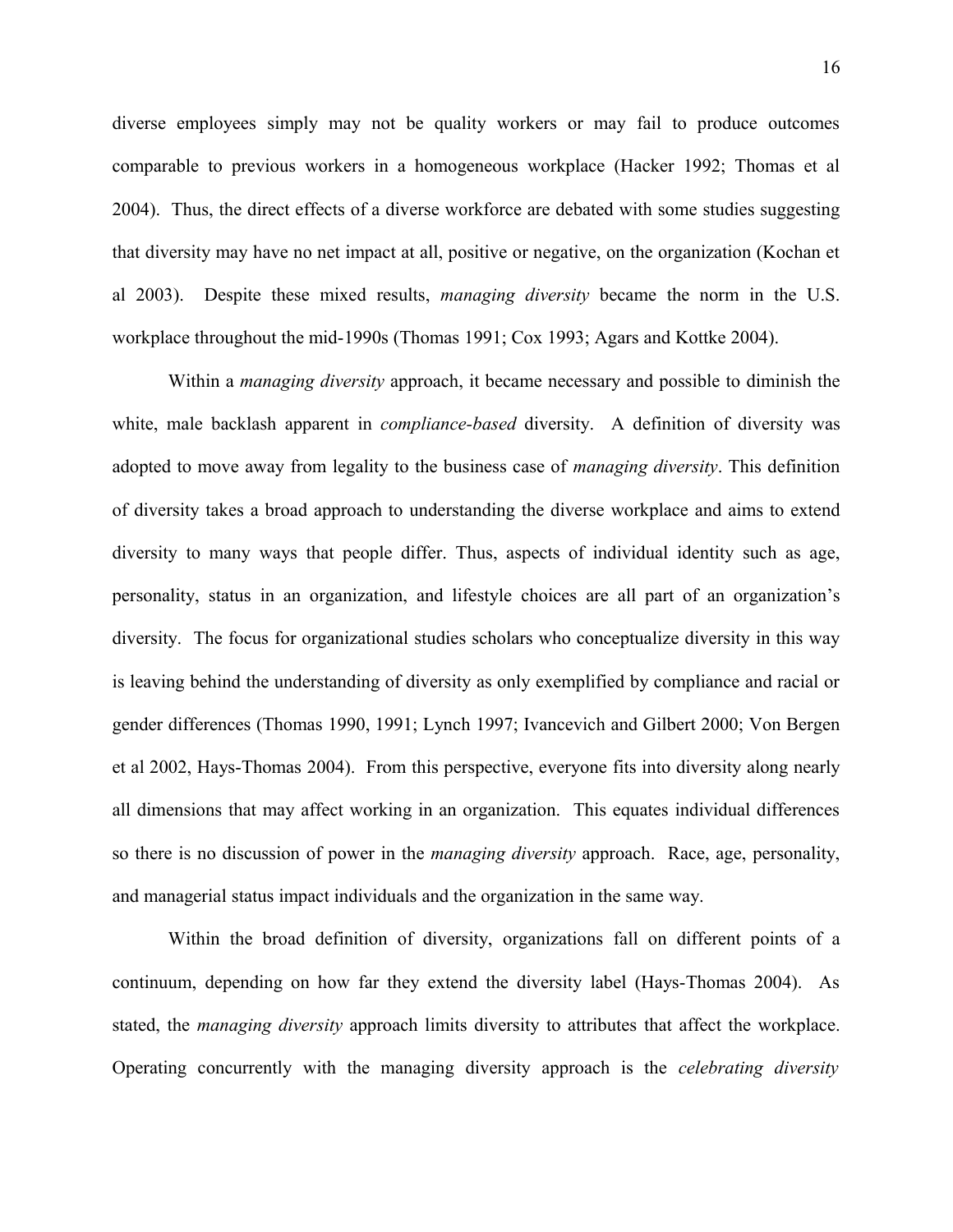approach. Some organizations use an extremely far-reaching definition of diversity, covering each and every way that people differ, including things such as family histories or color and food preferences (Thomas 1996; Hays-Thomas 2004). This represents an extreme example of the broad definition of diversity. The *celebrating diversity* approach focuses on individuals and the many ways that they differ regardless of the organizational context, while the *managing diversity* approach is always connected to business goals. The connecting factor between *managing diversity* and *celebrating diversity* is that the elements of diversity are considered equivalent, meaning that each person's differences contribute to the organization's diversity to the same degree; hence a discussion of power and privilege is neglected (Hays-Thomas 2004). Though the *celebrating diversity* approach becomes more prevalent in the next era of diversity discourse, the broad view of diversity that these two approaches take provided a number of advantages in the organization.

An all-encompassing view of diversity can remove the connection of diversity work and legality that the *compliance-based diversity* approach adopted. Personal characteristics such as physical appearance, sexual orientation, or office temperature preferences are not covered under anti-discrimination law, but can become obstacles to work success (Hays-Thomas 2004). Taking the stance that everyone is different and everyone's differences matter moves the diversity conversation from legal compliance to organizational respect and effectiveness across all dimensions. Similarly, it reduces negative perceptions of diversity initiatives as rooted in affirmative action policies, as many of the groups included under the *managing diversity* umbrella are not perceived as benefitting from affirmative action (Ivancevich and Gilbert 2000).

A broad definition of diversity is particularly helpful for managing the reactions of white males to diversity initiatives and information. As shown, white males often felt blamed and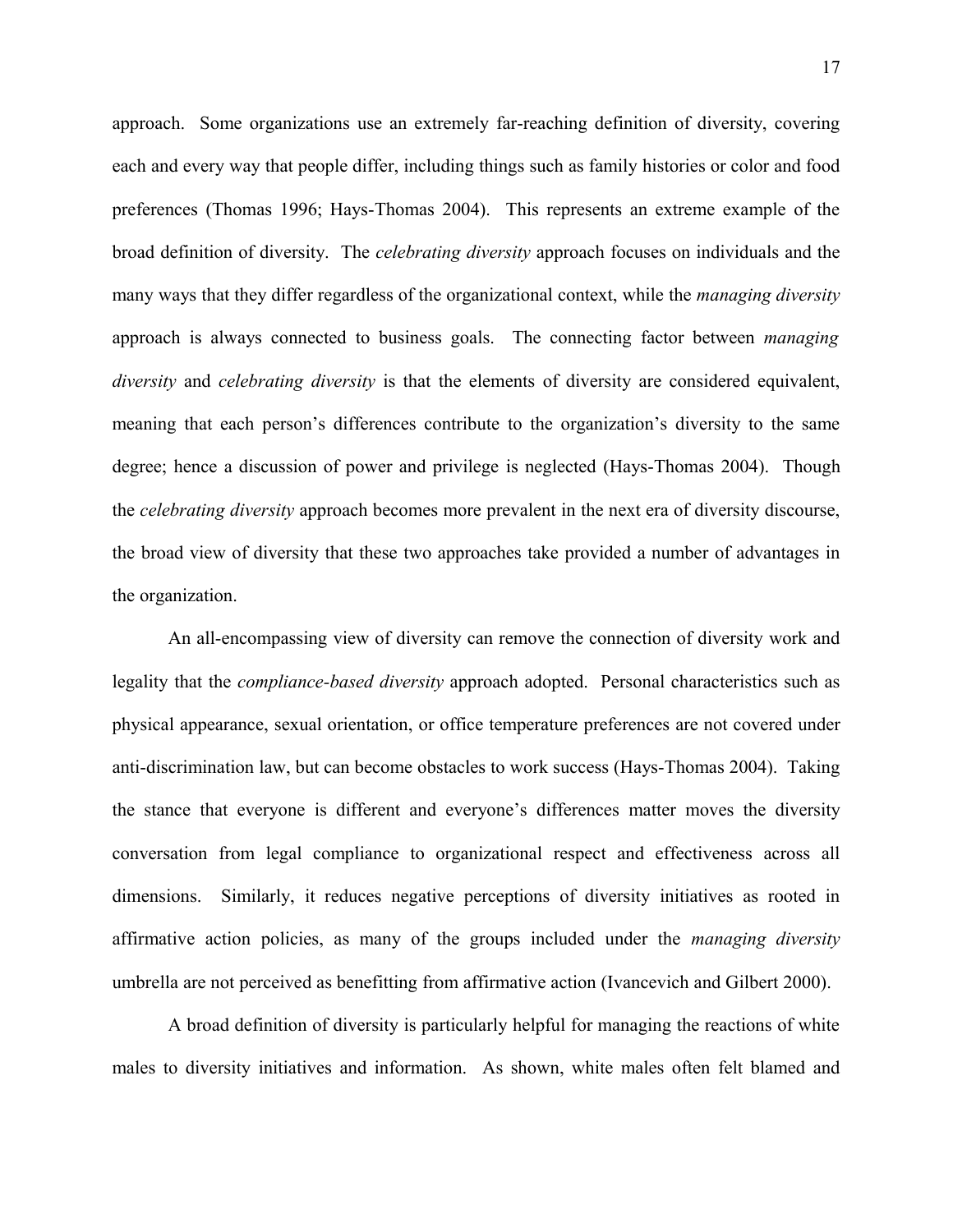confronted in *compliance-based diversity* programs (Comer and Soliman 1996; Lynch 1997; Von Bergen et al 2002; Kalev et al 2006). Widening the scope of diversity brings white males into the conversation, including their attributes into an overall discussion of organizational diversity. This is important because white men continue to be advantaged in the workplace and dominate representation at the top of organizational hierarchies (Crenshaw et al 1995; Delgado and Stefancic 2000; Acker 2006). Acceptance of diversity goals and programs from top management has real implications for the success of diversity programs because many of the occupants of top managerial positions are the white males who may respond negatively to diversity trainings (EEOC 2010). In fact, top-level support is a key feature of many models for increasing organizational diversity (Agars and Kottke 2004). Thus, the move to an allencompassing definition of diversity can muster support from all levels of an organization. The more restricted, *compliance-based* definition of diversity may lose some of this support.

 At the same time, taking the broad stance on diversity removes power from the discussion, so that inequality and privilege becomes hidden. Dimensions of diversity are portrayed as all having the same impact on workplace diversity (Hays-Thomas 2004). This can bring white males into the diversity conversation in a less confrontational way, but it loses the basis for this confrontation in the first place. The purpose of diversity initiatives in the *compliance-based* approach was to counteract unequal treatment based on dimensions of diversity that have been used as a basis for discrimination. Equalizing diversity omits the inequality that existed historically.

 In this time frame, then, the *managing diversity* definition broadened with the justification that including all employees in diversity would create a more productive and marketable organization in a sociopolitical and work climate that was globalizing and changing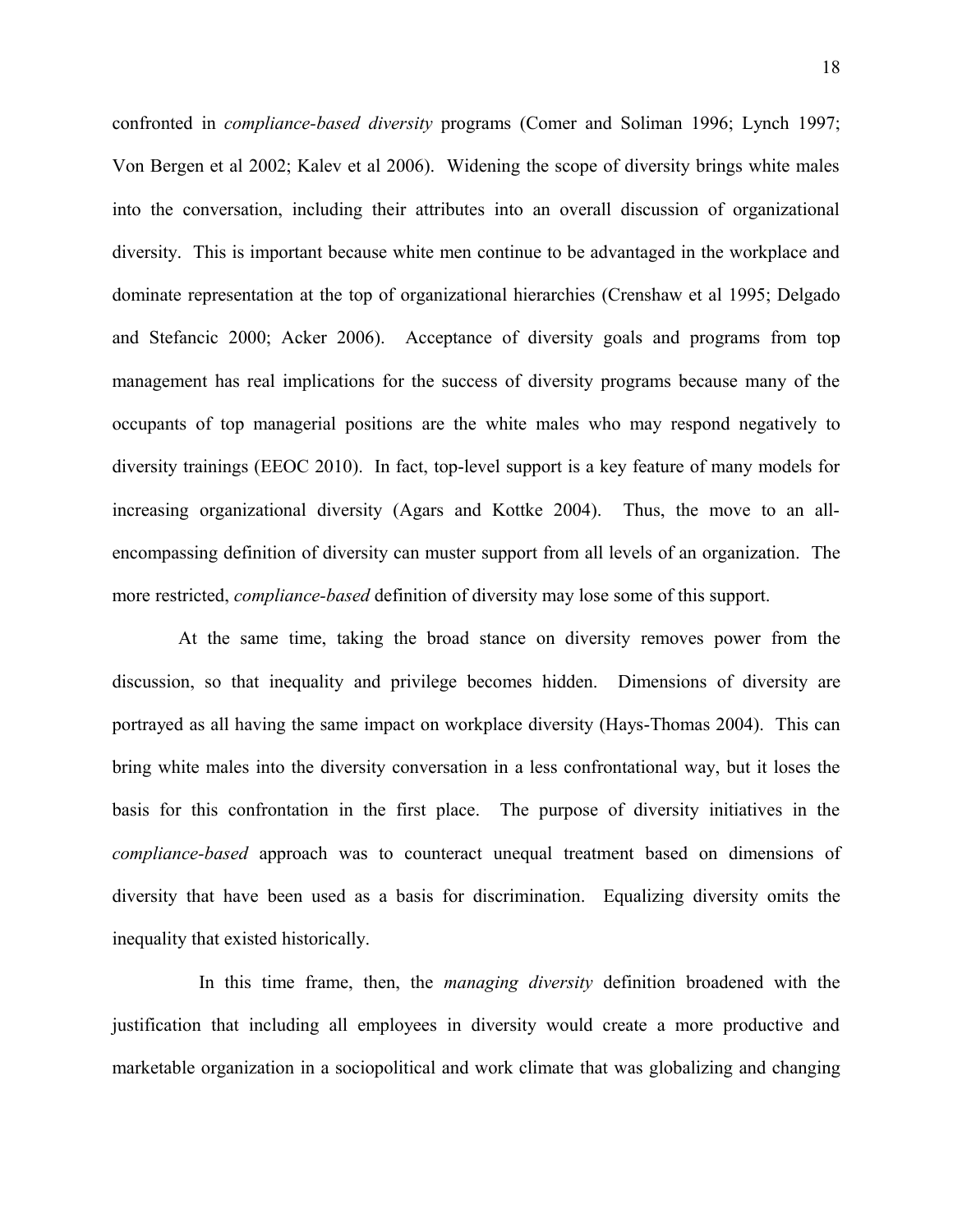demographically. The *celebrating diversity* approach existed, but was less common in this era as it expanded diversity far beyond the scope of the organization. The *managing diversity* approach infused with the business case for diversity mindset has continued into the present day, though the social context in which organizations operate has changed.

#### **The 2000s: Inclusion, Valuing Diversity, and Post-Racialism**

The *managing diversity* perspective moved organizational diversity rhetoric from compliance and legality to business advantage and competitiveness. Through a broad approach to diversity, it was thought that an increasingly heterogeneous workforce could be capitalized upon. While the broad approach has persisted in current times, the frame of diversity has shifted once again. Currently, there is a push to move beyond legality and market-based drivers for diversity (Pless and Maak 2004). This is derived from a prevailing racial discourse of postracialism. In a post-racial society, race is no longer seen as major impediment to success for people of color or a privilege for whites (Bell 1992; Gallagher 2008). On a personal level, it may be difficult for people who are different than one another to interact and because of past injustices it may be difficult to integrate underrepresented employees into a new workplace culture, but if people can be integrated, the organization will be fine in terms of diversity (Wise 2009). The message is that we have moved beyond blatant forms of racism, so that race becomes just another dimension of diversity.

Behind the idea that as a nation we have moved beyond race or transcended race is the success of individuals of color. The election of President Barack Obama marked a time when post-racialism was rampant as sociopolitical commentators saw the rise of a person of color to the highest position in United States government as a sign that racism no longer exists (Wise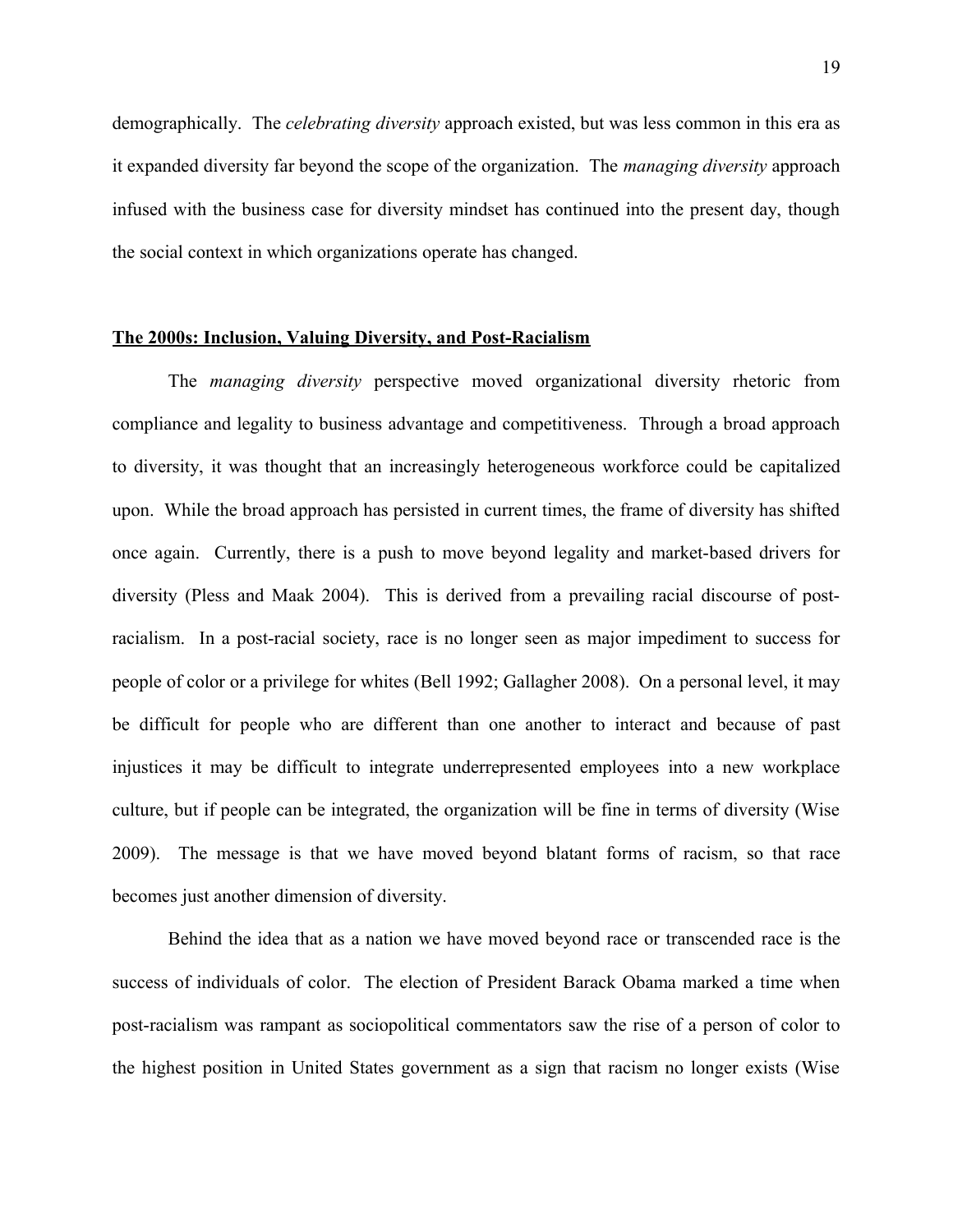2009). Similarly, the growing black middle-class is taken as a sign of progress; a progress that diminishes claims of racial discrimination (Bonilla-Silva 2001). Though not malicious or intentional, a post-racial society perpetuates inequality in an unrecognized manner (Bell 1992; Trepagnier 2006; Wise 2009). This can create an "illusion of inclusion" that masks how race continues to work institutionally by shifting the conversation away from race to other differences (Gallagher 2008). This is true of scholars who advocate for less of a focus on racial issues because social class is actually a more significant determinant of outcome in today's world (Wilson 1980). Because of the debate about a post-racial society, three approaches to diversity are apparent in the post-racial society.

#### *Celebrating Diversity in Post-Racial Society*

The *celebrating diversity* approach adheres strictly to post-racial ideology, explaining why it has carried over from the earlier era where the *managing diversity* approach was most prominent. In a post-racial society, *celebrating diversity* takes the form of "planetary humanism," where the variety of cultures, beliefs, and appearances around the country or global create differences which should be celebrated and become part of any organization (Nayak 2006). As mentioned above, this approach takes an extremely broad definition of diversity that literally includes every way that people differ. Organizations are considered beyond issues such as racism, since diversity is conceptualized as many differences (Thomas 1996). Additionally, these differences are seen as equivalent, so that power is never mentioned in this discussion (Hays-Thomas 2004). Taking away the power inherent to dimensions of diversity is a fundamental aspect of the post-racial society (Bell 1992; Wise 2009). Diversity, then, becomes about individuals and interpersonal relations. *Celebrating diversity* can bring all people into the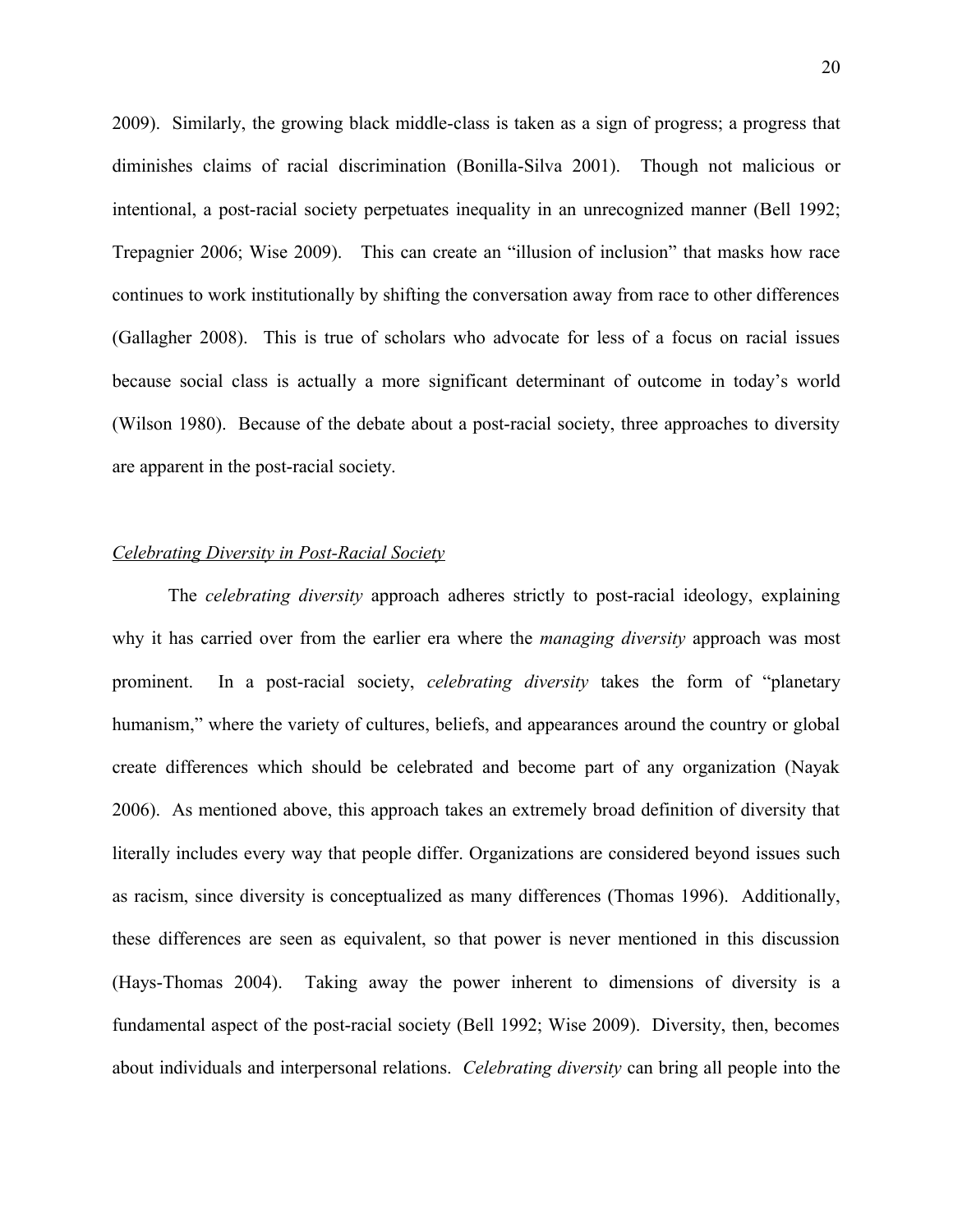diversity discussion, but can also create a difficult atmosphere for the underrepresented groups, specifically people of color, as the expectation is that race will not be a factor in their opportunities. The more prevalent approach to diversity in contemporary organizations is the *valuing diversity* approach, which still operates within a post-racial ideology, but maintains a semblance of the power discussion.

#### *Valuing Diversity in Post-Racial Society*

In terms of outcomes, the *valuing diversity* approach in the post-racial society looks similar to the *managing diversity* approach in the deregulated, globalizing society of the 1990s. Diverse workplaces are still viewed as being more productive for the organization. *Valuing diversity,* however, represents an important divergence from *managing* diversity. The business advantages for diversity are now conceptualized as arising not just from the presence of diverse individuals, but through the "inclusion" of all individuals into a workplace culture. In the *valuing diversity* approach, inclusion is about integrating employees into an organization because it is the *moral* thing to do (Mor Barak 2000; Pless and Maak 2004; Roberson 2006; Chavez and Weisinger 2008). From a *valuing diversity* approach, it becomes important to make sure not just that employees are present and heard in the workplace, but that they also feel respected and recognized (Pless and Maak 2004). Essential to this perspective is that all employees feel comfortable bringing their unique characteristics, cultures, and backgrounds into an organization, with the purpose of having their full skill set and advantage to the organization on display (Roberson 2006; Chavez and Weisinger 2008; Stewart et al 2008).

*Valuing diversity* still sees diversity in the organization as important for productivity and relationships with colleagues and clients, but from a moral rather than bottom-line view. Thus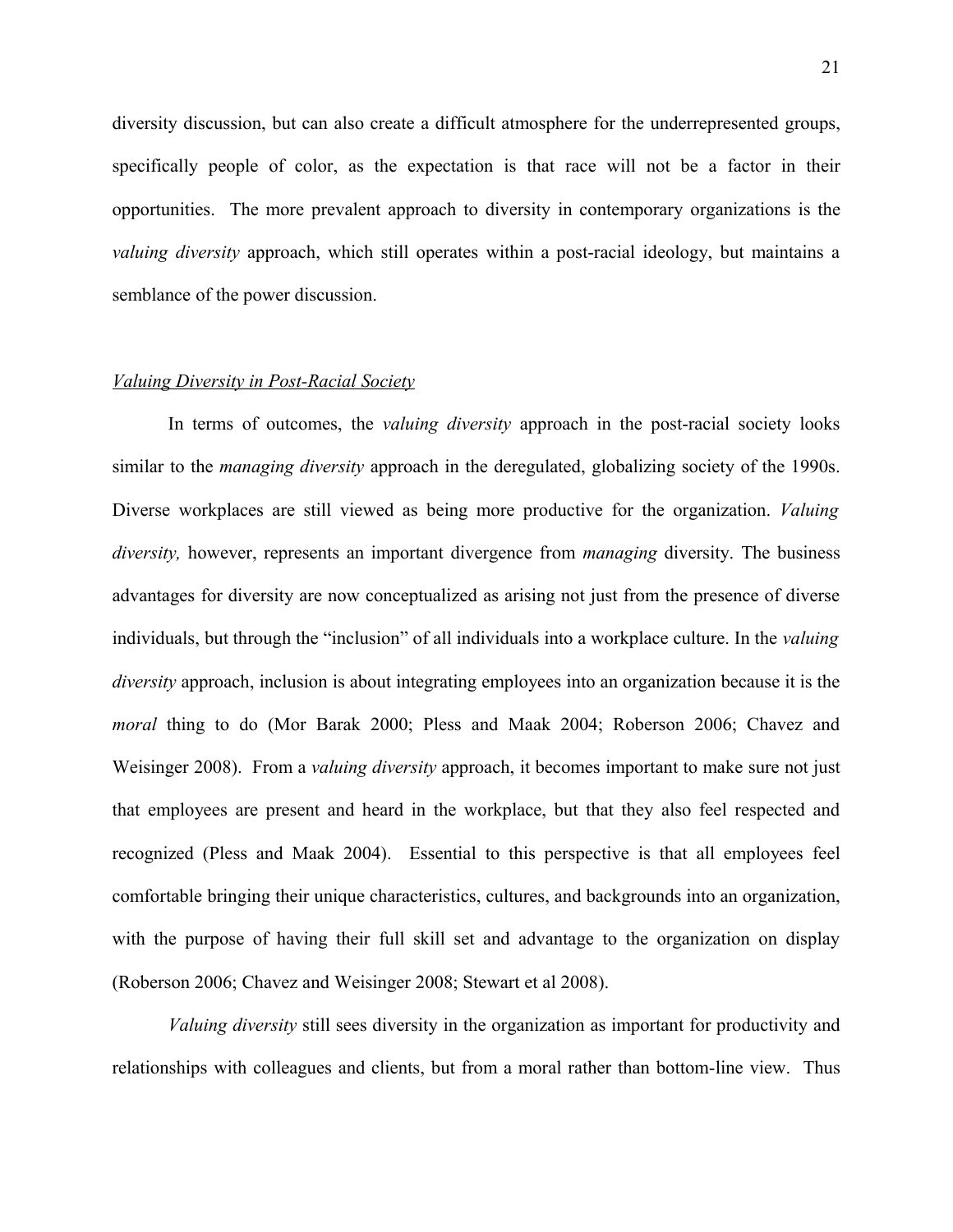the outcomes—productivity and intergroup relations—are the same in the *managing diversity* and *valuing diversity* approaches. The justifications, however, are different, with *valuing diversity* taking a moral approach. The moral standpoint recognizes that oppression has existed in the past so that certain groups have been excluded from opportunities in the workplace. In essence, *valuing diversity* can be seen as infusing the outcomes of *managing diversity* with aspects of social justice (Hays-Thomas 2004; Ahmed 2007). The purpose of *valuing diversity* is to transform a workplace culture so that it accurately and fully incorporates the beliefs and values of employees and diminishes barriers such as individual biases and organizational practices that can hinder an employee's ability to integrate into an organization (Thomas and Ely 1996; Roberson 2006; Chavez and Weisinger 2008). This is a recognition of power that the *managing diversity* approach lacks. Individuals have power based on their group identities, which may allow them to integrate easily into most organizational cultures (Roberson 2006). Including individuals, however, is where the *valuing diversity* approach stops.

Past discrimination has excluded members of certain groups, so including them now will remedy that situation. This mindset is indicative of a post-racial society (Wise 2009). Part of the way that this is accomplished is by recognizing that organizations are not stand alone entities with a distinct organizational culture, but also exist in communities and larger society, which can influence workplace interaction (Mor Barak 2000). Working to *value diversity* can result in greater influence in decision-making, access to information, and job security for underrepresented groups (Pelled et al 1999). *Valuing diversity* is particularly focused on these non-dominant groups, as dominant groups dictate the organizational culture that must be transformed in order to be inclusive in the moral sense. Non-dominant groups must assimilate into this dominant culture in this approach. Organizations are cautioned, though, against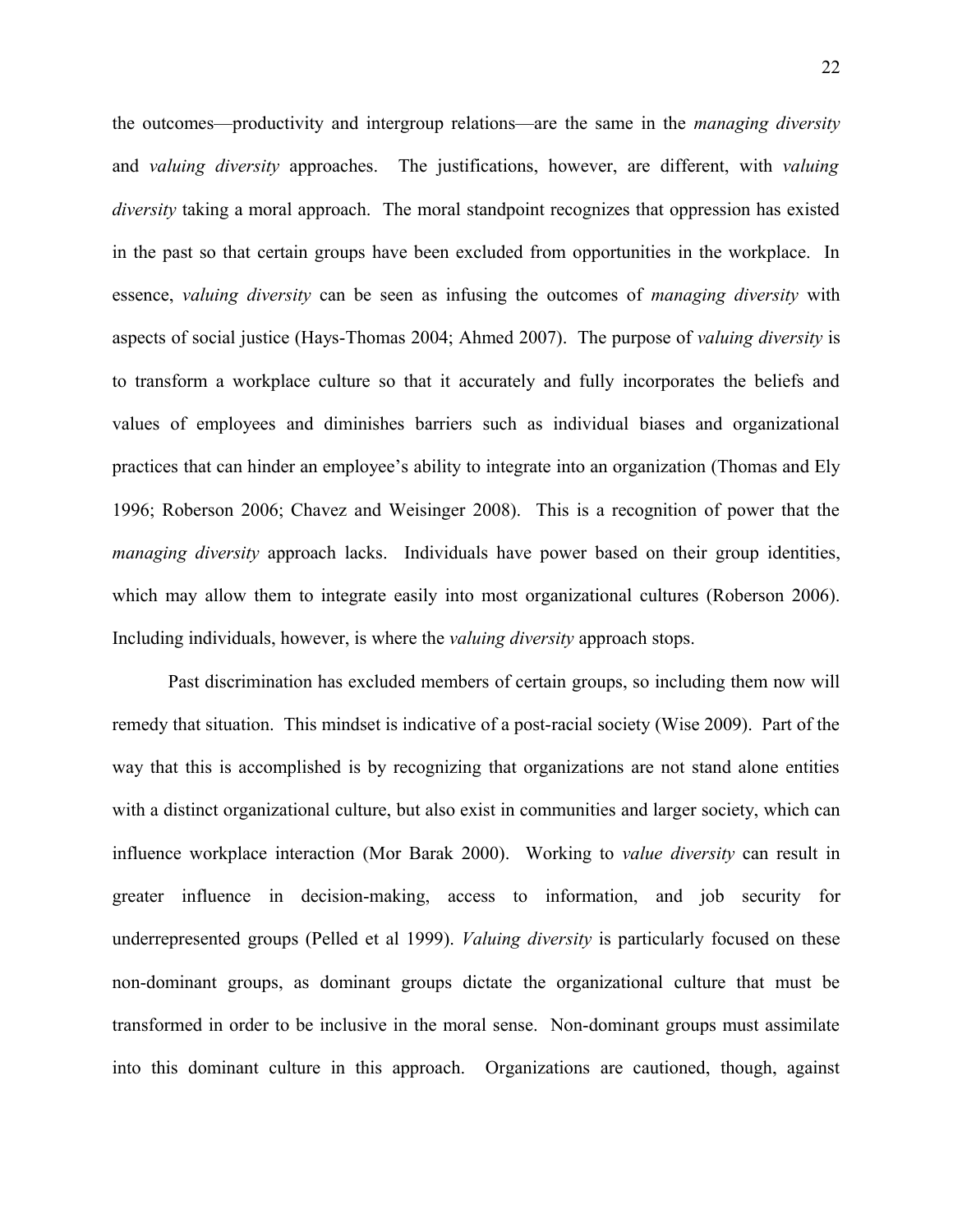focusing too much on underrepresented groups, as it might portray them as "the other" and actually create the opposite result and promote exclusion in the workplace (Stewart et al 2008). Instead, members of dominant groups can assume the role of an ally with underrepresented group members in an organization that values diversity by actively listening to and validating the experience of these colleagues and supporting them when exclusion is apparent (Kivel 2002).

In the *valuing diversity* approach organizations recognize that aspects of employee's identities and membership in particular groups may have resulted in discrimination or preclusion from entering or advancing in the workplace. In common practice, this has limited the discussion to the categories of race, ethnicity, and gender (Cox 1994; Lorbiecki and Jack 2000; Hays-Thomas 2004); however this definition is applicable to all situations where intergroup relations can result in prejudice and discrimination (Linnehan and Konrad 1999). These problems are considered a thing of the past, which a morally inclusive workplace can fix. Intergroup problems may exist, but in terms of lack of inclusion, past discrimination, or overt racism, rather than ongoing discriminatory practices in institutions that historically excluded members of certain groups. This means that by *valuing diversity*, the diverse workforce can still be conceptualized as a tool for increased productivity, while also attempting to reduce or eliminate power imbalances in the workplace.

The hierarchical nature of the workplace creates a clear power structure based on title and status, but demographic variables such as race and gender are also subject to power dynamics, which can afford privilege and opportunity to make decisions and direct task allocation (Linnehan and Konrad 1999; Ragins 1999). These dynamics are not considered relevant or present in the *valuing diversity* approach. *Valuing diversity* through inclusion may work to create better intergroup relationships and reduce blatant injustices. In fact, some diversity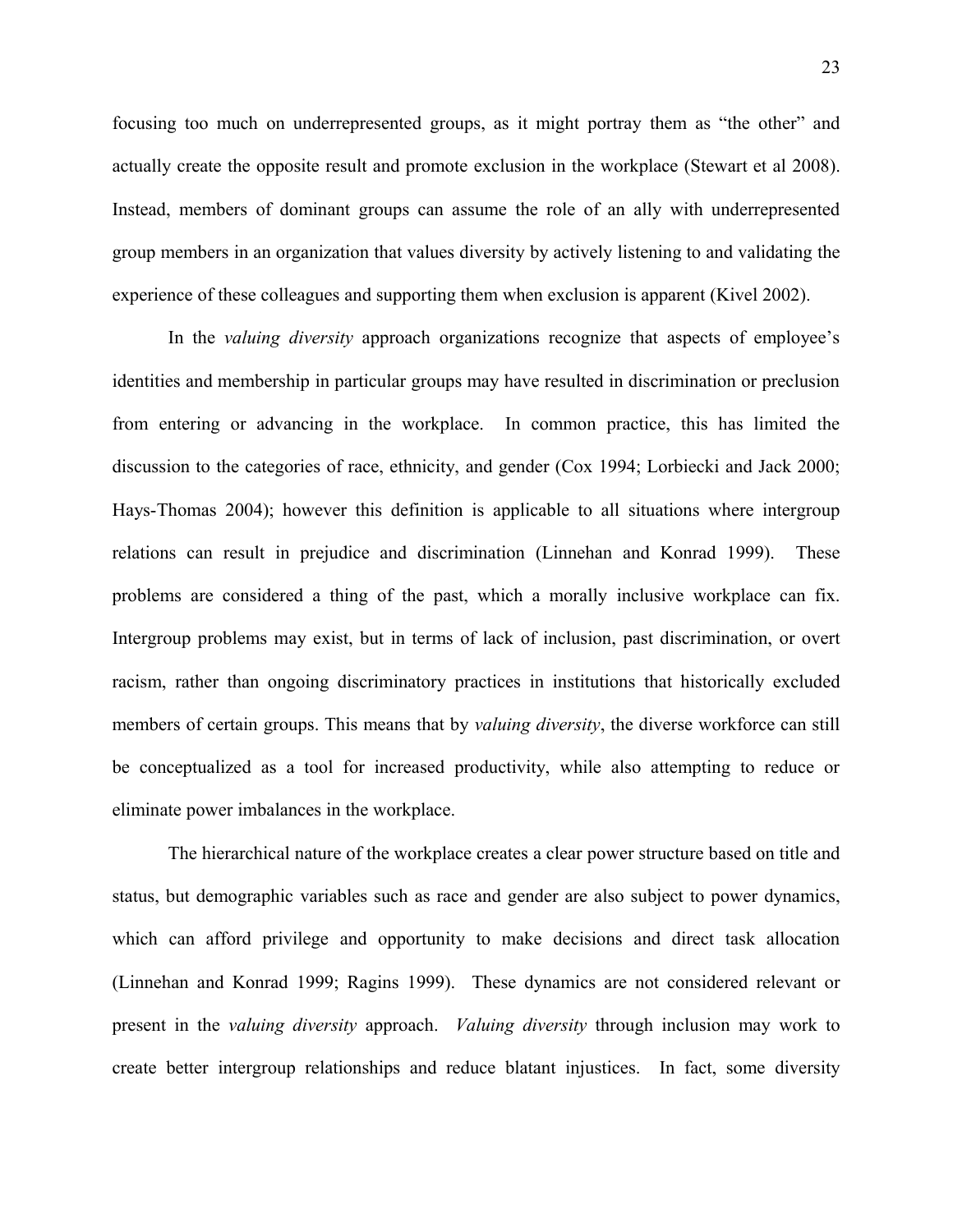professionals view the current term "diversity" as evolving directly from the legal terms "equality" and "justice" that typify the affirmative action and EEO discussion. When these terms are no longer acceptable, due to criticism and negativity toward affirmative action or legal mandates for diversity, the conversation must shift (Ahmed 2007). In the post-racial society, *valuing diversity* has emerged as the way to think about changing workplace culture because it is morally just. This creates organizations that think about power and racism in terms of past exclusion and blatant, interpersonal biases. A final approach to diversity takes a critical stance on these issues to argue that racism has become institutionalized; something that post-racial ideology ignores and perpetuates.

#### *Critical Diversity in Post-Racial Society*

Supporters of a different approach to diversity believe that diversity must be narrowed to categories such as race, gender, or sexual orientation, which have been and continue to be the target of discrimination, in order to provide a critical view of workplace interactions, policies, and procedures. Proponents of a narrow definition, which can be called the *critical diversity* approach, find the all-encompassing diversity definition, portraying differences based on race, age, personality, appearance, or gender as equivalent, problematic for workplace diversity. Perceiving these differences as equal fails to account for systemic disadvantages rooted in racism and sexism that have created an unequal playing field. Race and gender are both aspects of identity that have been widely studied in relation to workplace culture and opportunity (Acker 1990, 2006; Cox 1994). Organizations must limit the categories considered "diverse," in order to expose the consequences of power and privilege in the workplace (Linnehan and Konrad 1999; Lorbiecki and Jack 2000). The purpose of narrowing is to fight against the idea of a post-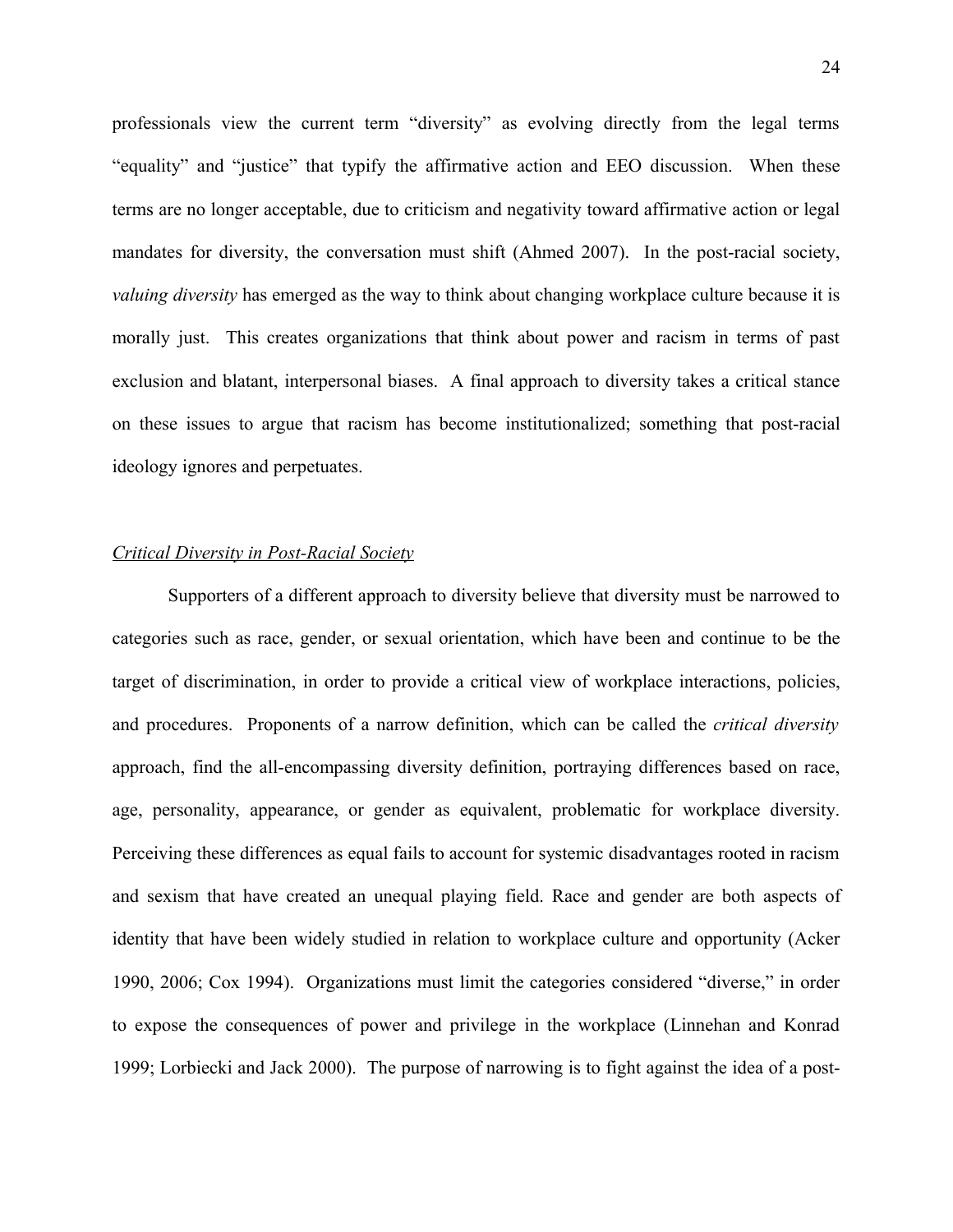25

racial society to show that certain dimensions of diversity still affect opportunity. This will become clearer in the next section as the current climate of a racialized workplace is examined.

The *critical diversity* approach draws on the concept of intersectionality. Critical feminist scholars of color have stressed an intersectional approach to scholarship which incorporates the importance of studying how the many different aspects of our identities 'intersect' with one another to influence our overall experience (Crenshaw 1991, 1995; Collins 1998, 2000; Davis 2008). This is a discussion of an employee's personal diversity, as it pertains to advantages and disadvantages that each piece of identity allocates. Most people do not occupy a fully dominant or fully subordinate position in society or the organization. The intersection of different aspects of social identity results in a situation where people are on a continuum of dominance (Tatum 1997). For example, a black male is a member of a dominant gender group, while simultaneously a member of a socially subordinate racial group. Scholarship on intersectionality argues that a *critical diversity* approach, which focuses on power and privilege, is necessary to accurately transform an organization into an egalitarian institution. By focusing on the ways in which individuals are both advantaged and disadvantaged, the *critical diversity* approach offers a way to a develop deeper empathetic understanding of practices of inequality in the workplace.

Within the *critical diversity* approach*,* diversity becomes a word that allows the perception of inclusion and organizational benefit, while maintaining a semblance of deconstructing the basis for racism, sexism, or other "-isms" in the workplace. Here, inclusion is being used differently than in the *valuing diversity* approach to say that people should not be included simply because it is moral, but because of systemic barriers to opportunity continue to exist and influence organizational chances for individuals, so that inclusion does not mean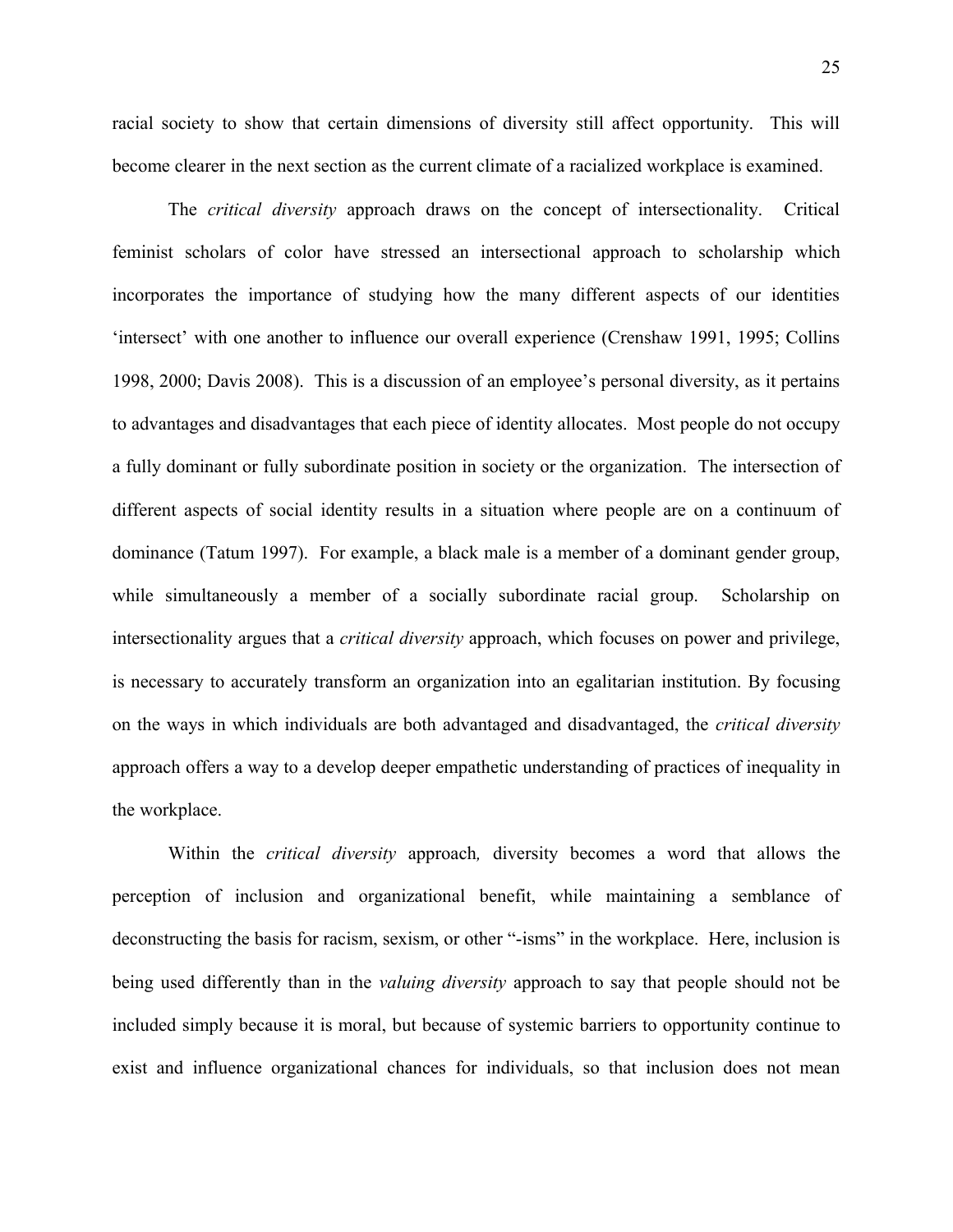assimilation (Mor Barak 2000; Pless and Maak 2004; Roberson 2006; Chavez and Weisinger 2008). Of course, by actively naming bias and discrimination in the workplace, the narrow definition can induce the very backlash against diversity that the managing diversity and valuing diversity approaches attempt to curtail (Comer and Soliman 1996; Lynch 1997; Von Bergen et al 2002; Kalev et al 2006). Alternatively, being presented with challenging information can inspire white males prone to backlash to transform a culture of power and privilege in the workplace (Feagin and Vera 1994; Tatum 1997; Kivel 2002). Thus, the *critical diversity* approach is meant to expose the way that bias becomes institutionalized, while the *valuing diversity* approach concentrates on integrating all dimensions of an employee's personal diversity into the work life at the individual level. Believing that post-racial ideology is increasing, *critical diversity* proponents see the need to expand the social justice goals of *valuing diversity* to include the discussion of institutionalized power and privilege. The goal of the *critical diversity* approach hinges on the notion that society is not, in fact, post-racial.

#### **The Current Climate of a Racialized Workplace**

The discussion of post-racial ideology emphasizes the role of racial discourse in understanding the context in which diversity trainings operate and different approaches to diversity develop. The *critical diversity* approach restricts the groups considered 'diverse,' in order to demonstrate that membership in different groups—most often based on race and gender — creates systems of advantage and disadvantage. As the U.S. becomes less and less homogenous, contact with co-workers from a variety of races and ethnicities is unavoidable. The changing racial composition of the country has shifted the climate of race relations from blatant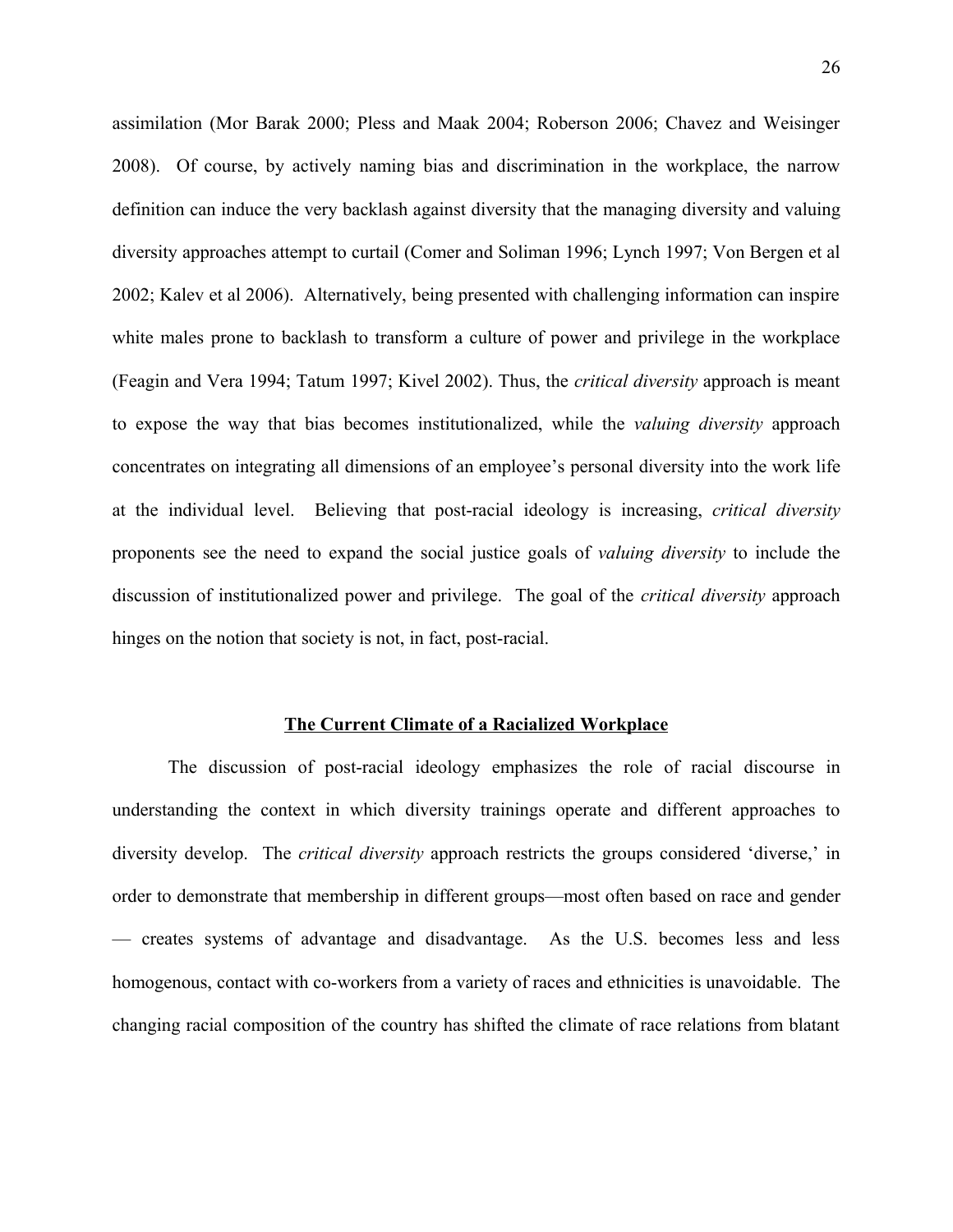forms of racism or ethnocentrism in the past to more subtle justifications for disparities in professional success, exemplified by post-racial ideology.

Race and gender are constructs embedded in the workplace institution that affect the outcomes for many employees. A critical examination of the effect that gender and racial differences have on organizational opportunity will inform the possible reactions to distinct diversity training models. White men (and to some degree white women) continue to dominate the managerial ranks of corporate America, despite the commitment to diversity that many companies claim (Kalev et al. 2006). The most recent data from the Equal Employment Opportunity Commission show that whites occupy 88% of executive and senior level positions in private industry. Males account for 71% of these same executives and 63% of top level management are both white and male (EEOC 2010). This means that white males hold the most power in modern American industry. Critical race theory provides a more substantial understanding of why such power structures exist by examining the way race affects opportunity in the workplace.

#### **White Privilege, Male Privilege, and the Construction of Inequality in the Workplace**

Critical race theory emerged from critical legal studies and has developed over the last few decades to identify and explain the persistence of racial inequality as a product of privilege (Crenshaw et al 1995). Critical race theorists attempt to explain the construction, representation, and reproduction of racial power. In American society there is a white culture of power, meaning whites as a dominant race create and sustain social norms that preserve a racial hierarchy (Wildman and Davis 1996; Mills 1997; Kivel 2002). From this dominant position, issues that people of color face can be justified as natural to their race, trivialized as oversensitivity, or not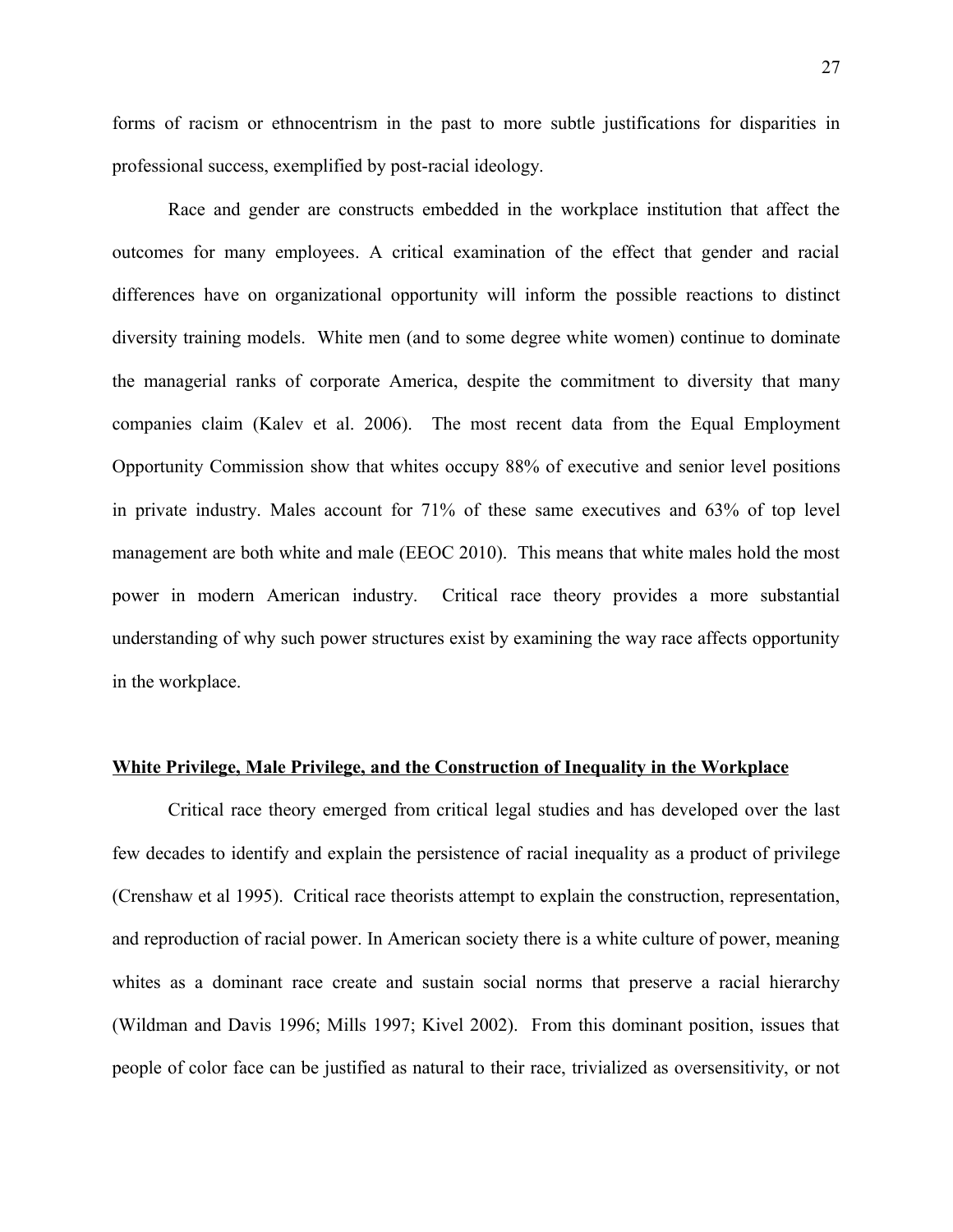addressed at all. Inequality can be reduced to individual dysfunction, rather than any form of discrimination. The same reasoning can be applied to gender dynamics. Males occupy a dominant position in both industry and society that can afford opportunities, which perpetuate a cycle of male power (McIntosh 1988; Connell 2005; Alvesson and Billing 2009). Critical theorists aim to expose how organizational practices can be influenced by privilege and to deconstruct the impact privilege has on gaining power and status in an organization.

Privilege results from being a member of a dominant group and constitutes a set of connections and benefits simply due to that membership (McIntosh 1988; Wildman and Davis 1996; Carbado 2000). Oftentimes, this privilege goes unnoticed and unnamed by the dominant group, while operating subtly to assist dominant group members and reinforce the power of the group (Tatum 1997). Beginning with Peggy McIntosh's (1988) groundbreaking article on the invisible privileges that come from being white, 'privilege lists' have been created to show how men and whites benefit on a daily basis simply due to their gender or race and nothing else (McIntosh 1988; Carbado 2000). In the workplace, privilege affords whites and males a number of added, unearned advantages that can make the workplace easier to navigate. Privilege is three-fold, providing economic, social, and psychological advantages to privileged groups (Wellman 1993; Wise 2008).

For instance, a white and/or male employee attempting to advance in the organization is likely to find that the person in charge of promoting them shares their gender, race, or both (McIntosh 1988; Carbado 2000). This provides a social benefit in having similar lived experiences based on race, a psychological benefit in having the person's own race reflected back at them from a position of authority, and a potential economic advantage if that individual gets the promotion. 'Homosocial reproduction,' or managers hiring and promoting new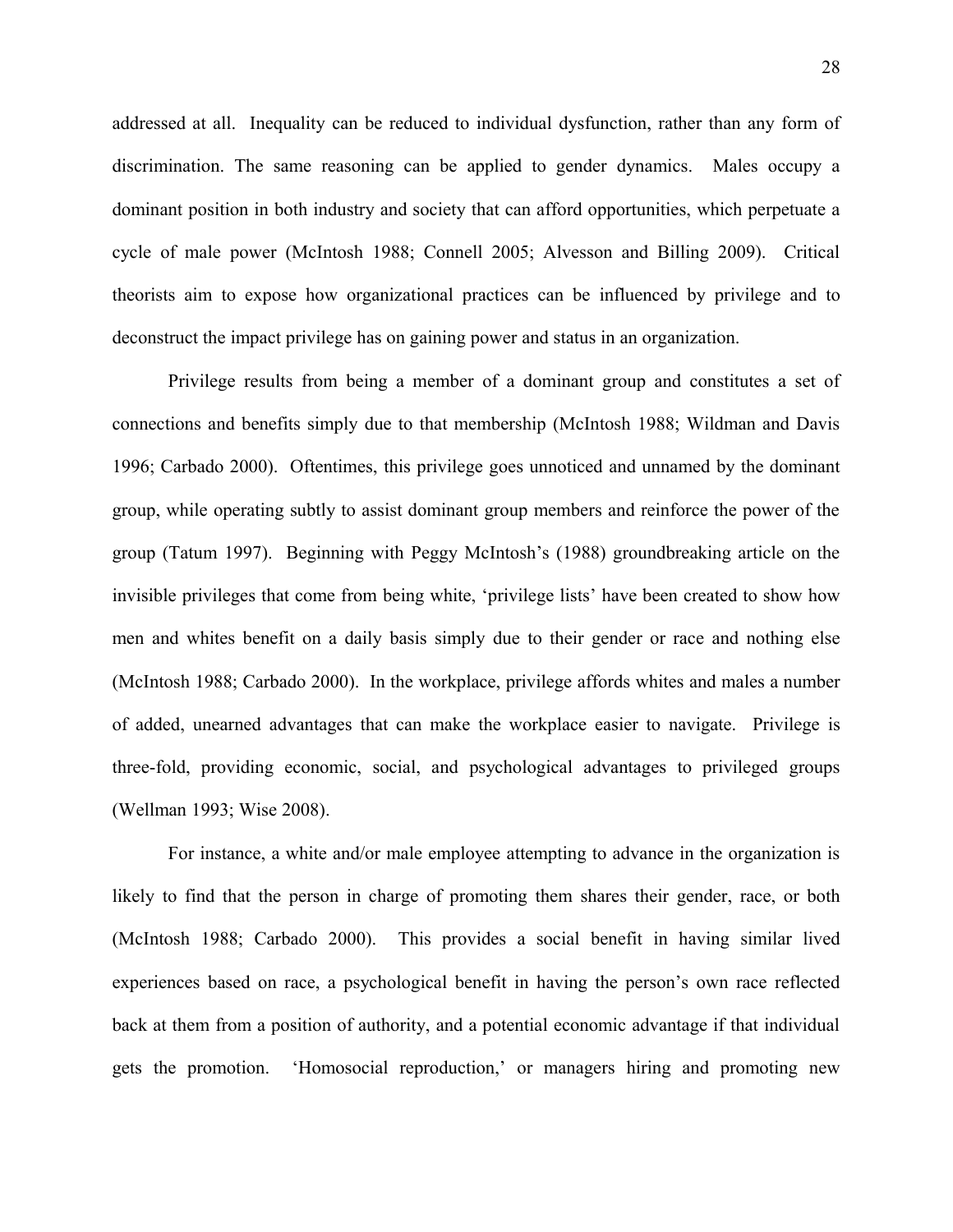managers that are similar to them on dimensions of race and gender, is a real phenomenon in organizations (Kanter 1977; Baldi and McBrier 1997; Stainback and Tomaskovic-Devey 2009). Homosocial reproduction is a form of white and male privilege that provides significant advantages in reaching the managerial ranks, a claim that is substantiated by the EEOC data of who occupies the executive level of corporate America (EEOC 2010). Homosocial reproduction speaks to how racism and sexism become institutionalized, that is, embedded in workplace policies and practices rather than simply interpersonal forms of noticeable discrimination.

Additionally, privilege normalizes the actions of whites and males in the workplace (Wildman and Davis 1996). The white male becomes the standard by which employees are judged and by which the value of work is determined (Acker 1990, 2006; Britton 2000; Connell 2005; Jensen 2005). This can lead to pay inequities as white or male work is seen as more valuable than equal work performed by women and/or people of color (Oliver and Shapiro 1995; Wise 2009). For example, white males on average make nearly 17% more income than an identical black male and when both are college educated, on average black males make only twothirds that of white males (Wise 2009; US Census Bureau 2011). On average, women make just two-thirds the salary of men, even with a professional or master's level college degree, while across race women receive about equal pay (US Census Bureau 2011). The situation becomes bleaker when looking at wealth as opposed to income, where an average white family enjoys a net worth that is eleven times that of an average black family and eight times that of an average Latino family (Shapiro 2004). Wealth includes things such as a house, car, or property and may be a more accurate representation of a family's financial standing than income.

The standard of the white male worker can also cause women and people of color, who do reach the managerial ranks, to be placed in positions that exemplify gender or racial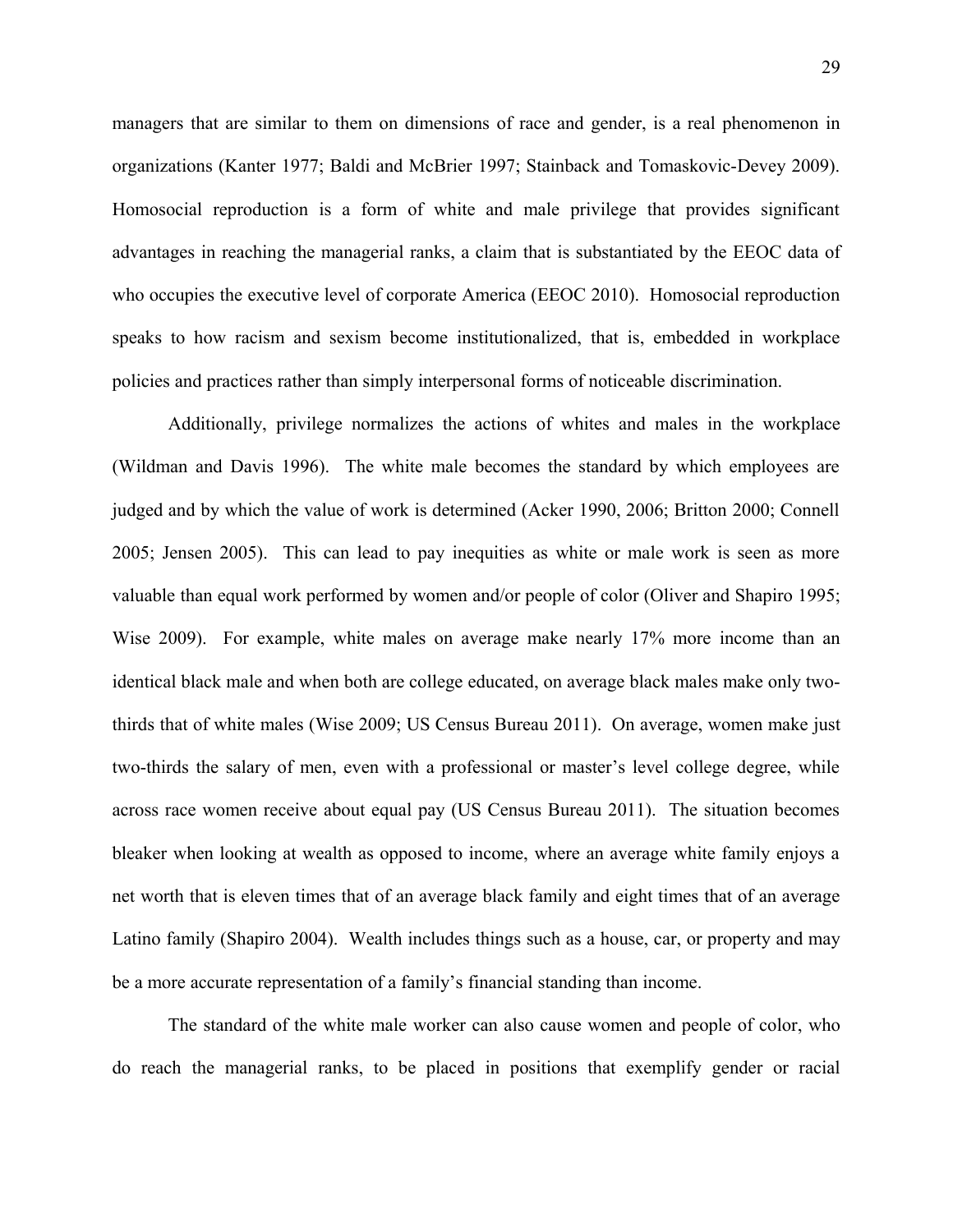assumptions, such as people of color becoming directors of multicultural affairs or consultants on diversity and women being directed towards positions in human resources or public relations, rather than chief executive positions (Collins 1997; Acker 2006). The *managing diversity* and *valuing diversity* approaches may work at reducing blatant stereotyping and problematic intergroup conflict, but ignore race and gender privilege that have become institutionalized and may impact how women and people of color work and advance in the organization (Linnehan and Konrad 1999). This privilege is further masked by the way race is discussed in the corporate world, namely through color-blind discourse.

#### **Frames of Color-Blind Discourse and Masking the Impact of Racial Inequality**

 Critical race theorists classify color-blind racism as a number of active ways that people diminish the role that race continues to play in determining opportunity (Freeman 1977; Bell 1980; Gotanda 1991; Bonilla-Silva 2001, 2010). As overtly racist acts have decreased in recent decades, color-blind racism has increased, reducing blatant racial discrimination in job opportunity, while reinforcing the power that whites hold in corporations. In addition to colorblind racism, gender-neutral policies support the notion of the ideal worker as a male worker, and detract from success of female employees (Acker 1990; Connell 2005). Bonilla-Silva (2001; 2010) provides one of the clearest representations of how color-blind racism operates. Bonilla-Silva identifies four "central frames" of color blind racism: abstract liberalism, naturalization cultural racism, and minimization (Bonilla- Silva 2010). The central frames can be expanded upon to include gender-neutral dialogue and policies to show how race and gender continue to determine professional outcomes.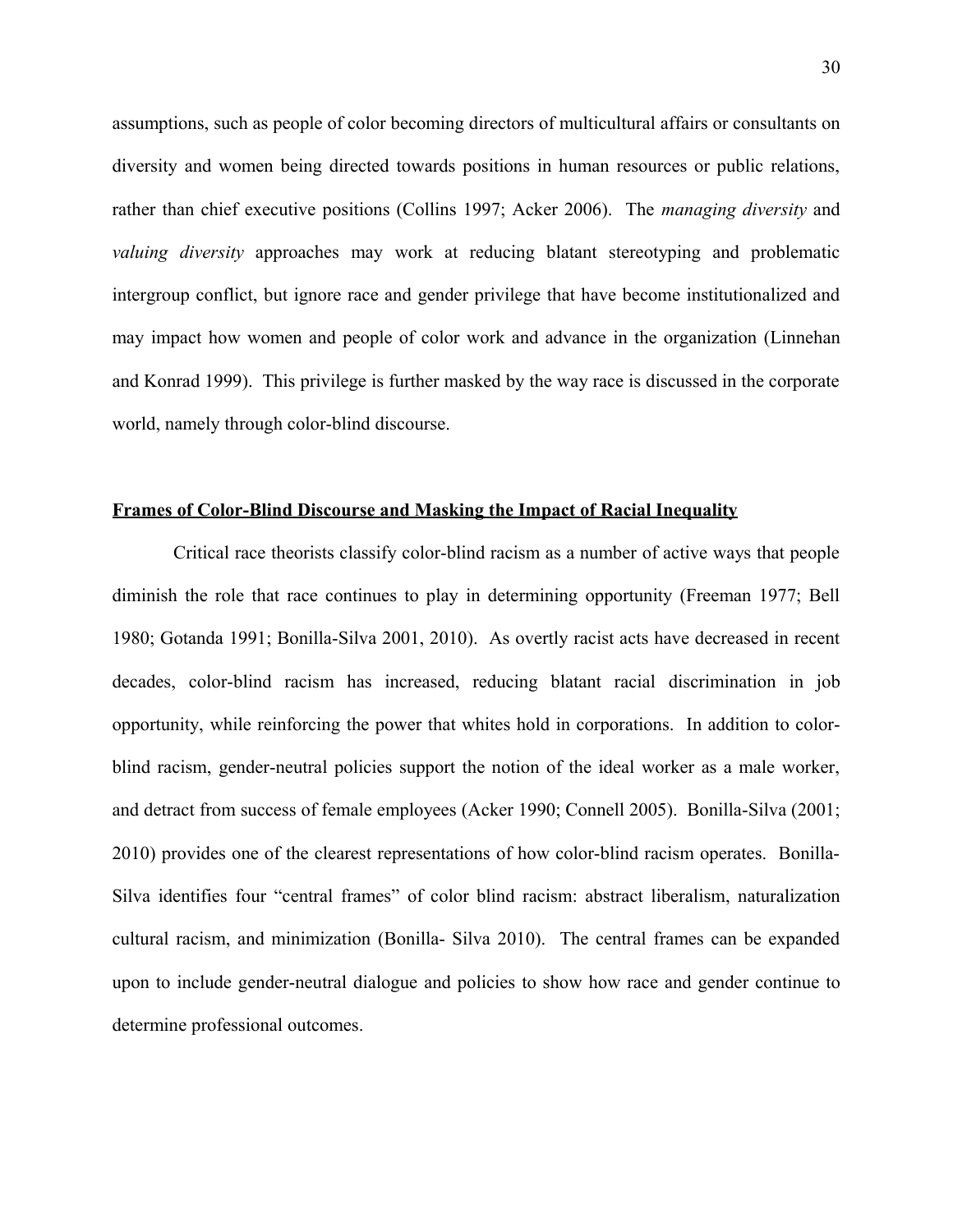Abstract liberalism incorporates liberal ideals of equal opportunity without tackling systemic issues such as racism, sexism, and classism. A critique of liberalism is central to critical race theory (Delgado and Stefancic 2000). An abstract liberal mindset allows people to appear egalitarian on a personal, case-to-case basis, but fails to recognize that opportunity in the racialized and gendered workplace may not be characterized by equal opportunity. An example of abstract liberalism can be found by returning to the discussion of affirmative action. Arguments against affirmative action target the fact that affirmative action policies represent a form of unequal opportunity, where women and people of color receive an unfair advantage to gain access to a variety of institutions, most commonly universities and corporations (Tatum 1997; Ivancevich and Gilbert 2000). To make such an argument disregards a history where people of color and women were (and are) precluded from attaining the best educations or jobs, simply due to race and gender (Bonilla-Silva 2001; 2010; Hanscome and Cervero 2003; Acker 2009)

Part of what promotes an abstract liberal viewpoint is what Alan David Freeman (1977) has termed the "perpetrator perspective." In evaluating a possible experience with racism, one can take the perspective of either the victim or the perpetrator. The victim, having experienced both the consequences and causes of discrimination, is more inclined to understand the conditions of social life that are manifested in racism and sexism. From a perpetrator perspective, discrimination is reduced to individual acts, rather than any historically or socially relevant system of inequality, as the causes or conditions that presuppose racial and gender discrimination are hidden from view. As a result, the focus persists at the individual or group level, where the consequences of discrimination are observable, but forms of institutional or systemic inequality remain invisible. Freeman connects this to legal studies and the argument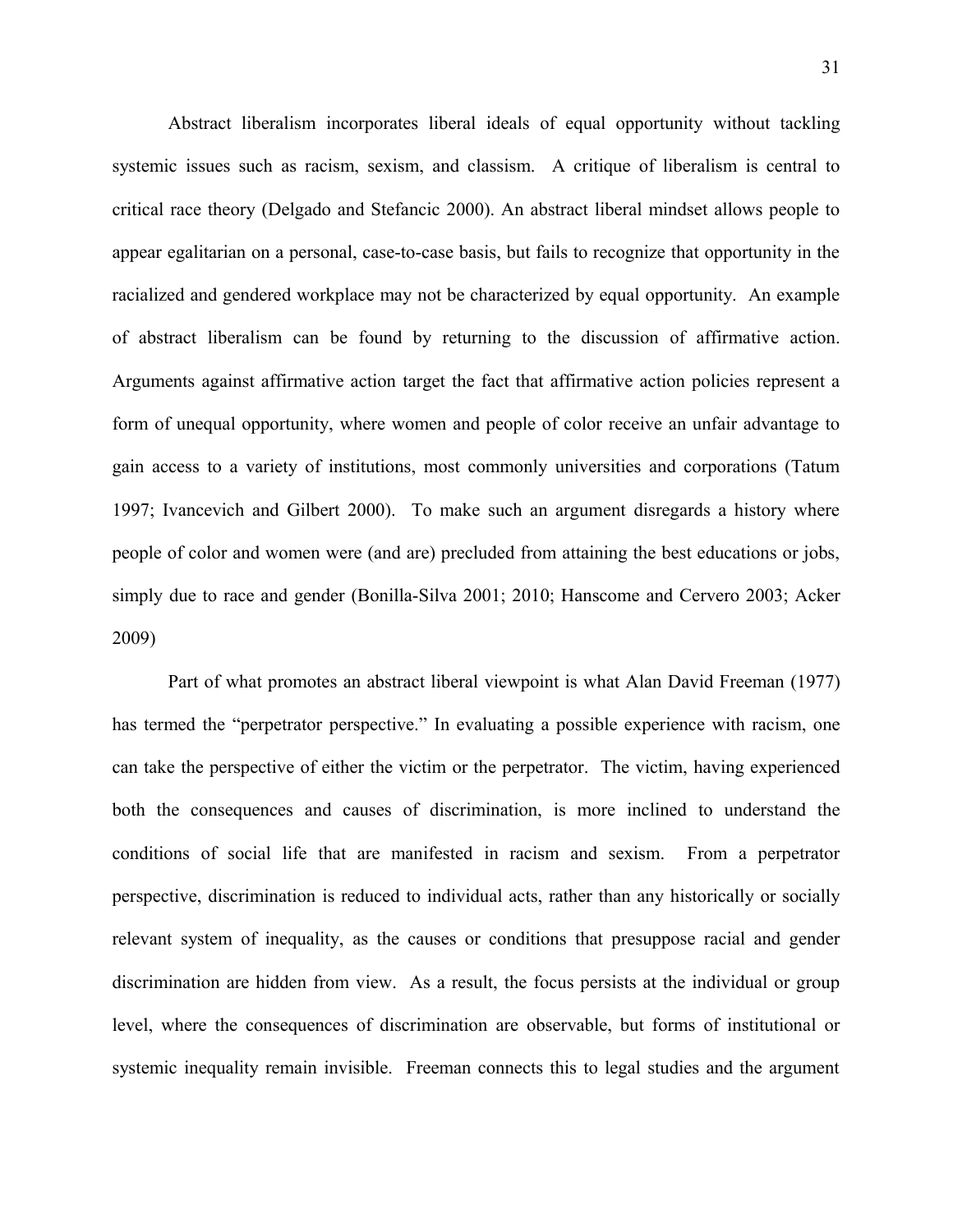that the law is "color-blind," which should result in equal justice regardless of race. This is an abstract liberal frame of mind from the perspective of the perpetrator, as it does not acknowledge that simply attempting to remove race from the equation does little to confront social inequality that results from racial discrimination (Freeman 1977; Gotanda 1991). As these examples show, abstract liberalism permits the justification of inequality in terms of equal opportunity. This can be a fault of the broad definition of diversity, as including all aspects of diversity at an interpersonal level may improve one-on-one interaction, but will have no influence on deconstructing power and privilege that shapes the experience of all employees.

Abstract liberalism explains just one way in which color-blind racism currently functions. Bonilla-Silva's second category is naturalization, which explains the rationalization that racial differences are natural occurrences and driven by dissimilar choices caused by dissimilar races. Naturalization is used to defend certain policies, such as segregation, that could be construed as racist. Naturalization makes segregation about race-based choice to move to areas inhabited by people of your same race and not about creating separate societies marked by unequal treatment. The perception is that people of the same race are drawn to one another and that segregation happens naturally, rather than compelled by racial prejudice (Bonilla-Silva 2001, 2010). Naturalization can be used to explain why people of color and women are directed to certain jobs in an organization. Making a person of color the diversity specialist or having a female manager handle less business-oriented tasks can be justified as capitalizing on unique skills that women and people of color bring to the organization (Collins 1997; Acker 2006). Thus, top managers can claim that they are not forcing women and people of color down a particular career path; it is natural based on their experiences that they would want to do that kind of work.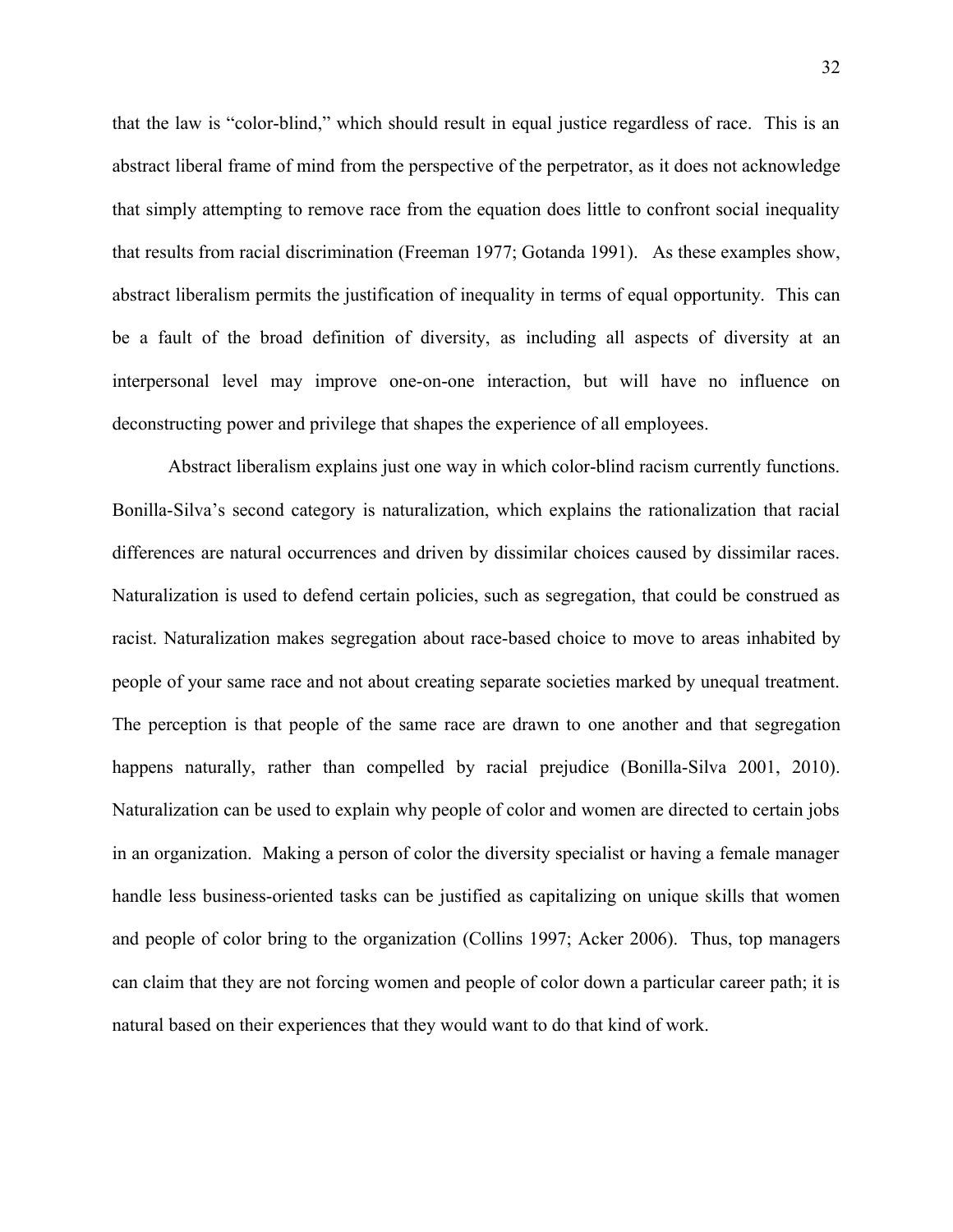Cultural racism is the third frame of color-blind racism and expresses the tendency to use common beliefs or stereotypes about different cultures as the basis for inequality. In this frame, more so than the naturalization frame, cultural aspects of people of color or women are blamed for disproportionate opportunities. A similar concept, silent racism, explores the ways that these beliefs and stereotypes often go unspoken, so that they guide thought and behavior, but are not actively expressed as justifications (Trepagnier 2006). The belief that blacks fail to move-up in the workplace because as a group they do not have the drive to succeed or their family dynamics have failed to provide them with the necessary tools for professional success, while Asians are heralded for learning what it takes to advance in the ranks of industry is an example of cultural or silent racism. Cultural racism can work to box members of different races into specific activities or subjects as students, as well as job categories in adulthood (Bonilla-Silva 2001; 2010). Dangerously, a culturally or silent racist/sexist mindset can unsuspectingly affect decisions such as task allocation by managers or promotion decisions, even if the manager making the decisions is attempting to work against inequality (Trepagnier 2006).

The last frame of color-blind racism is minimization. As its name implies, minimization diminishes the effects of discrimination by pointing to the fact that compared to the past racism is not that bad or that other "-isms," such as sexism or classism, are more important to understanding inequality. Taking this perspective discounts stories of racial discrimination from people of color. A person minimizing racism may ask the question: Since acts of racism have become so sparse in contemporary society, what are people of color complaining about? Racist acts are viewed as people of color claiming that race plays a role in everything, or as "pulling the race card," rather than a representation of racial inequality. Minimizing the presence and power of racism and sexism disguises the role that race and gender continue to play in the outcomes for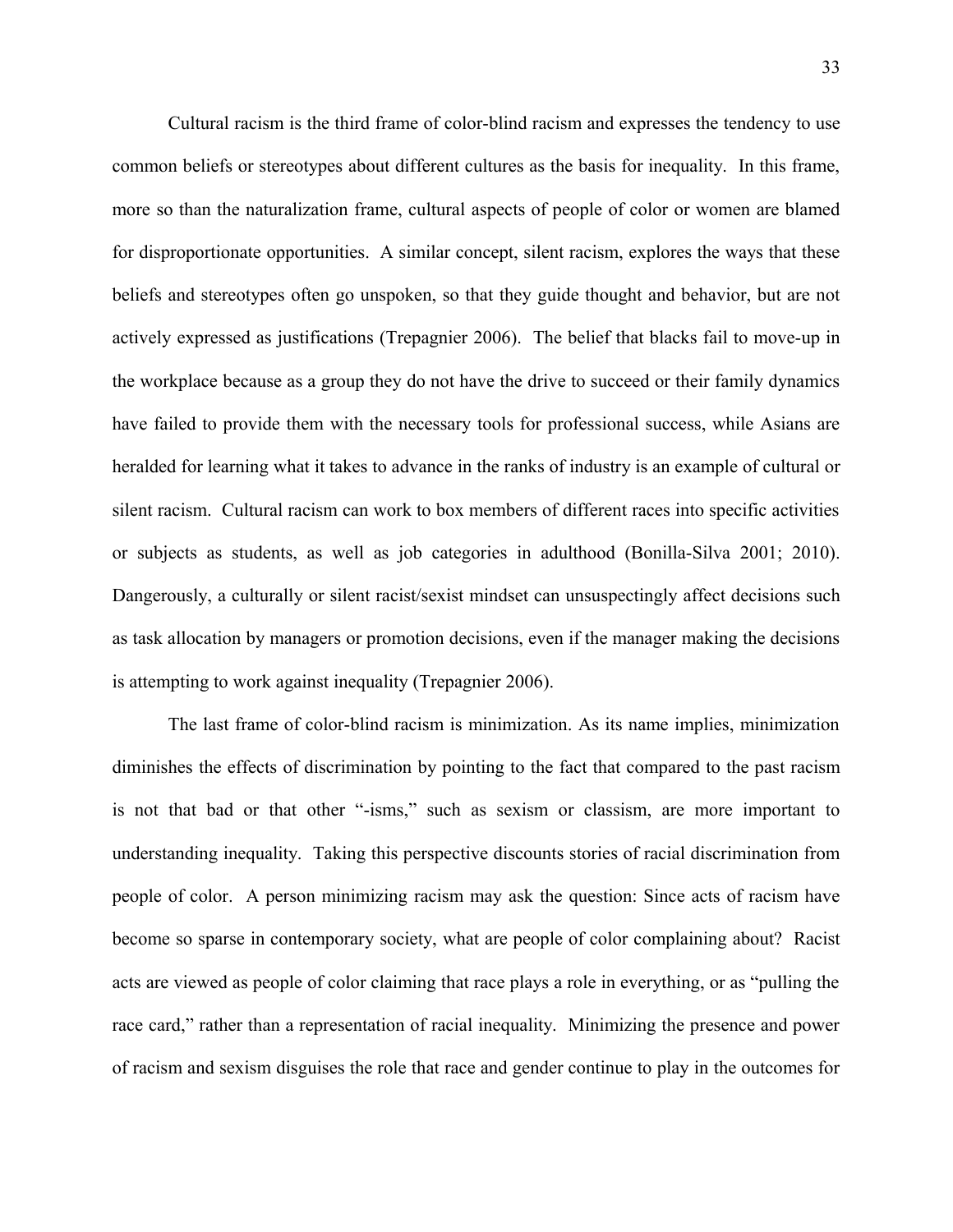both whites and people of color, as they attempt to reach the highest ranks of the corporate world (Bonilla-Silva 2001; 2010).

Bonilla-Silva's framework of color-blind racism can be applied to explore the current climate of a racialized workplace. These frames are interconnected, not stand alone entities and provide a background for understanding how conceptualizations of race and gender differences have real consequences in the modern workplace. Color-blind and gender-neutral discourse also elaborates on the *managing diversity, celebrating diversity,* and *valuing diversity* approaches within a post-racial society. The way inclusion and diversity are presented in these paradigms allows for the belief that racism has been eliminated. The *critical diversity* approach, coming out of the critical race studies discussed above, looks to expose how racism and sexism can work at the institutional level, even if an organization is committed to diversity at the interpersonal and intergroup level. Privilege affords psychological, social, and economic advantages to white males (McIntosh 1988; Wellman 1993; Wise 2008). Organizations can be "inclusive" in the moral language of *valuing diversity* without ever acknowledging privilege and how privilege influences the institution (Bell 1992; Gallagher 2008). This can perpetuate color-blind discourse by concentrating on the individual. The ideology of post-racialism looks to the micro-level of individuals and moving beyond what divides us. Still, organizations feel the need to engage in diversity initiatives, such as diversity training, to assist them in diversity efforts. Focusing on individuals, this means that organizations are still struggling with interpersonal problems within the organization. Working on a micro-level, these problems become manifestations of employees' stereotypes, biases, and different levels of racial awareness.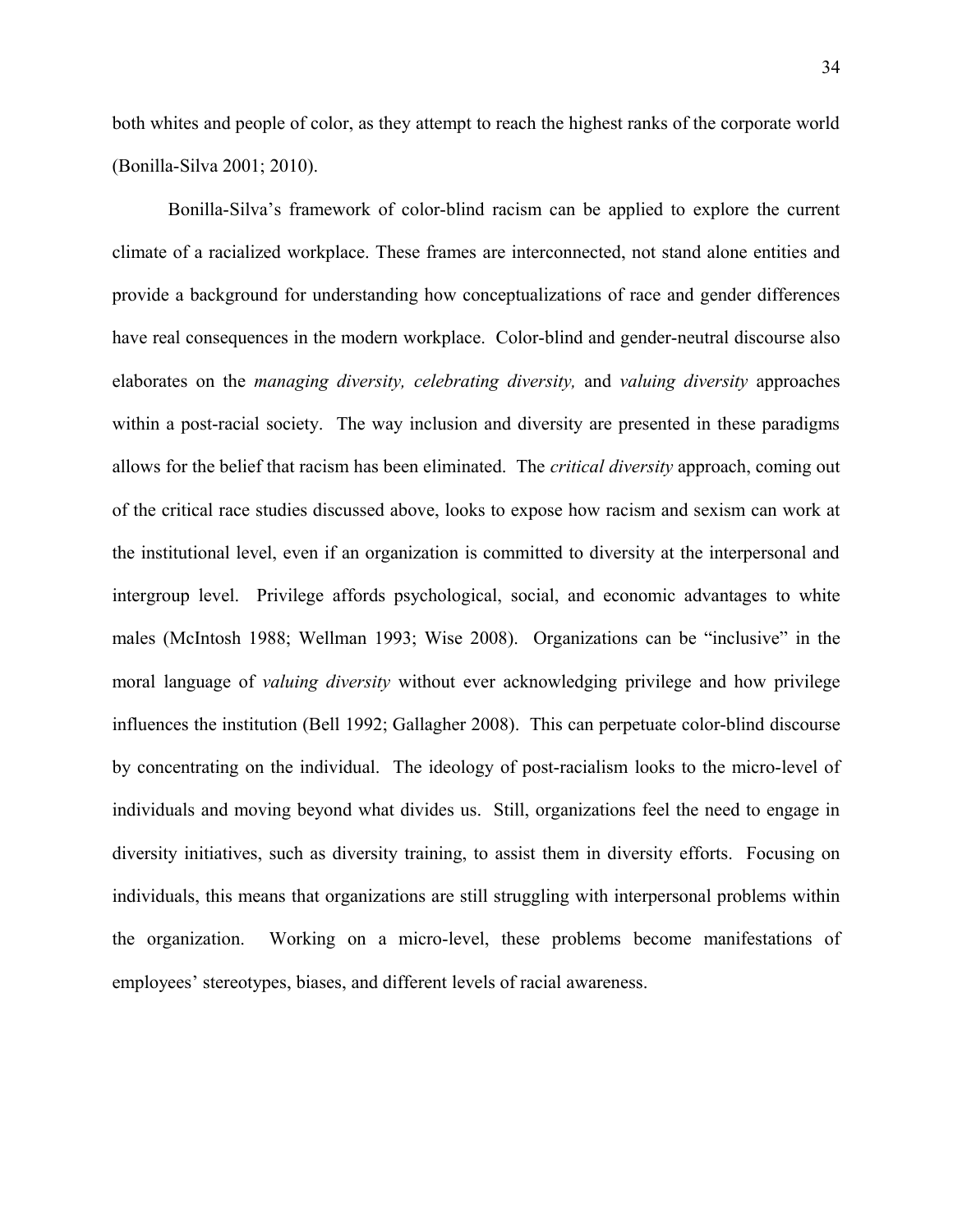#### **Diversity Issues in Organizations: Stereotypes, Biases, and Racial Awareness**

Contemporary diversity trainings would not exist unless organizations are having issues with diversity. The *valuing diversity* approach to diversity initiatives takes a moral stance that previously excluded groups need to have access to the organization and feel respected within the organizational culture in order to reach their full potential (Roberson 2006; Chavez and Weisinger 2008; Stewart et al 2008). That organizations must provide initiatives to promote the moral sense of inclusion means that members of different groups do not integrate easily or organically. Overall, each diversity approach seeks to address stereotypes and biases, but in different ways for different reasons (Paluck and Green 2009). The outline of the racialized workplace exhibits that the level of individual understanding of racial power and privilege may also affect how people react to diversity (Tatum 1997; Trepagnier 2006). The combination of stereotypes, biases, and racial awareness provide a framework for how individuals at the microlevel may think about and respond to diversity initiatives.

#### **Stereotypes and Biases as Threats to Workplace Interaction**

Organizational understanding of diversity and implementation of diversity practices has followed a historical trend connecting diversity conceptualization with the prevailing sociopolitical context of a given time period. Diversity is seen as providing advantages if handled properly or that inherently diversity can produce problems. These problems are typically thought of as arising from stereotypes and biases of individuals and groups (Paluck and Green 2009). Looking into stereotypes and interpersonal/intergroup relations allows for insight into what issues surround diversity in the workplace and what initiatives might be taken to counteract these negative effects.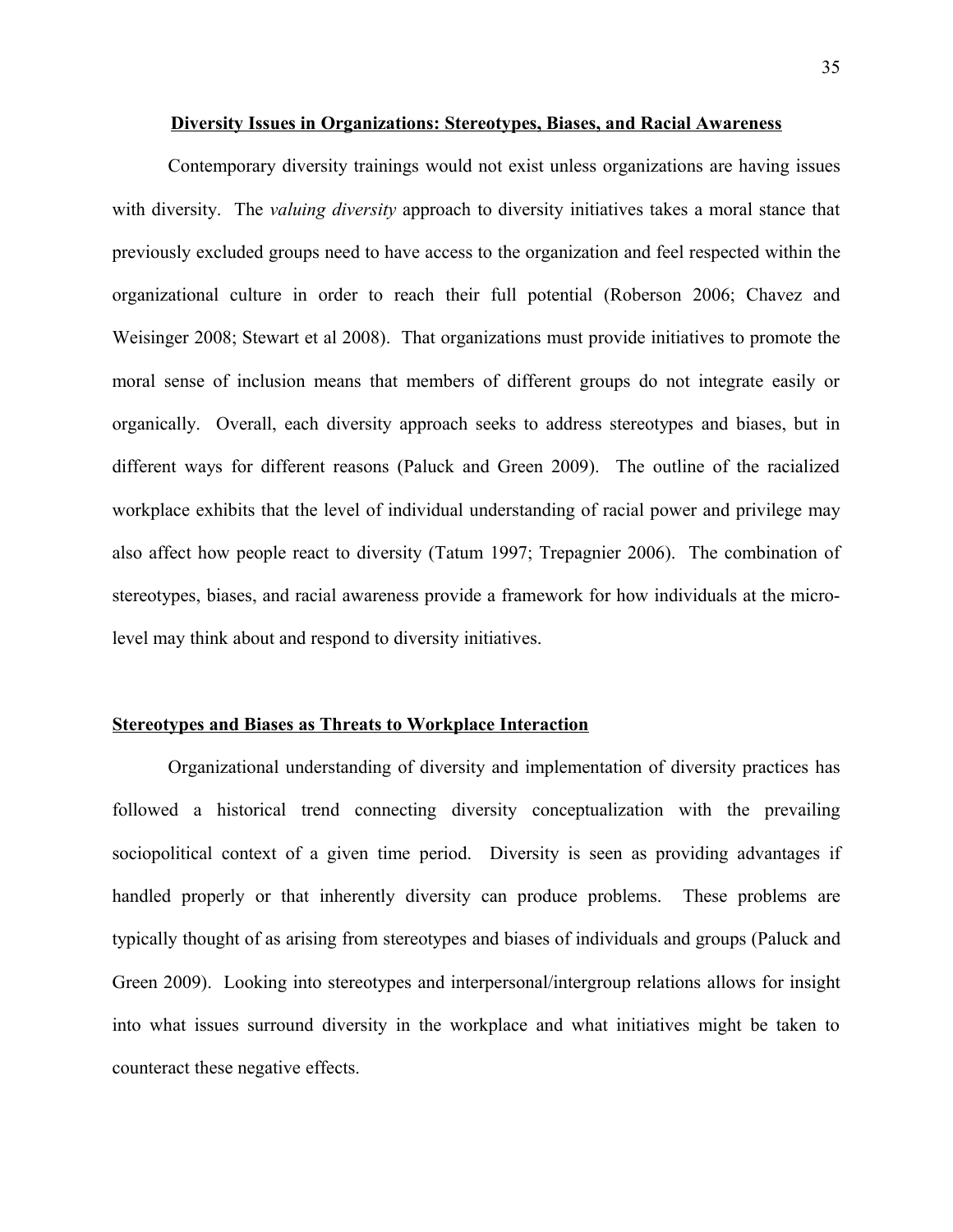The social psychological literature defines a stereotype as an individual's beliefs, whether positive or negative, about the characteristics of a group of people, which may or may not accurately describe that group (Jones 1997; Moskowitz 2005; Baumeister and Bushman 2008). Stereotypes simplify the world by allowing for the sorting of large groups of people into seemingly predictable categories. The onset and implementation of stereotypes can have serious implications for how different people interact in an organization. Some view stereotypes as unconscious and a natural result of socialization processes (Baumeister and Bushman 2008). Others see stereotypes forming from a need to align with similar others and compete with those different than us in an in-group/out-group dichotomy (Tajfel and Turner 1986). Once these groups form and people come to understand what groups they belong to, in-group identities and out-group animosity can grow and solidify fairly quickly (Sherif and Sherif 1953). By the time people enter the workplace, the social groups to which they belong are fairly clear. This can create strong in-group/out-group tensions in the workplace, especially as organizations become more heterogeneous. From an organizational perspective, then, it becomes more important to look at how negative stereotypes affect the workplace. Discomfort or conflict can evolve out of growing diversity in an organization, stemming from both individual and group identities (Taylor and Brown 1988; Moskowitz 2005).

At the individual level, people desire to have a positive sense of self. They want to believe that they are good and just people and downplay negative aspects of their person, which can hurt personal health and productivity (Taylor and Brown 1988). Organizationally, this means that on an interpersonal level people are unlikely to notice their own biases against members of an out-group. Since stereotypes operate implicitly, people often may not know that they hold a specific stereotype or that they are acting upon this knowledge in their decisions such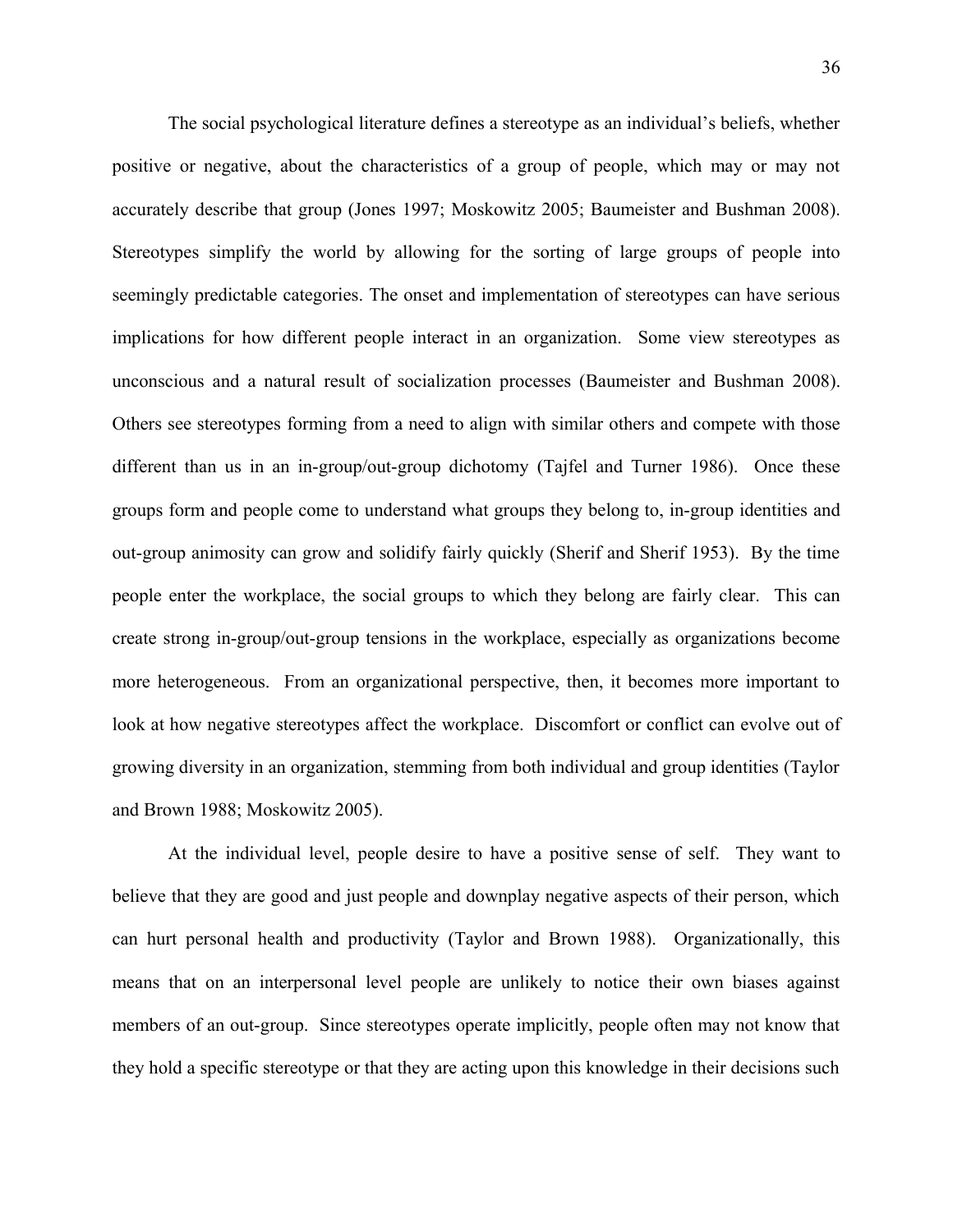as hiring, promoting, or task allocation (Greenwald and Banaji 1995). Additionally, it is not even necessary to believe a stereotype to have it activated upon interacting with someone of a different group (Devine 1989). Individually, then, stereotypes operate predominantly at an unconscious level, categorizing out-group members by their expected characteristics.

Just as individuals desire to see themselves in a positive fashion, so to do individuals desire to positively view their group memberships (Tajfel and Turner 1986; Brewer 1991; Moskowitz 2005). One common way to muster positive beliefs about an in-group is to promote negative beliefs about an out-group. When an out-group does a particular action it can be evaluated negatively, while the in-group performing the same action can be viewed positively (Allport 1954). For instance, this is seen commonly with male and female managers. A male manager who is assertive and decisive is seen as a leader and solid management material, while a female manager adopting the same style can be viewed by males as too strong-willed or ruling with an iron fist (Eagley and Carli 2007). This represents the intersection of gender stereotypes with males denouncing an activity performed by an out-group member, while praising the same action done by one of their own. Clearly, this example is applicable to organizational behavior and decision making. Similar results can occur for members of other underrepresented groups who may receive different feedback or evaluations for performing the same task in the same way as a dominant counterpart.

Stereotypes about different others results in more negative effects as well. Specifically, in-group bias promotes the idea that out-groups are homogenous or made up of entirely similar people (Tajfel and Wilkes 1963; Linville and Jones 1980). In an organization this could mean that it is expected that all Asian-Americans or all people with a disability will respond to a particular decision in a certain way, though whites and those without a disability are expected to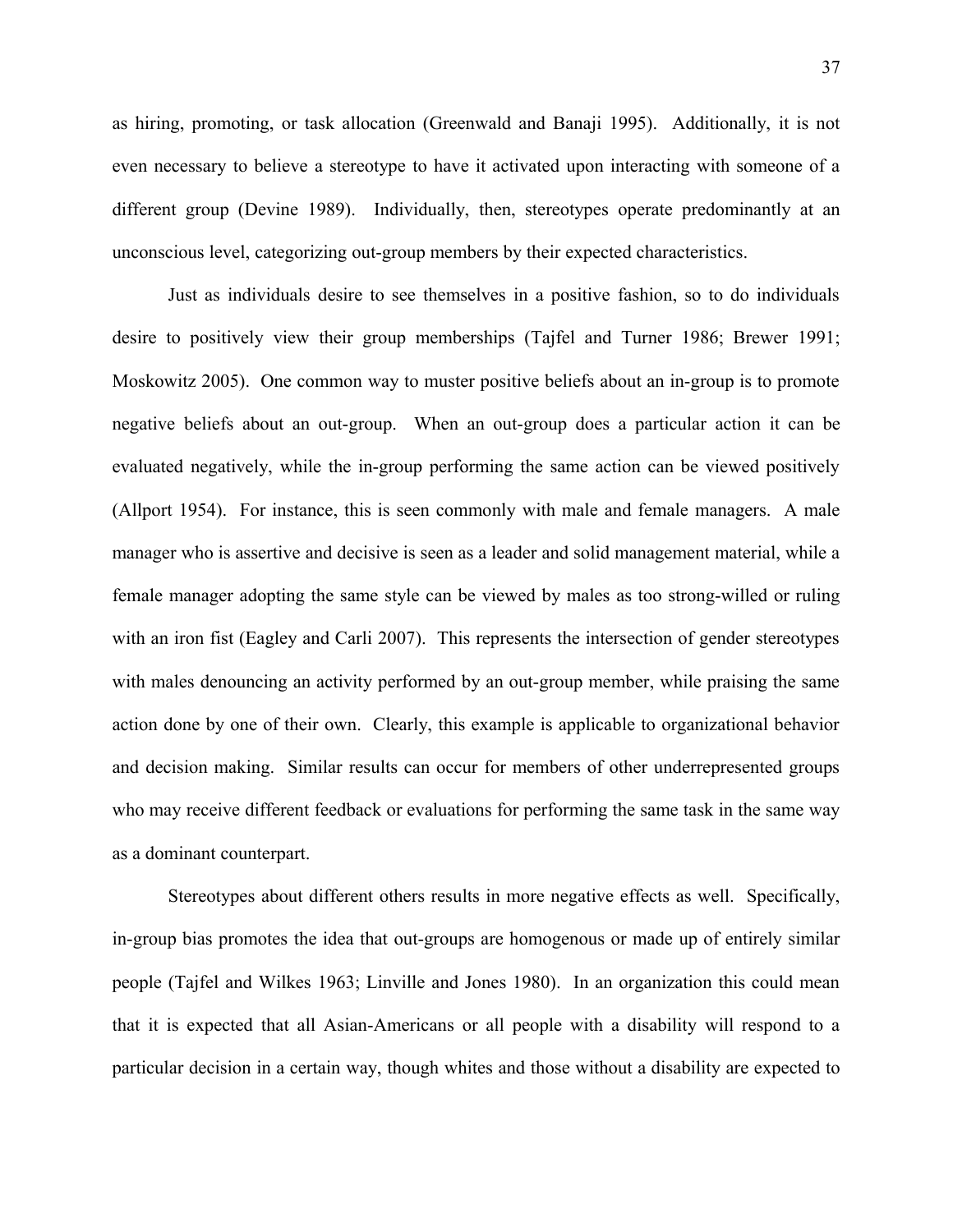have varying opinions on a policy or project. Such a belief in homogeneity can stifle abilities for out-group members to differentiate themselves from other members of the same group and display a special skill set or creativity that organizations hope to attain through diversity.

Stereotyping has also been shown to increase in times of stress (Sinclair and Kunda 1999). The often overwhelmingly stressful work life that the U.S. worker leads can result in abundant stereotyping, losing the true meaning of inclusion as workers operate under snap judgments of different co-workers rather than genuine concern for their beliefs and values. Additionally, stereotypes and the need for positive group identity can cause in-groups to make out-groups the scapegoats for poor results. In one striking example of making the out-group a scapegoat, it has been determined that the price of cotton in the antebellum southern United States correlates with illegal violence against blacks, specifically as the price of cotton decreased, making southern whites poorer, the blame was shifted to an out-group, blacks, in the form of mob violence and lynching (Hovland and Sears 1940; Hepworth and West 1980). Moving this to the workplace, it is easy to see how poor results on a project or failure to please a client could result in making out-groups a scapegoat.

Looking at organizational culture, underrepresented groups are likely to be these outgroups and the outlet for blame creating serious workplace conflict and tension. Two more impacts of stereotypes function in the workplace: self-fulfilling prophecies and stereotype threat. Self-fulfilling prophecies in relation to stereotypes show that when an individual is aware of stereotypes about them or their group, they can internalize those beliefs and begin to act in stereotypical ways, reinforcing the stereotype for themselves and others (Merton 1948). This relates back to the example of female managers. Female managers who know that they may be judged harshly for acting assertively may consciously or unconsciously act in a compassionate or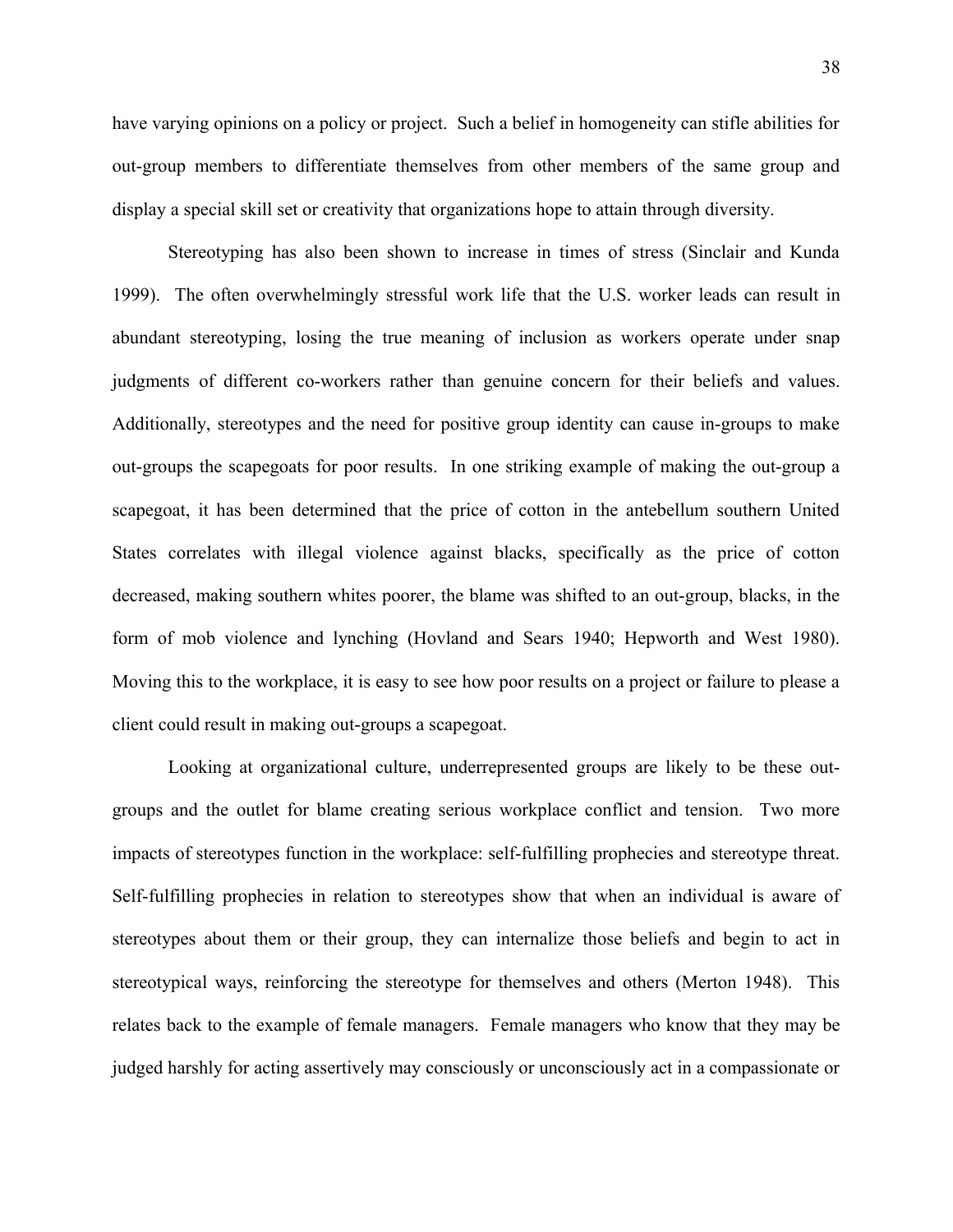caring manner that female gender roles predict. This may create less tension in the workplace, while simultaneously hurting the woman's ability to advance in the organization as she does not display the criteria for being top-management material (Eagley and Carli 2007). Stereotype threat is another intriguing example of the impact of stereotypes. Stereotype threat explains that when a person is aware of a stereotype explaining that members of their group will not perform well on a particular, difficult task, the person fears fulfilling the stereotype, creating anxiety and resulting in the poor performance they attempted to avoid in the first place and perpetuation of the stereotype (Steele and Aronson 1995; Roberson and Kulik 2007). Difficult tasks abound in the workplace. Poor performance due to stereotype threat can hurt an organization, as the task is not completed satisfactorily, and the employee, as trust in their skills can be diminished, damaging advancement capabilities and tainting a reputation. Stereotypes and biases, activated by workforce diversity and multiple in-group/out-group dilemmas have tangible implications for the institution and the individual. Are these stereotypes a lost cause, or can people overcome them to better interact?

Encouragingly, social psychological research has paid attention to the way people can overcome stereotypes and biases. These results, once again, have important workplace correlates. One significant way that stereotypes can be reduced is through goals that supersede intergroup conflicts (Sherif and Sherif 1953). When two competing groups are given a goal to accomplish a task that can only be done together, something extremely common in today's teamoriented workplace, bias and stereotypes can be set aside in completing the assignment. This is good news for organizations afraid that diversity will actually hinder productivity. Also, stereotyping can be overcome by consciously examining the unconscious workings of stereotypes and bias (Greenwald, McGhee and Schwartz 1998). This type of "conscious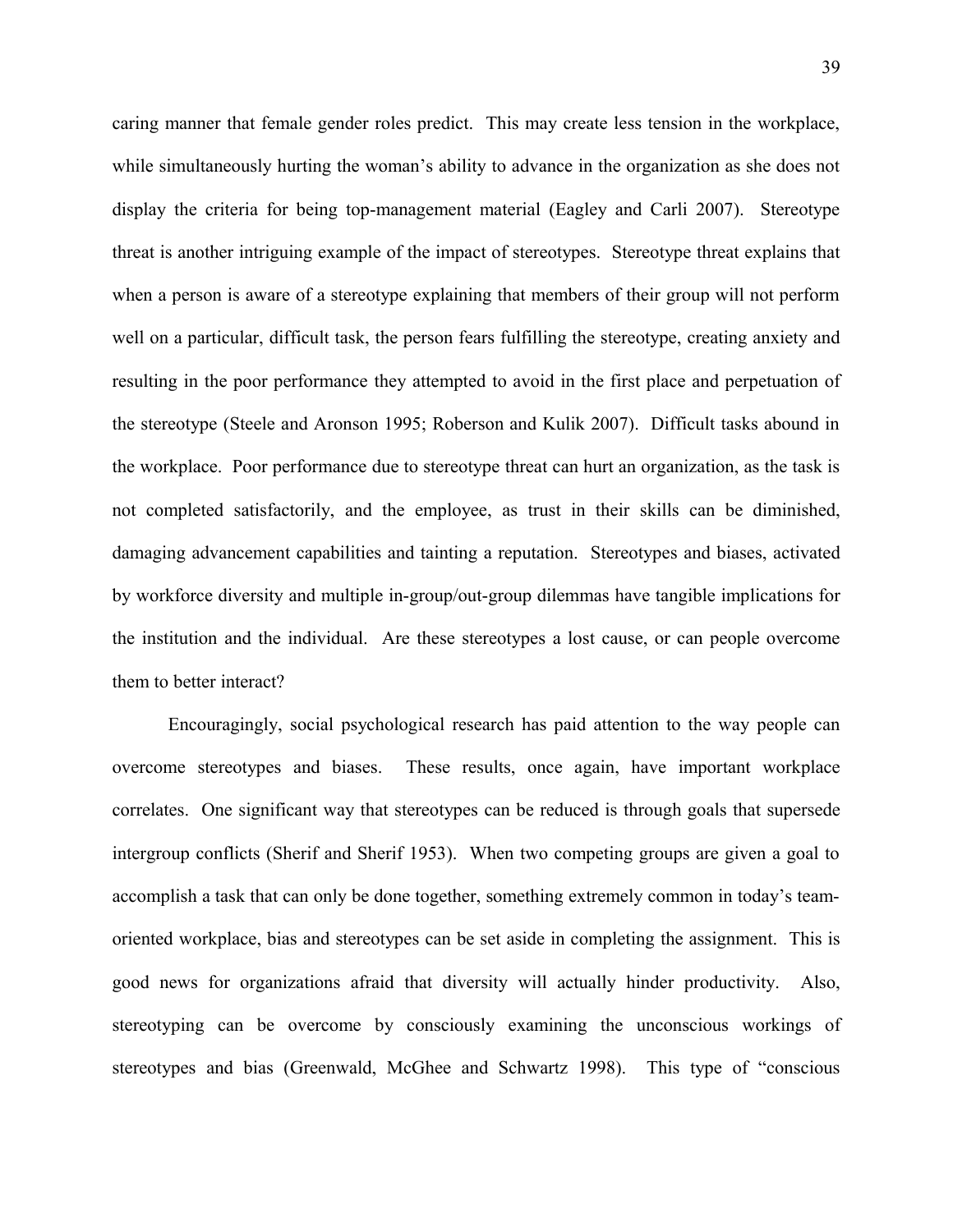override" can occur when people repeatedly see members of a stereotyped group exhibiting behaviors inconsistent with the stereotype (Asch and Zukier 1984; Moscovici 1976; Greenwald, McGhee and Schwartz 1998).

 Organizations can provide opportunities for group members to dispel negative stereotypes by taking on difficult tasks or affirming work that would stereotypically be unexpected of a member of a particular group. Diversity trainings can provide a forum for discussing negative stereotypes and providing examples to dismiss the perceived accuracy and generalizability that comes from stereotyping. Lastly, in a more idealistic state, simple, continuous contact with different people can lessen stereotyping (Allport 1954; Dovidio and Gaertner 1999). In this case, however, ideal conditions, such as equal status among in-group and out-group members must be present to reduce stereotyping (Allport 1954). This is unlikely to occur in the hierarchical workplace, but if the ideal state does exist, contact can decrease deliberate avoidance of diverse others and harassment of out-groups (Dovidio and Gaertner 1999).

# **Racial Awareness, Identity, and Inter-Group Relations**

One of the problems that the above section on stereotyping identifies is that, when stereotyping, out-group members are viewed as sharing the same beliefs and values (Tajfel and Wilkes 1963; Linville and Jones 1980). In actuality, in-group members can hold vastly different beliefs about other groups. In the context of post-racial ideology, an individual's racial awareness can greatly impact their dealings with workplace diversity. Individual racial awareness can be a large factor in whether or not someone stereotypes based on race and how they think about racism, in general. Both Beverly Daniel Tatum (1997) and Barbara Trepagnier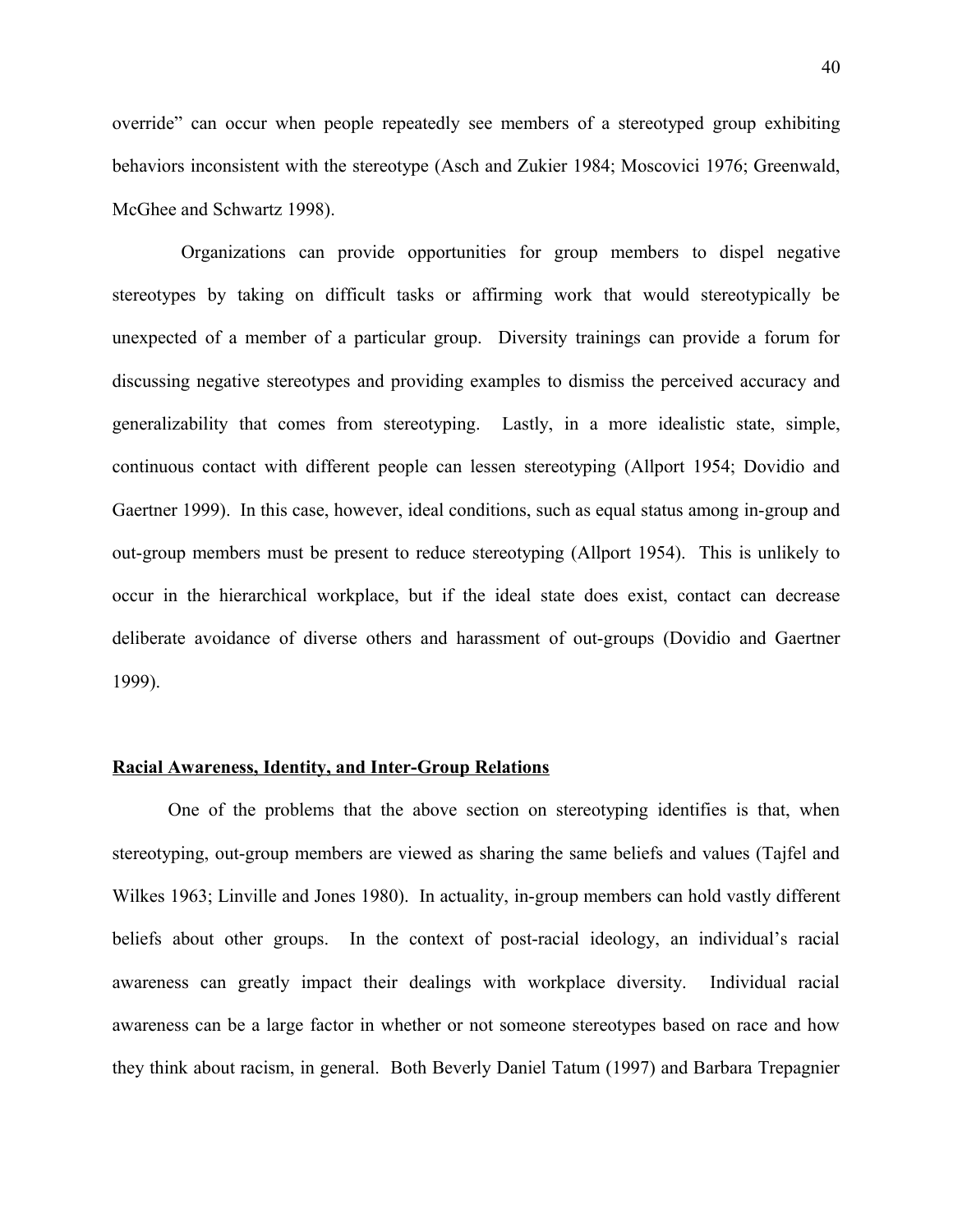(2006) provide solid frameworks for assessing racial identity or awareness (Tatum 1997; Trepagnier 2006). Tatum describes racial identity in terms of stages that people go through (Helms 1990; Cross 1991; Tatum 1997). The term stages can be misleading, as the categories that Tatum outlines are not necessarily linear, but may be described better as fluid, meaning that one can move back and forth between them or incorporate aspects of more than one stage into their identity depending on experience. Trepagnier, instead, discusses racial awareness in terms of a person's overall understanding of race and racism along a continuum (Trepagnier 2006). Though the frameworks use different language and visuals to describe racial identity and awareness, the two cover similar topics, allowing the frameworks to be combined. Trepagnier's continuum of racial awareness (see Figure 1 below), because of its simple breakdown and visual of a continuum, becomes the more functional framework for structuring the conversation about racial awareness and its connection to inter-group relations.

| <b>Level of Racial</b><br><b>Awareness</b> | <b>Understanding of Racism</b>                                                                                                                                                                                                           | <b>Racist/Anti-Racist Behaviors</b>                                                                                                                                                                                                                                  |  |  |
|--------------------------------------------|------------------------------------------------------------------------------------------------------------------------------------------------------------------------------------------------------------------------------------------|----------------------------------------------------------------------------------------------------------------------------------------------------------------------------------------------------------------------------------------------------------------------|--|--|
| Low                                        | Only Historical. Racism is rooted in past discrimination that law<br>has fixed or is fixing.                                                                                                                                             | Color-Blind Racism; Post-Racial<br>Ideology; Pervasive Racial<br>Stereotyping; Lack of Support for<br>Diversity Initiatives, such as<br><b>Affirmative Action</b>                                                                                                    |  |  |
| Medium                                     | Historical and Social. Racism happened in the past, and<br>continues because of white privilege.                                                                                                                                         | Acknowledge white privilege but do<br>not know how to act to get rid of it;<br>Whites feel uncomfortable<br>around/disengage with people of<br>color because feel uncomfortable<br>about their privilege; Fear of<br>discriminating or offending causes<br>inaction. |  |  |
| High                                       | Historical, Social, and Personal. Racism happened and<br>continues to matter because of privilege. Simultaneously,<br>individuals have a personal role in the perpetuation of racism.<br>Racism is seen as institutional and individual. | Energized to engage in anti-racist<br>work; Collaborate with people of<br>color to further anti-racist agenda;<br>Focus on institutions, rather than<br>the self.                                                                                                    |  |  |

**Figure 1—Racial Awareness Continuum (adapted from Trepagnier 2006)**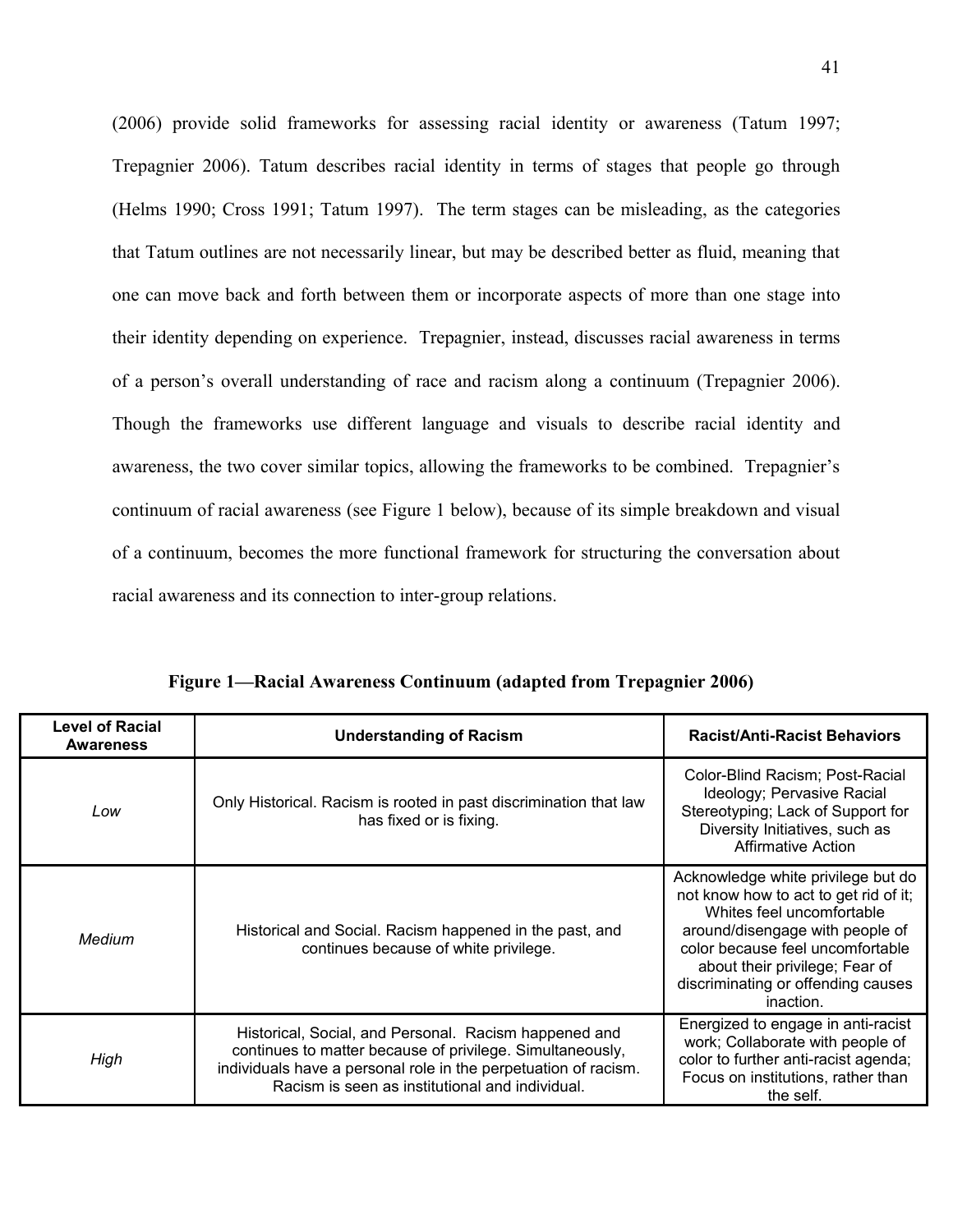Racial awareness represents an understanding of racism in three contexts: historical, societal, and personal, each of which relates to different approaches to diversity used throughout history (Trepagnier 2006). Historical racism is indicative of the impetus for the *compliancebased diversity* approach. Racism was something in the past that precipitated a civil rights movement to stop racism and bigotry, which was excluding people of color from all institutions be it the best workplaces, health care facilities, or schools (Kelly and Dobbin 1998; Hays-Thomas 2004; Trepagnier 2006; Anand and Winters 2008). As the *compliance-based diversity* approach showed, people agree that this racism existed in the past, but may not, especially if they are white males, respond positively to programs with the purpose of including people of color now. If a person only understands racism as historical, they have a *low racial awareness* or are in the *contact stage* of identity development. People with low levels of racial awareness are very prone to color-blind racism and seeing racism as something in the past, so that programs such as affirmative action mean that whites are now disadvantaged (Tatum 1997; Bonilla-Silva 2001, 2010; Trepagnier 2006). Low level racial awareness is also closely tied to post-racial ideology and the *celebrating diversity* approach, which equalizes all differences so there is no element of power in diversity (Bell 1992; Thomas 1996; Gallagher 2008). Because of this low level of understanding and an attachment to white norms, people in this level are apt to act on stereotypes rather than personal experiences with other races.

The second context of racial awareness looks at the societal climate around race. The most common way that the societal context appears is through privilege, specifically white privilege (Trepagnier 2006). Above, the economic, social, and psychological advantages granted to whites simply due to race were outlined (McIntosh 1988; Wellman 1993; Wise 2008). People of color endure a lack a similar access to organizations and lack of inclusion into workplace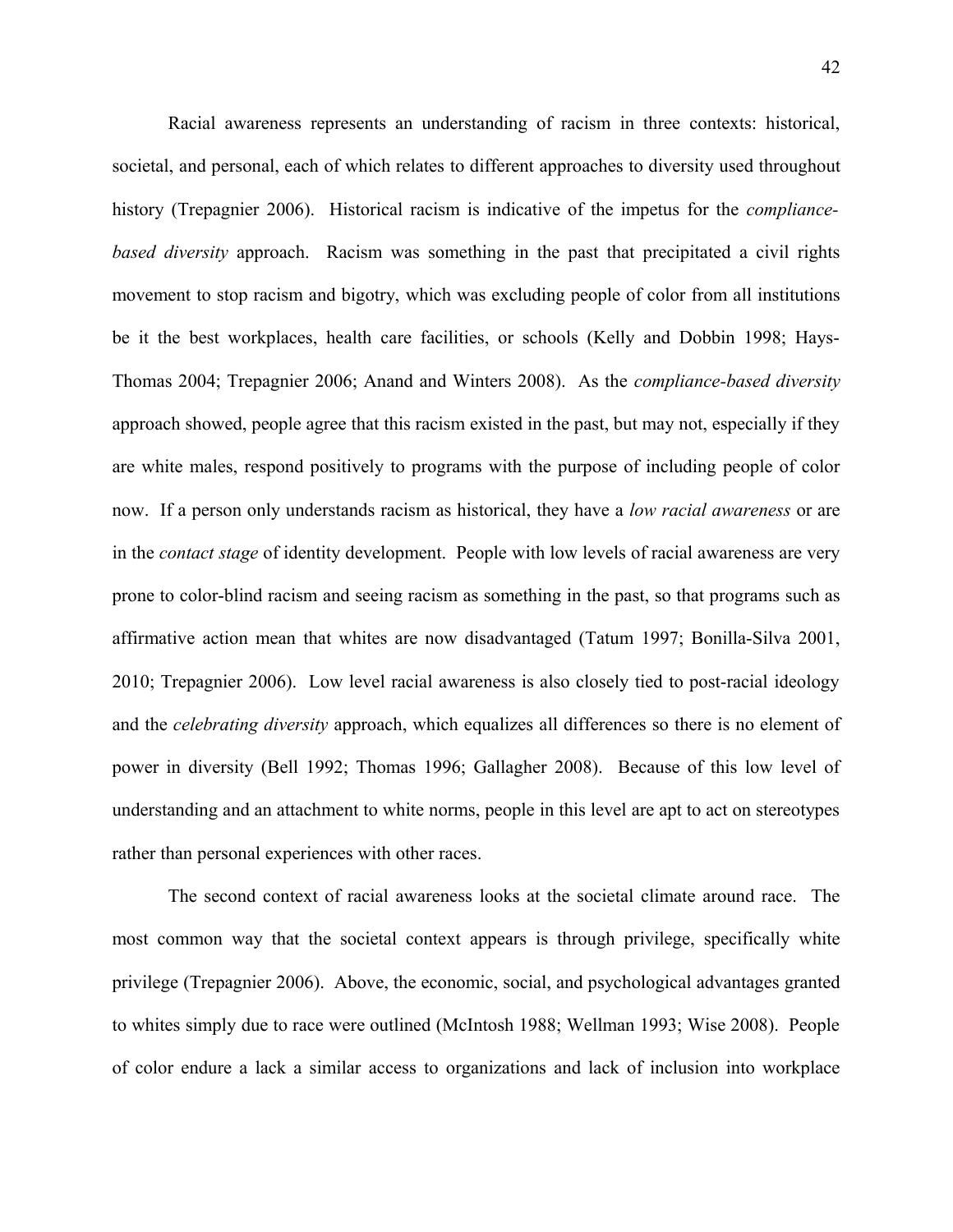culture when represented. This follows the moral inclusion arguments of the *valuing diversity* approach, where all people should be included in organizations because it is the right thing to do (Mor Barak 2000; Pless and Maak 2004; Chavez and Weisinger 2008). When people have an intellectual understanding of white privilege, they are considered in the *medium level of racial awareness* or near the *pseudo-independent stage* of racial identity development (Tatum 1997; Trepagnier 2006). This level is marked by an acknowledgement of white privilege without a real understanding of what to do with that knowledge. People will think that it is bad to be racist and so they will look inward to try to avoid individual acts of racism (Trepagnier 2006). This keeps racism at the interpersonal level. White people at this level can feel uncomfortable around people of color because they realize that whites have the privilege in society. Fear of offending a person of color or anger at stereotyping unconsciously can thwart action against racism and engagement with people of color.

The last context of racial awareness is personal. The personal context means understanding one's own implications in racism. It requires recognition of institutional racism and privilege and how that shapes the way race is individually conceptualized (Trepagnier 2006). This third level takes a *critical diversity* approach, where institutional oppression replaces interpersonal experiences, as the most persistent form of racism (Linnehan and Konrad 1999; Lorbiecki and Jack 2000). People who have the historical, societal, and personal understanding of racism are at a *high level of racial awareness* or have reached the *immersion/emersion* or *autonomy stage* of racial identity (Tatum 1997; Trepagnier 2006). The discomfort in the medium level disappears as people are able to engage with different races and look outward at institutions rather than incessantly inward and analyzing the self. People in the high level of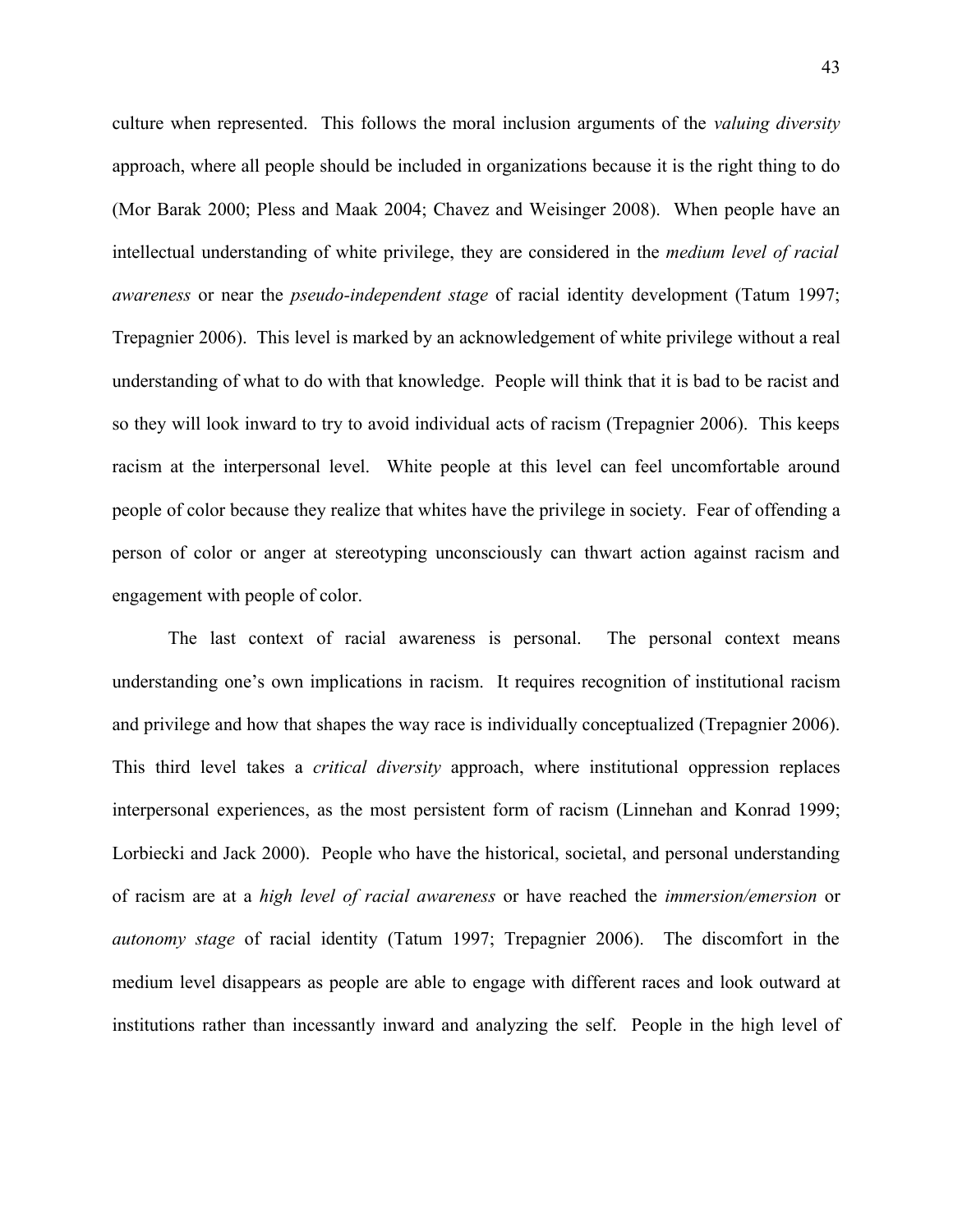racial awareness are often energized to do anti-racist work and speak out against racism when they see it (Feagin and Vera 1994; Tatum 1997; Kivel 2002; Trepagnier 2006).

It should be apparent that where an employee is on the racial awareness continuum can greatly impact reactions to diverse individuals and the different diversity approaches. Somebody in the low level may be particularly inclined towards the *celebrating diversity* approach because it is post-racial and diminishes the need for equal opportunity legislature. Someone in the high level of racial awareness would react far less favorably to the *celebrating diversity* approach because it fails to account for privilege, power, and institutional racism. Racial awareness, then, becomes a mediating factor in the effectiveness of diversity programs. If stereotypes and different levels of knowledge and experience with dimensions of diversity such as race can create discomfort, conflict, and/or discrimination in the workplace, organizations must take action to preserve diversity goals. The next section will explore the ways that organizations attempt to navigate this complicated situation of variance in individual racial awareness and pervasive stereotyping to promote diversity goals and reap the rewards they expect to see from a diverse workforce.

#### **Assessing Diversity Initiatives and Tools for Change**

Hired diversity directors and third-party diversity consultants earn their pay by making suggestions and implementing policies and programs to help organizations reach their diversity goals and benefit from a diverse work environment. Transforming the workplace requires initiatives to target at least three potentially problematic areas: increasing organizational responsibility and representation, reducing social isolation for marginalized groups, and changing workplace culture (Kalev et al 2006).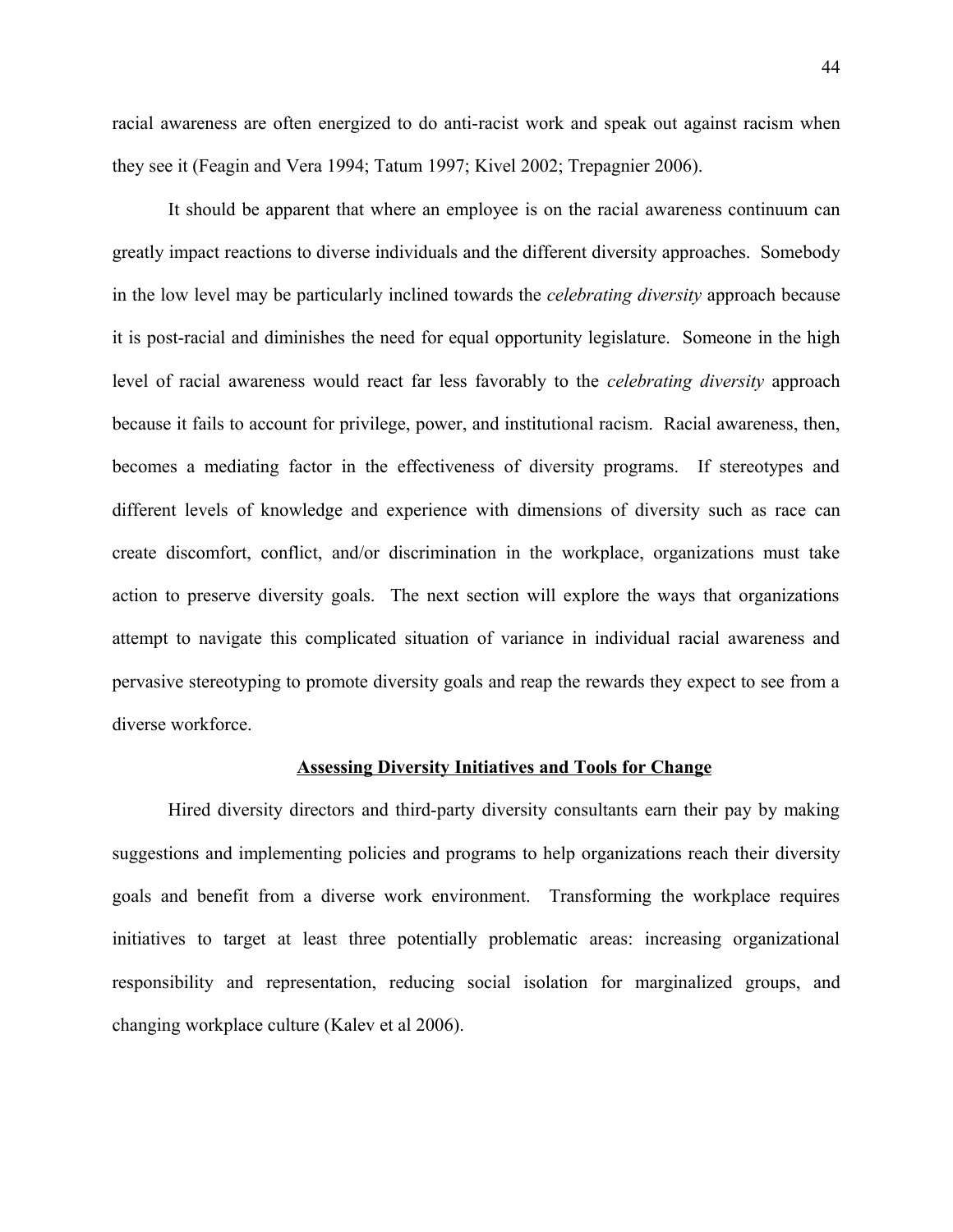### **Increasing Organizational Responsibility and Representation**

Organizational responsibility for diversity focuses on engaging leadership, enacting specific policies for hiring, promotion, and retention of diverse employees, and creating structures for dialogue from the bottom-up, as well as the top-down (Allen and Montgomery 2001; Cox 2001; Kalev et al 2006). Engaging leadership involves management setting a plan for how to capitalize on diversity, creating accountability structures to ensure that diversity goals are met, and communicating the warrants of diversity initiatives to staff (Allen and Montgomery 2001; Cox 2001). Executive-level leadership must model commitment to diversity programs to convince staff that the programs have merit. This can be done, in part, by hiring a diversity director or affirming the work of a diversity director already in place. Continuing, revamping, or initiating an affirmative action policy is an important step for hiring, promoting, and retaining diverse employees (Kalev et al 2006). That affirmative action programs can produce negative reactions (Ivancevich and Gilbert 2000) provides greater evidence for the necessity of managerial support. Further support can be found by increasing communication in both directions by creating a diversity council or similar committee to help oversee progress. Increasing organizational responsibility is the most effective tool for increasing the representation of women and people of color in the management ranks of the corporation (Kalev et al 2006). Looking at three decades of EEOC data on representation, the highest number of women and people of color in management positions was found in organizations that had a strong organizational support for diversity in terms of the above leadership and compliance policies (Kalev et al 2006).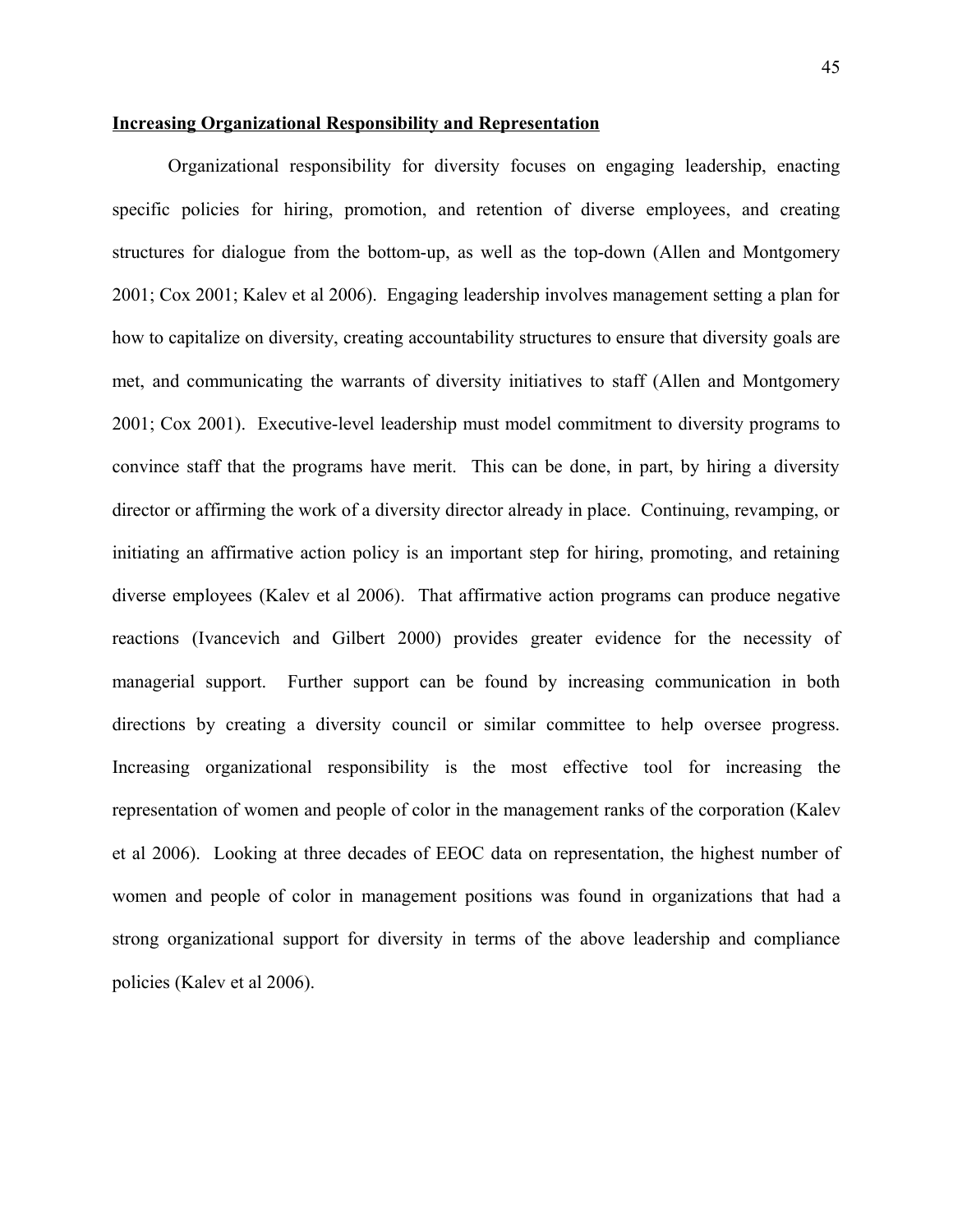### **Reducing Social Isolation for Marginalized Groups**

Individuals considered different can be isolated from the mainstream organizational culture, affecting their ability to advance in the organization or work effectively with others (Thomas 1991, Cox 1993). Reducing isolation involves breaking down barriers to form a new organizational culture (Roberson 2006; Chavez and Weisinger 2008). Two of the main ways this can be accomplished is through mentoring and networking programs, which have produced mixed results. Mentoring programs typically connect women and people of color aspiring to be managers with senior-level employees (Kalev et al 2006). Some studies (Burke and McKeen 1997) found that mentoring provides the knowledge and skills necessary to advance in an organization, while others (Neumark and Gardecki 1996; Thomas 2001) found that mentoring can produce negative effects or no effects at all. Networking programs set aside time during the normal work schedule for women and people of color to attend sessions where they may create contacts that can provide career opportunities and advice. Networking and mentoring are only moderately effective in assisting organizational change to better manage diversity (Kalev et al 2006). The effect of mentoring programs is typically measured in terms of whether or not women and people of color reach a plateau in achievement or are able to reach the same organizational ranks as their white male counterparts (Burke and McKeen 1997; Thomas 2001; Kalev et al 2006). Again, evaluation is primarily focused on representation.

### **Changing Workplace Culture**

A major focus of change in organizations is reducing bias and stereotyping that may create conflict or influence managerial decisions. As explained, stereotypes and bias function on many levels in individuals and groups to promote the self and one's in-groups, while possibly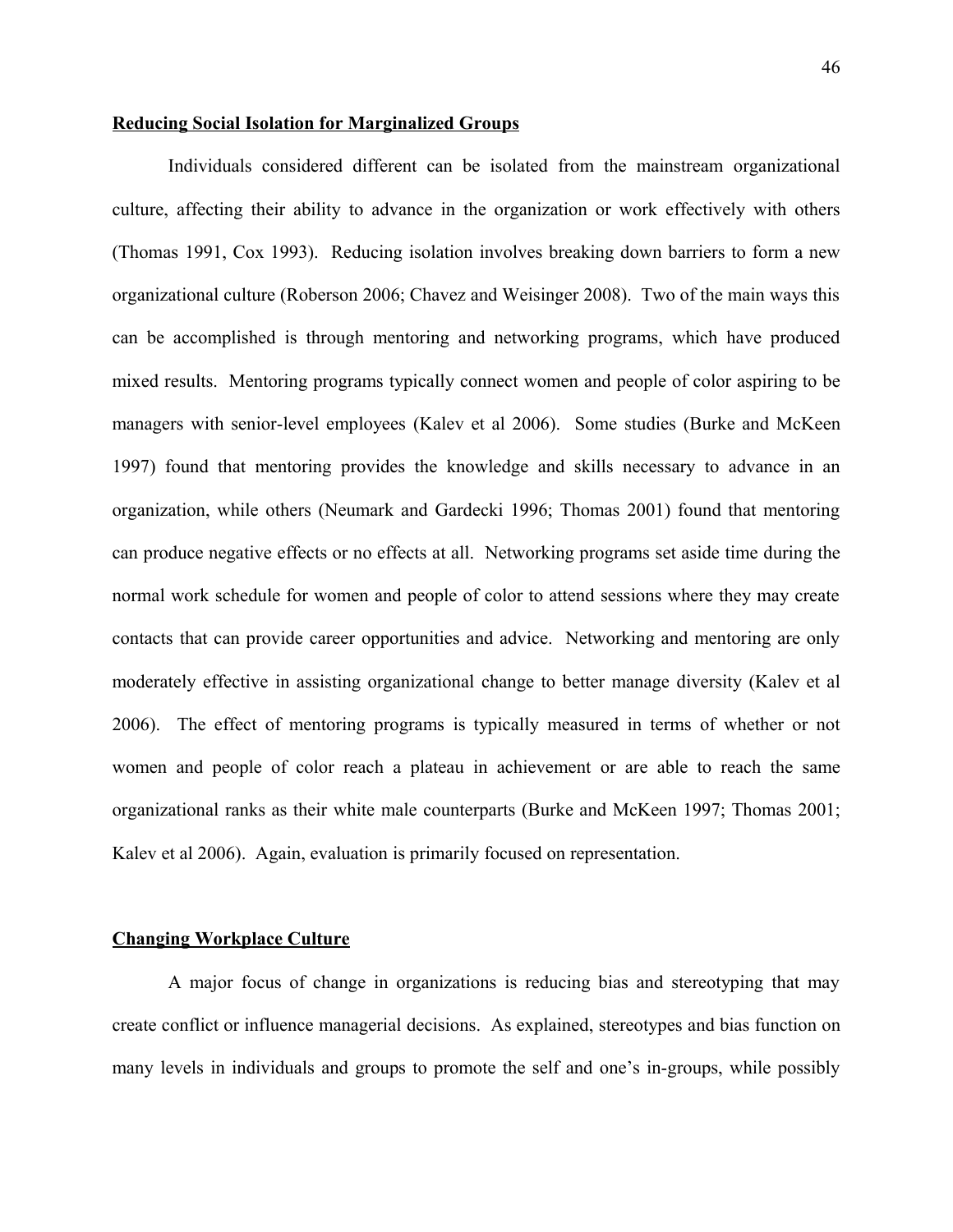denigrating out-groups in a way that harms both individuals and the organization as a whole. Including diversity goals in managerial performance evaluations and instituting diversity education for managers and staff are two major tools used for reducing these biases (Allen and Montgomery 2001; Cox 2001; Kalev et al 2006; Paluck 2006). The performance evaluation technique attaches a reward structure to managerial decisions on diversity. This may include loss of pay or bonus time, if managers do not adhere to the organizations policies for diversity (Cox 1993). Adding a diversity component to these evaluations produces a modest effect to increase representation and promote diversity at an organization (Kalev et al 2006). Diversity training is the most widely used program enacted to work towards diversity goals (Pless and Maak 2004; Agars and Kottke 2006). Some estimates show that over two-thirds of corporations have some form of diversity training in place (Society for Human Resource Management 2010). With such widespread use, it may come as a surprise that the effects of diversity trainings on employee attitudes and behaviors are largely unknown. Research has been inconclusive in proving the merit of these programs and by some accounts diversity trainings may actually harm an organization's efforts to increase diversity or reach diversity goals (Day 1995; Kochan et al 2003; Kidder et al 2004; Kalev et al 2006; Paluck 2006; Paluck and Green 2009). These puzzling results require a deeper examination into what occurs in diversity trainings and why they may be deemed ineffective. It also raises the question of how effective diversity trainings can be in deconstructing power and privilege in organizations.

### **Diversity Training: The Content and Consequences of Exposing Difference**

"Diversity training" is an umbrella term used to describe education seminars aimed at addressing one of many possible issues relating to a diverse workforce. As a result, diversity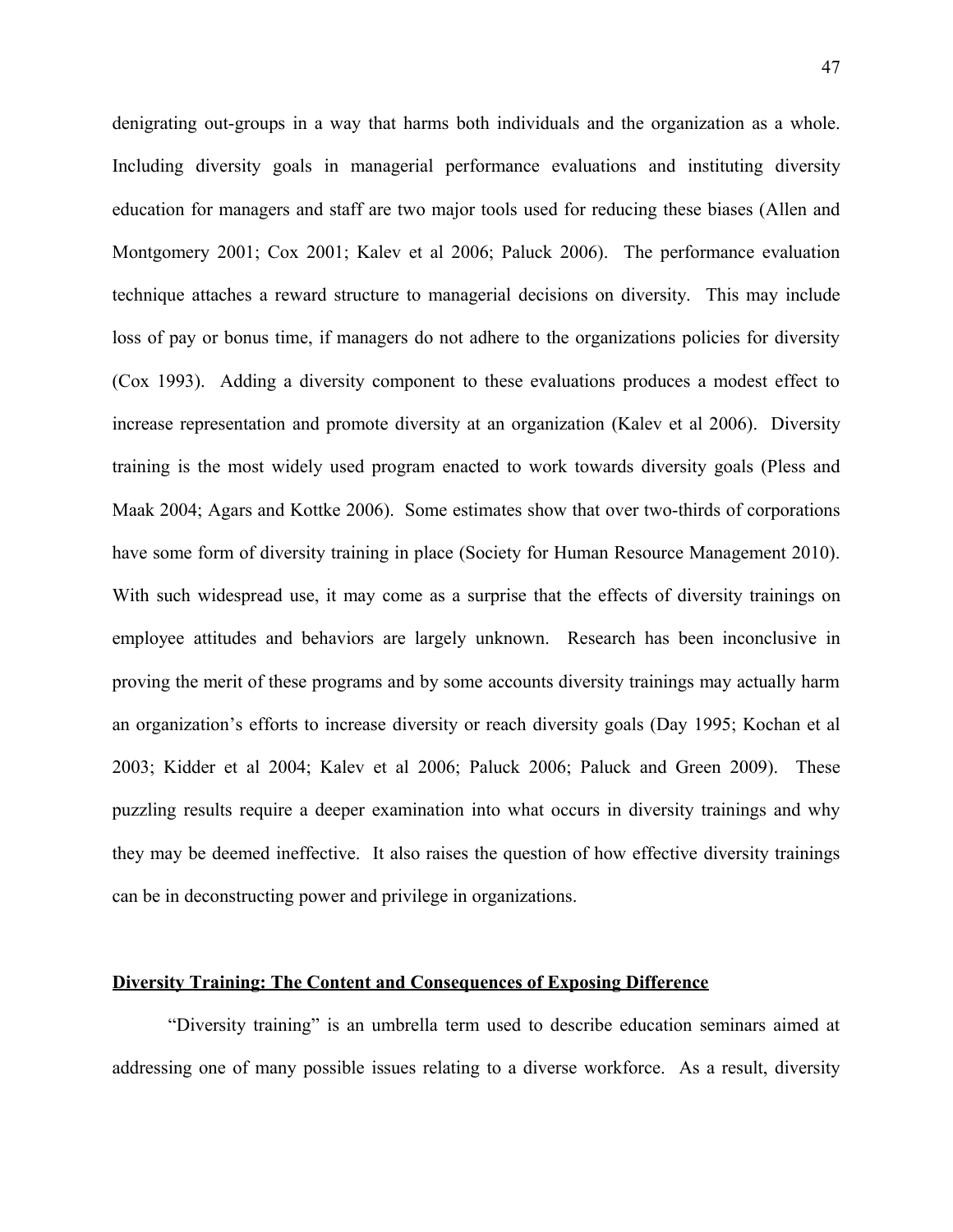trainings differ greatly in the content covered and the methods of delivering this content. A seminar labeled a diversity training at one company may look completely different in both content and presentation than a training at a different company. Instrumental in promoting this variability in training topics and procedures is the approach to diversity that an organization adheres to and the mindset of the trainer that delivers the workshop (Day 1995; Paluck 2006; Paluck and Green 2009). Though basic techniques tend to appear in many types of diversity trainings, the stance on diversity affects the delivery of the information. The approach to diversity used in a training is something that studies on the effectiveness of diversity trainings have failed to take into account.

### *The Typical Diversity Training*

Before examining the differences in trainings based on diversity perspectives and diversity goals, there are some commonalities that appear in diversity trainings, independent of the organizational definition of diversity. Overwhelmingly, diversity trainings are facilitated by one or many live diversity trainer(s) (Kalev et al 2006), though companies are beginning to experiment with "webinars" or computer-based training modules (Anand and Winters 2008). Most trainings last about one workday, however there is no universalized criteria for the length of a training, so that some trainings can be as short as an hour or two, or as long as multiple weeks with training occurring each day (Day 1995; Paluck 2006). Generally, trainings will include a discussion of legal requirements such as EEO law or harassment policies, but the legal risk associated with diversity will not necessarily be a justification for the training itself (Kidder et al 2004; Paluck 2006). Additionally, the bulk of diversity trainings are instructional in nature, aiming to provide information through lecture-style teaching about diversity in an interactive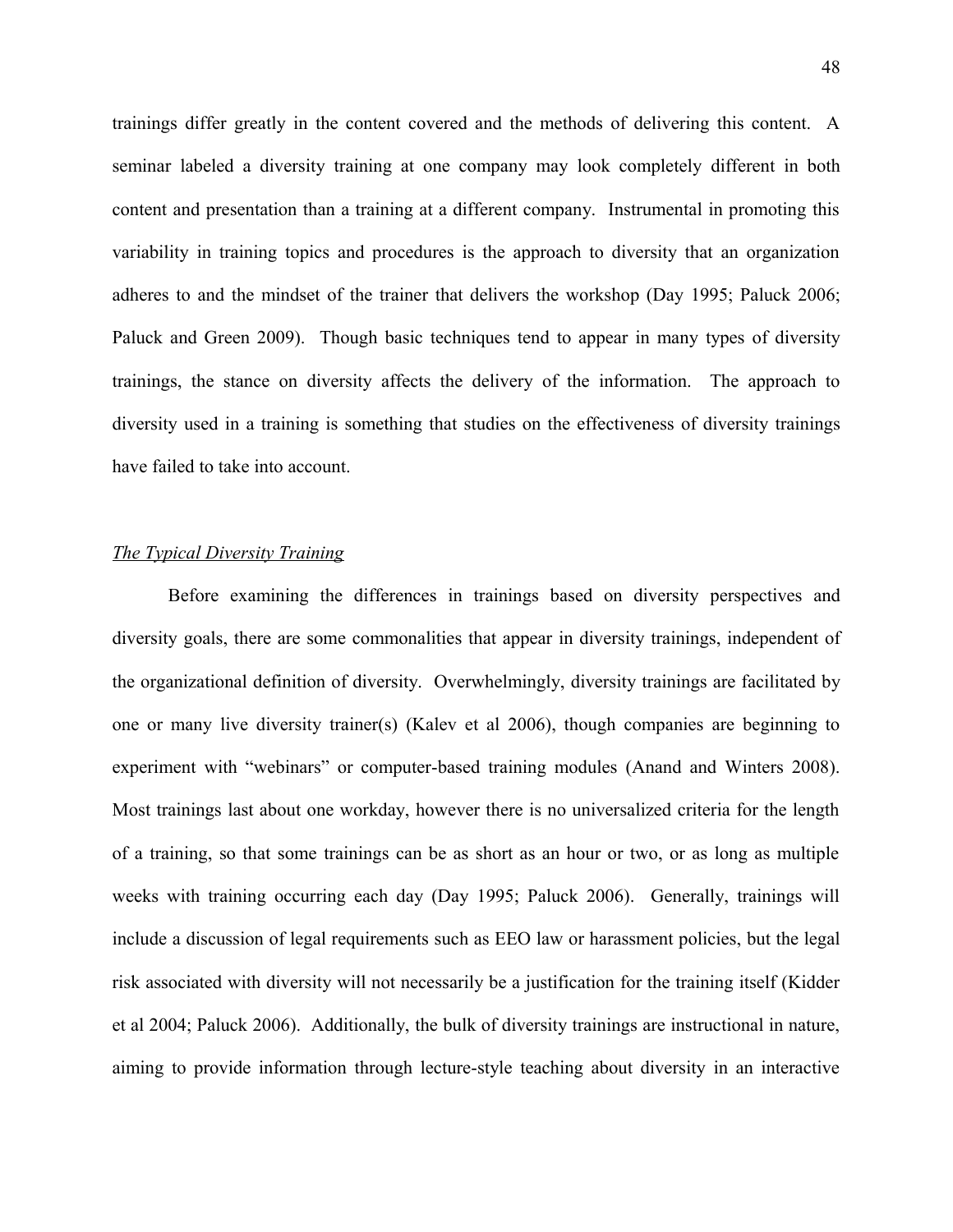classroom setting by using factsheets, activities, or videos, among other things. Less commonly, diversity trainers may take training attendees outside of the workplace to visit neighborhoods where the residents come from different economic or ethnic backgrounds than the training attendees, so that the experience of being in a new, unfamiliar place can be used as a teaching point about diversity in the workplace (Paluck 2006).

As mentioned, despite the many ways that the majority of diversity trainings may be similar, the content of diversity trainings can differ depending on the organizational definition of diversity and goals for the training session. Organizations adhering to a broad definition of diversity in the *managing diversity, valuing diversity,* or *celebrating diversity* approaches include specific content in diversity trainings to promote this understanding. While the particular activities and examples used in this training will differ depending on both the company and the trainer, the message about workplace diversity remains fairly consistent. Since this broader definition is the more commonly used definition (Hays-Thomas 2004), it does not come as a surprise that the elements of these trainings are found in most diversity training curricula and thus, are the most studied form of diversity training. Diversity trainings from this line of thought tend to be designed to change people's attitudes and counteract biases and stereotypes (Hood et al 2001; Kalev et al 2006). The goal, which comes from the *valuing diversity* approach, is to explore ways that each person's individuality and differences can be valued to create an inclusive workplace, where stereotypes and biases do not affect outcomes for members of different groups or create intergroup conflict (Hood et al 2001; Paluck 2006).

Intergroup conflict is presented as detrimental to workplace productivity and these diversity trainings frequently include sections that attempt to build skills for proper interaction. These skills range from leadership training to promoting effective communication and replacing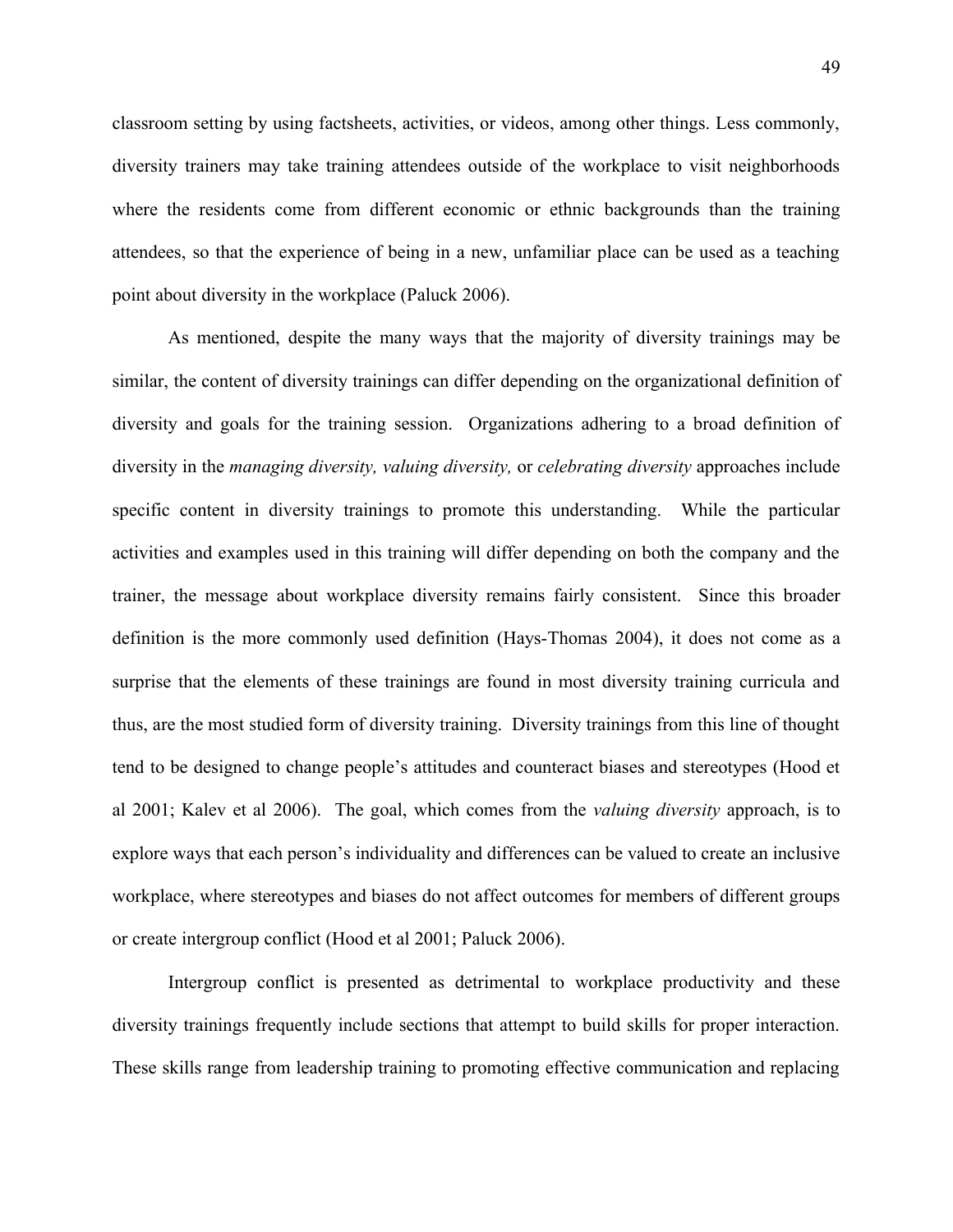destructive conflict with constructive dialogue that can lead to stronger intergroup relationships and better ideas overall (Kochan et al 2003; Anand and Winters 2008). Essentially, these trainings attempt to provide employees with the ways to overcome stereotypes, such as raising consciousness and awareness (Allport 1954; Greenwald, McGhee, and Schwartz 1998). Ideally, this will change the workplace culture, creating a better work environment for all employees, regardless of differences that may exist.

Diversity trainings that promote the differences of employees along many dimensions, then, become a potential tool that organizations can use to move to an inclusive workplace that *values or celebrates diversity*, while maintaining the business imperative from *managing diversity*. Consequentially, diversity trainings that value differences will often cover the business advantages to diversity as a means for gaining managerial and staff support for diversity initiatives (Kochan et al 2003; Paluck 2006; Anand and Winters 2008). The bottom-line benefits generated from valuing and integrating diverse individuals, mixed with the social justice aspect of moral inclusion, arises as the predominant justification for increasing organizational diversity and promoting initiatives like the diversity training, while legal requirements, such as affirmative action, or historical preclusion from opportunity from the *compliance-based diversity* perspective are less significant elements of the model (Gilbert et al 1999; Kochan et al 2003; Kidder et al 2004; Anand and Winters 2008). This mirrors the historical shift of discussing diversity, where the climate has changed from one of legal compliance, to business advantage, to post-racial valuing of diversity.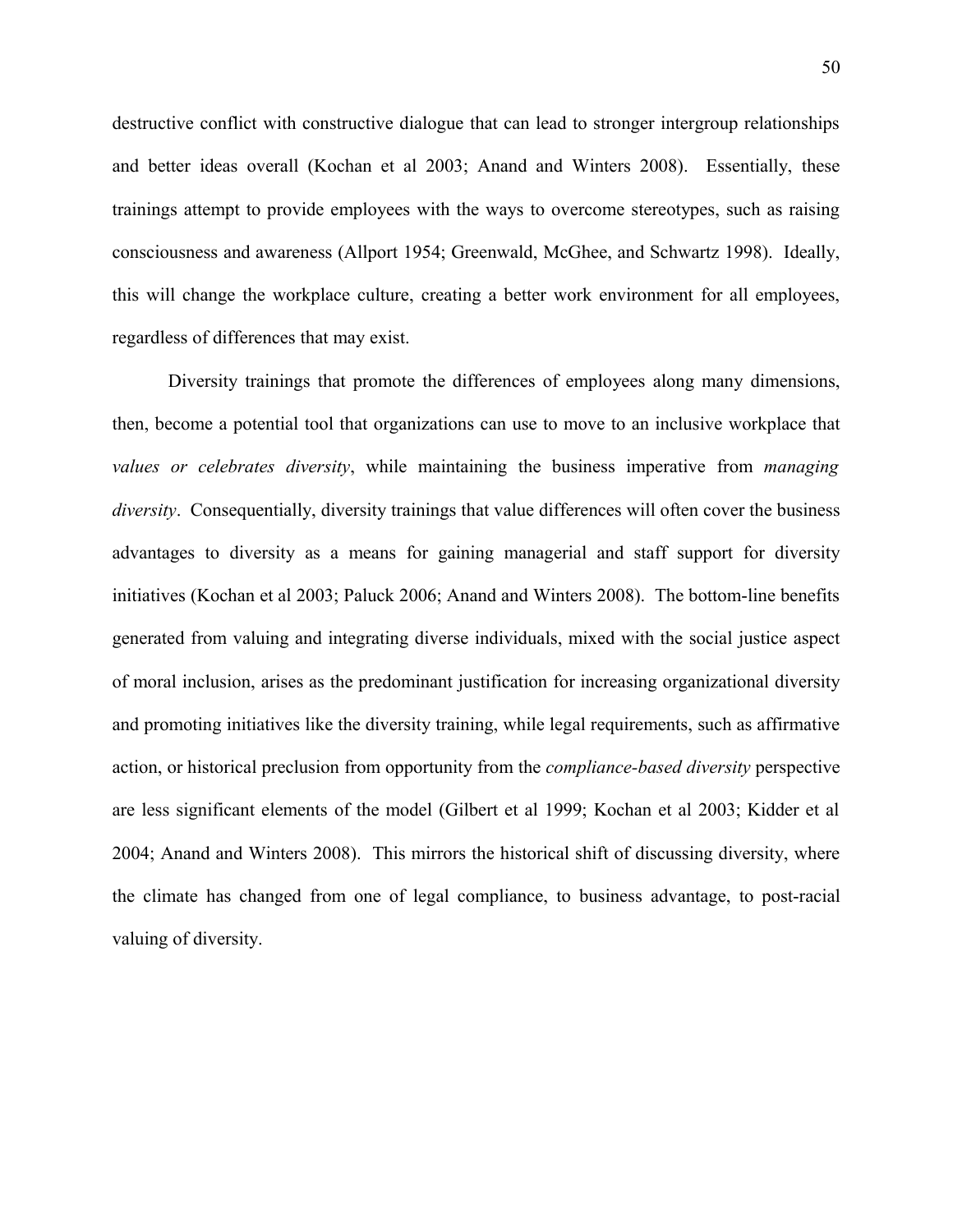# *Evaluating the Impact of Diversity Trainings*

Just as the specific examples and activities used in diversity trainings differ by company and trainer, the methods for evaluating the effectiveness of the training varies by the organization and facilitator in charge of delivering the diversity training. One popular form of evaluation is a self-report survey administered to training attendees shortly after the completion of a diversity training (Day 1995; Hood et al 2001; Paluck 2006). These self-reports cover a wide range of questions hoping to determine how much trainees enjoyed the training material, what attendees learned from the training, and how the training may have reinforced or changed the way attendees will think about and approach diversity in the future (Paluck 2006).

Attempting to understand the effectiveness of breaking down stereotypes, some posttraining surveys will ask attendees to rate their feelings about certain groups such as different ethnicities, LGBT staff, women, and people of color (Hood et al 2001; Paluck 2006; Paluck and Green 2009). Still other survey techniques concentrate on organizational culture, asking training attendees to rate how included they feel in the organization and how committed the top executives in the organization are to the information presented in the diversity training (Anand and Winters 2008). Overall, the results of these self-report surveys are positive, showing that employees think diversity training is important, that training resulted in a deeper understanding of diversity, and that training worked to change attitudes, shown by employees feeling both personally included and positively about members of other groups (Agars and Kottke 2004). Because of these results, training is considered effective. Evaluation of self-report surveys, though, relies entirely on the words of training participants. The aggregate of participant responses on paper or a computer dictate whether or not the training is considered effective in changing understandings and attitudes, though these changes and behaviors are not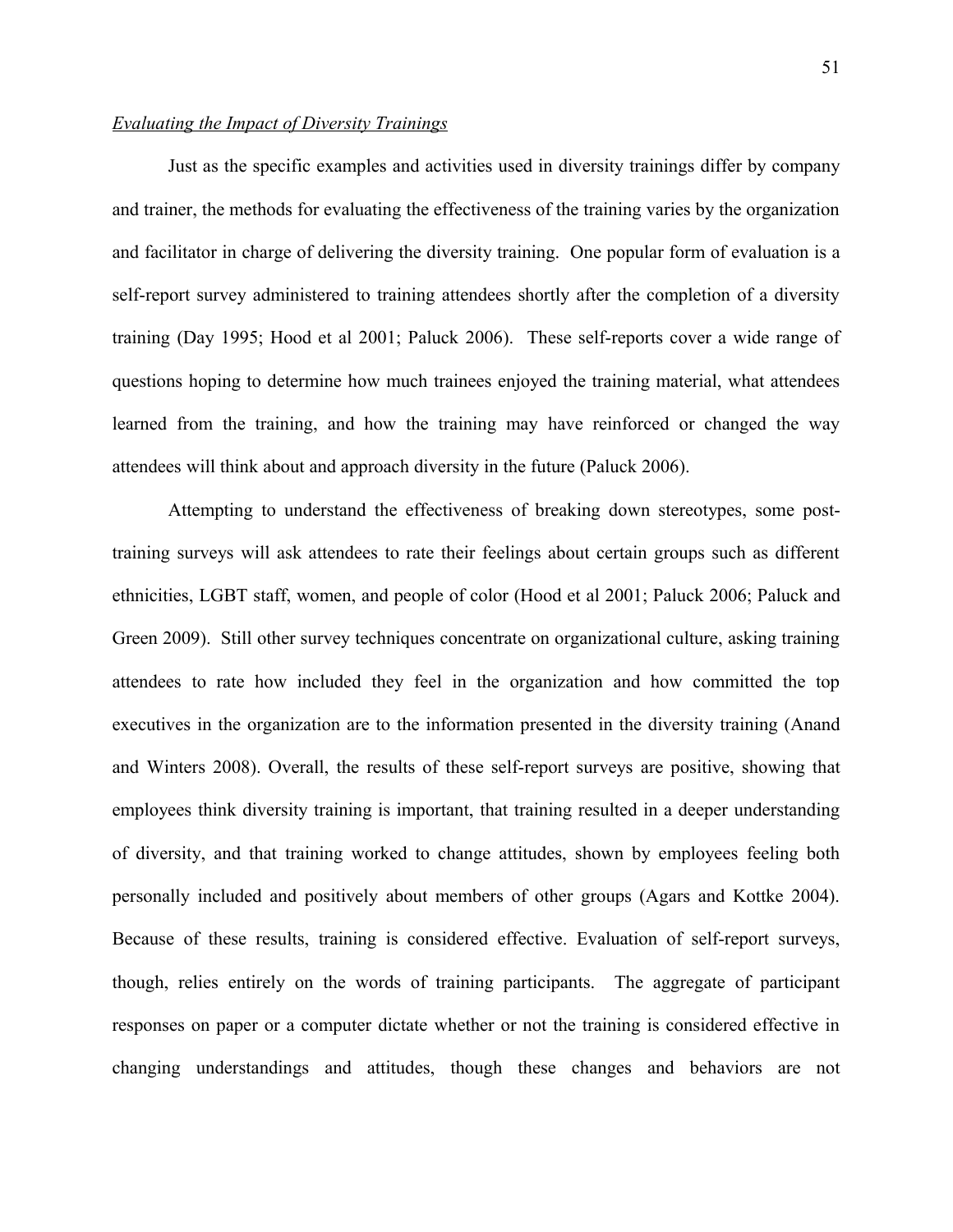systematically observed (Agars and Kottke 2004; Paluck 2006; Anand and Winters 2008; Paluck and Green 2009.

Though these are encouraging results, the validity of these surveys can be questioned. Self-report surveys cannot rule out the threat of bias coming from an employee's desire to maintain a positive sense of self when thinking about their own feelings about diversity, and not wanting to diminish the efforts of the diversity trainer, who may either be a colleague or someone on which the company has spent considerable money to come and deliver the training (Taylor and Brown 1988; Paluck 2006). Each of these biases in self-reporting attitudes after a diversity training can skew the data to a more positive explanation for the effectiveness of a diversity training seminar. Additionally, the term effectiveness is difficult to define and measure. Self-report surveys may speak to how employees think about diversity after a training, but this does not necessarily translate to managerial action or impact on the workplace. Similarly, it is extremely uncommon for companies to use a control group (a group of employees who do not attend diversity training, but partake in the self-report surveys to provide comparative data), when assessing the effectiveness of the training, making it difficult to name diversity training as the cause for positive attitudes toward diversity (Agars and Kottke 2004; Paluck 2006). Although in one attempt at using a control group for a managerial diversity training, those who went through training did report more positive attitudes toward diversity than those who had received no training, giving some credence to the evidence from self-report surveys (Hanover and Cellar 1998). Measuring more positive attitudes in training participants is used as the basis for deeming diversity training effective in this particular case.

Aside from self-report surveys, companies have used various other methods to measure the impact of their diversity trainings. One way to do so is to concentrate on representation of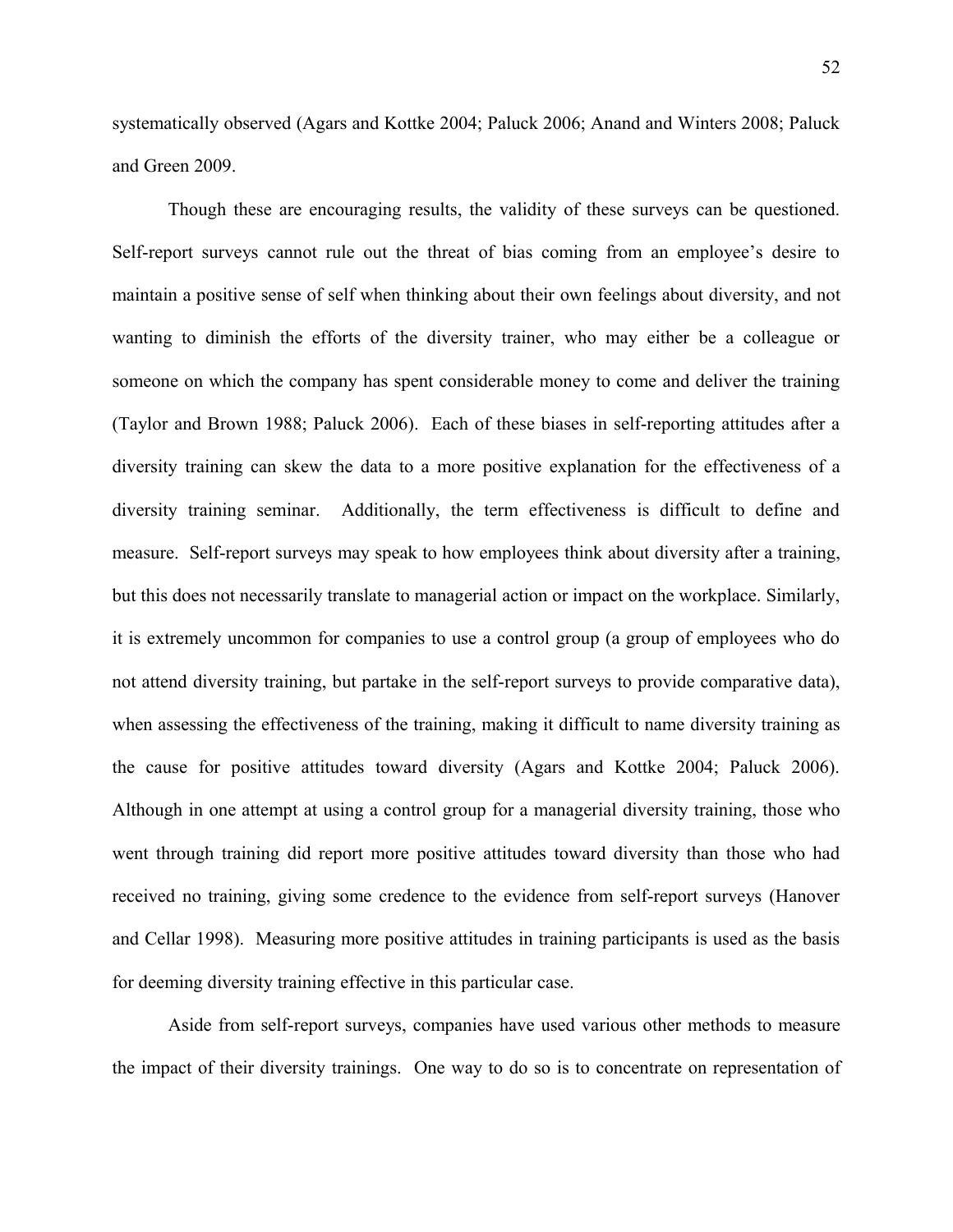different groups of people in managerial positions. Looking at decades of data on managerial representation for white and black, men and women, the presence of diversity training at an organization was correlated with a slight decrease for the number of white men in managerial positions, a slight increase for black men, no real effect for white women, and a significant decrease for black women (Kalev et al 2006; Dobbin et al 2007). This data suggests that, based on representation, diversity trainings may not be effective, and in fact may be detrimental, as in the case of managerial opportunities for black females. Another suggestion, arising from the business advantage argument for diversity, is that the success of the training will be reflected in increased sales and profits and better productivity on group tasks, but data for this argument show inconclusive bottom-line benefits to diversity initiatives (Day 1995; Kochan et al 2003). If profits increase following a diversity training, the training is considered effective. It is difficult, however, to maintain that an increase in profit will be a direct cause of instituting diversity training and not some other factor.

More directly tied to diversity, average ratings on performance evaluations or bonus allocation based on race or gender can be used to measure if a discrepancy exists in that some groups receive higher ratings and more bonuses and if diversity initiatives may eliminate that discrepancy. In fact, no significant difference across race or gender in bonuses or performance evaluation rating was found in a sample of organizations that adhere to a *managing* or *valuing diversity* approach, lending evidence for the potential effectiveness of this training (Kochan et al 2003). Lastly, some measurements rely entirely on a company's own interpretations of training effectiveness, evaluating the company as having an "ethos of equality" and "good intergroup interaction," or subjectively labeling hiring and promotion practices as fair (Day 1995; Dobbin et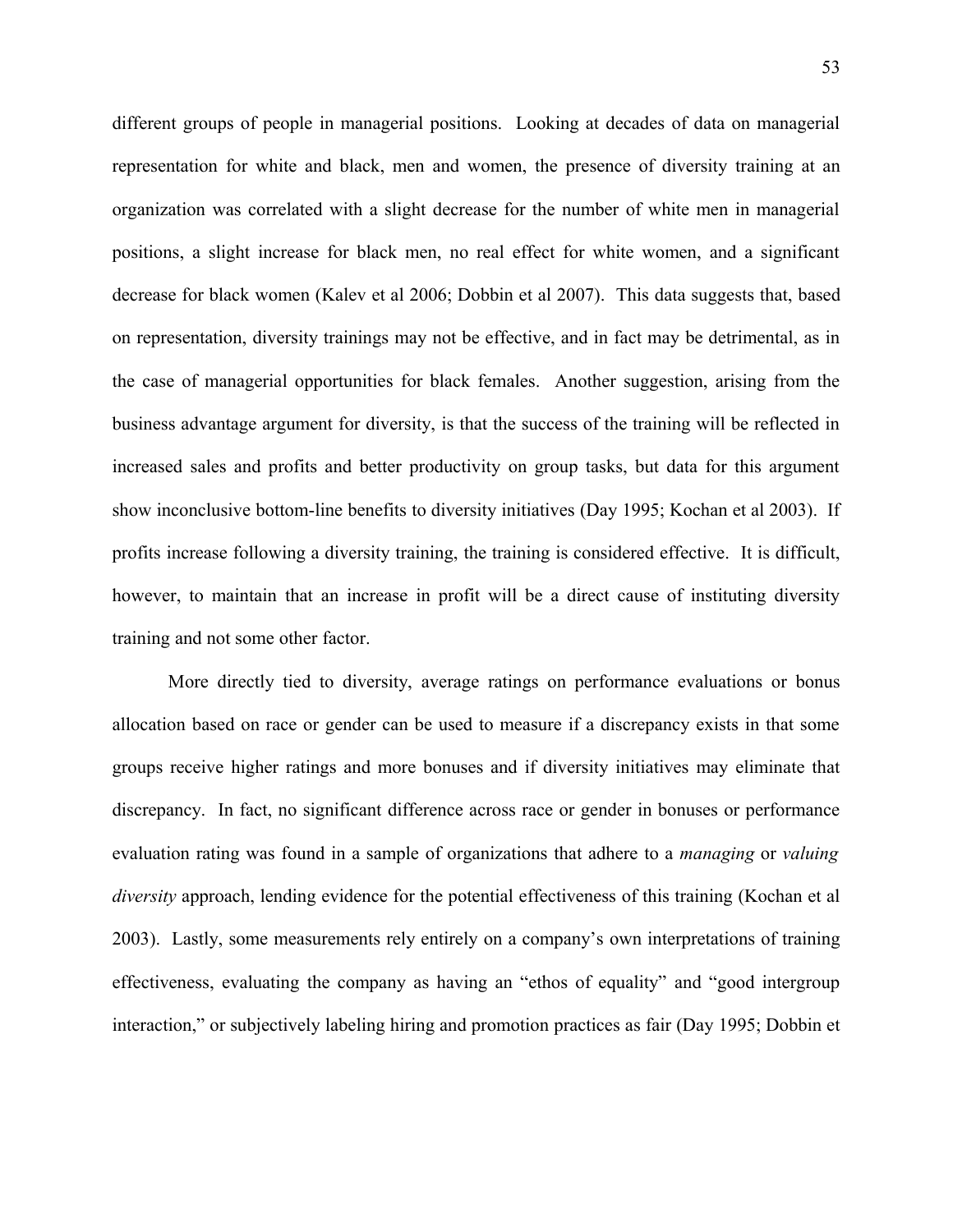al 2007). In these cases, top management is assuming that the diversity training has created a better work environment without a systematic attempt to validate this claim.

This leads to an overall point that can be made about many of these diversity trainings. If companies do not have clear goals for diversity and diversity training, there cannot be accurate evaluation (Day 1995; Paluck 2006). Without an expectation for what will result from the diversity training, it is problematic for companies to attempt to measure diversity training outcomes. Diversity training has become something that most organizations are implementing, without a clear consensus of what the training will accomplish and how to best evaluate if the training has succeeded in achieving these goals. A way to better evaluate the impact of these trainings is to employ a longer term assessment. A long term evaluation of diversity training includes the immediate reactions and knowledge of respondents from self-report surveys, but moves beyond that to analyze how the training information is applied by attendees, whether or not business advantages do come from the training, and if the level of productivity and inclusion does increase post-training (Corporate Leadership Council (CLC) 2004; Chavez and Weisinger 2008; Turnbull et al 2010). Doing such a comprehensive evaluation can ensure that diversity goals are met by a training, or provide avenues for changing a program, if goals are left incomplete. A company taking the long-term, application-based approach to evaluation is able to provide quantifiable evidence, such as retention rates and savings in costs, for the success of a training (CLC 2004). Too often, organizations stop at the basic level of evaluation, focusing on immediate self-reports, which cannot explain very much about the impact of diversity training on workplace culture.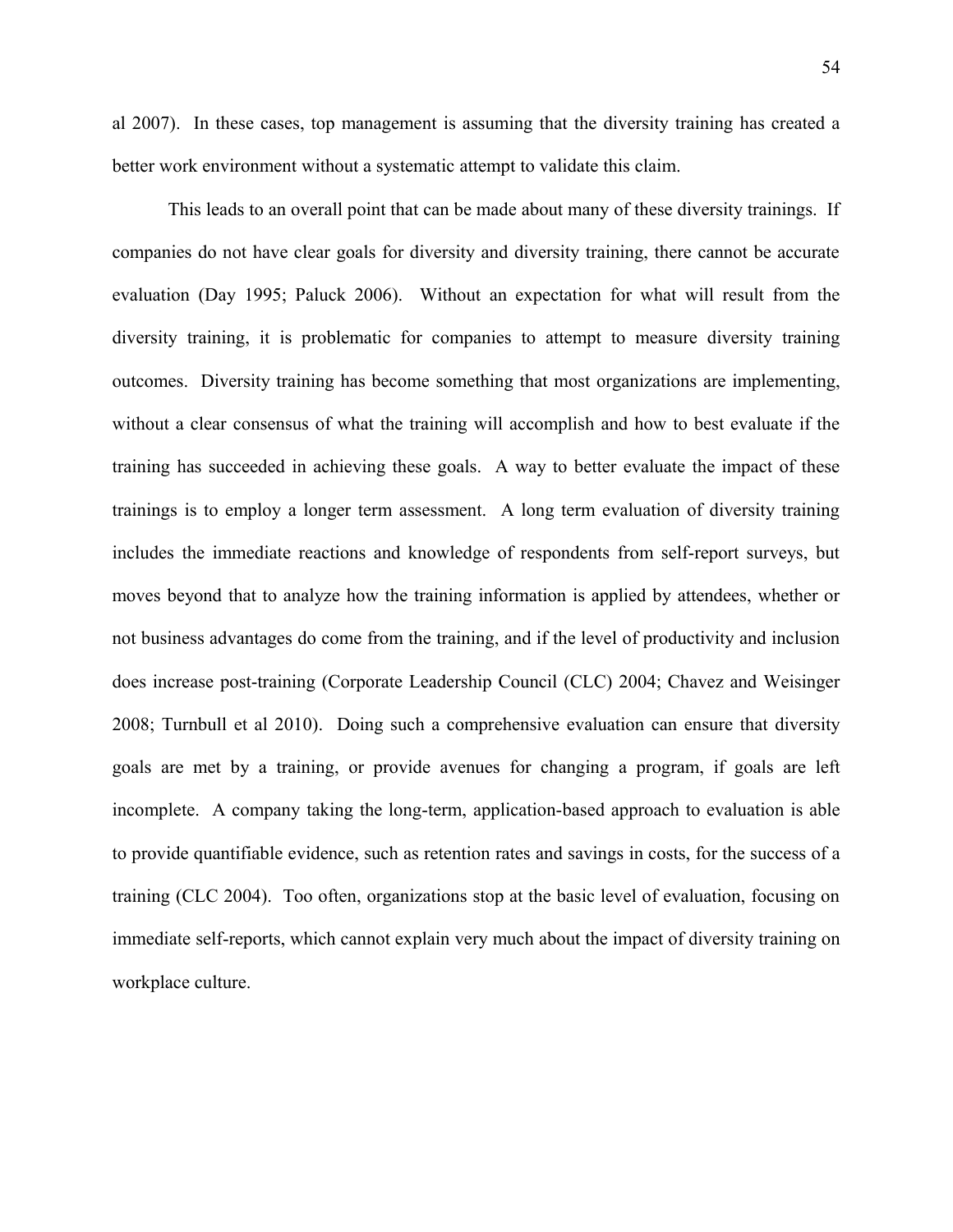# *Diversity Training in the Critical Diversity Approach*

The specifics of the training described above concentrate on organizations that take a *managing diversity or valuing diversity* approach to diversity initiatives, including training. A far less researched diversity training is that which adopts the *critical diversity* approach, which moves beyond valuing difference to show how certain differences are connected to opportunity in the workplace (Linnehan and Konrad 1999; Ahmed 2007). In format and presentation, a training that takes a *critical diversity* approach may look very similar to the *managing* or *valuing diversity* training. Handouts, videos, and activities are all used to engage the attendees and deliver information (Paluck 2006). Similarly, these trainings may cover topics of intergroup communication, conflict, and stereotypes and biases. Where the *critical diversity* training diverges is that the workshop includes a discussion of how power dynamics and privilege operate in an organization to affect the opportunities that women and people of color may be granted or denied and how this works at an institutional, rather than interpersonal level (Fine 1996; Monaghan 2010). As addressed, the white, male culture of power that pervades organizations creates an atmosphere where women and people of color may not have the same opportunities as their white male counterparts and may have their work judged on different standards simply due to their group affiliation. The *critical diversity* training attempts to expose how a culture where race and gender privilege exists, when combined with underlying beliefs about women and people of color, can create an unequal workplace, even if unintentionally.

Even though the *critical diversity* training has not been the subject to a large amount of research, there is some indication as to how effective this training may be in producing a workplace that is more open to diversity, while also attacking the persistence of racism and sexism in industry. Opponents of the critical diversity training point back to the potential for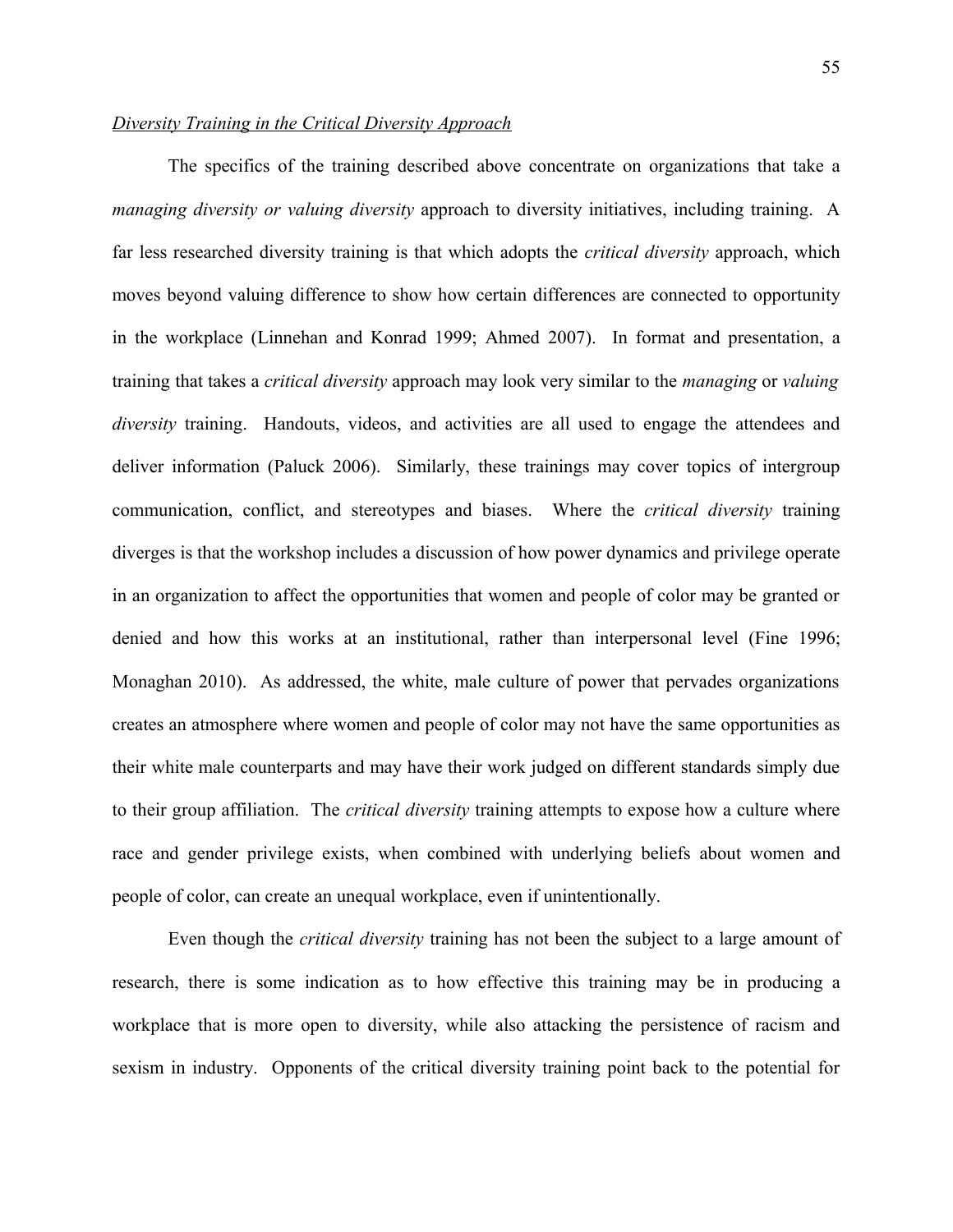white male backlash that can occur when white men feel attacked or threatened in diversity trainings (Comer and Soliman 1996; Lynch 1997; Von Bergen et al 2002; Kalev et al 2006). If white men tend to occupy top managerial positions, and top support has been shown to be important for the success of diversity initiatives (Allen and Montgomery 2001; Cox 2001; Kalev et al 2006), turning white men away from diversity is a risk of using the a *critical diversity* training that exposes power and privilege based on race and gender. This danger, in fact, is one of the main reasons that the broad definition of diversity has become so common (Thomas 1990, 1991; Gilbert et al 1999; Ivancevich and Gilbert 2000).

From another perspective, it is not a foregone conclusion that white men will respond negatively to challenging information about racism. For instance, the delivery of the information matters. Critical diversity trainers can borrow the business justifications for diversity from their counterparts. When deconstructing the obstacles for women and people of color to advance in the organization is linked to the potential for business success, whites respond more positively to training information than if the issue is framed in terms of affirmative action or legal requirements in a *compliance-based* approach (Kidder et al 2004). The training does not need to present the critical definition in an "in-your-face" manner, as *compliance-based diversity* trainers may have done, but can subtly address how power and privilege can hurt not only the prospects of women and people of color, but the potential of the company as a whole, by not tapping full employee potential. Taking a step further, it may be the case, as proponents of *critical diversity* explain, that being confronted with white male power and privilege may initially cause guilt, anger, and/or backlash, but may upon further reflection, induce action on the part of managers because they have a new understanding of an injustice that was invisible to them before the training (Feagin and Vera 1994; Tatum 1997; Kivel 2002). Exposure to privilege can be make a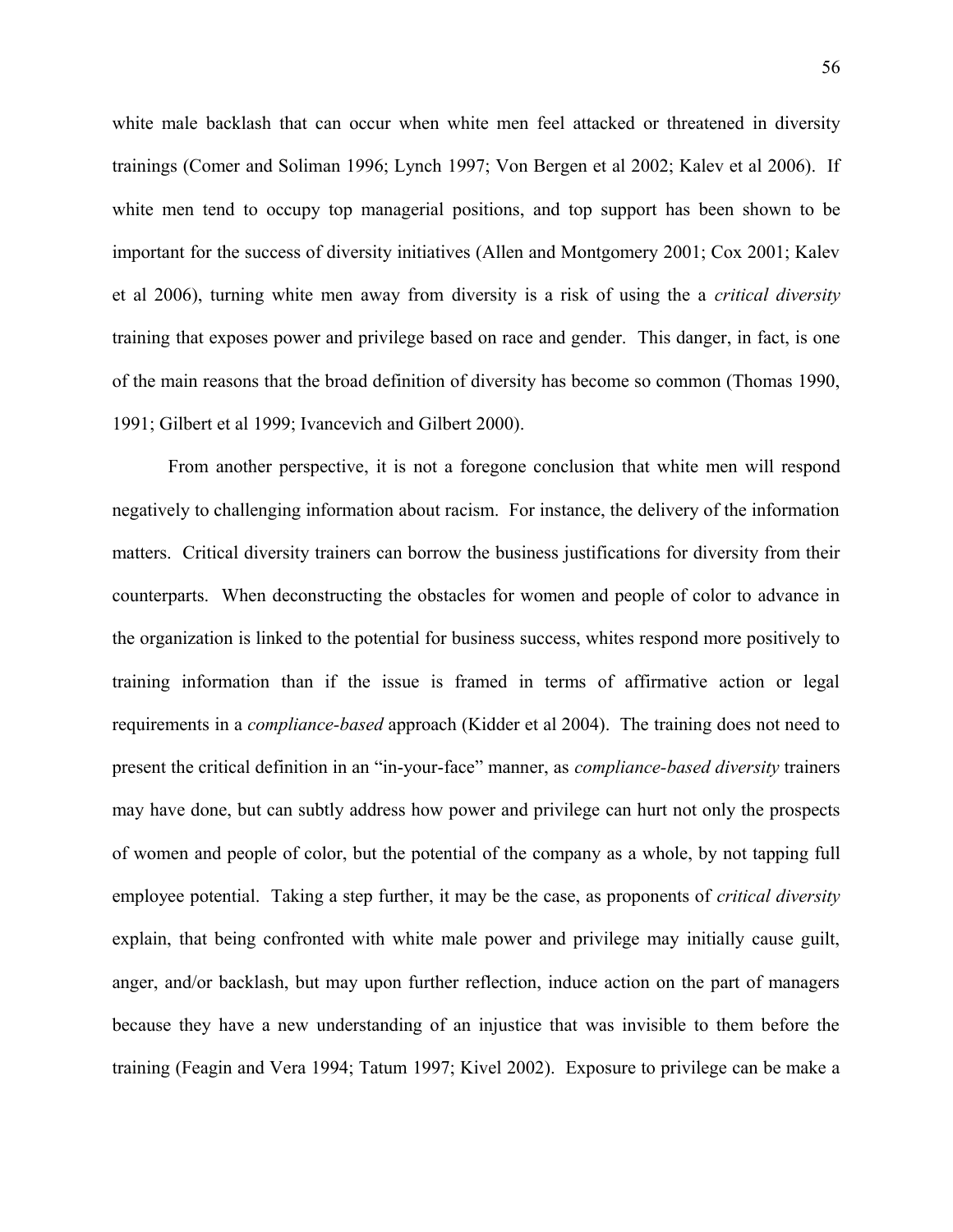diversity training effective, when it causes attendees to become aware of how wider social problems can affect the workplace, how their own unconscious biases and unnoticed privileges —or lack thereof—can change their work outcomes, and how they can fight against the influence that power dynamics and hidden racial and gender privilege may have at their organization (Case 2007).

 Backlash results from higher power group members perceiving "reverse discrimination," or a loss of opportunity because a lower status group has received some form of preferential treatment (Ivancevich and Gilbert 200; Von Bergen et al 2002; Kidder et al 2004). *Critical diversity* training allows a diversity trainer to present programs that may assist women and people of color, such as mentoring or networking, not as a preferential treatment, but as treatment that white men may already have, by nature of being white men. A training that takes a critical lens can create real change in an organization by creating a high racial awareness for white men that negates the anger and guilt inherent to backlash and welcomes white men into the movement towards a truly equal workplace (Tatum 1997).

Though this is the potential of *critical diversity* trainings, evaluation techniques are subject to the same methodological problems as the other approaches to diversity. Part of the problem in understanding the impact of diversity trainings is the fact that diversity training has become an "umbrella term" for a number of different styles of training. To make the claim that diversity training reaches goals, has no effect, or is detrimental to an organization homogenizes diversity trainings in the same way that in-groups homogenize out-groups. In actuality, diversity trainings take on various forms depending on the approach to diversity that an organization adheres to, the approach to diversity that a trainer adheres to, employee awareness of diversityrelated issues, and the goals the organization has for the training. This creates vastly different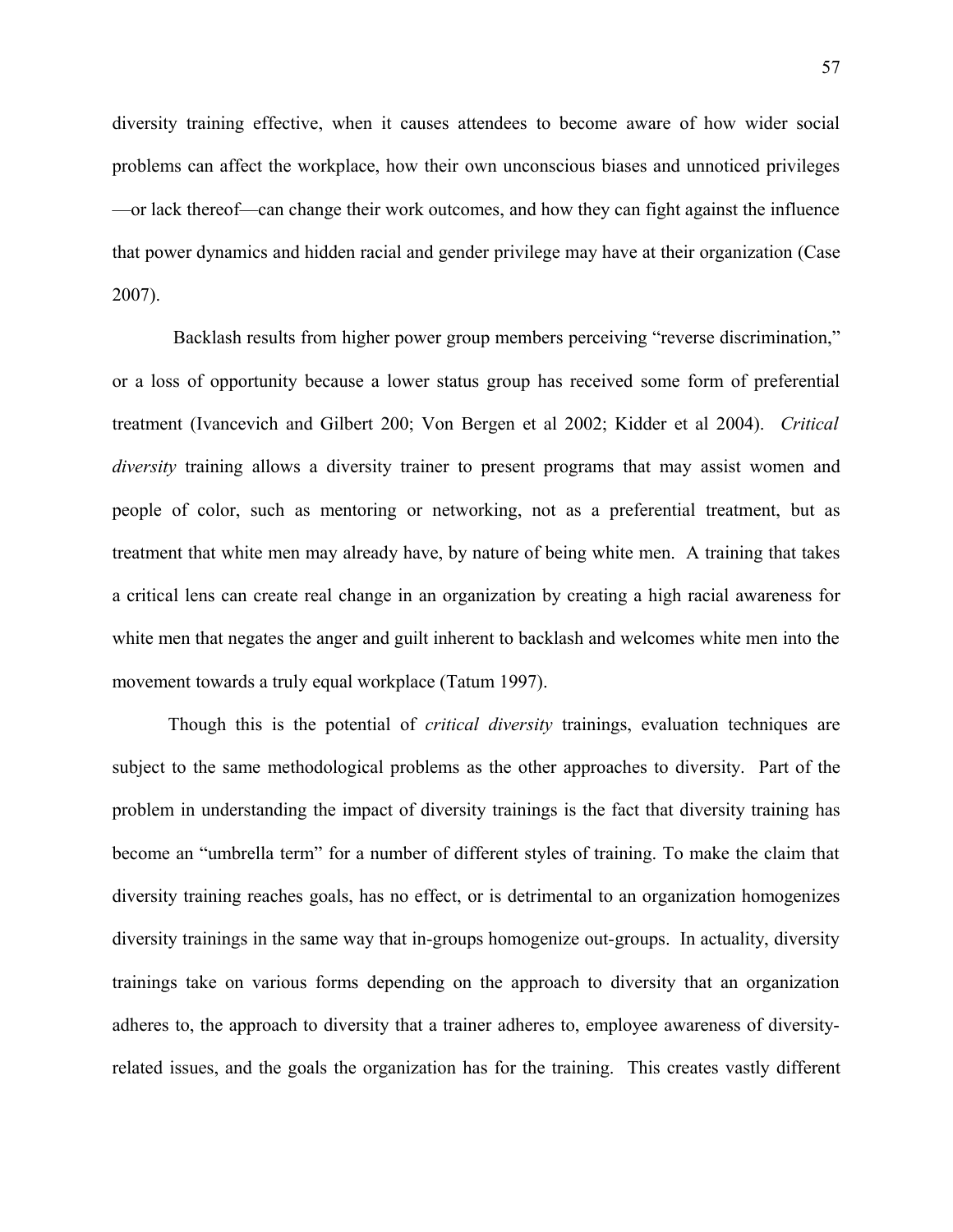curricula and diversity training models, making it unfair and inaccurate to lump all workshops under the term diversity training. Additionally, as the racial awareness literature explains, how attendees understand diversity and the merit of diversity (or lack thereof) in the workplace is going to influence the measured effectiveness of a training (Tatum 1997; Trepagnier 2006). Attendees do not come into a training as a *tabula rasa*, but bring with them years of education, socialization, and experience around stereotypes, identity, and interpersonal/intergroup dynamics. So far, attempts to determine the impact of diversity training have ignored these important features.

This study will attempt to expand upon claims about how effective diversity training can be for an organization. To do so, it first must become clear how a trainer approaches diversity, what approach(es) they use, and how they set up and deliver a training within that approach. Second, it is necessary to examine how managers in those trainings reflect and react to the information presented in the context of their own racial awareness. Doing so can provide a comprehension of how particular approaches to diversity—be they *compliance-based, managing, celebrating, valuing, or critical*— impact the actions and thought processes of individuals in the training. This allows for an analysis of the impact of various different diversity trainings, expanding the conversation from a monolithic view of the diversity training field to portray diversity training as an industry subject to as much difference as today's heterogeneous, global workforce.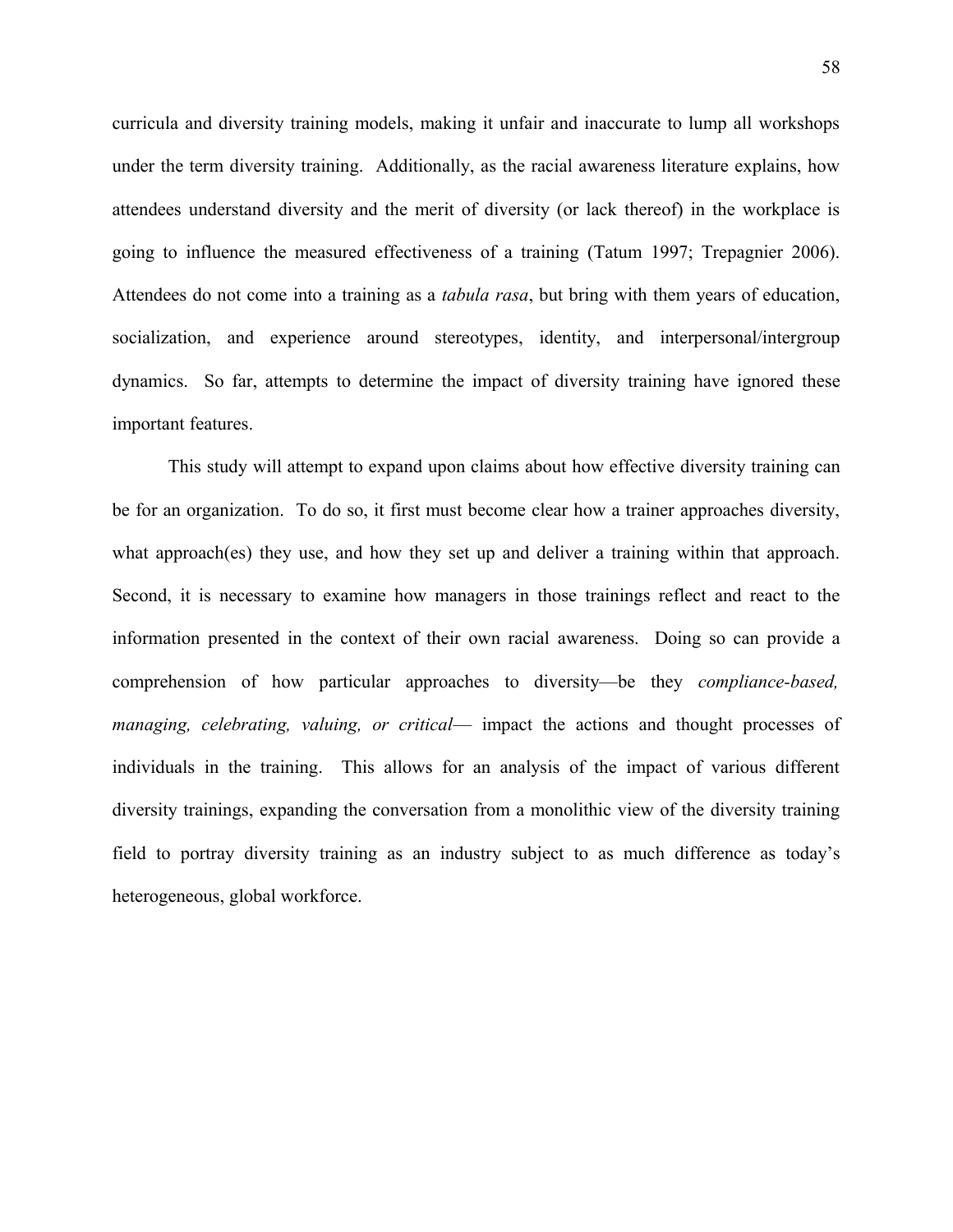#### **CHAPTER II: METHODOLOGICAL DESIGN**

Most research on the efficacy of diversity trainings has relied on attendees' self-report post-training surveys assessing satisfaction of the training seminar or measuring existence of stereotypes and biases; or large data sets enumerating the representation of historically underrepresented groups in managerial positions (Kalev et al. 2006; Paluck and Green 2009). While these studies are informative, they fail to explain the direct effect that diversity trainings have on managerial thought processes about the impact of diversity in the workplace and their own decision making processes involving actions such as assigning tasks, recruitment, hiring, and promotion. In-depth interviews, a qualitative method, can further the understanding of how managers are applying diversity information or why managers may not be applying information from a diversity training. These interviews can also explain how diversity trainings are perceived at the managerial level and give insight into how trainings are received by all employees. In-depth interviews, then, were the best method for exploring managerial reactions to diversity training material.

Moreover, the variety of different approaches to diversity training are key in understanding how managers receive and process this information. Careful attention must be granted to the trainer's views on diversity and other factors that may influence the training model. This inductive, qualitative study employed a multi-method technique to data collection of interviewing and content analysis to investigate two primary questions: 1. How (and if) are power and privilege defined and presented in diversity training seminars? and 2. How do managers attending these seminars interpret this information in relation to their managerial duties? This study was inductive in that I did not enter my research with an hypothesis, but used the data to identify themes and develop theory. This section will lay out the methodological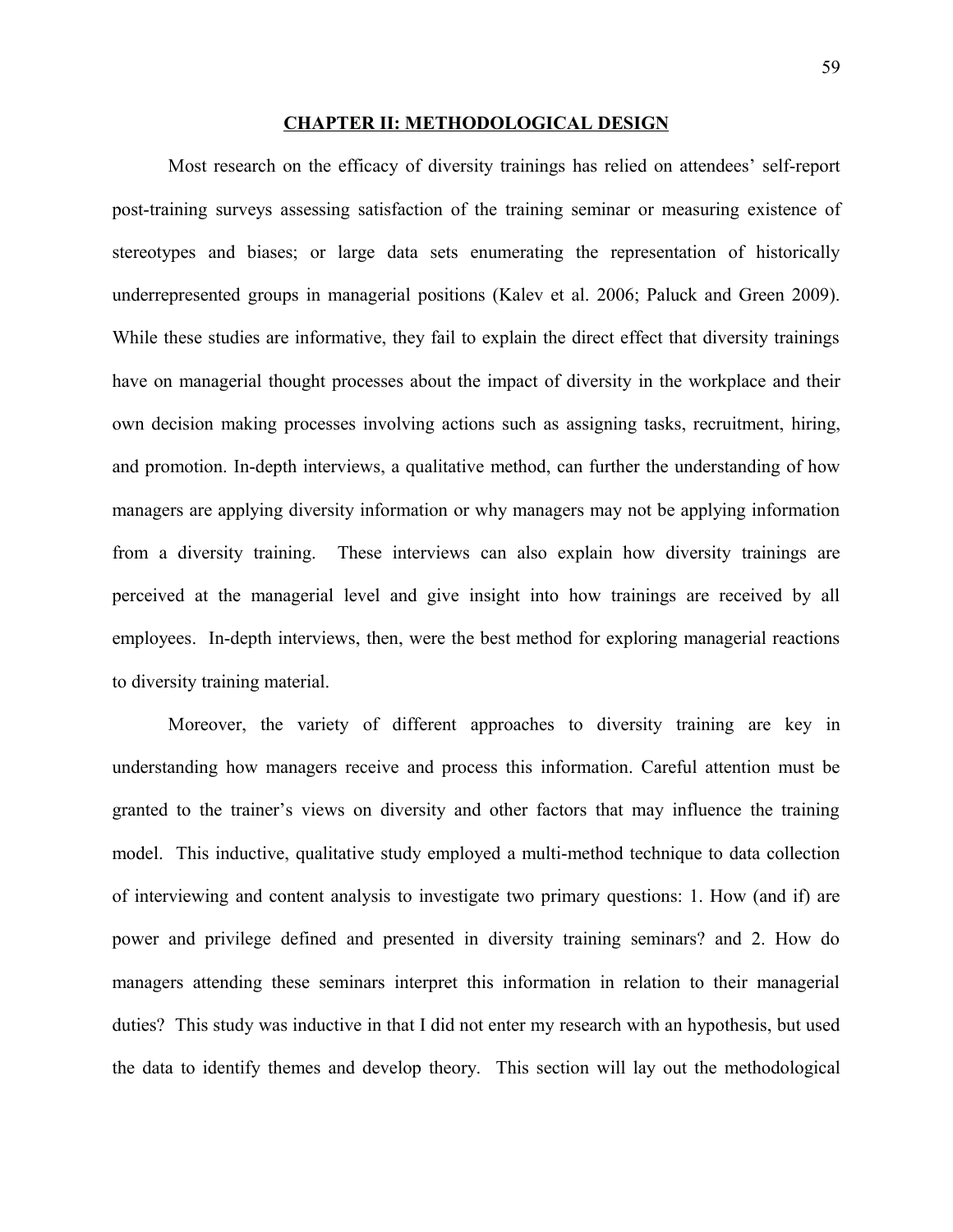design of the study. Sampling proved particularly difficult, so I will grant special attention to the methods employed to develop a valid sample.

### **Sampling**

The specific design of this project has moved through various stages, mainly due to difficulty with developing a sample. This study has taught me that research is a process and that a researcher must be willing and able to adjust the design of a study in response to unforeseen challenges. Naturally, sampling for this study began with the ideal study design. In the ideal design, I would have solicited trainers willing to take part in an interview and allow me to view their training curriculum. I would then observe a few of their trainings and use my presence in these trainings to solicit managers who would be willing to be interviewed about their reactions to the training and experiences as a manager. Unfortunately, I learned that observation would not be feasible. Those diversity trainers who responded to my requests offered one of two explanations.

 First, people in organizations were worried that having a researcher in the room would stifle conversation. Diversity trainings are meant to be workshops where employees can discuss difficult issues about working with people who are 'different' and the dangers of biases and discrimination in the workplace. It is understandable that organizations would feel this way, though it is not necessarily a correct assumption. In the one training I did observe, participants spoke candidly about their experiences, as if I was not present in the room. The second factor contributing to my inability to observe also regards the difficult discussions that happen in diversity trainings. Corporations were worried that I may hear something in the training that alludes to an act of prejudice that someone experienced or problems that the institution was having regarding diversity. Though I ensured confidentiality and anonymity, the thought of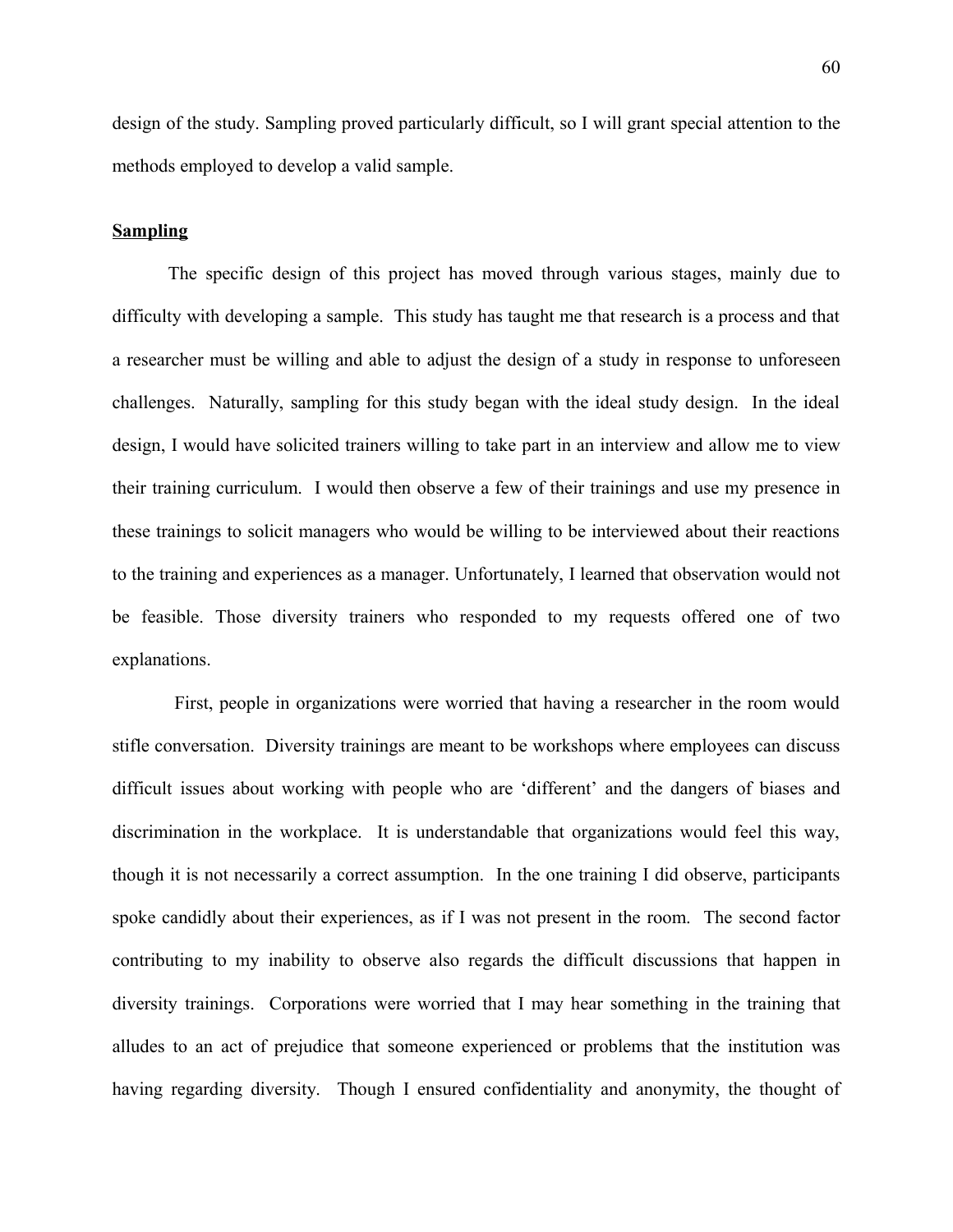having an undergraduate researcher writing about such events seemed too risky for the organization, as many companies have been fined or sanctioned by the EEOC for violations of policy. This speaks to the fact that many corporations are still struggling with diversity work and forced a shift in the focus of the research.

### *Access and Recruitment*

The literature on diversity trainings implied that nearly all corporations were partaking in diversity trainings. As such, I expected it to be easy to find companies doing this form of diversity work. Since companies rarely list that they are currently doing diversity training, finding diversity trainers, rather than companies, seemed to be a better route to take to solicit participants for the study. Additionally, I expected that diversity trainers, by the fact that they make their living doing diversity work, would be open to or interested in my study. Thus, I focused on finding diversity trainers who act as outside consultants, who could work on my behalf to gain access into the corporations and organizations in which they train.

Sampling for diversity trainers was non-probability, purposive sampling. An internet search of diversity trainers in the greater Boston area yielded a website containing twenty-eight possible participants for the trainer portion of the study. I also conducted a search for trainers near my hometown in Pennsylvania, which yielded just one possibility. Of these trainers, eighteen were contacted based on some general initial criteria: the ability to find contact information and a claim that they were involved in diversity training at a corporation. Initially, the study design aimed to include two different types of diversity trainers: one that included a discussion of power and privilege in their training and one that did not. Power, anti-racism, and bias reduction were key words in identifying consultants or consulting companies that would fit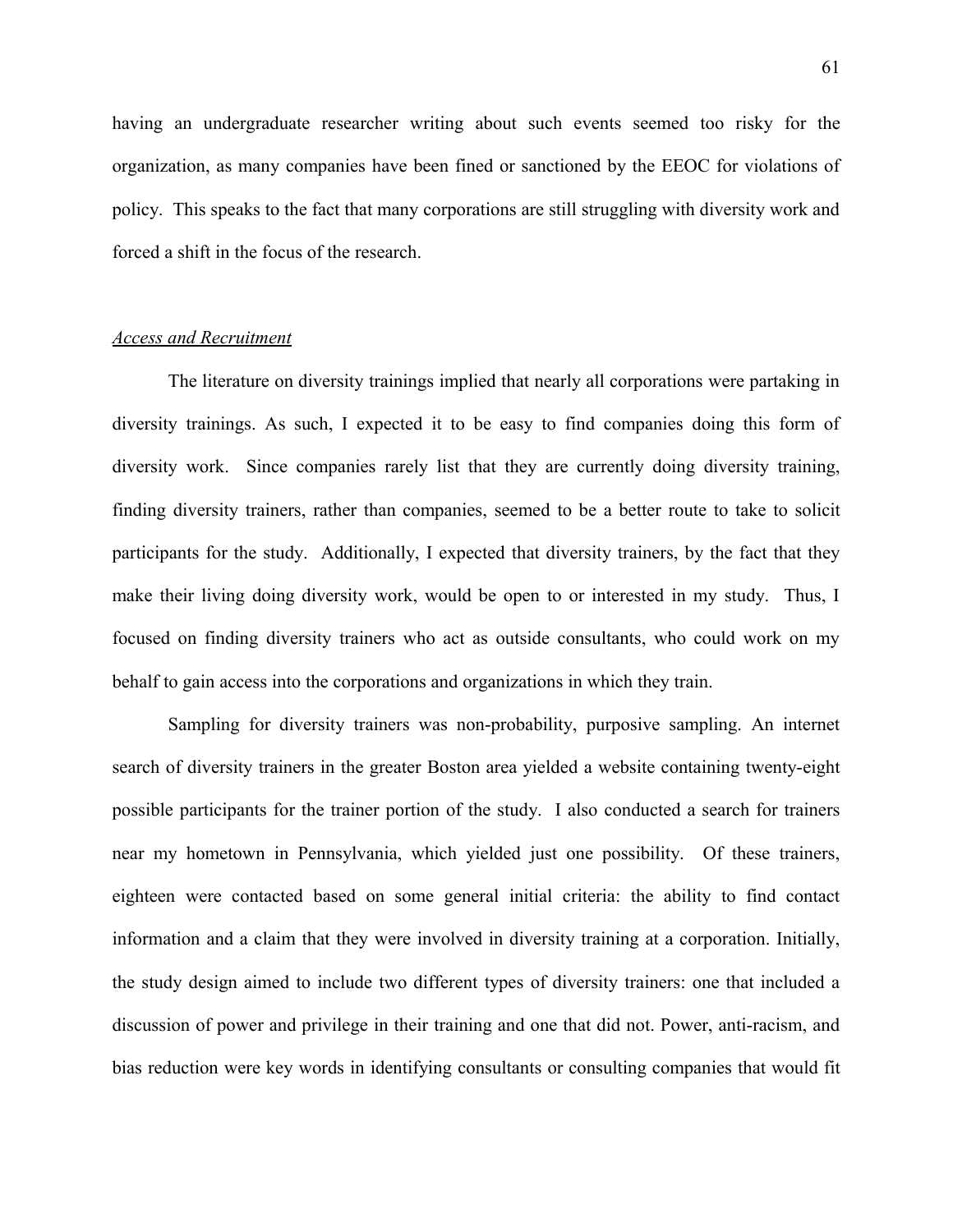62

in the study sample criteria as well. As the study progressed and I learned more about the various diversity training models, my criteria evolved to include a more diverse array of trainers.

E-mails were sent to all eighteen consulting companies or trainers explaining the study and the opportunity to participate. Of the eighteen, I received nine responses, for a 50% response rate. A common theme amongst respondents was that they were unable to help me themselves, but were willing to provide me with contact information for colleagues. Oftentimes these respondents were not currently training. This set in motion a period of snowball sampling resulting in phone and e-mail correspondence with fifteen new contacts.

In addition to the internet search, I used previous contacts that I received while working in a diversity office to procure participants. This added five new possibilities, none of which were both currently training and able to gain me access to observe. I also attempted to use university contacts to assist in sampling for trainers. Professors provided me with applicable employees at organizations, mostly in human resources departments, who may be able to help. Similarly, I contacted and visited university offices that focus on diversity or socially-conscious business practices. Unfortunately, these offices were unable to provide me with any potential contacts for this study. The professor recommendations, much like many of the diversity consultants, were unable to personally help me, but provided me with multiple contacts to try. These contacts generated no opportunities to observe trainings. In a last effort, the university's alumni database was used to 'cold-call' former students who now work in corporate settings. Emails were sent to alumni working in corporations in the Boston area in either human resources departments or in executive or top managerial positions. Human resource employees would have close connection to scheduling and designing the diversity trainings and those in top managerial positions would have the power to put me in contact with the right people in their organization.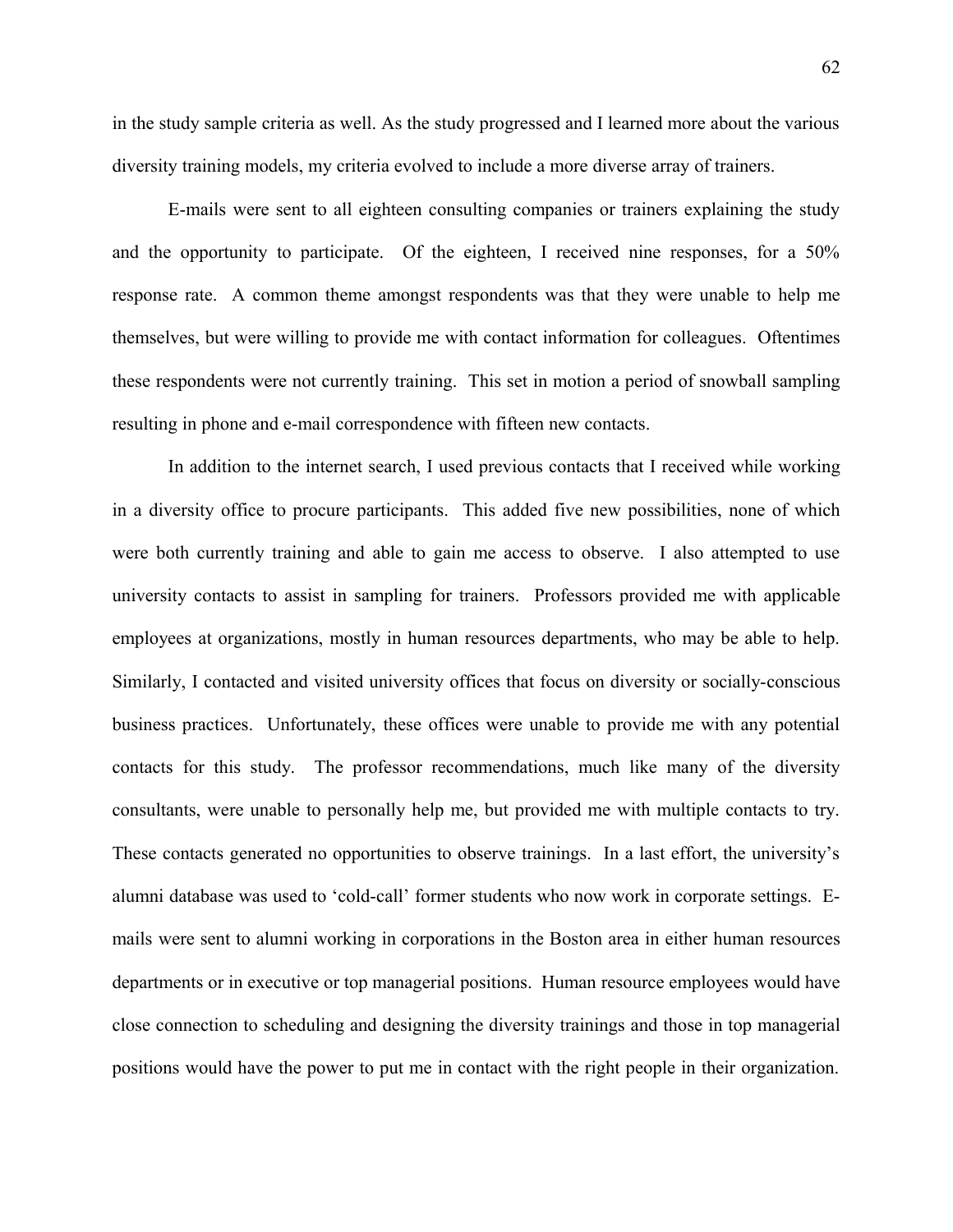These e-mails went predominantly unanswered. Of the two alumni that did respond, one was no longer working in the Boston area. The other put me in contact with the head of his corporation's diversity office, who spoke with me, but refused observation at their organization. In total, in this first attempt at sampling over a three month period, I contacted nearly one hundred individuals or companies by phone or e-mail.

The second population essential to this study was managers who participated in diversity trainings with the trainers that agreed to interviews. After interviewing trainers, I asked them to put me in contact with people at organizations where they had recently trained. In some cases, trainers gave me the e-mail address or phone number of the person and I made the initial contact. In other cases, trainers wanted to first make certain that a person would be willing to take part in the study and then gave that person my information, so the potential participant could contact me. Initially, I attempted to utilize purposive sampling and request contacts for white, male managers working in the corporate sector. However, the corporate world proved a difficult one to enter. People at corporations did not respond to me, did not respond to the trainer's request, or responded to the trainer that they would not be willing to be in contact with me. In some cases, I attempted to find managers on my own, by going to trainer's websites, looking at their past clients, and attempting to contact people via e-mail and phone in human resources or diversity offices at corporations listed. When this yielded no responses, sampling switched to mainly a convenience method. Due to time constraints, it became necessary to interview any willing manager, regardless of industry, organization, race, or gender, in order to evaluate the trainings that the diversity trainers described to me.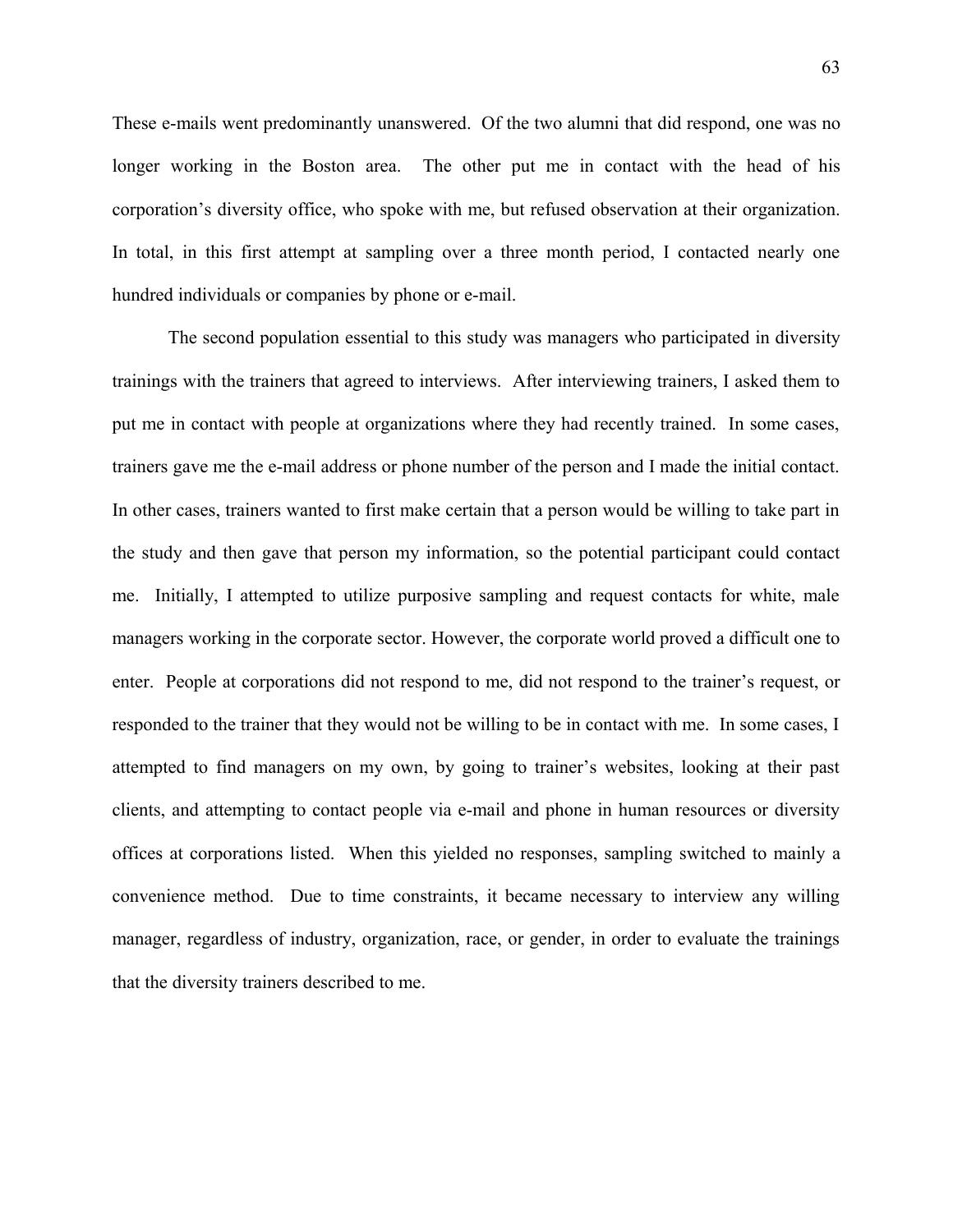# *Sample composition*

In total there were five diversity trainers— one male and four females; three whites and two people of color. I interviewed eight willing managers—seven males and one female; seven whites and one person of color. The specific breakdown of the race and gender of diversity trainers and the race, gender, and industry of managers can be seen in Table 1 and Table 2. Each of these managers met my criteria of having a supervisory role, which included direct contact with employees who were lower in the organizational hierarchy. Even though I did not talk exclusively to white males, as originally planned, the managers in this study provided relevant information because of their positions in their organizations and the spectrum of racial discourse, which will be discussed later.

### **Table 1—Diversity Trainer Demographics**

| Race  |              | Gender |       |  |
|-------|--------------|--------|-------|--|
| White | <b>Black</b> | Male   | emale |  |
|       |              |        |       |  |

**Table 2—Manager Demographics**

| Race  |              | Gender |        | <b>Industry</b> |            |           |                          |                           |
|-------|--------------|--------|--------|-----------------|------------|-----------|--------------------------|---------------------------|
| White | <b>Black</b> | Male   | Female | Housing         | Government | Education | Youth<br><b>Services</b> | Religious<br>Organization |
|       |              |        |        |                 |            |           |                          |                           |

#### **Data Collection**

The primary method of data collection was semi-structured, in-depth interviews with five diversity trainers and eight managers who participated in diversity programs with these trainers.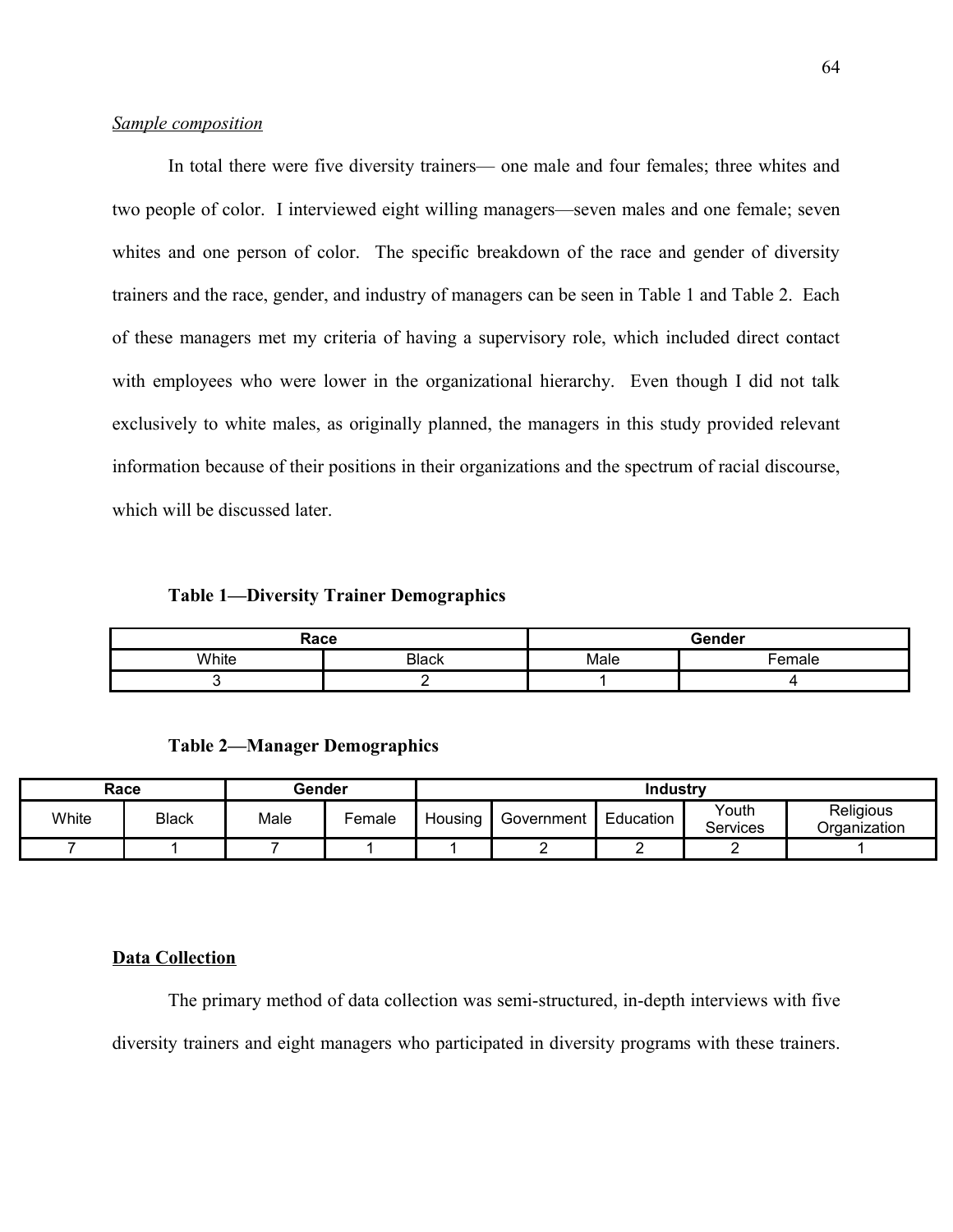The secondary method was content analysis of training materials in order to add breadth and depth to the analysis of the diversity training models.

Allowing trainers to talk at length about the features of diversity that they find significant, and how they formulate a training program from those beliefs, highlights distinct differences in training programs that are lost when previous research discusses "diversity training" as a monolith. Trainer interviews were semi-structured and on average lasted forty-five to sixty minutes. Though I had an interview guide developed with themes from the literature review, such as the predominant racial discourse in the training and methods for evaluating training effectiveness (see Appendix A), I allowed the trainers' experiences and beliefs to guide the conversation. This ensured that trainers were able to elucidate their personal thoughts on diversity and diversity training in as much detail as they desired. This method of conducting interviews resulted in greater insights into the construction of diversity training models.

All trainer interviews occurred face-to-face, either at the trainer's office, a local coffee shop, or other agreed upon location and were recorded on a digital recorder for later analysis. To triangulate data from these interviews, I attempted to procure the training curriculum from each trainer, since observation was not an option. One trainer allowed me to use their curriculum. I was unable to collect curricula from other trainers because, in some cases, trainers did not have a curriculum in a format that can easily be transferred or trainers did not want their curriculum circulated for proprietary reasons. In the training analysis chapter that follows, I describe the activities that each trainer includes with a strong sensitivity for what trainers wanted and did not want shared about their curriculum. The four trainers that did not share their curriculum did, however, have websites. Websites were visited as a secondary method for collecting information about the services provided by trainers, how they define diversity and the way that power and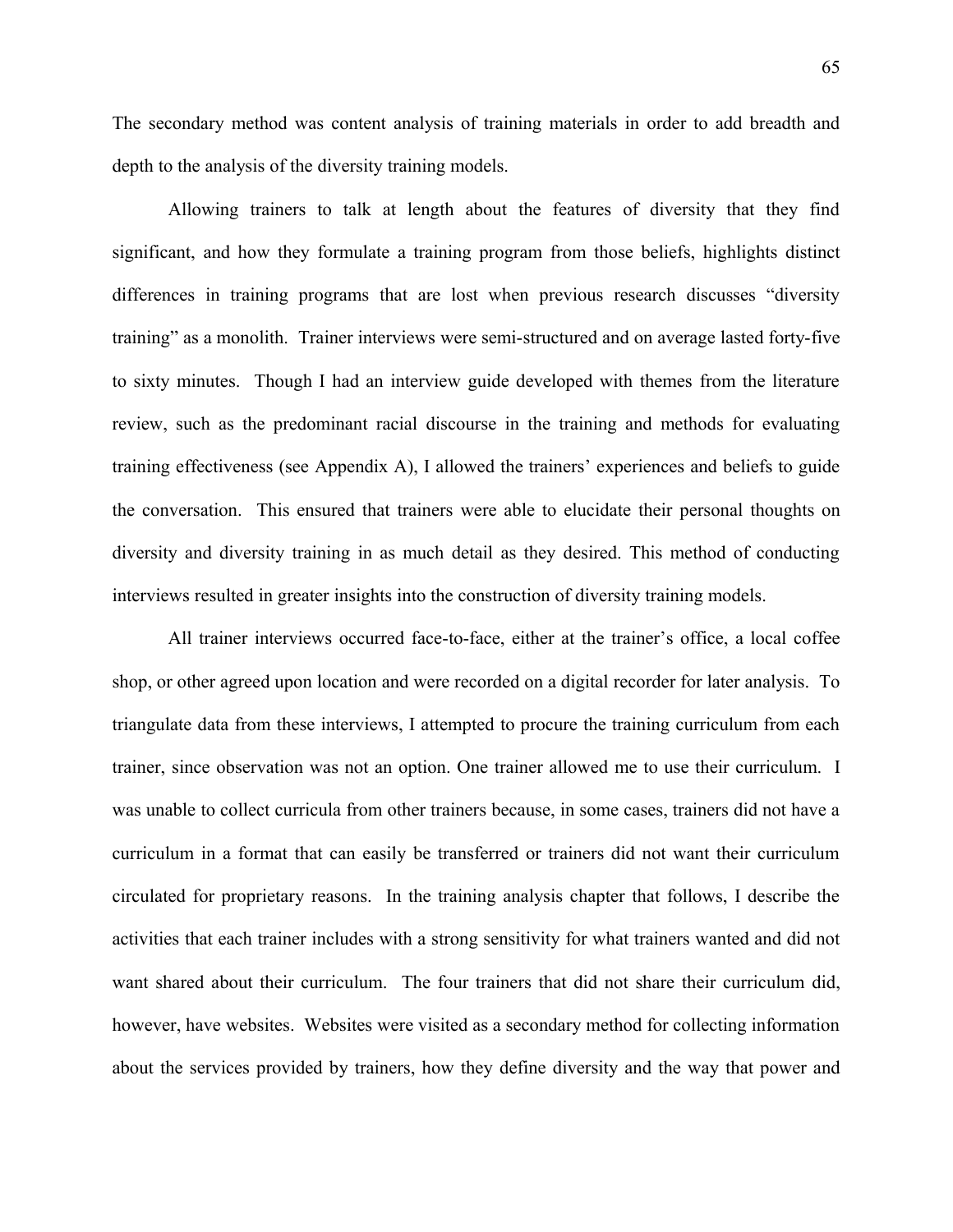privilege may influence those conversations and designs. All websites had basic information on the topics that trainings cover and what each training was supposed to address. Two websites had excerpts from training videos which provided valuable information and training examples. Website text and/or video, along with interview notes and transcripts provide the unit of analysis for the trainers. I discuss the analysis in the data analysis section below.

Like the trainer interviews, for manager interviews I had an interview guide developed with themes from the literature review, such as racial awareness and individual change around stereotyping to determine managerial thoughts on diversity and reactions to training material (see Appendix A). Once again, this guide allowed for different avenues of conversation, but managers dictated the course of the conversation, so that their beliefs, rather than my thoughts, were highlighted in the interviews.

 For managers, due to time constraints and location of participants, three interviews had to be completed over the phone, while five occurred face-to-face. Face-to-face interviews lasted on average sixty minutes while the telephone interviews were slightly shorter due to less pauses and digressions. These interviews took place at the managers' offices in the greater Boston area and were recorded on a digital recorder for later analysis. Phone interviews presented some issues, but I believe did not threaten validity of the data. Instead it required me to undertake more aggressive probing as interviewees spent less time mulling over questions on the phone and less time answering questions. Though less probing questions needed to be asked in the face-to-face interviews, managers on the phone elaborated on their reactions at the same depth as those in the face-to-face. Additionally, the three managers in the phone interviews all attended trainings with the same trainer and agreed to be contacted for clarification if any of their answers necessitated elaboration.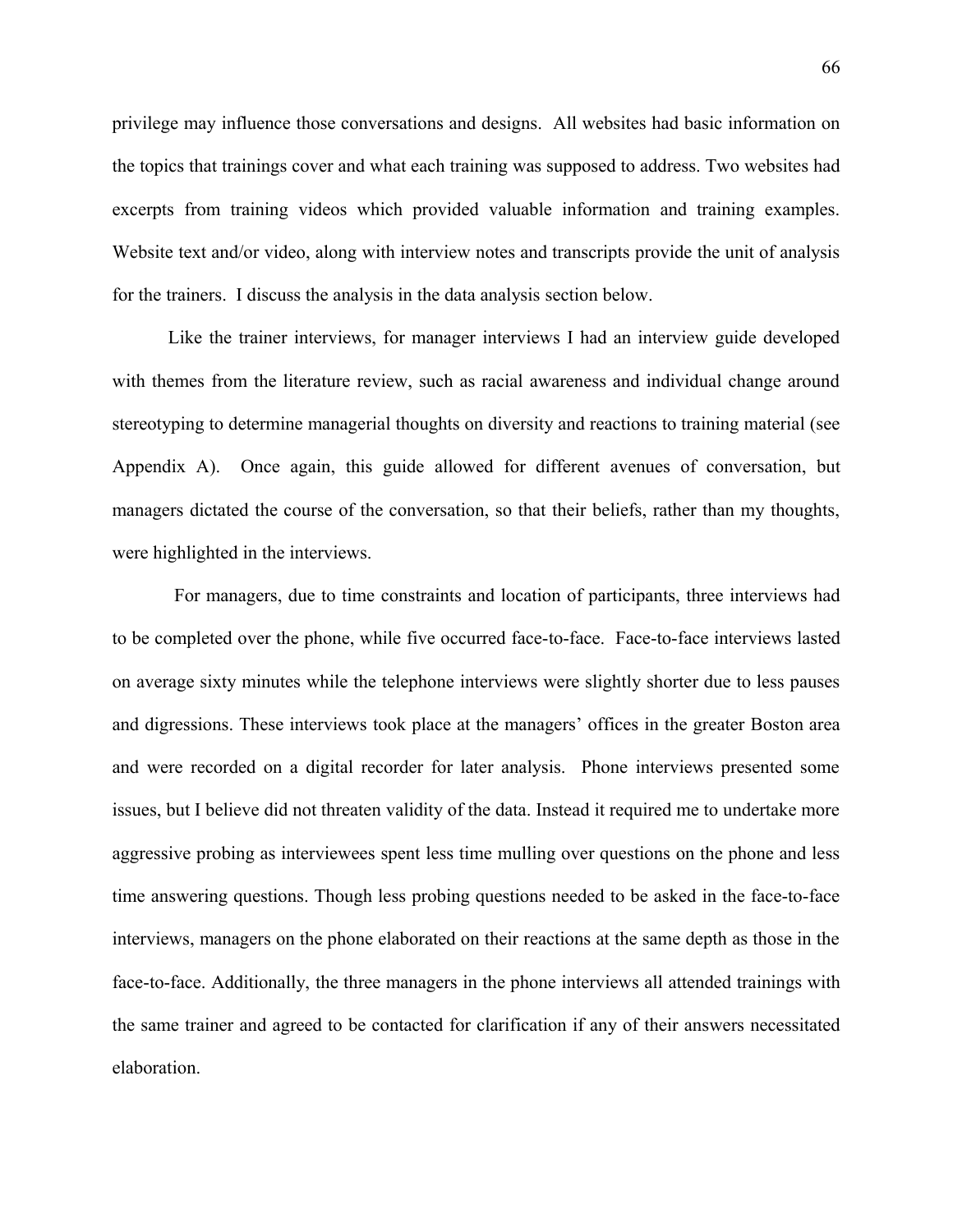# *Positionality*

My positionality as a white male conducting this research may have affected interview data collection and analysis; however I feel I did my best to practice reflexivity through the entire process. First, since I am a white male, the white males in this study may have been more willing to be honest about their beliefs about diversity. The commonality of whiteness can alleviate some of the tensions that cause politically correct speech so that participants could speak candidly about their experiences without worrying that they would offend me due to my race (Gallagher 2008). Additionally, entering into the interviews I already had experienced moving through stages of racial awareness as a white male, so I had an idea of how white males can be resistant to this information. This experiential knowledge allowed me to be unusually aware of when interviewees felt uncomfortable in our discussion. Consequentially, I was able to ask probing questions to explore this discomfort when it was warranted or move the conversation in a different direction to relieve a participant's unease.

 It is a possibility that the black male and white female managers that I interviewed would feel uncomfortable speaking to a white male about their experiences, however these participants were actually two of the most forthright participants in this study, demonstrating that they felt quite comfortable during our conversation.

#### **Data Analysis**

#### *Trainer Interview Data*

As the purpose of the trainer interviews was to provide the background information on different diversity training models for the manager interviews as opposed to generating theory, I used a qualitative form of content analysis (Neuman 2006). In the interest of time, I listened to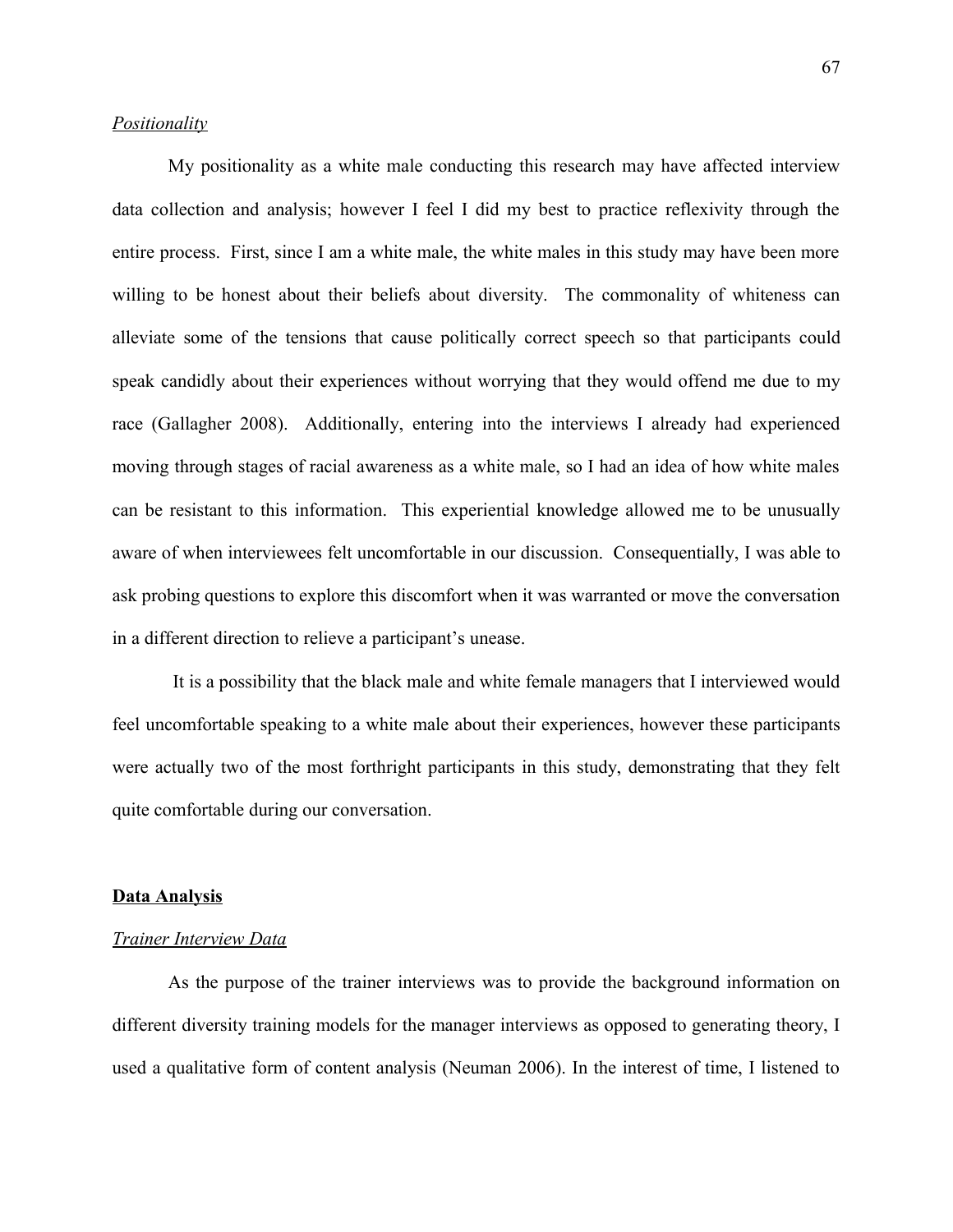the interviews and took notes on the recordings rather than transcribing the interviews verbatim. I analyzed the notations to develop a continuum of diversity training models by accentuating the areas where trainers compared and contrasted with one another. Often I revisited certain areas of the interview notes where I felt a particular theme emerged around the idea of power and privilege and transcribed portions on the interview for further analysis. Essentially, trainer interviews were analyzed to allow trainers to explain for themselves the decisions that they make when approaching diversity training, what they expect their training to accomplish and how that factors into the design. Some of the questions that I asked of the data were: How are organizational power and privilege defined and presented? What approach to diversity is used in this training? and How does the trainer's goals for the training match what the trainer explains the organization's goals to be?

### *Website Data*

If the analysis of the interviews is meant to outline what a trainer professes to do in a training, the content of the website can bolster or undermine the positions on diversity that trainers claimed to take during interviews. A latent form of content analysis was used to understand the content of these data. In latent coding, a researcher reads text or watches a video and determines whether underlying themes or meanings exist in the words being said (Neuman 2006). This type of coding is necessary for this research because it allows for the context of the conversation to be accounted for. Website data was used as a way to validate the interpretations of interviews and add more breadth and depth to the interview material. Because diversity trainings take place within an organizational culture and a larger sociopolitical context, latent coding must be used to accurately analyze what a trainer was attempting to describe in a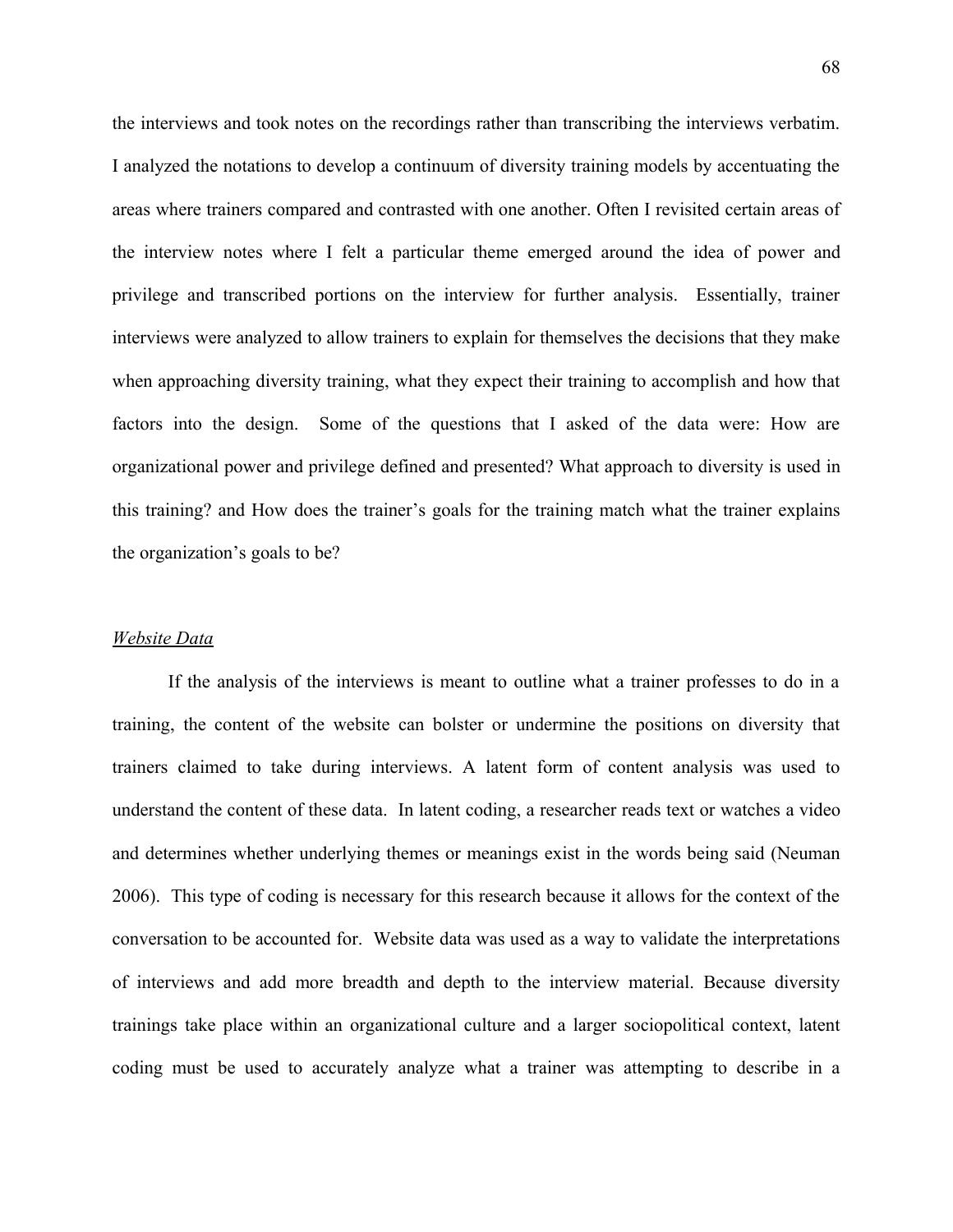particular portion of an interview. Latent coding delineated the different forms of diversity training that each trainer employed and the decisions required to choose that approach to training. One of the downfalls of this analysis is that it can show how a person specifically designed a unit of analysis such as a diversity training, but cannot make any claims about how people make sense of their choices and beliefs (Neuman 2006). For this reason, trainer interviews and website data are not the extent of this research, but are used to provide the setting for analysis of managerial interviews.

### *Manager Interview Data*

Manager interviews required a deeper level of analysis to make sense of the reactions that managers had to diversity trainings and interpret implications of such reactions and reflections within the context of the training's approach and the manager's personal beliefs before and after the training. Thus, analysis for manager interviews moved closer to a grounded theory approach. It was not traditional grounded theory because these interviews were one-time occurrences, not prolonged contact with participants (Charmaz 2003). Grounded theory is a qualitative technique that allows theories to emerge through themes that are rooted in the data (Neuman 2006). It is a flexible practice that allows the data to shape the outcomes of the research, rather than an overarching hypothesis or research question (Neuman 2006). Analyzing manager interviews this way allowed for conclusions to be drawn about the meaning and process of managerial reactions to different training approaches, how these reactions affect workplace culture, and what that means for the impact of particular training approaches. To analyze manager interviews this way, all interviews were fully transcribed. Transcriptions were coded using an open coding system and the moving towards a more focused coding system to develop relevant themes (Charmaz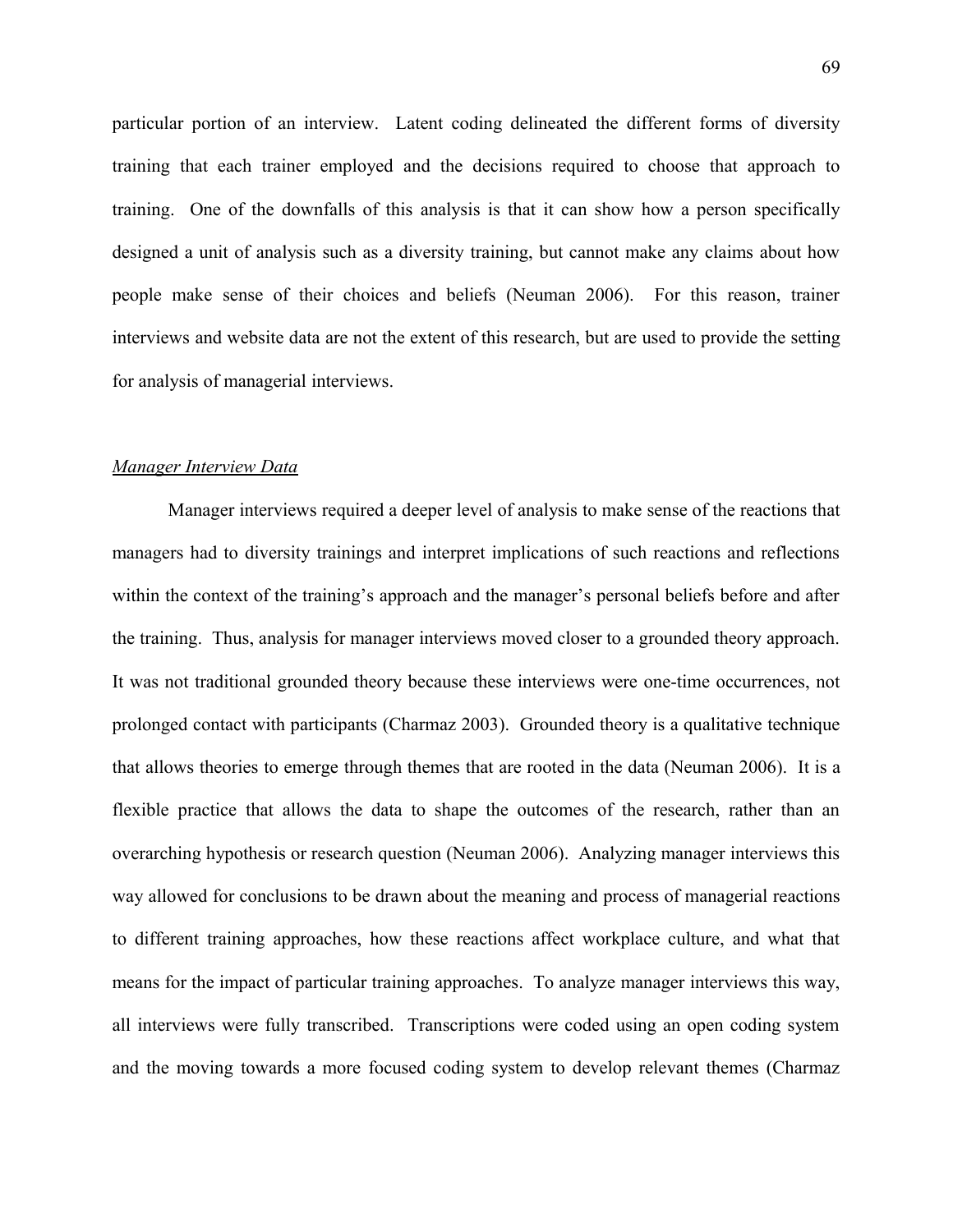2003). Some important questions I asked of the data were: What does this concept imply about managerial reactions to diversity trainings? What are managers saying about how diversity training affects their work? and What factors are mediating why managers responding similarly and differently? Significant features of the interviews were compared amongst managers who participated in trainings with the same trainer. They were also analyzed across training approaches to determine if similarities or stark differences existed depending on the trainer's approach to diversity. Analysis of manager interviews, grounded in the data and filtered through the literature provided the major themes that enhance an understanding of the impact of diversity trainings. In this analysis, I attempted to build a theory that reveals the factors that influence the use of diversity training models and how these models are able to impact managerial interpretations of diversity in the workplace.

### **Ethical Considerations**

The connection of dimensions of diversity to the workplace can be an emotionally charged topic for people. Chances are that many people have been involved in some form of prejudice or bias during their careers. Recounting such instances may elicit strong emotions and memories. Moreover, an employee's involvement in blatant workplace prejudice or bias, if revealed, may lead to them losing responsibilities, promotional opportunities, or in the worst case scenario, their jobs. In many cases, diversity issues are connected to the law, so that problems with diversity can lead to not only poor intergroup relations or productivity, but also lawsuits, fines, or sanctions for an entire organization, not just those involved. Because of the potential institutional and personal consequences surrounding diversity, research ethics was extremely important for this study. Additionally, for trainers, diversity training is their career and source of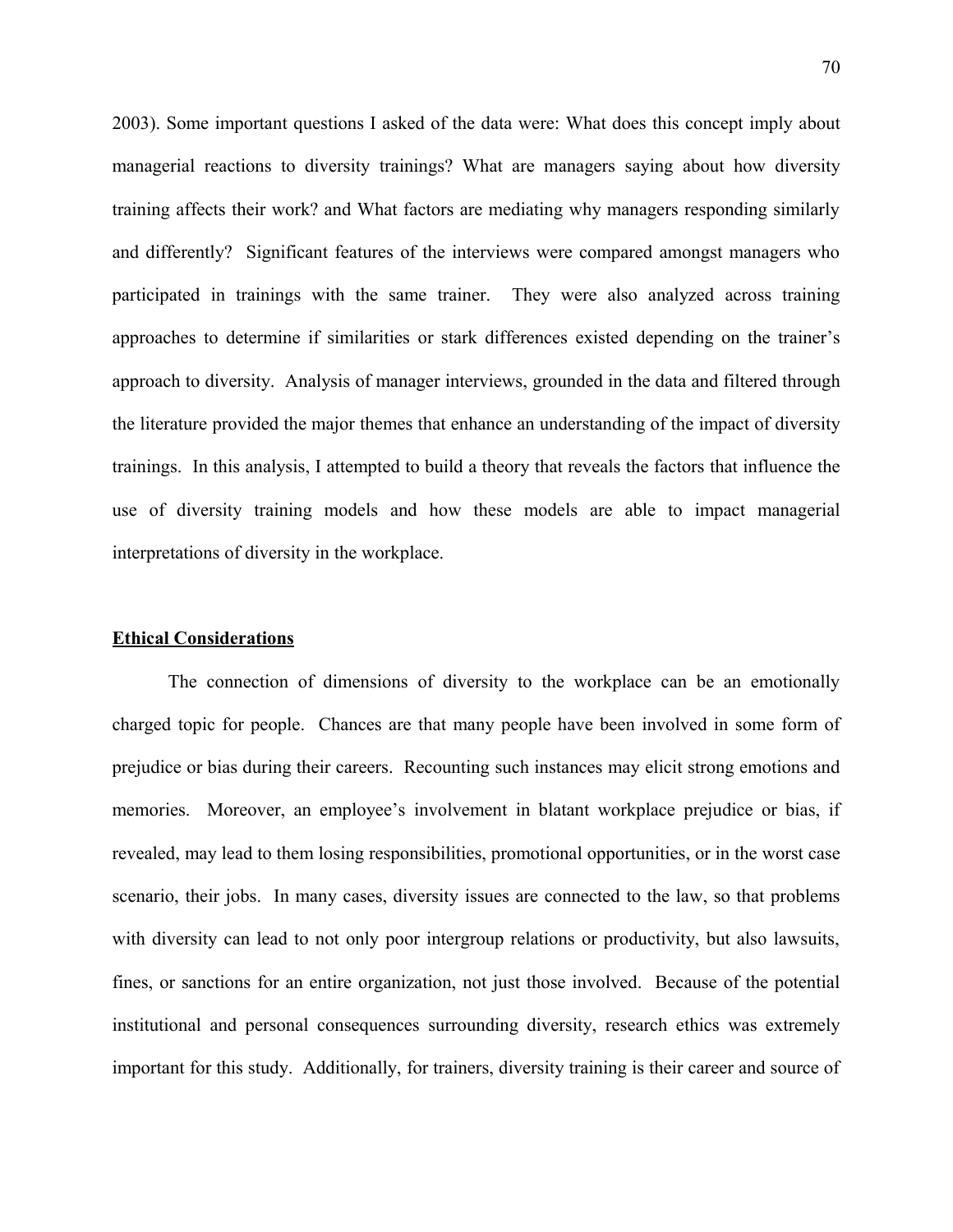income. Confidentiality is of the utmost importance to ensure that personal accounts of training experience are not tied to the trainer or the company, to maintain the integrity of the trainers in their work. Ethics involved rigorous informed consent procedures and assuring confidentiality throughout the study.

Informed consent ensures that participants in the study know exactly what will be expected of them and the procedures involved. Every participant received an informed consent form (see Appendix B) explaining that participation was completely voluntary, that they had the right to refuse to answer any questions, and that they could discontinue an interview at any time. It also provided contact information for me, my academic advisor, and the university's Institutional Review Board, which oversees the ethics of the research. Throughout the interview process I encouraged participants to ask me questions and reminded them of the voluntary nature of their participation. Each participant signed a copy of the informed consent form before the interview started and they were given a copy for their own records. Informed consent also included a statement on confidentiality.

Confidentiality guarantees that in no way will participants be identifiable at any portion of the study. In this writing, every trainer and manager is referred to solely by pseudonym. Other identifying characteristics, such as company or organization name will remain unreported and indistinguishable. Interview recordings, notes, and transcripts were uploaded to a password protected, personal computer that only I have access to. They were backed-up on an external hard drive, which only I have access to. Printed copies of transcripts or notes used for data analysis were kept in a locked drawer in my apartment that only I had access to. If participants in this study worked at the same organization, which happened occasionally, I did not reveal who the other participants from that organization were. I also provided options to conduct interviews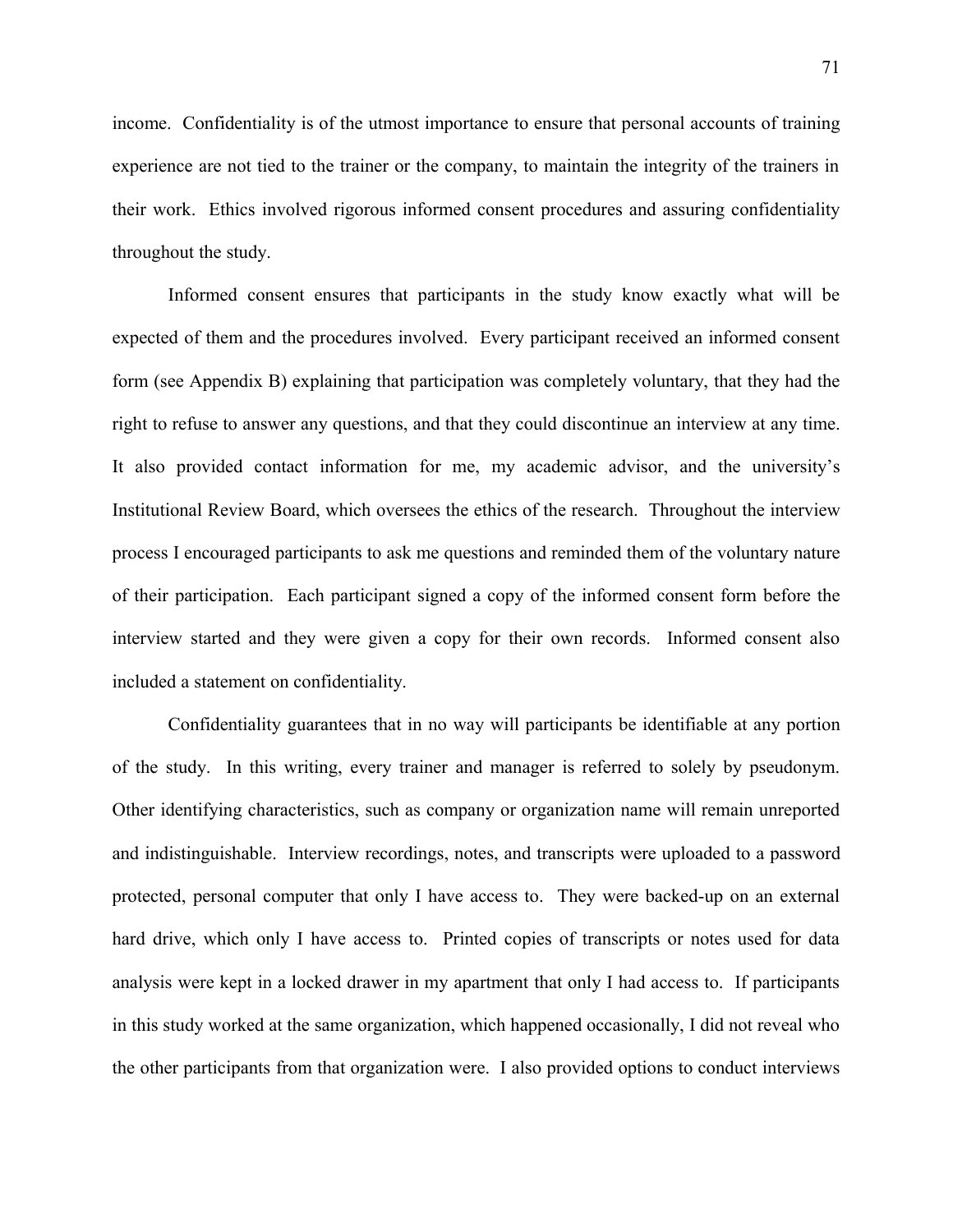outside of the organization, such as at a coffee shop or over lunch, so that the person would not feel uncomfortable discussing issues of workplace diversity inside their organization and to prevent previous participants from seeing me enter the organization again, but with a new person, identifying that person as a participant in the study.

These ethical considerations should guarantee that individuals remain anonymous in this study and that they were at no risk throughout their participation in the study and the following writing of data analysis.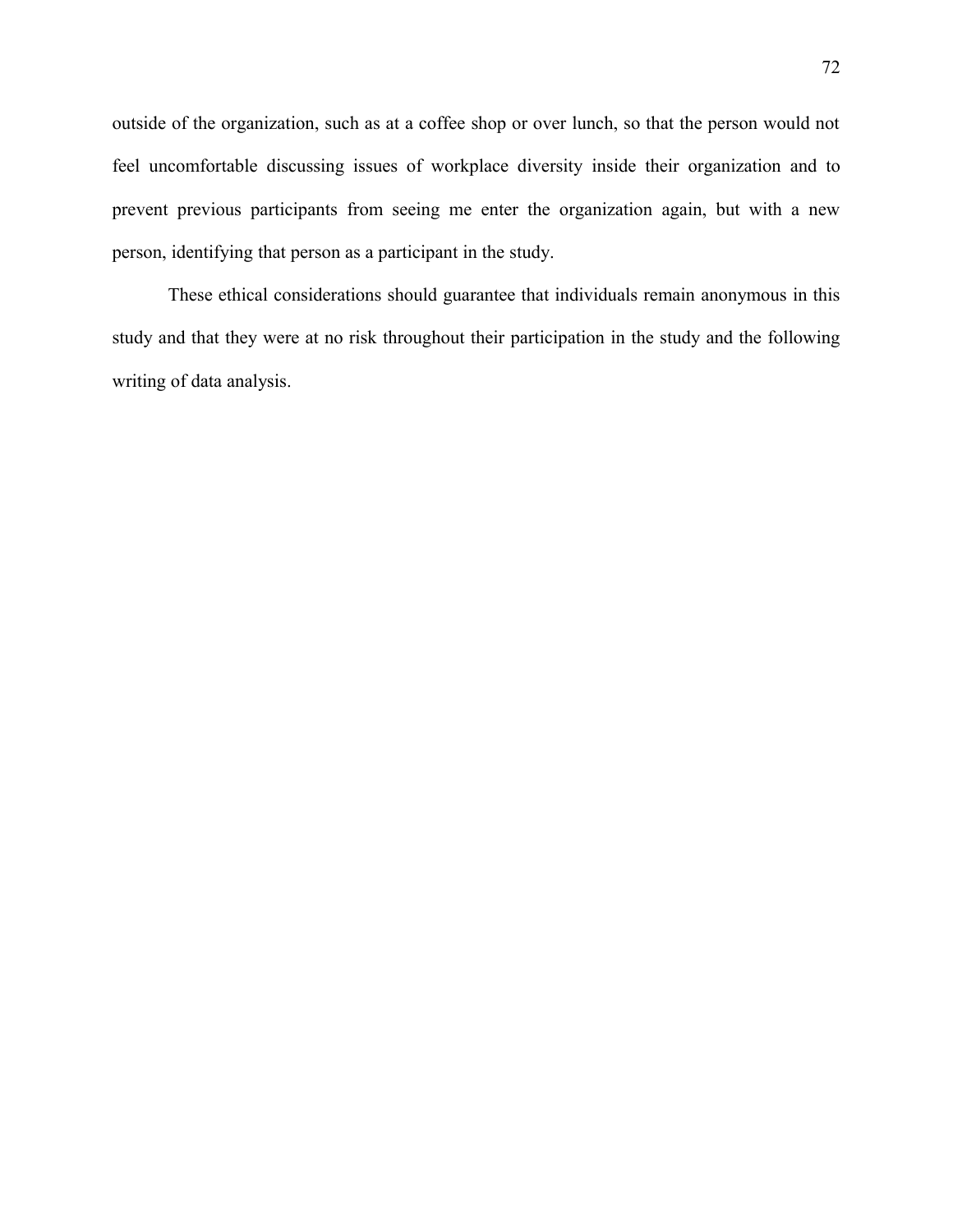#### **CHAPTER III: ALL DIVERSITY TRAININGS ARE NOT CREATED EQUAL**

*One of the things that I feel good about bringing to the table is that I can speak all of those languages… So schools talk about multicultural education, healthcare is starting to talk about culturally competent teaching, business talks about the managing diversity language and community activists talk about social transformation, but at the core level, everyone's struggling with the same stuff, it's around in-groups and out-groups; around historical oppression. Ya know, not all of those organizations would use that language, so the techniques and the way to get into those places takes a different road.*

—Linda, White Female, Diversity Trainer, "Caring Confrontation"

The literature on the impact of diversity trainings in the workplace presents these trainings as homogenous when making claims about efficacy. To a certain extent, it is to be expected that some training material would appear time and time again regardless of the training approach. As the quote from Linda at the beginning of the chapter shows, even though different industries may *talk about diversity* in different ways, at the core diversity trainings are attacking many of the same issues. Every organization is prone to in-groups and out-groups; to stereotypes, biases, and discrimination. Therefore the aim of diversity training should be to deconstruct and leave behind these detrimental aspects of workplace interaction, policies, and practices and create egalitarian, inclusive workplaces.

This research found that where diversity trainers begin to diverge is in the justifications for why bias should be deconstructed and what diversity means for an organization. In this respect, diversity trainers presented a far different picture of the spectrum of diversity training than the literature presupposes. Each trainer interviewed designed and delivered the training differently. Though various features were similar across trainers, each trainer clearly differentiated themselves from the others in significant ways. These differences were centered on trainers' approaches to and goals for diversity, their beliefs in the best diversity training model for achieving their goals, and the potential for organizational constraints on diversity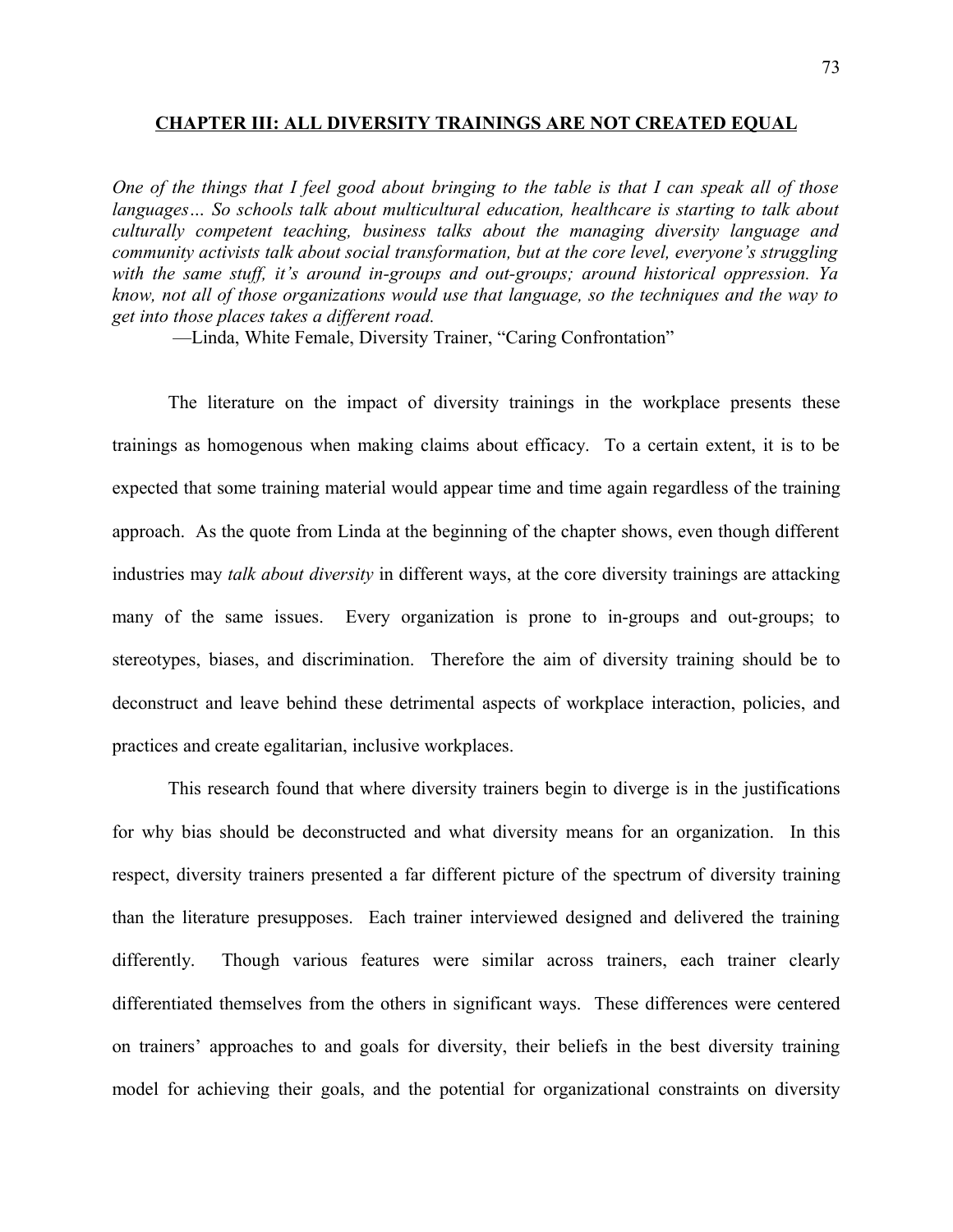training materials. The result was five distinct models of diversity training, each with the opportunity to impact an organization in different ways.

An important distinction to make is the difference between approaches to diversity and diversity training models. Approaches to diversity represent historical trends to conceptualize diversity in a particular way, while diversity training models are used to deliver diversity information that a diversity trainer or organization deems relevant for staff. The literature outlines five historical approaches to diversity that have followed a linear progression: *compliance-based diversity, managing diversity, celebrating diversity, valuing diversity, and critical diversity.* On some levels, the following models derived from this research mirror these approaches to diversity.More often, diversity training models represent a combination of the historical approaches to diversity. Interestingly, the data from these trainers suggest that approaches to diversity do not follow a linear, chronological pathway, but are adapted and incorporated, so that each approach to diversity is still found in contemporary diversity trainings. Drawing from the trainer interviews and the content of their websites or curriculum, I first outline the specific models of diversity training that often incorporate various approaches. Next I highlight several common themes that emerged from the trainer interviews and discuss how trainers address each in their approach to diversity training.

#### **Delineating the Diversity Training Models**

Similar to the approaches to diversity, diversity training models fall on a continuum of how power and privilege is, or is not, discussed in the training. Some diversity training models always include the power and privilege discussion, other models never include this discussion, and still other models sometimes included power and privilege or include power and privilege,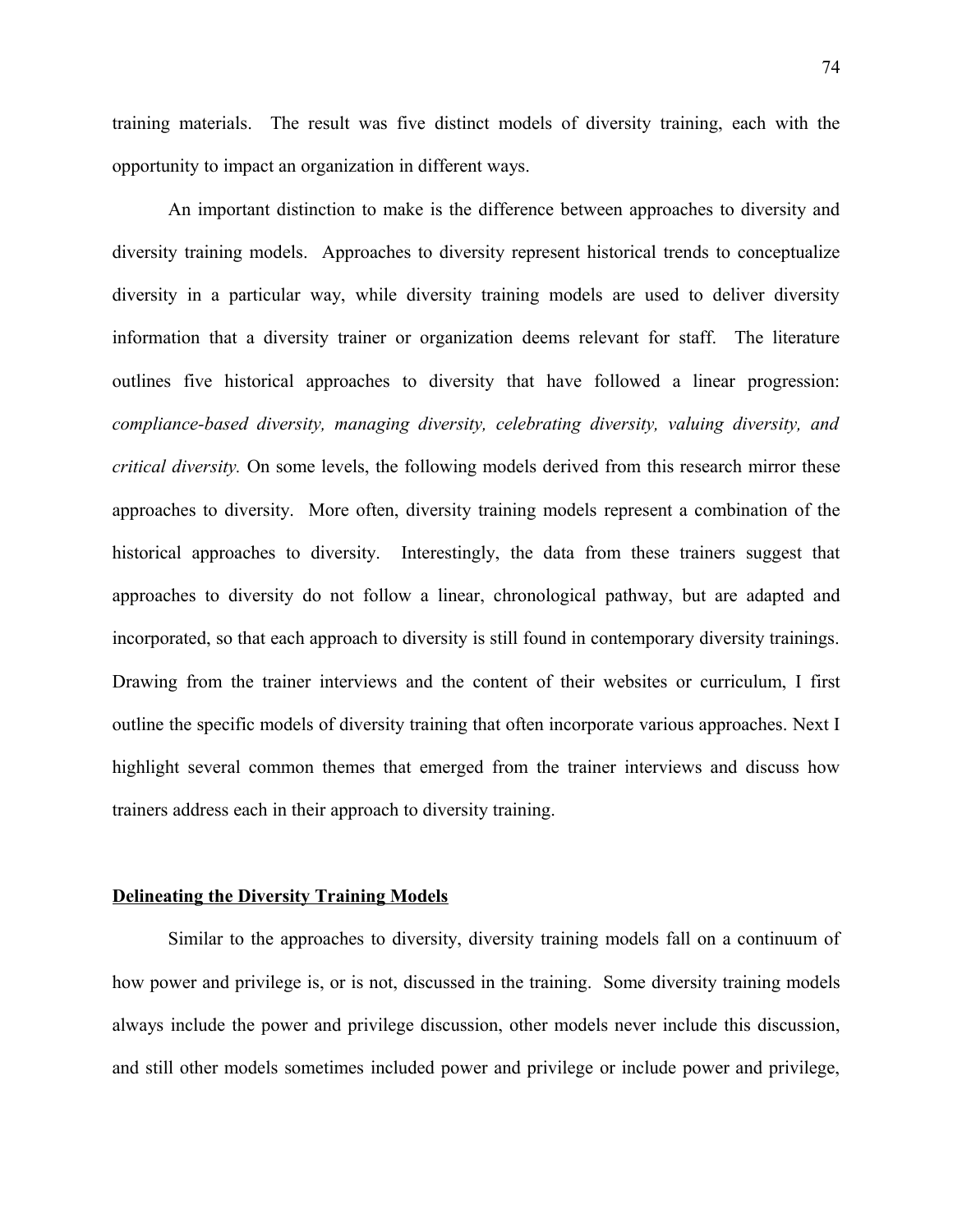but in an incomplete way. Figure 2 below outlines each diversity training model based on how the power and privilege discussion is incorporated (or not) into the training. This section is organized in terms of where each model falls on this continuum, beginning with a model that does not include a discussion of power and privilege and moving toward a model that always includes this discussion.

| <b>DIVERSITY TRAINING</b><br><b>MODEL</b> | <b>PRESENCE OF</b><br><b>POWER/PRIVILEGE</b>                                                                                                                                  | <b>APPROACH(ES) TO</b><br><b>DIVERSITY USED</b>                            | <b>MAIN TRAINING GOAL</b>                                                                                                     |
|-------------------------------------------|-------------------------------------------------------------------------------------------------------------------------------------------------------------------------------|----------------------------------------------------------------------------|-------------------------------------------------------------------------------------------------------------------------------|
| <b>Celebrating Diversity</b>              | No discussion of power and<br>privilege as everyone is capable of<br>stereotyping and using power.                                                                            | <b>Celebrating Diversity</b>                                               | Address interpersonal conflict<br>by raising individual self-<br>awareness                                                    |
| <b>Ensuring Representation</b>            | Power and privilege presented as<br>historical remnants of past<br>discrimination and shaping current<br>that affect assimilation of people of<br>color into an organization. | <b>Compliance-Based Diversity</b><br>and some Valuing Diversity            | Ensure legal compliance by<br>stressing representation of<br>protected groups                                                 |
| Managing and Valuing<br>Diversity         | Power and privilege discussion<br>often linked to role within<br>organization that can affect<br>productivity.                                                                | Managing Diversity and Valuing<br><b>Diversity</b>                         | Provide knowledge and skills<br>so an organization can reach<br>it's full business potential                                  |
| <b>Caring Confrontation</b>               | Power and privilege always<br>discussed in both historical and<br>contemporary terms. Uses stages<br>process to achieve understanding.                                        | Critical Diversity, Valuing<br>Diversity, and Managing<br><b>Diversity</b> | Present an analysis of<br>various forms of oppression<br>to create individual,<br>institutional, and social<br>transformation |
| <b>Anti-Racist Curriculum</b>             | Power and privilege always<br>discussed in both historical and<br>contemporary terms in a direct<br>manner.                                                                   | <b>Critical Diversity</b>                                                  | Present an analysis of racism<br>to create individual,<br>institutional, and social<br>transformation                         |

**Figure 2—Power and Privilege, Approaches to Diversity, and Goals in Training Models**

# *Celebrating Diversity through Individual Differences*

The first diversity training model, which arises more or less out of the literature, is a *celebrating diversity* model. The *celebrating diversity* model draws on a very broad position of diversity and responds to the idea of a post-racial society. Each and every way that people differ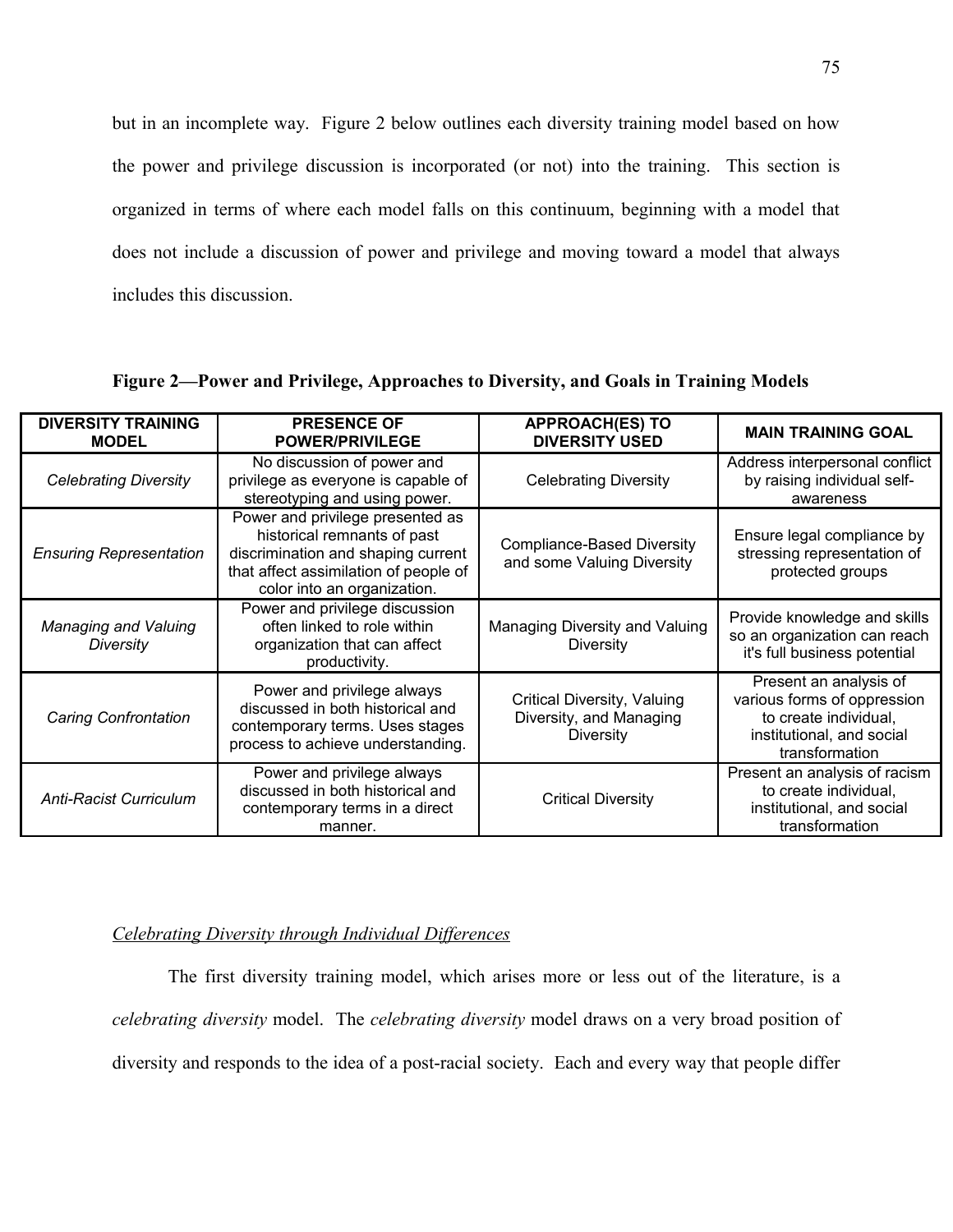in the workplace becomes a source of organizational diversity (Thomas 1996). As Jane, an Asian-American woman who utilizes the celebrating diversity model puts it:

*Diversity is all of humanity. Over 6 billion people on the planet earth, that's diversity. That's it (she laughs). It's all of humanity. Diversity means that anybody from this planet earth, you can deal with. Sit down, talk, have a conversation and respect them, respect them as a human being.*

— Jane, Asian Female, Diversity Trainer, "Celebrating Diversity"

Additionally, on her website Jane states that "Individuals have countless ways that they are different from each other." This way that Jane conceptualizes diversity focuses on respecting individuals regardless of the many ways that they differ. This might include being a smoker or not, someone's race or gender, or someone's musical taste. All of these things need to be taken into consideration when talking about diversity. Jane is certainly following the celebrating diversity approach, where all individual differences matter to the same degree, without much connection to the workplace.

The diversity as all of humanity argument closely mimics the post-racial rhetoric of planetary humanism, where people are viewed simply as humans with many different cultures and beliefs, all of which are to be celebrated (Nayak 2006). This model downplays institutional power and privilege in favor of focusing on celebrating individual diversity. The conversation must shift from one where differences get in the way of interaction to a conversation where people move beyond race, gender, sexual orientation, and other dividing factors in order to see the commonality people share as humans. This is a point that Jane makes quite clear in a training video on her company website and in the training I was lucky to observe. For example, Jane often starts a training by having people list a number of the ways that they differ from one another. After a few minutes of writing down these differences, she makes the point that human beings can discriminate based on any of these differences, equating all dimensions of diversity.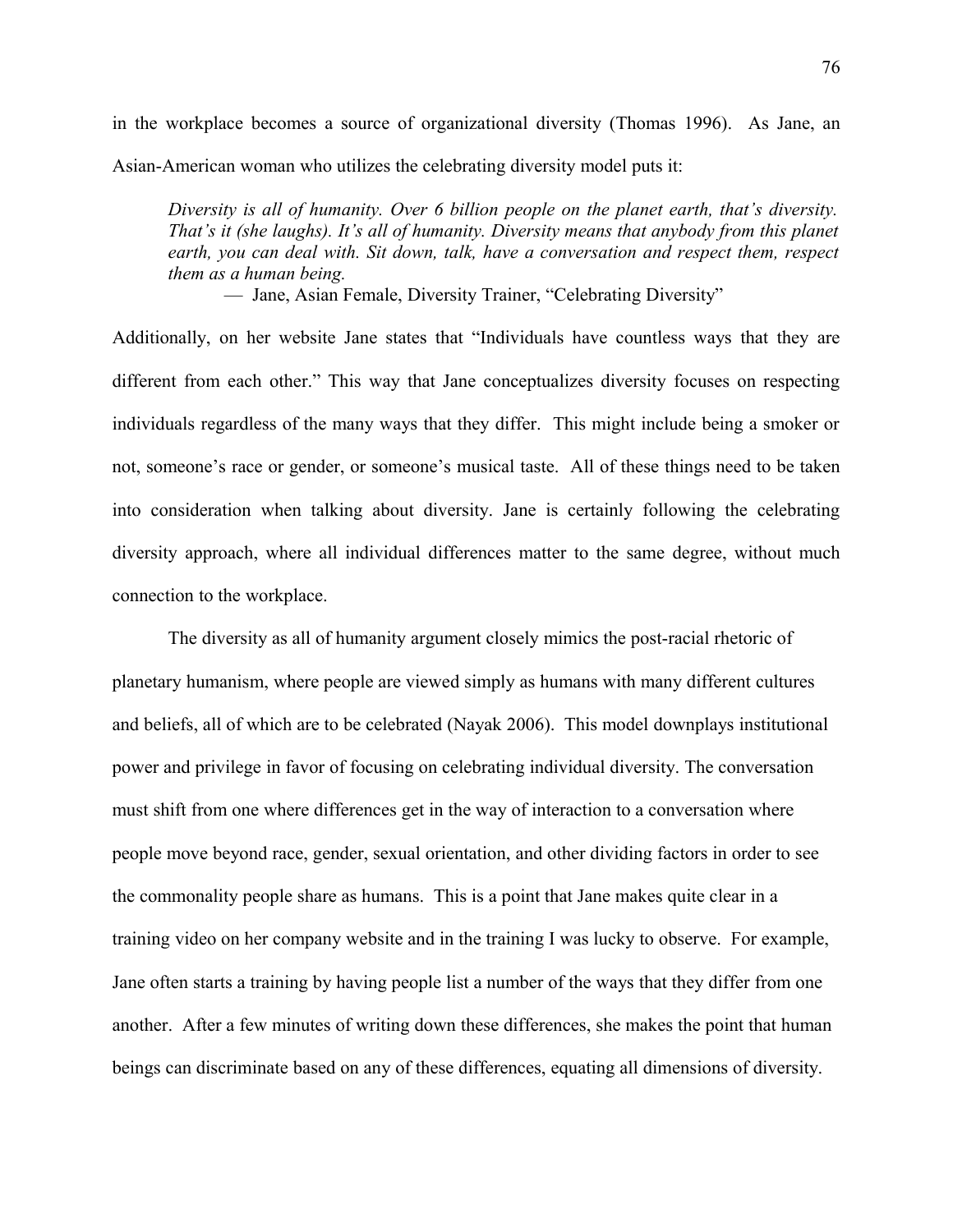In her training video, Jane goes further to explain that differences might stop us from "seeing who is this person in front of us? What's underneath all the differences? What might stop us from seeing what this person has to offer us?" Jane's activities, then, are meant to show difference as a hindrance to interaction, which must be overcome. The hallmark, then, of the *celebrating diversity* model is getting past differences to respect humans at the interpersonal level. Concentrating on the interpersonal and equalized aspects of diversity shows that the *celebrating diversity* model lacks a discussion of power and privilege, which will become clearer later in this section.

Addressing interpersonal conflict is truly the focus of the celebrating diversity model. The countless differences that divide people inside and outside of the workplace affect interaction with people who are different. The major result of these divisions stems from a feeling of discomfort with difference, which can impede communication. As the following excerpt from my conversation with Jane explains, encountering differences for the first time, such as upon entering a heterogeneous workplace, can lead to feelings of unease, but not necessarily conflict:

Jane: *Well, in the workplace there's all kinds of diversity…so if you're an individual who has always lived in a community where everybody was the same color, same religion, same class, same economic status, than you didn't really have to engage with that much diversity…And now all of a sudden you're in a workplace with someone who's a different color skin, different religion, speaks with an accent, a different sexual orientation and you've never had to deal with all of this in one person, let alone if there's a team of people. That's a lot of diversity to manage and feel okay with and comfortable with if you're not used to it. And obviously if you're used to it than you won't have as many issues as somebody who is not used to it.*

David: *So is the idea that because of people's differences it can create some sort of conflict in dealing with other people?*

Jane: *I mean, it could. It really depends on the individual…They could frame it as conflict or they could frame it as 'I'm feeling uncomfortable, what is this about?' Instead of 'oh there's something wrong with you because you're the one who is different, not*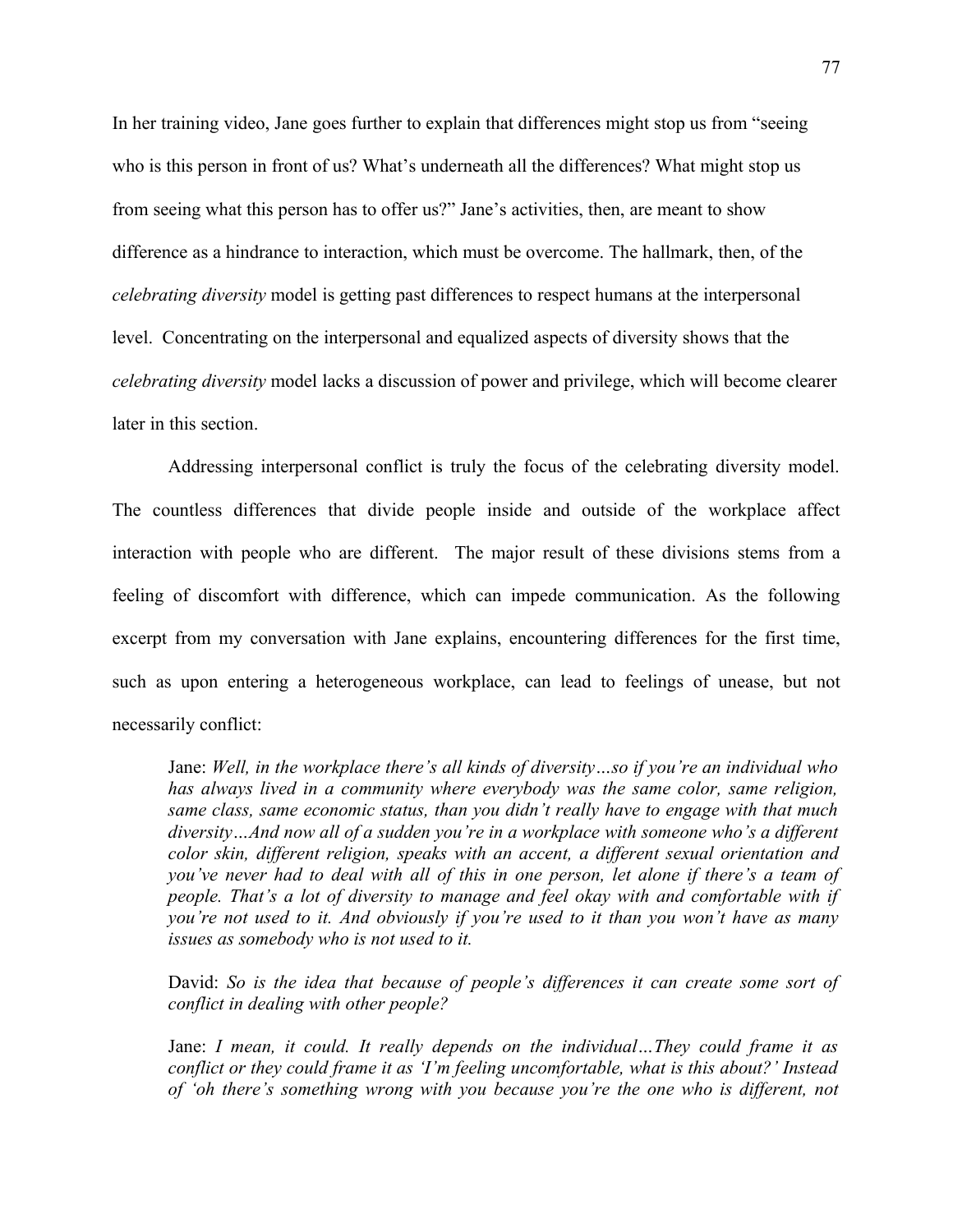*me.' It really depends on how the person frames it, how the person processes what he or she is experiencing.*

— Jane, Asian Female, Diversity Trainer, "Celebrating Diversity"

An individual's reactions to differences in others relies not only on their personal experiences with people different than them, but also on the way they conceptualize the feelings of discomfort that Jane believes accompany these encounters. Consequentially, in the *celebrating diversity* model, the diversity training must concentrate on effective ways to interact with people who are different and effective ways to interpret the feelings of discomfort that are to be expected.

Diversity trainings in the *celebrating diversity* model go to great lengths to make people more self-aware of their own biases in order to help them communicate better with the diversity that they will inevitably be confronted with in the workplace. One example that Jane uses in her training is an analogy to being an alcoholic. Jane used this analogy in the training I observed and elaborated on it in our interview:

*For example if I was an alcoholic and my good friend David tried to help me see it, but I just keep telling him 'no I'm not, I'm not. I just like to drink.' He can talk to me until he's blue in the face, but until I'm willing to acknowledge it, I'm not going to do anything. I'm just going to keep drinking until I have a car accident then maybe I'll wake up. So that example is to make people see this is what we are talking about—self-awareness. It's about being willing to say to yourself 'I guess I do have some problems here.' And only you can acknowledge it.*

— Jane, Asian Female, Diversity Trainer, "Celebrating Diversity"

The example of the alcoholic shows that discomfort caused by diversity in the workplace can impede interaction, if people are unwilling to recognize their biases. Jane uses this example in her trainings to show how detrimental being unaware can be. Just like the alcoholic continues to practice destructive behavior, the person who is not self-aware continues to have deficient relationships with people who are different than them. Thus, the individual is presumed to be the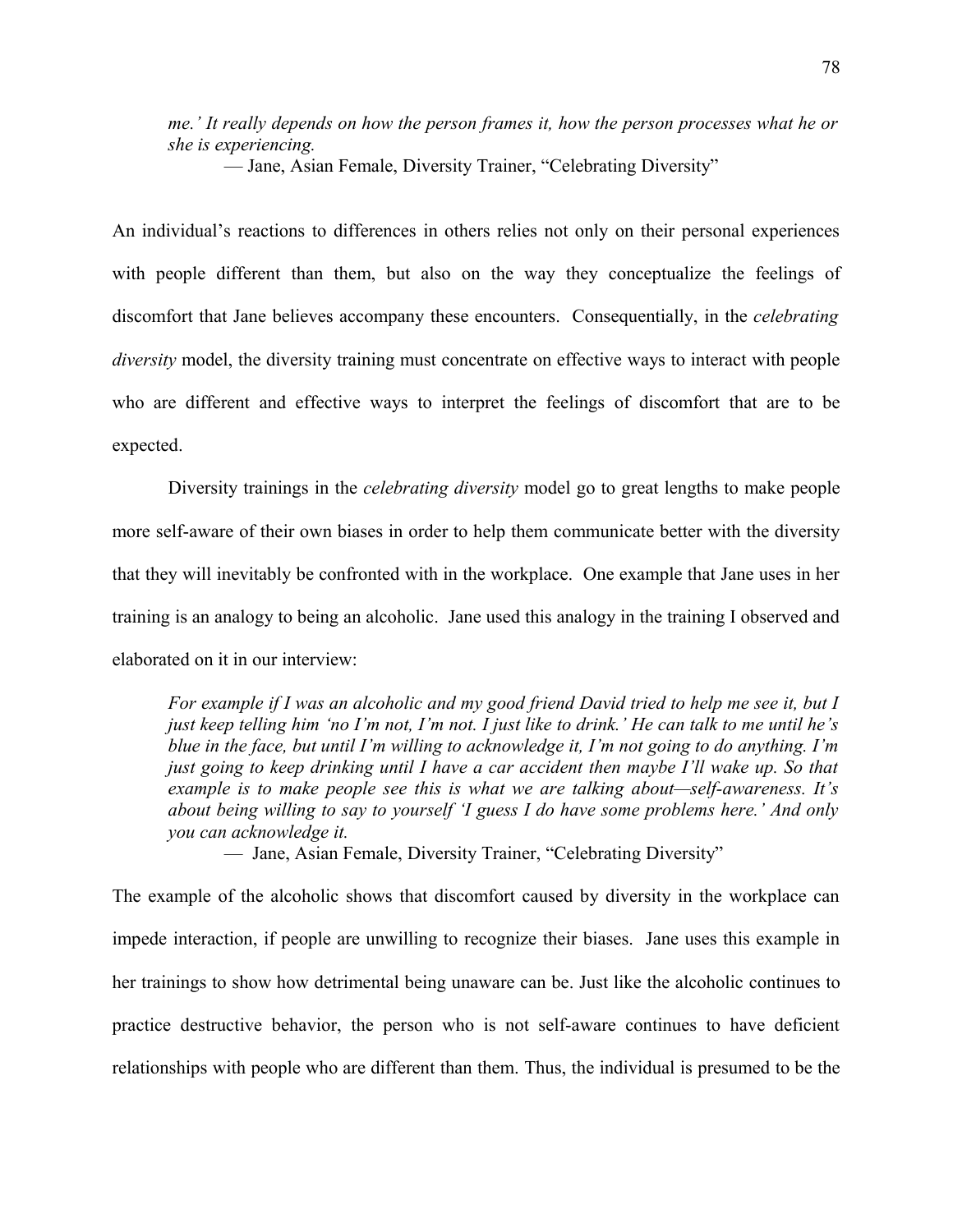greatest beneficiary of the training. *Celebrating diversity* in a training setting takes on the major topic of self-awareness, which enhances communication and listening. Self-awareness allows a person to reflect on their feelings of discomfort to attempt to understand why they may feel a certain sense of unease toward another individual. In this model, individuals are able to name the immediate cause of discomfort, but do not take the analysis farther to understand where and how these thoughts are created.

 Biases, and more importantly the inability to get over biases, can hold a person back in the business world. For proponents of the *celebrating diversity* model, such as Jane, selfawareness is the way to prevent biases from impeding success. Diversity training should provide examples that assist managers and staff in understanding the connection of biases to achievement.

*It's all about engaging them with questions and helping them see. Asking them a simple question like well how many of you want to get a promotion? Maybe be a team leader some day? Be a manager? Well, do you think, if you want to be a manager you can say to your boss, 'I want to manage people, but only people who look like me. I can't manage people who are of a different race.' Or, how many people want a job, get hired somewhere? Well, I hate to tell you this, but in the interview you can't say, "can you tell me the race of all the people who work here, the sexual orientation, the religion of all the people, because I can only work in a place where people are of the same religion as me."* — Jane, Asian Female, Diversity Trainer, "Celebrating Diversity"

This example of a tool that Jane uses shows that the *celebrating diversity* model concentrates solely on the individual and self-awareness, clarifying her earlier point about the individual being the biggest beneficiary of the training. Talking about self-awareness naturally leads to the two other main features of this training: communication and listening. Biases are a hindrance to communication and listening. If engaging with a person who is different constantly evokes discomfort, people are not going to be able to effectively communicate or listen to one another. In any interaction, especially an interaction that affects job performance, communication and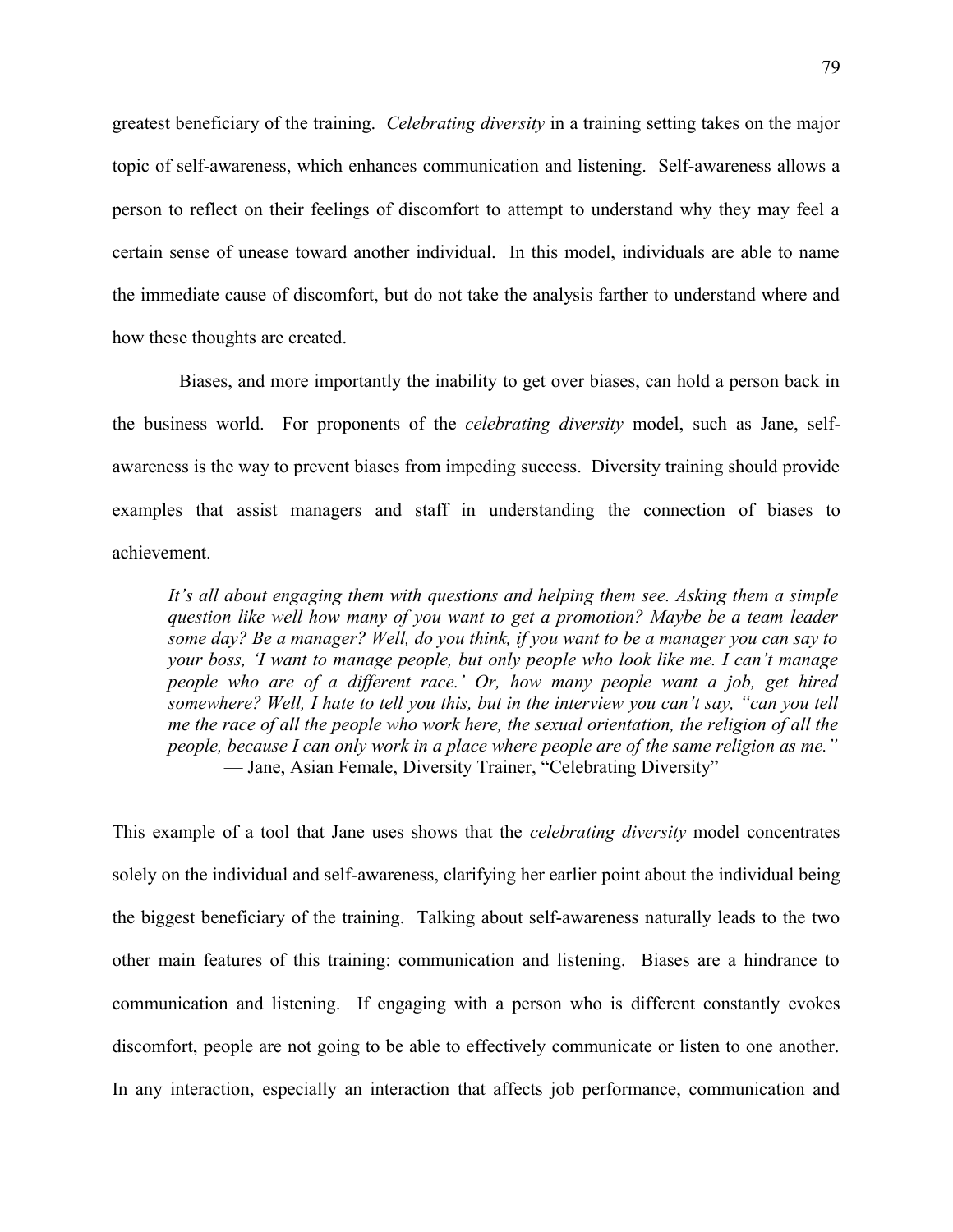listening are indispensible skills. Self-awareness about personal biases frees a person from the discomfort and allows them to communicate and listen to different colleagues without problems. Thus, increasing individual self-awareness, through raising employee consciousness about how differences can hurt interactions and opportunities at the individual and interpersonal level is the major goal of diversity trainings in the *celebrating diversity* model. For instance, in the training Jane often asks participants to write a few sentences down describing her. As she explains, this exercise shows that everyone perceives others in different ways, which can be a tool for understanding how differences can be problematic:

 *I like to use an exercise where I ask people to describe me, like write down what you see. And then I have them exchange it and I ask them to read what somebody else wrote and if they wrote the same thing you did, then stand up. And nobody stands up. That to me is powerful. Because you demonstrated right in front of them that this is what we're talking about. No people see each other the same exact way and here it is. There's one of me and there's 35 of you and all I asked you do was write in two lines or less what you see and no two people wrote the same thing…this is what goes on—people's perception. This is their perception and they think that their perception is the same as someone else's. That was a perfect example. I couldn't have asked for a better example of that.* — Jane, Asian Female, Diversity Trainer, "Celebrating Diversity"

When people realize that their perception of a situation can be drastically different than someone else's, they begin to notice how differences can hinder communication. With this knowledge, participants should be able to identify when difference may hamper communication and task completion. The self-awareness gained by acknowledging the barrier should aid interaction.

Jane explores some of the strengths of this diversity training model, while also exposing some of the problems as she explains ways to evaluate if goals have been met or if more diversity training is necessary:

*Until you are willing to sit with yourself and say "Yes, I do [have an issue with this person]", nothing's going to change. And you could stay the way you are, but, ya know, a good question to ask people is to say, 'Listen, do you like the results you're getting?' If you do, then don't change anything. Just keep being the way you are, but if you don't like the results you are getting then maybe there's something you might want to change about*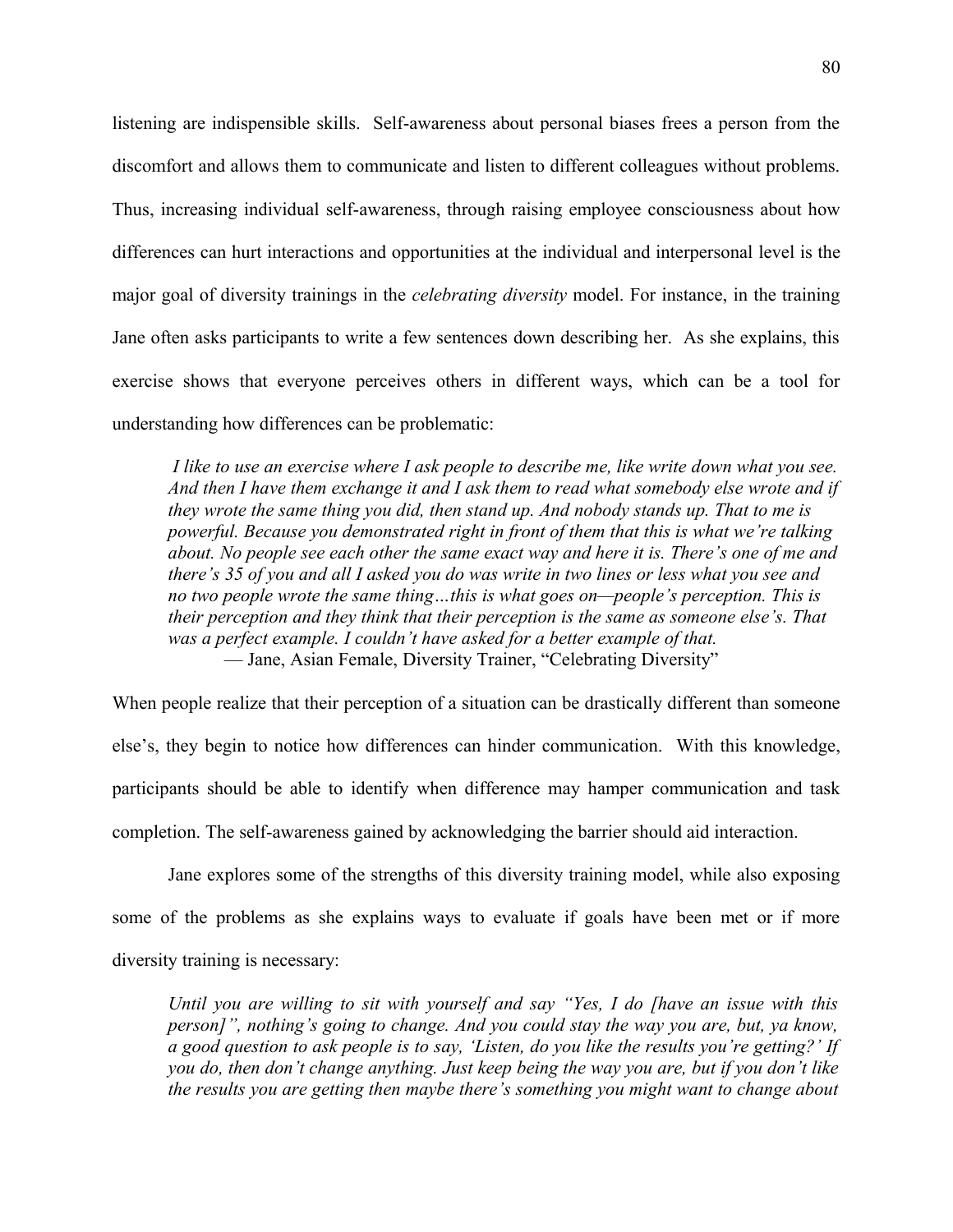*yourself. So if every team you work on, you keep running into problems with everyone on the team, it can't be everyone on the teams' fault. Right?...Anyone who says: 'oh no everything's perfect.' Like, great well then they should get up and teach the rest of the world how to embrace diversity.*

— Jane, Asian Female, Diversity Trainer, "Celebrating Diversity"

Focusing on the individual, Jane argues that her trainings have the potential to enhance interpersonal relations. If people become better listeners and communicators, especially with people that they normally feel uncomfortable with, diversity will no longer be a barrier to conversations or work projects, or cause that sense of unease between different individuals. The *celebrating diversity* model, then, is applicable beyond the workplace. It may be beneficial for all groups such as sports teams or religious groups to experience such a training to enhance their abilities to communicate and understand each other. Absent in this training, though, is inequality. Her analysis that if "everything's perfect" in an organization then you have "embrace[d] diversity" is a dangerous leap to make. For example, an organization that is completely homogenous and made up of dominant groups, may not have any problems with feeling uncomfortable or struggling with communication because everyone in the organization has had similar life experiences. The organization may have gotten to this level of comfort inside the organization because of discriminatory hiring or recruiting practices. This highlights that issues of power and privilege in organizations are noticeably missing from the *celebrating diversity* model.

Additionally, by seeing diversity as all human differences, somebody's political affiliation or diet is equated with other dimensions of diversity such as race or gender. While each of these has the opportunity to create uncomfortable feelings between individuals, historical and systemic discrimination create additional barriers in the workplace for groups such as women, the disabled, or people of color. That Jane does not concentrate on these more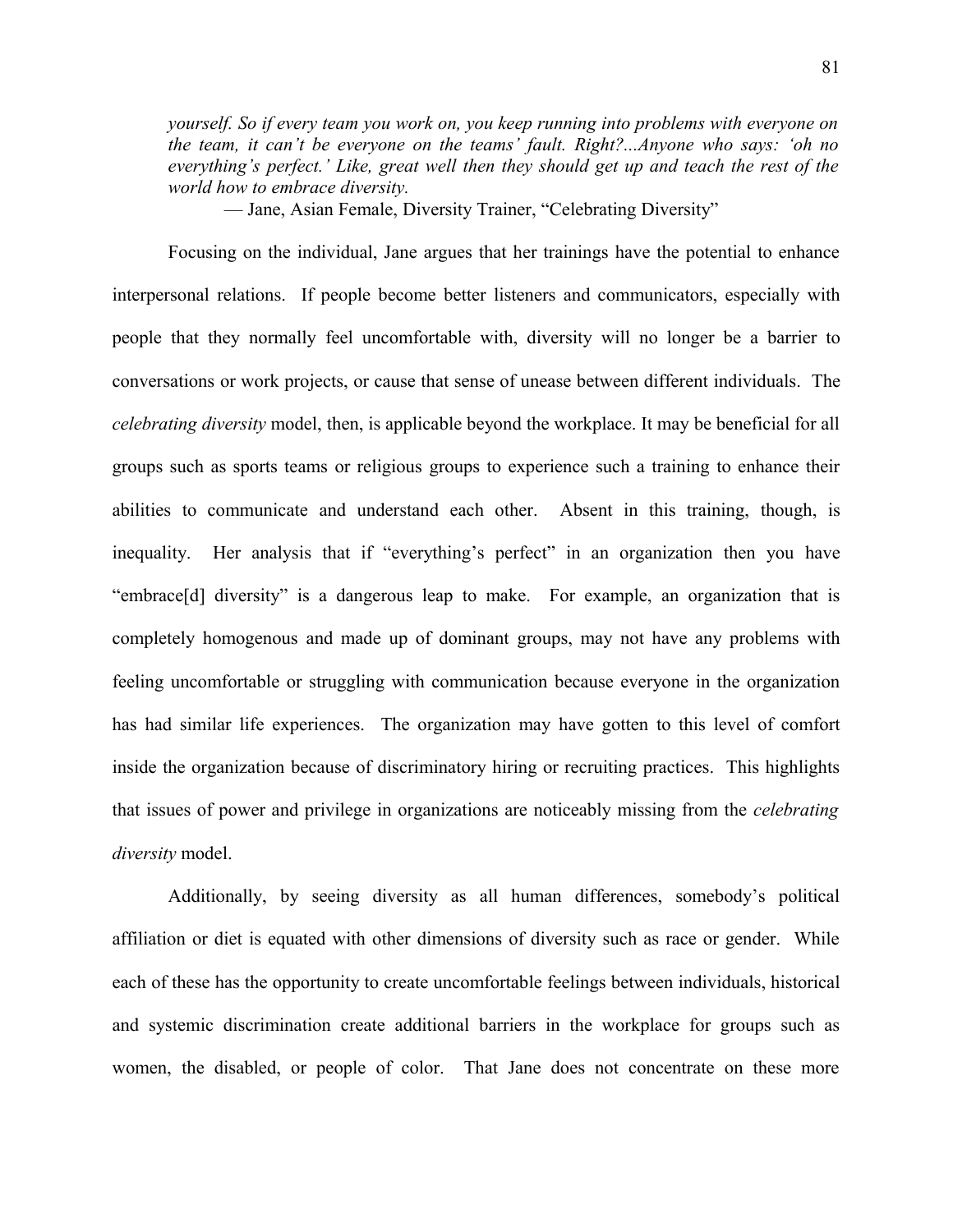institutional problems does not mean that she is unaware of these issues. In fact, she talks about how embracing diversity requires putting aside one's ego and power, displaying a very basic understanding of how power and systemic oppression may operate. With that said, in the *celebrating diversity* model, the focus needs to be on individuals. Since the most important goal is to raise self-awareness in the individual, trainers must concentrate on individuals, not systems. Thus, personal beliefs about the discomfort that comes from diversity and a very broad definition of diversity creates a diversity training model that focuses exclusively on individual selfawareness of biases and discomfort, which "requires humility, honesty, and emotional courage" so that communication and listening skills can flourish. The *celebrating diversity* model is fully immersed in the post-racial discourse, showing that Jane is someone with a low racial awareness. She believes that differences exist in the workplace, but race no longer creates additional barriers to success, so that discussing racial power and privilege in a diversity training is unnecessary. All differences can cause discomfort to an equivalent degree and training must be used to thwart the detrimental effects of uneasy feelings about different groups.

#### *Ensuring Representation through Compliance and Stereotype Reduction*

While the *celebrating diversity* model draws on post-racial discourse, the *ensuring representation* model focuses on how diversity affects opportunity in the workplace that may be restricted due to historical racism. This diversity training model makes a concerted attempt to connect diversity to the law. From the basic conceptualization of diversity in the *ensuring representation* model, it is clear that the compliance-based diversity approach is present. As one trainer explains it:

*I mean we… have a base diversity curriculum and… it really talks about how in this world our workforce is diverse by everything from race to gender to economic status and*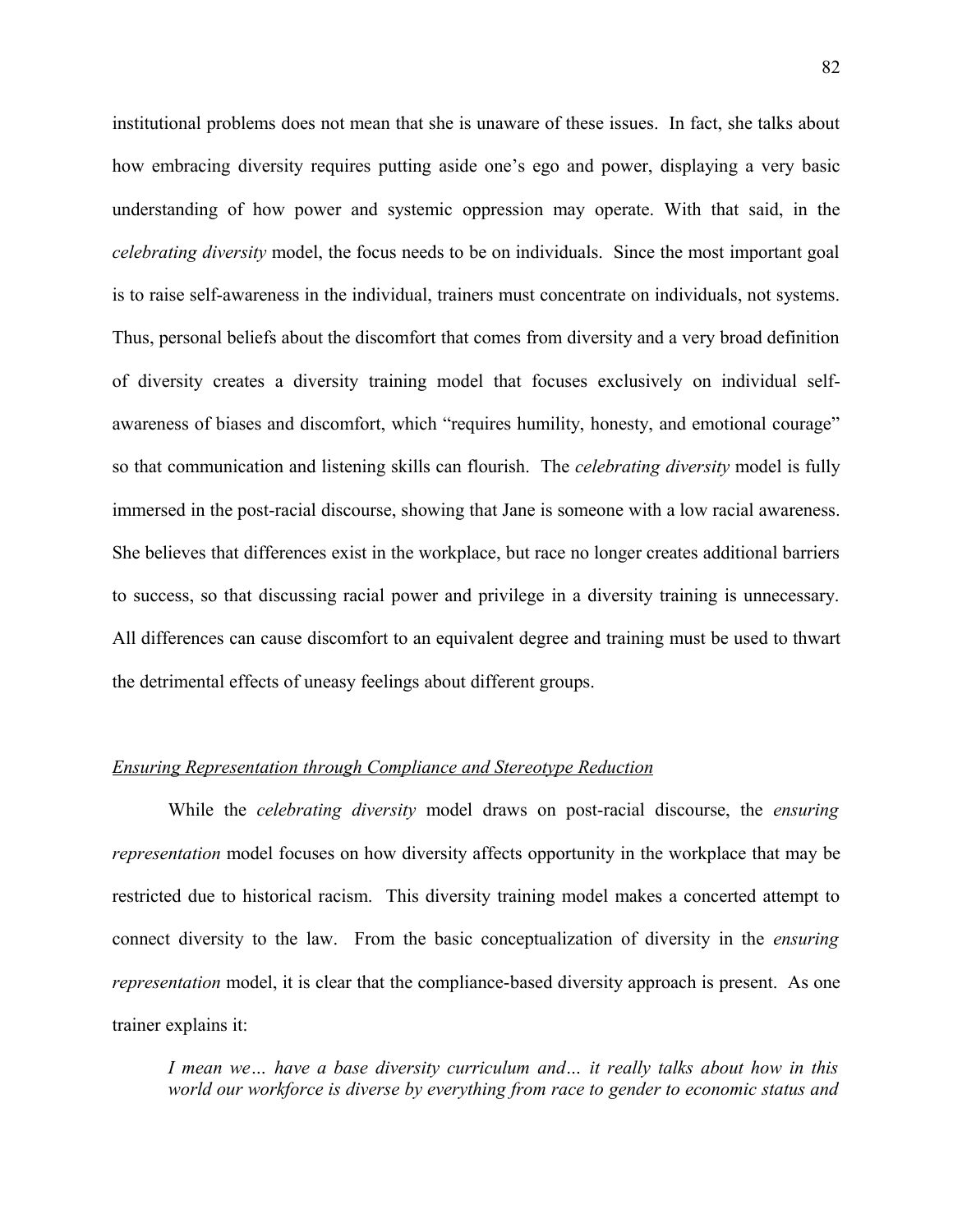*so just really fleshing out what does diversity mean to you and just hear from everyone in the room what their perspective is and then connecting that to what are protected groups based on the law…which basically focuses on race, genetics, gender, sex, disability, and really focusing on that and connecting the overall diversity of an agency to these specifics groups the law had to protect based on the history.*

— Christine, Black Female, Diversity Trainer, "Ensuring Representation"

Individuals in this type of training are encouraged to explore what diversity means to them on a personal level, but it is Christine's task as a trainer to ensure that employees leave a training knowing that certain dimensions of diversity are attached to EEO law. In doing so, the *ensuring representation* model acknowledges a history of oppression that has yet to be remedied. This acknowledgement provides the major diversity goal for this kind of training, namely representation. Representation means that people in these "protected groups" should be present in all levels of an organization and that opportunities for advancement should not be closed off to members of any particular group. Christine discussed this goal for the training and ways to assess an organization in terms of diversity:

*Coming into the workforce, ya know, you want to make sure that you are not discriminating in that manner. You want to have everything kind of open and accessible and then just really have people just kind of look at the workplace from the top to the bottom. I often find that to be helpful, in terms of who's at the top of the agency and then where are the women, where are the people of color in the agency and then going all the way down to who comes in to clean the agency.*

— Christine, Black Female, Diversity Trainer, "Ensuring Representation"

Christine begins her training by explaining that the reason for the training, first and foremost, is a government mandate to provide training to employees about the legality surrounding diversity. This is connected to a mission to "hire, promote, and retain women and men from different racial, cultural, economic, and ethnic backgrounds regardless of their sexual orientation or disability status." This immediately links diversity to mandatory workplace practices. Diversity training is considered a way to ensure compliance with EEO law, so that discrimination does not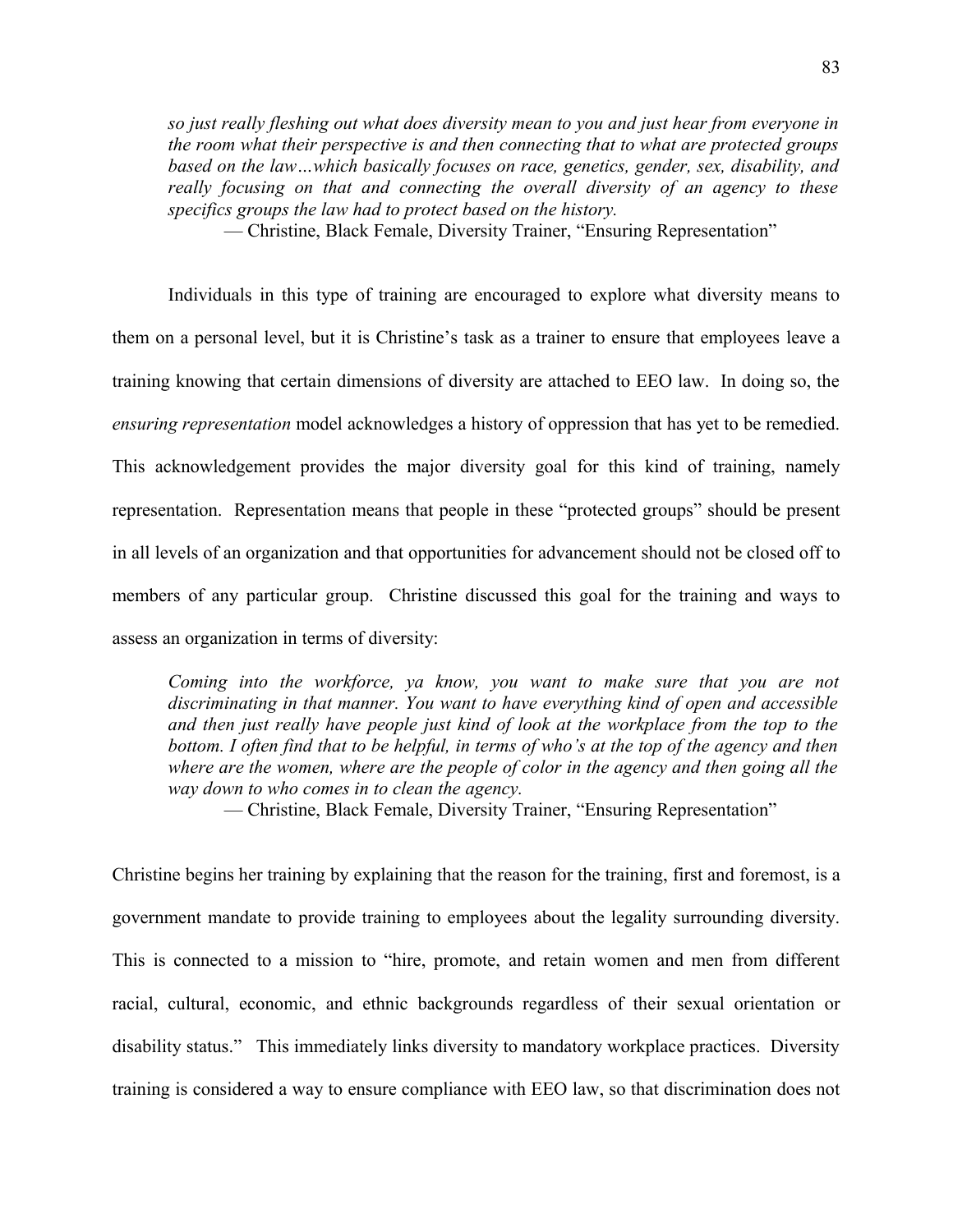inhibit the representation of protected groups throughout the organizational hierarchy. The *ensuring representation* model also borrows from the valuing diversity approach to show how lack of engagement with diversity can be a moral issue. Mainly, this is seen through stereotyping. In her training, one way Christine addresses stereotyping is by showing the video "A Class Divided," which documents an exercise created by Jane Elliott (Peters 1985). This video shows Elliott's famous exercise where she divided her classroom into students with blue eyes and students with brown eyes and continued to give privileges to those with blue eyes, which was meant to signify white privilege in the United States. Using stereotypes, Elliott praises the blue-eyed students and chastises the brown-eyed students, which actually leads to real consequences, such as poorer academic results for the brown-eyed students. This activity and subsequent discussion is intended to make people in the training think about how they stereotype members of protected groups and how this might affect workplace practices. In some cases, it leads to managers realizing how their stereotypes influenced their decisions.

Christine described a story that a manager recounted during one of the training sessions regarding stereotypes. This manager did not give important writing assignments to a woman who spoke with an accent. While the woman had clearly proven her ability to write by making it to her professional position, the manager's stereotype caused him to pass her over for these opportunities. It was a hindrance both to the woman because she was unable to practice her craft and build a résumé of important contributions to her field, and for the organization because a valuable resource, the woman's writing prowess, remained untapped because of the manager's stereotype. The consequences of the stereotype border on discrimination based on the woman's accent, which could be seen as a violation of EEO law under the woman's status in a protected group. It also hints at representation as the woman's lack of experience with important writing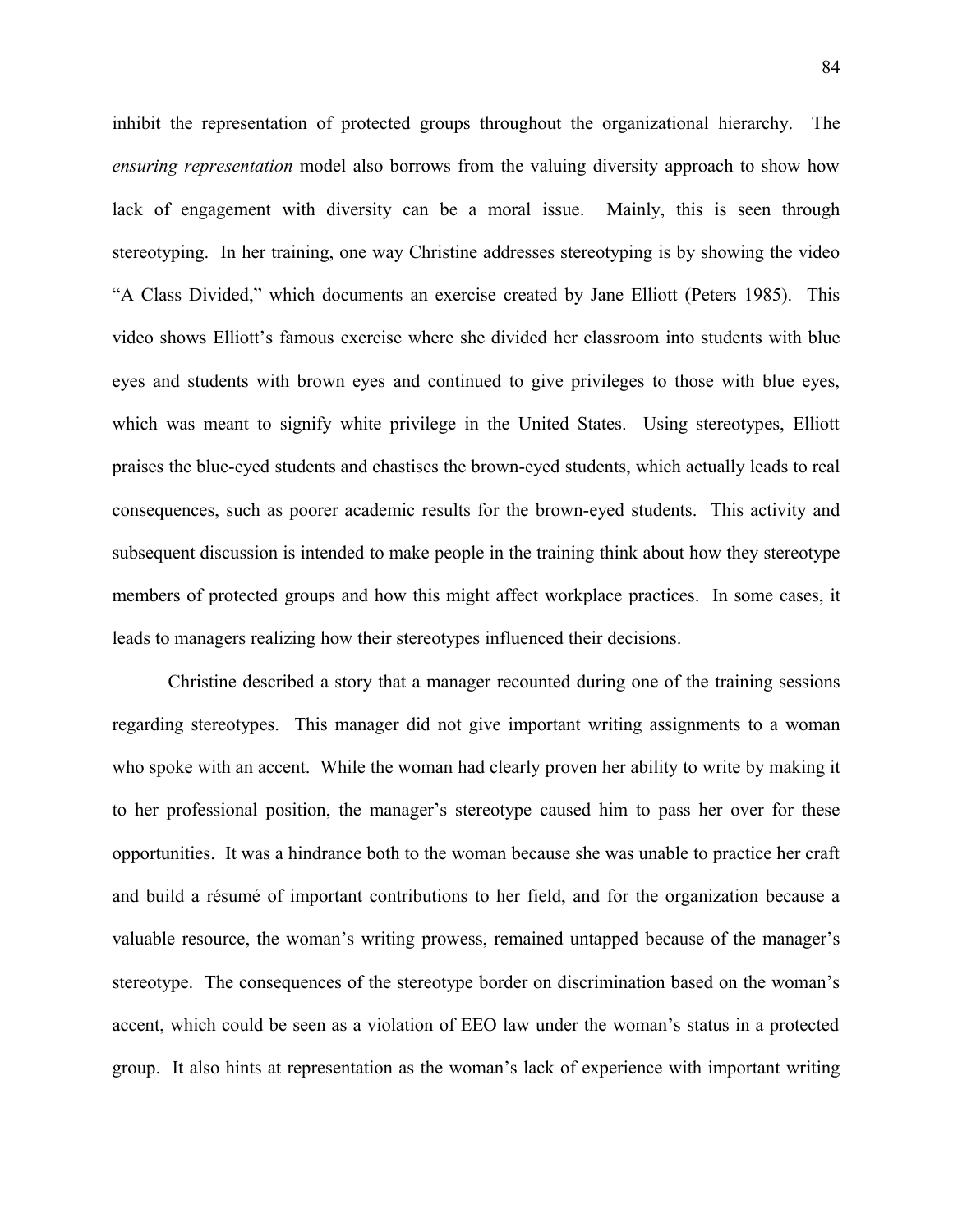assignments may hurt her ability to gain promotions. If this stereotyping is widespread, members of groups that speak with accents, which are typically attached to a racial or ethnic group, may falter at certain levels of an organization and be unable to advance. This example shows that in the *ensuring representation* model compliance-based diversity and valuing diversity are intertwined, with more focus placed on compliance-based diversity and the law. Still, Christine recognizes that stereotypes and lack of discussion about diversity are major obstacles to representation:

*I think I see [discrimination] play out more in terms of stereotypes. People bring their stereotypes with them and certainly diversity training is a great way to get at these stereotypes… I think it [diversity training] is critical in organizations because…we generally talk about these issues… behind closed doors, but we very seldom talk about it openly with one another. And I think it's still perceived as almost like a bad word and the fact that diversity exists in a workforce means we should talk about it and it shouldn't be taboo… But being conscious about making sure everyone has promotional opportunities, that starts with the conversation rather than people keeping things in their head and maybe relying on stereotypes or one experience with a member of that group and I think diversity training allows different perspectives to hear from other staff or managers about their experiences. So I think that conversation helps to open up people minds, that's the goal and to get them to shift a little.*

— Christine, Black Female, Diversity Trainer, "Ensuring Representation"

Shifting the mindset can result from talking about diversity and stereotypes and learning ways to act without relying first and foremost on preconceived notions about individuals based on group membership. The blend of stereotyping and EEO law provides the backbone of diversity trainings from the *ensuring representation* model.

The *ensuring representation* model shows the beginnings of an analysis of power and privilege by connecting diversity to historically oppressed groups that the law now protects. This is evident in a case study video that Christine currently uses in her trainings about diversity and promotional opportunities.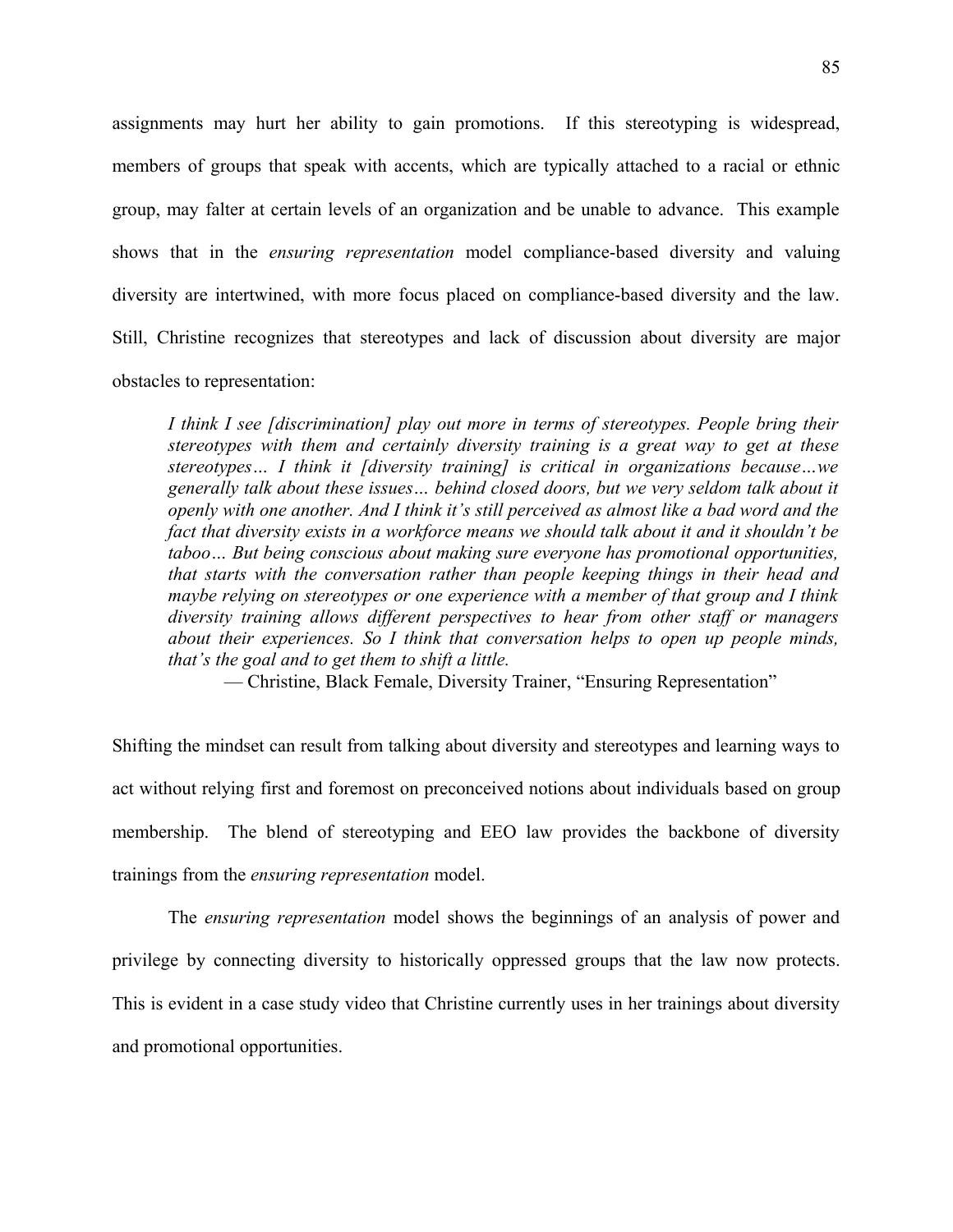*It's basically a man that's African-American. He's a partner in a firm. His colleagues are white, the managing partners are white, and there's a promotional opportunity. When he says he's ready for it, the manager says 'well I never thought about you.' And he's just shocked because there was no feedback and I think that happens a lot… where people are afraid to give open and honest feedback for fear that the person of color may accuse them of being racist… So I think that to avoid that labeling, you just maybe not really supervise a person or give them all great marks or ya know. But then when an opportunity comes you feel like you can't put this person in this position because they're not really prepared. But they haven't been prepared and it's just this cycle. And so I instituted that so they could have a real conversation because I think it's a bout fairness and inequality.*

— Christine, Black Female, Diversity Trainer, "Ensuring Representation"

In this case study, a partner in a firm is unable to receive a promotion because he has not been supervised adequately. The video puts forth the idea that the reason the person did not receive adequate feedback is because a white supervisor was unwilling to give negative feedback which may have helped the man improve his abilities and become eligible for the promotion because of fear that the man, who is black, would perceive the negativity as racism. Race is a protected category under the law and in this example race presumably factored into a promotional opportunity where whites had the power to make promotional decisions and bypassed a black man. This shows a white privilege to receive constructive feedback, which can assist people in advancing their careers. It is still, however, intimately tied to compliance and fairness in terms of promotion and evaluation.

Christine's personal experiences as a person of color working as an advocate for many years have moved her to a high racial awareness that motivates her to work for racial equality. Using only legal aspects and representation does not, though, show the full extent of how power and privilege continue to operate at the institutional level of organizations. *Ensuring representation* trainings provide the venue for an open discussion about diversity and stereotypes and prompts organizations to look at their representation throughout the organization. They may not, however, examine the inclusion of members of protected groups into the workplace culture,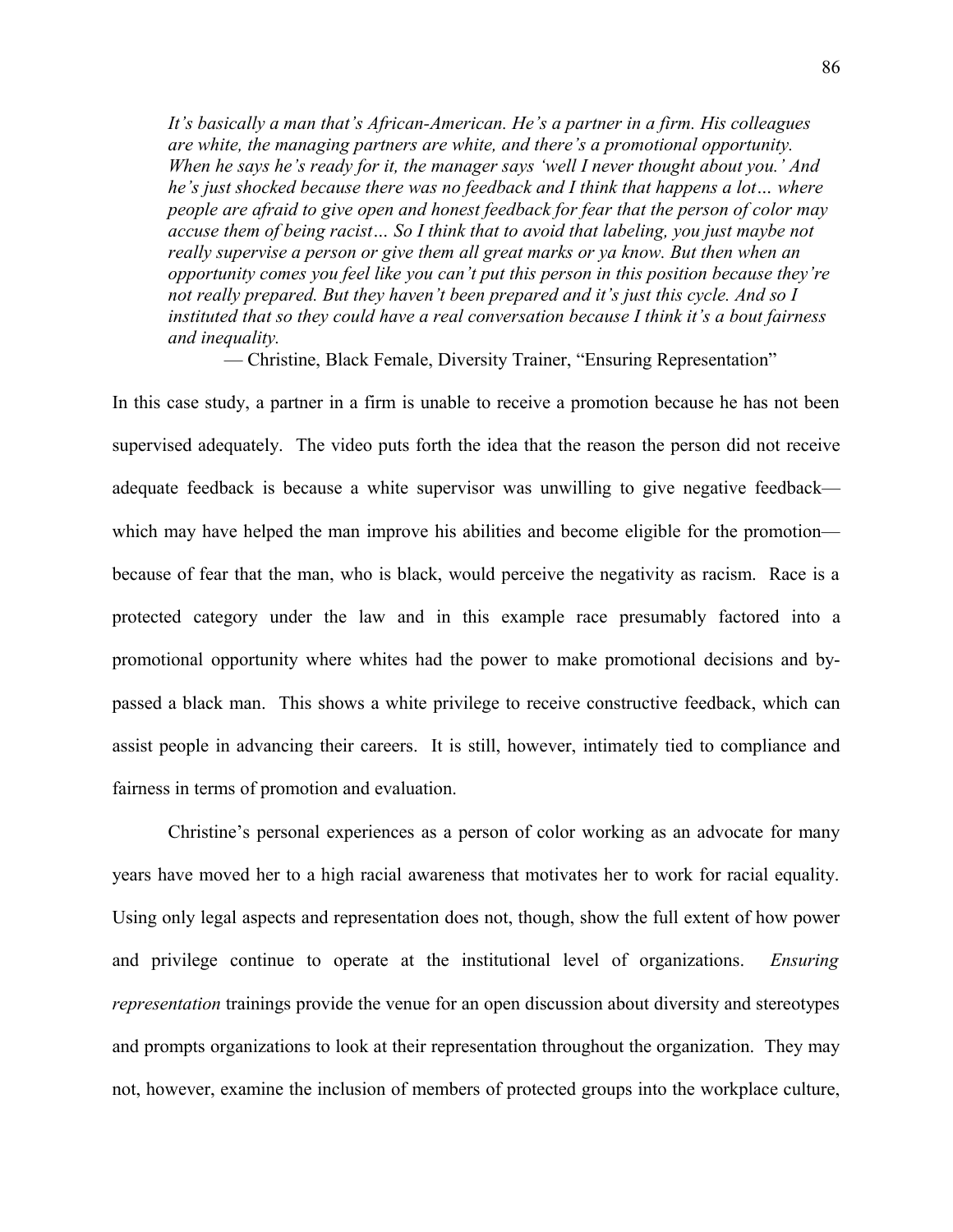even if they are represented at all different levels of the organization. *Ensuring representation* trainings are reminiscent of compliance-based approaches in the Civil Rights era, with the addition of stereotyping and the disadvantages to productivity that come from workplace bias. The task for trainers like Christine is to design a way to deliver legal requirements, while keeping participants engaged in a conversation about diversity and its workplace correlates.

# *Managing and Valuing Diversity through the Business Case for Diversity*

The third diversity training model offers one of the clearest examples of combining approaches to diversity into a training. The *managing and valuing diversity* model marries the business case for diversity and the moralistic view of inclusion. Diversity is conceptualized as important to increasing revenue and marketability of a company in a society that is becoming increasingly heterogeneous and global. Diversity training is a way to work towards these economic benefits, while also making a concerted effort at inclusion of all employees in a workplace culture, regardless of differences. In the valuing diversity approach, inclusion is often a process of assimilation as the dominant group dictates the organizational culture. Natalie fleshes out what it means for someone to use this diversity model:

*It's really looking at the bot[tom line], so it's not just the right thing to do, but really this is important to our business strategy for these reasons and we aren't going to continue to grow or be successful, as a company or organization if we are not able to be really effective around diversity and inclusion… well we talk about diversity and inclusion. So diversity are all of those commonalities and differences that people bring with them into the workplace and really inclusion is how you kind of create a culture in an organization …that allows people to bring their whole selves into the workplace and to contribute to the organizational goals. So it's really, if people feel that they are not fully accepted or that they have to leave part of their identity at the door then they're not going to be as motivated, as innovative, as creative.*

— Natalie, White Female, Diversity Trainer, "Managing and Valuing Diversity"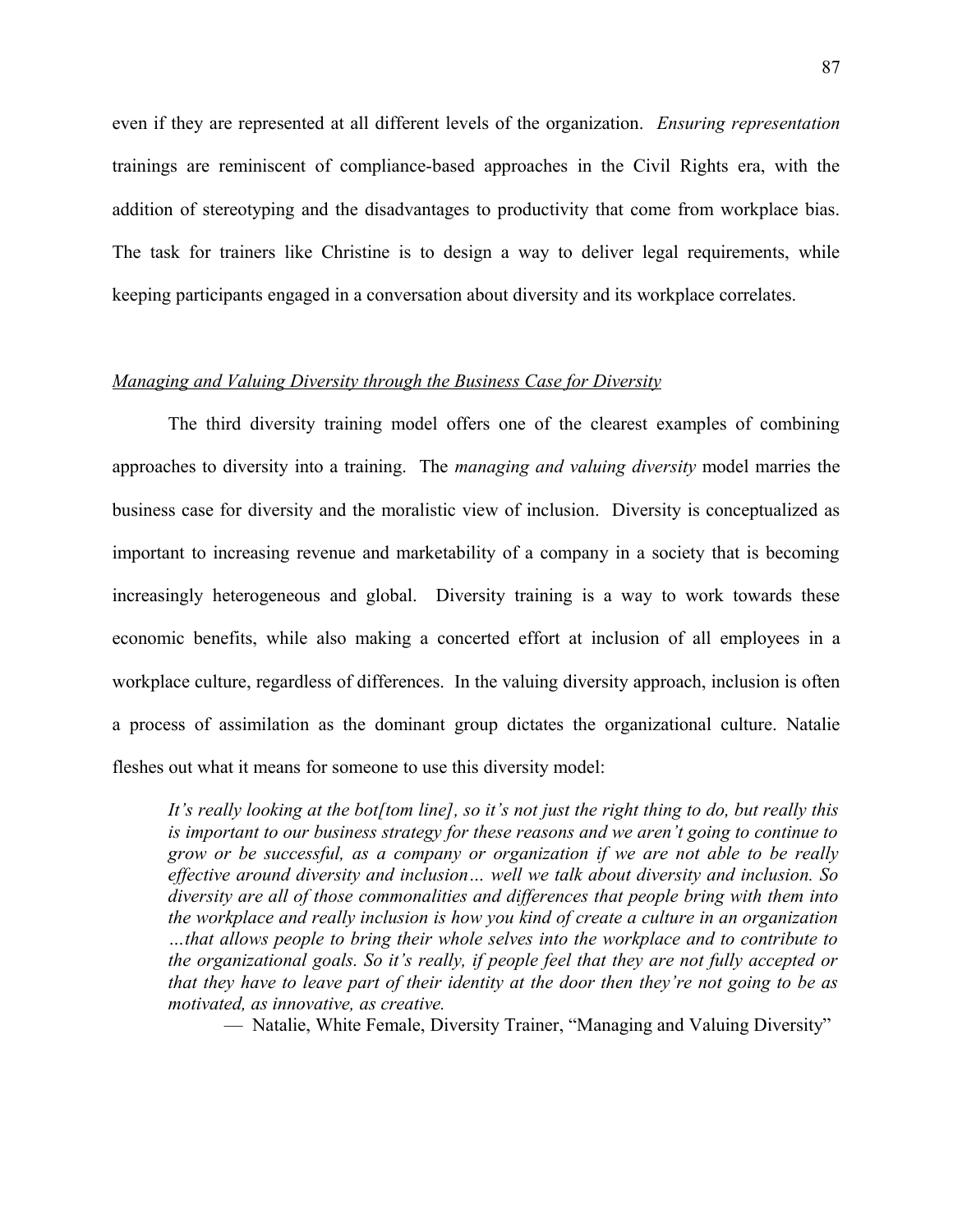As Natalie's words clarify, the business strategy of managing diversity becomes the predominant reason for training in the *managing and valuing diversity* model. Valuing diversity becomes more apparent in her discussion of "the right thing to do." While not the only reason for diversity training, people need to feel included in the workplace to reach their full potential. Her point about leaving a piece of identity at the door connects directly to respecting differences because it is moral and just. Still this model wavers back to managing diversity, as inclusion is linked to motivation and creativity, which are clearly business goals. Natalie's organization makes this clear on their website where they state that their "diversity model illustrates [their] comprehensive approach to building inclusive and high-performing organizations." In Natalie's training, case studies are often integral to understanding how to manage and value diversity in an organization. Her organization's website contains a video laying out possible dialogues between colleagues for training participants to learn how to respond to diversity in the workplace from the managing diversity approach. One such dialogue proceeds in this manner:

*A [white male] manager has just been told that he and his staff members have to attend diversity training over the next six months. 'This is a waste of my time,' he says. 'I have more important work to get done. Diversity is just the flavor of the month.'*

A few of his colleagues respond to the manager in this manner:

*"The workforce is changing and there aren't enough trained people to meet the demand. Unless the company makes a concerted effort to hire people from groups that it may have traditionally overlooked, it won't be able to keep up with the competition."*

*"Diversified business is really important! I think our company should expand its lines beyond cosmetics into clothing and soft drinks."*

This first response is meant to show participants how someone thinking from a managing diversity approach would respond to the manager's comments. The second response shows someone who does not understand what the business case for diversity is and needs the training to recognize how human diversity relates to business. Case studies like this, which allow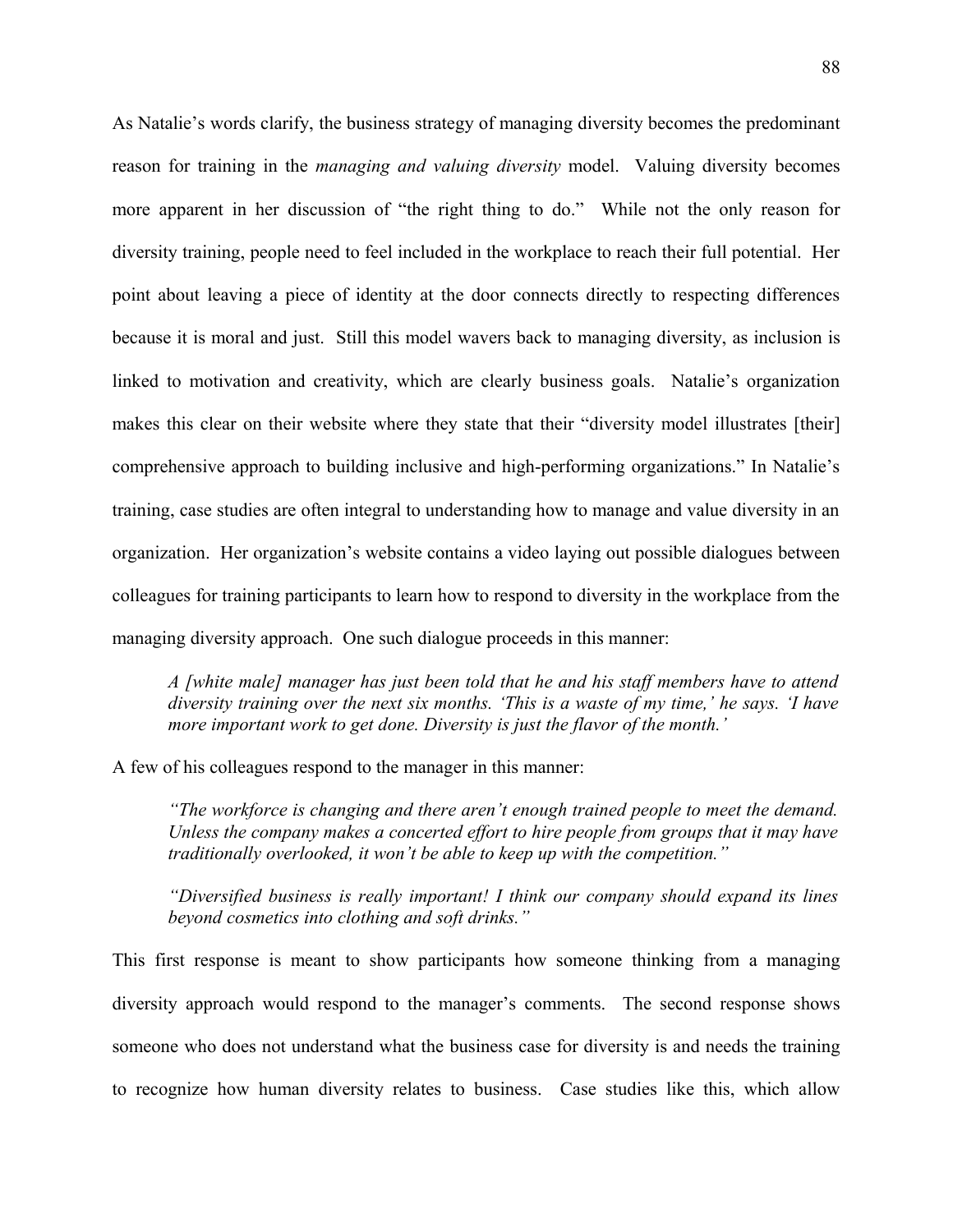89

participants to evaluate people's responses to diversity material, while learning what it means to view diversity from a managing diversity approach are common in Natalie's trainings.

Natalie's decision to take a *managing and valuing diversity* model shows the evolution of her own understanding of diversity. As a self-proclaimed "lawyer in recovery," Natalie has always had an affinity for legal issues around diversity. Still, through a poignant experience advocating for black students being expelled from public schools at a high rate, she discovered that creating equality was going to "take more than law." This induced an interest in the training field. In light of her experiences and beliefs, it is understandable that Natalie would forego a compliance-based model and move to a different conceptualization, which focuses on inclusion, while using attractive justifications, such as increased profit. Interestingly, Natalie has followed the historical pathway of viewing diversity as rooted in the law to something that can be capitalized on in the workplace. Her evolution, though, is noticeably different than that of diversity discourse in society. While the diversity discourse shifted because legal issues such as affirmative action were viewed as no longer necessary, Natalie's belief was that the law should remain, but could not be the only tool for creating equality.

This explains that in Natalie's own personal life she has had experiences where racial power and privilege have been very salient. She most likely has moderate racial awareness, as she does not completely connect this personal understanding with the focus of her training model. The *managing and valuing diversity* model takes a broad definition of diversity. As Natalie mentioned earlier, it includes commonalities and differences in the workplace. She elaborates on this point to show how diversity is presented in this model:

*[Diversity] starts with personality… then primary ones [categories] like race, gender, sexual orientation, age, physical ability or disability, then there's external ones: religions, family situation, your military status, then all those kind of other things that we can think of, then on the outer rings would be where you are in the organization are you*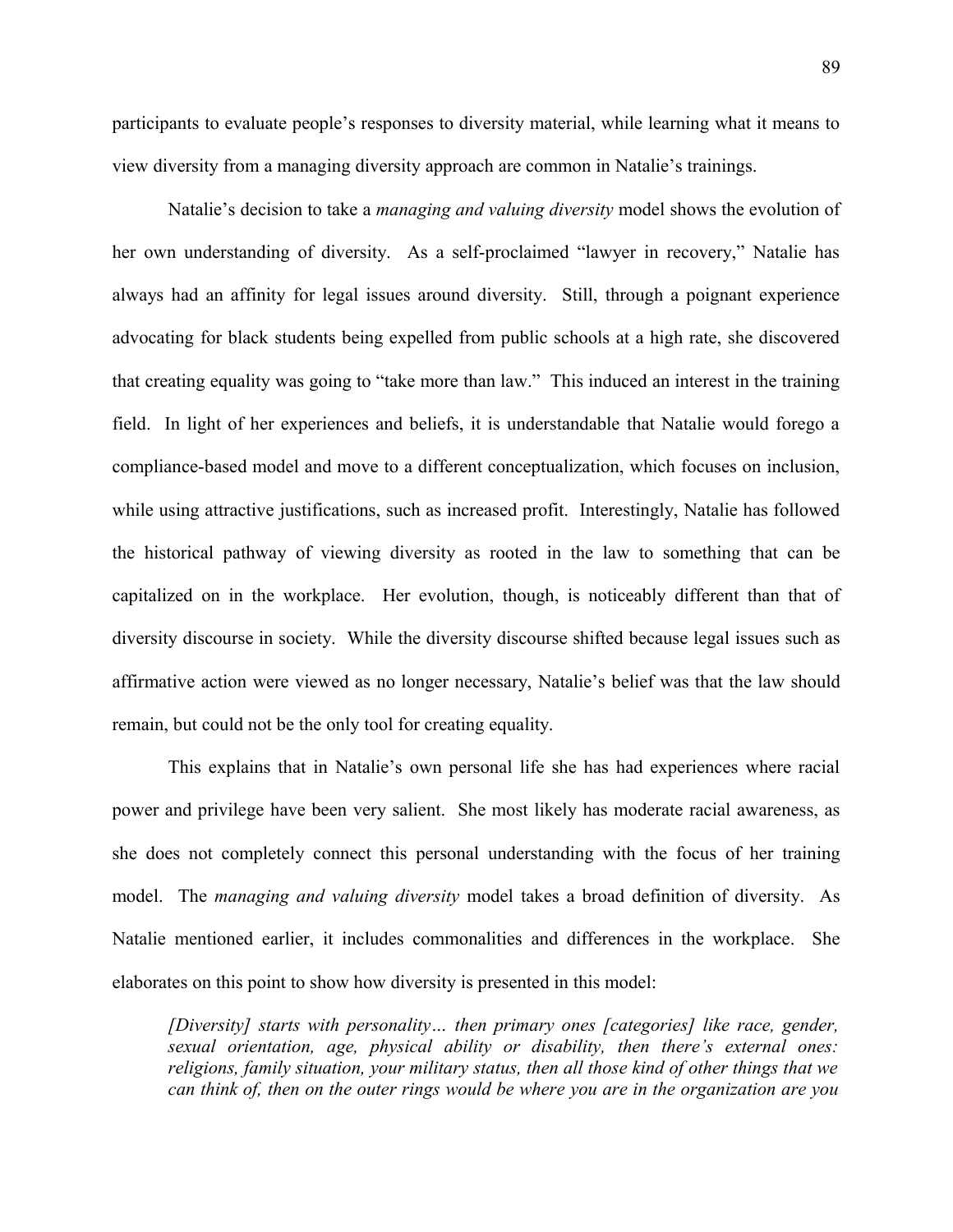*a manager or not, what's your functional role? Ya know so we see all of these things as things that both shape how you see the world, but also how people see you and interact with you.*

— Natalie, White Female, Diversity Trainer, "Managing and Valuing Diversity"

To show how personal diversity shapes how employees "see the world," Natalie's training includes a section on how unconscious biases affect workplace interaction. She focuses part of this discussion on exercises that explore micro-inequities and micro-affirmations, which can be tricky for managers. Micro-inequities are small gestures or comments towards a co-worker that may or may not be intentional, but are perceived by that co-worker to represent a bias against the co-worker's identity. Natalie explained how she trains around these instances where the problems between individuals may be vague or ill-defined, but still impede productivity:

*Natalie: We'll teach you about micro-inequities and how you substitute microaffirmations, so a number of different tools.*

*David: What exactly are the micro-affirmations and micro-inequities?...*

*Natalie: Right, so you know they could be something really small like just interrupting someone, or… not including someone in a conversation, or making some comment about ya know asking someone who's Asian-American, where are you from? So things like that. Things that may be small that people may not even be aware of, may not understand where its coming from in themselves. And then talking about ways to really replace those with more supportive kinds of comments or really more genuinely listening kinds of things, rather than you know…Some of the skills are not really that different than some of the skills that may be taught in other courses like active listening skills, or coaching skills, or how do you develop people. What we find is that sometimes people may have these skills with certain people, but not with other people because of their own discomfort or biases, so that's where we try to kind of work.*

— Natalie, White Female, Diversity Trainer, "Managing and Valuing Diversity"

In her discussion of micro-inequities, Natalie is talking about training people to recognize their subtle tendencies to exclude members of a certain group or treat members of a certain group differently than others. She gives tools to replace these micro-inequities by telling participants that they can change these thoughts and actions to be more supportive of one another. Once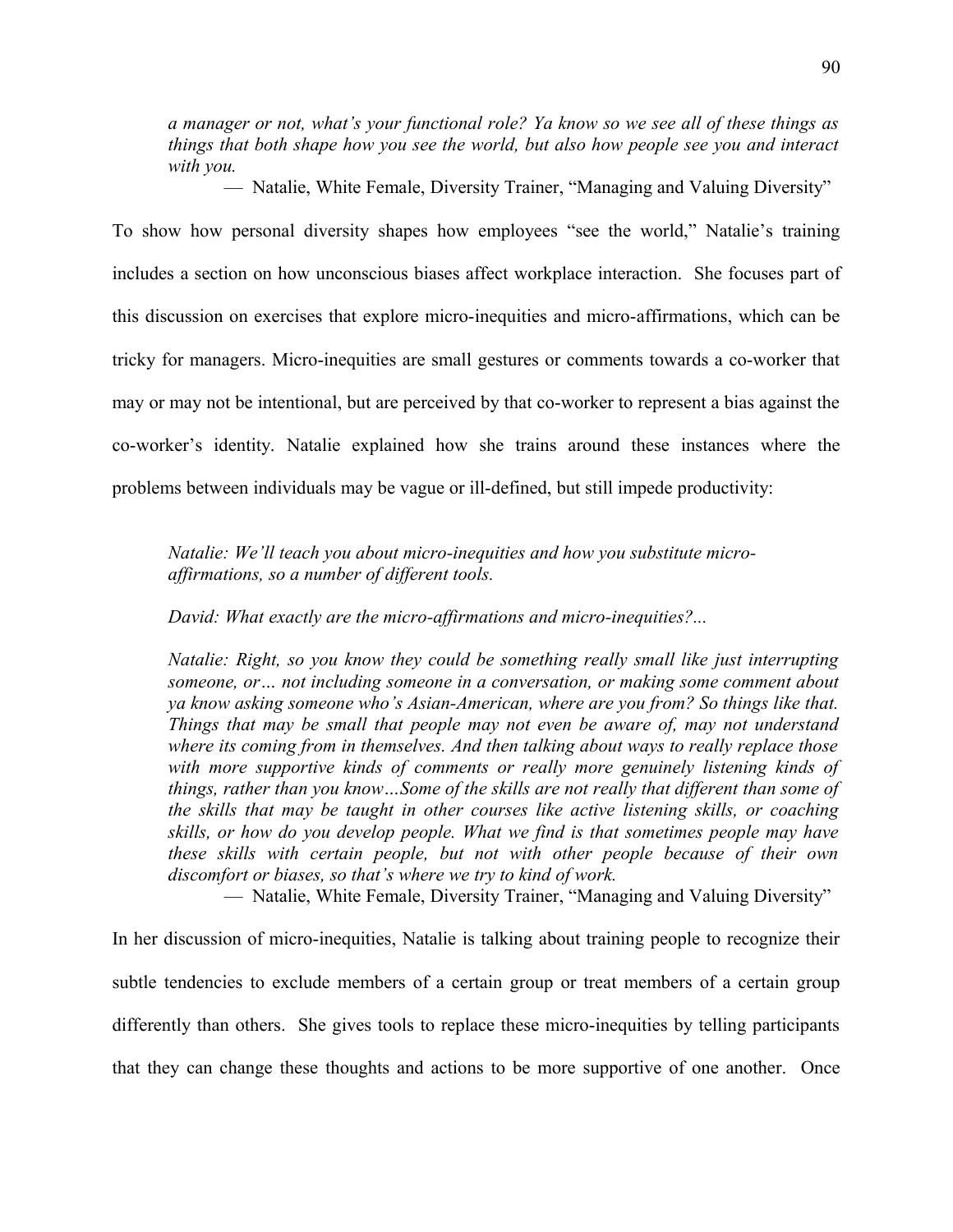again the focus is on creating a more productive workplace. Natalie returns the conversation to the business case for diversity by showing how these skills are just like any other job skills that people would use to better "develop people" and keep the organization strong.

The *managing and valuing diversity* model does not explicitly talk about power and privilege, which is indicative of a managing diversity frame of mind, where these issues are overshadowed by a focus on the bottom line. This is a normal training in the *managing and valuing diversity* model, but the combination of the two approaches to diversity provides for flexibility in the training so that diversity training curricula can adapt to the organizational culture of the company where the training takes place. The combination provides room so that training's specific features can be modified to reach different goals for different companies, so that power and privilege can be included if the client wants that information in the training. There are, however, purposes for the training that span across company settings; something that Natalie discussed in our interview:

*Well, I think the training really can raise awareness and give people some skills about how to deal with situations that are challenging for them or so they don't just operate out of default mode. Our feeling, I mean, is that most people, at this point, are well intentioned, I mean there are always some who aren't, but we have a lot of unconscious biases and assumptions that we make about people that we may not even be aware of and can influence how we interact with them, so we try to make people more aware of this, give people the tools to establish more authentic relationships with people, to have difficult conversations, so if somebody feels that they've been disrespected in some way. I think that can really give people more tools to use and give people a comfort level so they are able to engage with those issues better instead of falling back.*

— Natalie, White Female, Diversity Trainer, "Managing and Valuing Diversity"

The training, if successful, will have assisted people to recognize their own biases and stereotypes. At first, this appears to mimic the *celebrating diversity* model of diversity training. Important to keep in mind is that at the basic level each model attempts to attack these biases and stereotypes. What becomes important is understanding *why* these biases and stereotypes need to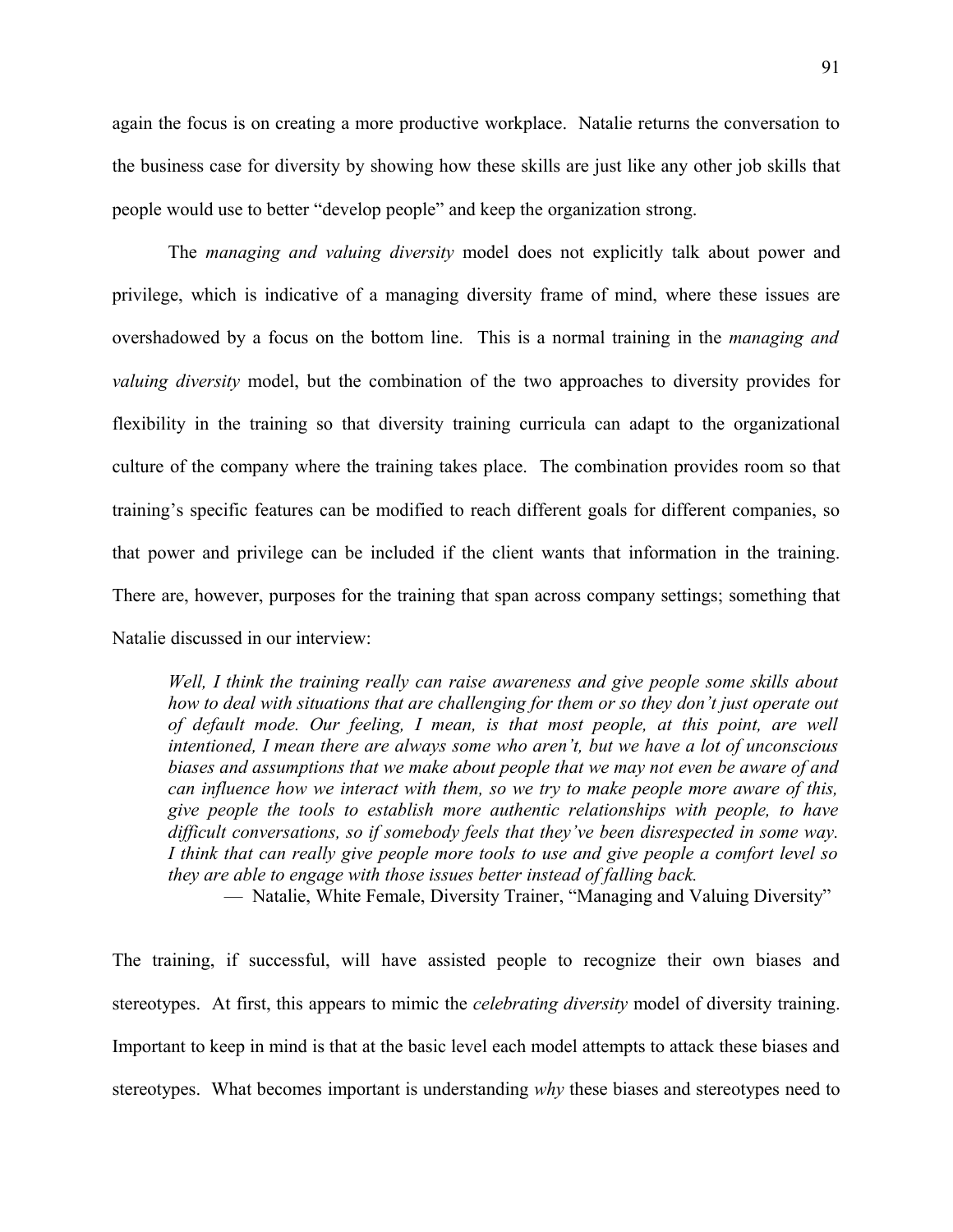be named and avoided. The *celebrating diversity* model focuses on interpersonal interaction for the person's own individual benefit, so that they feel more comfortable and can engage with different people. The *managing and valuing diversity* model sees increasing comfort as significant, but significant first and foremost because it leads to increased profits and the moral inclusion of employees. So while the individual change may be similar, the proposed outcomes of that change are drastically different, showing the contrasting styles of these two models.

To this point, none of the three models has explicitly discussed power and privilege on a regular basis. The flexibility of the *managing and valuing diversity* model allows for the inclusion of this discussion, if an organization wants that conversation, but power and privilege are inherently absent in the business case for diversity. Though talking about inclusion provides some semblance of the power discussion, inclusion in this model is more about the moral aspects of respecting everyone, so that differences are still seen as equivalent, each of which deserves respect. Natalie's organization makes this point on their website when they mention that once an organization is diverse, the next "question arises—are we all comfortable bringing our differences into the workplace? Do we feel included?" Everyone should be comfortable bringing all of their differences to the workplace from a moral standpoint because it is the right thing to do and from the business standpoint to gain a competitive edge in global markets. From a different standpoint, inclusion can be conceptualized as a way to fully integrate people of all groups into all levels of an organization to balance the extent to which one group has the power to guide the course of an organization or company. Understanding inclusion in this manner is essential to the next two trainings which employ different techniques to advance the critical diversity approach.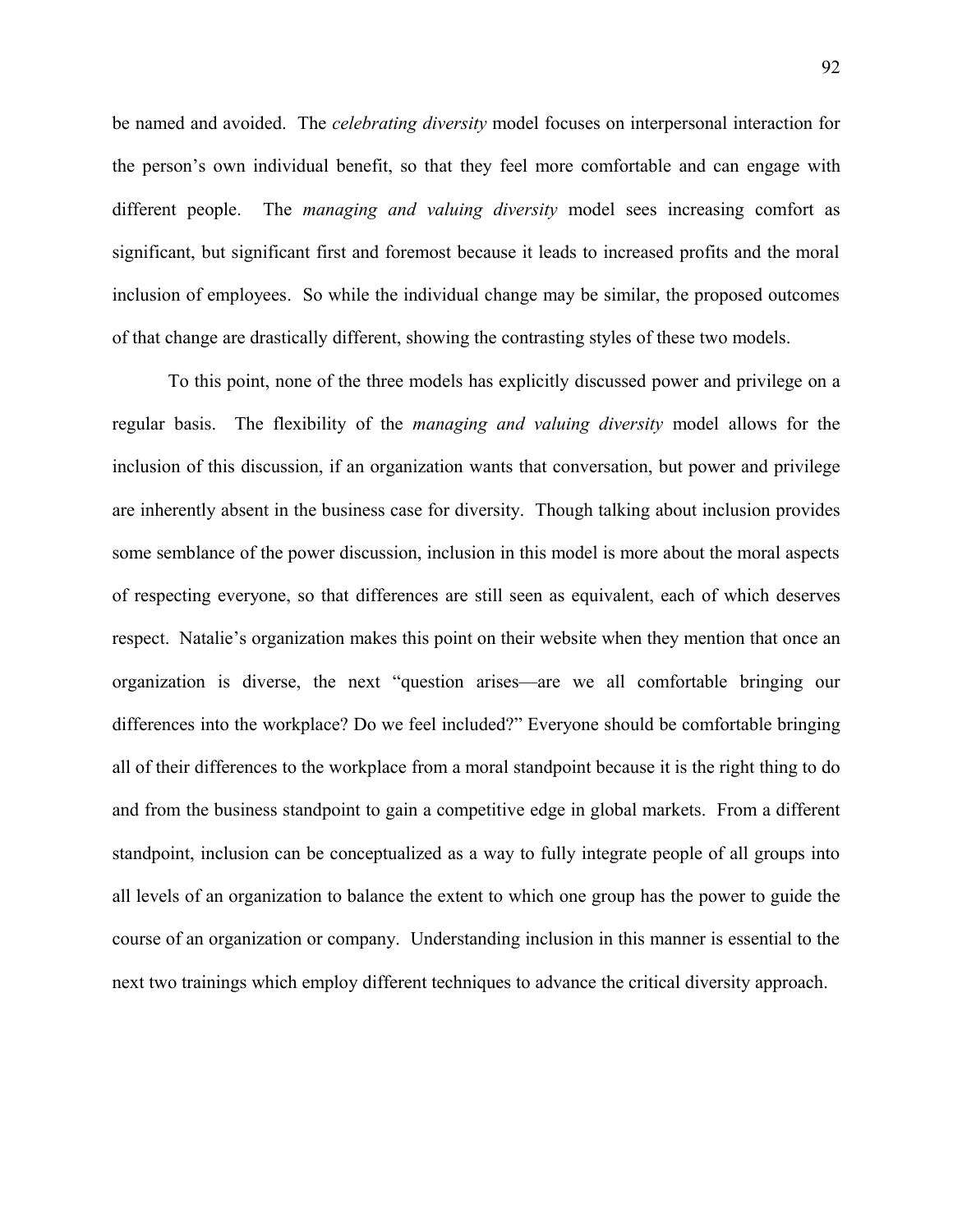# *Critical Diversity through Caring Confrontation*

The next two models reveal another important feature of diversity trainings: the delivery. In all trainings it is not just the material that is important, but how that material is presented. Nothing can make this point clearer than two models that employ the same approach to diversity, but present the information in vastly different ways. The approach to diversity in question is the critical diversity approach, which makes the determined appeal that power and privilege function interpersonally and institutionally to continue to affect outcomes and opportunities for individuals. Delivering this information to participants requires a strategically planned model. The *critical diversity through caring confrontation* model is very strategic and uses various other approaches to diversity to bolster the predominant approach of critical diversity.

In the critical diversity approach, power and privilege are always part of the discussion. Any talk about diversity cannot be separated from how power and privilege operate. Linda, who opened this chapter with her words on different strategies in diversity training, employs the *caring confrontation* model to further the discussion on power and privilege and break down the grounds for "—isms" in the workplace and society at large:

*The institutional "ism" analysis is much more powerful and much more life changing… We're doing this because there've been large-scale social inequalities. That's what's driving this work. So I think we need to own that…who you are does give you some perks and it also gives you some liabilities. And so trying to talk from a place that lifts people up, but also holds people really responsible. Sort of called a caring confrontation.* — Linda, White Female, Diversity Trainer, "Caring Confrontation"

This "caring confrontation" as Linda puts it, is a powerful, yet non-threatening way to get people to a place where they understand how power and privilege operate. Linda's website explains that the *caring confrontation* model has pieces of the valuing diversity approach, but always remains critical: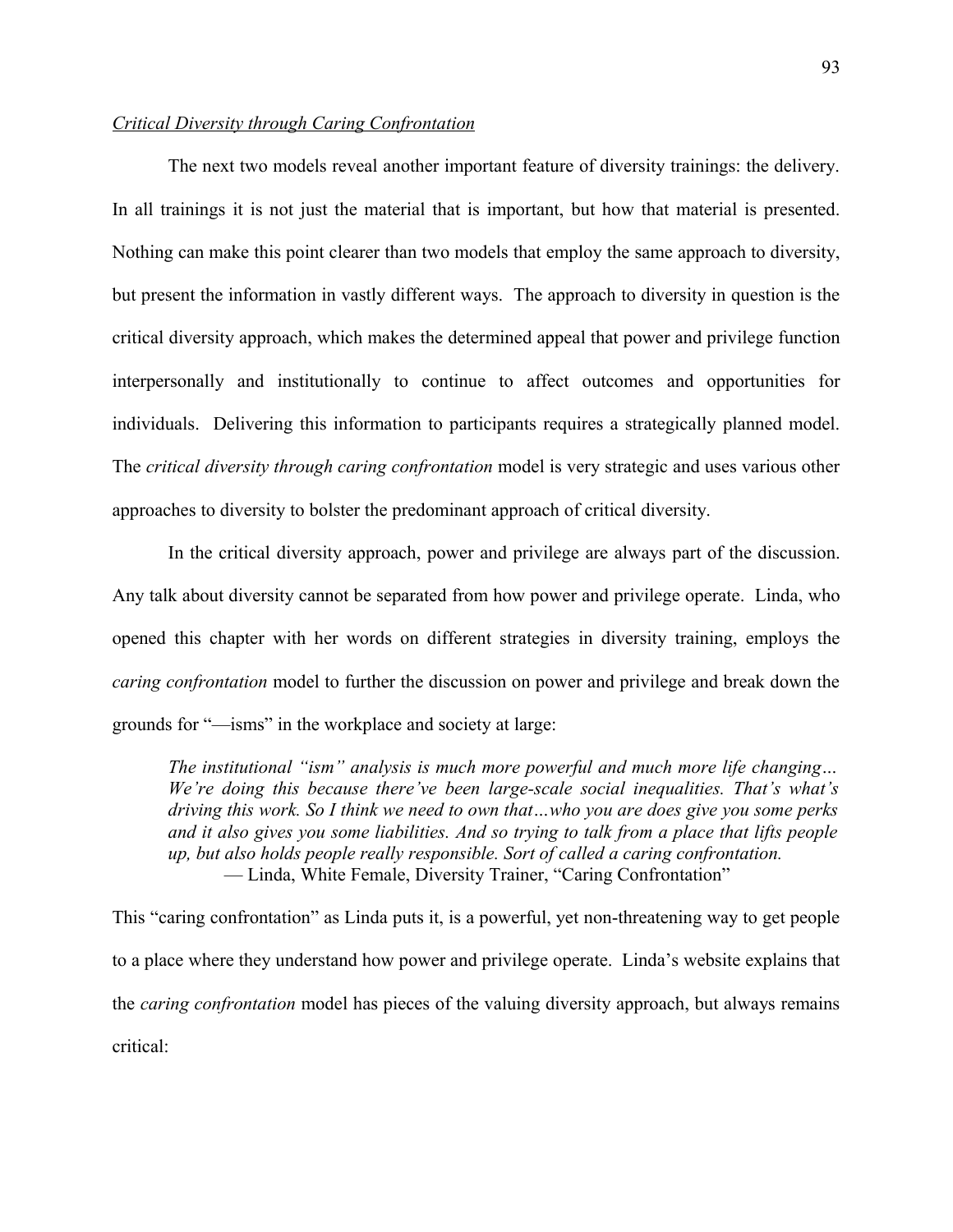*At the same time, we believe that valuing diversity is not sufficient to address the continuing inequalities and exclusion in the United States and abroad. Therefore, our approach includes an analysis of the role of power in interpersonal relationships and institutional systems. By addressing these two key elements together - valuing differences and challenging "isms" (such as racism, sexism, heterosexism, etc.)- we offer a comprehensive perspective that guides effective personal, organizational, and societal change.*

— Linda, White Female, Diversity Trainer, "Caring Confrontation"

 From Linda's perspective, you need multiple pieces, not just the critical diversity approach to further a critical agenda. Present in Linda's belief in the need for this model of diversity training is that people can respond angrily or defensively when power and privilege are exposed. This is indicative of the backlash that opponents of the critical definition expect to occur in diversity trainings (Comer and Soliman 1996; Lynch 1997; Von Bergen et al 2002; Kalev et al 2006). The *caring confrontation* model, however, is all about strategically addressing power and privilege, so that participants recognize that power and privilege have impacts for members of all groups in an organization, but do not respond with the negativity that opponents of critical diversity fear. This is done primarily by how information is presented.

Linda uses strategies to caringly confront participants about power and privilege as it relates to dimensions of diversity. As mentioned, one of these strategies involves connecting critical diversity to other approaches. In our conversation, Linda discussed how the managing diversity approach also comes into the *caring confrontation* model:

*So what I try to advocate now is take the best from all of those models. So the managing diversity model is all about business. Well, yeah, there are some real business things around this. It's not just a legal issue or a moral issue. There's a real business reason and we should make that case, but …if that's the only case you make well you give people permission that if they can make more money, ya know, being oppressive then you've told them that's okay too.*

— Linda, White Female, Diversity Trainer, "Caring Confrontation"

Linda has an acute awareness of how many other people conduct diversity training and the models they employ. As a result, she is able to infuse the critical *caring confrontation* with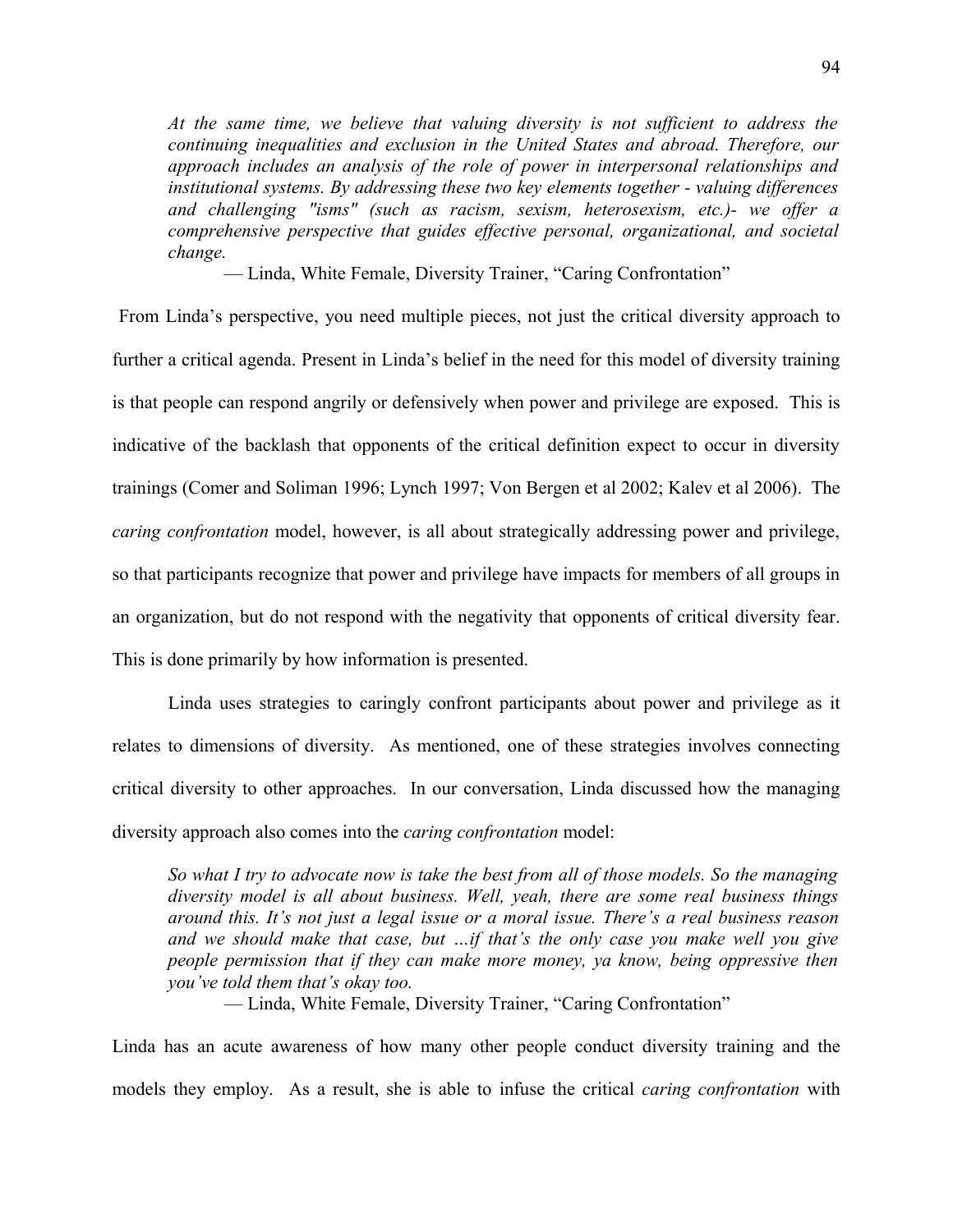examples from other approaches. This gains her legitimacy with participants and allows her to train in a number of different industries and settings. Things such as business imperatives are actually used to advance the discussion of power and privilege, which is absent in other models that use the business case. The fusion of these models, while maintaining the message of power and privilege comes through in the way she presents diversity to participants:

*It's about individual identities and social group identities…sometimes the valuing thing can be everything's about diversity so like 'I ordered decaf and you ordered caffeine, isn't that diversity?' and yeah, it is, but that's not like the fault line of American history. So sometimes I talk about diversity with a small 'd' and diversity with a large 'D'. To tease it out for folks…I ask people what does diversity mean? And people say: differences. And I say cool. So what kind of human differences and they start calling out everything. Some of them I put in the center circle. There are six things I put in there: race, gender, age, sexual orientation, ethnicity, and ability. The second tier has to do with more geography, job, education, by and large things in the center I call the core identities or the American Express identities 'you can't leave home without em' that are tied to our bodies in some ways. They are just carried and coded in us. Even though race is socially constructed, once society decides what it means the consequences are real, you can't leave it at home. And the 2nd things are things you have more access or choice or lack thereof and then the 3rd circle is about your organization. So I find that as a way to build for folks…and I talk about how we all walk on all sides of the line so race isn't just about people of color, gender isn't just about women. If you're a man, that's an experience too. If you're white, that's an experience too.*

— Linda, White Female, Diversity Trainer, "Caring Confrontation"

Linda differentiates between "diversity" or the definition that managing and valuing diversity approaches use and "Diversity," which is directly tied to power and privilege in the critical diversity approach. While the focus of the training shifts to the critical discourse, the dimensions of diversity found in the small "d" definition are given attention in the training. Both the large

"D" and small "d" definitions are explored in an exercise that Linda frequently uses:

*Start with doing activities that explore our own identity….so I say 'I want you to pick out three identities. One from the center circle that you can't change, especially from a dominant side' ya know we all know when we've been messed over. We can talk about that until the cows come home. I want you to think about, so you may be black and female, but you're also heterosexual and Christian. I want you to talk about that heterosexual and Christian part for a little moment just to try that on. And so for white guys to try the privilege pieces you haven't thought about as well. So have them take*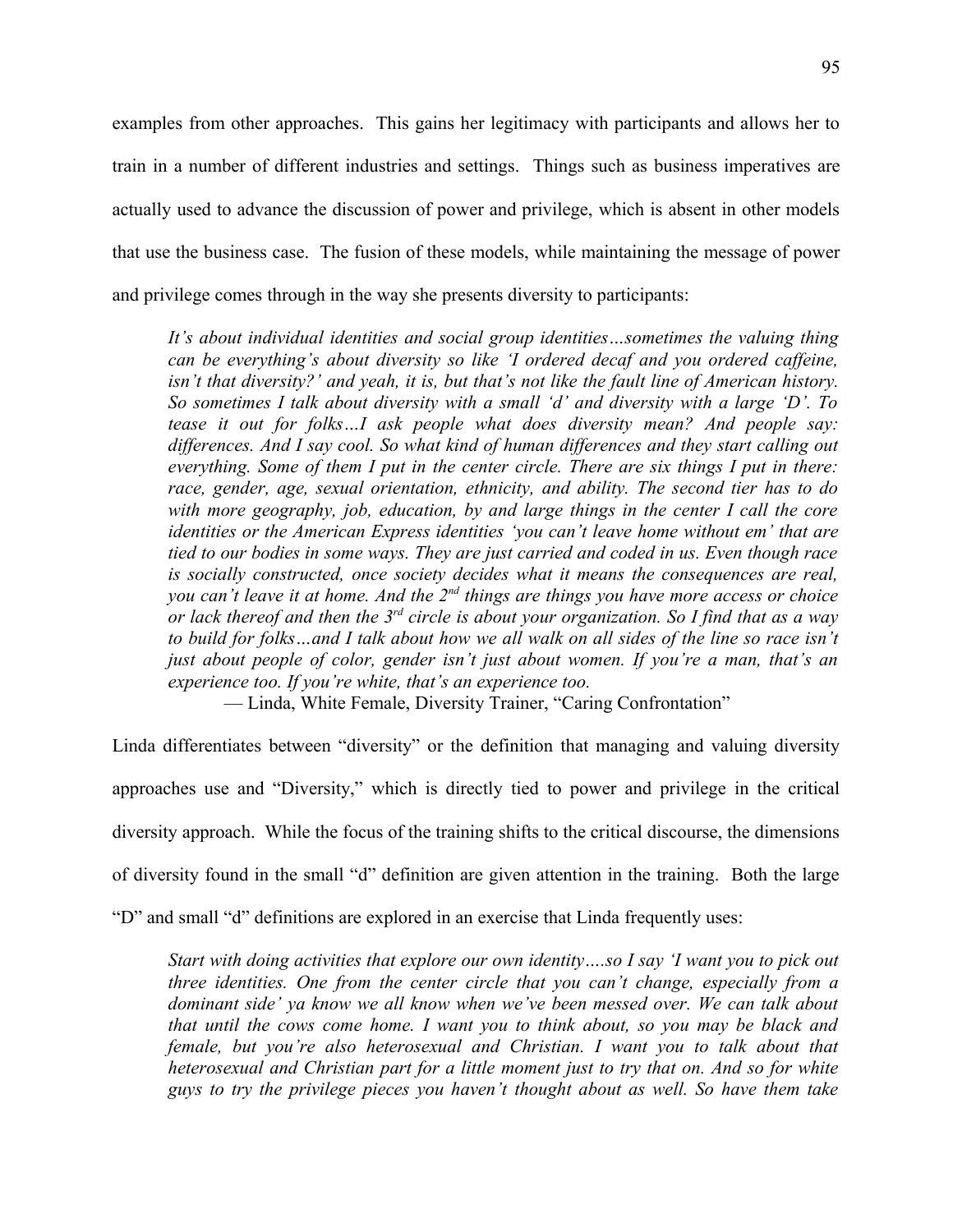*something from the center, the middle, and the organizational and talk about how that may have affected your experience here on the job. Both positively how that might have helped you and also how that might have presented different challenges around building relationships. So I think trying to personalize that around their experiences and get them to share is what's important.*

— Linda, White Female, Diversity Trainer, "Caring Confrontation"

Linda starts out her trainings with something that everyone can talk about—themselves. This gets people thinking about privilege in simple terms that reflect interpersonal relationships and moving through an organization on a few different levels, not just those that are directly tied to historical oppression. At the same time, privilege is a key part of this exercise as Linda challenges participants to look at their dominant identities, which can often go unnoticed because they have become so normalized.

Linda's belief that power and privilege must always be talked about in diversity trainings stems from intellectual pursuits. Her studies in college led her to change her thinking about racism and other forms of oppression from interpersonal prejudices to institutional, systemic discrimination. As such, Linda exemplifies high racial awareness, where she feels positive about her whiteness and recognizes the need to, as a white person, be proactive in deconstructing institutionalized oppression. Her trainings attempt to create other proactive men and women who alter their thinking to begin to view "—isms" as institutional rather than only interpersonal. The expectation is that this new analysis will foster an organizational culture that not only values individuals, but ensures that members of all groups have the power to direct the course of a company or agency and that privilege does not dictate opportunity for assignments or advancement. This identifies the *caring confrontation* model as having the critical diversity approach, rather than a managing diversity or valuing diversity approach, because inclusion is about transformational organizational culture and power dynamics, rather than moral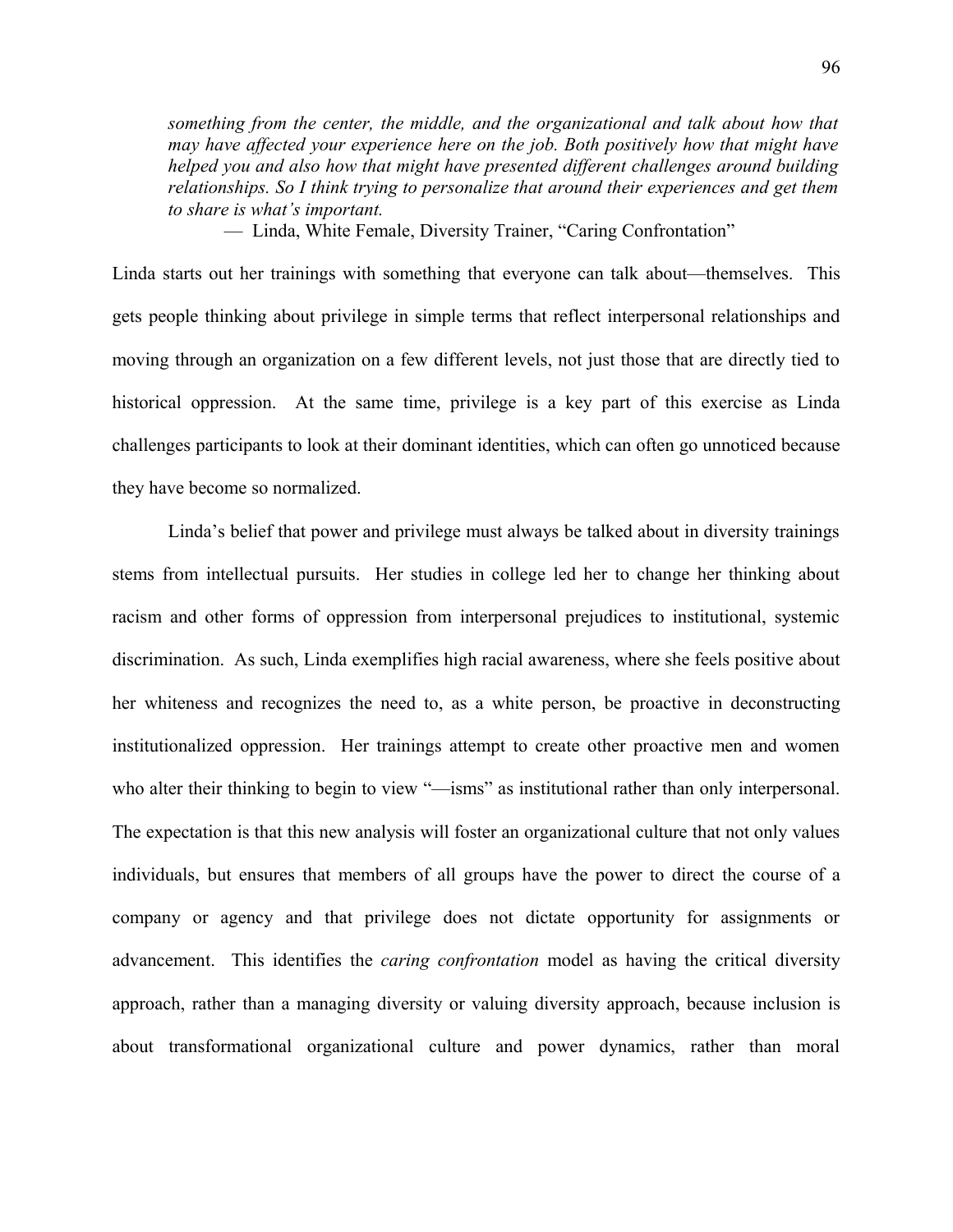assimilation so that everyone feels welcome and can be productive. The *caring confrontation*

truly comes out in this model, when Linda attempts to show oppression as institutional.

*At the same time, [an institutional analysis] is less personally damning… this says: you're not a bad person, but this is what happens to good people in bad systems and that even with all of your good efforts the system will do the dirty work for you because it's structured that way….I usually start, as a way in so people can't say no, I'll talk about abilities. So I'll say 'okay when you came into training today, let's say if the elevator or escalator didn't work, what did you do?' And they'll say 'oh I walked up the stairs.' Okay that's because you have the option to walk up the stairs. So you might not have noticed if the elevator wasn't working. So that's an able-bodied privilege. You just go about your life and don't have to think about it. Would you admit that that's sort of a perk? 'Yeh. ..' So once you kind of get that, because nobody argues with that stuff and you make those analogies with other '–isms' and ask when are you in the in-group and when are you in the out-group and how might that affect your experience.*

— Linda, White Female, Diversity Trainer, "Caring Confrontation"

Tactfully, the caring confrontation is played out in a way that Linda can build an argument for an

institutional power and privilege analysis that seems logical and convincing. An activity called

"concentric circles" can be used to build this analysis:

*An activity I like a lot is something you may have heard called 'concentric circles'… people sit in two circles and you go through a series of questions. So you sit with a partner, I read you a question, you have three minutes to talk about it, and then you rotate partners, get a new question and you keep going around. So that's one that can be very superficial or you can work it. and I like to work it. So I give people progressively more challenging questions and then the main part is when we do the debrief. And for me the content of the questions are important, but what's important is the process of how people feel. So they can start to see what do they censor out, what are they afraid to say out loud, what do you learn from that.*

— Linda, White Female, Diversity Trainer, "Caring Confrontation"

In Linda's version of 'concentric circles' a lead-off question will involve talking about something positive about one's own racial, ethnic, or religious background, or discussing something that they want to learn about a different group. As time elapses, questions get more difficult so that people discuss how they came to learn that people are treated differently based on race, gender, or class, what are stereotypes about their in-groups and how does it feel to be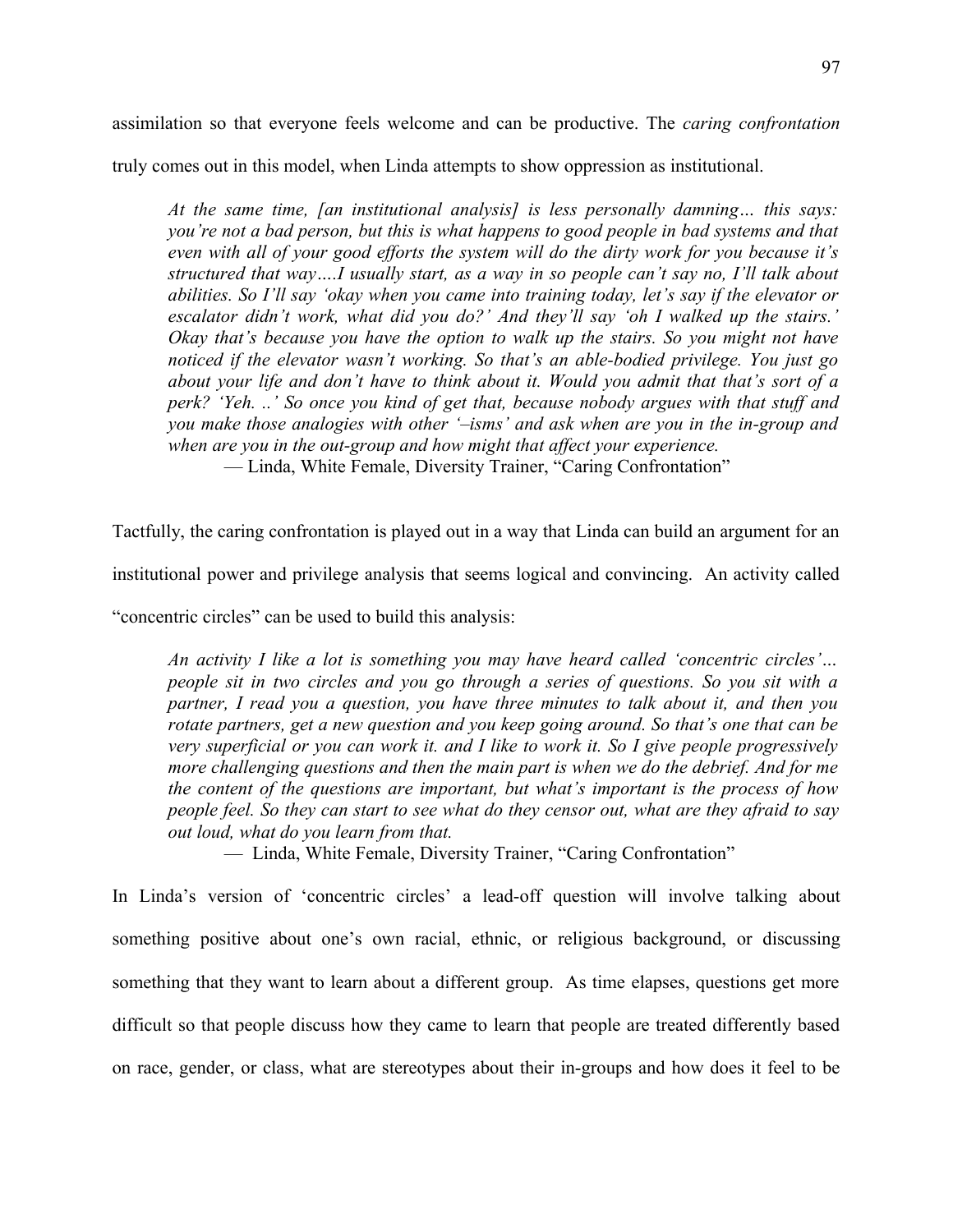stereotyped in that way, and what are biases about out-groups. These questions allow people to get to a deeper understanding of privilege. Able-bodied privilege is something that, as she puts it, "nobody argues with," but racial privilege is something that people become defensive about. In this framework, analogies can be drawn between types of privilege that people easily accept and those that are more emotionally charged such as white, male, and heterosexual privilege. When this challenging information is presented in this way, people are able to actually reflect on what this means for them in the organization, while not blaming them for their group identities.

This reflects the idea of "overlapping approximations" (Trepagnier 2006), where people can come to an awareness of something such as racism by having a personal experience or understanding of other forms of oppression. Easing people into an understanding of privilege opens the door for challenging information. Linda's final goal is get people to an understanding of power and privilege as not just in interpersonal relations, but also, and more importantly, in institutional practices. To do so, she commonly uses videos, which represent historical and continuous preclusion from opportunities for non-dominant groups. One video she commonly uses is excerpts from "Race: The Power of an Illusion," which traces the way that race has been socially constructed and a major determinant in various laws and practices throughout American history, most notably housing law (Adelman and Cheng 2003). This video provides the institutionalized framework for how oppression becomes institutionalized. It creates a responsibility structure that is not based in past discrimination, such as the compliance-based approach might call for, but based in the continuation of power and privilege because of institutionalization. The *critical diversity through caring confrontation* model is unique in the way that it combines different forms of oppression and different approaches to diversity in order to further a critical diversity approach. The *caring confrontation* model distinguishes itself from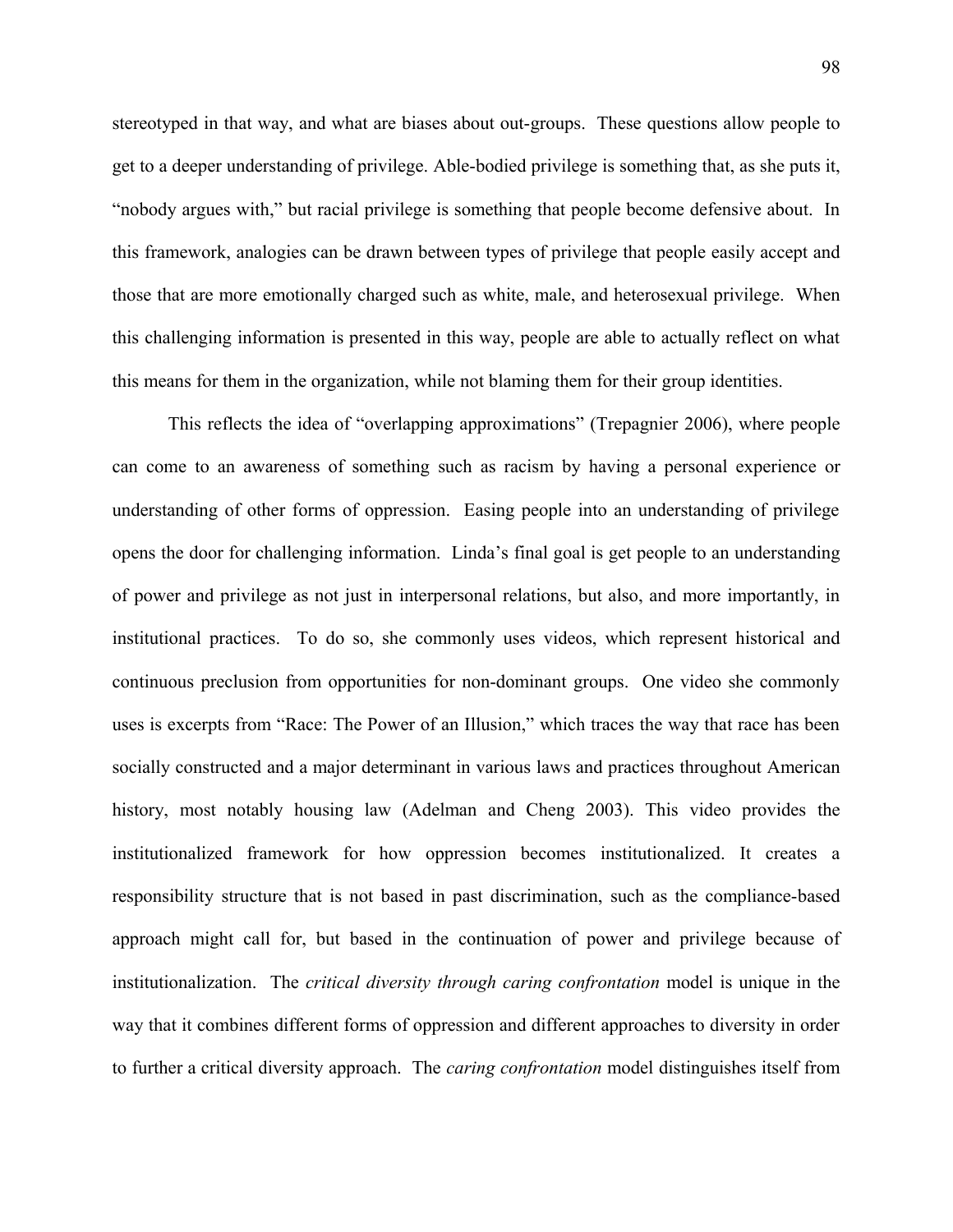another critical model, which chooses to focus primarily on race and racism as institutionalized oppression.

# *Critical Diversity through an Anti-Racist Curriculum*

The *caring confrontation* model can be viewed as moving from an "easy" discussion, such as able-bodied privilege, to more difficult discussions such as white privilege or heterosexual privilege in order to show how oppression works in many forms. The *critical diversity through an anti-racist curriculum* model understands that many forms of oppression exist (Crenshaw 1991, 1995; Collins 1998, 2000; Davis 2008), but focuses on race as a dimension of diversity where power and privilege are particularly prevalent in the workplace and in society. Therefore, overlapping approximations do not work in the *anti-racist curriculum* model. Race and racism are the sole concentration of the training and the critical diversity approach is exclusively used. The caring confrontation is not needed in these trainings because the model makes it explicitly clear what is going to be addressed. Fred, who uses the *anti-racist* model, explains how he and his colleagues justify a racial focus:

*Our particular focus is racism and we're very clear that we aren't talking about racism at the expense of any other oppression, but that we're going to focus on racism and my experience is that in predominantly white institutions, which are most institutions, if you don't start with racism, people try to find ways to move away from talking about racism. So we need to talk about class, and we do need to talk about those things, but today we are going to talk about racism…people come to us because they know the work we do… the way we understand racism as systemic, racial prejudice plus systemic power is the same way that I would define sexism, gender prejudice plus systemic power, so the analysis doesn't mean that if you get one you get the other one, but the basic underlying analysis is similar… And the other thing is we understand systemic racism as impacting us internally, interpersonally, institutionally and culturally.*

— Fred, White Male, Diversity Trainer, "Anti-Racist Curriculum"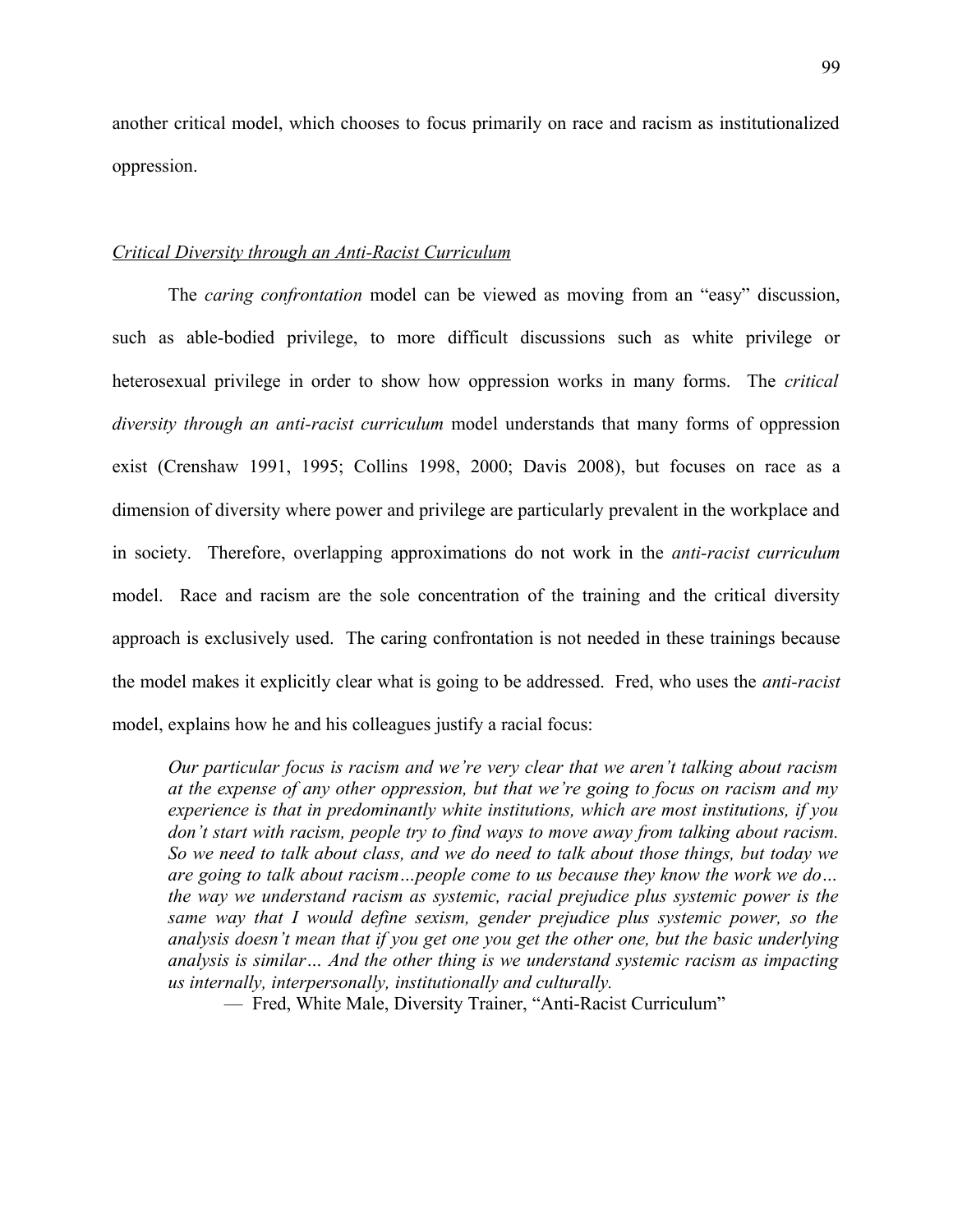Fred is quick to note that, when given the option, people will shy away from racial discussions. For Fred and his colleagues, this means that race needs to be talked about exclusively. Though the way that racism operates may be similar to other "—isms," to make any progress in terms of people's knowledge of racism, discussing other "—isms" must be reserved for a different training. Also present in Fred's belief of training in this model is the institutional analysis that comes from the critical diversity approach. Simply recognizing racial prejudice is not enough to fully understand racism. Systemic power is crucial to any discussion of racism, so that racism is seen as operating on multiple levels, some that look at individuals and some that look at systems. Fred's decision to use this model also comes from intellectual pursuits.

*I had also gone through a few workshops and had my eyes opened in terms of understanding race and racism as something that's structural and systemic as opposed to something that individuals do…It was that powerful transformation for me in seeing racism as a system and seeing racism and white supremacy as foundational to this country, that it's not just something on the side, it's part of the fabric of who we are.* — Fred, White Male, Diversity Trainer, "Anti-Racist Curriculum"

Fred's journey to adhering to the anti-racist model established his own racial identity, as he moved to a position of high racial awareness. He described how he began to see racism differently and engrained in society, rather than indicative of individual biases or interpersonal discrimination based on race. This same transformation is what the *anti-racist* model is supposed to cause for participants in the training. The model provides a framework for understanding racism on different levels.

*First of all, getting people to see that there's all four [levels of racism]. There's a lot of power in the model and just seeing. Ya know my experience in coming into this was that I had all of these thoughts about race and racism, but I had no framework to lay them on and so the model created a framework for me and that framework shifted my lens… Most people understand racism as internal and interpersonal and don't even have a sense of the institutional and cultural levels, so we spend a little more time there, but if you're going to transform an organization you have to pay attention to all four of those*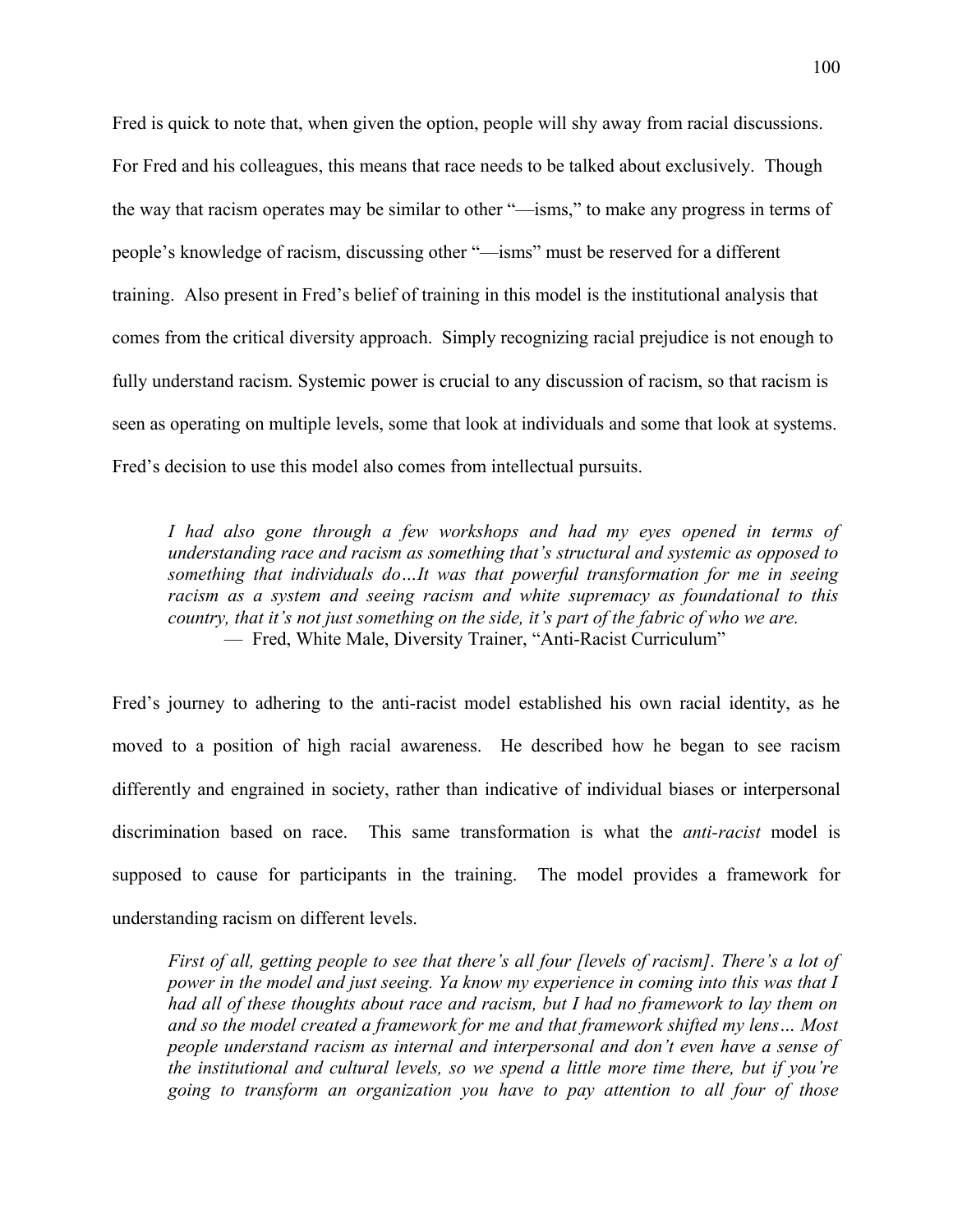*dimensions... Ya know we abolished slavery but we haven't abolished white supremacy. So it's a matter of changing both people's behaviors and attitudes.* — Fred, White Male, Diversity Trainer, "Anti-Racist Curriculum"

On Fred's organization's website there is a lay out the different levels of racism that Fred is talking about:

- **Internal**: within the individual
- **Interpersonal**: within relationships individuals have with each other
- **Institutional**: within the organizations created to structure society
- **Cultural**: within the values, norms, belief systems, behavioral patterns, etc. of groups of people

In the *anti-racist* model, the process of the training, which begins with a discussion of internal and interpersonal racism, will hopefully shift participants' lenses to recognize the institutional connection between racism, power, and privilege. In Fred's training he begins this process of shifting the way people view racism with a simple, yet powerful exercise involving perspective:

*Start…with a person standing in the front of the room and a person standing in the back of the room. And we ask them to describe the room. And then after they've done that and clearly the person in the front of the room has a much more limited perspective than the person in the back of the room—they both then read a series of statements that would be the view of history from the person in the front of the room and the person in the back of the room. And we talk about the fact that if we really want to understand the room, while for both people what they are saying is true, but if we really want to see the whole room we have to hear from both people. Still, we know that it's the people in the front of the room who are in power and making the decisions in shaping the culture. So we frame that right away from that perspective.*

— Fred, White Male, Diversity Trainer, "Anti-Racist Curriculum"

In this activity, people are describing the same room, but in different ways. At first, this may resemble Jane's activity from the *celebrating diversity* model, where she had participants describe her and then showed how no one described her in the exact same way, even though they were talking about the same person. Fred's exercise is different, though, because it involves power. In Jane's example everyone is on equal footing. For Fred, one person has way more understanding of the whole room than the other so that they can provide the big picture analysis,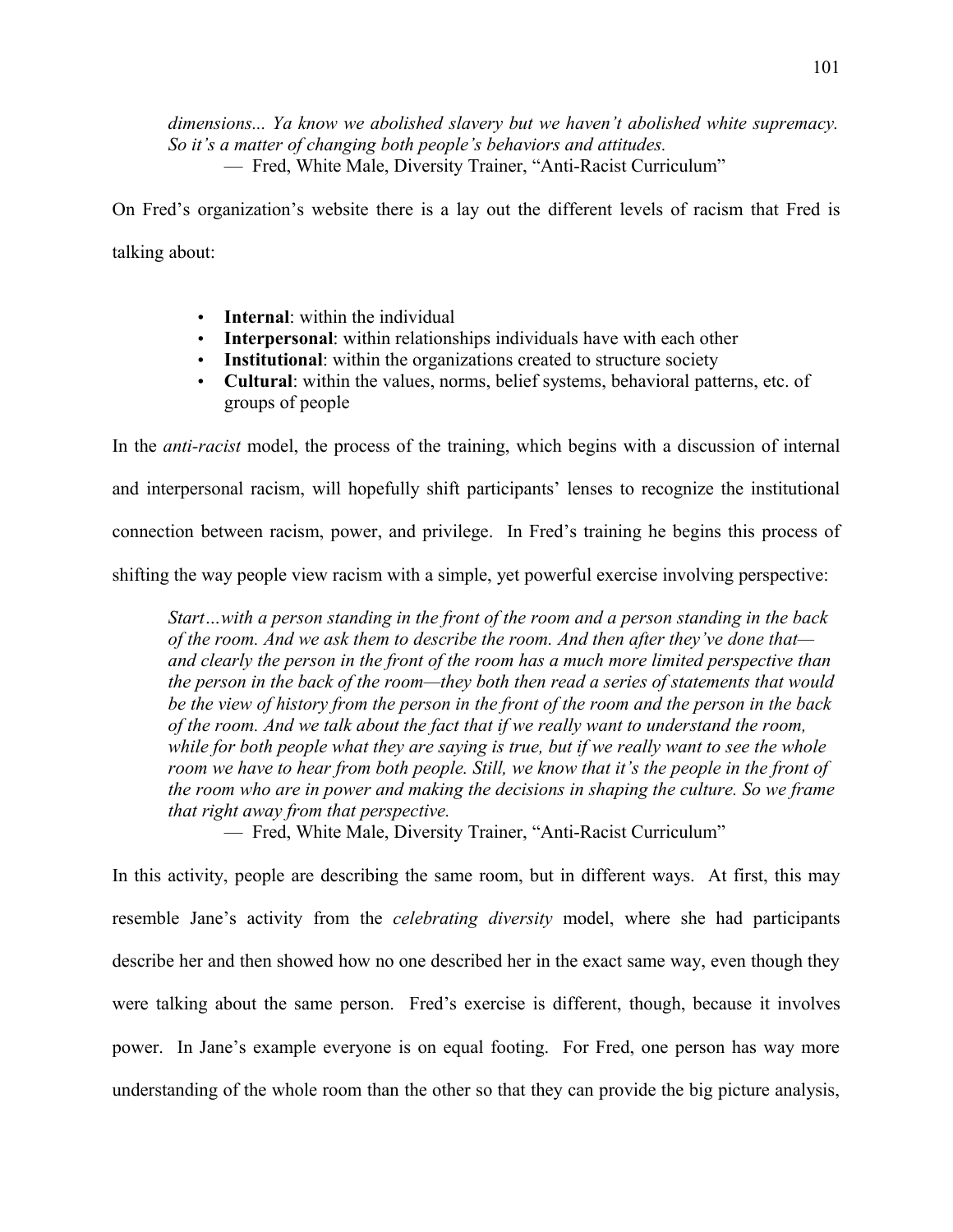but may not see the fine details that the person in front can describe. Additionally, the person in the front, with the limited perspective, is presented as the one with the most power to make decisions. Fred's exercise, then, is really about how those in power throughout the history of the United States have had a limited view of how racism operates, so they need to broaden their perspective to see all levels of racism.

All levels are necessary in order to make change. The internal and interpersonal levels focus on changing individuals, while the institutional and cultural levels look at the organization as a place where power and privilege can be justified and reinforced. Fred and his colleagues believe very strongly in the strength of their model and their time-tested process. If successful, the process should provide participants with a new lens to see racism in a different way and should energize participants to make change around racism in their organizations. Once this new lens is developed, participants are given a chance to apply it. Showing a commonality between critical diversity training models, Fred also uses the video "Race: The Power of an Illusion" that Linda uses (Adelman and Cheng 2003):

*So the first part of the workshop is in a lot of interactive ways giving them that lens. Then giving them a chance to practice that lens so sometimes we'll use the film Race: The Power of an Illusion Part III…which for most people usually just blows them away. That's the one on housing policy.*

— Fred, White Male, Diversity Trainer, "Anti-Racist Curriculum"

With an understanding of racism on multiple levels, participants can understand historical housing discrimination in a new way that tends to shock them. In order to show how privilege is more than just historical, Fred and his colleagues may incorporate an exercise known as a "privilege walk" into the *anti-racist curriculum* training. In a privilege walk, participants stand in a line, while a series of statements based on racial privilege are read aloud. These statements are often adapted from privilege lists, such as the famous white privilege list created by Peggy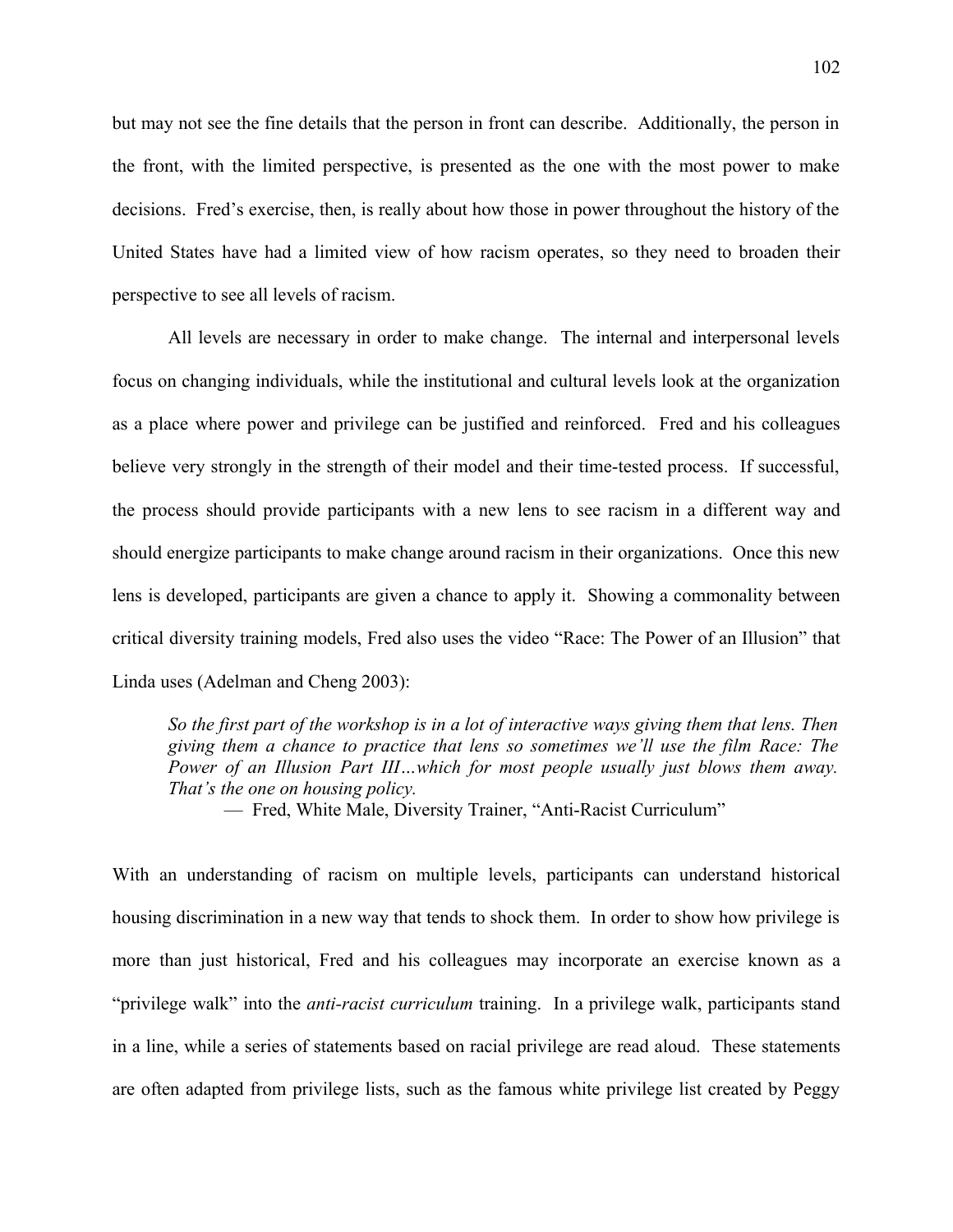McIntosh (McIntosh 1988). If the statement reflects a person's life experience, they take a step forward. The purpose of such walks are to show how race contributes to a number of different life outcomes. Common statements include: "You grew up in a house that your parents owned," "You are not followed when you enter a store," and "I can turn on the television or open to the front page of the paper and see people of my race widely represented." Privilege walks stratify participants based on their race so that privilege is exposed in visual form with whites ending up at the front of the room, with people of color scattered in the middle and the back.

As the last two models have shown, the delivery of information can be just as important as the content. In the two models using a critical diversity approach, different delivery systems emerge. Both view "—isms" as products of prejudice in the context of power, so that the prejudice has become systemic and institutionalized. The *caring confrontation* model attempts to deconstruct systems of oppression by strategically building an argument that will not be refuted. The argument exposes power and privilege in "safer" dimensions of diversity and works up to racism as an ending point using overlapping approximations. In the *anti-racist curriculum* model, racism is the starting point of a discussion of oppression and inequality. Without talking about race first, it can get lost in the fray of other dimensions of diversity. So a lens to view racism on four levels is provided that exposes the historical and contemporary existence of racial power and privilege. In both cases, the goal is the same: to dismantle injustices based on race and other group memberships by showing how "—isms" work at various levels.

All five models of diversity training present similar, yet different material based on different approaches to diversity and beliefs about effective methods to reach a training's goal. Apparent across the different models are various themes, which are greatly affected by the model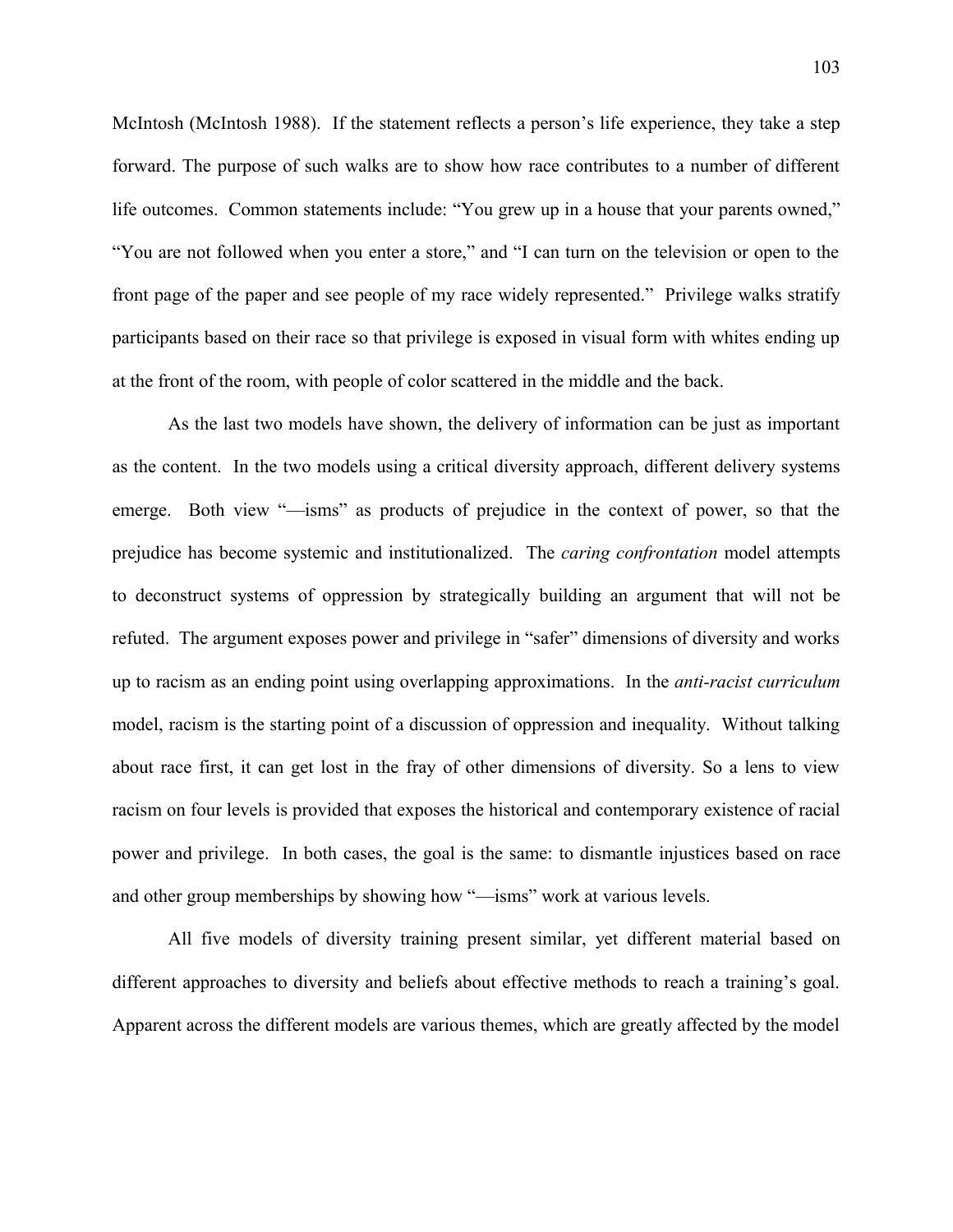a diversity trainer chooses to employ. Each trainer raised similar themes, but addressed them differently, showing the variation in the training models.

### **Comparing and Contrasting Diversity Training Models**

Even in such vastly different models of diversity training, similar issues arise for each of the diversity trainers. In some ways, this works to further separate the models, as the model of diversity training acts as a way to produce different outcomes, though the concern is the same. Conversely, the similar issues that diversity trainers face can be a unifying factor, signifying the particular importance of one aspect of diversity training. In all cases, the themes that cut across diversity training models largely serve to display the context in which diversity trainings occur and decisions that trainers must make when designing and delivering diversity trainings.

### *Organizational Restraint and Authenticity*

The model that a diversity trainer uses for a workshop represents the combination of a few influences. Choosing to be a professional diversity trainer represents a certain affinity for diversity and diversity work. This means that trainers have spent time developing their own views on diversity and how diversity work should be handled. While this can evolve into adhering to a specific model for diversity training, it is not a forgone conclusion. Organizations often bring in diversity trainers to address particular issues, which may or may not be directly associated with the trainer's own views on diversity. This necessitates a discussion of how trainers remain *authentic* in their trainings in light of organizational goals.

For some trainers, staying true to one's beliefs is rarely a problem. The *celebrating diversity* model hardly ever runs into conflicts with organizational goals. Because the training is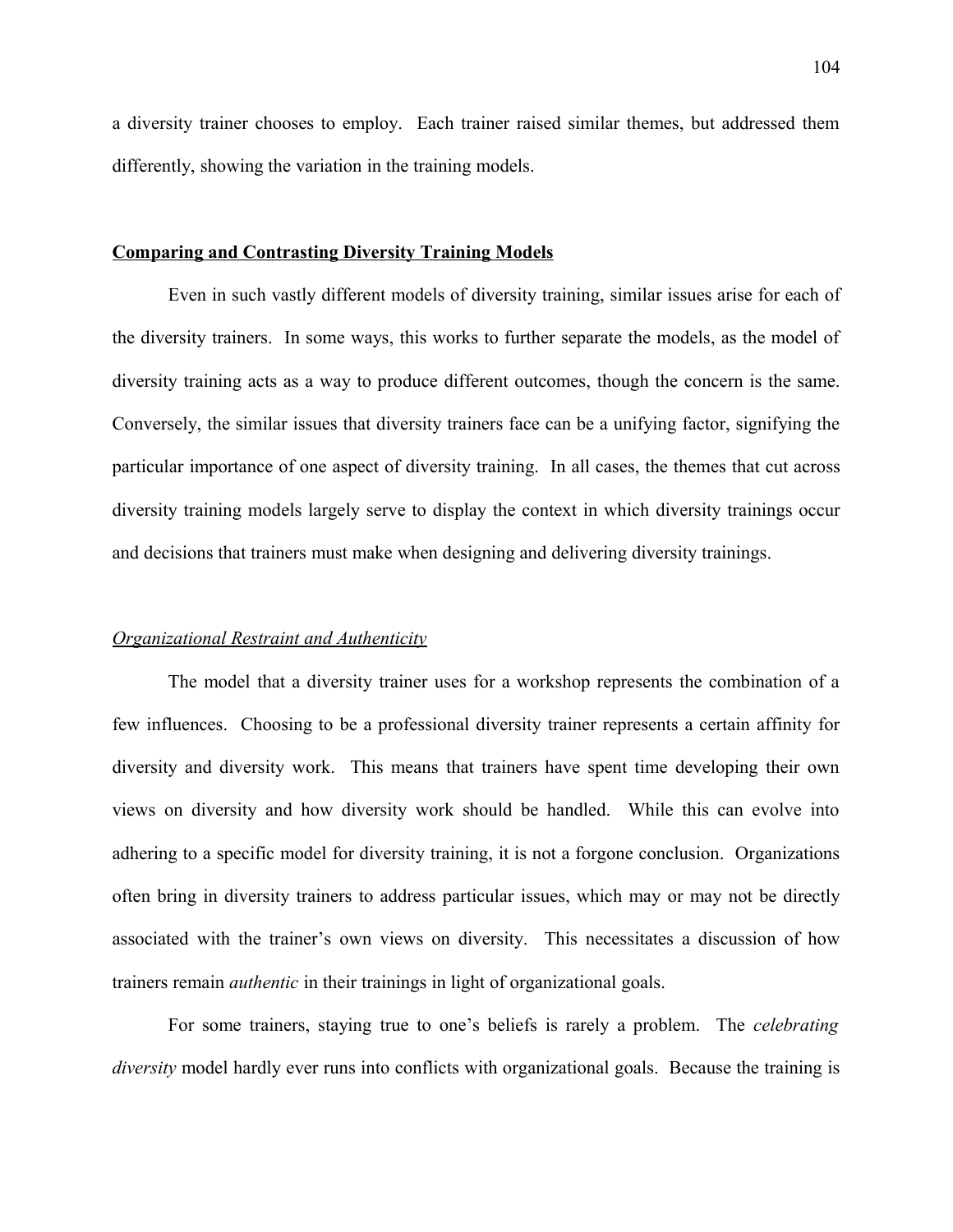really about interpersonal relations, it can be used in pretty much any setting. Organizations that hire trainers from this model know what to expect.

*It's not really a question of selling your services or selling them on the issue, it's more whether they're open to outside resources and outside consultants and outside diversity training …I've never had any department say 'oh no we'll change this, change that.' Most of them have always accepted my proposal.*

— Jane, Asian Female, Diversity Trainer, "Celebrating Diversity"

Jane never has to worry about remaining authentic in her training. She always trains in the basics of *celebrating diversity* and organizations would not ask her to train, unless they agreed with her point of view. A similar situation exists for trainers in the *anti-racist curriculum* model.

The *anti-racist* model is a fairly specific niche of training. Trainers that use this model have clear goals focusing on anti-racist work and exposing power and privilege through shifting analysis. Organizations looking to do a training would not bring in an anti-racist trainer, unless this was the identifiable goal of the training. Fred explains this as "*People come to us because they know what we do*." Thus, the reputation of Fred and his colleagues attracts clients looking to do an *anti-racist* training. Anti-racist trainers do not really have to deal with questions of authenticity. This does not mean, though, that they do not think about remaining authentic in their work.

*And we're not doing this just to make money. So we have some integrity, I like to think we have some integrity around the work, so we're not just going in and doing what some corporation wants us to do. We're pretty clear about where we're coming from and why we do what we do.*

— Fred, White Male, Diversity Trainer, "Anti-Racist Curriculum"

If an organization came to Fred and his colleagues with different goals, chances are they would pass up the opportunity for the work. This shows how deeply entrenched anti-racist trainers can be in their work, especially once they have reached a high level of racial awareness, like Fred, where whites feel empowered and energized to work against racism.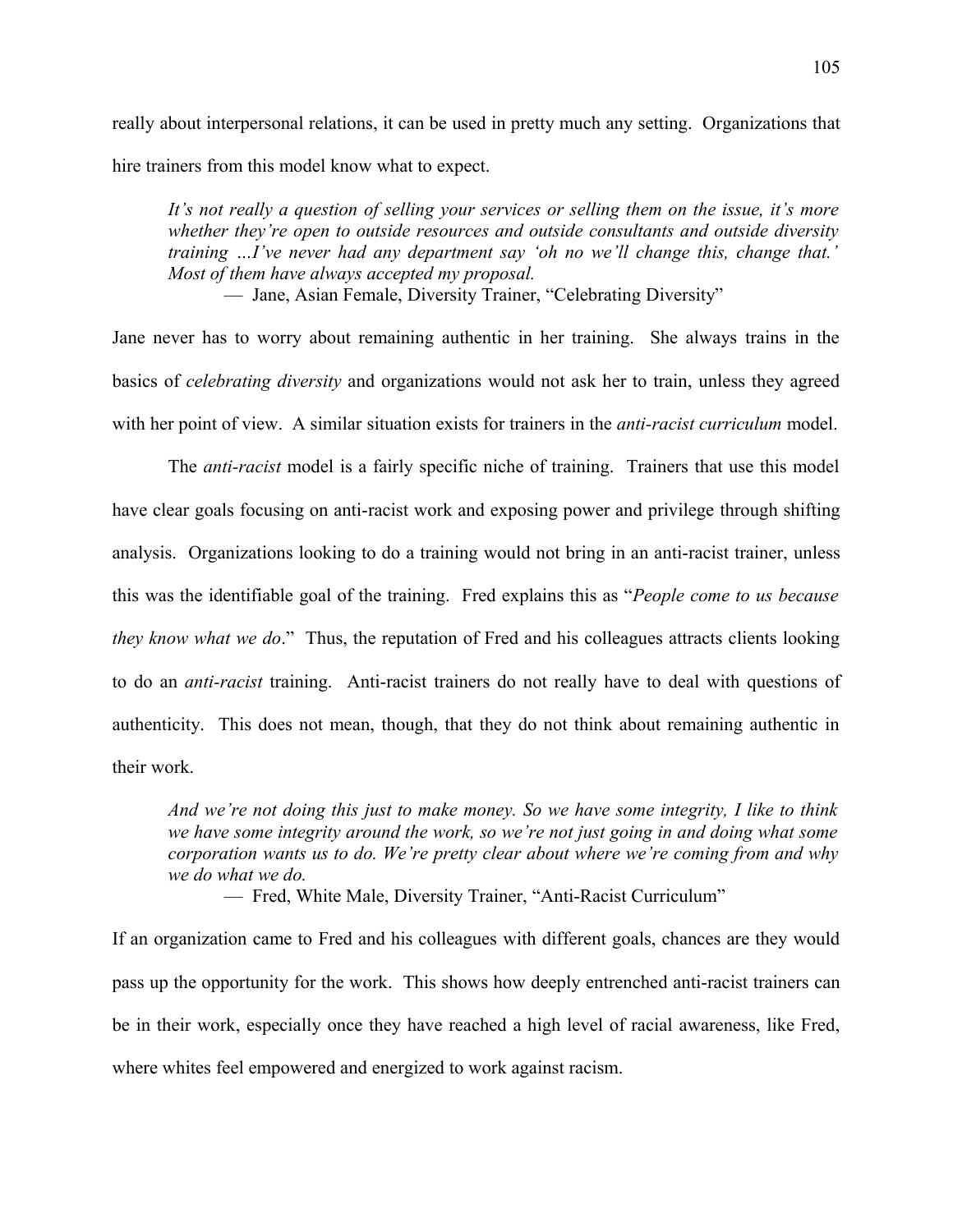The *caring confrontation* model shares a similar empowerment to do anti-oppression work, but with blurrier lines about what work should be done. Because the *caring confrontation* model targets many forms of oppression and infuses other models into the presentation, a variety of organizations and corporations are willing to train from this approach. This can cause trouble for remaining authentic because the trainer may not completely agree with the work that the corporation does. Linda eloquently discussed the cognitive struggle that can occur as one tries to decide how to remain true to their beliefs in this difficult situation.

*Some of the feedback I get about my work is that I have a way of getting people to talk about things that they normally wouldn't; difficult challenging topics. That said…there are definitely companies where I chose not to work with. Like the corporate work can present a lot of contradictions. So I know the way I've reconciled it, which I hope isn't too much of a rationalization, is that I won't work for a company that either I wouldn't purchase their product or I wouldn't support somebody else purchasing their product. So for me personally, that means I won't work for gun manufactures. I don't want them to do their jobs better. I want them to go out of business. All right?...but it's a really hard thing because the part of me feels like anybody who works in any company should have the right to an equal and just and fair and comfortable workplace for those who choose to work there, but yet do I really like what they're doing? Do I really want to be a part of that?... And there are other bottom lines, so if there's a company that says 'oh we want to deal with issues of race and gender, but we can't talk about homophobia' then I'm not the one. I'm very clear that all of these issues are related.*

— Linda, White Female, Diversity Trainer, "Caring Confrontation"

For Linda, the issue becomes less about whether or not her model gets changed—it's apparent that she will not abandon her beliefs about what a training should include—and becomes more about whether or not her values align with the products a company produces and the values that those products connote. The *caring confrontation* model opens up more opportunities to train in the corporate world than the *anti-racist* model, which brings more questions about how to stay authentic. Linda has spent time creating guidelines to ensure that she remains genuine to her anti-oppression mission. Linda, Fred, and Jane are fairly certain that their beliefs about the right model for diversity training will dictate where and when then train, rather than an organizational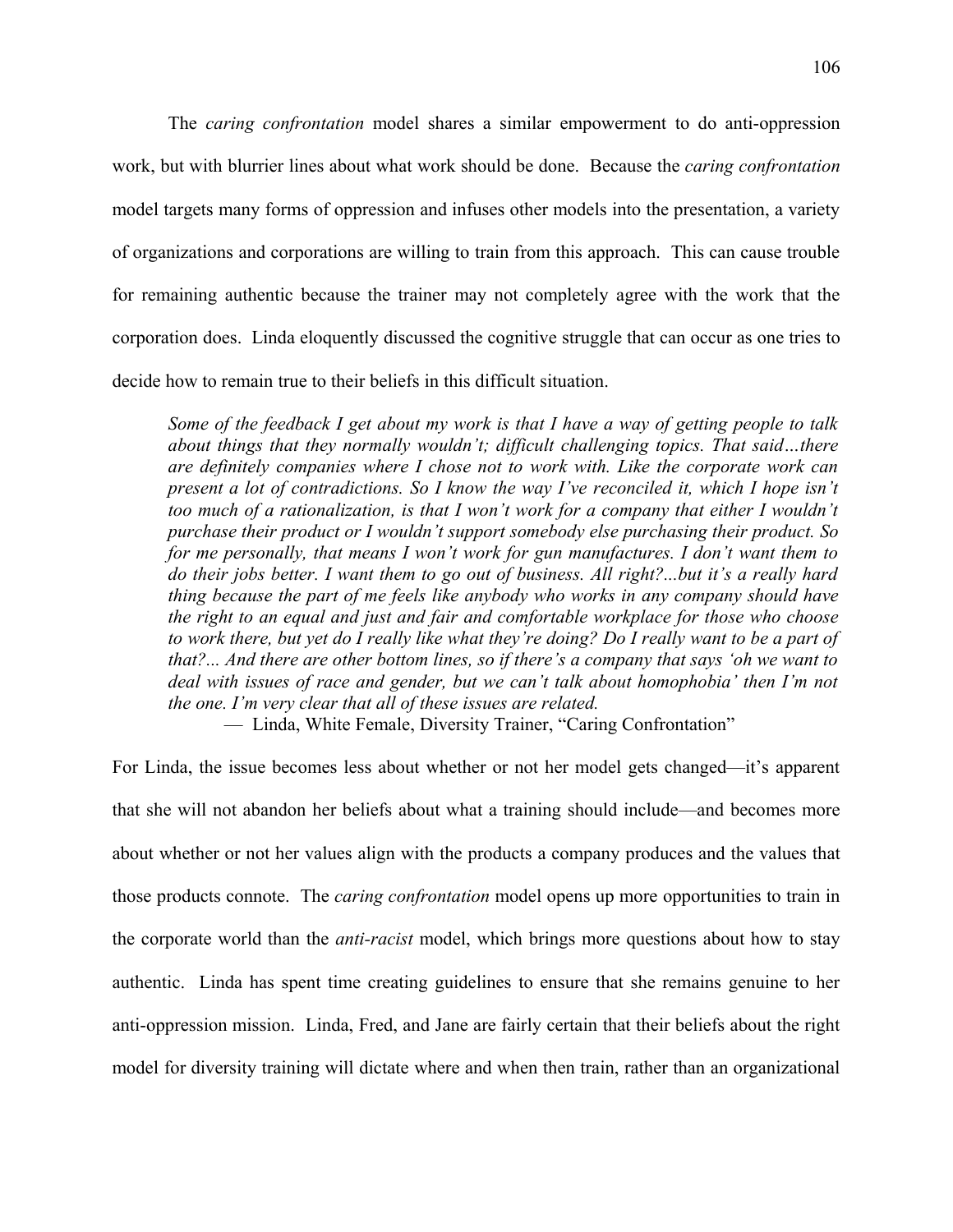pressure to train a certain way. Organizations gain more power in the *ensuring representation* and *managing and valuing diversity* models.

The *ensuring representation* model uses compliance as a major driver for promoting representation in an agency. The organization where this model was presented is very important to understanding why compliance has taken such a large role. Christine, who delivered this training model, was under the supervision of a government agency, when planning and implementing the training. Being connected to government, EEO law had to be a prominent feature of the training. On one side, this can put a constraint on the trainer, as the focus on compliance must always be an essential part of the training. On the other side, trainers can find ways to remain true to their own beliefs, while still delivering the training that an organization is looking for. Christine, for example, always makes sure that a diversity training curriculum is aligned with her basic personal views. In some cases, this may mean lessening the extent to which personal beliefs are present in the training material to adhere to organizational goals.

*I mean…as new to the agency… when I delivered the training I really did it in as safe a way as possible to come up with different activities to kind of promote things that have worked instead of kind of going into the negative; some fun activities and I think by midway point of the ride I'll say I could see how people were like: "ok I'm not getting beat up on, I'm not being made to feel guilt or ashamed." And so that was really my goal… I think overall people have accepted it.*

— Christine, Black Female, Diversity Trainer, "Ensuring Representation"

The idea of a delivering training in "as safe a way as possible," points to the idea that in Christine's mind the training could be taken further. She reconciles this by making certain to remain authentic in the delivery of information, including a strong belief in the need for dialogue. A different form of reconciliation with competing beliefs arises out of the *managing and valuing diversity* model.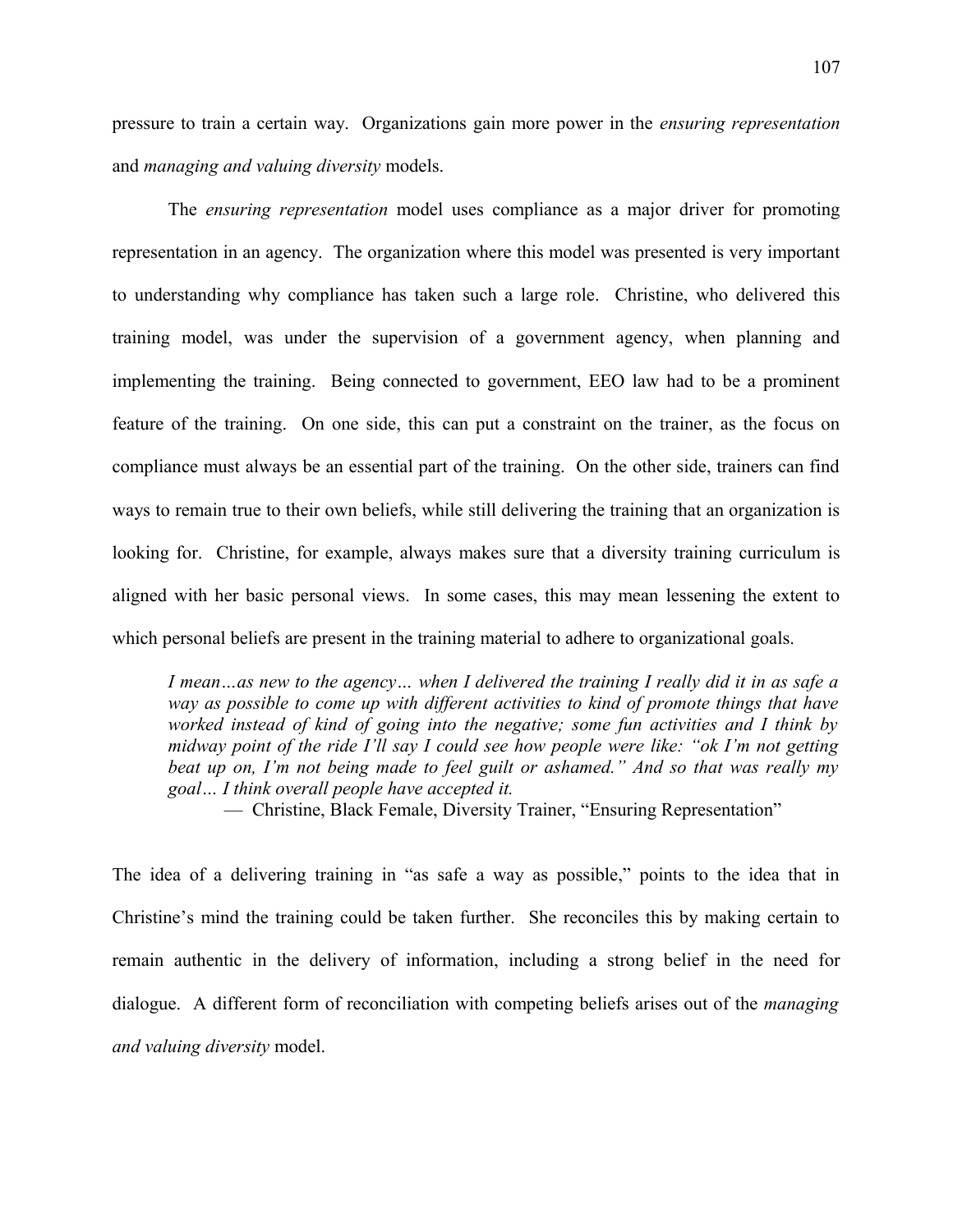The *managing and valuing diversity* model is always closely connected to the business case for diversity. As a result, organizations come to trainers in this model with a variety of different requests relating to business imperatives. The wide range of requests that come from organizations and the flexibility that this model creates a number of situations where a diversity trainer must train for a specific goal. Natalie explains some of the reasons that organizations come to her company for diversity work:

*Sometimes it's a reaction to something that's happened that they're concerned about. I think with a lot of big companies now, it's just seen as the thing to do…let's do it and check off the box, but also there are a lot of people in these companies who happen to really believe in this… they've looked at changing workforce, they've looked at the changing customer base, they've looked at the benefits… of getting the best talent and being able to retain them, they look at more innovation and all of that. Or may they may be global…or when women are always admitted to a certain point and then just stuck right below the top level…So a lot of time it's that. People feel like they've been working on this for years and women and people of color just still haven't broken through to senior leadership. Sometimes they feel that people just are working as well together as they should. They have a higher turnover rate. People of color are finding issues, or like the boomers and gen x-ers or gen y-ers are really having trouble working together.* — Natalie, White Female, Diversity Trainer, "Managing and Valuing Diversity"

Organizations may come to Natalie and her colleagues looking for trainings in any of these many

different areas. The expectation is that the trainers will adapt the training to fit the organizations' needs. Natalie, who thinks of diversity in terms of the business case, does not see changing a training to fit an organization as a problem of authenticity. One particular example about recent work with a global client shows how Natalie is able to forego personal beliefs to adhere to an organization's requirements:

*We always include sexual orientation as a key piece of how we talk about diversity. And you know they [the global client] are working in countries where… homosexuality is illegal. And so they just didn't want that to be a big piece of this tool, because they felt it just wouldn't work in many of the places around the globe where they do their work. So that's one example. And it wasn't a huge conflict, but it's just understanding sometimes you have to meet the client where they are at.*

— Natalie, White Female, Diversity Trainer, "Managing and Valuing Diversity"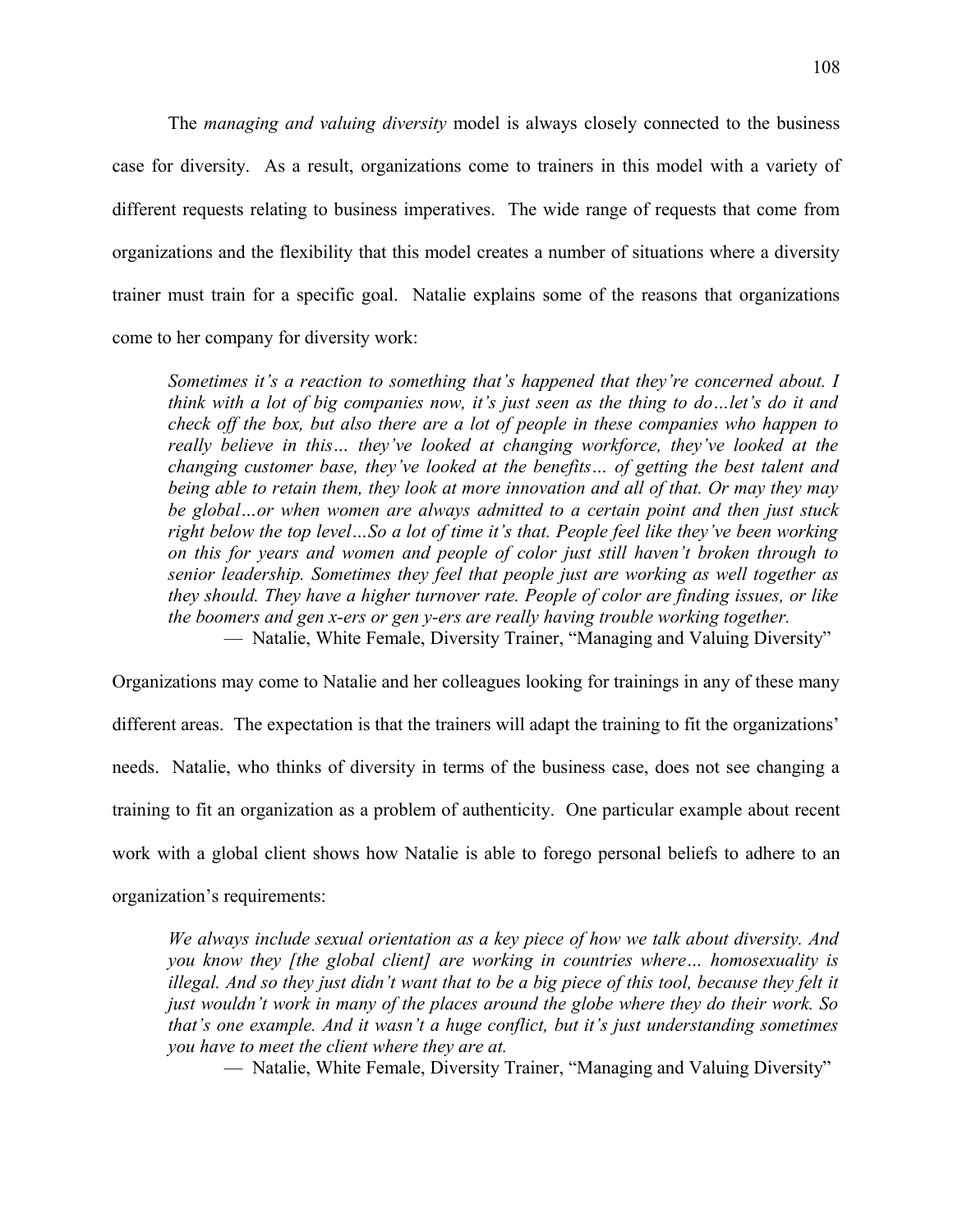Sexual orientation is downplayed in the training, even though Natalie's personal beliefs and her company's normal training always includes this as a central piece of diversity. This is not a problem for Natalie because of her adherence to the managing diversity approach. In the business case, diversity is meant to increase productivity. If a company considers a discussion of sexual orientation to have a potentially negative impact on employees, then it should be removed for the sake of economic outcomes. The business case, then, takes precedent over personal values or beliefs about diversity, even though Natalie identifies herself as more aligned with organizations that have a social justice mission.

Organizational goals can create conflict between a trainer's personal beliefs, as exemplified by their diversity training model and what an organization wants them to present. The critical diversity models and the *celebrating diversity* model work through this conflict to ensure that trainers are always true to their beliefs. The *ensuring responsibility* model can be a product of the organization itself, such as a government agency, so that the trainer must find other ways to remain authentic, such as through the delivery of material. The *managing and valuing diversity* model is always in tune with the business case for diversity, which can overshadow trainers' personal beliefs about dimensions of diversity. Interestingly, this does not create a cognitive struggle, since trainers in this model show an affinity for the business context in the first place. The purpose of their training is to help the business, not further a larger social agenda, such as the critical models attempt. If this is the purpose of diversity training, then it is not an issue of authenticity because the trainers are conscious and willing to adhere to this aspect of business culture, which they see as removed from their own agenda. Natalie's final words about having to meet an organization "where they are at" addresses another issue that trainers must navigate in a training. Trainers have specific goals for how they want participants in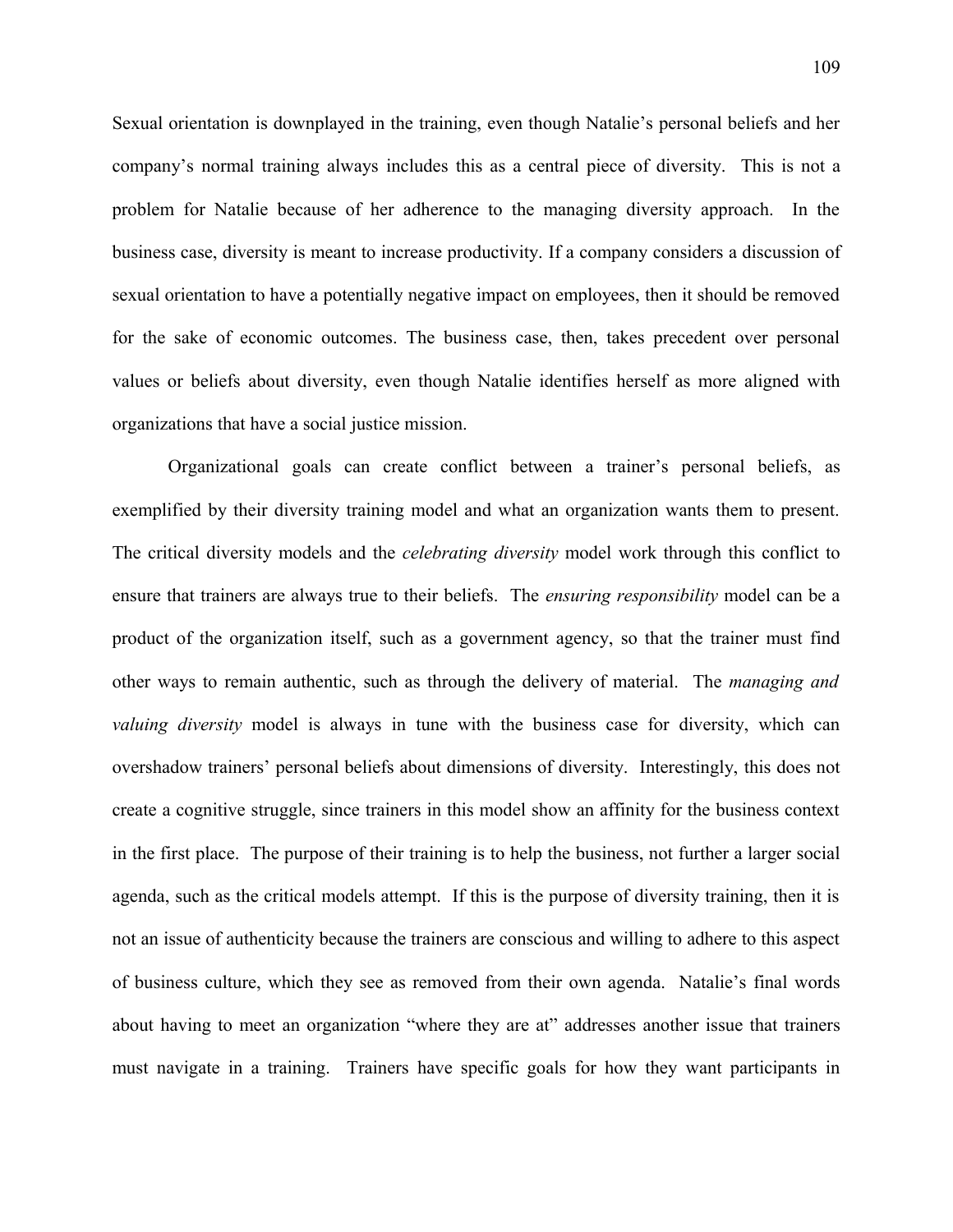diversity training to change during the workshop. Reaching these goals contributes to the success of the diversity training model.

# *Meeting People "Where They're At" and Getting People "There"*

The above outline of different diversity training models shows that in each model there are specific goals that the trainer hopes to accomplish. Sometimes this involves providing participants with new skills and tools to create a better workplace. A common theme in the trainer interviews identifies that a major goal of all trainings is to move training participants to a new level of analysis or understanding around diversity. A hope is that participants will experience an epiphany of sorts as their eyes are opened to something they have never thought about before and can now incorporate into their attitudes and behaviors. The language that the different models use is often the same. Frequently, the trainers talked about meeting people "where they're at," when setting up the training. Organizations may be at very different places depending on what they want to get out of diversity training and what diversity work they have done in the past. Similarly, trainers discuss a desire to get people "there." In this case, "there" refers to participants being in a position to use the new information that the training presents. Expectedly, where "there" is depends on the key features of the diversity training model the trainer employs.

In the *celebrating diversity* model, "there" is all about self-awareness of biases and discomfort. Going into the training, people are unaware of their biases and the effects these biases have on their interactions with different people. The epiphany needs to occur so that discomfort can go away.

*And as they think about it, the light bulb will hopefully go off in their head. I mean they don't have to sit there and say to me, 'Oh I just realized I am a racist.' And it's a rare*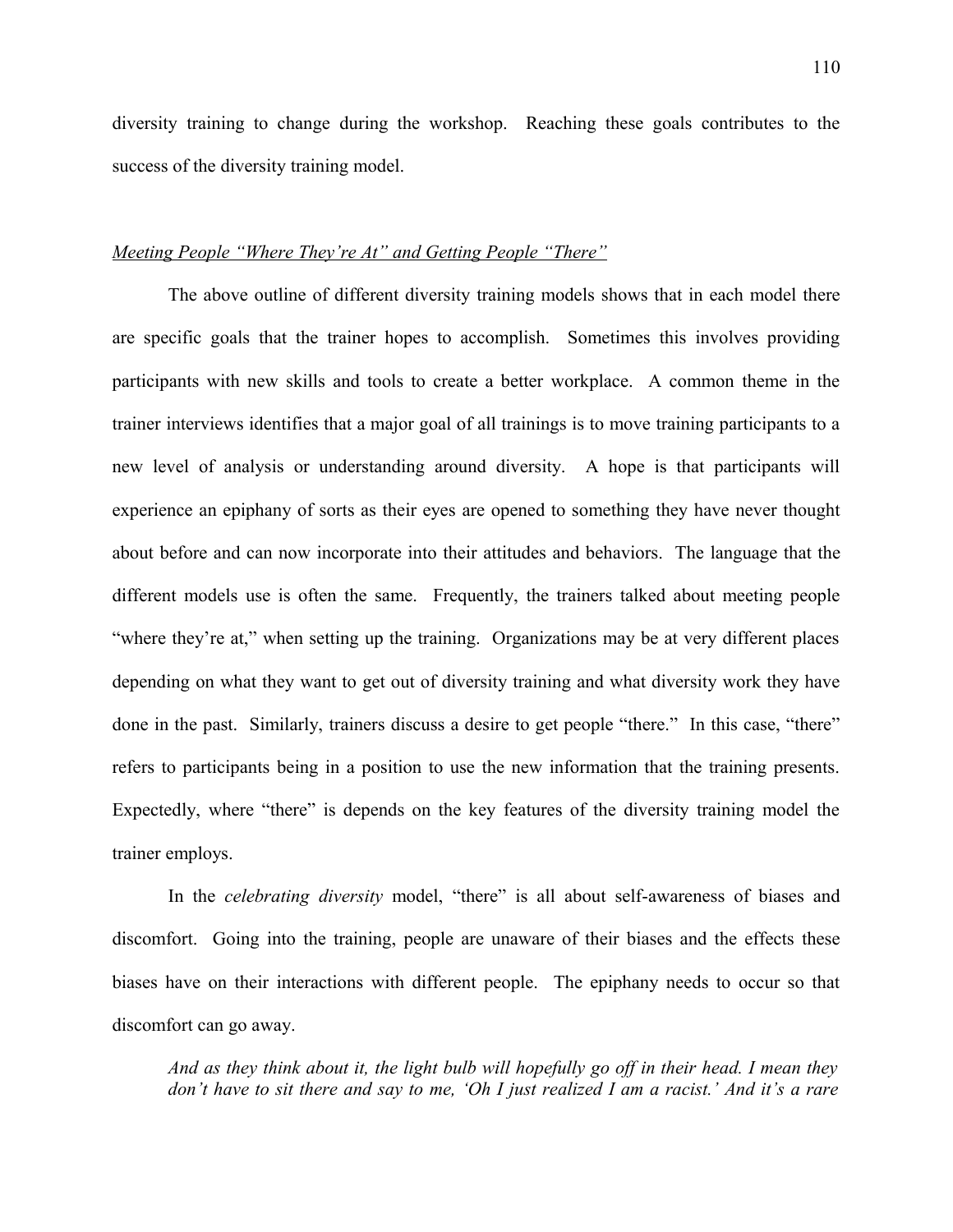*person who will do that and I don't expect that they would say that. However, as long as I present them with the information that will help them come to some self-realization than that is a great accomplishment from the workshop*.

— Jane, Asian Female, Diversity Trainer, "Celebrating Diversity"

The image of the light bulb elicits the feeling of the dramatic shift that is expected in the training. As Jane explains, people do not necessarily have to analyze the full extent of their biases for the training to be a success. The *celebrating diversity* model expects that just becoming aware of individual biases can reduce discomfort, enhancing communication and listening skills. Thus, it is not increasingly difficult for trainers like Jane to get their participants "there." Most people are able to recognize biases, when asked to evaluate themselves and their feelings (Moscovici 1976; Asch and Zukier 1984; Greenwald, McGhee and Schwartz 1998). Getting people "there" can be more difficult if the focus is on representation or compliance.

Diversity trainings that concentrate on legality or representation can produce negative results in diversity trainings (Ivancevich and Gilbert 2000). Consequentially, the *ensuring representation* model has an added difficulty in getting people to move to a desired mindset. Because people can respond negatively to this type of training, getting "there" requires participants understanding not only the legal issues surrounding diversity, but also realizing the overall merit of the training. Similar to previous results, this has proven difficult for trainers in this model. Christine discusses this difficulty when recounting her experience trying to justify the training in terms of institutional problems rather than individual:

*So it just ended into the group defending [norms]…rather than a conversation to say, 'ya know I never thought about it [discrimination] like that.' Because I know when I first discovered that, I never thought about it like that. It never even crossed my mind. And then I was like 'wow!' And it let me know that these are not individual things in terms of how we all got to be and think about these things. It's kind of more programmed into us. But people just got incredibly defensive… Everybody's different in terms of how they think about it, but I think many people, certainly not all because some people are already "there", but most people are like gearing up, like ready to attack.*

— Christine, Black Female, Diversity Trainer, "Ensuring Representation"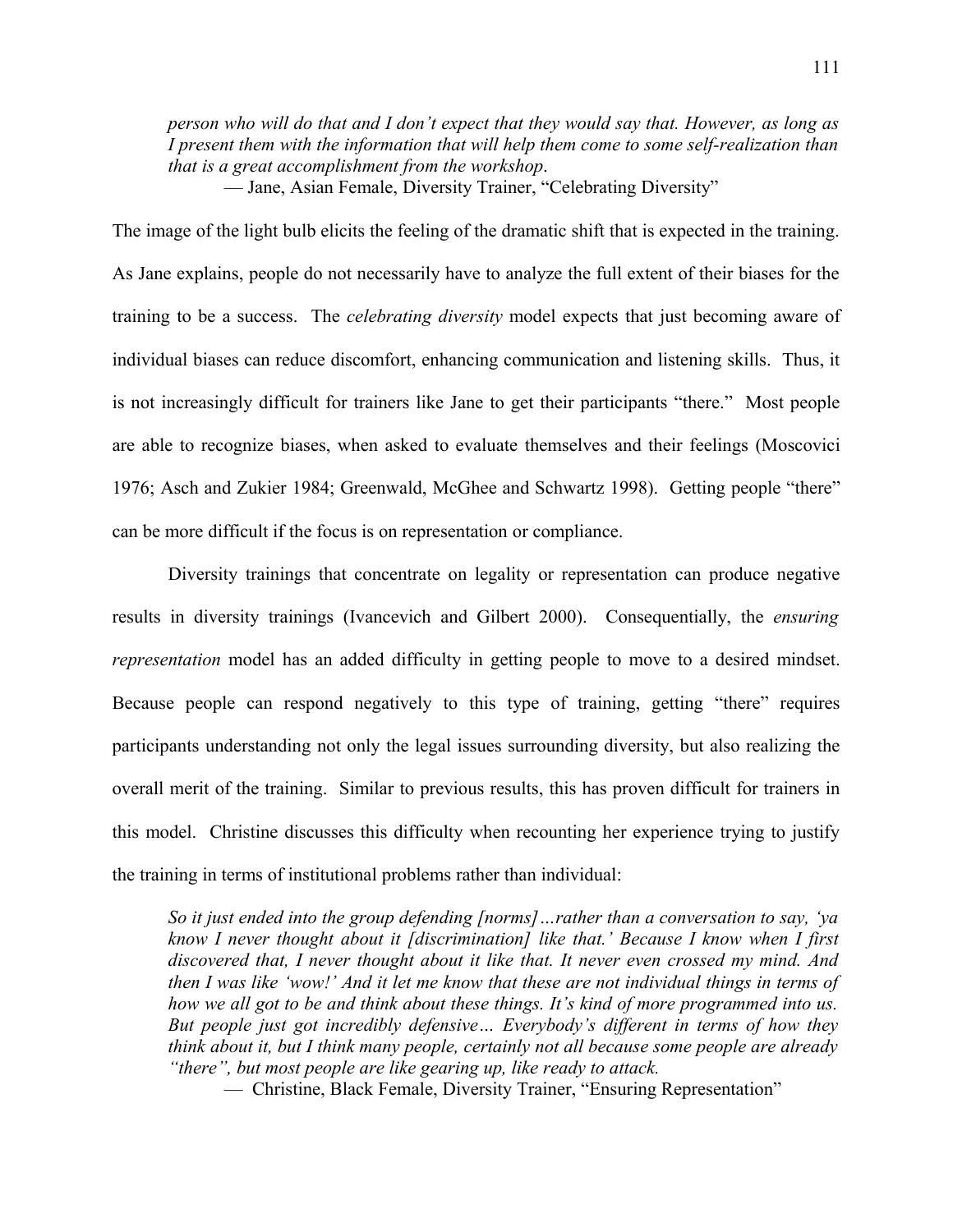Christine is explaining her own personal epiphany and coming to see issues of representation in terms of institutional prejudice. She hoped that in her training other participants would reach this same analysis. The animosity surrounding the training represents a huge barrier to getting participants "there," through the training process. This is part of the reason why the compliancebased diversity approach of the Civil Rights era has largely been abandoned. This approach gave way to the business case for diversity—the norm in the *managing and valuing diversity* model.

The *managing and valuing diversity* model, as a flexible model, has various different end points depending on the organization where the training takes place. This model grew out of the compliance-based approach to make diversity work more palatable for all employees by marketing diversity (Thomas 1990). As a result, participants tend to react better to these trainings and trainers can set broader guidelines for where participants should get to by the end of the training. Where "there" should be is not set in stone in this model. The overall flexibility of this model and getting "there" is explained by Natalie:

*I think for a lot of people they're kind of pleasantly surprised by the training because I think it's so loaded for people around political correctness and they don't know what to expect and is it going to be very didactic? Or preachy? Or uncomfortable? And I think that the way that we present it is that we are all kind of on this journey and nobody's gotten "there" yet and so I think we try to open up dialogue and hopefully by having that experience in the training they can continue to talk about the issues.*

— Natalie, White Female, Diversity Trainer, "Managing and Valuing Diversity"

In this passage, Natalie does not actually commit to what "getting there" means other than continuing to talk about diversity after the training. Instead, an understanding of diversity is thought of as a personal journey that training can help, but will not necessarily accomplish. This can be seen as a product of the broad definition of diversity that this model presents. Keeping everyone involved is a necessity of the *managing and valuing diversity* model. As mentioned,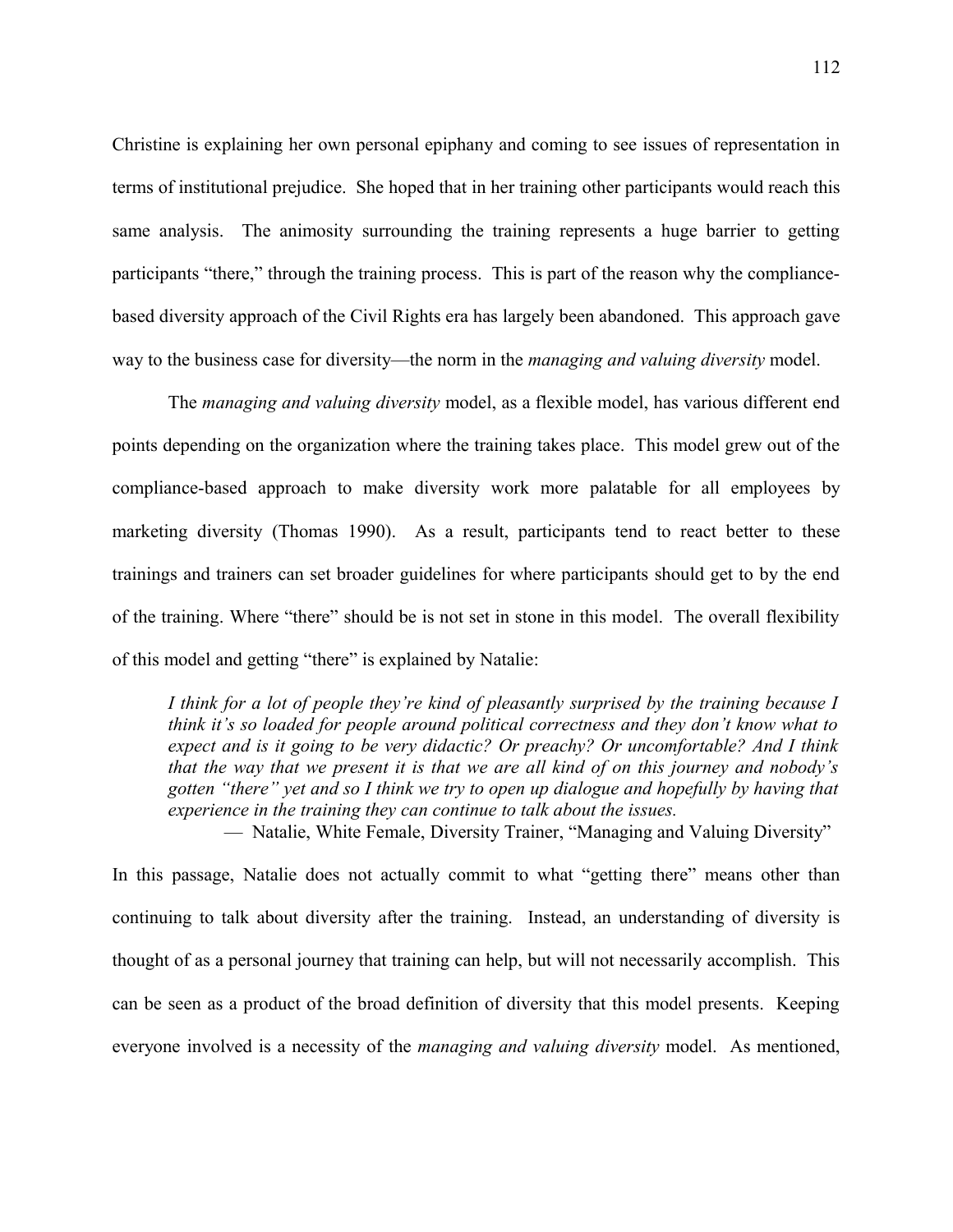though, this model is closely connected to organizational goals. Specifics of where "there" should be are affected by each organization, but the broad view is common in this model.

From the critical diversity approach, there is certainly a distinct conceptualization of where "there" should be. Because the goals are so closely related, the position of where participants should be after a training in the *caring confrontation* and *anti-racist curriculum* models can be discussed together. As exemplified by the discussion of the models above, both models try to move participants to a new analysis of racism as institutional in addition to the more common view of racism as individual discrimination. Trainers in each model discussed how they hope their participant's mindsets will change.

*Moving [participants] from what I would say is a world is flat analysis to a world is round analysis. And I use that as an analogy around diversity because I think it's a helpful visual for folks. A flat map is cool, but it can only get you so far. Eventually you need something else. And around those issues, the flat map was like a prejudice analysis as opposed to moving to one around institutional racism, "isms" and oppression.* — Linda, White Female, Diversity Trainer, "Caring Confrontation"

*I personally would say I want people to leave the workshop with their world rocked in the sense that for some people they're viewing racism in a different way. For other people I want them to feel that the stuff that they've been seeing is real and that this validates it and that the people who have been denying that can now see it a little better. So I hope that that kind of a shift happens. We want to meet people where they are. We don't preach to people. And I know, I can't beat racism into people or anti-racism into somebody, they need to come to it in their own way and see it in their own way.* — Fred, White Male, Diversity Trainer, "Anti-Racist Curriculum"

Though their models may differ in the way that they attempt to get people to this new analysis, getting "there" has the same goal in the critical diversity approach. A completely new analysis about oppression is needed to further the trainer's goals for the training. The training will not be viewed as a success unless participants "get there" and use a new lens to think about racism and other forms of oppression.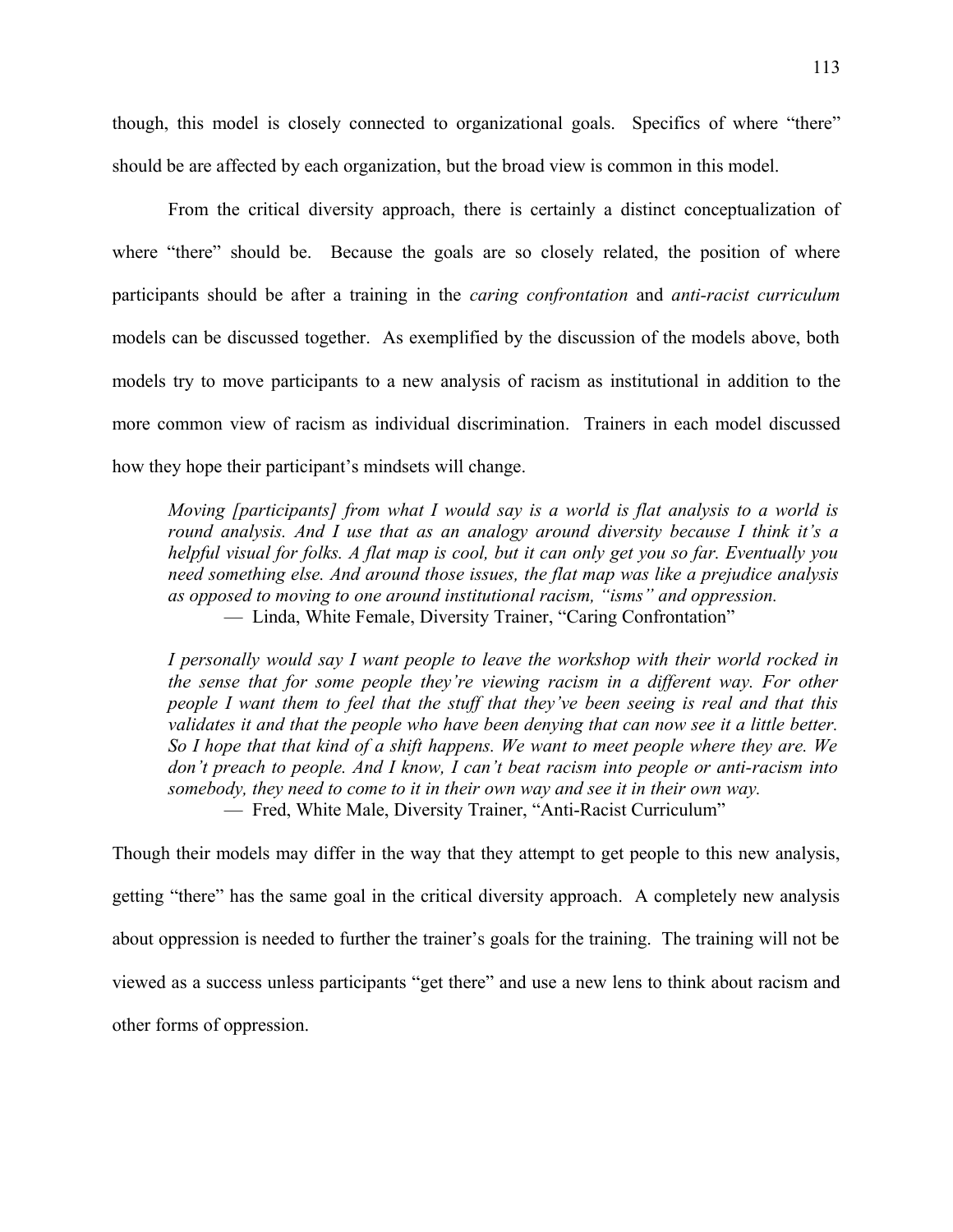These trainer's words show that each training model hopes to change participant's mindsets around diversity in different ways. The model that a trainer uses influences where trainers want their participants to be at the end of the training and how they go about creating that change. Though only the *anti-racist curriculum* model focuses particularly on race, trainers continue to talk about how race and racism are the most difficult topics to discuss in diversity trainings. Race can become a hindrance to getting participants "there" and impact the accomplishment of training goals.

### *Racial Discourse and Complications in Diversity Trainings*

Each of these trainers brought up a discussion of race organically in our conversations, showing just how important they see this dimension of diversity to be and necessitating further analysis into why race is such a challenging topic and how they dealt with it in their respective training. In the *celebrating diversity* model, race is not seen as a problematic discussion as it is just one of many 'differences' that we must consider in our every day interactions. It is no surprise that critical diversity trainers, like Fred and Linda, are acutely aware of the importance of discussing race and the way that racial discourse can impede conversation and impact diversity trainings. However, they approach the discussion of power and privilege in very different ways.

The *anti-racist* model takes a clear stance that racism still exists and it operates at multiple levels to influence people interpersonally and institutionally. Since racism is the topic of the training, anti-racist trainers cannot compare talking about race with other dimensions of diversity. Fred did, however, provide a striking comment about some of the conflicts that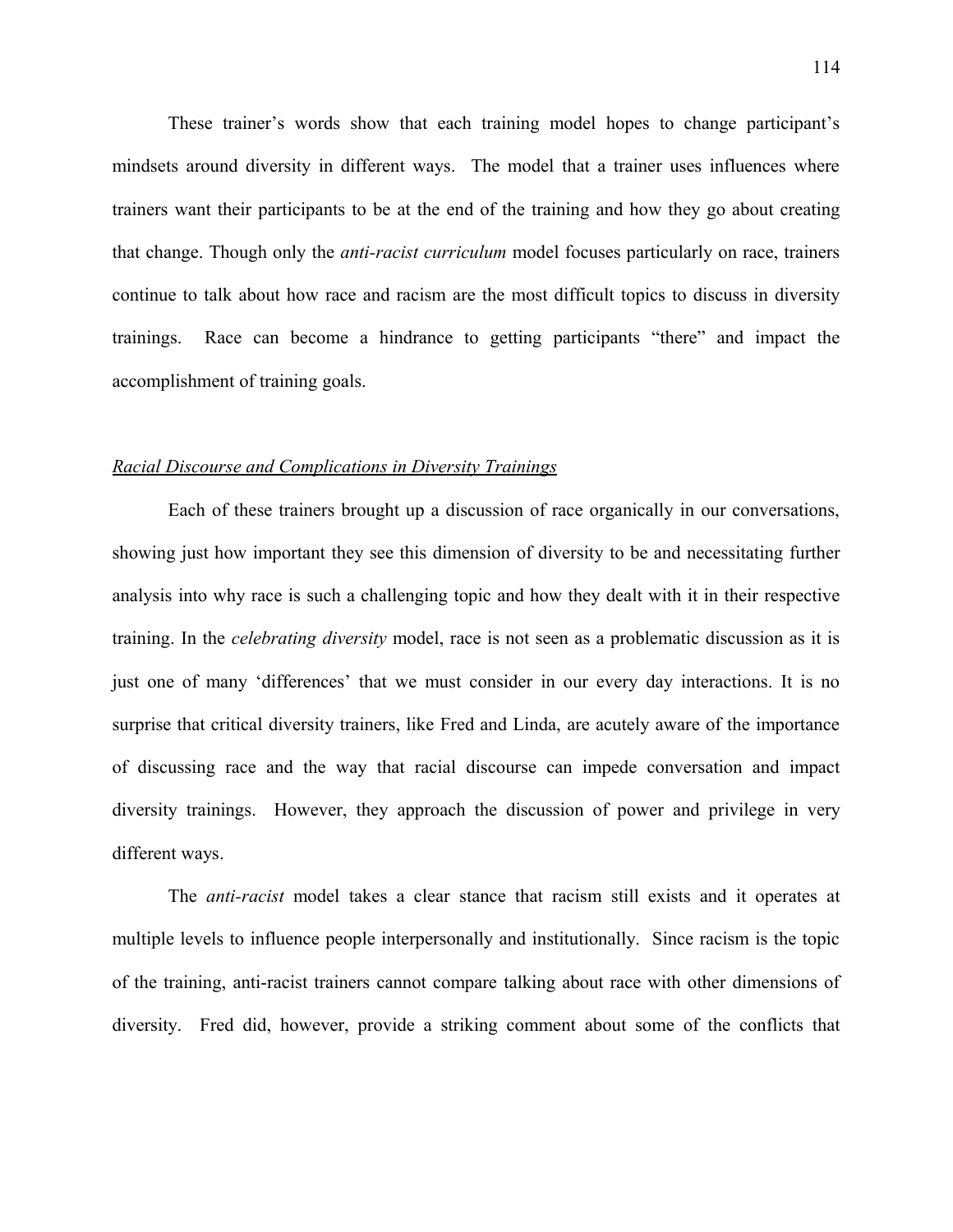trainers in this model may face as they continue to see race matter after many years of doing anti-

racist trainings.

*And in all of this work I haven't seen any institutions really change. In some smalls ways, but systemic racism isn't going away. So there's a frustration in that. Sometimes ya know we have to ask: What are we doing? What are we doing?*

— Fred, White Male, Diversity Trainer, "Anti-Racist Curriculum"

Because of the systemic nature of racism, training cannot directly deconstruct the way that racism connects to power and privilege in organizations, meaning that institutional racism is difficult to get rid of. Linda is able to provide a similar insight and her experience training to dismantle many forms of oppression gives her the opportunity to compare dimensions of diversity.

*Linda: I think there are things that are less emotionally challenging for people…race and homophobia are generally the most intense push back. So I wouldn't call it a hierarchy, but I think there are reasons to start with that trigger stuff for folks.*

*David: What are the reasons?*

*Linda: Oh sure, ya know for race a history of colonization, genocide, and oppression for our countries entire history…and I think the thing that gets into that which is different than when people used to do this in the 60s and 70s is that now the social culture is that people know it's wrong to be racist, so no one wants to admit, whereas old school would be like 'yah I'm a white supremacist and proud of it,' now people don't want to say that so people find ways, white people, find ways to have racialized conversations without naming race. So they want to hold the mindset of being open-minded yet still hold perks of whiteness. So you have to peel that apart in a way. And that's more emotionally challenging.*

— Linda, White Female, Diversity Trainer, "Caring Confrontation"

Linda elaborates on why race continues to be such an emotionally charged subject by connecting the current climate of racial discourse to a history of white privilege and power. She invokes the abstract liberal ideas of color-blind racism that have taken over for the overt racism of old as the predominant way that whites talk about race (Bonilla-Silva 2001, 2010). In order to get people to talk about race, Fred makes it the one and only topic in his *anti-racist curriculum* training.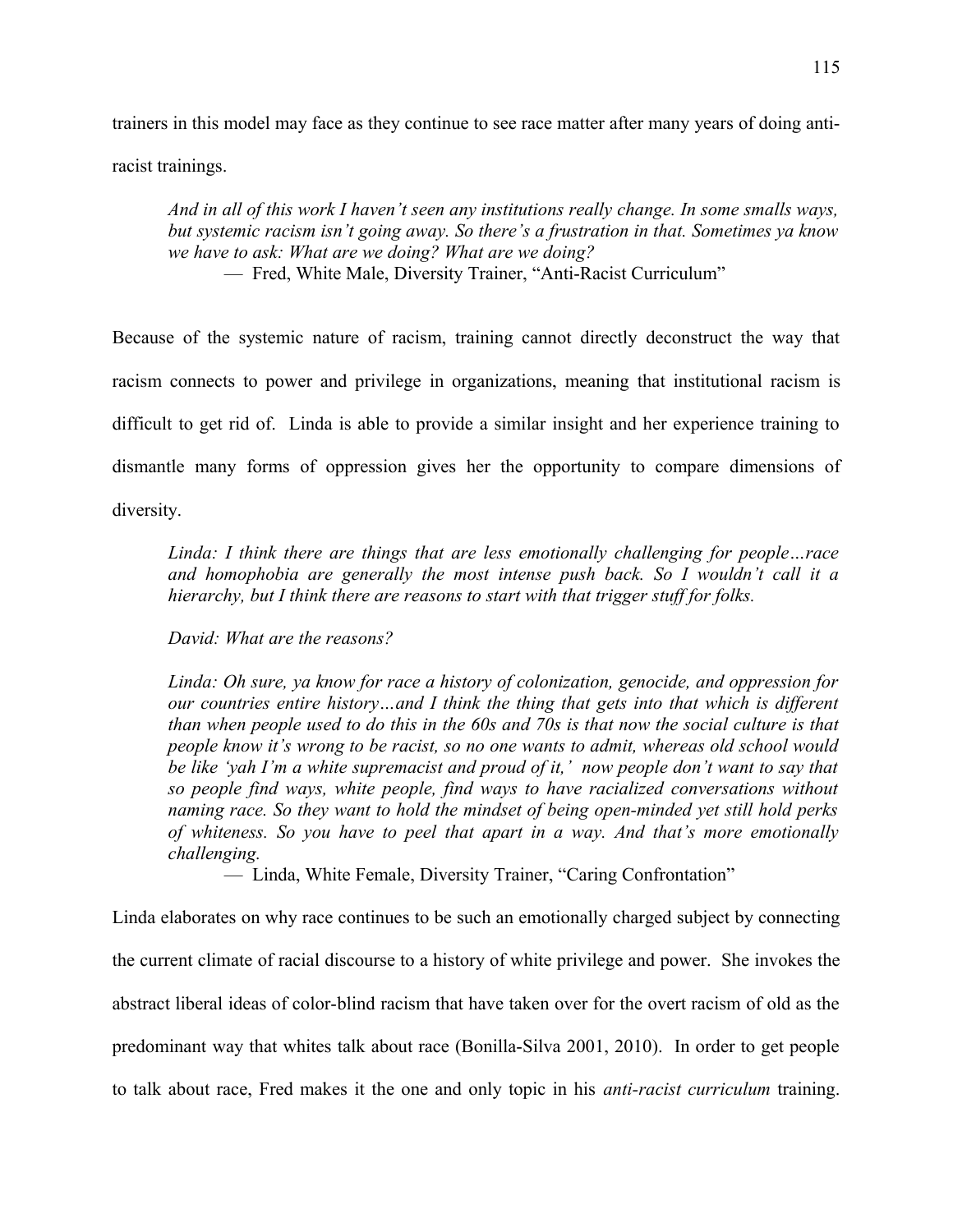Linda differs in delivery and uses the overlapping approximations of talking about easier forms of oppression such as ableism or ageism and using that discussion of power and privilege to move to a harder discussion about race. Linda continued on this train of thought to expand on the presence of color-blind discourse in her trainings, while also touching on Fred's points about the persistence of systemic racism.

*I mean the depressing part for me is that in many ways having the same conversation I feel like we had 20 or 30 years ago. I mean I feel like we should be beyond that. And I've seen some changes. This is sort of a paradox that people say 'ohh it must be easier with a lot of younger people.' Not necessarily. Well it's odd because at one level…I do think that young folks have more multiracial friendships…I mean compared to those who grew up in a different time, there's much more multiculturalism and multi-racialism around people in a social setting so people have some interpersonal relationships to draw on a little bit, that's good news. The bad news is that it creates the illusions that everything else has changed and that access is fine, everything's the same and we're just buddies and blah blah blah, or even worse, that folks who have been excluded actually have more advantages than the dominant when the data just doesn't support it, it's just not reality. So I think that's makes it more complicated, it's a different kind of conversation than the old way we had to have the conversation where inclusion and exclusion was clear.* — Linda, White Female, Diversity Trainer, "Caring Confrontation"

That blatant instances of racism have diminished actually works to obscure how race continues to matter at a systemic level. Interpersonally, the younger generation may be doing better in terms of cross-racial interaction, but that does little to deconstruct systemic advantage. Dangerously this can minimize claims of discrimination by people of color and even give the impression of "reverse discrimination," where whites are now at a disadvantage for opportunities than people of color because of programs such as affirmative action (Ivancevich and Gilbert 2000; Bonilla-Silva 2001, 2010; Von Bergen et al 2002; Kidder et al 2004). Worries about the difficulty of talking about race are echoed by trainers in the *managing and valuing diversity* and *ensuring representation* models, as well.

*I definitely think it [race] is difficult for people to talk openly about because I think, and particularly I think white people still have a preconceived notion that if they identify people based on race that like that is a bad thing. Which I always say there is nothing*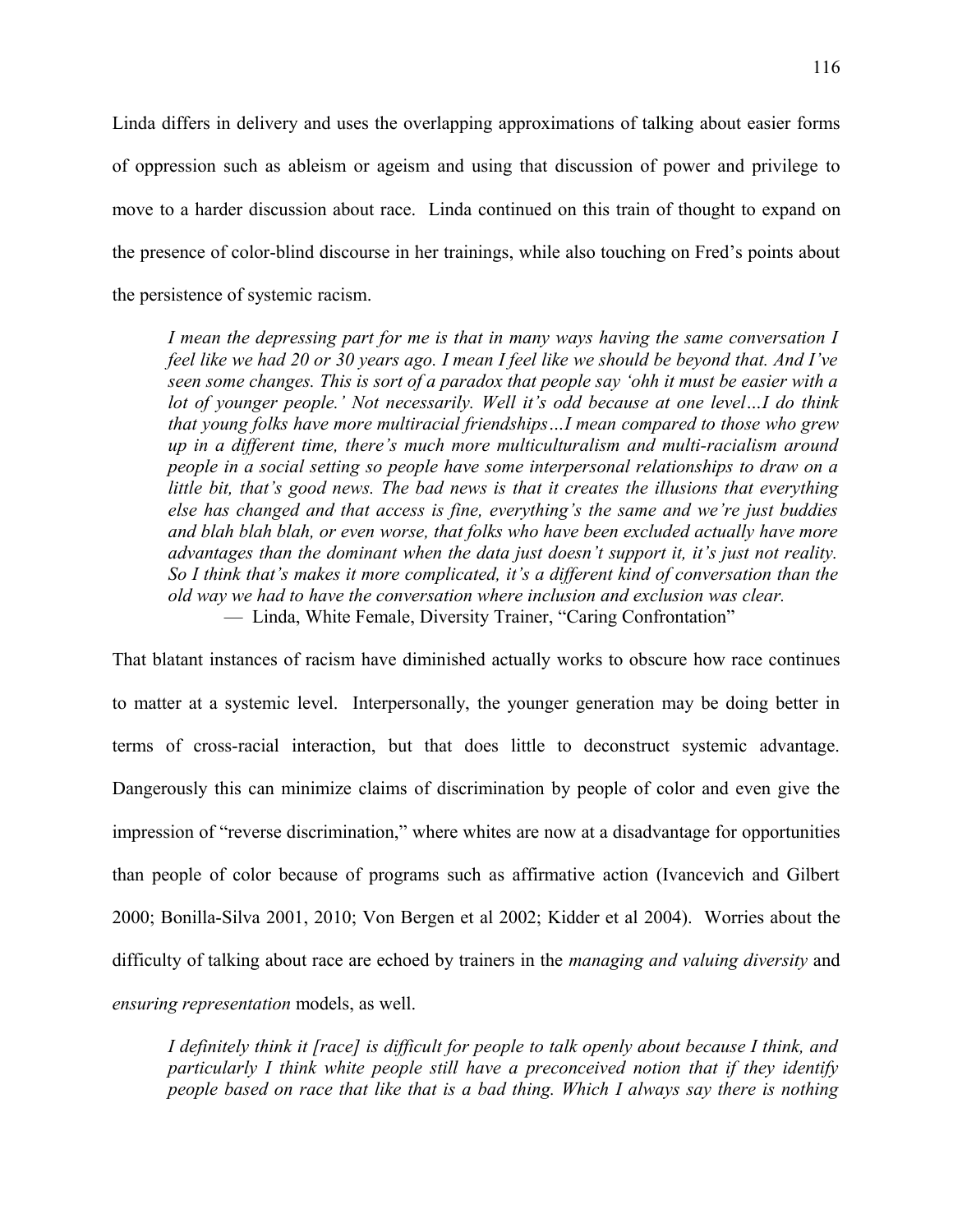*wrong with that. It's really the action behind it... for many white people…it's just horrible to be called racist or bigoted… and once that negative attaches to you, it's hard to get rid of it both personally or professionally, even if you've found that it's not true… I could talk about gender all day long and we could all sing 'Kumbaya' at the end of it, but definitely not with race. And also the fact that if you have a person of color delivering it, I think there's an implied message that I'm trying to ram this down your throat even without knowing me… sometimes it's like a double-edged sword that if the trainer is a person of color you may even get another double-dose of people being hostile.*

— Christine, Black Female, Diversity Trainer, "Ensuring Responsibility"

Christine corroborates Linda's points about how race becomes the most difficult issue to discuss. She provides a nuanced view of how whites can fear being labeled as a racist and how this can create pushback in diversity trainings when race is presented. Additionally, Christine adds another dimension by saying that, since she is a person of color, people can sometimes label her as trying to push a diversity agenda or only working for people of color, which creates a hostile environment. Sometimes to avoid this hostile environment, Christine shies away from discussing race at all except in terms of legality, or at least not pushing the conversation if it seems that people are responding negatively. Natalie also sees the struggle of integrating the difficult discussion of race into her trainings:

*Natalie: So typically race is one of the biggest challenges…and when we do work around race, we often talk about white privilege and how that has been created and what that means and have people read and talk about that and so I think people like to talk about it once they realize it's safe*

*David: Specifically with the white privilege as well? You see…*

*Natalie: mmhm mmhm mmhm*

*David: So, I mean some of the literature will say that that should point to backlash, but…*

*Natalie: Right, it depends on the setting. I wouldn't necessarily talk about that in a corporate setting… Because we do a lot of work with these, ya know, schools and they've all talked about it already and studied it, so I think it's really different depending on the who the audience is and where they're at.*

— Natalie, White Female, Diversity Trainer, "Managing and Valuing Diversity"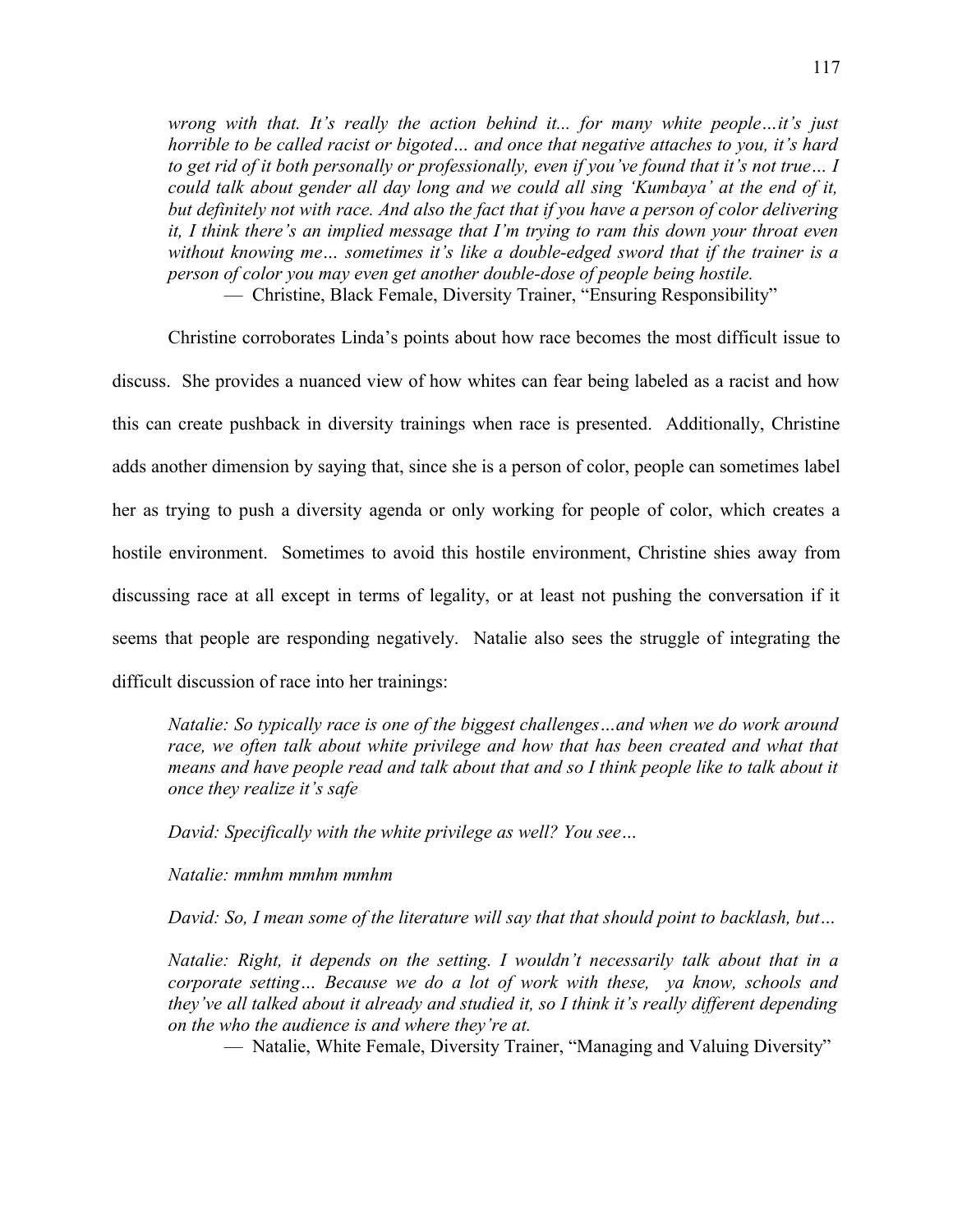Natalie advances the point that race is a challenging subject, but also provides an interesting insight into the discussion about white privilege. White privilege is a subject that can be breached in the right setting, even from a business case standpoint. The wrong setting might be a corporation, while Natalie exemplifies the right setting as an institution such as a school. Again, this key phrase of "where they're at" emerges. The corporate world may not be "at" the right place to discuss race, while schools have this capacity. Present throughout this is that individuals in these different settings have different knowledge bases about race. From the trainer perspective, how people think about race, or more concretely, where a participant is in their racial identity development can affect the material that a trainer presents within their diversity training model. More importantly for understanding the impact of diversity trainings, a participant's racial awareness can also affect the way that they react to and reflect on this very same material.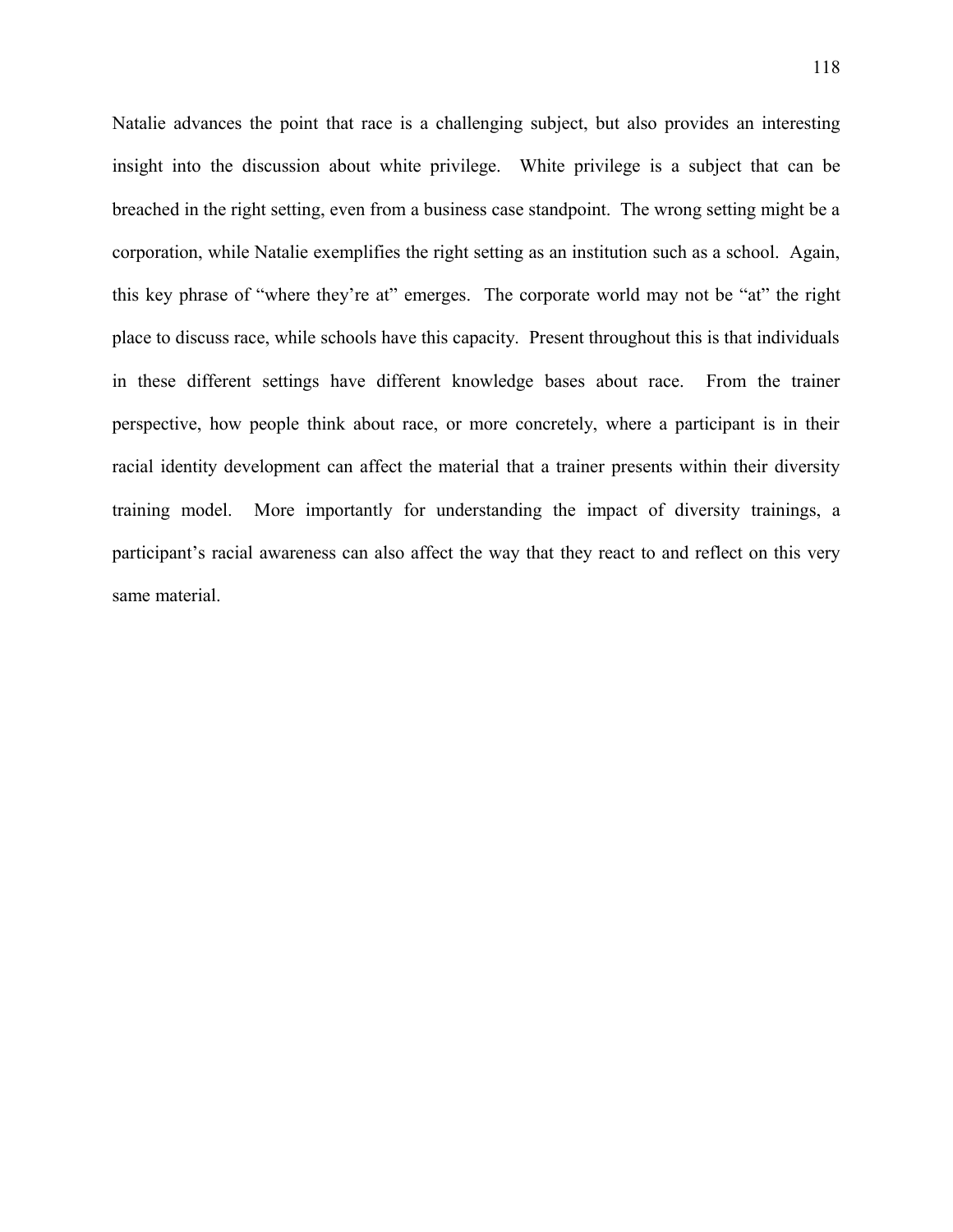#### **CHAPTER IV: ARE WE "THERE" YET?**

Diversity trainers' personal beliefs, the diversity training models they use, and the organizational goals they serve dictate the content, delivery and outcomes of diversity trainings. As the previous chapter demonstrated, this content and delivery is charged with getting participants "there," to a place where they have a new understanding of issues surrounding diversity. In each training model, "there" is exemplified by distinct characteristics of participants' beliefs and actions. While this is important, it does not account for the full picture of the diversity training dynamic or the potential for the training to have an impact. Managers, supervisors, and rank-and-file staff in organizations represent the participants in these trainings. Just as trainers choose models based on some combination of personal beliefs and organizational goals, so to do participants' beliefs and experiences influence their experiences with a diversity training. Managers do not walk into diversity trainings as blank slates, but carry with them varying degrees of knowledge, interest, and socialization about the topics to be discussed, all shaped by living in a society that increasingly adheres to a post-racial ideology. Hence the way that managers view diversity before a training can impact the way they reflect upon and apply diversity training material after the training. Ultimately, managerial pre-training beliefs about diversity can influence how effective a training can be in achieving goals of getting an individual participant "there."

As the diversity trainers attended to, race and racism are significant features of diversity that need to be addressed. Race and racism are also, however, two of the most difficult things for trainers to discuss. Therefore, racial awareness (Trepagnier 2006) and racial identity development (Tatum 1997) are strong indicators of where an individual manager may be "at" when entering a training and may have an impact on how that training gets managers to a new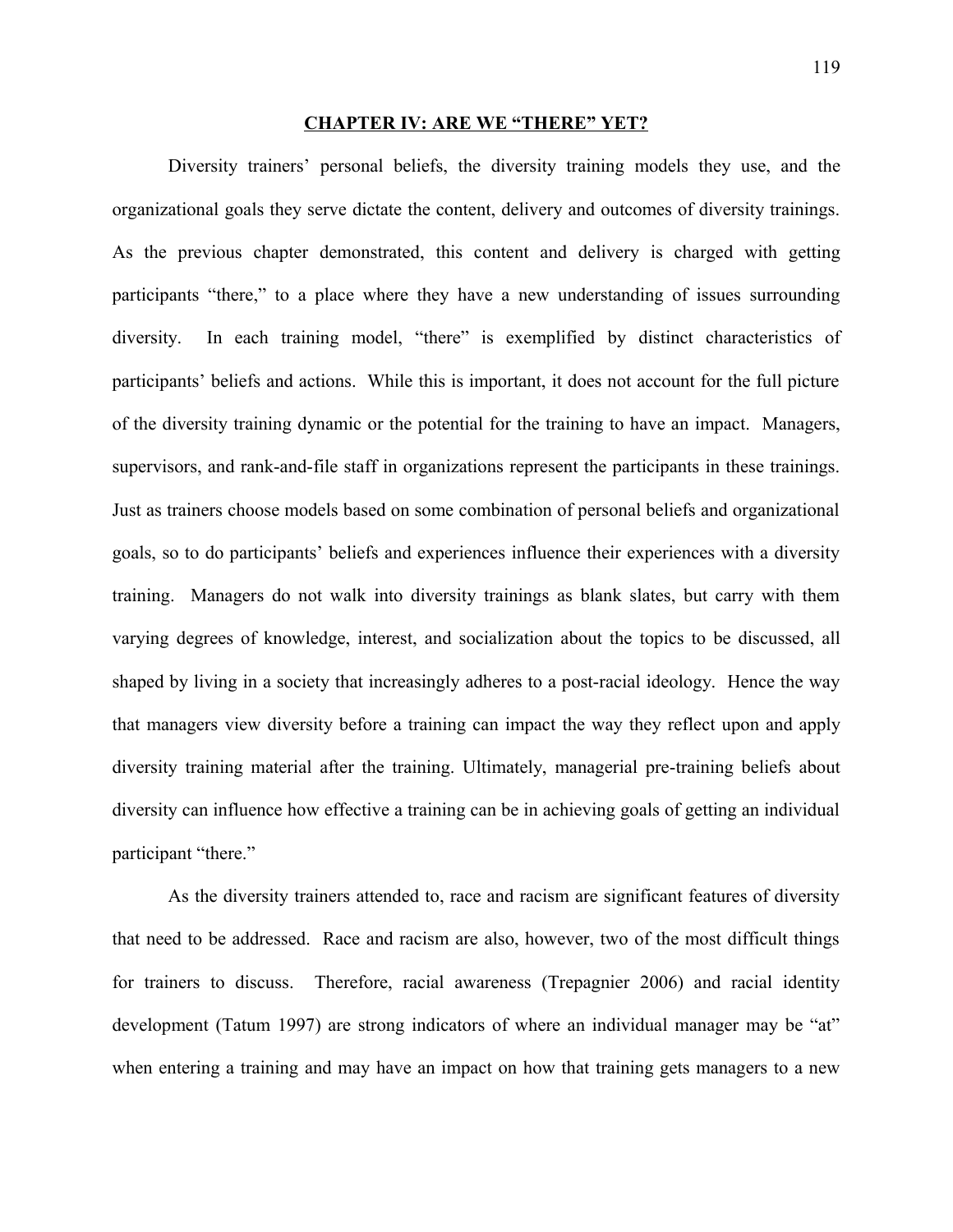understanding of race and racism and move them along the awareness continuum. A manager's racial awareness entering a training may also be a factor in explaining why some people "get there" and why some people do not and may shape the manager's personal beliefs about what "getting there" means. Examining managers through the lens of racial awareness provides an analysis of the different perspectives that managers bring into a training and the changes in understanding that each training model may precipitate.

This chapter provides an introduction to the managers featured in this study and addresses reactions to diversity training models. In the first section, managers give insight into their personal beliefs about diversity and where they were "at" before going through diversity training in the various diversity training models. This leads to a discussion of how each workplace establishes policies and practices around diversity and how individual managers evaluate such practices. The second section addresses how managers reacted to diversity training. Did they "get there?" Why or why not and what level of "there" did they reach? Managers explain their own responses to diversity trainings, which are analyzed through shifts in their racial awareness and an evaluation of how the manager's racial awareness connected to the diversity training model employed. Managers also reflect on workplace practices and what may have facilitated or impeded organizational change.

### **Meeting the Managers: Who Are They?**

Managers in this study come from various different industries and backgrounds. They cover a range of job titles and duties, but all possess a supervisory role of some sort. Consequentially, their decisions and behaviors in the workplace affect more than just themselves. They have the power and opportunity to influence the experiences of employees at work through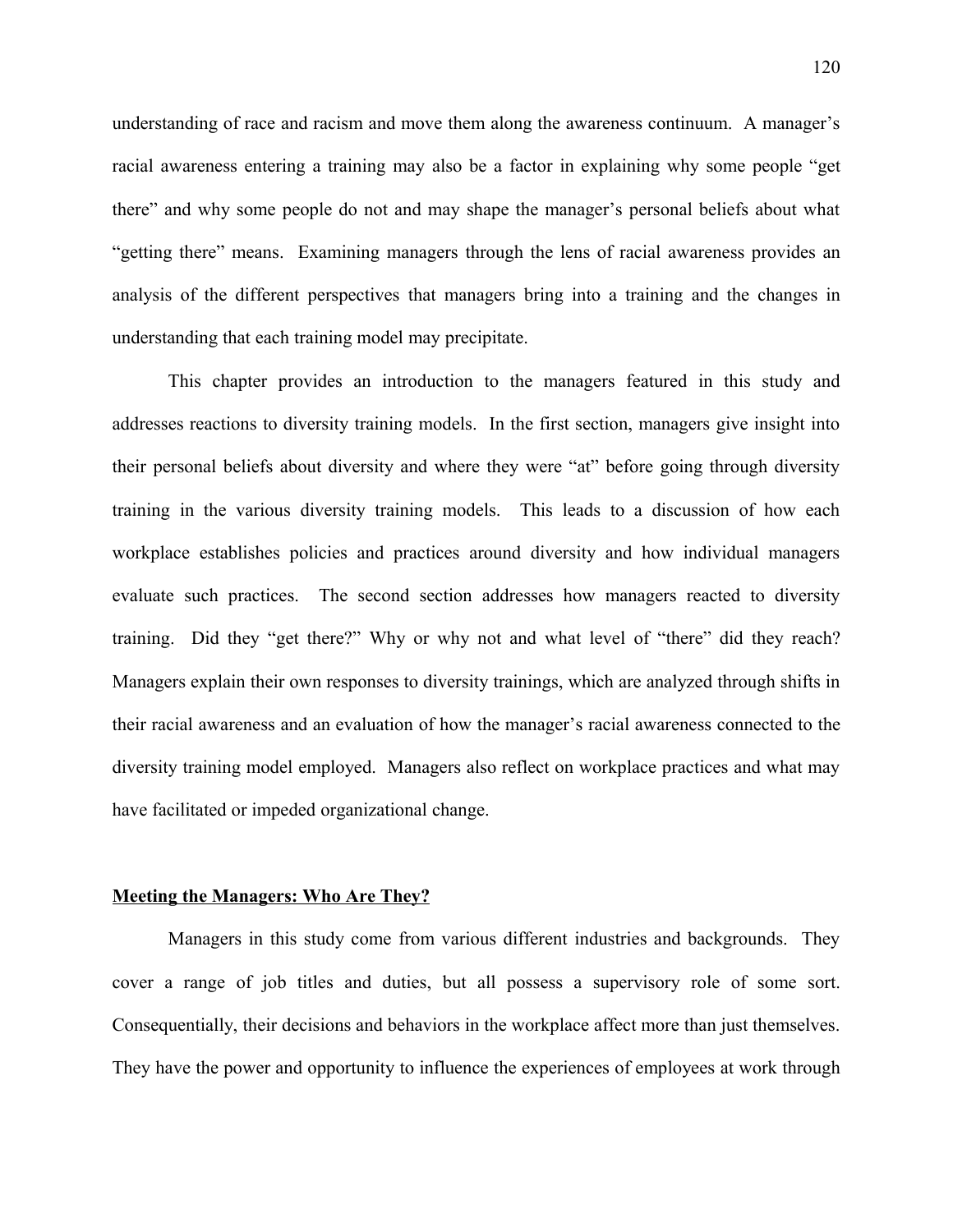task allocation, performance evaluations, and at times hiring and promotion. In order to understand how these managers react to diversity training, it is necessary to acknowledge what their jobs entail and how they think about diversity. It is also important to recognize what stage of racial identity awareness they are in to identify the knowledge they had upon entering a training.

This section introduces the various managers in this study and evaluates them based on their racial awareness and beliefs about diversity. The purpose is to establish where each trainer was "at" before entering diversity training, in order to measure changes that my have occurred after the diversity training session. Recognizing whether or not a manager has gotten "there" is contingent upon knowing where they were in the first place. This section categorizes the eight trainers by their diversity training model beginning with *celebrating diversity.*

**Name:** Gary **Industry:** Housing **Training Model:** *Celebrating Diversity* **Pre-Training Racial Awareness:** Low

Gary is a black male who works as a regional manager for a housing management company. As a small company, Gary is one of eight partners in the organization, giving him considerable power to make decisions. He is also very well connected to both staff and residents giving him influence in determining opportunities and resources for everyone involved with the company. Gary talks about the many hats that he must wear as part of his job as a regional manager:

*I am responsible for the majority of the development in managers that work at [our] properties. Making sure that the paperwork that is tied to the [public housing] program is processed correctly, dealing with other federal agencies, and just trying to kind of keep the ship running, so to speak. I work closely with our director of maintenance in ensuring*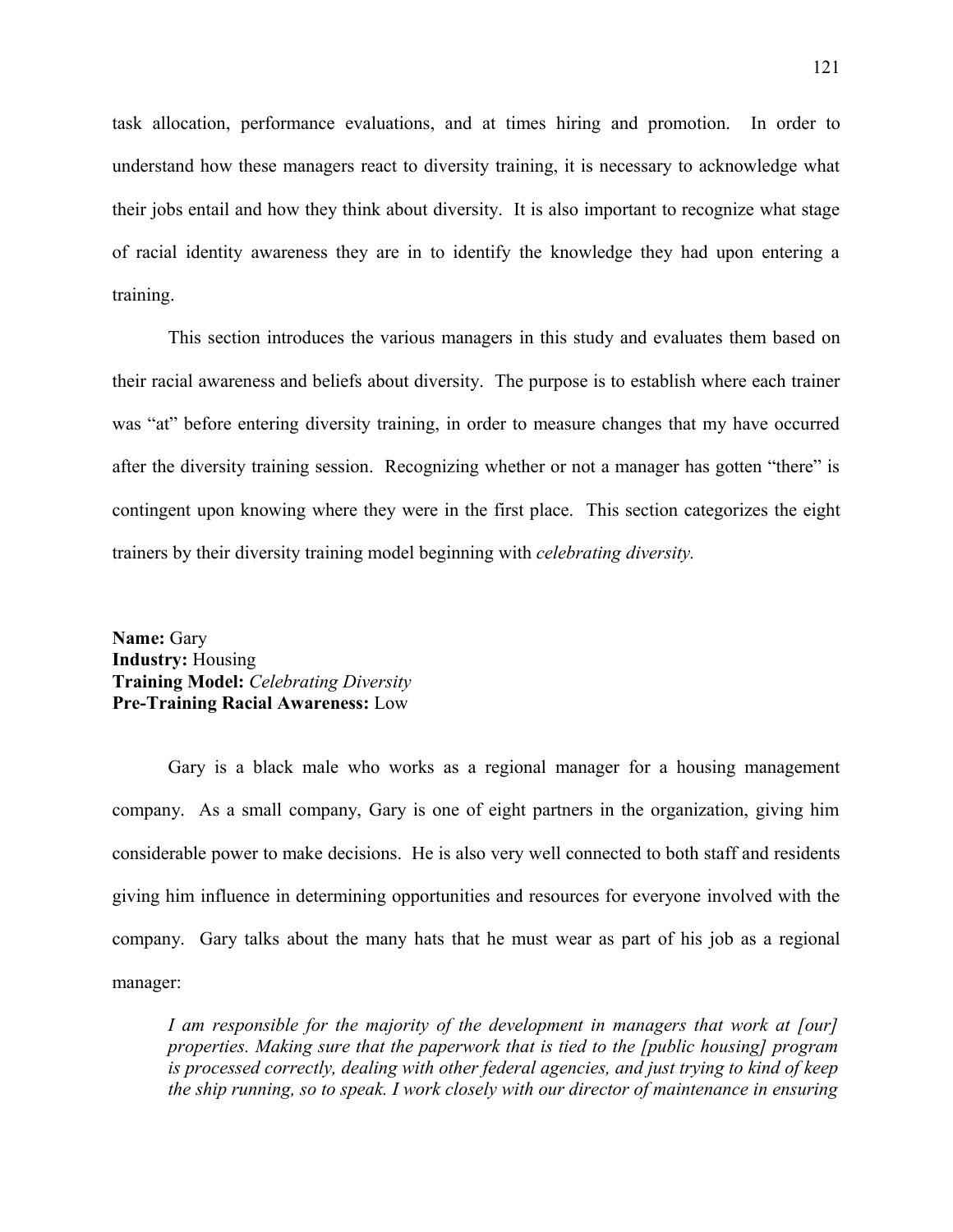*that our maintenance department is working efficiently. And also try to spend a lot of time addressing any concerns that the residents may have. Getting input from them so that we're not just thinking we know what the residents would like us to do. We're actually getting feedback from them.*

— Gary, Black Male, Housing Manager, "Celebrating Diversity"

Gary truly is connected to everyone from staff to residents and does the best he can to make sure

that everyone's needs are met. He recognizes that diversity, especially racial and ethnic

diversity, can sometimes be a hindrance to trying to meet these needs.

*You could have someone from Colombia living next to someone from Cambodia living next to someone from Haiti living next to someone who's from Alabama. And it's very interesting, but I do notice that somehow it's needed for the resident population as well. Because especially, most of our developments… tend to be lower income and based on that I think there are certain tendencies that people may have in terms of trusting each other…they tend to be for the most part, pretty private in terms of what they want to share with other residents in their building. So instead of having a building with 6 people and I say 'David oh you didn't get home until 6. I just wanted to make sure everything is okay' or something like that,…everybody just kind of goes to their apartment and that's it. and you know when you get complaints, what's interesting is usually you can tell when there's a complaint that's valid or possibly a complaint that could be valid, but is based on cultural differences. So you know what's not uncommon is that one of the managers will get a call that 'the tenant in apartment 5 is playing loud music and I can't take it anymore, you've got to do something about it. blah blah blah.' Fine. But what tends to happens is 'ya know the tenant in apartment 5 is playing that type of music and I just don't understand what they're saying' or something like that, so it's something else. Ya know the person is actually not so much probably being aggravated by the music, but based on the fact that it's a cultural difference.* [His emphasis]

— Gary, Black Male, Housing Manager, "Celebrating Diversity"

A difficult task for people in a position like Gary's is understanding what complaints are based on tangible problems between residents and what complaints represent a cultural bias. This is not cultural racism in the color-blind sense, where stereotypes about others' cultures are the basis for inequality (Bonilla-Silva 2001, 2010). Gary is simply recognizing that his tenants tend to keep to themselves and are wary of creating bonds with people who are culturally different than them. As such, diversity training is considered a way to better understand how to engage with the different cultures that staff will interact with on the job based on a very racially and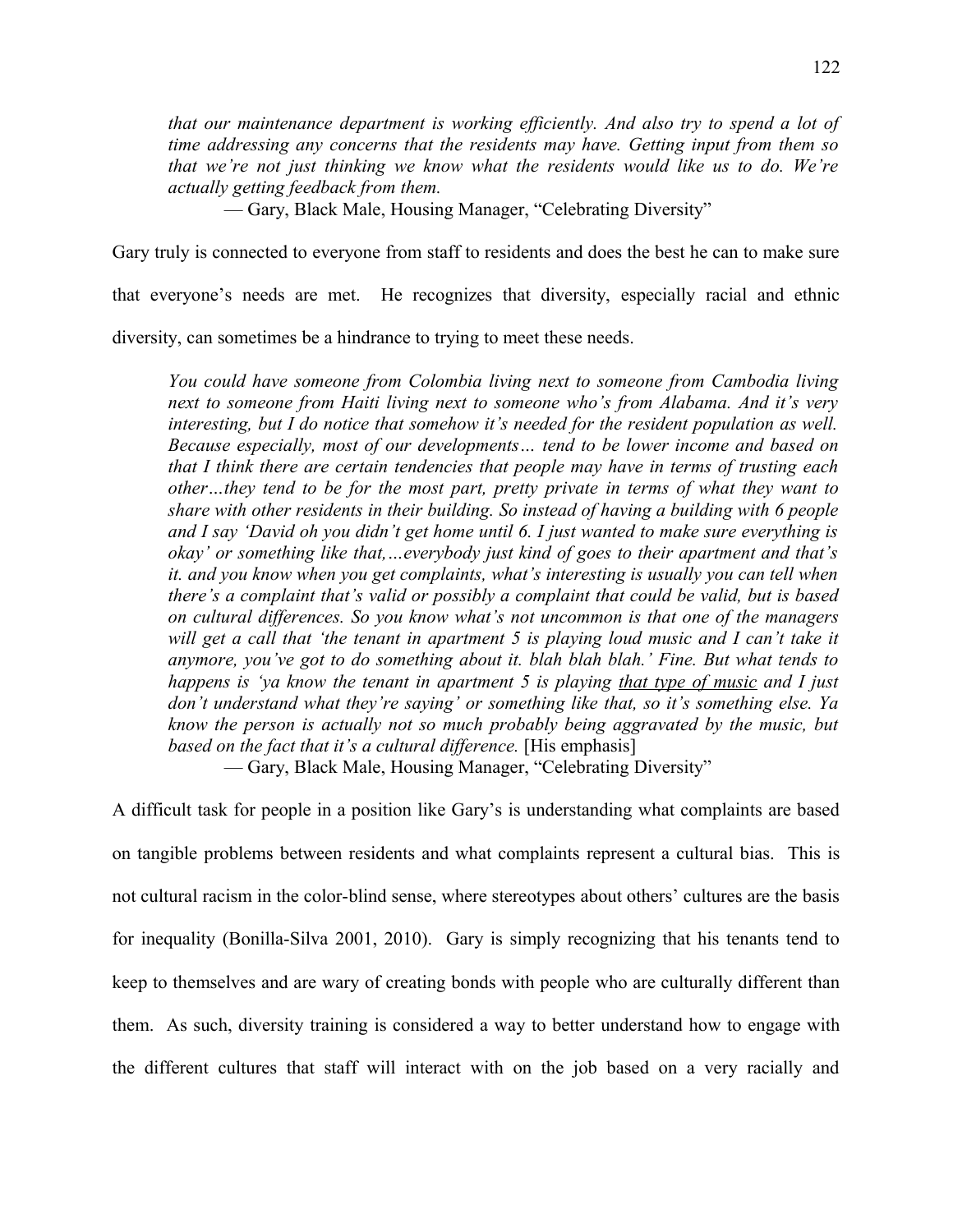ethnically diverse client base. The clients become the central focus of diversity, so that the staffresident relationship takes precedent over any staff-staff relationship. Gary justifies this decision by pointing to a family-like atmosphere that he believes is exemplary of his company's organizational culture:

*I think that the staff here—we're a pretty small company—so the staff here is pretty close and I think that we have a director of Human Resources in [names her] who's very good in terms of bringing up various activities or cultural things and I think that we kind of, by default, look at all of the employees as family, be they Asian, Hispanic, African-American, West Indian. Whatever it is, we really don't see that. So in terms of diversity it would be harder for it to have an impact for our staff because I don't think that we really look at it that way.*

— Gary, Black Male, Housing Manager, "Celebrating Diversity"

Gary, then, sees his company as somewhat immune internally to the issues of diversity that can arise when dealing with the residents externally. While he connects this to a close-knit group of people, his words also connect to color-blind ideals and post-racial discourse as he says above, "we really don't see that." In his company, they have moved beyond the dividing factors of race and ethnicity. Racial differences do not cause problems for them, so they do not even need to be discussed or addressed. Gary's color-blindness masks institutional racism, so that racism becomes entirely about individual prejudice and interpersonal interaction. This links directly to the *celebrating diversity* model of diversity training, which happens to be the model of training that Gary participated in. Everyone differs on a whole host of levels. The goal is to target the areas where people feel discomfort. If there is no discomfort apparent, there won't be any issues. This also ties in to the organizational goals for diversity training. Gary's organization is very client-based and they needed a diversity training to help them better interact with their clients.

*I think for us to really try to expand, we have to be aware that we are dealing with different populations. In our field, housing, where there's so strict fair housing laws and you really have to be careful with what you say and how you treat people because it's the perception that you're not treating me as fairly as this other person. And it happens all the time. You have someone call. Say their refrigerator breaks down, we send someone*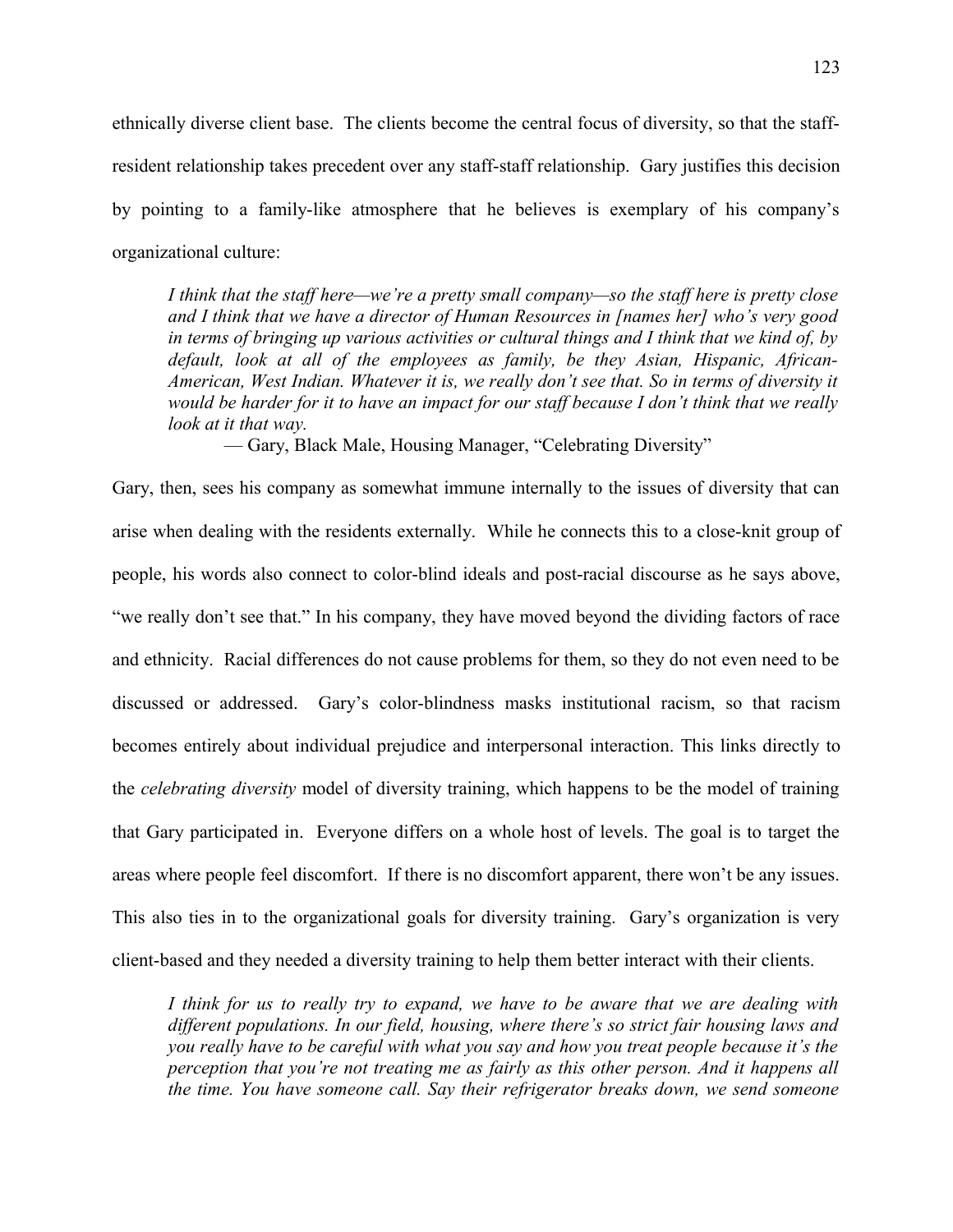*out. Our appliance guy can't fix it. We get a new refrigerator. Now the person next door is calling 'why does she get a new refrigerator?' So this is how I know I'm doing a good job is that I've been accused of favoring Hispanics, favoring Haitians, favoring African-Americans, favoring almost every ethnic group we have. So I know I'm consistent (both laugh). And it is just that, that's the problem, as soon as something happens it's gotta be because someone's against me or my race. It's not because I didn't do what I'm supposed to do or because my apartment was just painted 2 years ago and this person's apartment was painted 10 years ago and so it's important for us to train our staff.* — Gary, Black Male, Housing Manager, "Celebrating Diversity"

In Gary's industry, interaction with tenants is the most important focus. Interpersonal relations between tenants and between staff and tenants can create friction, especially when tenants are so likely to attach a perceived injustice to their race or ethnicity. Gary and his colleagues needed a training that provided information on why tenants may perceive decisions as injustices and how staff can control their own biases in decisions to ensure fairness. The *celebrating diversity* model of diversity training is designed to raise this exact awareness, but also perpetuates the idea of a post-racial society.

Gary's own racial awareness is indicative of the beliefs of the *celebrating diversity model.* Gary has had experiences as a person of color that have caused him to recognize interpersonal racism. His reflection on such experiences show that he has a low racial awareness exemplified by individual instances, rather than systemic inequalities

*So I'm not saying it's okay if someone looks at me and says 'that's a black person, let me hold my purse' or something like that. But maybe we can get them to the point where they understand that maybe that's a person who would help you if you were in trouble rather than someone who is going to harm you.*

— Gary, Black Male, Housing Manager, "Celebrating Diversity"

Gary, in reflecting on the way someone may clutch their purse upon seeing a black man walking down the street, recognizes that there is a racial bias present. This bias, though, is never connected to anything larger than an individual issue. The person who holds their purse tighter needs to change their personal thinking, so as to not discriminate. He does not address how that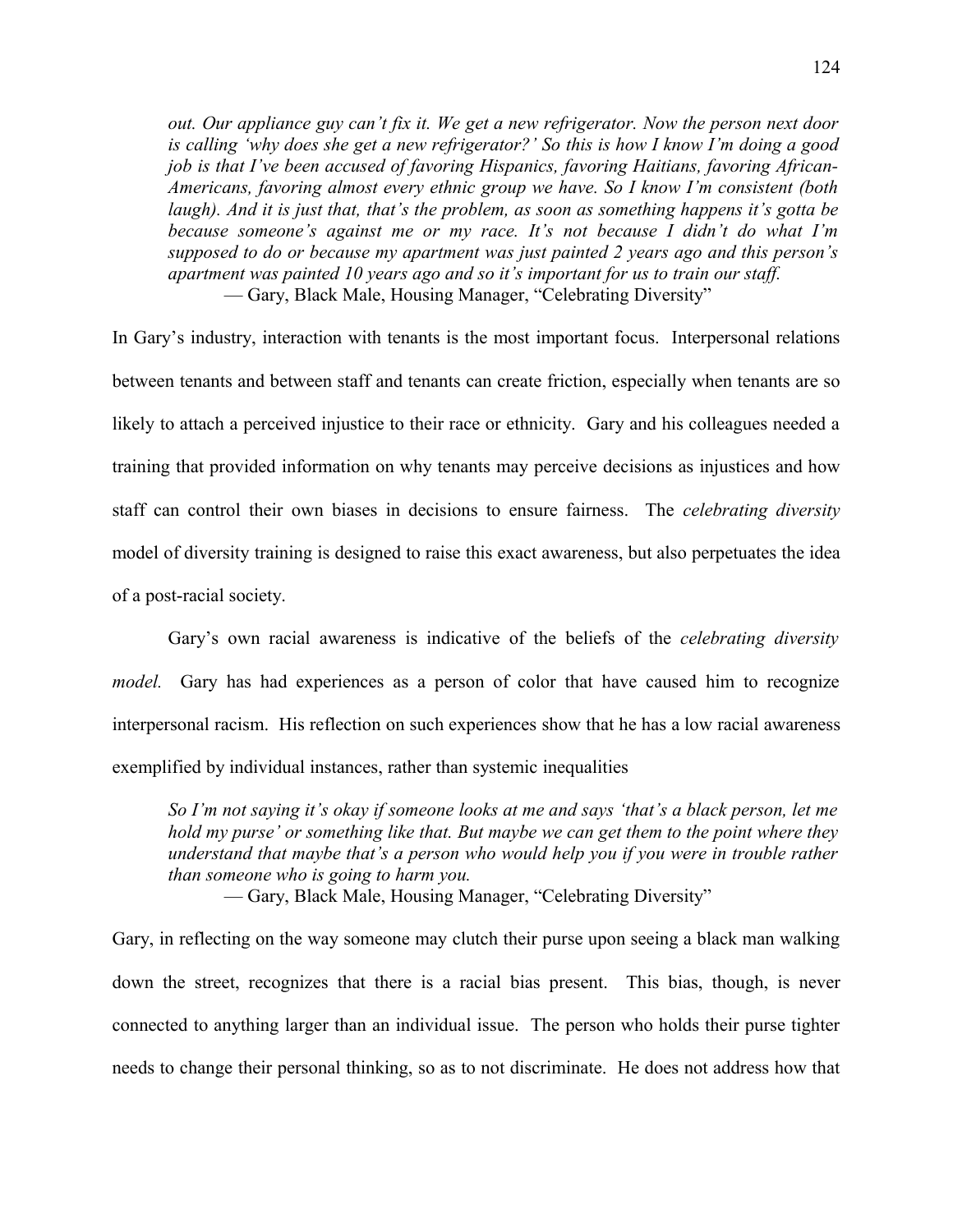person's biases may be influenced by the society they live in or a systemic form of racism. In fact, Gary believes that issues around race are "getting better" and that "surely things have improved," which points to his conceptualization that race and racism are waning in their impact. Gary, then, is a black male regional manager who has a low racial awareness highlighted by his ideas about post-racialism.

**Name:** Mark **Industry:** Government **Training Model:** *Ensuring Representation* **Pre-Training Racial Awareness:** Low

Mark is a white male with many years of service at a government agency. Because of his skill and length of service, Mark moved through the agency to reach a level where he oversees a whole program; a position that brings a number of responsibilities including task allocation and staff supervision. This is a role that Mark takes very seriously:

*I have a staff here in Boston, it used to be 60 or 70 people but we've lost a bunch and I indirectly supervise staff in each region…at least from a policy perspective…so I'm on the policy side, but I do get involved in a lot of specific cases as well…I have 5 or 6 direct reports to me…I do a lot of working on writing and reviewing regulation and reports. I counsel staff when there are staff issues. Often they come to me…so I try to set the tone for the way that I want my part of the organization run and how I want them to behave and act.*

— Mark, White Male, Government Manager, "Ensuring Representation"

Mark sees his supervisory role not only as allocating tasks and completing projects, but also modeling appropriate workplace behavior to his staff of a few dozen men and women. He is a very cooperative manager and believes in the power of team projects. As a result, he has to think about diversity in his work group.

*I think to me diversity has a lot of different pieces to it. There's obviously racial diversity, but then there's religious diversity, personal style diversity, 'ways of thinking' diversity and in general the more diverse the people are in terms of whatever project you're working on, the better the project is going to come out. Because what we need is, we*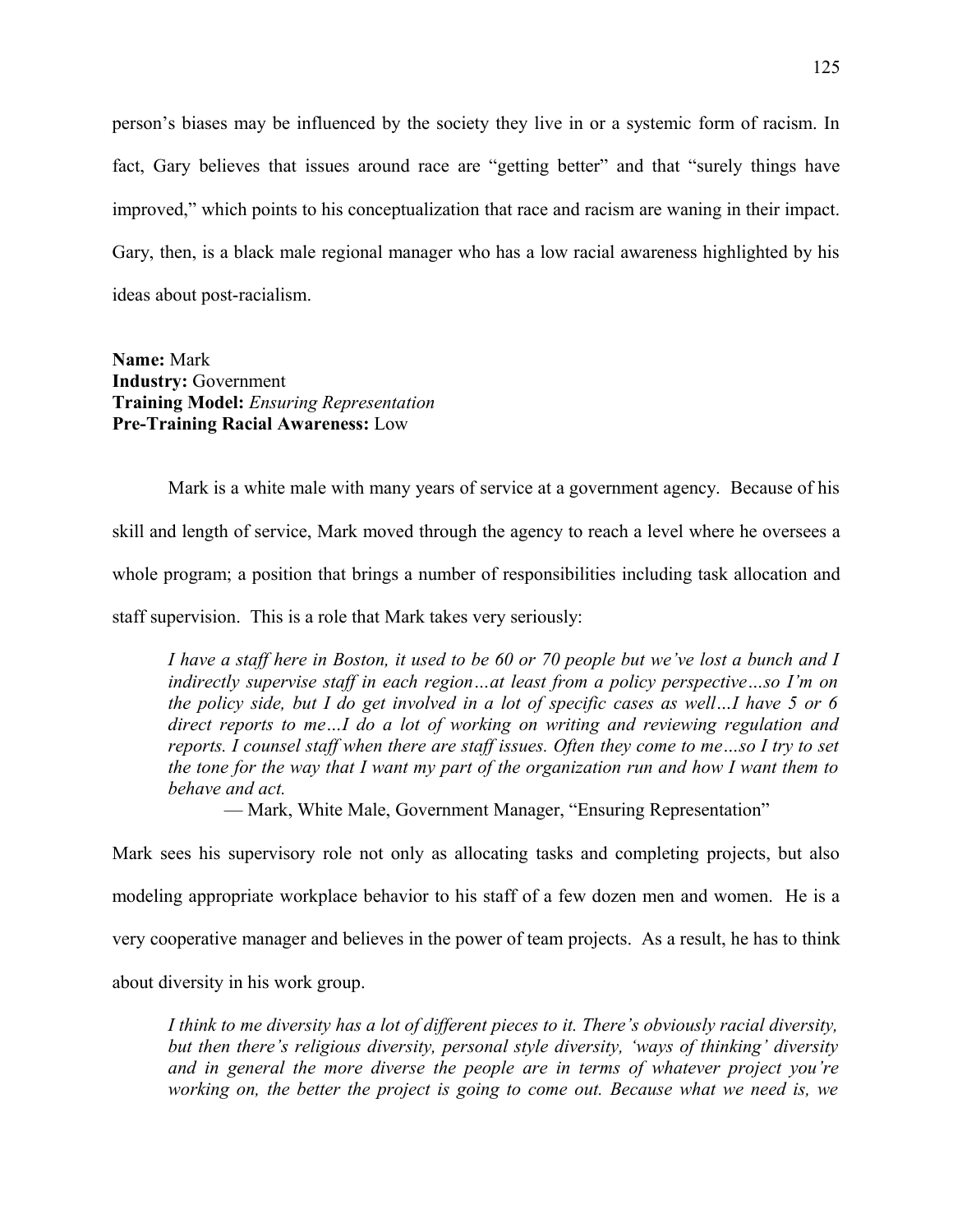*work in a lot of teaming here and you need different points of view. Points of view from a lot of different perspectives—social, economic, political. Religion, per se, doesn't come in, we're a public agency so we don't talk about religion a lot, but you know that people with different religious backgrounds bring different values and nuances to things and the same with racial/economic backgrounds. So I take a pretty broad view of diversity.* — Mark, White Male, Government Manager, "Ensuring Representation"

Mark is really making the business case for diversity in his conceptualization. Having varying different perspectives is good for productivity because it provides for varied experiences and points of view, which can spark ingenuity and motivation. He does expand upon his understanding to add a second piece of diversity:

*Another piece is that… we're public servants so we ought to reflect the public.* — Mark, White Male, Government Manager, "Ensuring Representation"

He adds this afterthought to elaborate on the fact that as an agency that works with the public, they should reflect the diversity of the public, so as to relate better with them. This touches more on representation of different groups in the organization. Talking with Mark shows that he most likely has a low racial awareness. While he recognizes that racial diversity is part of diversity, he thinks of race and racism very much in terms of compliance in hiring practices due to past problems, rather than something like white privilege that shapes his interactions with diverse staff. Mark also realizes that his agency is not very diverse racially, something that he wishes he could change. This indicates the beginnings of thought about racism in terms of underrepresentation of people of color, but he sees the problem as out of his hands, leading him to withdrawal to focusing on interpersonal relationships.

*Part of the problem is we haven't hired anybody for years. Even if I had [diversity] goals there's nothing I could do about them, so frankly I don't think about them a lot. If I were doing a lot of hiring, it would be a goal to make sure we didn't discriminate and make sure we had racial/sexual parity so to speak. I think women have come a long way. We've had several women [in top management positions], so I think sexual parity is pretty good here. Racial—not so good…. I do not see a lot of challenges. I think either implicitly and explicitly I expect my staff to act professionally and to participate and to work well together. And at least in my view, not my view, in my presence, they do…And*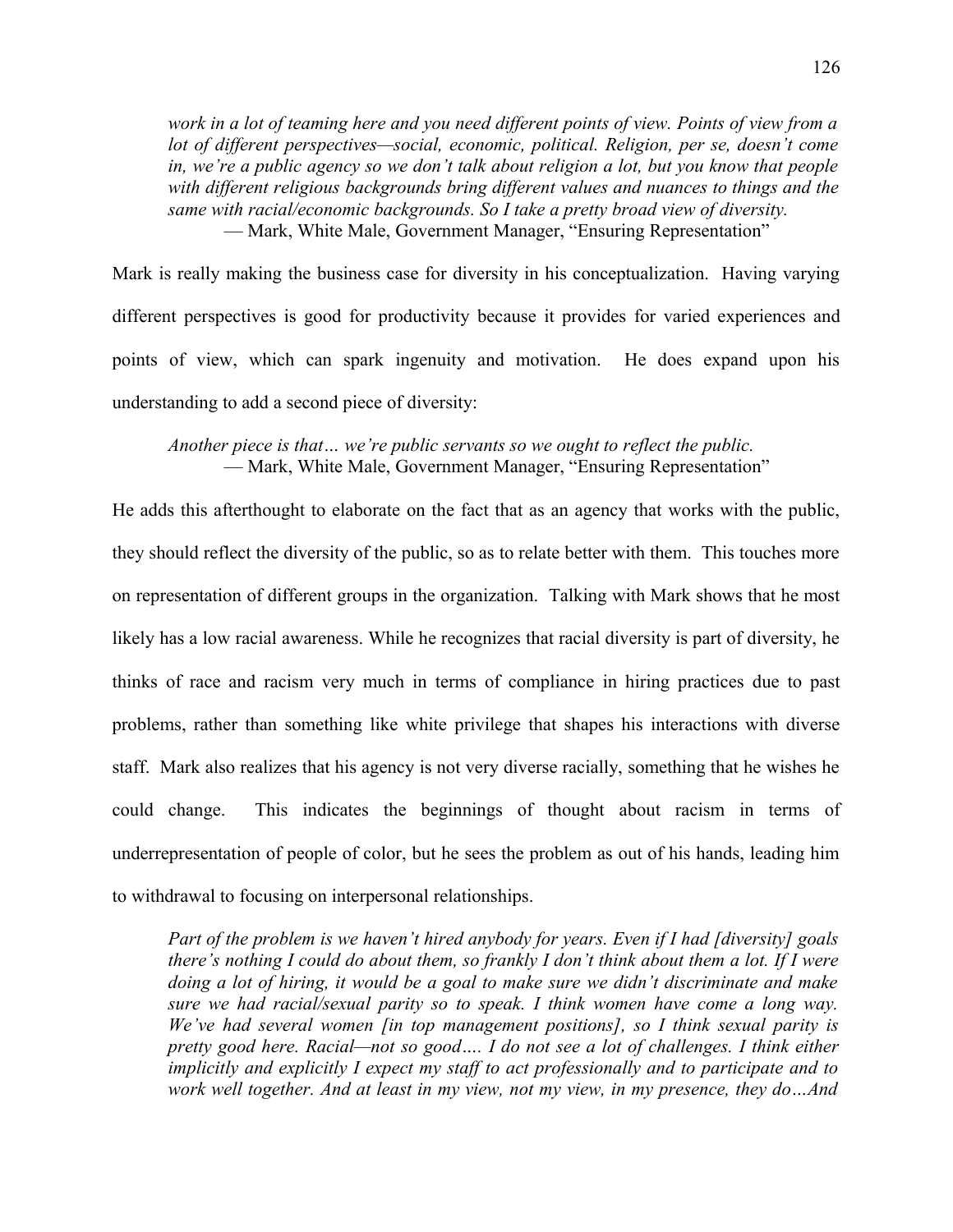*right now, frankly, we have a fairly, I don't think we have a great deal of racial diversity at the moment. At least not in my staff.*

— Mark, White Male, Government Manager, "Ensuring Representation"

Since Mark does not deal with people from many different races on a daily basis, he does not really think about race and racism in the organization. Also, the lack of hiring has somewhat personally detached him from making decisions that could reflect any sort of racial bias. Mark does not have an understanding of institutional racism. He is concentrated on interpersonal racism, something he rarely encounters because of the lack of racial diversity in his organization. Mark does not "see a lot of challenges" with people who are different working together in his organization. Though he does not have a lot of racial diversity on his staff, Mark suggests that having a more racially diverse staff would not interfere with how well people work together in his department.

Mark participated in an *ensuring representation* training model. For Mark, the purpose for this training is strongly tied to compliance.

*Well as far as I can tell, it was to make us aware in [names state] of the protected groups. There are certain legally protected groups and to I think raise awareness of how to handle certain conflicts… This was something 'okay the Governor says you have to do this every so often.' And that's fine. But are we doing just to get it done or is there a particular issue within this organization?* 

— Mark, White Male, Government Manager, "Ensuring Representation"

In this particular training there is a sort of "double-dose" of compliance. From one side the training is focused on how managers must comply with equal opportunity law regarding protected groups in their particular state. From the other side, the training itself is rooted in compliance as it appears that the governor has mandated this sort of training for government agencies like Mark's. It appears that this addition of the governor's mandate can further detach the specifics of the training from what Mark believes the organization actually needs to be more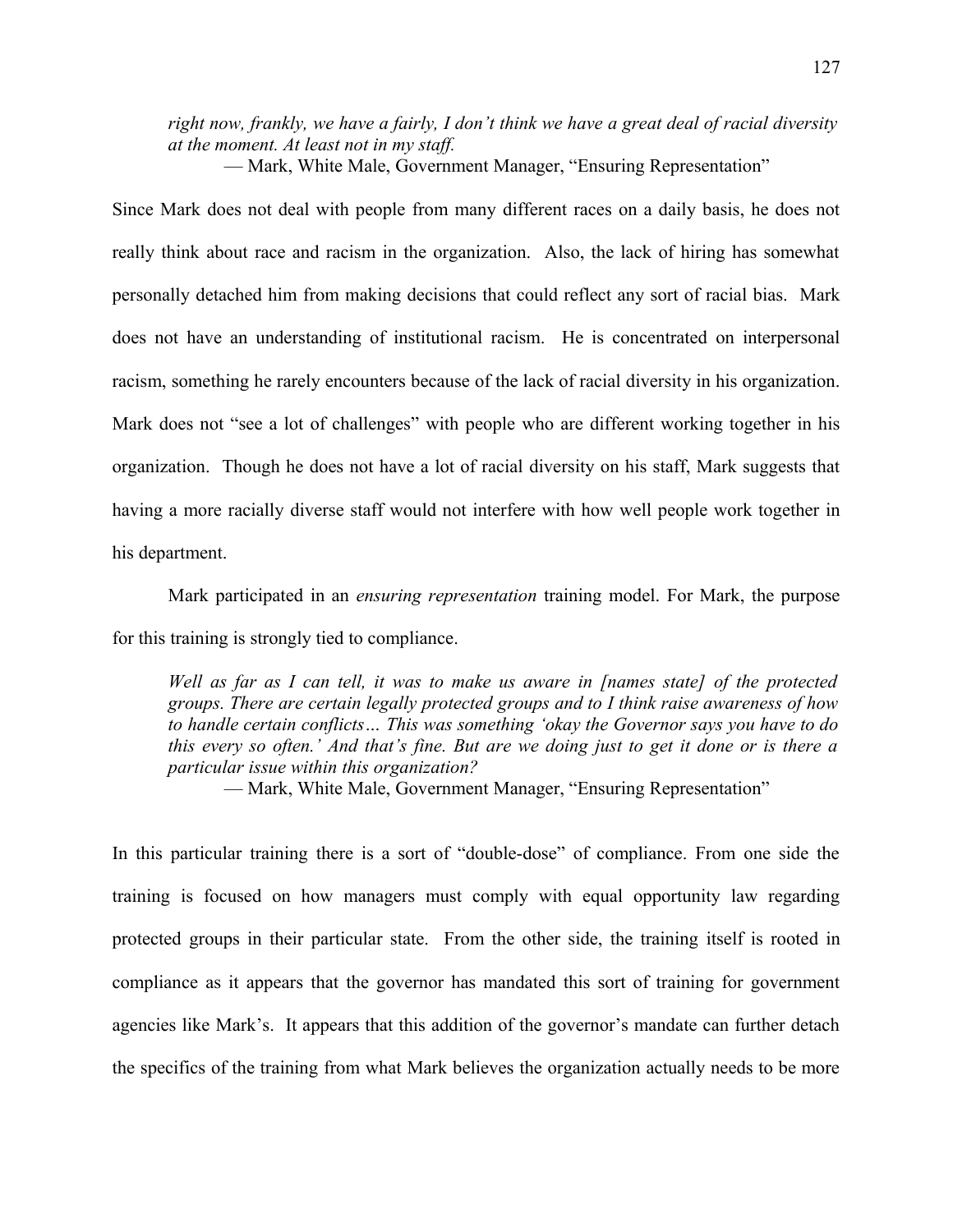productive. So, from a representation standpoint, this model relates to Mark's connection of racial diversity to hiring practices, but does not incorporate his ideas about the business case for a broad definition of diversity.

**Name:** Don **Industry:** Government **Training Model:** *Ensuring Representation* **Pre-Training Racial Awareness:** Low

Don is a white male with nearly three decades experience working with the same group in state government. Don has continuously risen in the government agency and now occupies a position where he concentrates on the functioning of a whole program.

*I used to be in charge of a number of different sites and be the project manager or site manager or whatever. As a manager…you can't really get involved with those specific projects and manage them yourself because they take too much time. You have to look at the overall program. So you have to make sure that the different functions of the program are allocated to the right people and staffed with the right people… my job is to make sure that the different functions operate smoothly and that there's communication in between.*

— Don, White Male, Government Manager, "Ensuring Representation"

Don is the definition of a manager in the sense that his day-to-day work concentrates on managing a large operation with what he calls a "fairly large staff" to make sure that the agency does not run into trouble and that any problems are addressed in a timely and effective manner.

Like Mark, as a government employee Don is keenly aware of the way that the organization is perceived by the public that it serves. While this is an afterthought for Mark, it is Don's basis for their understanding of diversity.

*Well I like the idea of a lot of different government organizations reflecting the community that they service … I think the biggest advantage is that when you go into a community and they see that your agency is [reflective of their community]…it's more, it's kind of like a comfort level…I think sometimes people feel comfortable with people who look like them and sound like them and act like them and so if you have people go in*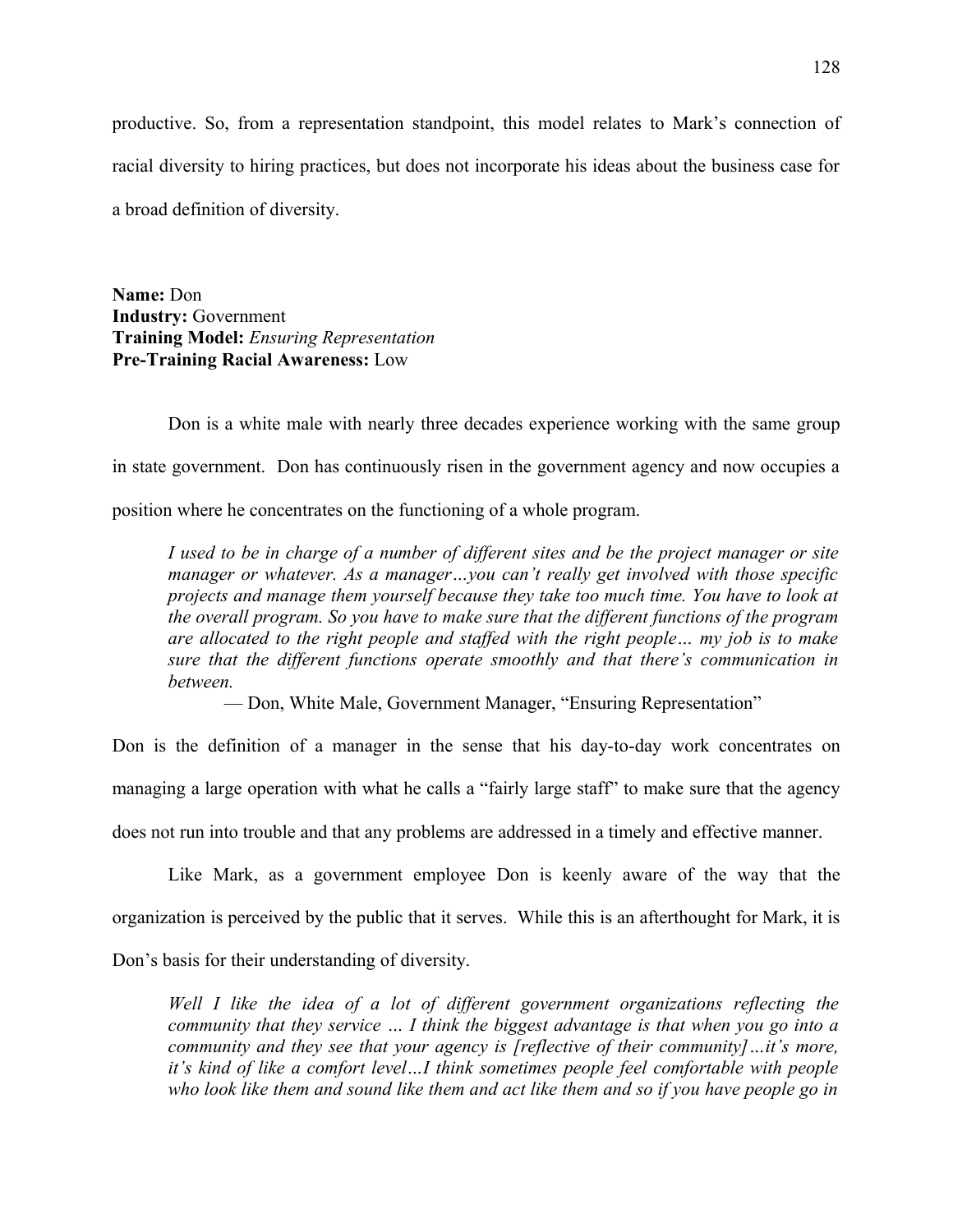*to help a community and you're not like them in any way then they treat you as a stranger maybe… We want them to trust us. It's not essential or something you have to have because sometimes people just, nowadays in particular, may have a distrust of government. We still need to work with them and we still need to inform them of what we're doing and how we're doing it. But I think in general if there is some measure of trust then things go smoother.*

— Don, White Male, Government Manager, "Ensuring Representation"

For Don, diversity in a government organization is focused on reflecting the community that one serves. This creates a connection between the community and government employees that fosters a trust and makes interaction smoother. Interestingly, Don does not view this trust as essential to his work. It is a luxury that can make a necessary project easier. Intimately linked to the idea of reflecting the community is the idea of representation. His longevity at the agency has allowed him to take a look at how the agency has changed in terms of representation throughout his time there.

*I don't know if affirmative action is the right term, but we've had some Human Resource policies that have encouraged the hiring of minorities and when I started here the agency was mostly male. And that probably reflected historical trends; like most of the titles that we could apply for were engineering titles. And a lot of them were men, so mostly males in our agency. Then over time I think that that has changed quite a bit, especially it's true with the leadership of the agency. We've had a couple of different female commissioners… We've had a woman in charge of [a number of high positions]. So, I think it's good to have that involved, so we're integrated in that way. I'd have to say though that in terms of the minority kind of diversity, I don't think we're at where we reflect the general population. I don't think we're there. And I don't know enough about the statistics or anything, but just in my own observation of who we have here in this office or in the other offices I wouldn't say that we have enough diversity to reflect the general population.*

— Don, White Male, Government Manager, "Ensuring Representation"

Here, Don is really corroborating Mark's thoughts about representation in the organization. Representation of women in the agency has been fairly successful in Don's opinion as they have made it to a number of high positions in the organization. For people of color, however, the situation has been bleak. In this way, then, Don thinks about diversity as related to representation and reflecting the community. When the organization does not reflect the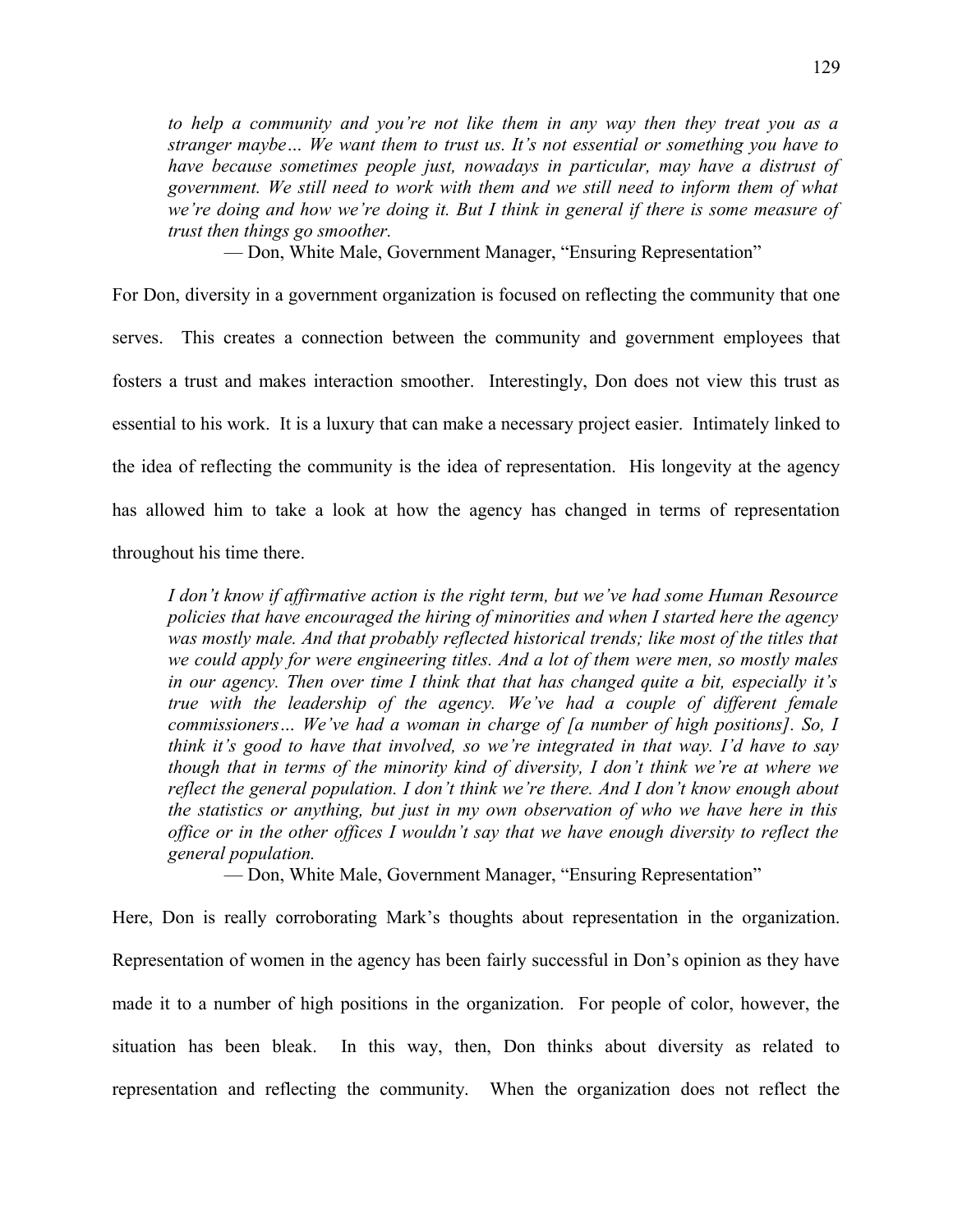community, there can be some distrust, which impedes productivity. Don is really thinking about diversity in terms of the *managing diversity* approach. His organization needs racially and ethnically diverse individuals so that projects in the community can be completed faster. He is not necessarily concerned with integrating the ideas of the community into the project, but is more interested in completing the task. This shows that Don has a low racial awareness and is most likely in the contact stage of racial identity development. He tends not to make any connections between what he sees in terms of lack of racial diversity and how his organization works as a whole, removing any analysis of institutional racism from his conceptualization. Much of his discussion about diversity in the workplace centers on being a genuinely nice person, so as to not offend anyone, while not truly changing beliefs or behaviors either. One particular illustration can be found in how Don discusses working in cubicles and telling jokes:

*So if you're saying something to one person and you think it's funny or it's just between the two of you, you gotta realize that other people can hear you that might be offended. So it's a good reminder and it also I think can raise examples of things that I think the average person would not think of as harassment or as offensive to somebody that might be in a minority group or what have you.*

— Don, White Male, Government Manager, "Ensuring Representation"

In this illustration, Don is implying that if you can tell the potentially offensive joke in a private place, then there is no issue with it because the person that will be offended is not going to hear it. This will not do much to change a workplace culture of white privilege. For one thing, simply refraining from telling an offensive joke will not change any personal prejudice that may be behind the joke. This unconscious prejudice can manifest itself in hiring or promotional opportunities, such as in the case of homosocial reproduction (Kanter 1977; Baldi and McBrier 1997; Stainback and Tomaskovic-Devey 2009). Additionally, even if personal prejudice is diminished, behaving in this way does not reduce institutional biases. Don identifies that whiteness is normalized in his workplace culture by talking about the "average person" and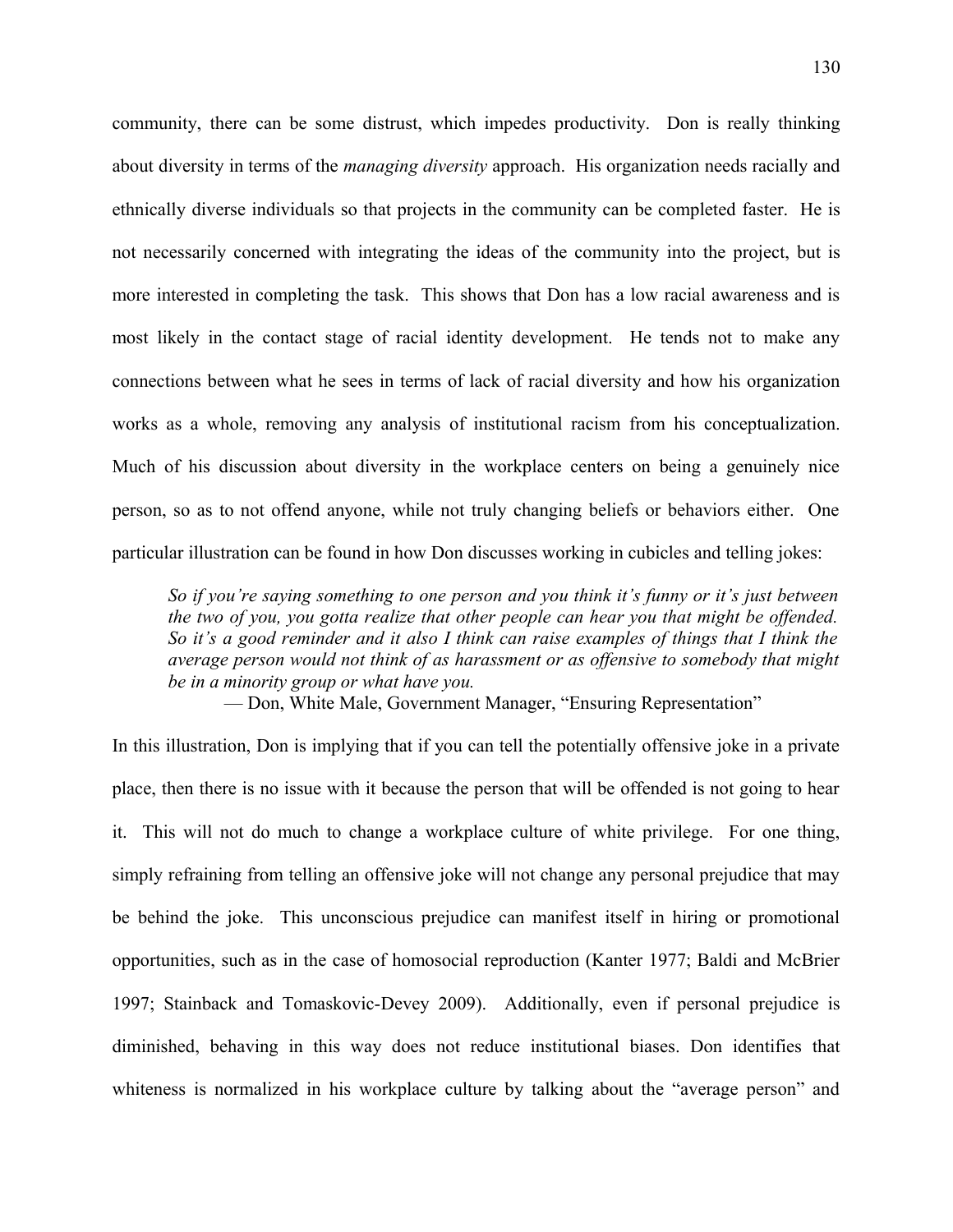contrasting that person with a member of a "minority group." Offensive jokes or comments are viewed as a problem that people of color have to face in the organization. Behaving as Don describes above is likely to produce a politically correct atmosphere, where people do not talk about differences rather than one where people respect each other's differences. Diversity trainings are considered a tool for managers to learn what might be considered offensive speech or actions.

# *Well is [diversity training] is just a reminder, in a general sense, that we support diversity and that nobody should feel discriminated against because of any reason* — Don, White Male, Government Manager, "Ensuring Representation"

Don thinks that people should not feel discriminated against in the workplace and that the purpose of diversity trainings is to reiterate that point. Don works in the same organization as Mark and attended the *ensuring representation* training focused on compliance and protected groups. For Don, this training reminded him of the protected groups and that overt interpersonal prejudice toward anyone in these groups is unacceptable behavior.

**Name:** Tony **Industry:** Education **Training Model:** *Managing and Valuing Diversity* **Pre-Training Racial Awareness:** Medium

Tony is a white male who has worked at an all-boys independent boarding and day school for over thirty years in various roles. For many of these years he has functioned as both a teacher and an administrator including being the assistant to the headmaster of the school and more recently working on diversity-related programs. Tony's school is unique in that it is very global. Students from all fifty states and multiple continents are enrolled at the school, creating stark examples of geographic and cultural diversity. Currently, Tony is working through what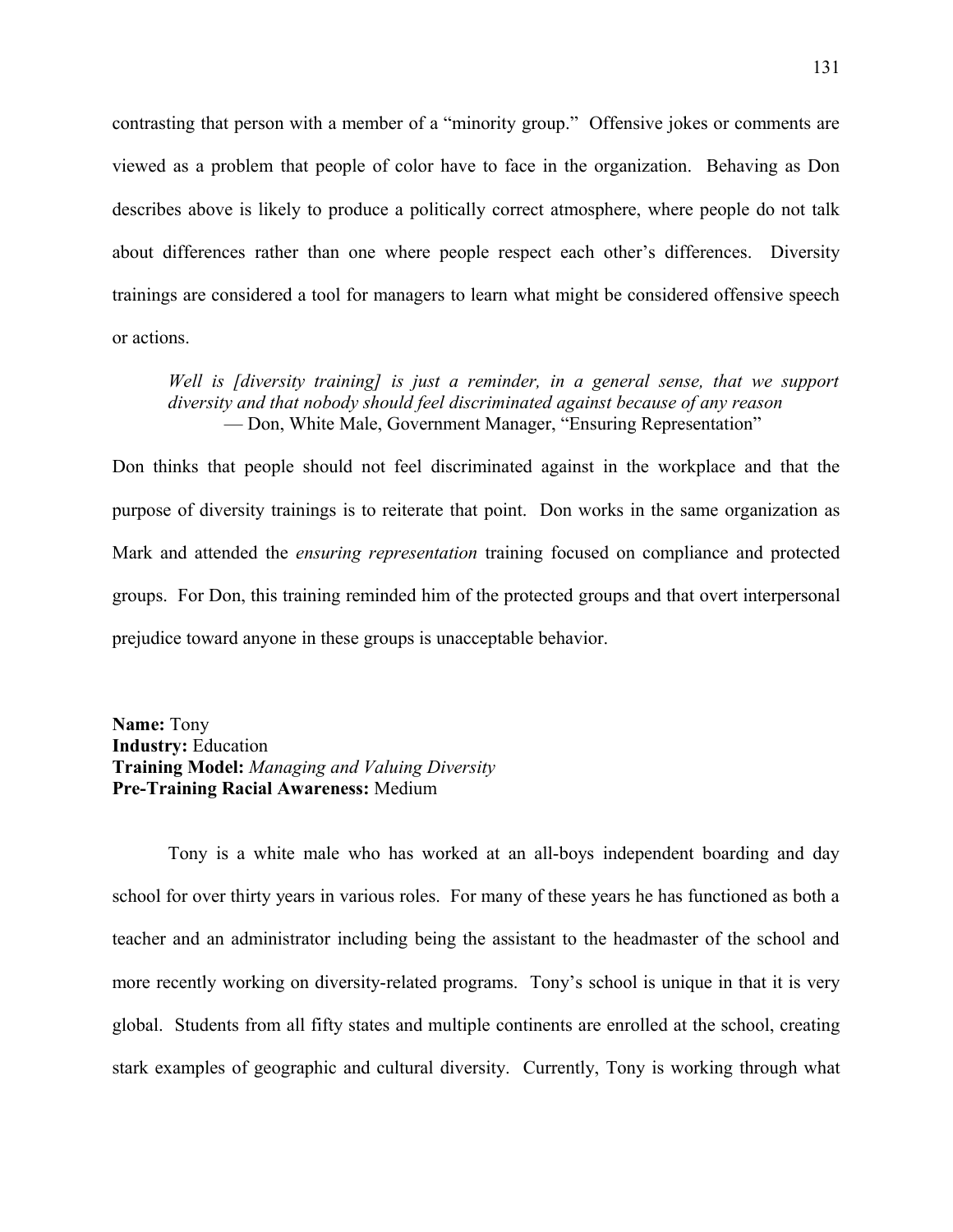diversity means for people at his school. He and his colleagues have not settled on a specific definition per se, but Tony sees it moving in a distinct direction:

*But I see it really, oddly enough, attaching to our school's mission and the mission of the school really does refer specifically to the diverse population we have and the multilayered task of developing academic, artistic, community and excellence among our students. And so when we're talking about diversity, we're talking about all of those things coming together really under the stated values of the school: honesty, compassion, respect for every member of the community. I can see right now that our definition is really leaning toward and reflecting the values of the school that have always been there, but more specifically about how that feels to every person that comes in.*

— Tony, White Male, Teacher/Administrator, "Managing and Valuing Diversity"

Tony and his colleagues are really moving to a valuing diversity understanding of moral inclusion. Respecting every member of the school is the right thing to do and the school should go to great lengths to ensure this inclusion. Recently, Tony has begun to think about diversity more in terms of race, especially when it comes to practices surrounding diversity.

*We've for years been attending job fairs specifically for people of color. I go every year…trying to recruit and entice faculty of color to come teach when we have an opening… Probably the main recent development is that we've instituted an internship program….It's an opportunity for young teachers to come in and…[t]hey actually take on some classroom teaching duties, they coach, they live in dormitories….and our initial fellows have been African-American and Latino because that's really been the designated area of interest. We're really actively seeking young teachers of color to be in the school.*

— Tony, White Male, Teacher/Administrator, "Managing and Valuing Diversity"

Tony has a clear understanding as an administrator that there needs to be more racial diversity in his faculty. While he talks about moral inclusion from the valuing diversity approach earlier, Tony also includes the reflecting the client argument that Mark and Don made. In this case, the clients are the students enrolled in the school.

*Why do it? The main one that is usually cited is that if your population is not reflected in the faculty than that's not the best situation for all of the students. And not just the black kids need to see black faces as teachers because that's really important to them, but it's really important for our students who are white to have the same experience. To see that there's a multi-racial, very varied population of teachers here too. And we're working toward that because that's the real world…there's also a benefit just in the fact that*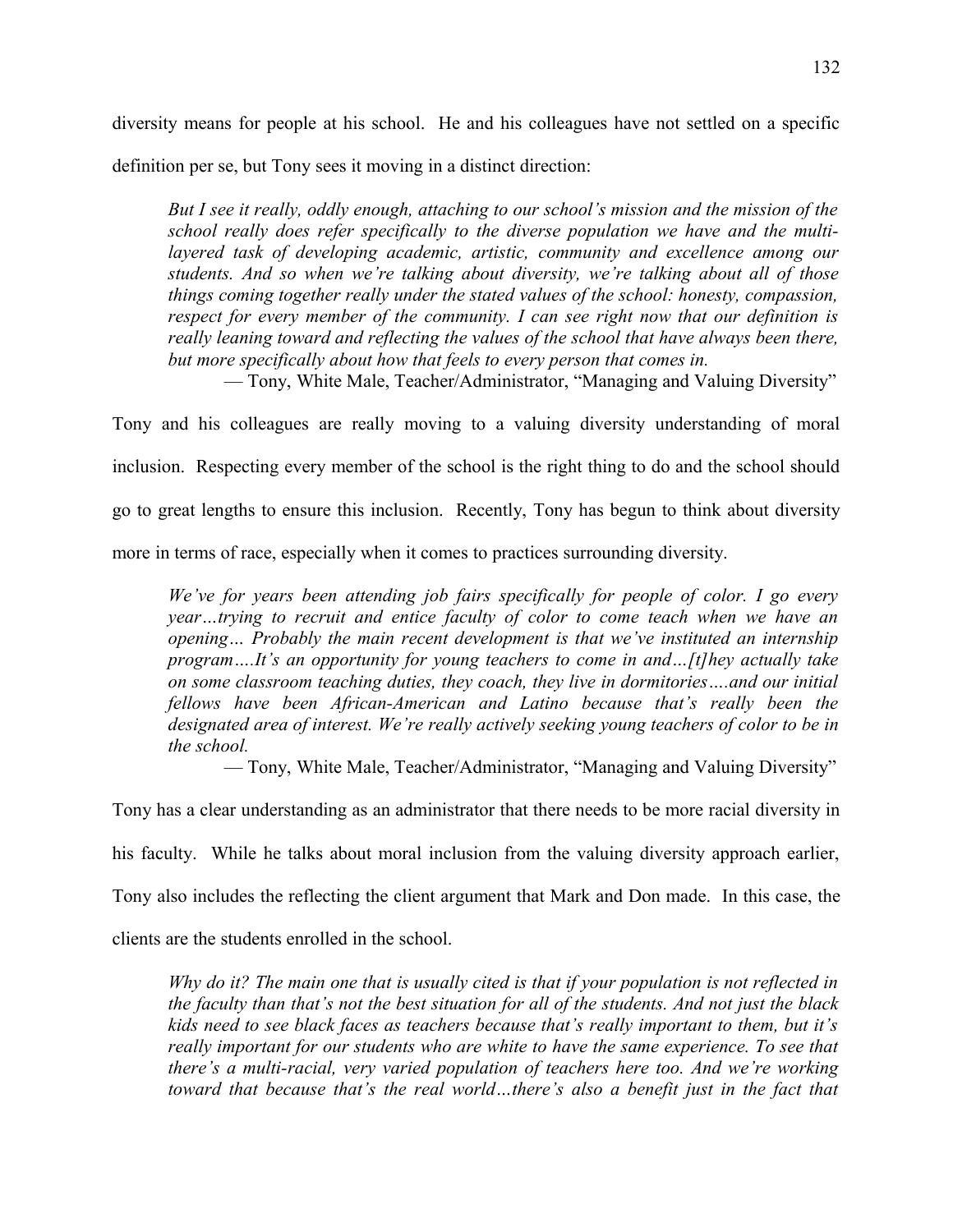*when you are trying to create an accurate curriculum…so we need varied perspectives on the faculty so that things that might not be noticed as missing. And this is true for years and years I think that black history was sort of a mini-piece of American history. But when you have more people of color and people whose perspective actually looks carefully at those things because it's their experience they are trying to reflect, that's a benefit to everybody.*

— Tony, White Male, Teacher/Administrator, "Managing and Valuing Diversity"

Tony invokes the idea of representation and reflecting the students in the spirit of the business case for diversity with a touch of moral inclusion. Having a racially diverse faculty makes the entire school better. From a moral standpoint, it allows people of color entrance into faculty positions that they have not always had the opportunity to achieve and it gives students of color the chance to see people like them in leadership positions, something that is not often the case in a white dominated society. It also compels whites to acknowledge the perspectives of other races and not capitulate to white norms. From a productivity standpoint, it enhances the learning experience because multiple perspectives bring in more accurate knowledge about the world so that students leave more informed. Tony's evaluation of racial diversity at his school reflects his racial awareness.

Before training, Tony was likely at a medium level of racial awareness. As he mentioned, he has worked for years to attract teachers of color. His reasons for doing so, rooted in exclusion of teachers of color from independent schools and broadening students' perspectives, show an understanding of racism intellectually and, to a certain extent, knowledge of some ways to avoid exclusionary practices. This points to a basic understanding of privilege in terms of access to institutions. Still, Tony did not fully grasp his own whiteness and privilege and needed people of color to aid him in his understanding. This is apparent in a recent decision that led to the diversity training that he and his staff would participate in:

*We were experiencing, because of a program that we initiated at the beginning of last year, some really negative feedback from some of our families of color that said 'that's*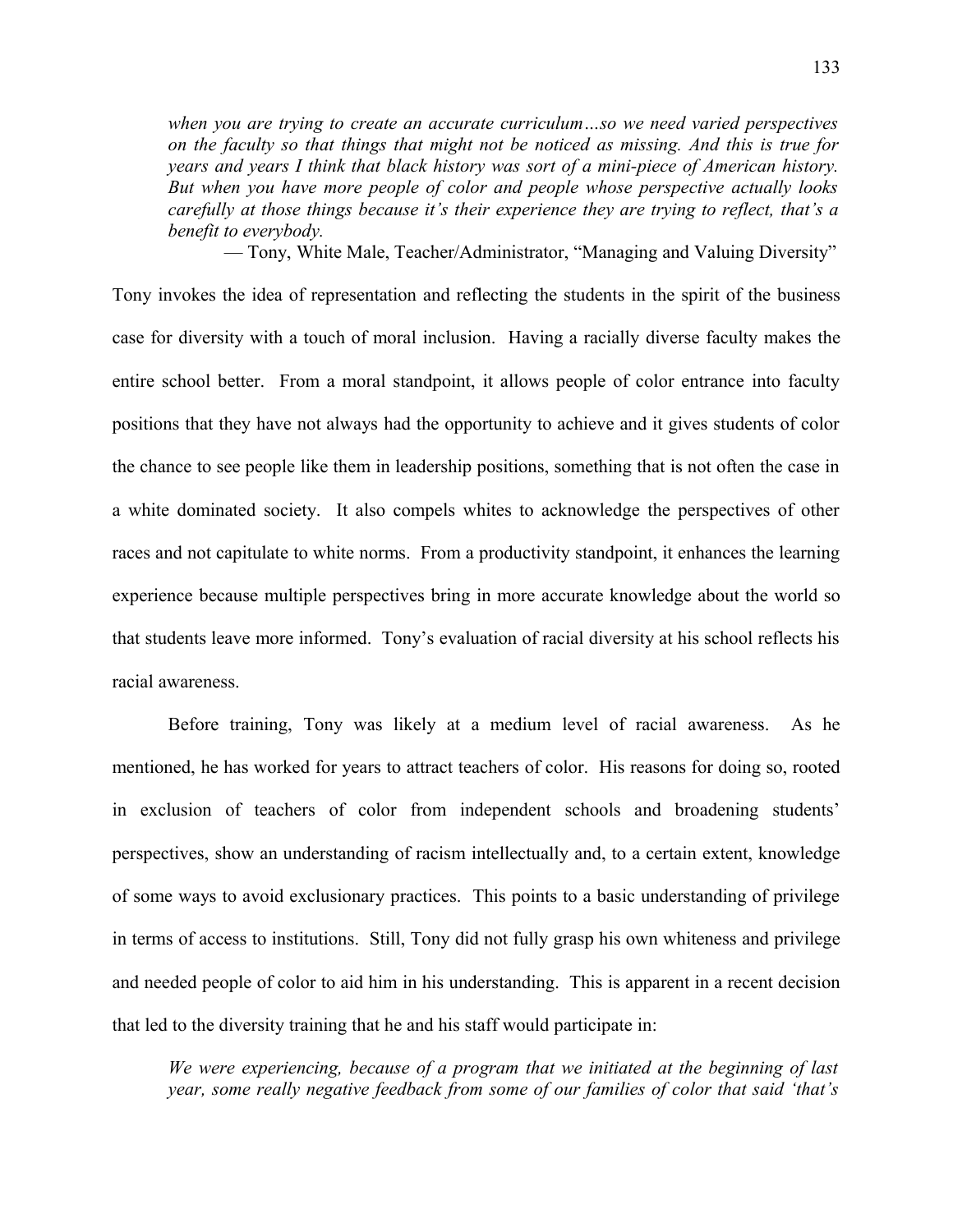*not right you can't do that.' And we agreed that it was not a good program, however it was kind of set up with very good intentions. And we sort of recognized that it's not always the best intentions that are successful or appropriate in terms of addressing issues of difference. So we said we need some help doing this…It was a new program. That was one of the reasons we felt that we really just stubbed our toe…but the interesting thing about it was that not all families of color disliked it. Some families were very supportive and liked it. Others were saying 'you can't do that because you are singling out kids of color and they shouldn't feel like they are being treated that way.' So it was a really good point. Valid points on all sides. Which made it complicated, really complicated. So we said 'gosh, let's not do this again. Let's not initiate another program and not understand what it is that we really need to consider before moving forward.'*

— Tony, White Male, Teacher/Administrator, "Managing and Valuing Diversity"

Tony was reluctant to talk about the specifics of this mistake in training that caused these negative feelings for families of color, but it appears that students of color may have been singled out to tell what it is like to be a person of color at their school. This may have evoked some powerful emotions that some families saw as detrimental to their children and other students, while other parents thought it was good for white students to see what it is like at the school from the perspective of a person of color. At any rate, Tony realized that he did not have the right tools to navigate a very complicated situation and issue. He and his colleagues decided that a relationship needed to be fostered with a diversity consulting company. From the way that Tony conceptualizes diversity above, it may not come as a surprise that his school brought in a trainer that uses the *managing and valuing diversity* model.

**Name:** Dana **Industry:** Education **Training Model:** *Caring Confrontation* **Pre-Training Racial Awareness**: Low

Dana is a white female with a decade or two experience working in higher education at various universities. Her current position places her in a supervisory role where she actively and regularly engages with her staff to ensure that they are completing tasks and are accountable for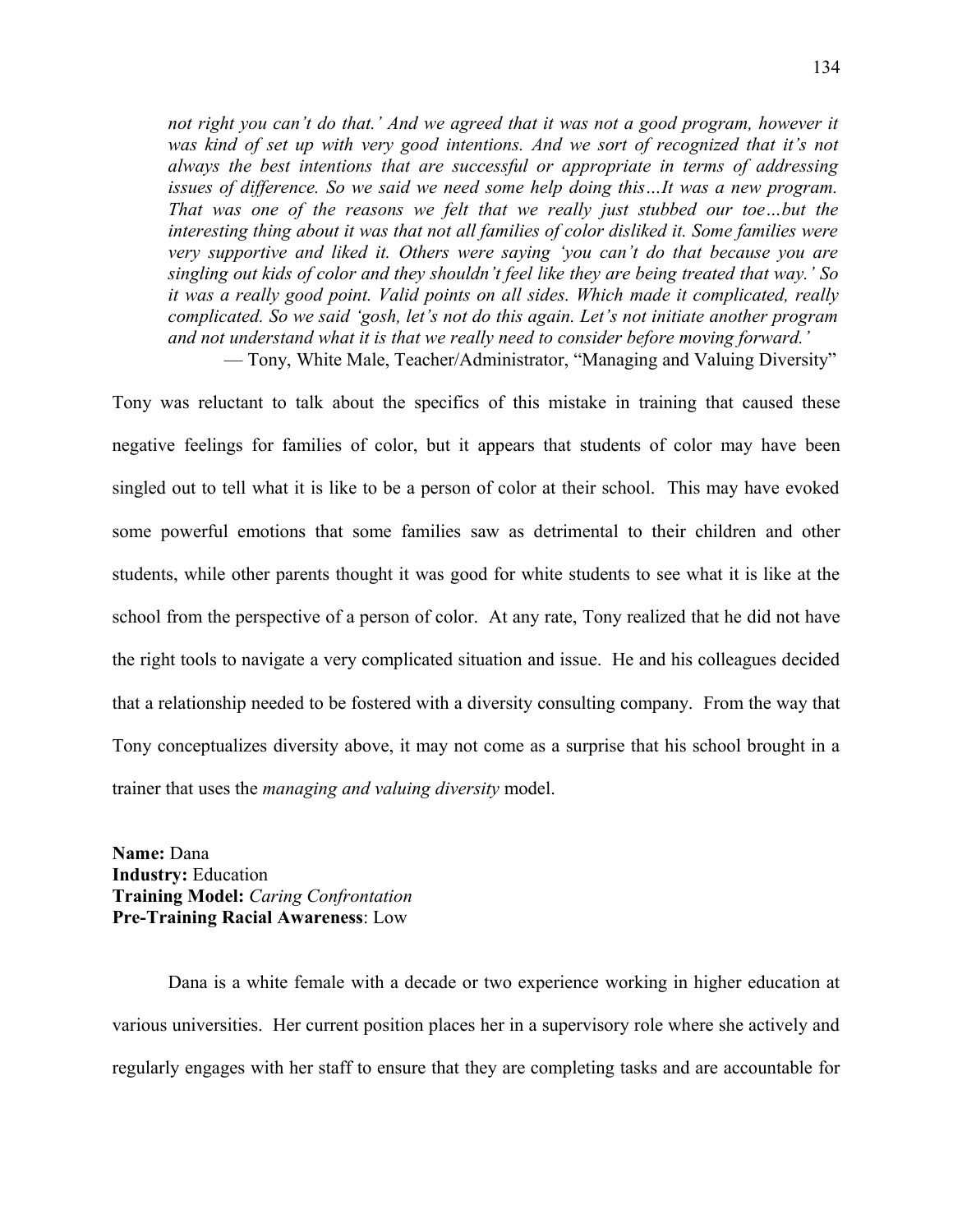their actions. In addition to supervising, her specific duties concentrate on assessment and implementation of programs to monitor how other divisions of her department are doing and what students are getting out of programs that are in place.

*My role is to oversee the assessment efforts within the division. Meaning, are our departments doing what we say we're doing? And are students learning through our programs? So, essentially we're creating trainings and workshops and strategies to help our colleagues build capacity to assess their programs. So that's a primary kind of core part of my job. I'm also working on faculty collaborations and partnerships. Making sure that what students are experiencing in the classroom kind of translates into their out of the class room experiences.*

— Dana, White Female, Education Administrator, "Caring Confrontation"

Dana is closely connected, like Tony, to both staff and students in her educational setting. She sees diversity working in her organization at both of these levels, which contributes to her overall

understanding of diversity in the workplace, which brings both advantages and challenges.

*I would be hard-pressed to work in [a department] that's homogeneous. I mean you have to have multiple perspectives. You have to have people who say 'well wait what about students who are low-income who can't afford to do this?' Or 'have you thought about this in terms of something that's going on in the Middle East?' Have we thought about how students might respond or react to this? So it's kind of a given these days that workforces will be diverse and not only in terms of race and culture but diversity of thought… we all come from our own cultural perspective and when we're thinking about how we want to assess, let's take for example the climate here….There are those who say 'well we know that there are problems, so we're just gunna go after what the problems are.' And there are others who say 'we really need to approach this in a neutral way, so we're just going to ask broad based questions' and both are right. We know anecdotally and with data that there are problems here with students not feeling comfortable, that are feeling marginalized. So my job is to sort of say let's bring that together and see if we can collect data…on what the student's real experience is. And for us who are conducting whatever research it is, to try not to bring our personal bias into it.*

— Dana, White Female, Education Administrator, "Caring Confrontation"

Here, Dana is combining the managing diversity approach with the valuing diversity approach. Diversity with staff seems to be focused on creativity and creating the best outcomes from an organizational standpoint. Diversity with students, however, seems to be more about moral inclusion and comfort. Dana even touches slightly here on critical diversity, that some students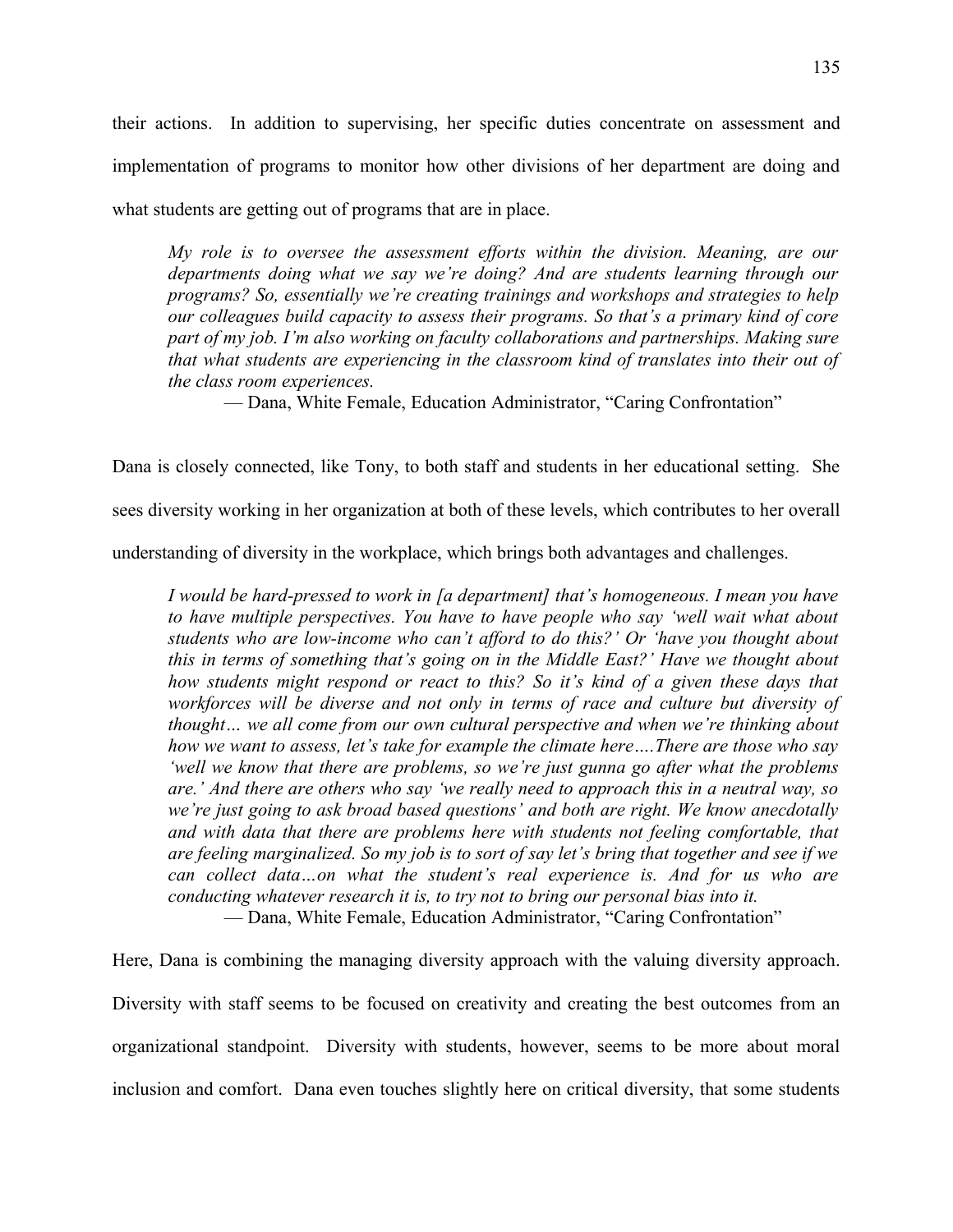are feeling marginalized because of their group membership. This combination of different approaches is consistent with her experiences with diversity in the past. Dana represents an interesting case in this study. Throughout our conversation, Dana chose to touch on the ways she has developed her understanding of diversity throughout many years of diversity trainings, rather than concentrate on one specific training. What she really did was trace her journey through the continuum of racial awareness. In doing so, she mapped out what she believes to be the best type of training, based on the inability of other trainings to reach certain goals. Before her experiences in training, Dana certainly was at a low level of racial awareness, where norms of whiteness dominated her thought.

*So for me I think that I really look at my own evolution…and my own personal learning. I grew up in an upper-middle class, white, suburban [names city, state] town. So I didn't really experience what we might consider diversity. So when I came to Boston…that was my first experience of not only socioeconomic difference, of gender differences, of sexual orientation, and of course of race and ethnicity. And so it was clunky, I have to say. It was a challenge. Some of the language we use, I wasn't familiar with. And so learning. That was a very urban campus… so it was trial by fire, but in a good way. I mean I was uncomfortable a lot of the time and I see now that that sense of being uncomfortable with yourself in a situation is actually the best way to learn about another culture.*

— Dana, White Female, Education Administrator, "Caring Confrontation"

Without moving to Boston, Dana may have stayed in this low level. Moving to Boston and experiencing/learning about diversity for the first time was a confrontation with diversity that caused discomfort. She began attending diversity trainings and getting involved in different initiatives, which combined can be considered a *caring confrontation* model*.* One particular instance in a diversity training illustrates the caring confrontation mentality:

*Oh I remember the stupidest thing. So this was maybe 18 years ago… and one of my colleagues was black and we had become good friends and so I remember saying, which is a terrible thing to say, 'one of my friends is black' in the training as if that gave me legitimacy right? So I was just absolutely attacked for saying that and I didn't understand why? Like 'what do you mean I don't know the entire black culture because I have one black friend?' That was sort of the assumption that I made. And at first it was horrible…I felt horrible. And someone pulled me aside afterward and said you were*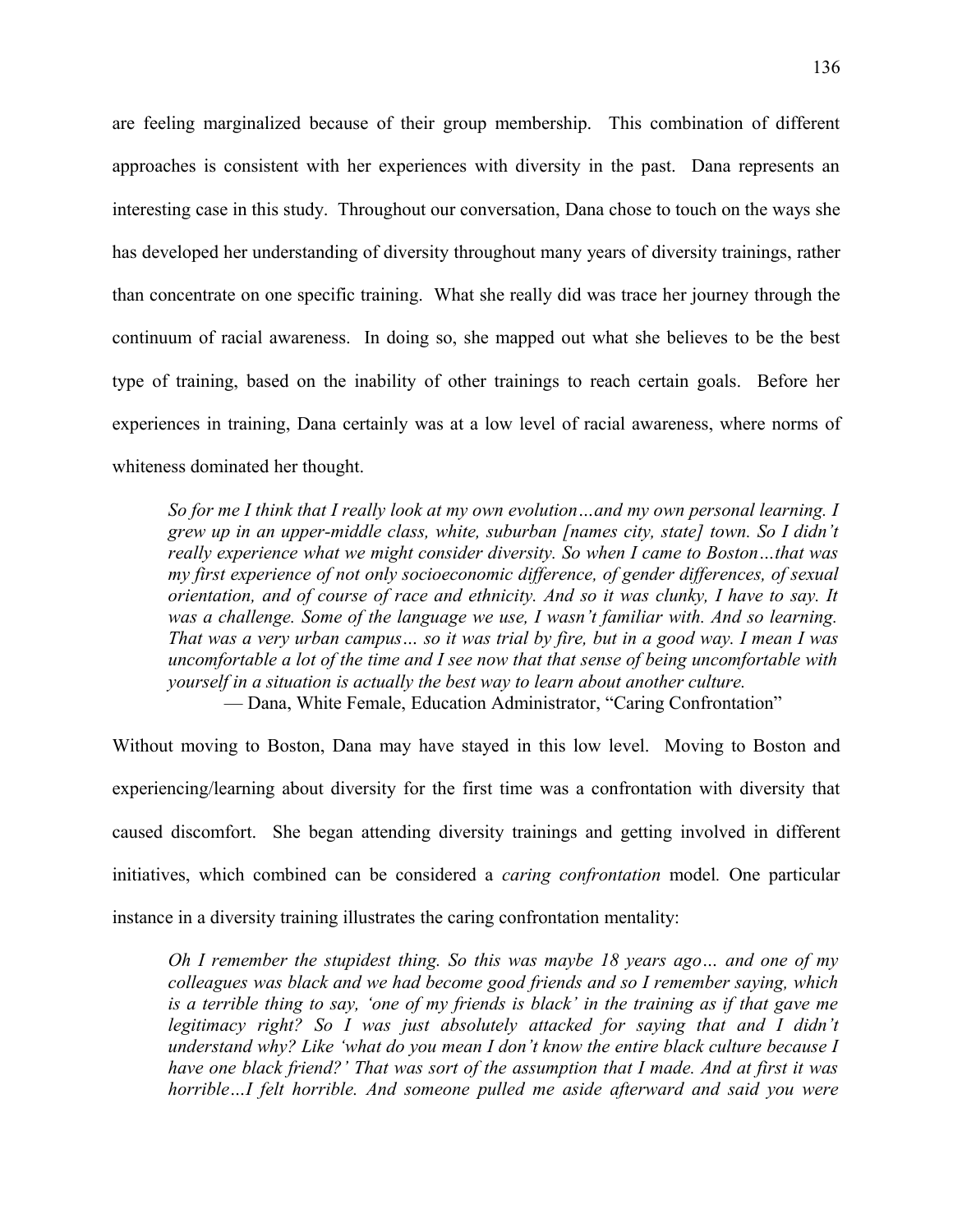*unfairly attacked for saying that and this is why. And so they sort of pulled me aside and educated me and had I not had that side conversation I probably would have said I'm never going to a diversity training again. Why would I put myself through that? Here I am trying and all of a sudden I'm getting attacked. It was a great educational moment for me.*

— Dana, White Female, Education Administrator, "Caring Confrontation"

Examples like this one show what Dana believes is effective and ineffective confrontation. Her experiences have led Dana to an understanding where the *caring confrontation* model is the preferred form of diversity training. Because Dana chose to focus on the combination of many trainings, instead of particular training, it is difficult to establish a particular pre-training racial awareness. It is clear, however, the she has a keen understanding of beginning her journey of racial awareness engulfed in white culture with very low racial awareness. From that point, a combination of events (moving to an urban setting, having her racism confronted in a training, participating in various different trainings) acted as her *caring confrontation* training model.

**Name:** Bill **Industry:** Youth Development **Training Model:** *Anti-Racist Curriculum* **Pre-Training Racial Awareness:** High

Bill is a white male who oversees a youth development initiative, which connects a number of different non-profit organizations working to empower youth. Recently, Bill's group received grant money to focus on three main focus areas.

*So then the specific issues that we were to address that were documented by research here in [county's name] that affected the lives of young people were poverty, substance abuse, and discrimination, specifically racial discrimination, racism and other forms of discrimination…I'd like to see the organizations come together in terms of addressing some of the manifestations of this institutional system of racism and in particular the hyper-incarceration of young black men.*

— Bill, White Male, Youth Services Manager, "Anti-Racist Curriculum"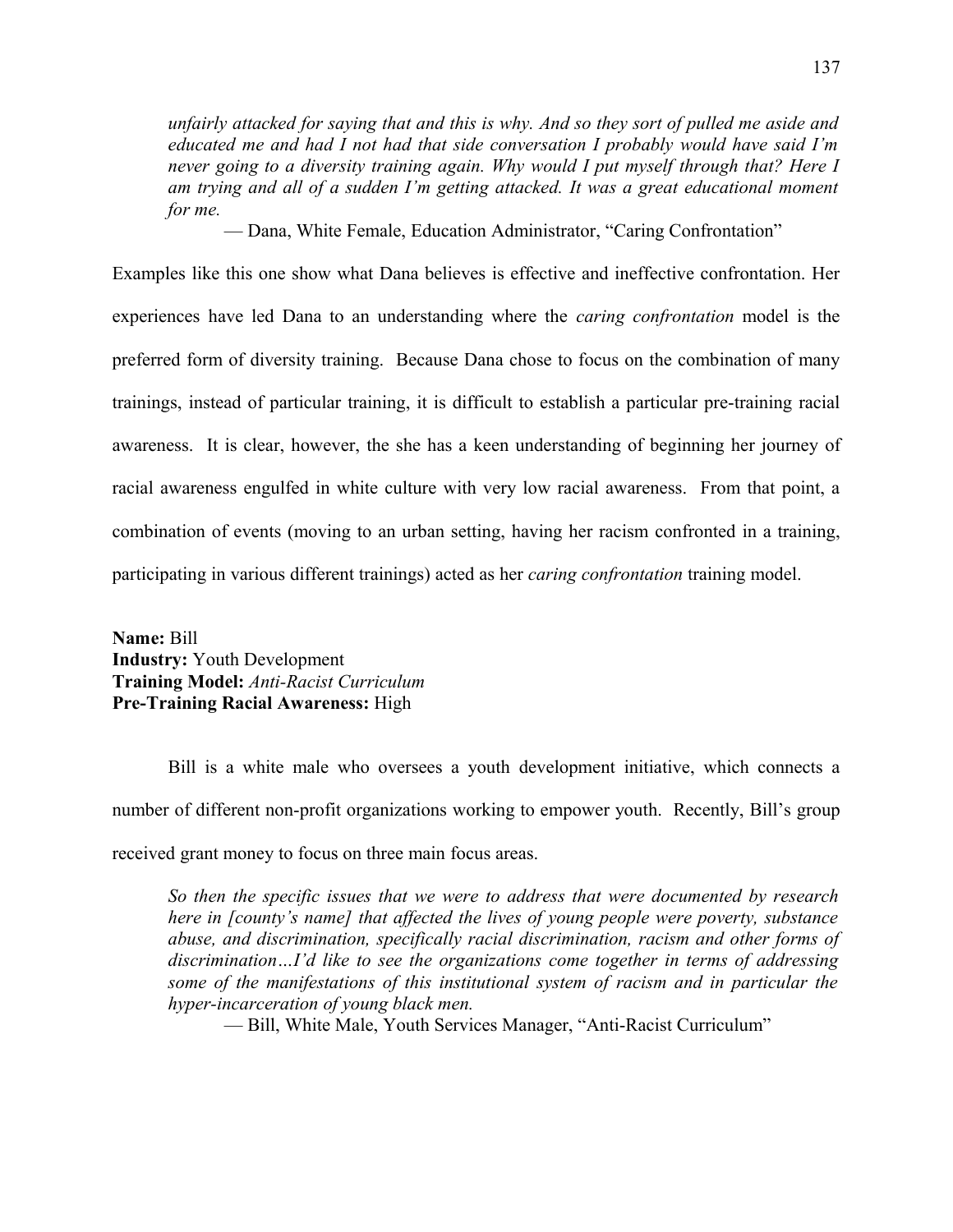Bill describes the three main focus areas that have become essential to his job as the manager of this group of non-profits. Immediately, this becomes connected to race and Bill's personal understanding of racism. Bill has a long history of studying racism and doing anti-racist work. This means that Bill takes the critical approach to diversity that the *anti-racist curriculum* model uses.

*My undergraduate work was in African American studies and I have devoted a lot of my career to developing on the academic side to understanding the institutional, structural forms of racism but also on the personal side too. To get in touch with my own personal history as a white man and to understand how that blocks, not only my understanding, but also the people that I work with and our ability to really solve our problems together.* — Bill, White Male, Youth Services Manager, "Anti-Racist Curriculum"

Bill attended college over forty years ago and so has spent many years amassing a knowledgebase and plan for action around race and racism. Before attending the *anti-racist* training, Bill had an high racial awareness. He has worked through and accepted his white identity and the privilege it affords and has tried to work against more institutional forms of racial discrimination. Still, Bill recognizes how difficult this work can be, hence the continuation of racial discrimination amongst the youth and the need for training in the *anti-racist* model.

 *I went to college in the 60s and at that time we were very hopeful that we could in fact address issues of racism both overt and covert racism and um it really as I think about it comes as a huge surprise to me that here we are 40 years later still dealing with a lot of the same issues that we thought we had dealt with first in the civil rights movement and then in the 60s and 70s in terms of affirmative actions and multiculturalism, but in fact, we did not deal with those issues and there's been a lot of recent research done to indicate that racism is as pervasive in terms of institutions and in terms of the structure of the whole society than it ever was.*

— Bill, White Male, Youth Services Manager, "Anti-Racist Curriculum"

Here, Bill is talking about the failure of programs such as affirmative action to eradicate the effects of racism in organizations at both the blatant interpersonal level and the institutional level. This should come as no surprise due to the white male backlash that accompanied and continues to accompany these programs (Ivancevich and Gilbert 2000). If powerful white males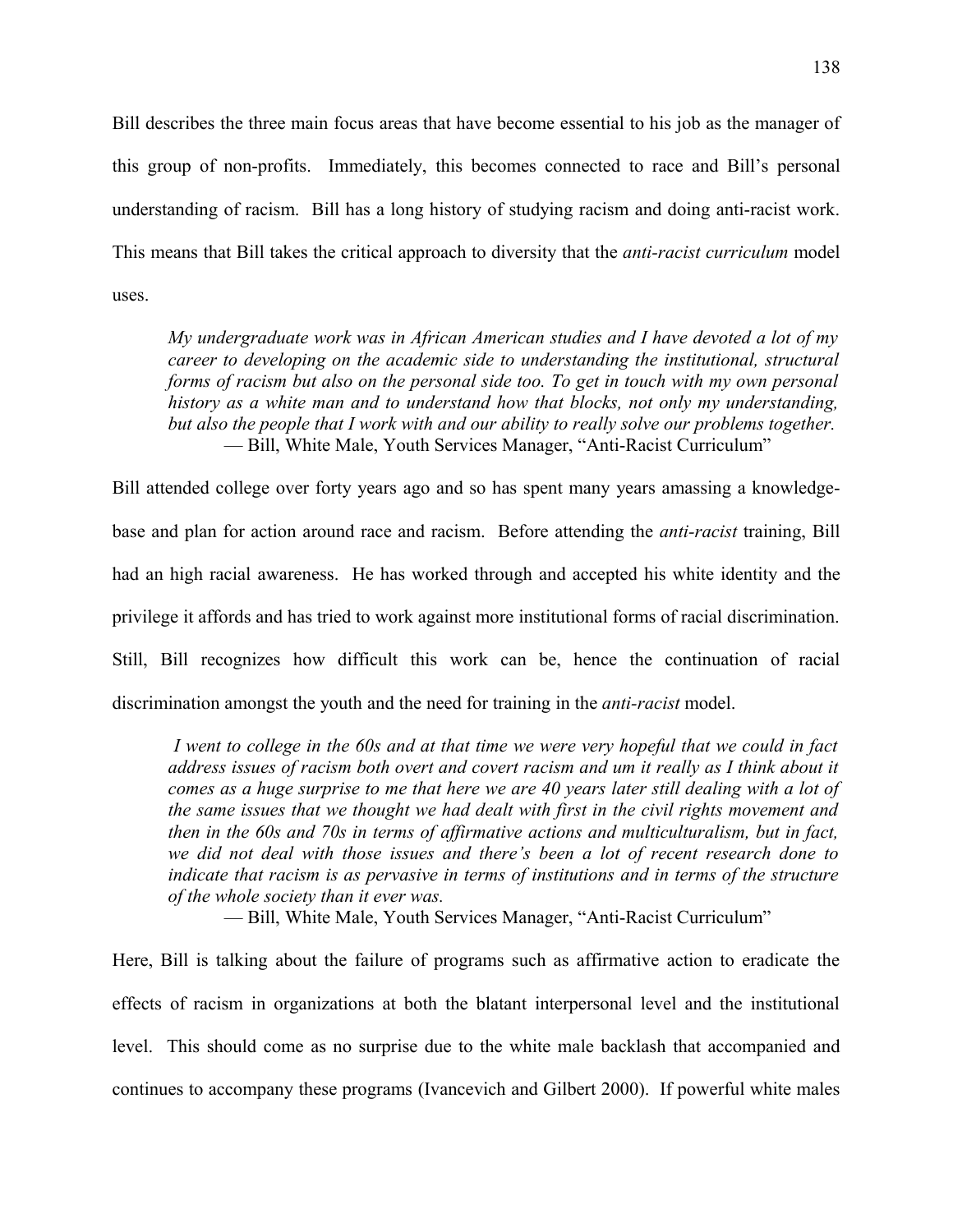do not support these programs, they are unlikely to make institutional change. Bill identified lingering aspects of racism in his own organization, specifically around an inability of his white colleagues to recognize the impact of race in organizations.

*I think that an area that was identified was denial. The basic getting past, for sort of progressive liberal folk, who tend to be the ones who run non-profit organizations. They would have to be offered opportunities to viscerally experience their racism and white privilege.*

— Bill, White Male, Youth Services Manager, "Anti-Racist Curriculum"

Bill, as someone with high racial awareness, was able to look into his own organization and identify areas where an *anti-racist* training model may assist the organization in reaching their goal of racial equality for the youth under their purview.

**Name:** John **Industry:** Youth Development **Training Model:** *Anti-Racist Curriculum* **Pre-Training Racial Awareness:** Medium

John is another white male who at the time of his training worked as a director for a nonprofit organization focused on youth development and education. As a director, John saw his organization continue to expand to reach more youth. In his opinion, it had gone as far as it could go without switching its agenda.

*We were continuously growing and I kind of came to the conclusion that we had gone as far as we could go without kind of really exercising social justice to a much greater degree than we ever had before. So based on that, I wanted to do a lot of things. Wanted to kind of recalibrate our work so that we were thinking more through a social justice lens and as part of that really wanted to do some work internally with the staff around an anti-racist agenda.*

— John, White Male, Youth Services Director, "Anti-Racist Curriculum"

John, on his own, saw his organization reaching a point where they would become stagnant if they did not start actively working against the pressures that their youth faced. Anti-racist work was something that John realized would be beneficial because of the racism that their youth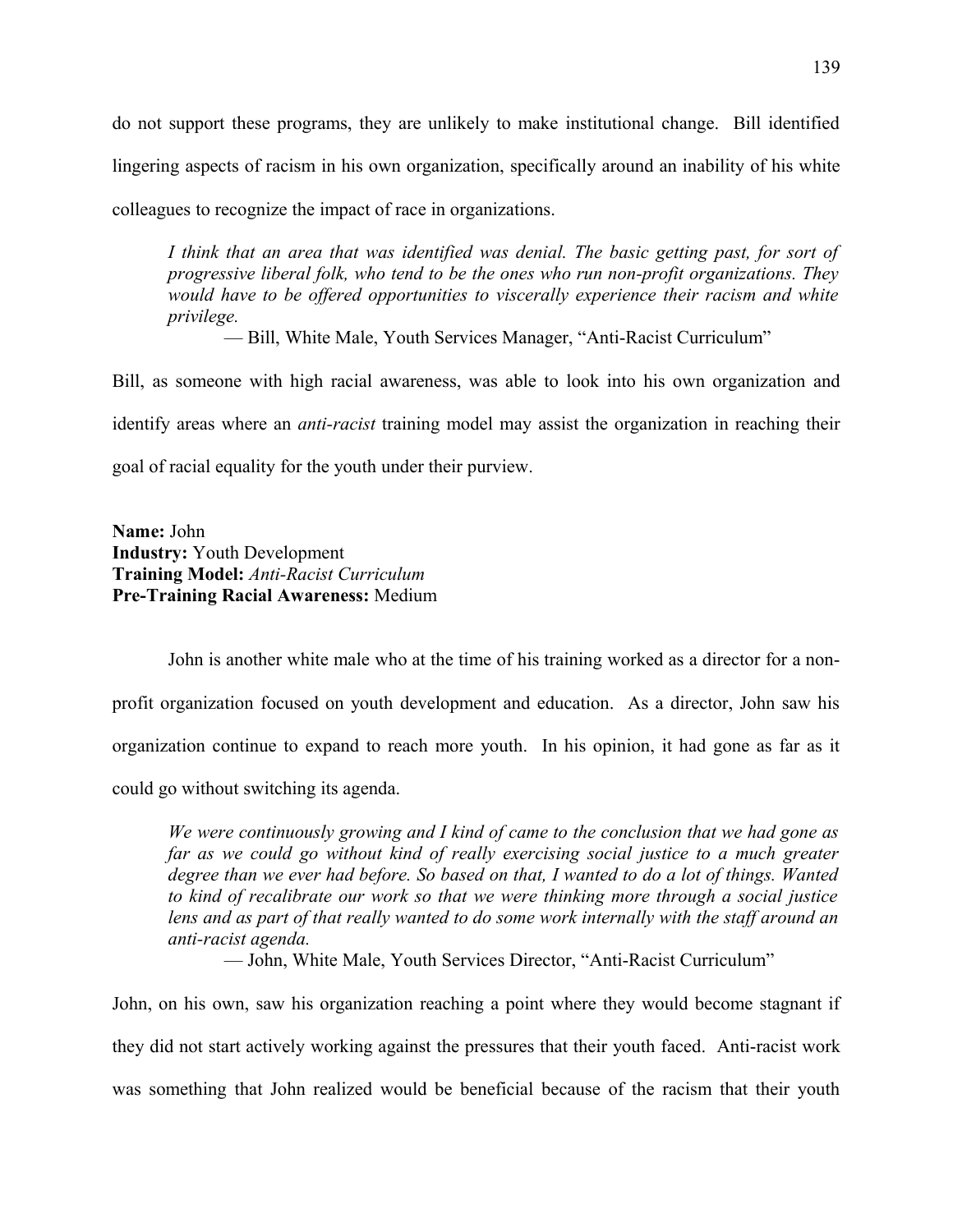faced, but that does not mean that John had a clear understanding of the issues surrounding race and racism. Part of the reason that John and his organization looked for an outside vendor was that internally they were not entirely sure how to attack this topic. John, at this point, was probably at a medium level of racial awareness.

*Other than kind of believing in social justice and knowing that there were some issues that we had around race and diversity within the organization. I didn't have a clue in terms of exactly what the training should look like or what the issues were that we should tackle.*

— John, White Male, Youth Services Manager, "Anti-Racist Curriculum"

John before the training represented the well-meaning white person, committed to social justice and equality but not really sure exactly what can be done around race to deconstruct the basis for racism and oppression in society (Trepagnier 2006). Still, the youth that used the resources at his organization were facing this issue, so John introduced the idea of doing an *anti-racist* model diversity training. Initially, this created some debate about the reasons for doing such a training and also the risks involved with undertaking a new agenda. John explained the controversy this way:

*Well, I think part of it was about, simply my leadership style, which is I tend to bring things to the table as they occur to me and this was certainly done that way, so there was sort of the reaction that ya know 'where did this come from.' So that was part of it. Sort of slowly working people through why we needed to switch to much more of a social justice agenda.*

— John, White Male, Youth Services Manager, "Anti-Racist Curriculum"

When John brought up his idea about moving to a social justice lens, people responded initially with confusion because of the suddenness of the suggestion. John continued to talk more indepth about how people responded:

*And then I think after that ya know the whole thing about doing anti-racist or diversity work is something that people find scary…. And just as sort of an anecdote…this one*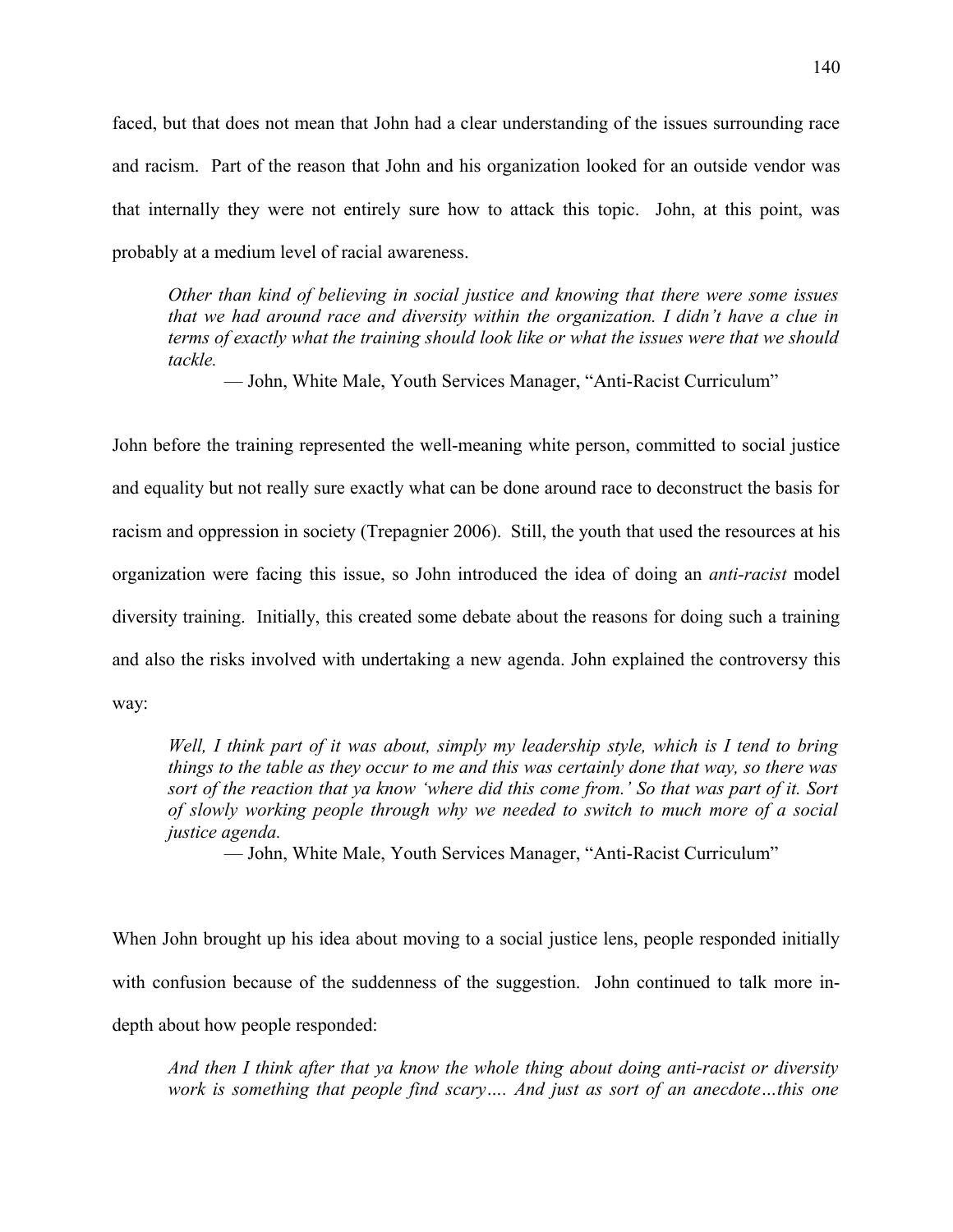*person, who was one of my best managers when she was on the management team, basically ended up leaving the organization because she was so worried and not happy about where this was going to go and the risk involved and just the uncertainty… So that sort of shows that I think people of good will who are inclined to buy into it and really help perpetuate such an agenda and a worldview, even they are scared. It's a tough issue in society.*

— John, White Male, Youth Services Manager, "Anti-Racist Curriculum"

In John's organization there was a clear apprehension about doing such a training, showing that many of people at the organization were not at the same level of racial awareness as John, who was not even that far along yet himself. Still he had the foresight to implement such a training, even though he lacked the direct knowledge about what would and should be discussed.

**Name:** Larry **Industry:** Religious Services **Training Model:** *Anti-Racist Curriculum* **Pre-Training Racial Awareness:** High

Larry is a white member of the clergy and the assistant to a high-ranking religious official for the New England region of a specific denomination. As Larry sees it, this entails a number of administrative duties that are manifested in a variety of different programs. Larry has direct oversight over a number of these programs.

*We are sort of the administrative region…for New England. We have 640 churches or so in our area. So I work, specifically, I am the assistant to the [names high-ranking official] and have program responsibilities overseeing a broad range of mission and ministry type programs that we have a part in.* —Larry, White Male, Religious Services Director, "Anti-Racist Curriculum"

From this position, Larry has been responsible for setting specific guidelines and goals. Directly

immersed in these goals over the last decade have been diversity and anti-racism work.

*One part of that is our conference has identified diversity for a long time as a key issue for us to be concerned with and for a long period of time, different people have been working in the area of diversity, anti-racism, so forth. Especially in the last 10 or 12 years we've had some groups that have very intentionally been trying to speak to the*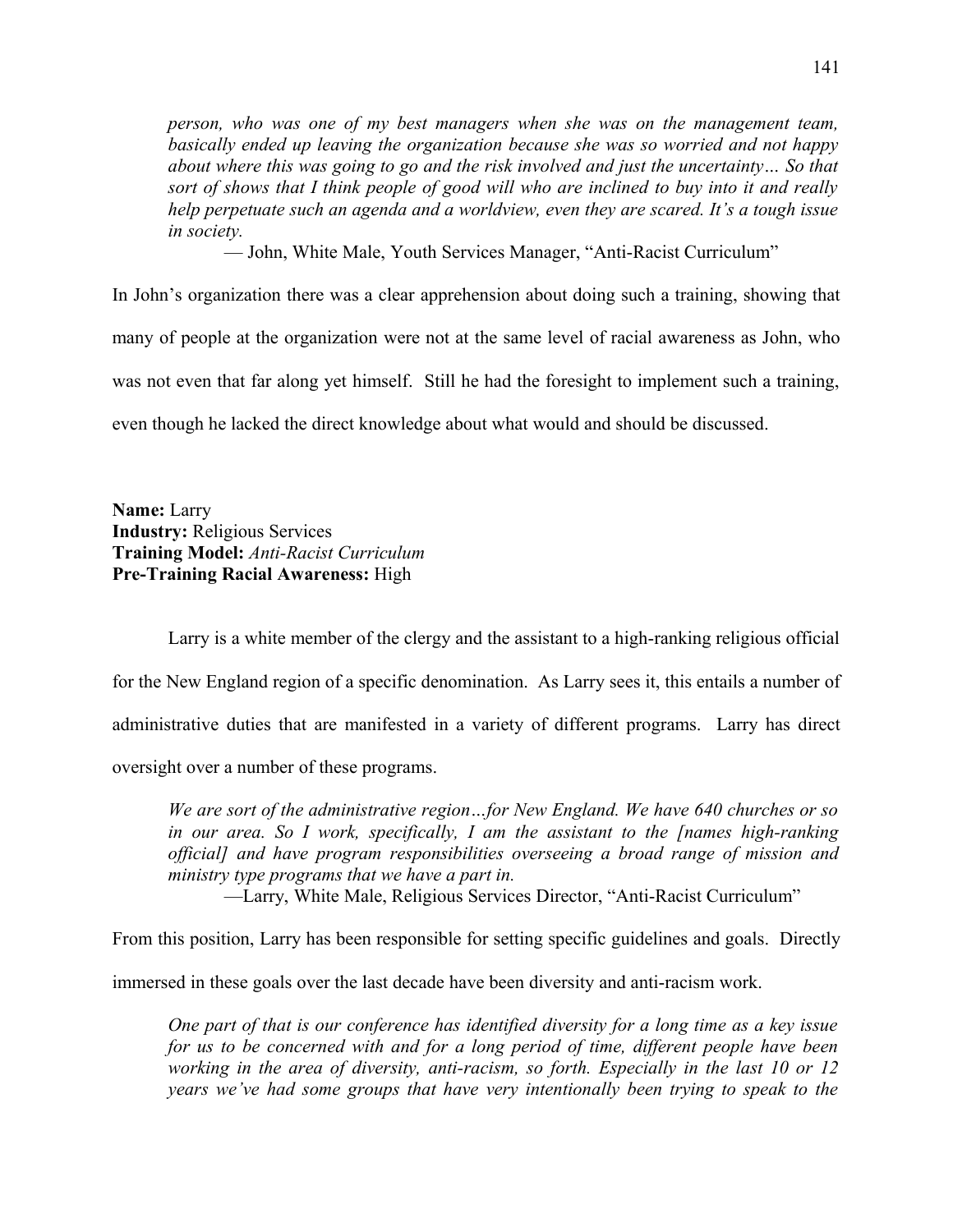*institution around concerns of white privilege and racism. So I've been a part of that effort for a long time. And we had for a while a relationship with a group of folks who did training with us pretty regularly, primarily with our leadership.*

—Larry, White Male, Religious Services Director, "Anti-Racist Curriculum"

Discussions about racism and white privilege have been integral to Larry's organization. People in leadership positions have had these conversations for decades. Though they talk about diversity, Larry and the colleagues that he works closest with have really focused on race as their major objective. As a fairly white organization, Larry sees white privilege and institutional racism as having the potential to be especially harmful in his organization.

*The group that I primarily work with has thought of this in terms of anti-racism and white privilege. So when most of us talk about diversity we are predominantly a white institution, a white denomination, in a region that is increasingly diverse in New England even in rural areas, that is racially and ethnically diverse, and so we really think it's important for white folks to do this work…because we're the ones who have the privilege and we're the ones who are racist. Even systemically, the dynamics of racism still inhabit our institution even as we wish individually that they didn't.*

—Larry, White Male, Religious Services Director, "Anti-Racist Curriculum"

Larry is reiterating points made by earlier respondents that relationships with the public or those who benefit from an organization's services are extremely important. For there to be success in programs, people in Larry's organization need to understand how their whiteness may give them advantages and impede their ability to respond in the best way possible to people of color in their programs. Because of the work he has done on issues of race over the last ten years, Larry is fairly far along in the racial awareness continuum. Larry is high in racial awareness, but has not yet reached his full awareness. Larry consciously thinks about his privilege and how it plays out in his organization, but has yet to fully grasp how to actively work against racism, rather than just acknowledge privilege. This is evident in the way that Larry discusses a personal change he has noticed resulting from his understanding of privilege as one of the major aspects of a new understanding about racism: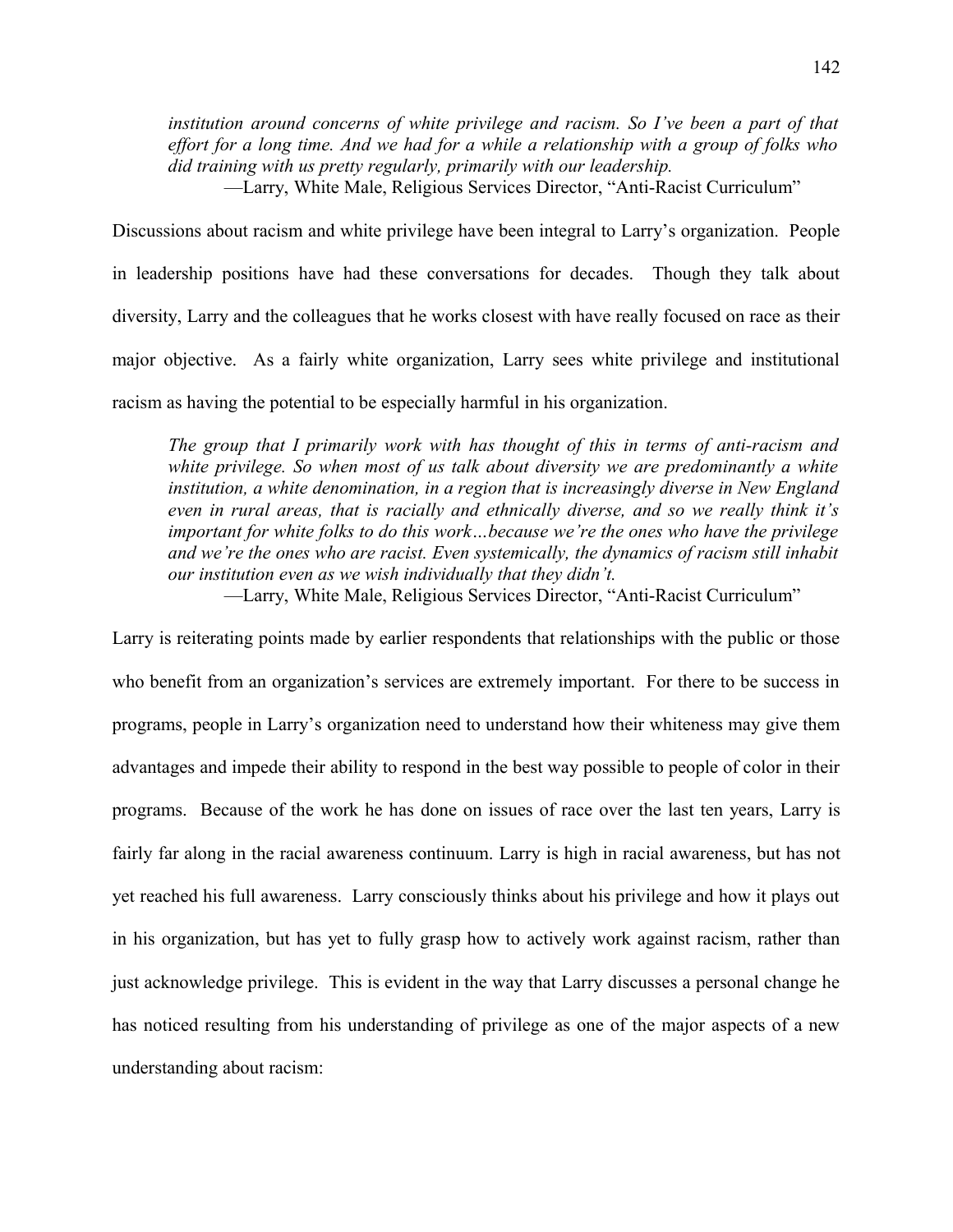*I also, I can't read the newspaper the same way anymore as I could 10 years ago. I can't read the news or listen to the news on the radio in the same because I think I have a different lens that the analysis and experience of privilege are much more a part of my consciousness.*

—Larry, White Male, Religious Services Director, "Anti-Racist Curriculum"

Larry reflects on something very personal such as evaluating what he hears on the news or reads in a newspaper. His lens of privilege makes him recognize racism when it is apparent, but not in a way that always sparks action, rather than reflection. While Larry has taken some steps, antiracist work has not been fully integrated into all aspects of his work. Part of this is shown in where their training focus has been. For the last ten years, training has mainly been on internal practices, rather than looking at the outside community that the organization serves.

*Well I think it started internally. The first step is really to get to the individual and to help the white individual see that he or she has this privilege and that we are part of this institution that has this institutional racism as a part of it and then ultimately our hope would be to move to how then does this help us interact or look at our communities that are more diverse and so forth*

—Larry, White Male, Religious Services Director, "Anti-Racist Curriculum"

The focus has very much been on recognition, rather than action. Recently, Larry's organization switched trainers in the *anti-racist* model. The new trainers, one of which happens to be Fred, the white male diversity trainer introduced in the previous chapter, take a slightly different approach to the *anti-racist* model, which may have the potential to move leadership personnel like Larry along and help him "get there".

The managers who are described in the preceding pages have all had different experiences in their respective diversity trainings and different levels of knowledge about white power and privilege, as exemplified by their racial awareness. Moreover, each manager saw a unique reason for if and/or why diversity training should be implemented in the first place. If a significant goal of diversity training is to shift participants' way of thinking and get them to a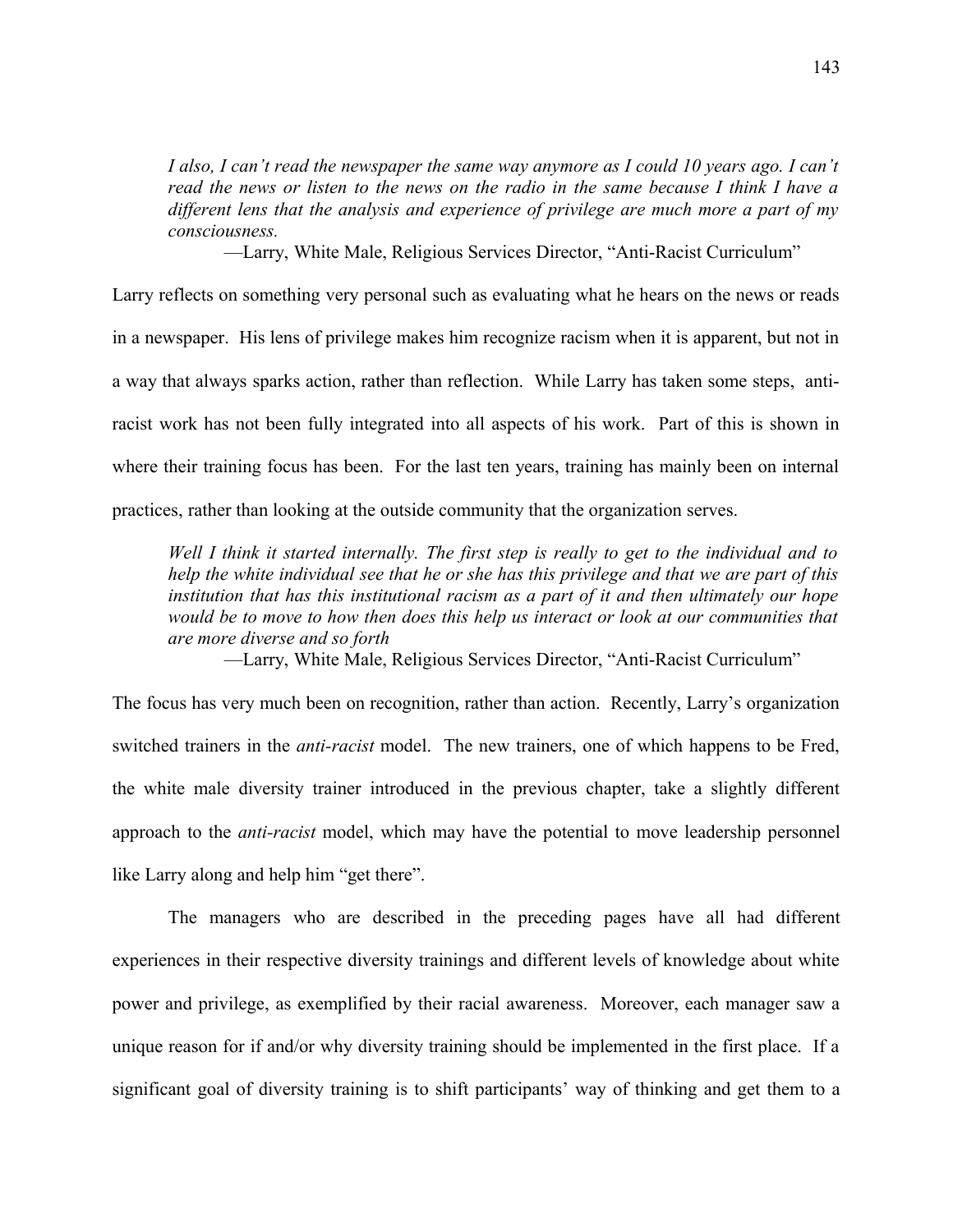new understanding, managers must be assessed to see how much they have changed. The next section will concentrate on this change.

### **Assessing the Managers: Where Are They Now?**

As mentioned multiple times, a significant piece of whether or not a diversity training has succeeded is if the participants have gotten "there". Where "there" is, however, is not a unilaterally new understanding, but can be evaluated on three levels. First, as the previous chapter shows, "getting there" is different depending on what diversity training model is used. The *celebrating diversity* model has a drastically different view of where "there" is than the *antiracist curriculum* model. Second, each manager in the section above describes his or her own understanding of what "getting there" means as exemplified by their racial awareness and what the goals for diversity and diversity training should be. Lastly, there is a definition of "getting there" that may go beyond the specifics of a training model or individual to evaluate if the person leaves a training with an awareness of individual and institutional racism and the role of privilege in racism and racial power. For an individual in any training model, these three possibilities of "getting there" may be totally similar, totally different, or a represent a combination. For example, the training model's view of "getting there" may match the manager's view of "getting there," but may not be connected to "getting there" in terms of recognizes different forms of racism and understanding privilege.

The following section will outline the interplay of these three levels of "getting there" by analyzing managers after they have been through training in the different models. Have managers changed or "gotten there" on any of these three different levels? How did each of the three levels contribute to this change? Moreover, this section will describe not just personal change, but organizational change as well. The managers will discuss if and how their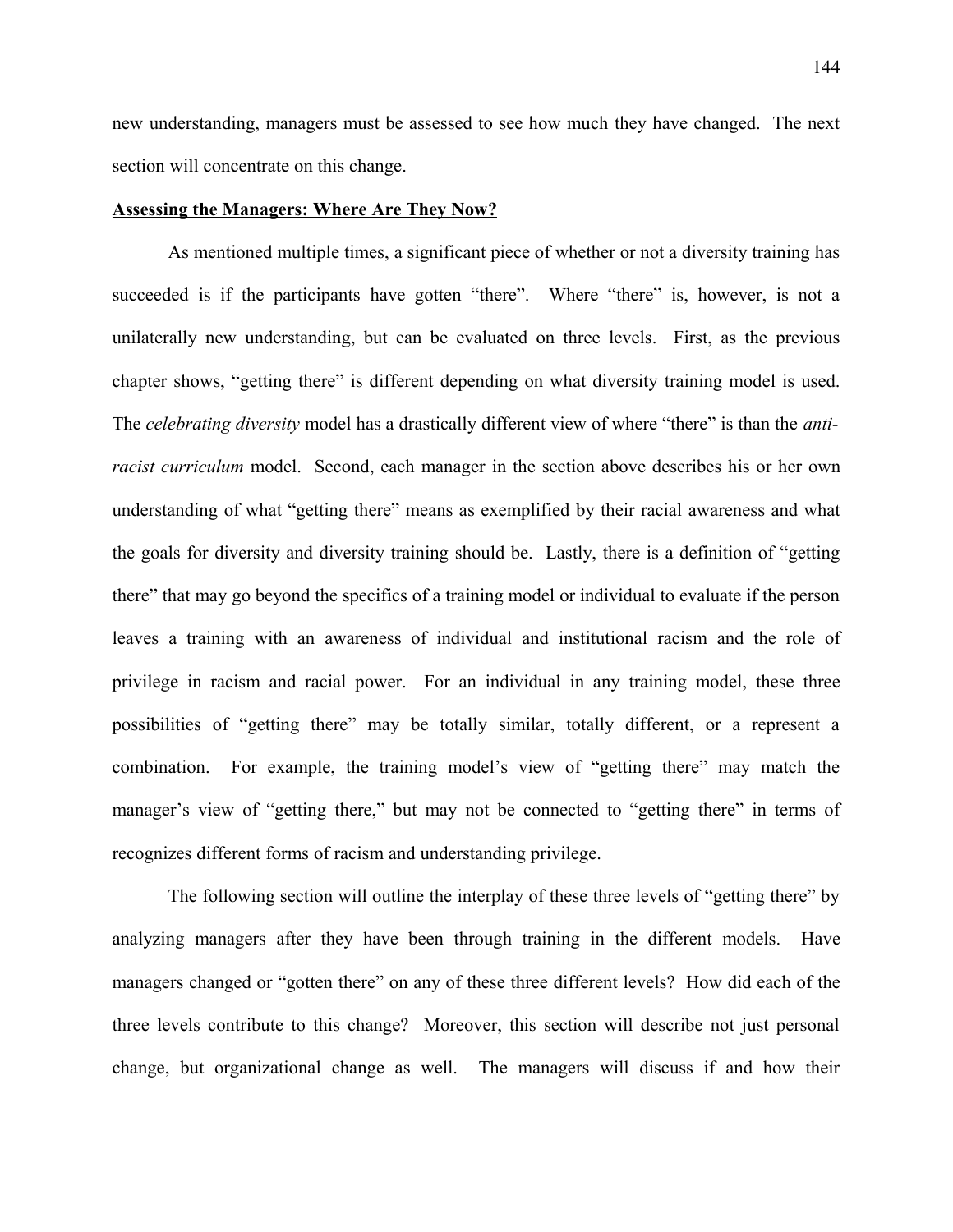organizations have changed and what facilitated that change. The connection of the three levels of "getting there", personal changes, and organizational changes, will allow for an understanding of how training models and individual racial awareness can impact responses to diversity trainings and ultimately provide insight into where institutional racism and privilege factor into these outcomes.

# *Starting From a Low Level of Racial Awareness*

### *GARY*

Gary is a black male housing manager who entered the training with a low-level of racial awareness. His goal in the training was to gain skills to assist him when interacting with residents so that neither personal nor resident biases would negatively impact the interaction. Gary and his colleagues participated in the *celebrating diversity* model of diversity training, a model with the goal to increase an individual's self-awareness so that interacting with people who are different does not cause discomfort and biases do not impede communication. For Gary, his own goal for "getting there" and the training goal for "getting there" are identical. As one might expect, Gary believes he got a lot out of his diversity training:

*So dealing with it [biases] starts with needing to understand you're having that thought and the reason you're having that thought. The thought itself could be good or bad, but it's how you react to the situation…So I think that for my end I think that it's helped me to deal with people who I think may have cultural biases and not just immediately get angry and say they're a jerk… that's how it [diversity training] helps you because the more you think about it you understand that it really has nothing to do with you. When someone's mad or wants to call me a derogatory term or whatever they don't even know me. So why should I internalize it and make it about me? It's that person's problem… Diversity training helps to understand why there's breakdown in communication. It's sometimes based in cultural differences.*

— Gary, Black Male, Housing Manager, "Celebrating Diversity"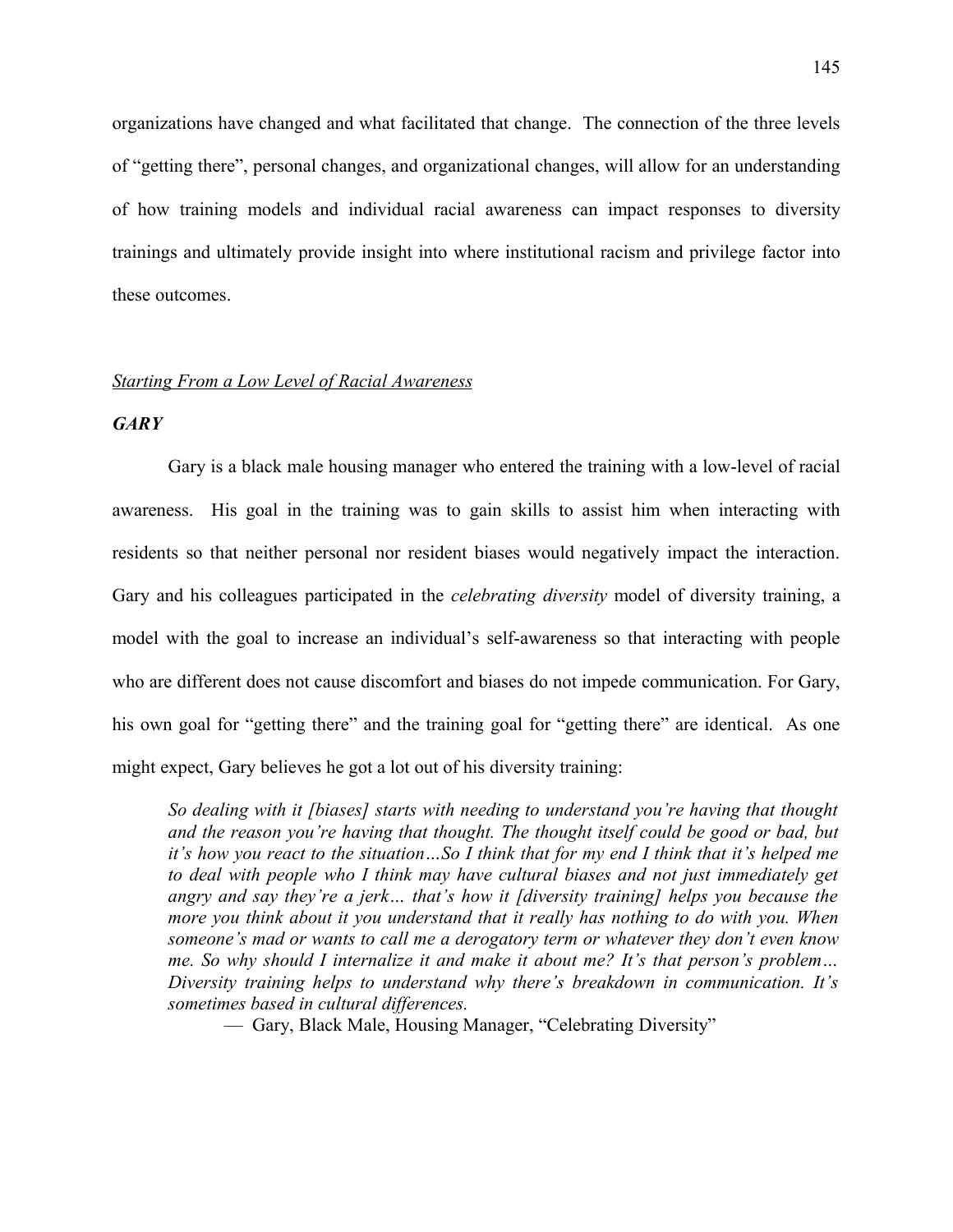The *celebrating diversity* model demonstrates everything that Gary is talking about in this passage. Being different than people causes biases and discomfort. To get over this discomfort, people must first realize their personal bias. Once the person becomes self-aware of their own biases, they can effectively communicate with those who are different than them. For Gary, this has also helped him to respond better when he perceives that someone else is biased against him. Clearly the connection between Gary's goals for the training and the *celebrating diversity* model's goals created some personal change in Gary's perspective on diversity, but this personal change did nothing to change his low racial awareness. He elaborates on this change by explaining what he learned about being a manager from the diversity training:

*It's important for us to make the managers, make the staff understand you have to see everybody the same. Everybody's the same. And you can't make judgments based on a few instances.*

— Gary, Black Male, Housing Manager, "Celebrating Diversity"

Since everyone is meant to be seen as equivalent, *celebrating diversity* can help staff in their interpersonal interactions. This training cannot get Gary "there" in the final sense of understanding institutional racism and privilege. The training is so focused on abstract liberal, color-blind discourse such as "you have to see everybody the same" that systemic inequality or oppression never enters the conversation. Gary's personal views and the training model's content speak to the post-racial society, a perspective that hinges on the understanding that racism is over, not persistent and institutionalized. On the personal level, then, Gary is sure that he has "gotten there" from the training model and personal perspectives. Gary is not so sure that his organization has changed as a whole:

*So what I noticed was that the first few days after the training everyone was talking about it and everyone was so excited and they really liked it. They loved the little role playing scenarios and I think that it did what it was supposed to do in terms of open their eyes, but I think that like anything, as time goes on and if we as a company aren't kind of force feeding to a degree that after a while people just kind of forget… So our goal is to*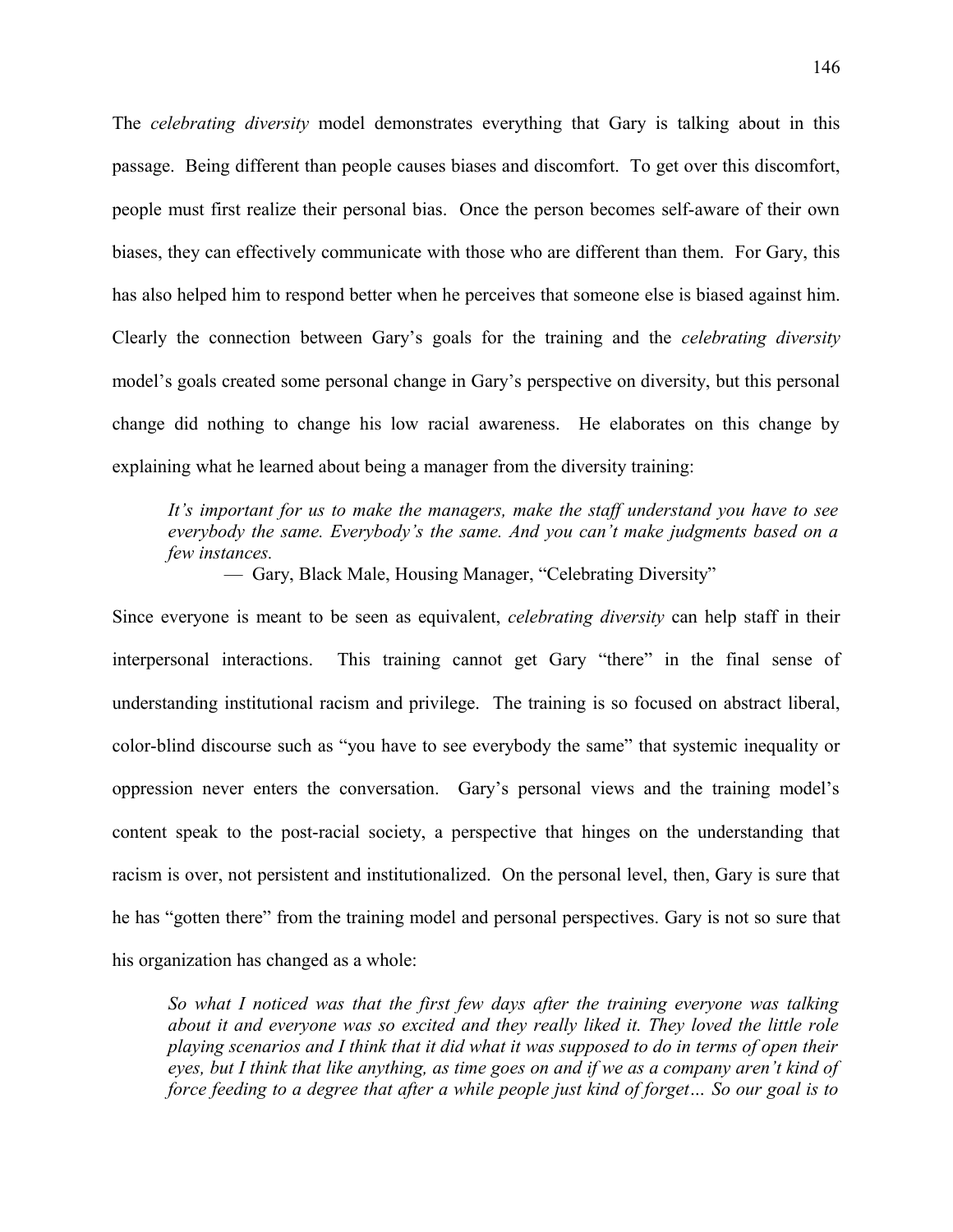*do something similar to this often. Maybe once a year have her or someone come in and try to do everything we can do as an organization to set the standard because it's like you have a habit of doing things a certain way and you stop but ya know after a while, it's natural, it's a habit so you're more comfortable going back in your shell.* — Gary, Black Male, Housing Manager, "Celebrating Diversity"

Initially, other people in the organization reacted similar to how Gary viewed the training. As time went on, however, Gary kept his understanding of self-awareness, while he saw most other staff members retreating to their old ways. In order to maintain the self-awareness about biases, there needs to be a continuous training to break other employees' habits. An employee's habit to allow their biases to affect their work is a barrier to reaching the personal change that Gary achieved. Still, Gary is concentrating on individuals within the organization rather than the organization as a whole. This is a product of both his personal view and the message of the *celebrating diversity* model that the focus should be in individuals and interpersonal relations. As Gary explained in the previous section, he believes that his own organization is like "family" and that race does not factor into their interactions in any way, so that the organization does not really need to change.

To reach the third level of "getting there" Gary and his colleagues could have benefitted from a *caring confrontation* model that talks about the interpersonal side of bias, but connects it to systems of oppression. This could illuminate how institutional racism may be working within his own organization, in the relationship between his organization and the state, and/or the relationship between staff and the resident population. As noted, since this is not a goal for the trainer or for Gary, understanding racial power and privilege has no place in this training, so that Gary changed slightly in his personal views about dealing with individual bias, but saw no change in racial awareness, leaving him in the low-level.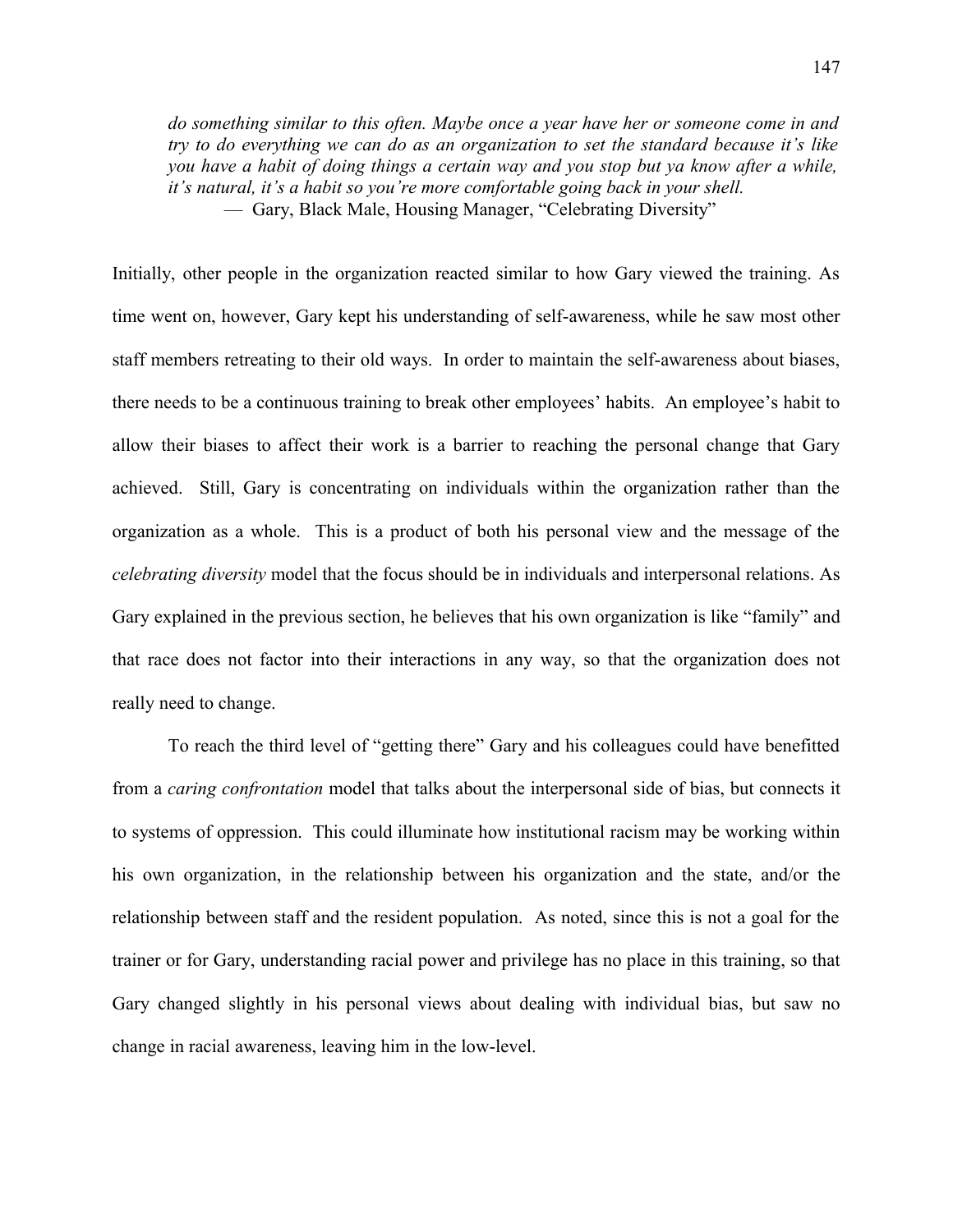### *MARK*

Mark is a high-ranking white male manager working in a government agency who entered an *ensuring responsibility* training with a low-level of racial awareness. Mark admits that coming into the training he did not really have goals and would self-categorize as someone who came into the training "with the idea that this was just something they had to go through." Mark did talk about his goals for diversity being linked to productivity, as well as hiring and reflecting the public that he serves, but he does not connect these to his specific training. Mark was in the *ensuring representation* model focusing on legal compliance in workplace policies and procedures. This message was relayed to Mark fairly well so that he had an understanding of the purpose of the training.

*Well as far as I can tell, it was to make us aware in [name of state] of the protected groups. There are certain legally protected groups and to I think raise awareness of how to handle certain conflicts. And it went into both that and then certain types of sexual harassment and hostile work environment and sort of how that can play out in the workplace.*

— Mark, White Male, Government Manager, "Ensuring Representation"

After the training, Mark is able to recall a major purpose of this type of model: to explain to participants what groups are covered under anti-discriminatory law and what managers can do about possible conflicts on the basis of these groups. Simply understanding the purpose of the training, though, will not change attitudes or behaviors. It is clear after talking to Mark that he did not get much, if anything, out of this training and has not shifted his racial awareness.

*I would say for the most part, it's something that people have to do. I don't think that people see a whole lot of value to it. Most of the people there have taken this several times now over the last several years and it sort of becomes you don't really learn a whole lot more….Personally I felt this was not very good training. Several people that I asked about it sort of thought 'oh yes, good to be reminded of these things, but I didn't really learn anything.'…And it's also not clear what, in fact, it's not clear at all, what are, if any, the diversity issues within the department? It's sort of an abstract "okay here are the protected groups. Be careful." And okay that's good. In fact I asked at the end:*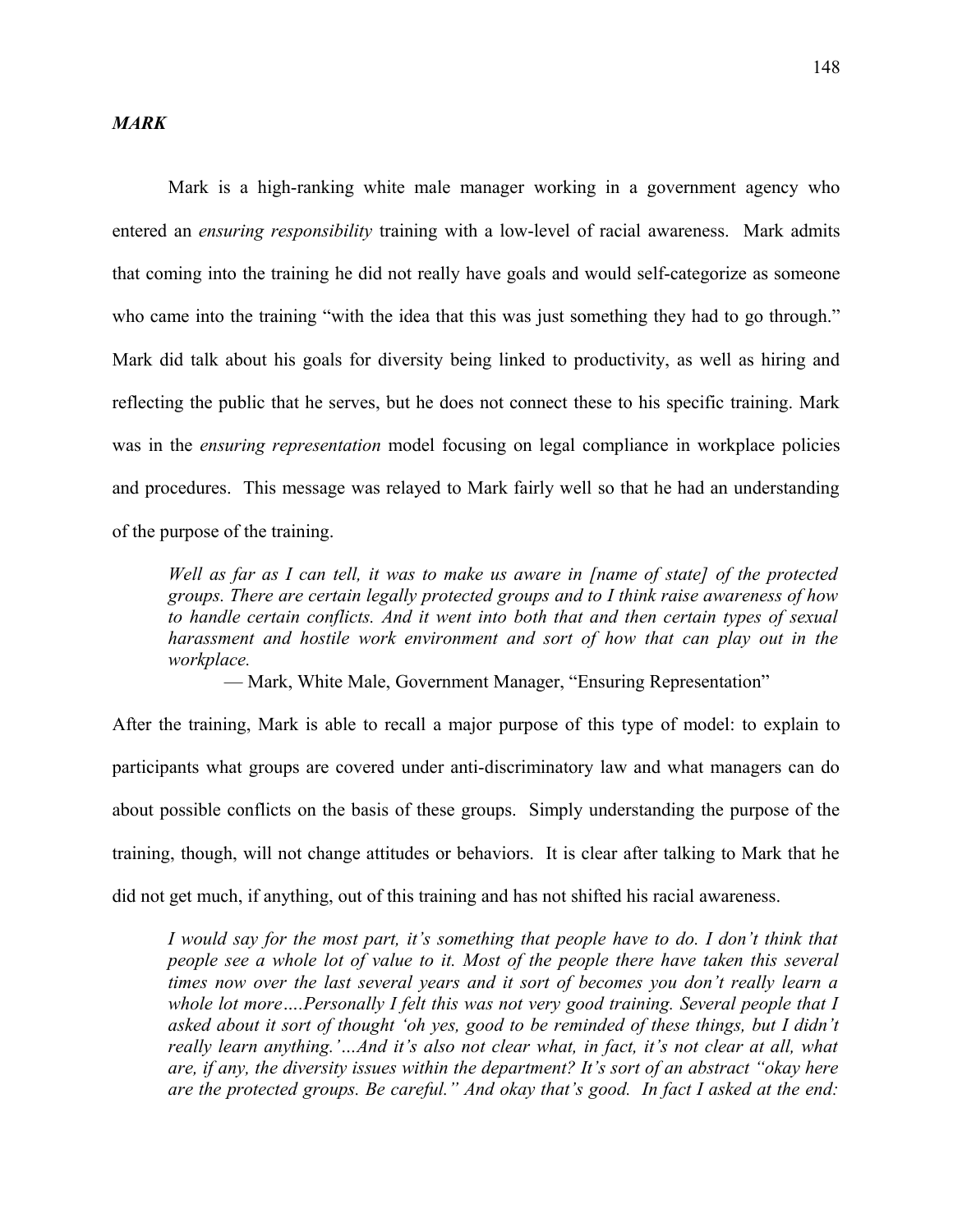*how often does this occur? Is this something that's going on out there? As I said I don't hear about it a lot. Is this something that's like out there a lot?... are we doing okay? Or is it something that we really need to be more sensitive to because we're missing something. And I don't know the answer to that. I don't have an answer. So I'm going along my merry way thinking 'well I'm not hearing a lot about this. I don't see fights out there. I don't hear people arguing. It can't be too big of an issue.'*

— Mark, White Male, Government Manager, "Ensuring Representation"

For Mark, the *ensuring representation* model seemed too abstract to truly make a difference. The talk about protected groups under the law was never integrated into talking about the specifics of the organization. This left Mark and the other colleagues he talked to unfulfilled. Managers felt that they were not learning anything new, but being made to sit through a training anyway. Clearly, this environment is not conducive to moving a manager along in their racial awareness. Mark even hinted to this point when he echoed many of the diversity trainers by saying that this training did not meet people where they were "at."

*It was sort of like one-size fits all and they didn't really think about what might interest this audience. When you do this you really have to think about your audience. Where are they at? What kinds of things are they thinking about?*

— Mark, White Male, Government Manager, "Ensuring Representation"

Mark did not believe that his or the organization's interests were taken into account. The *ensuring representation* training has failed on all three levels of "getting there." Mark may be able to understand the major message of the training, but it is something that he has done so many times that the training appears meaningless. Because Mark came in with this attitude, he did not set goals for himself about what he wanted to learn. There was nowhere specific that he wanted to "get to." He did mention, though, some things that could have been added into the training that may have engaged him more.

*There have been many times when I have come to trainings where I've sort of said 'oh I have to do this' but the training sort of got me involved anyways despite my self. It got me into it. In any case if you're going to be there for 3 hours you want to make it interesting for yourself. So you can get intellectually engaged in something, even if it's not something you're particularly excited about. But this was not particularly*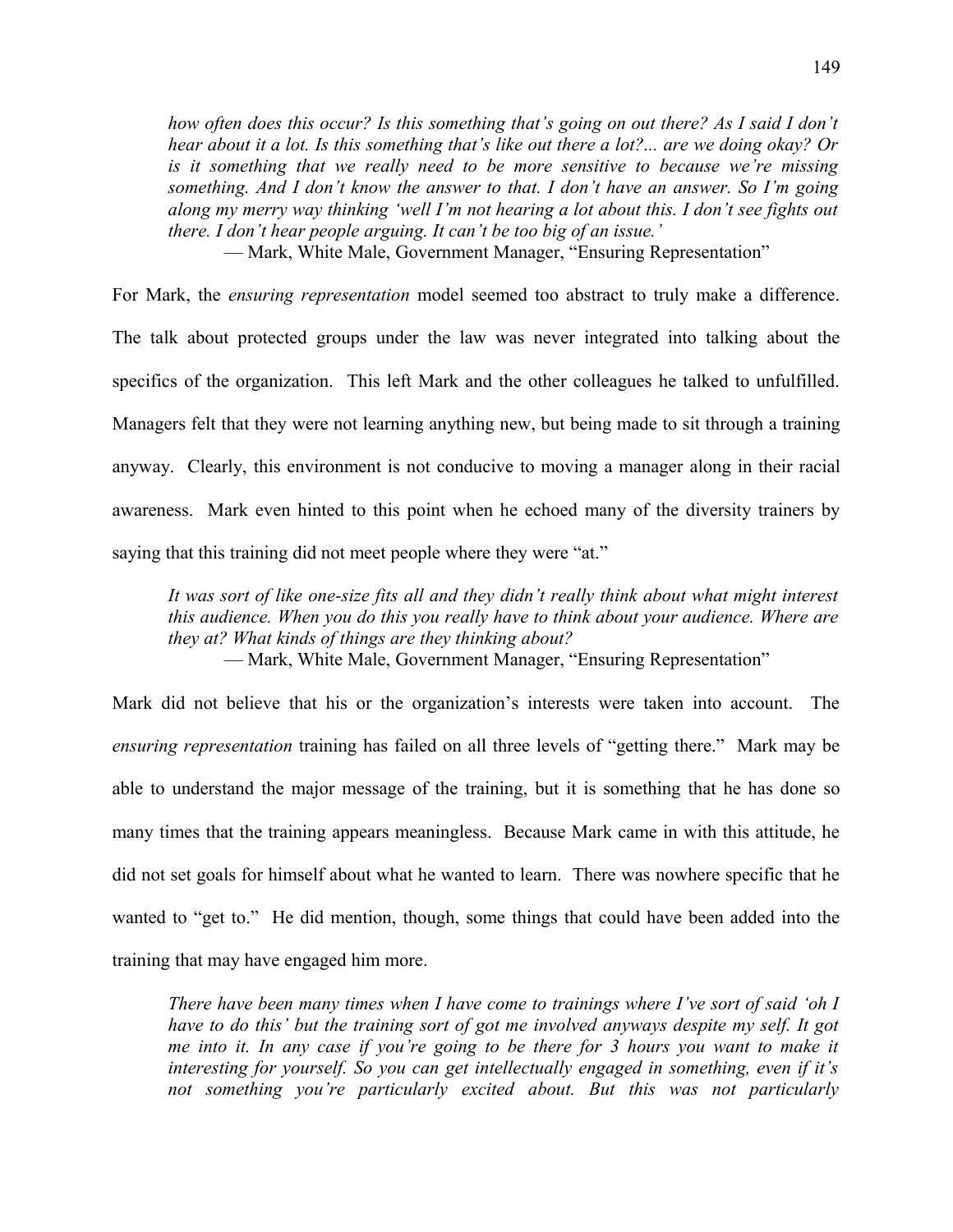*engaging…To me what might have been more interesting is go to some current cases. Some new case law…and said here are some decisions that have been made. How do you think you would have done there?...that might have at least for me, engaged me. Because it's current and I'm learning something about a case and about some new policy or standard that's been set.*

— Mark, White Male, Government Manager, "Ensuring Representation"

Mark is bringing up an interesting point here. Even if a person does not have personal goals for "getting there," the training goals for "getting there" can still be achieved. This can only be done, though, if the participants are engaged. What was missing from this training was something that connects equal opportunity law to contemporary decisions in order to engage participants and give them something new to talk about. Instead Mark disengaged, meaning no personal change or "getting there" on any level, including no understanding of power and privilege.

Mark also identified other barriers to personal and organizational change. For one thing, the training is focusing on representation and fair practices, but the organization has not dealt with hiring and promotion for some time.

*Mark: Part of the problem is we haven't hired anybody for years… David: No hiring, but are there promotional opportunities? Mark: Haven't been any for 3-4 years because we can't afford it.*

Mark and his colleagues are being asked to participate in a training that is looking at law and equal opportunity, but one of the major correlates to this discussion, hiring and promotion, are not even in the equation for the organization. The workplace cannot be changed at all in terms of representation because they cannot bring in or promote any new people.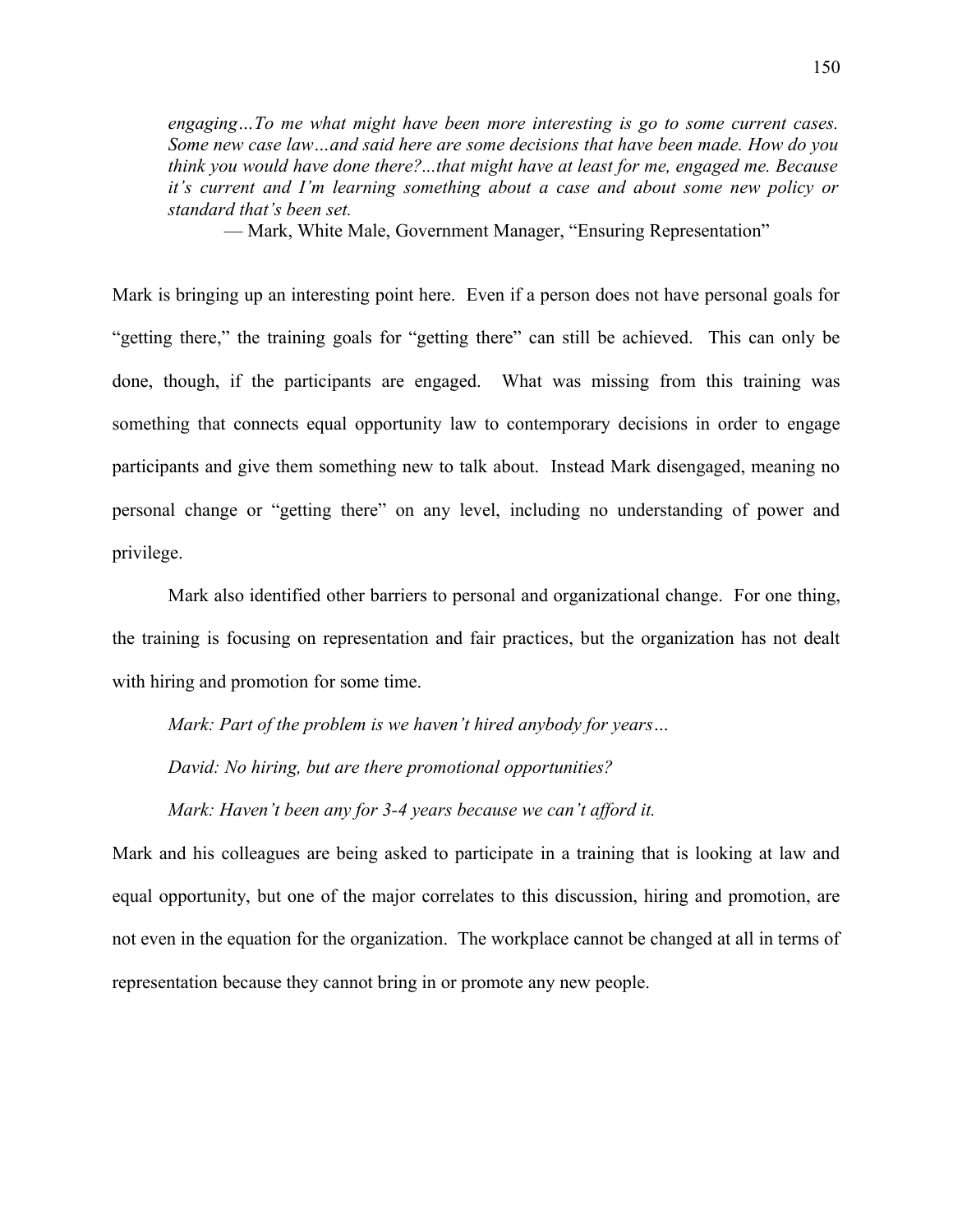Lastly, Mark spends some time describing the organizational structure of his agency and how this relates to diversity, which may hurt the ability of any training to get participants to the

desired understanding.

*Well I think that the diversity effort is not very well connected to the rest of the department. The [names a division of the agency], which is where the diversity person sits, tends to be, and I know I'm not the only one who thinks this, tends to be somewhat insular. So there's not a lot of connection between the two. There's a lot of interaction because obviously we have to interact. The example I use is when I want to change a regulation I go out to the people who are going to be affected by that regulation and say 'let's talk about why we're doing this and let's get your input, etc. etc.' and I've often said to the [names the same division] 'you ought to treat the rest of [names agency] like your customers and you ought to have an advisory committee.' They've not done that and that's fine. It's not like they have to do whatever I ask. But I think it would be so much better for them because then they'd have some sense of who their users are and make that connection. Instead, it's like they're there and we're over here and I pay a lot more attention to administrative things than a lot of senior managers do. To me, I recognize the operation can't function without administration… I used the advisory committee, because that's what I'm used to. But there are lots of different ways to have a continuous flow of information back and forth…take a much more proactive approach to that.* — Mark, White Male, Government Manager, "Ensuring Representation"

Mark is making the point that diversity efforts in general at his agency may flounder because of a lack on connection between diversity and the other work of the agency. Diversity has not been intertwined with the agency's work, so that the message is often lost and diversity is perceived as something detached from the organization. It is understandable that Mark and his colleagues would feel this way because as Mark alluded to earlier, this training appeared to be a "one-size fits all" without taking into account what the organization needed. Mark needed something that told him exactly how the *ensuring representation* content fit into his work in the organization, especially in terms of productivity, rather than compliance. For Mark, the *managing and valuing diversity* approach may have been more effective in shifting his racial awareness and creating some personal and institutional change. Connecting diversity to real agency practices would provide the context Mark needed to engage in the material.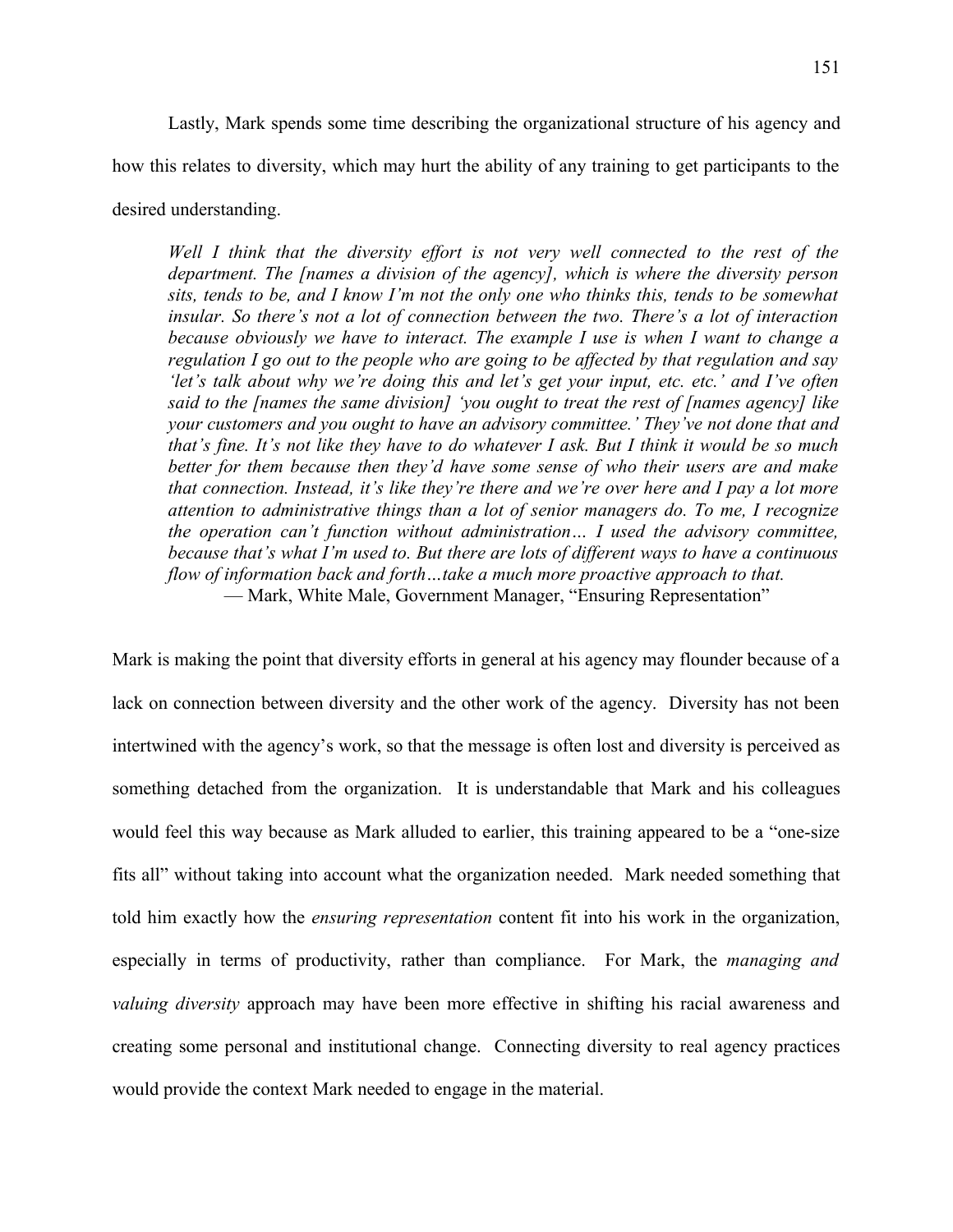### *DON*

Don is a white, male manager at a government agency, who entered diversity training in the *ensuring representation* model with a low level of racial awareness. Don's goal for the training was to be reminded about how to make sure he is not offensive when interacting with people who are different than him. While he does not respond to the training as harshly as Mark does, Don definitely relates to Mark's reaction to the *ensuring representation* model of diversity training. Don views diversity training more than anything as a reminder about how to act in the workplace.

*I look at them [diversity training] as a reminder. I suppose there's things—I didn't go back and look at the materials to try to refresh my memory about what my take away was —but I go in thinking that ya know I mean most people would probably go into the training thinking I support diversity, and I'm certainly not into harassment so why do I need this training? But to me I think it's a good reminder and then there are times occasionally when things are brought up that you might not have thought of yourself.* — Don, White Male, Government Manager, "Ensuring Representation"

From his initial response, Don is implying that he did not really get much from the training at all. Diversity training is supposed to be about conveying knowledge and skills that people can apply in their organizations to reach a diversity goal. Don has trouble recollecting what his take-away from the training was without reviewing his materials, meaning that no change in decisionmaking has occurred. This means that on the training model level, Don did not "get there." He has not incorporated new ideas about legal compliance into his goals, which is the focal point of the *ensuring representation* model. Don does bring up an interesting point about occasionally hearing people bring up a particular grievance about the organization that he had not heard before or would never have thought of on his own. He recounted one particular instance, which had the potential to get Don "there" on both the personal level and the institutional racism and privilege level.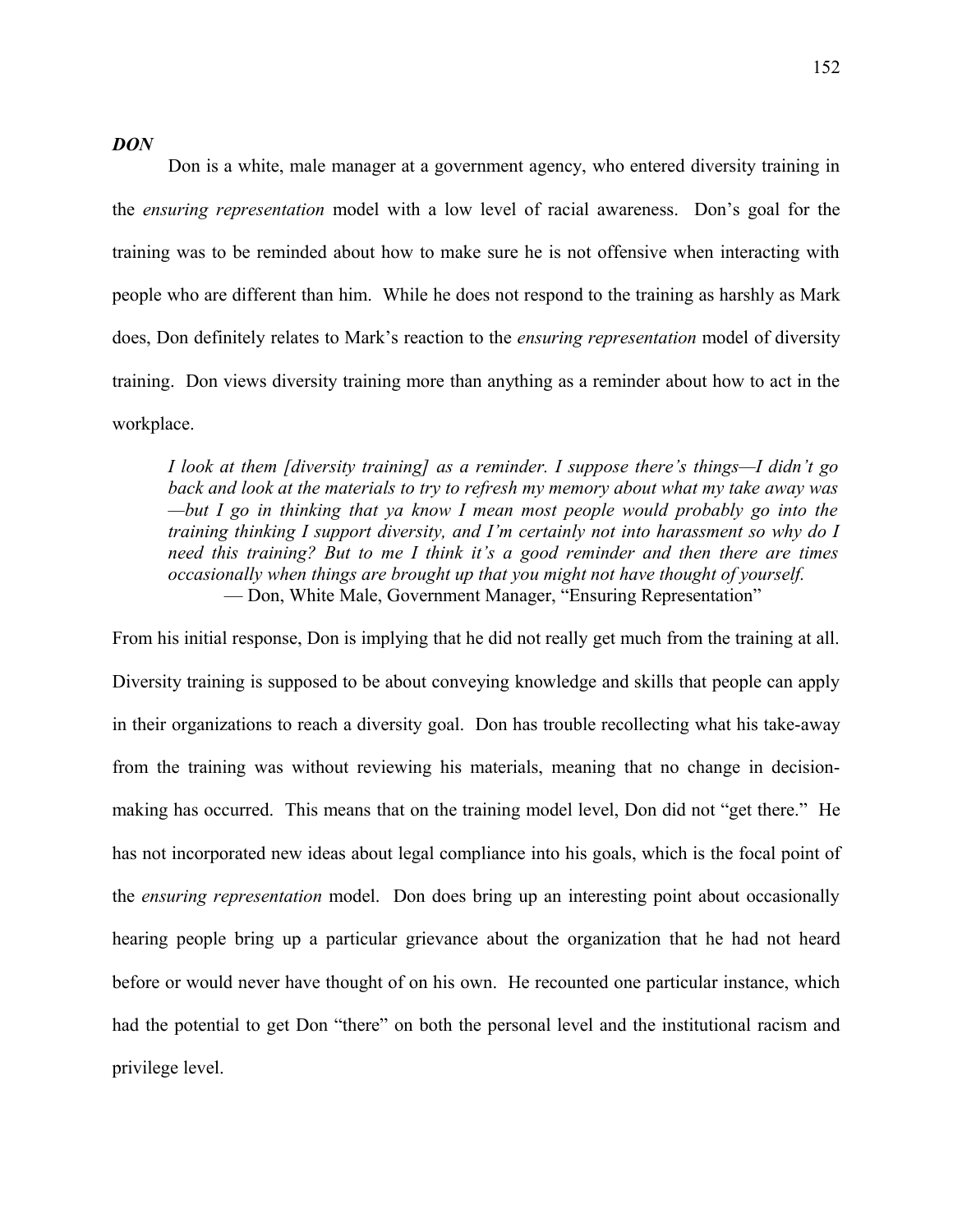*I think the only thing that I remember off the top of my head is some of the examples of things that people said that they were offended by or that might be discriminatory. For instance, assigning a job to someone who is more physically fit than someone else. It's like well to me that would make sense on one level, but it kind of opened my eyes when someone said 'well if the person doing that job then had more career advancement opportunities because they had that experience, then the person who was denied that experience is discriminated against.' And it was sort of 'I never thought of it from that angle. I was only thinking of it from getting the job done.' I wasn't thinking of it in terms of what else came with doing that kind of work. So it did open my eyes a little bit.* — Don, White Male, Government Manager, "Ensuring Representation"

This appeared to be a fairly enlightening insight that Don was sharing, so I pressed him a little to see if he had recognized this sort of bias in task allocation happening in his own managerial actions or decisions. Don was quick, however, to explain this away as an isolated event, rather than something that occurs often. His response spells this out and leads to a better understanding of Don's beliefs in the low level of racial awareness.

*I think most of what we do is not like that…it was kind of a one time thing…and so in general that doesn't come up and it was a weird thing that it did in that particular time. I think that pretty much everybody has the same expectations in terms of what there capabilities are…But in terms of everyone else, the other folks that work directly for me, I've got 5 section chiefs and 3 are women and 2 are men and 2 are people of color and so I think that if people looked at the level below me, the 5 of them, I think people if they were to look at those 5 they'd say 'oh gee there's advancement for people of different genders and different minority status.' And I think that's a good thing that people don't look up and see just all the same kinds of people and say 'oh gee if I'm not one of them I can't advance.'*

— Don, White Male, Government Manager, "Ensuring Representation"

Don's goal in the training is to be reminded about how not to offend people at work. In this case, the training got him "there" in that he has new knowledge about a way that people may feel discriminated against. At the same time, he discounts the extent to which this applies to his personal position. Don's reaction here is really a case of color-blind discourse and exemplifies his position in the low level of racial awareness. People of all different backgrounds can advance to all different levels of the programs that he oversees. This is a laudable achievement and Don should show the pride that he does in this passage. It also shows the connection to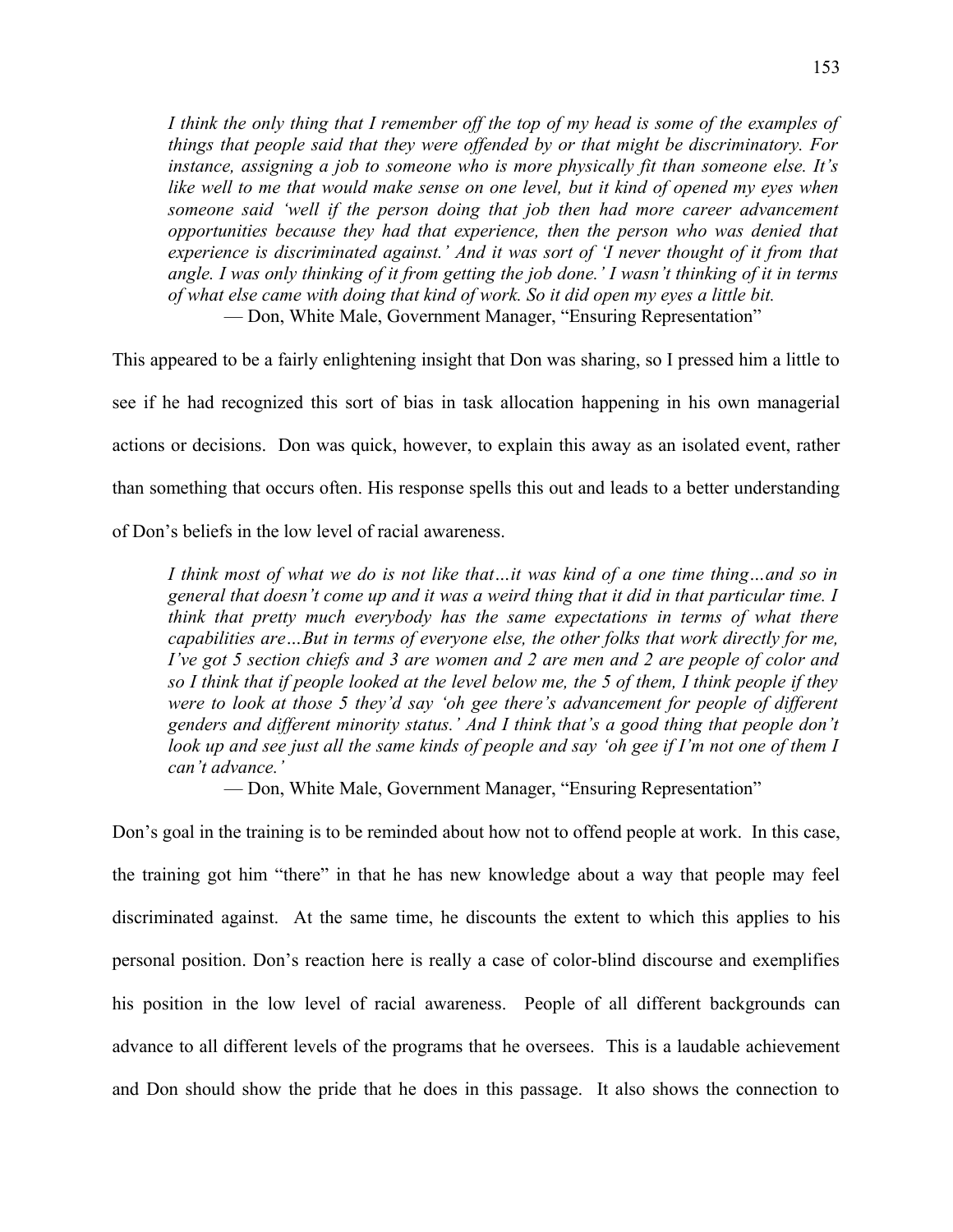representation that the *ensuring representation* model uses. Representation, though, does not make Don immune to other forms of subtle discrimination. The training has failed to make that clear to Don guaranteeing that his racial awareness does not change.

Directly connected to this is the fact that he will not "get there" in terms of understanding institutional racism and privilege. The example about discriminating based on physical fitness was a novel idea to Don. He integrated it into his ideas about interpersonal discrimination, but had no tools for overcoming his color-blind ideas in order to see how his privilege might affect his decisions. To "get there" at this third level, Don needed a critical diversity approach. The *caring confrontation* model seems most suited to Don's nature. It can begin with subtle ideas about discrimination that Don can connect to his workplace interactions and then move the discussion to a deeper analysis.

Don has expanded his knowledge of potentially offensive actions, but has not changed his racial awareness because of the inability of the *ensuring representation* model to look at institutional racism and privilege. Additionally, Don has not seen much change in his organization.

*I can't say that I see a direct cause and effect, but I do believe that if there are principles that an organization believes in the organization should make them public and make them clear and reinforce them and remind people and I think that's what's being done in the last particularly last 5 years maybe… It lets staff know what the culture is, what the management principles are, and I think it's a good thing. Although I can't say I see a tangible effect, I think it may be more of a subliminal kind of thing.*

— Don, White Male, Government Manager, "Ensuring Representation"

Don is unable to connect the training to any concrete change. This may be, as Mark mentioned, because there has been no hiring or promotion during the training period. How can managers implement knowledge about representation and compliance if the power structures in the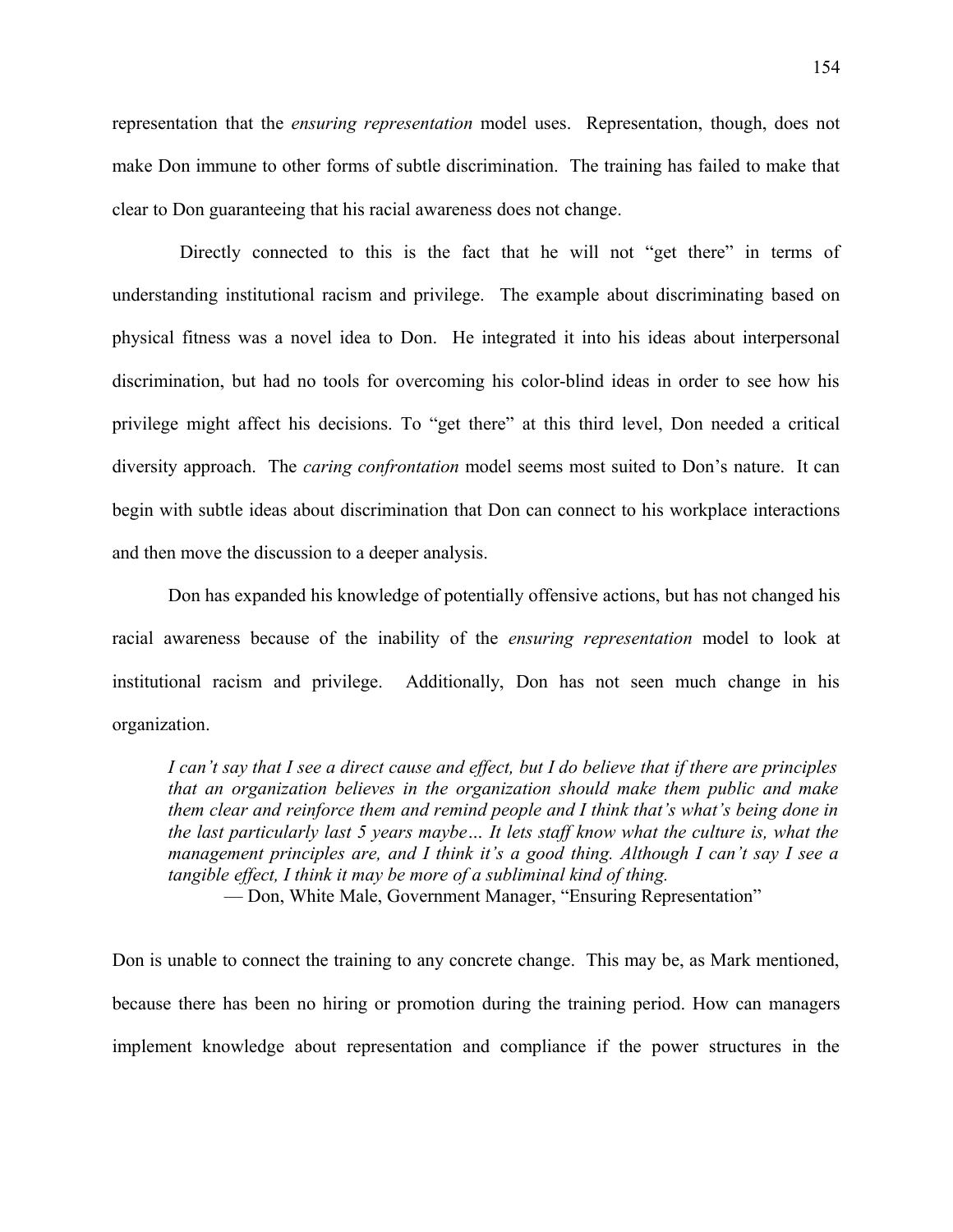organization are frozen in place? It seems again that there is a disconnect between what the organization needs at this time and what the *ensuring representation* model is able to provide.

### *DANA*

Dana is a white female administrator in higher education who entered the *caring confrontation* model with a low level of racial awareness. Dana stated that her goals included recognizing the discomfort that comes from experiencing diversity and learning about how that discomfort can be constructive in learning about other cultures. In her section above, Dana described how she was confronted with diversity after coming to Boston in the low level of racial awareness, when she made a comment in a diversity training about how having a black friend gave her legitimacy to talk about the black experience. This comment incited many people in the training to attack her. Dana admitted that at the time she felt so horrible that she contemplated disengaging from caring about diversity, mimicking the reaction of many white men who felt attacked in the compliance-based diversity of the 1960s (; Comer and Soliman 1996; Lynch 1997; Von Bergen et al 2002; Kalev et al 2006). Fortunately, this also became the moment for her *caring confrontation*, as someone pulled her aside, reassured her that she had been unfairly attacked, and explained the history behind why others reacted to her comments so harshly. In this way, Dana "got there" on one level and began to move toward the other two.

She reached her personal goal of being uncomfortable, but learning as a result of that discomfort. She also started to "get there" from the *caring confrontation* model because her conversation opened her eyes to how much deeper race and racism goes than just interpersonal relations. "Getting there" in the *caring confrontation* model is the same as "getting there" on the third level of understanding institutional racism and privilege. Her experience in the training did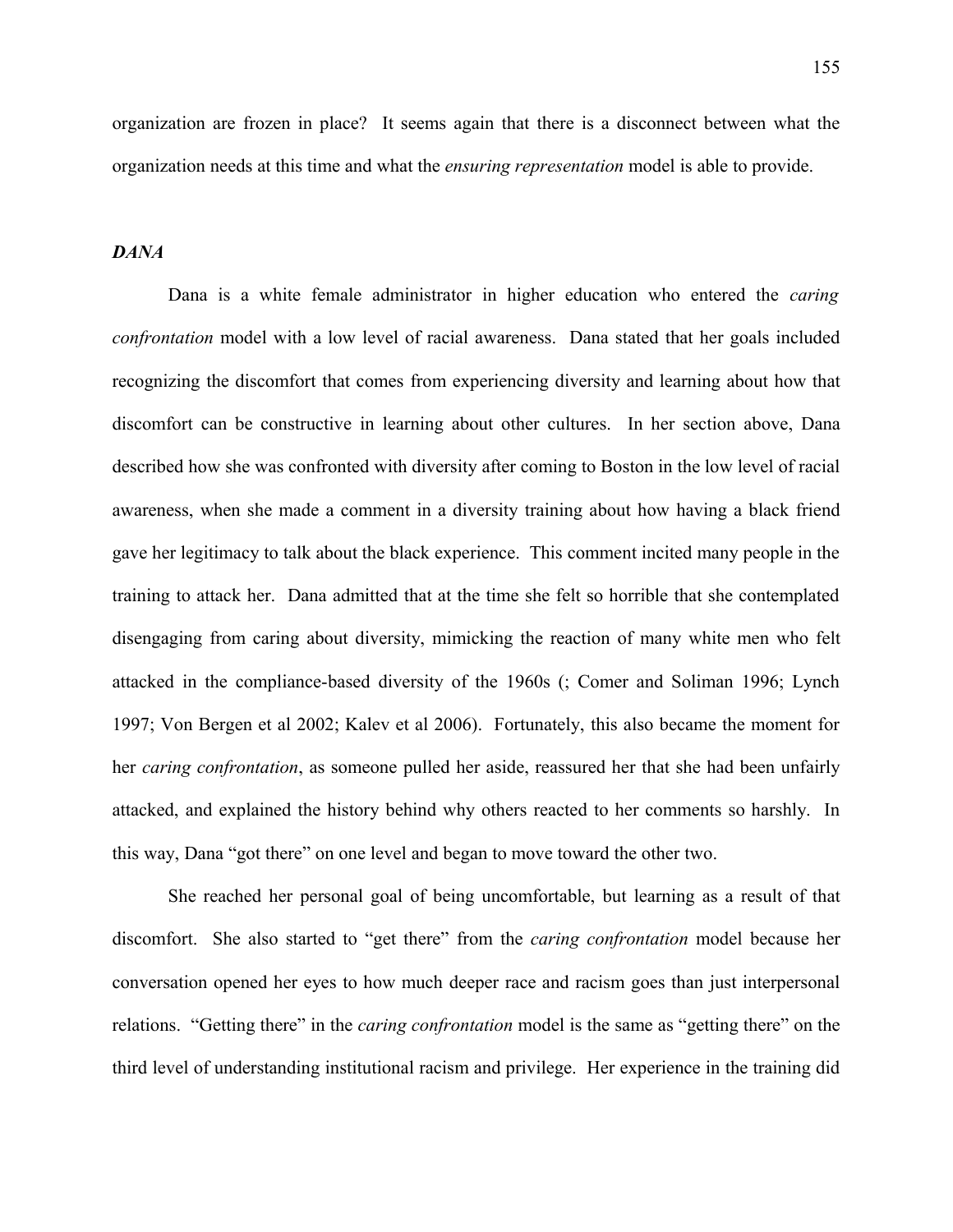not fully get her "there" on these last two levels, but it triggered an excitement to start working toward diversity in earnest, engaging her in new conversation that would make this change to a high level of racial awareness. One particular project that she worked on made her explicitly think about white privilege.

*And so in each role I sort of threw myself into those uncomfortable situations… One of the projects I worked on was a white privilege project. At [names university] the committee…I was a member of did videos looking at the student experience from the Muslim perspective, from African-American perspective, just really getting in-depth into a particular cultural or racial issue. And white privilege was one of them and I kind of headed up that video project and so you really get a sense of your own identity when you do a project like that.*

— Dana, White Female, Education Administrator, "Caring Confrontation"

From that low level, Dana really worked at developing her identity in a conscious manner, seeking out situations where she might feel uncomfortable, but would also learn about herself. Each one of these efforts to learn more about race and racism and her own racial awareness are like mini-caring confrontations, where Dana can admit that she does not know everything, but it is willing to learn from others that do (Tatum 1997). So her *caring confrontation* commenced her movement to a high racial awareness, which she reached by exploring her own privilege by getting involved in additional projects and trainings. The ability to put her new high level of racial awareness to practice was instrumental in her maintaining a conscious awareness of power and privilege. As a consequence of the *caring confrontation* and subsequent diversity work, Dana has "gotten there" on all three levels.

Dana also talked about meeting people where they are "at" and using that knowledge to creatively talk about race and racism. This strategic aspect is key to the *caring confrontation* model.

*I think kind of acknowledgement that everyone has to come at this from a different place. …One of the things that's true of any diversity training that I've been involved in is that at first people have their backs up, so a little defensive, especially if you're in a majority.*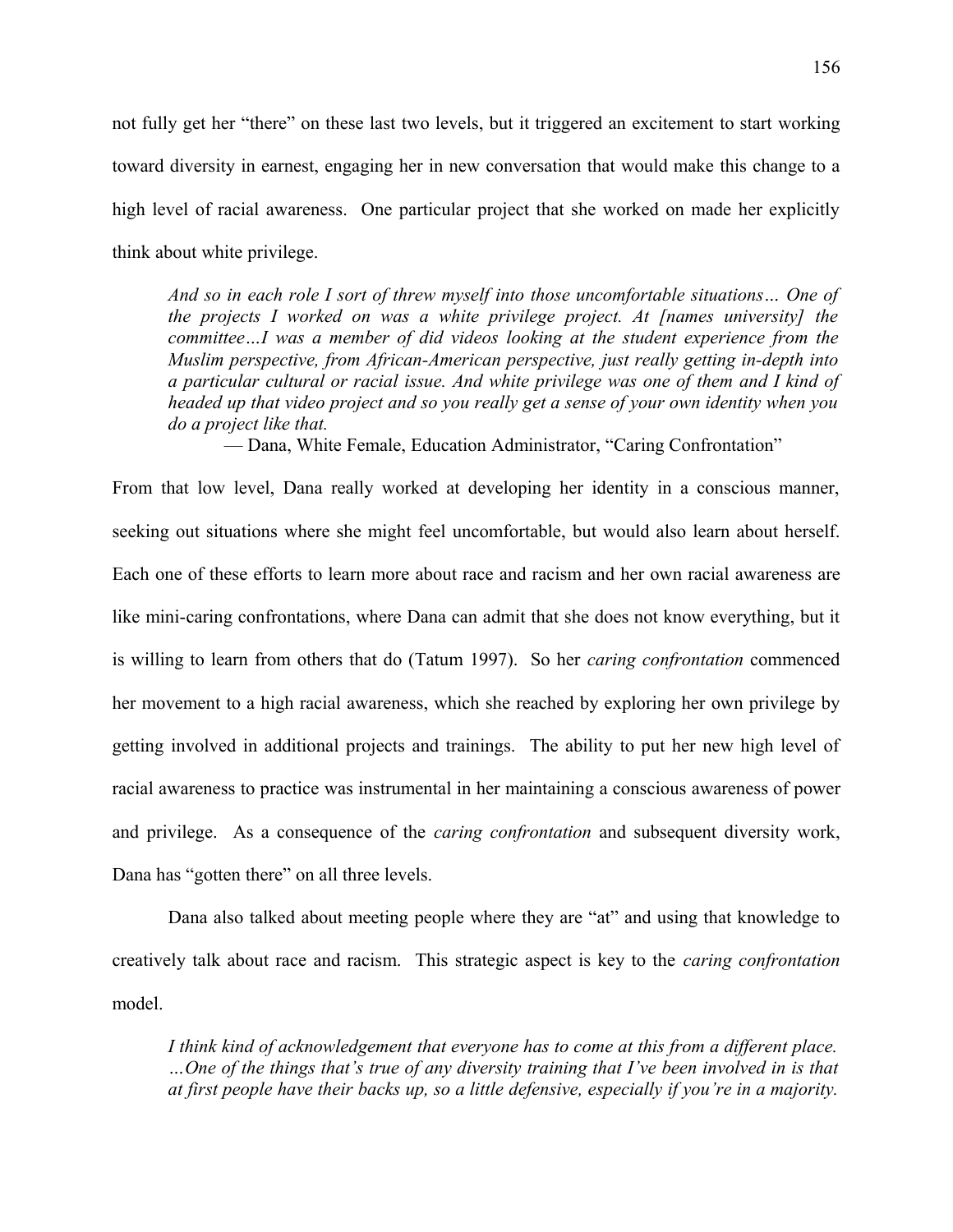*But the best trainers that I can recall kind of acknowledge that and you spend the first kind of phase of the training talking about that. Then you can kind of get to the heart of the issue, which in the case of working in the university is how are we best serving our students…You know I think that often times when we talk about race or diversity, people immediately go to the "me." So 'okay this is going to be about me, I'm going to feel attacked.' But if you re-focus to let's think about our students and yes, we have to deal with our own baggage. Everyone has it. Everyone has their own prejudice and bias. Saying that you don't is ridiculous I think. And when I hear people say 'I have no prejudice or bias at al'" they lose credibility with me.*

— Dana, White Female, Education Administrator, "Caring Confrontation"

This statement, along with her work above to expose white privilege, show how dramatic Dana's understanding of race and racism has shifted since she first encountered racial diversity. Dana is most definitely in at a high level of racial awareness at this point in her career. She openly addresses issues of racism and white privilege when she sees them and has a positive sense of her own white identity. Dana discussed two ways that she has included her higher racial awareness into her work and also began to mention some of the challenges that exist in organizations around issues of institutional racism and privilege.

*I'm on the campus diversity committee here and I actually with a faculty member…said we need to celebrate the work that's being done with our students and with our staff and we sort of took a year to create 'diversity awards.' And it just never got done. It just doesn't feel like people care that much. I have a full-time job myself so doing this work sort of felt very; ya know the committee is great, but the committee isn't convened often enough. There's no real purpose to the committee. Every time we get together, one of the other VPs and I convened this diversity committee and said "okay let's give some feedback to [diversity office] about what our purpose is and we did that, we convened the group. It was great. It was an excellent conversation. Again, we don't know what happened to that information…I see my role as, so a couple examples: hiring. So when we have a position open, making sure that everything we do creates a diverse pool of candidates, that we are actively seeking viewpoints that may be missing within our staff, making sure that our student staff represent our student body here, simple things like that. And then in the programs that we support, making sure that we have a wide range of issues or perspectives. So I think it's central to my job, it's always present in my job.* — Dana, White Female, Education Administrator, "Caring Confrontation"

Dana connects power and privilege to both personal choices about what committees she wants to

be a part of and the duties of her job. Dana has been integral to recognizing and acknowledging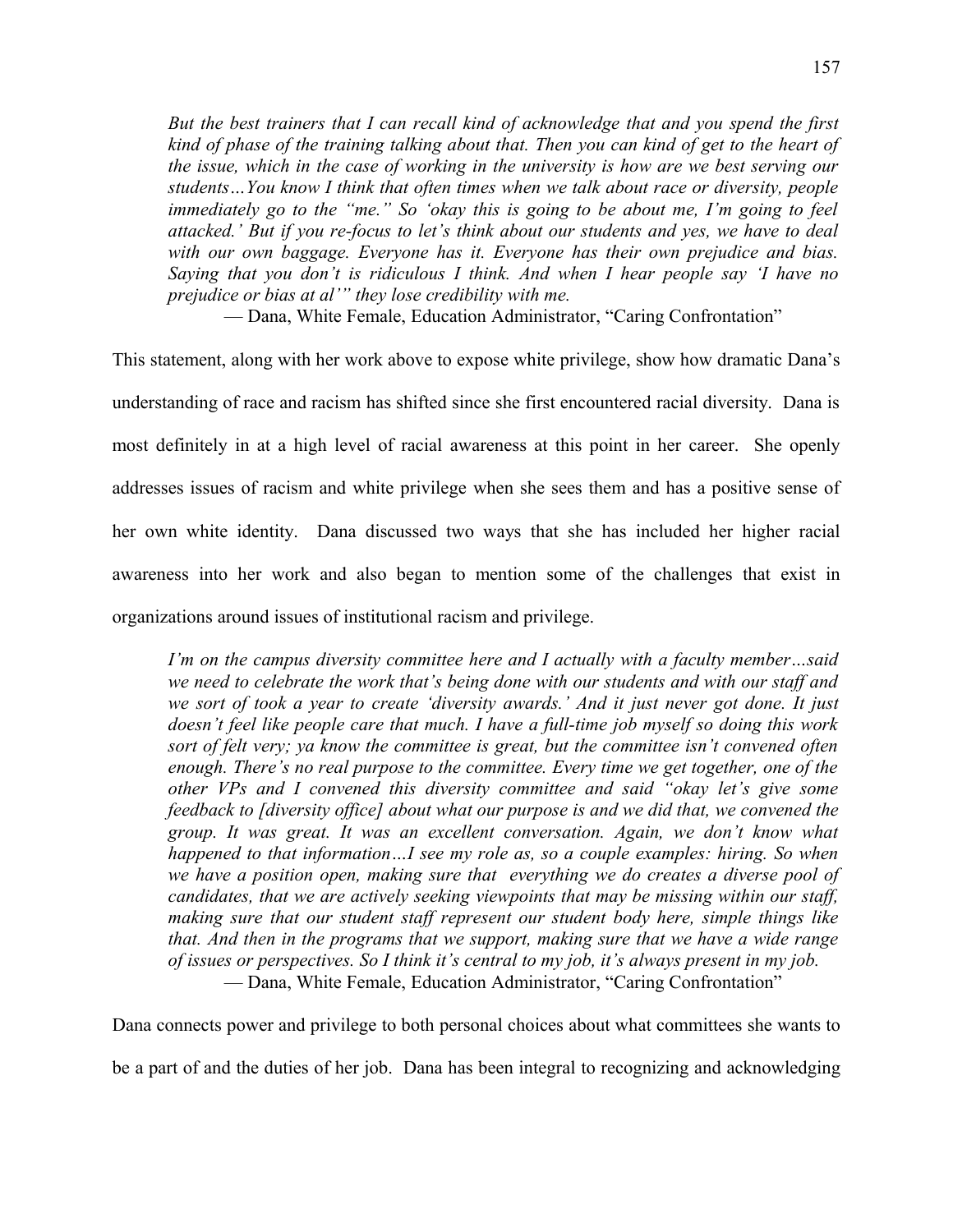who the people are at her place of work that are doing great things around diversity and antiracism. Awarding these people can serve as a form of solidarity between people working toward the same goals. Additionally, Dana has taken a leadership role on a committee to address these same issues at her workplace. They have created a report and presented it to the office in charge of handling such issues. In her personal work, Dana tends to focus on representation, but representation because of ongoing exclusion rather than past discrimination. This involves both hiring and recruitment practices, as well as being cognizant of what groups her office is supporting to maintain different perspectives and ensure that no group is discriminated against. In doing this work, Dana recognizes some real challenges.

In her words above, she mentioned that she does not believe that other people in her office and other offices truly care that much about the work she is doing, so that much of her work goes uncompleted, unnoticed, or unutilized. Dana's statements point to the possibility that many of her colleagues have a low level of racial awareness so that her advocacy is not seen as crucial to the organization. Therefore, there are not many chances for staff to explore and possible move along in their racial awareness.

*But there aren't many opportunities here, as staff, it doesn't feel like it's part of the culture here. As a training culture, as a diversity training. I think it sort of feels like people are afraid to talk about it here and so it sort of makes me more afraid to talk about it, which is strange because I'm not afraid to talk about it at all. It's something I care a lot about and I actually don't mind as I said to you before, I don't mind feeling uncomfortable with my own knowledge of a situation, so I would say that it hasn't been done well here for staff and faculty.*

— Dana, White Female, Education Administrator, "Caring Confrontation"

The organization itself is not changing because diversity has not become part of the fabric of the institution. Dana is expressing the tendency for people to feel apprehensive when talking about diversity. Remarkably, Dana notices that this culture makes her feel more uncomfortable around diversity, even though she has a high racial awareness. There are not opportunities in her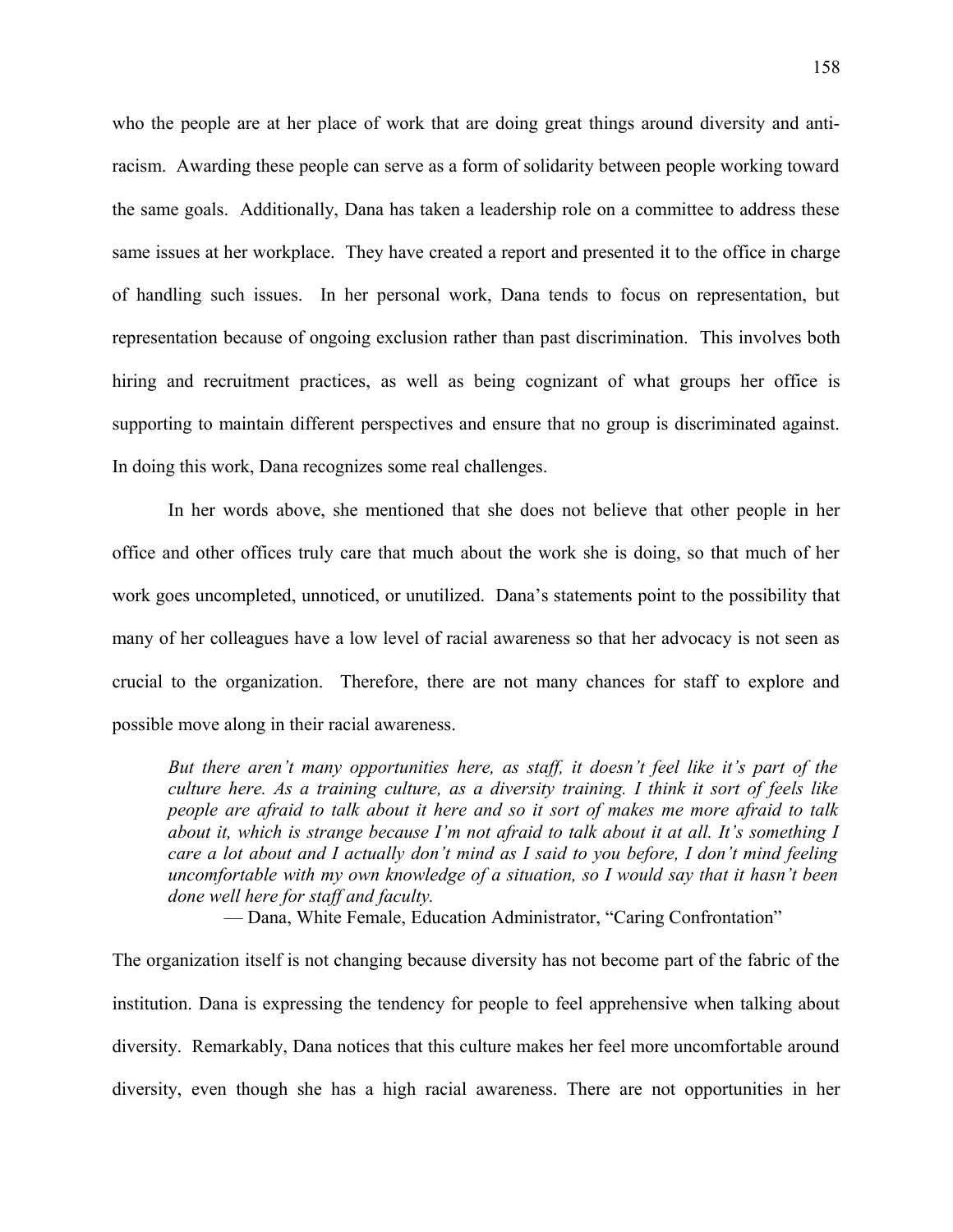workplace to explore that apprehension. Exploring her discomfort was essential to Dana moving to a higher level of racial awareness. The possibilities of similar changes are not apparent at her current place of work. Even when there are possibilities to attend trainings, they might not get people to where Dana is if they do not employ the *caring confrontation* model. Dana discusses how in a recent training in she attended that did not use the *caring confrontation*, the responses in the training were detrimental to the goal of having conversations about race. Dana entered this training with a high racial awareness and noticed some problems with the training.

*I participated in one or two of what we called kind of like [name of the program]… It was the [name of a university office] that pulled together conversations about race and culture, but they were really uncomfortable and I don't mean uncomfortable in a good way. It was sort of like no one wanted to- there was no context provided for it. So all of a sudden we're at a round table and we have to talk about race. There was no preparing people. There was no learning about people around the table. It was really odd. So for me what's important is that you have to know who the person is. So if I'm talking to you, yeah you're a white male, but you're more than just a white male. So sort of learning and understanding. Because I can't have a talk with you about just race based on my very limited knowledge of you that you're a white male and a student.*

— Dana, White Female, Education Administrator, "Caring Confrontation"

People in this training needed the context to be set in order to have an effective conversation. Dana is describing a poorly constructed *anti-racist curriculum* model training, where race is the first and only focus, but unlike other trainings in that model, no context is provided. By jumping right into it, people did not have to opportunity to slowly lower their defenses in order to really engage in the conversation. Engaging in the conversation would have created the "good" kind of discomfort, where people grapple with how race and privilege operate in their own lives. Instead people literally felt too uncomfortable to talk. Moreover, Dana begins a discussion of intersectionality, something that the *caring confrontation* also addresses. Each person is a member of a number of different identity groups such as race, class, and gender. These should not be considered separate entities, but should be recognized as coming together to form the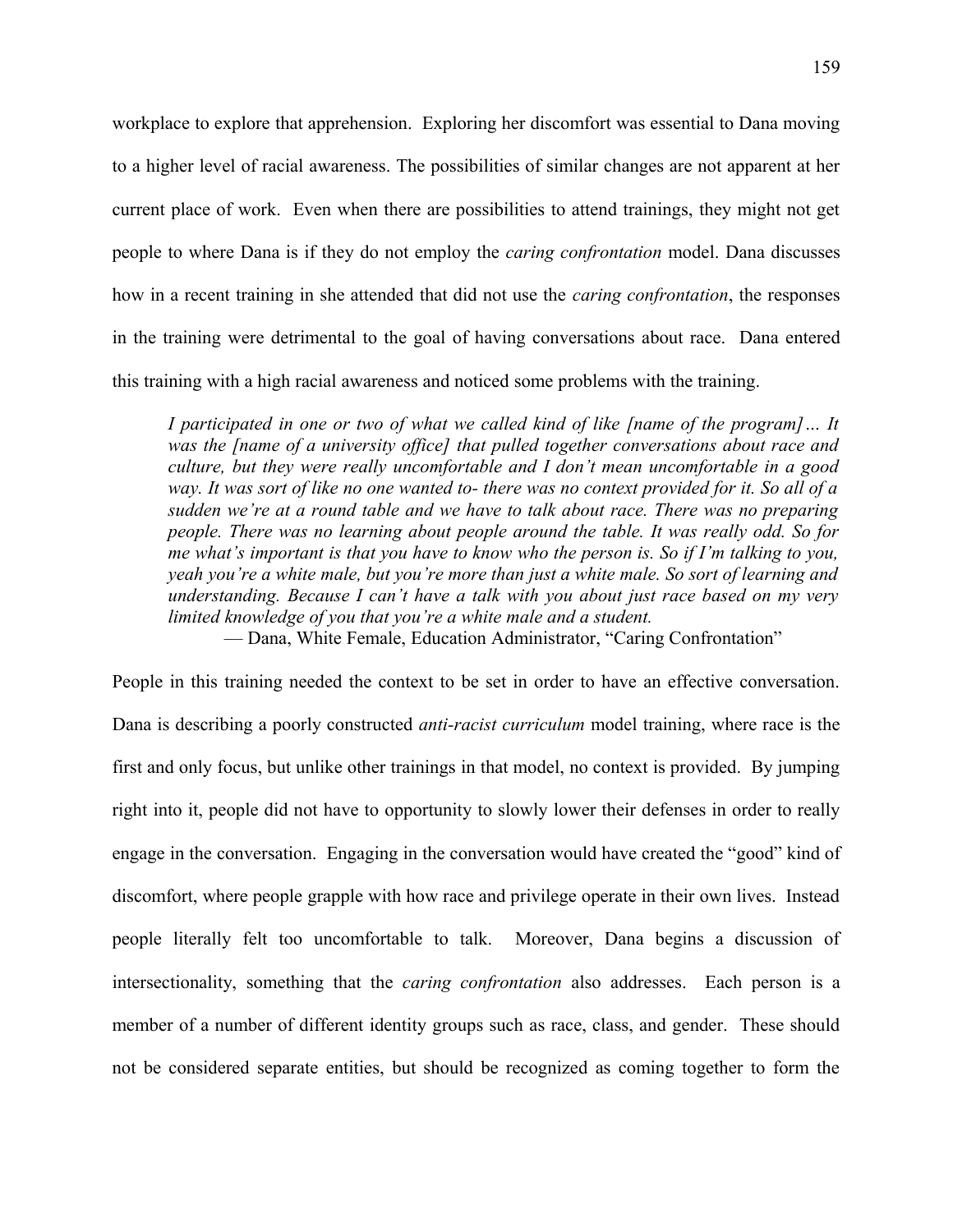entirety of personal experience (Crenshaw 1991, 1995; Collins 1998, 2000; Davis 2008). As a result, the training did not succeed in Dana's mind. Had she not already had a high racial awareness, this could have been detrimental to her growth.

Through her experiences with the *caring confrontation* model, Dana has made a drastic shift from a low to a high racial awareness. Following a particularly horrible experience of feeling attacked, Dana was brought to an analysis of racism as institutional in a way to energized, rather than stifled her. This personal change related to her own workplace practices, but did not really change the organization as a whole because of a lack of support for diversity efforts. The *caring confrontation* model was perfect for getting Dana "there" on the personal, training model, and awareness of institutional racism levels.

### *Starting From a Medium Level of Racial Awareness*

#### *TONY*

Tony is a white male teacher and administrator who entered a *managing and valuing diversity* training with a medium level racial awareness. Tony's goals for the training were to learn how to create an atmosphere in his school where all staff and students feel included in the organization because it is the right thing to do and it can increase the learning experience for all involved. This prompted the school to bring in a diversity consulting company that trains using the *managing and valuing diversity* model. The initial training that Tony and his colleagues participated in highlights how differences between the training model level of "getting there" and personal goals for "getting there" can inhibit change in racial awareness on all levels, unless there is room for flexibility.

*Last year we started with what I would call pretty basic diversity training sessions. My honest feeling is that our faculty was a little more advanced and need more advanced*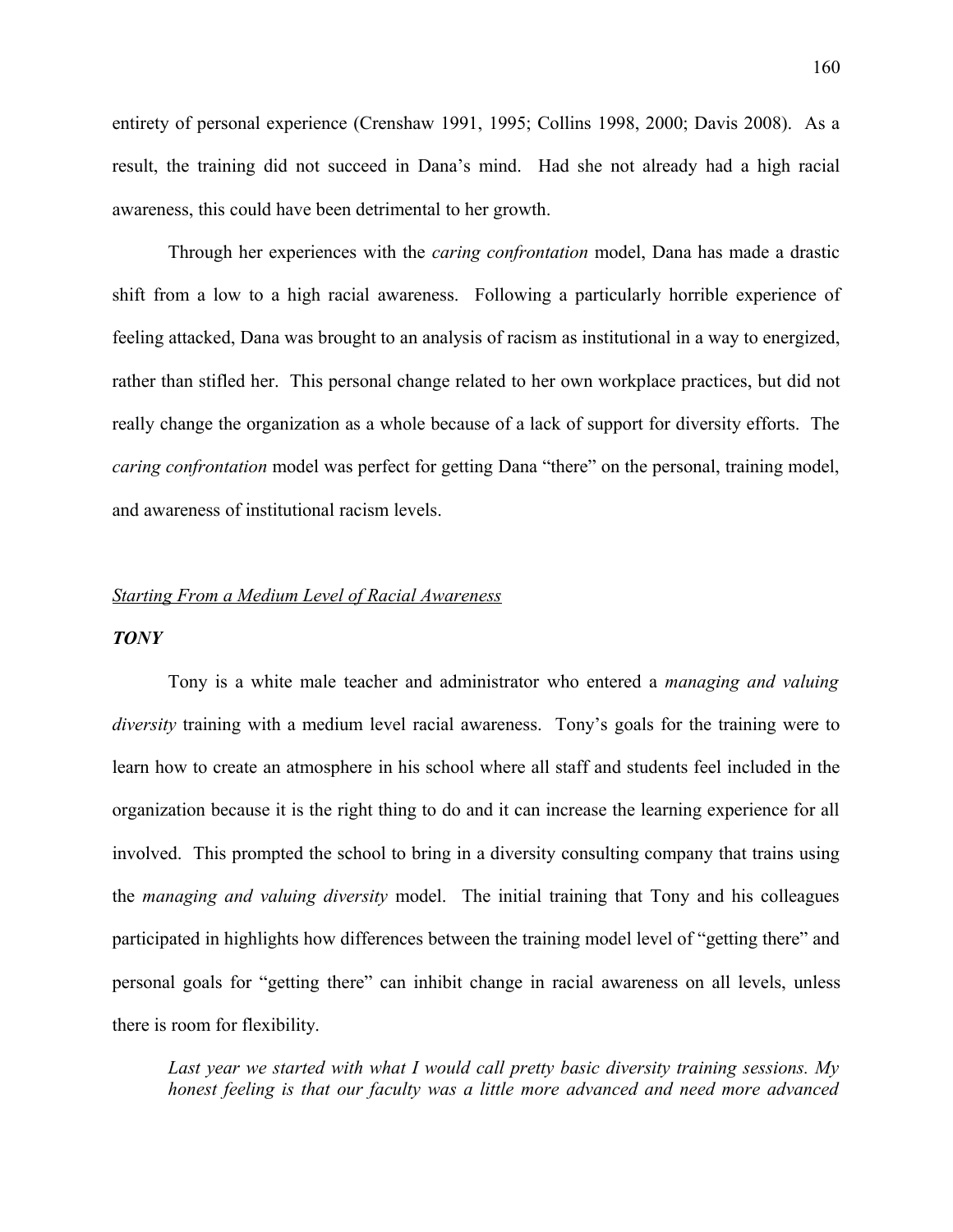*experiences than the very first ones we had... So it was sort of basic 101 diversity training. We've moved from that into some other experiences where we've focused on specific aspects of diversity…and their last presentation back in November really focused on the notion of understanding what race is. Race as a social construct rather than an actual biological fact. It's really interesting. And I think the difficulty and the challenge that [names consultants] has coming into a school with 85 part-time faculty, is it's not a homogeneous group in terms of their understanding of race. It's incredibly diverse in their levels of interest, levels of experience, generational differences that make certain things relevant or irrelevant or it's just very interesting. So it's challenging for them to hit a real "sweet spot" on the whole faculty. So what I hear sometimes is 'oh that was old news' or 'wow that was really interesting. I'd never heard that before.' You get really, really completely different responses to the very same activity or very same information. So the challenge of course is, how do you take that and build it into something that will really address the needs of the high majority of members of the faculty that really are all over the map in their understanding…trying to get their hands around really who are these guys out there?... Really identifying what do people know? What do they think? What do they need to know?*

— Tony, White Male, Teacher/Administrator, "Managing and Valuing Diversity"

This extended quote from my conversation with Tony touches on a number of key aspects that he sees coming from their work with the trainers. First, he and his staff were already too advanced in their knowledge of diversity for the initial training. People in higher stages of racial awareness need more challenging information to move them to new levels and gain skills. Tony, being fairly far along, but not quite "there" yet in terms of personal identity, recognized the basic training as unhelpful. Instead they decided to specialize on specific aspects of diversity such as race. Tony also touches on how difficult it can be for trainers to assess what information to include in a training without taking the time to really get to know the people involved. That the trainers were able to adapt their basic training to one more focused on race speaks to the flexibility of the *managing and valuing diversity* model in that it need not always include information on power and privilege, but can if the client requests it. In this model, where "there" is for the training shifts to match client goals. In this specific case, the *managing and valuing diversity* model has begun to resemble a critical diversity approach, incorporating power and privilege into the conversation of the business case for diversity.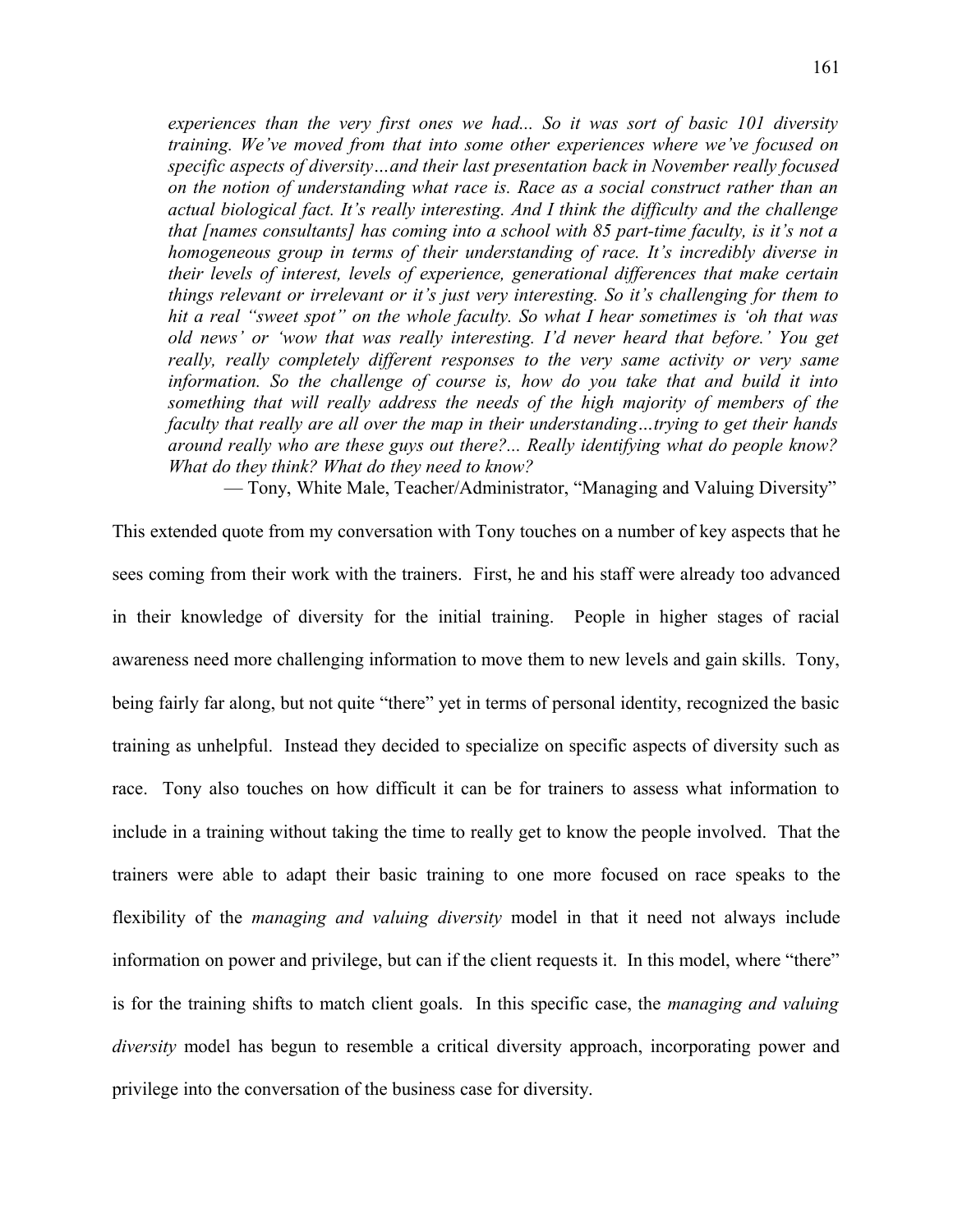This flexibility is also a luxury for the school. It is not often that organizations are able to bring the trainers back for multiple sessions to concentrate on problem areas in more depth. For Tony, this extended relationship with the trainers was absolutely necessary.

*My feeling is that we've done enough one-hit wonders. We've definitely had people come in and do one presentation and left and everybody just goes, 'Okay. That was nice. Why did we do it?' and they just move on. And sometimes they'll incorporate little bits of it. I will say that it's not worthwhile to have an expert come in and say things that are wise and even relevant and meaningful. I mean that definitely has an impact on some people a little bit but it is really hard to get a big kind of pronounced impact on the whole community with just sort of one visit*.

— Tony, White Male, Teacher/Administrator, "Managing and Valuing Diversity"

Had the trainers simply come in for the initial training, they would have done the basic *managing and valuing diversity* model and left. Since Tony and his colleagues are more advanced than this, it would have had no impact whatsoever. Instead, the trainers came back for multiple sessions, allowing faculty and staff to delve deeper into the issues. This has given Tony tools to move along in his racial identity and reach a high level of awareness. Since this is an ongoing process, Tony was not able to comment on any larger changes that he has noticed. He was, however, about to articulate some changes that he would like to see and some barriers to organizational change.

*And you have to do it for a committed length of time until you see change. Some of that change comes with turnover, I hate to say it. Some of it comes because the atmosphere you're creating becomes unpleasant for the people who won't get on board or integrate the stuff that they're learning. And people come in knowing that this is going to do that [diversity work] and say "oh I want to do that."*

— Tony, White Male, Teacher/Administrator, "Managing and Valuing Diversity"

For Tony, the overall success of this training session will be whether or not they create an atmosphere marked by high racial awareness throughout his school. This will create the morally inclusive, productive workplace that Tony wants. Really, from the high racial awareness he now has, Tony is hoping to change the workplace culture to one that has an ongoing consciousness of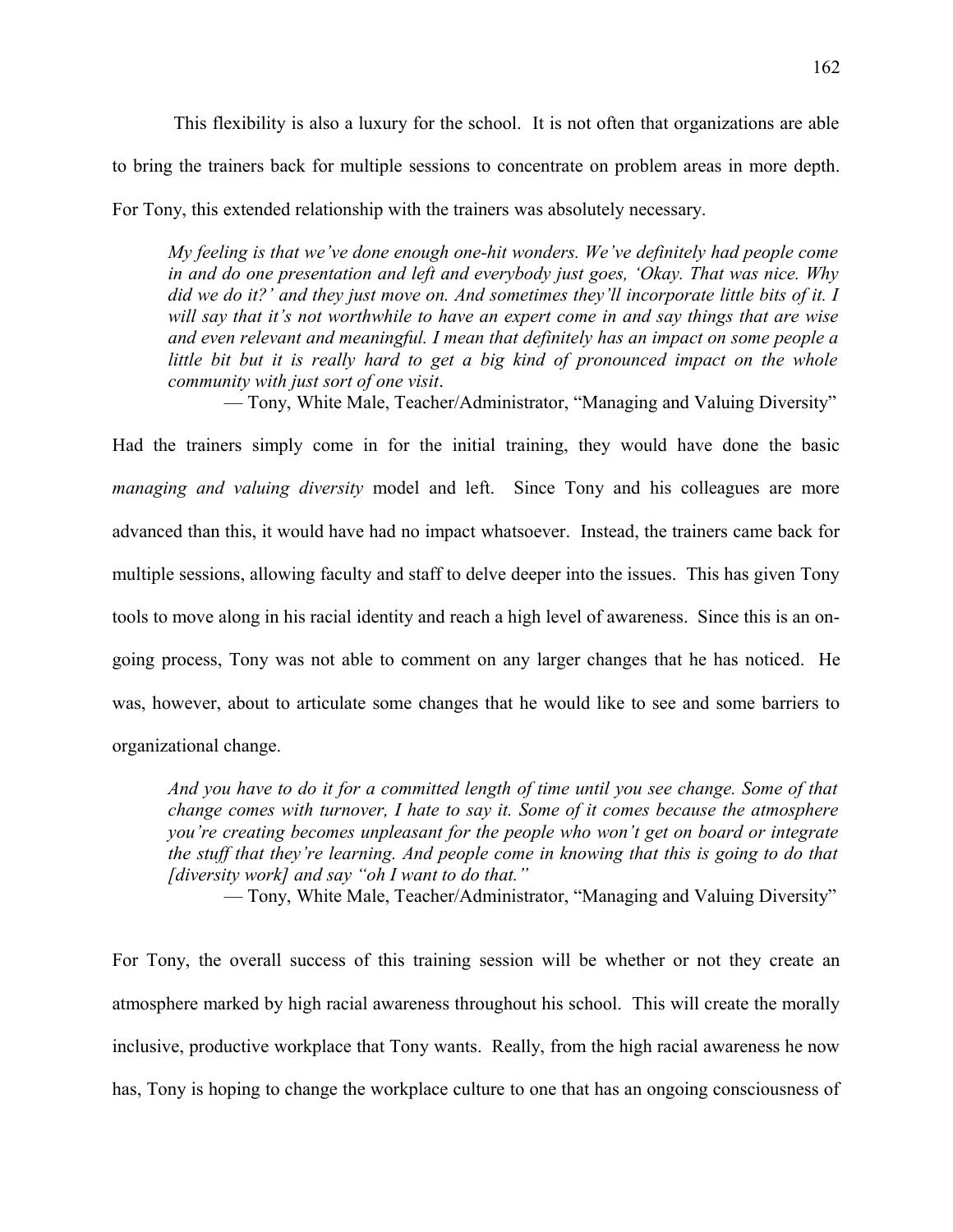institutional racism and privilege. This will force faculty and staff to either "get there" on the third level, or leave the organization. New faculty will recognize his school as an institution with this agenda, so that only people who believe in this mission will seek to become new employees. The ongoing work in the flexible *managing and valuing diversity* model can work toward this as it begins to resemble a critical diversity approach at Tony's school.

#### *JOHN*

John is a white male youth development manager who came into diversity training in the *anti-racist curriculum* model with a medium level of racial awareness. John's personal goals for the training were to infuse his organization with a social justice agenda focused on anti-racist work. John was inclined to social justice ideals, but thought he and his colleagues needed to understand racism intellectually. In this case, all three levels of "getting there" were aligned. In the *anti-racist* model, "getting there" means shifting a participant's lens to understand racism as both interpersonal and institutional; John wanted a personal and organizational change in terms of a full understanding of racism; and both of these contribute to the third level of "getting there" in relation to acknowledging institutional racism and privilege. John displays "getting there" personally in his reflection on what he learned from the training:

*I think, well at this point it kind of seems like common sense looking back, but the fact that really just 1. how white privilege plays out and how white people take for granted some of the ways that society works, which they shouldn't take for granted and 2. that white people have to take the lead in terms of attacking racism. It can't be turning to the black people or people of color in the organization and asking "what do you think we should do?" which was clearly a problem that we had before hand. So I think really those 2 things stand out as the biggest pieces. While those sort of seem like simple thoughts, but they're pretty profound when you follow them out.*

— John, White Male, Youth Services Manager, "Anti-Racist Curriculum"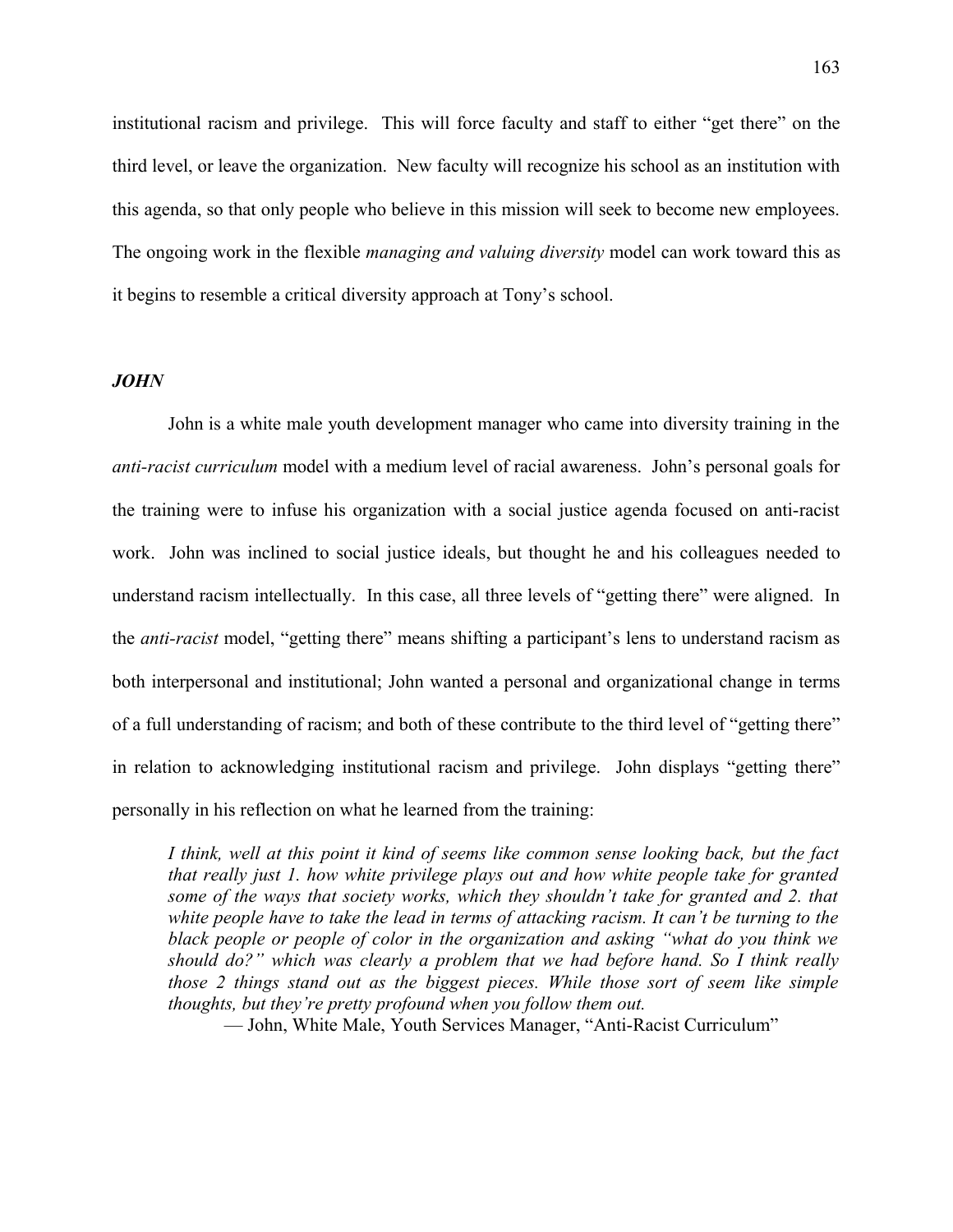John has integrated anti-racist teachings into his everyday consciousness. His point about it seeming "common sense" now speaks to the transformative nature of shifting a lens to focus on racism at the four levels of individual, interpersonal, institutional, and cultural. Learning about white privilege seems so obvious after the fact, but the most dangerous aspect of privilege is that it can so often go unnoticed and unnamed, while still affecting opportunity. John, then, went through a considerable personal change after experiencing a training that used the *anti-racist curriculum* model putting him in a high racial awareness. A similar transformation occurred for John's organization.

*I think, so the good news is that, had it not been for [name of organization]'s training, the change that we went through, which was pretty radical and pretty transformational, wouldn't of happened… I think that before that time, in terms of how we both looked at the external world in our work and how we thought about ourselves and organized ourselves certainly anti-racism was way, way in the background. It was probably something that good liberal people think about but don't really practice well. And through the training I think it really changed people's awareness and we became a different staff and a different place.*

— John, White Male, Youth Services Manager, "Anti-Racist Curriculum"

John's organization did experience a dramatic shift in focus as a consequence of the training.

The organization took on a concerted anti-racist agenda, something that it had never done before.

*One thing that I should note is our two largest initiatives. One of which…[names initiative] is the most well-known of all of our work… has a tremendous anti-racism agenda that almost kind of leads the work. And that directly came from this work [antiracist training] and really transformed [names initiative]…they'll talk about anti-racism and social justice. And the other initiative…they use anti-racism as a major tenet of all of their work as well….Without what happened during the workshops, those two pieces of work…[the first initiative] touches 4500 high school students a year and is growing [the second initiative] touches every student within the lock-up system in [names state], so thousands of kids. That wouldn't have happened.*

— John, White Male, Youth Services Manager, "Anti-Racist Curriculum"

Here, the knowledge from the *anti-racist curriculum* model was fully integrated as a major piece of the organization's largest initiatives. This became specifically clear in the way that the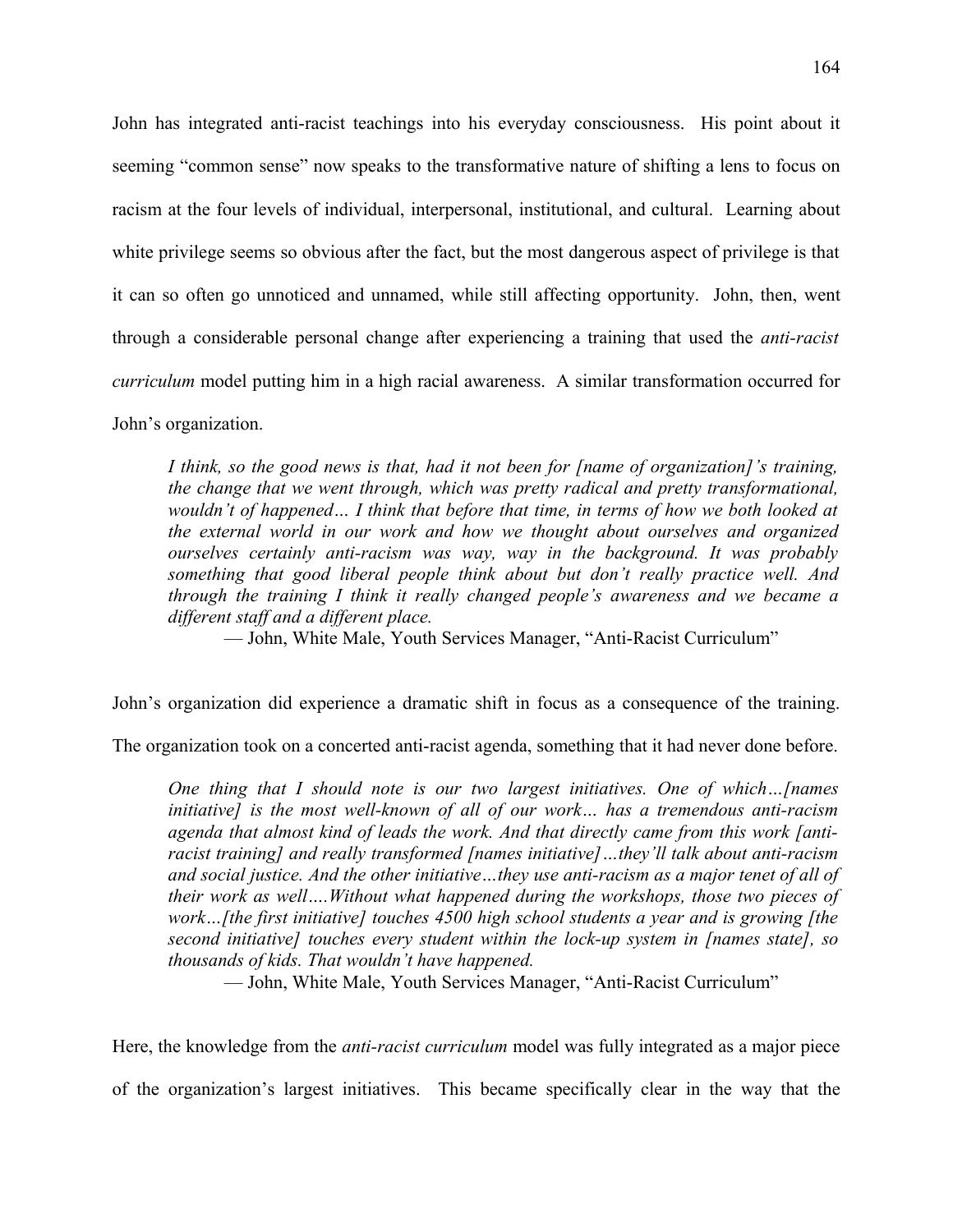organization set up initiatives for high school students and kids in the criminal justice system. From John's perspective, none of this could have occurred without an internal continuation of the *anti-racist* model.

*I think there was a conclusion that we had gotten what we needed to get from [names trainers] and that we could take it from there. And we in fact did….we basically continued going with it internally…The other piece is that it wouldn't have been successful had there not been an understanding of the fact that we needed something like this, which doesn't always exist. And had the staff not been sophisticated enough to sit through the training and say this is good and we need to kind of tinker with it and change some of it around to keep it going ourselves because from where we were we can now do a better job ourselves with what they gave us… a caveat is that it wouldn't have been successful had it not been for the willingness to do the work initially. And the capacity and willingness to follow it up and take it on our own.*

— John, White Male, Youth Services Manager, "Anti-Racist Curriculum"

John has outlined some very specific things about his organization that he believes facilitated change. One was the racial awareness of the group at the start of the training. John labels them as "sophisticated," allowing them to sit through a provocative training and evaluate how the information they are learning about institutional racism relates to their organization. From this point, they were able to take the work on themselves in order to target specific aspects, such as education and criminal justice, where institutional racism affects the youth they look to develop.

The training had other concrete changes in terms of representation of people of color in the organization. Before the training, the organization was probably about one-third people of color. John explains how and why he thinks this changed:

*John: After the training, over the years, it became at least ½ if not more than ½ people of color."*

*David: Do you think that's directly related to the workshop and taking on a more antiracist mindset?*

*John: I think so yes. A combination of us recruiting more people of color and also them sticking around, ya know, retaining them.*

— John, White Male, Youth Services Manager, "Anti-Racist Curriculum"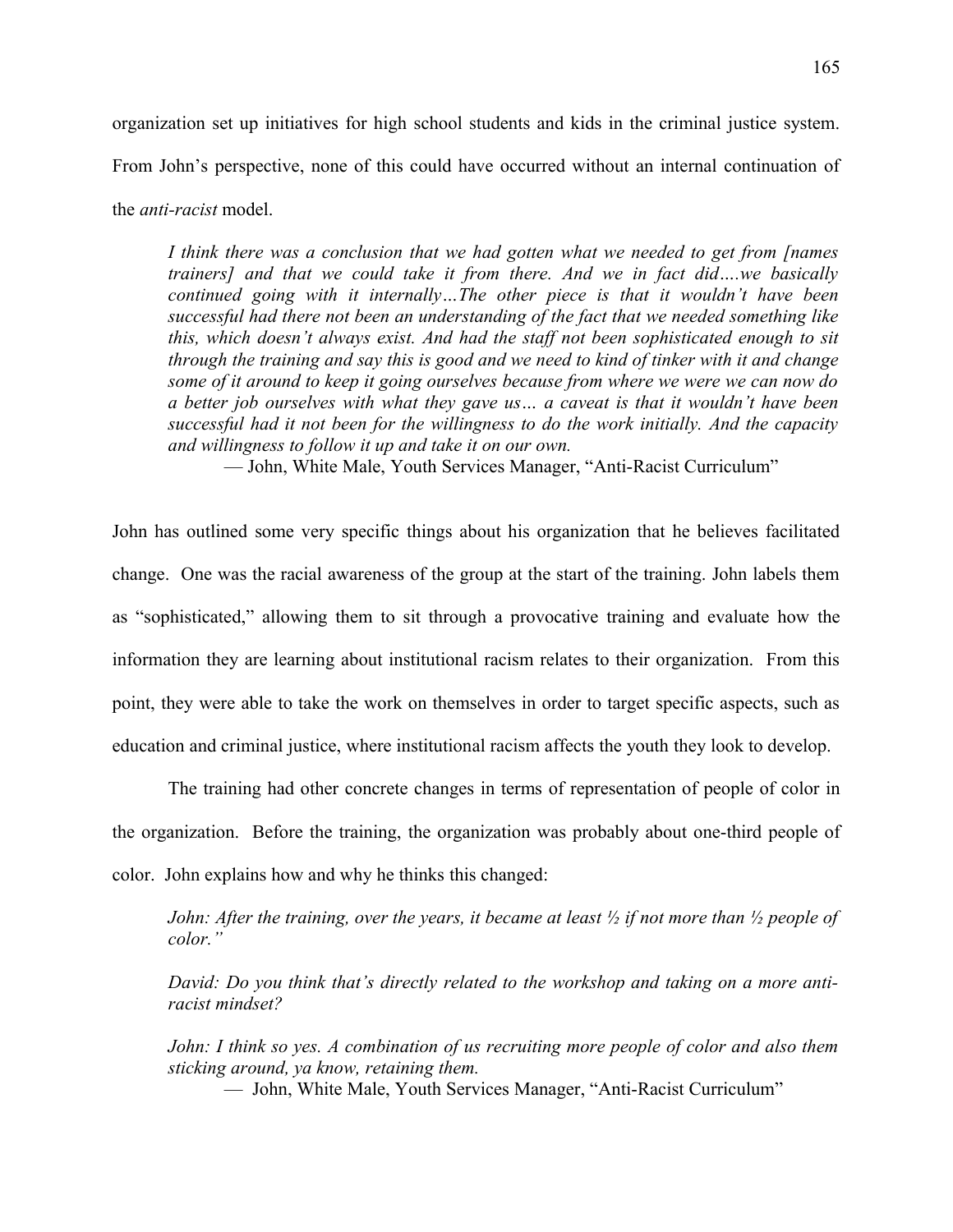John's organization was able to retain more people of color, as they realized the anti-racist agenda that permeates the workplace culture. The organization provided an inviting place for people of color to work, as they saw the work they did with youth deconstructing institutional racism and privilege.

The diversity training in the *anti-racist curriculum* model served as the starting point for both personal and organizational change that transformed both individuals and the institution. John and his colleagues "got there" on all three levels and, by taking on anti-racist work internally, infused their most important youth initiatives with an anti-racist agenda. John and the organization shifted to a high level of racial awareness, but John is cautious to mention that he does not believe this change could have occurred had he and his colleagues not been at a medium level of racial awareness and prepared to receive the challenging information in the *anti-racist curriculum* model.

# *Starting from a High Level of Racial Awareness*

# *BILL*

Bill is a white male youth program manager who entered an *anti-racist curriculum* training with a high level of racial awareness. He has been working in non-profits with a personal anti-racist agenda for multiple decades. Intellectually speaking, there was not much for a training using the *anti-racist* model to teach him, so he did not really enter with personal goals for the training. Bill can be considered "there" on all three levels before entering the training. He understands his personal role in racism and privilege and agrees with the *anti-racist* model's goal to shift a lens to a multi-faceted view of racism, meaning that he also has the third level of "getting there," because of how closely it is related to the *anti-racist* model. What Bill was able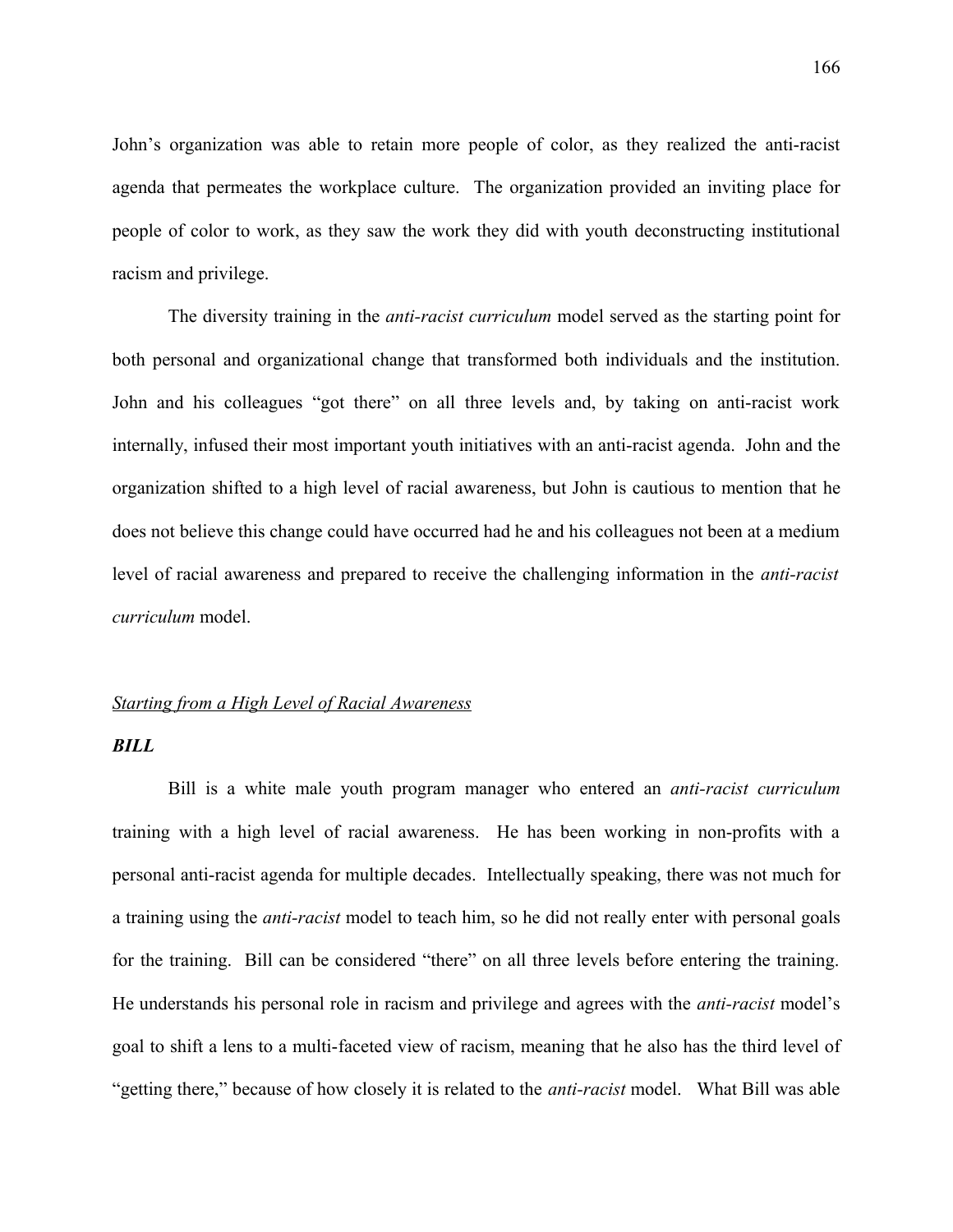to do was reflect on how other people in the training reacted to the *anti-racist curriculum*, how content in the model was presented, and what happened in the organization after the training. In the training, Bill identified a number of times when people moved along in their racial awareness.

*And then we'd have these 'a-ha moments='" where they'd say 'Oh! I guess I really didn't know all there was to know' and [Fred's] very good at that.* — Bill, White Male, Youth Services Manager, "Anti-Racist Curriculum"

In these "a-ha moments" people in the training were beginning to understand the analysis of racism in the *anti-racist curriculum* model that identified racism as not just individual and interpersonal, but also institutional and cultural. Bill believes that the way the content in this training was delivered promoted these revelations about the four levels of racism, rather than just interpersonal or individual.

*One of the things that [Fred] does differently is that he came out right from the get-go and said this is what our objectives are here, is to provide people with the actual experience of institutional and structural racism through films and through discussion and through interactive activities rather than just lecturing.*

— Bill, White Male, Youth Services Manager, "Anti-Racist Curriculum"

Bill's colleagues were aware of the purpose of the training from the very start. This prepared them for the information that was going to be presented throughout the training, so that the controversial information about the persistence of racism could be accepted and people could change their awareness. White people, who made up most of the participants in this study, can react negatively to this information at first (Von Bergen et al 2002; Lynch 1997; Kalev et al 2006; Comer and Soliman 1996). On the contrary, if presented in an empowering way, like Fred did by using interactive activities and connecting the information to contemporary popular culture, this information can energize whites to shift their understanding of racism (Feagin and Vera 1994; Tatum 1997; Kivel 2002). Bill seems to believe that the type of delivery used in the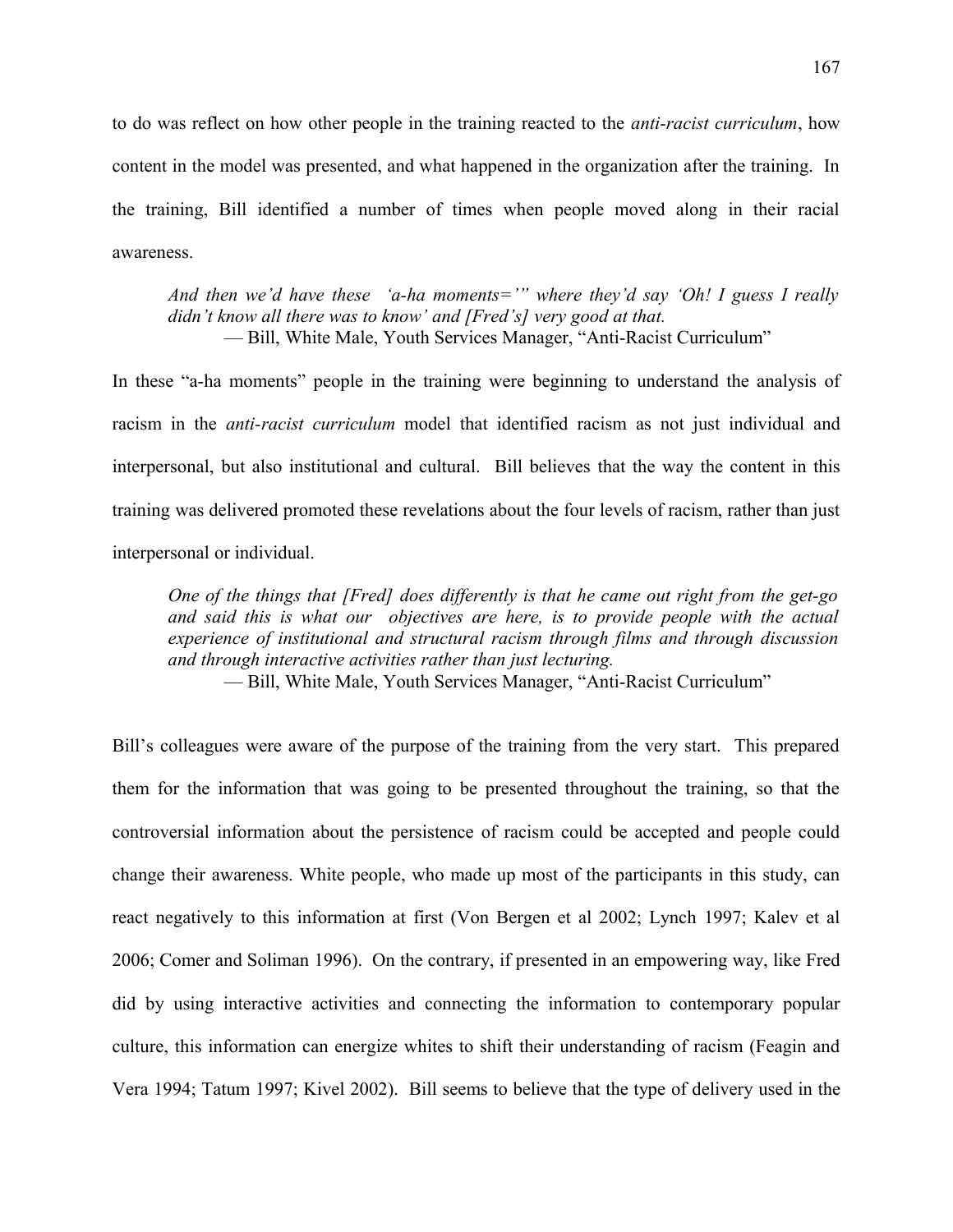*anti-racist curriculum* training did promote this shift. His colleagues may have some understanding of "getting there" in terms of the model reaching its goals and having an understanding of institutional racism and privilege. He attributes this to the atmosphere that the trainers created.

*They felt very safe, people were made to feel very safe…I think the main reason that that was the case was that [Fred] himself is a very, a very kind, yet assertive person…and also I think the reputation, the historic reputation of [Fred's anti-racist organization] is such that he had a very good reputation and the organization did historically.* — Bill, White Male, Youth Services Manager, "Anti-Racist Curriculum"

The safety of the training that Fred created in his delivery of the *anti-racist curriculum* allowed for people to openly and constructively explore their own racism. Bill is making the point that not only the model, but the type of trainer matters too. Simply using the content of the *antiracist curriculum* model may not shift people's lenses if the trainer does not foster a safe atmosphere, where people can feel free to explore their own experiences with racism and privilege. So, while others in the training may have more knowledge about institutional racism, Bill is unconvinced about how much his organization actually changed.

*White privilege was working throughout those non-profits*… *So, I think we saw potential for change. I think that part of the challenge with any of this stuff is that you get a grant and you spend the grant and you introduce ideas and you introduce processes and then the grant goes away. And so you don't have any funds for follow-up or for continually reinforcing this stuff, it's the challenge of all non-profit work that you're basically grant funded and when the grant goes away, there's no way to sustain the work. So that's the story of my life, right, I've been doing this stuff for 40 years. So the problem that you run into in that situation is how do you sustain this?... Continual exposure to these ideas and these concepts and their ability to get down below the conscious understanding of ourselves. Because most people are not, at this point in history, overtly racist. But most people will not confront institutional racism given the chance. They'll say 'well I'll do it tomorrow or next week or have someone else do it.' You can't do that. You have to be continually alert.*

— Bill, White Male, Youth Services Manager, "Anti-Racist Curriculum"

Bill outlines a number of barriers to facilitating change in an organization. Change for Bill means deconstructing the basis for white privilege in non-profit work. The *anti-racist*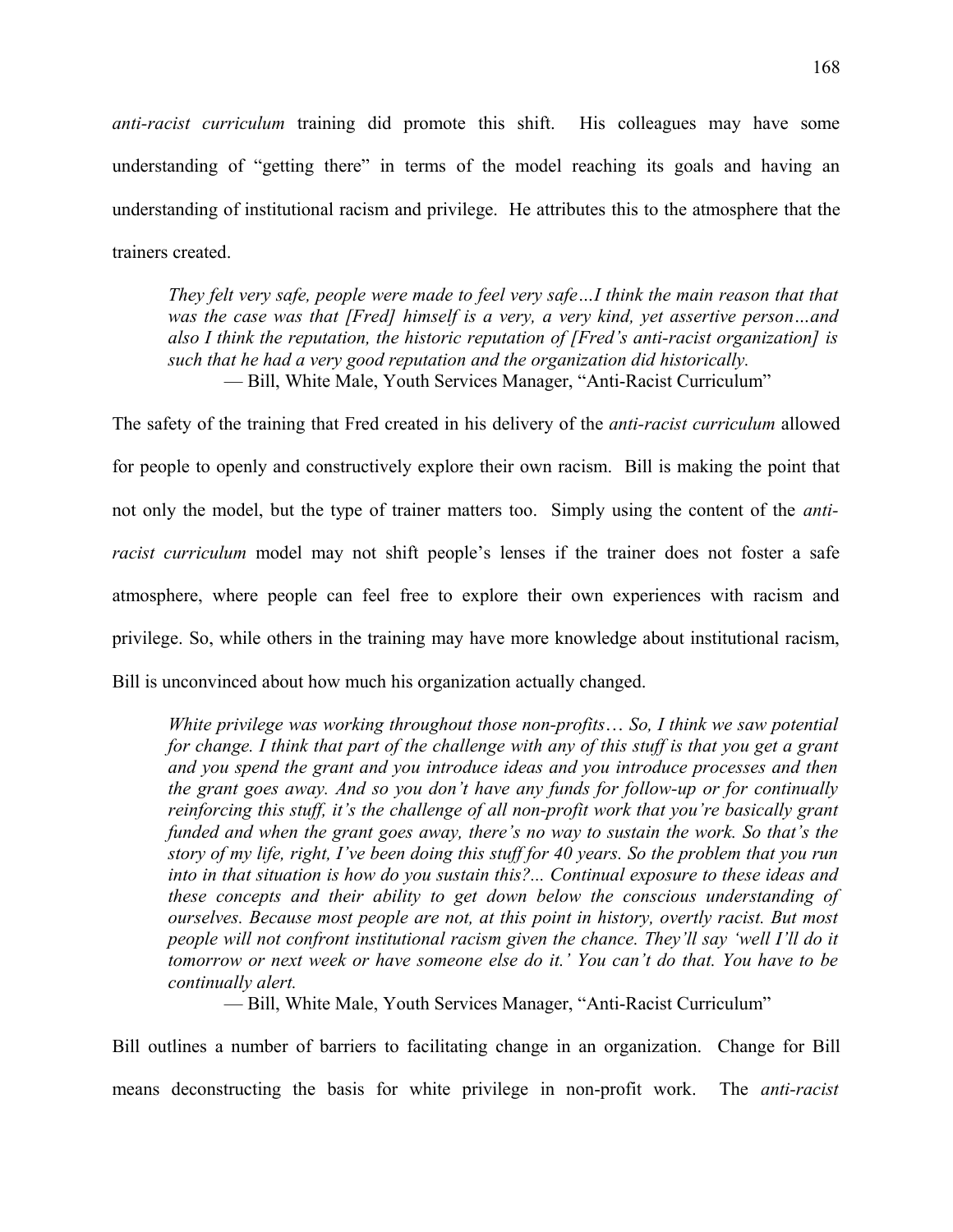*curriculum* is considered a way to make that change because it exposes institutional racism. This exposure needs to be continuous. In the non-profit sector, where funds may not always be available to pay trainers to come in, sustaining this work can be extremely difficult. Bill has not seen the work fully incorporated into his organization. As his own analysis of the situation shows, without fully incorporating the knowledge from the *anti-racist* training, white privilege is not going to be eradicated from his organizations. Bill also touches on another barrier to change, namely color-blind racism and inactivity. Color-blind racism replaced overt racism of the past and functions to maintain racial inequality under the guise of equal opportunity, stereotyping, and minimizing the extent to which race continues to matter (Bonilla-Silva 2001, 2010). The lack of overtly racist actions hides the perpetuation of racism from Bill's colleagues who are at a lower level of racial awareness. The *anti-racist curriculum* can expose color-blind racism, but will only lead to inactivity, unless the anti-racist agenda is institutionalized and ongoing.

# *LARRY*

Larry is a white male high-ranking administrator for a religious denomination, who entered an *anti-racist curriculum* training with a high racial awareness. Larry's goals for the training involve providing a common language around racism and privilege to be used internally and raise awareness about how white privilege works in his organization. Though Larry is in the high level of racial awareness, he has not fully grasped specific ways that he can collaborate with other anti-racists to specifically deconstruct white privilege and institutional racism. In this way, Larry has "gotten there" in personal terms because he thinks he has an awareness of institutional racism and privilege, but has not "gotten there" in terms of fully understanding how to work against institutional racism and privilege, something that the *anti-racist curriculum* model and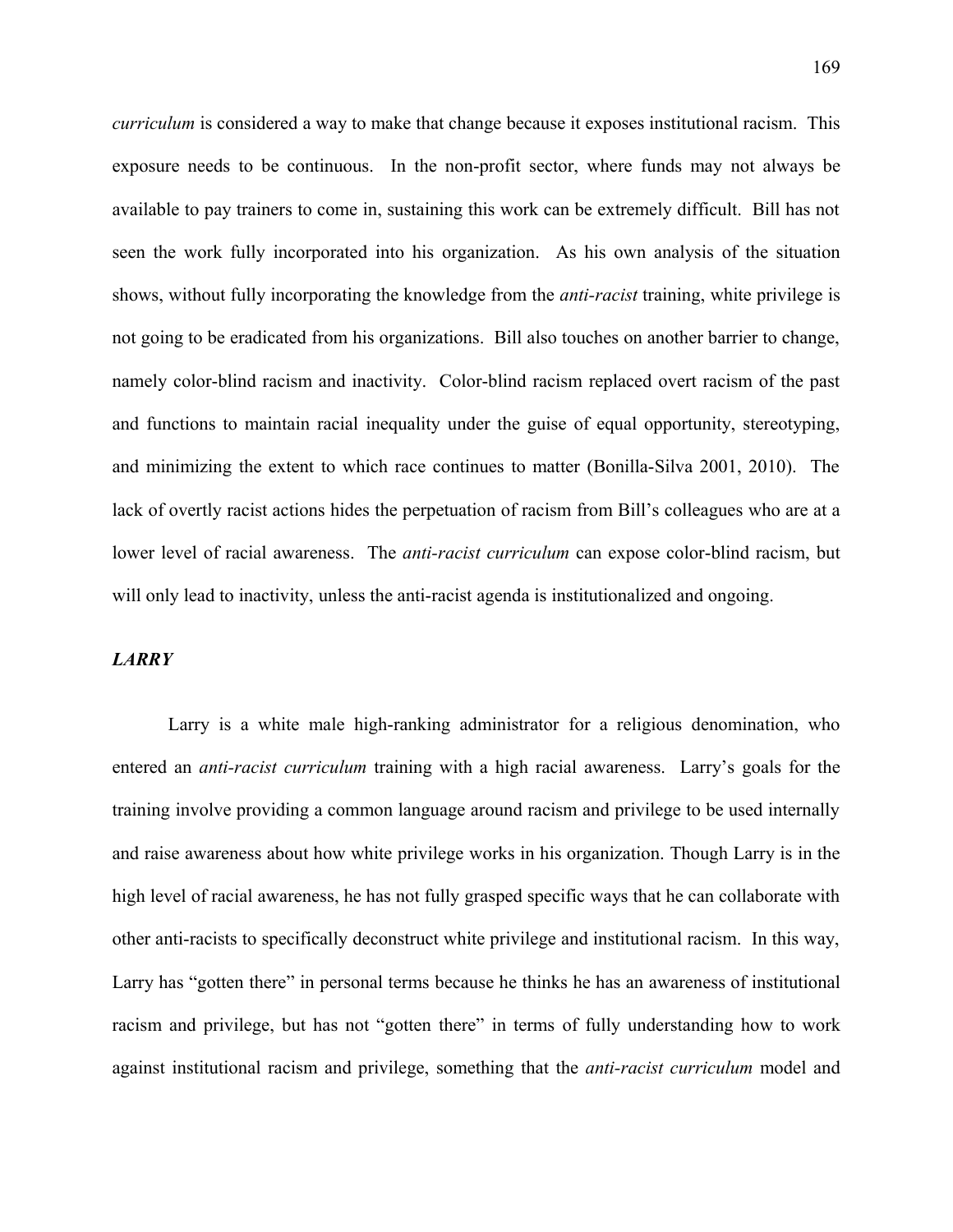the third level of "getting there" in relation to power and privilege strive to accomplish. Larry's reflection on the role of changing leadership in his organization points to some reason why he may not have "gotten there" on these other two levels:

*I think basically, over the number of years, the challenge with this is leadership is always changing so some people who have experienced a workshop or two, then might rotate out of leadership and there's new people in there who need that experience. We were hoping just as a baseline to raise some consciousness, to raise awareness, especially among white folk of their privilege and of the systemic racism. To be able to have some sort of analysis systemically and of course, over time we hope this creates a common language that some leadership can use with each other and that ultimately it impacts the decisions that we make and the ways that we look at our institution and the work that we're doing.* —Larry, White Male, Religious Services Director, "Anti-Racist Curriculum"

Because of changing leadership, Larry feels that his organization has been *"doing anti-racism 101*" for quite some time. This means that they have done a fairly basic training again and again to bring new people up to speed with those who have been in the training. Larry is suggesting that if he, or his colleagues who have done the trainings many times, are to get anything new out of it, the training needs to go farther, or become more advanced. This can explain why Larry does not really know how to apply his intellectual basis for institutional racism and privilege to actively working against racism. The action piece of anti-racist work is missing from the basic "*anti-racism 101"* training that his organization continues to do.

Over the years Larry has seen his personal lens shift from one where racism was considered interpersonal to an understanding of institutional oppression, but in terms of each training having an impact at this point in his career, Larry seems to echo Bill's sentiments about a lack of new information. Though he finds more novelty in the trainings than Bill, Larry has almost exhausted the extent to which the *anti-racist curriculum* model, especially *anti-racism 101*, can change his beliefs.

*I feel like I am at a different place—I don't know if it's a good place or not (laughs). Ya know I am part of an ongoing group that tries to be an accountability group and it's*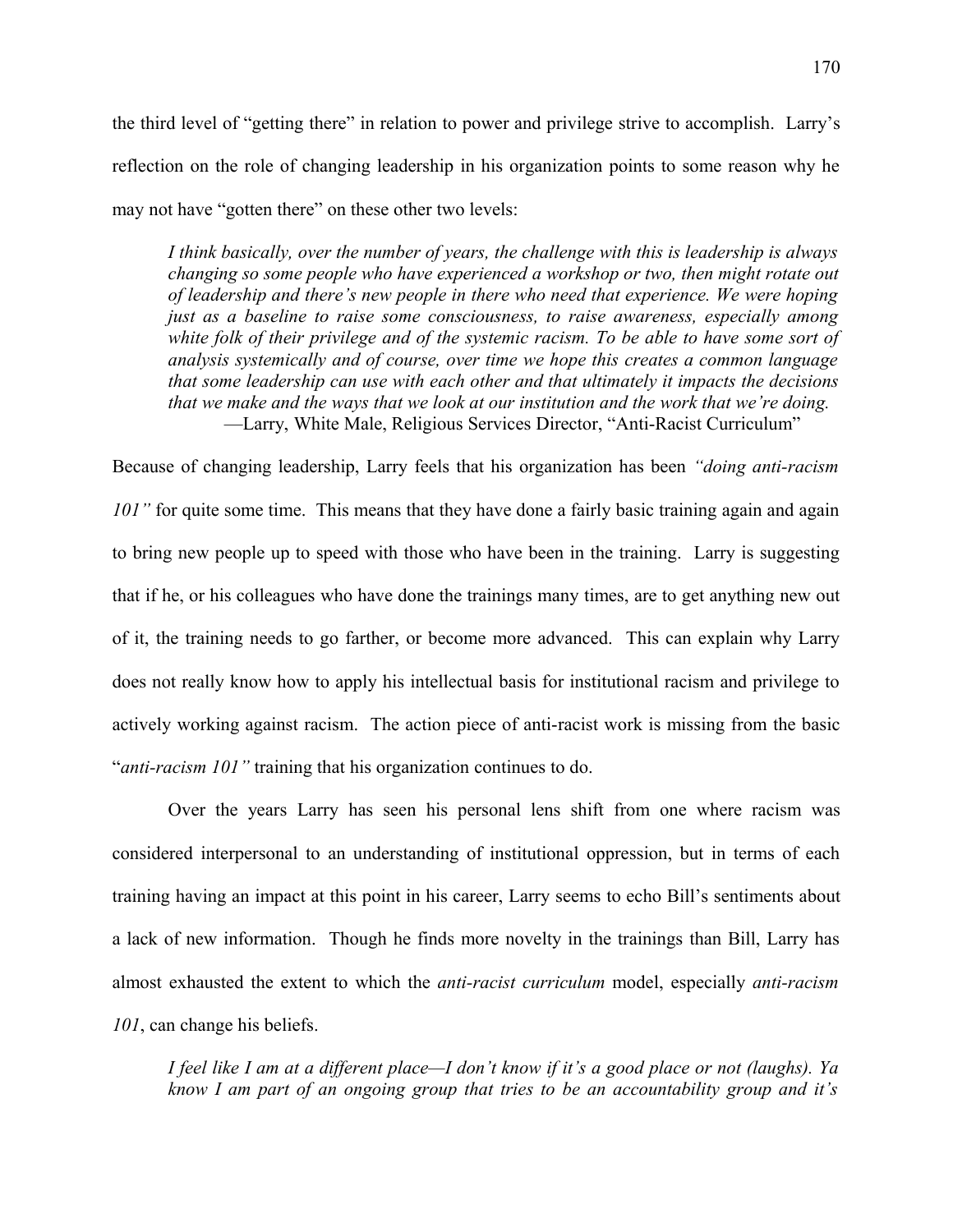*people of color and white folk. I am committed as part of that group to do some ongoing learning myself and feel that that's something that I need to do as a white person and then everywhere else in terms of institutionally I have a lot of access, that's part of my privilege, to be able to raise some questions around racism, or diversity, or privilege, whenever I can… I certainly think in terms of my work, for better or worse, I'm one of the leadership people known now in this area as a white guy, an old white guy that raises these questions in our different places where we do business together.*

—Larry, White Male, Religious Services Director, "Anti-Racist Curriculum"

Larry has definitely incorporated knowledge from a decade or so of learning into his interpersonal relations, raising questions and trying to spark conversation about white privilege in his organization. He has not necessarily taken the final step of actively organizing ways to ensure that his organization is anti-racist. That the organization has been compelled to stay at "anti-racism 101" means that it is unlikely that Larry will have new experiences in these trainings that may give him a practical applicability of his knowledge. Larry has, though, identified various levels of racial awareness amongst his colleagues. More or less, Larry sees each level of racial awareness portrayed in the most recent *anti-racist curriculum* training he attended.

*As you might imagine, we get different responses. There is always a small percentage that is resistant or not easily open to the subject matter. Then a lot of people are very new to this. Ya know some of this presentation is like a light goes on and it can be a little bit upsetting. I know when I first experienced this I had some anger, like why didn't I know this before? Because I thought I was moderately intelligent and had been moderately well educated but where was all this history and all of this stuff. So you get a little bit of that and then you get some that are ahead of the rest of us and they say 'yeh we've heard this before, let's do something about it' so I think you get that—people along that range entirely.*

—Larry, White Male, Religious Services Director, "Anti-Racist Curriculum"

In describing his own movement on the racial awareness continuum, Larry explains the anger that he experienced when coming out of low level of racial awareness. Prolonged exposure to anti-racist trainings allowed him to increase his awareness to where he is today, but for people hearing this information for the first time, it can be a bit of a shock. Once again the image of a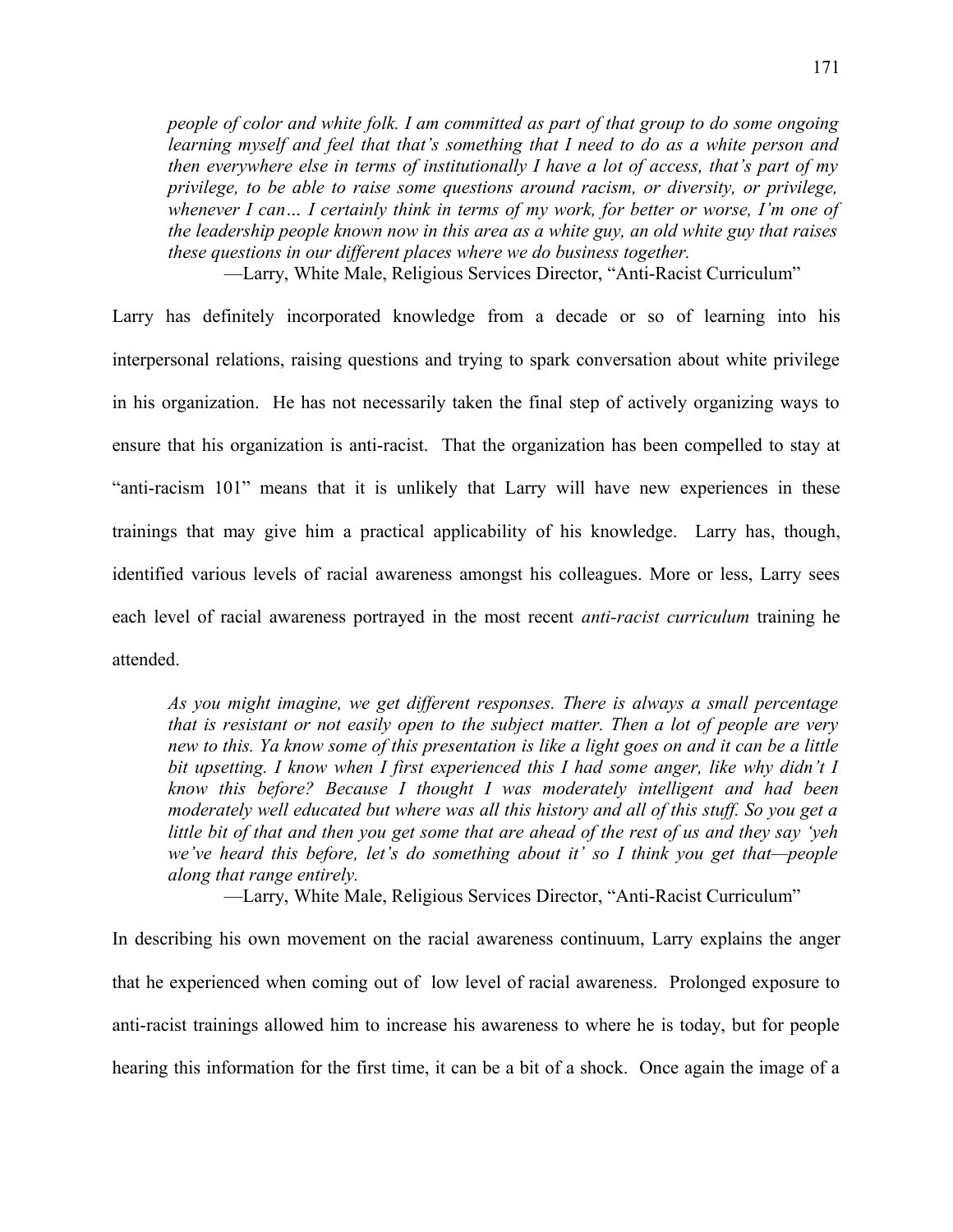light going on is used to describe how people get "there" or begin the journey to "getting there," by having a sudden realization that the way they were conceptualizing racism was incorrect. He recognizes that people in this position are probably at one extreme in their understanding, while people like himself and other colleagues are at another end, with many people at different positions in between as they come to understand their racial identity. Even with these "light going on" moments, much of the work in Larry's organization continues to focus on simply raising awareness, rather than active deconstruction. When asked if he sees change in his organization, Larry responded in this manner:

*I think it's always a struggle. I mean yes, I do [see change]. I mean now when in certain places when issues are raised you sort of don't have to explain, in most cases, what you're talking about or what you mean. And so that's one level of it and I think there are more people, not just people in leadership, who are raising questions and concerns around privilege as they come up.*

—Larry, White Male, Religious Services Director, "Anti-Racist Curriculum"

So people are talking about these issues and dealing with privilege when concerns are brought to the table, but no institutional transformation has actually occurred. Larry has met his personal goal of the shared language, to facilitate communication about institutional racism and privilege and workplace practices have changed so that more people raise questions around racism in the organization, but the organization has not practically applied the knowledge gained from the *anti-racist curriculum* training.

Most of the managers in this chapter discuss either very minimal changes or no change at all in either their personal understanding of diversity and racial awareness or their organization's stance on issues of diversity and racism. Diversity trainings are either viewed as ineffective from the start or proven ineffective by their inability to get participants to the various levels of "there". Participants show a wide range of combinations of whether that got "there" in terms of personal goals, training model goals, and/or the larger goal of full awareness of institutional racism and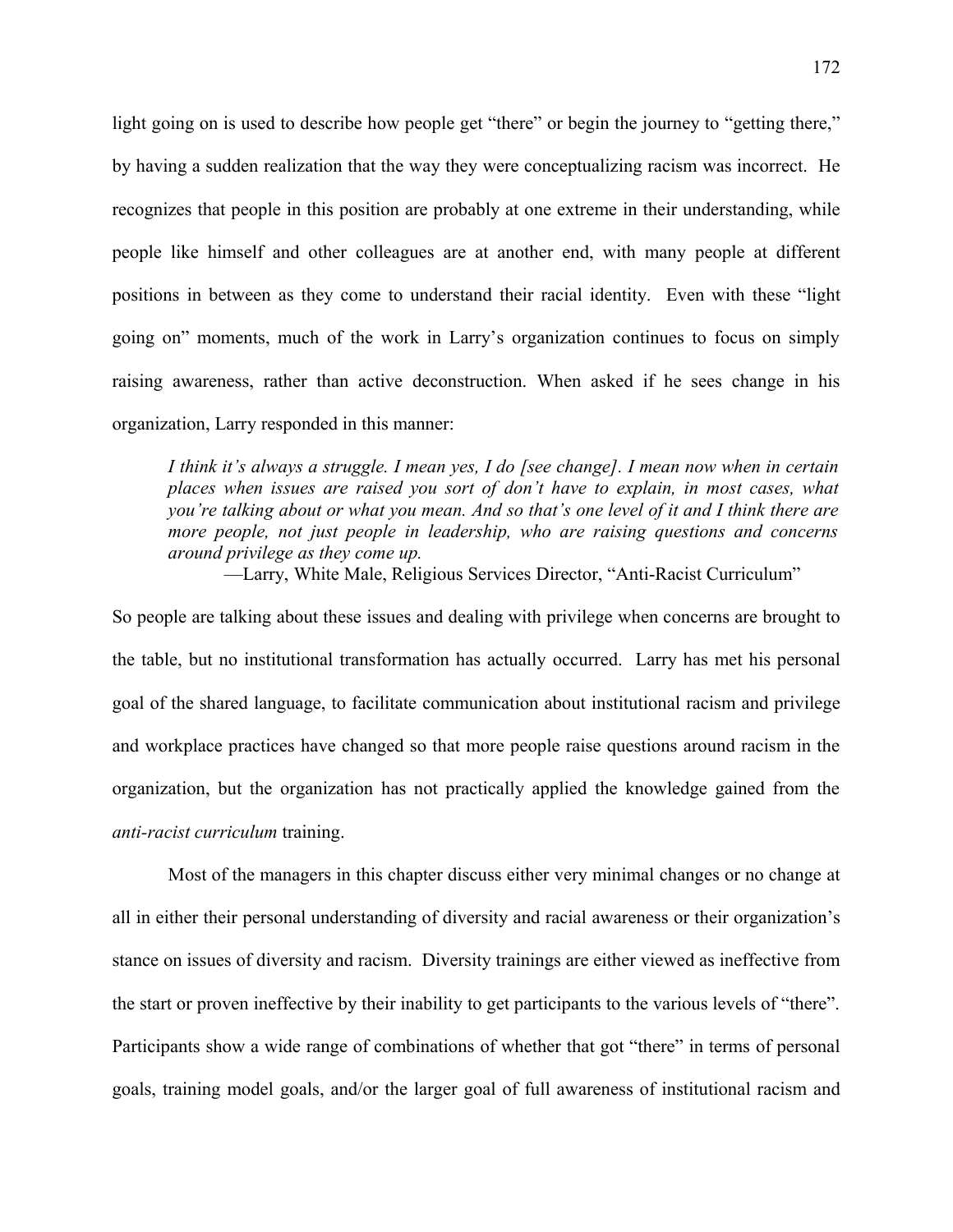privilege. Various causes, such as the delivery of training material, the racial awareness of participants upon entering the training, and degree of institutional support are highlighted as both factors for and barriers against getting people to these "there" positions. Understanding the interplay of these aspects of the diversity training dynamic is essential for those seeking to implement a diversity training program or evaluate the success of a program already in place.

Diversity trainers need to consider these factors when developing their models and organizations need to understand how these factors combine internally, so that they can determine the correct diversity training model to reach their diversity goals. On a larger, more sociological scale, aspects of diversity training in general and the personal characteristics of participants inside the training provides insight into developing a training that effectively gets participants to the third level of "there" so that they understand institutional racism and privilege and can apply the information to deconstruct the basis for inequality in their organizations. The following chapter will outline the factors that trainers, researchers, and organizations must account for when designing, implementing, and evaluating a diversity training and provide suggestions for developing a diversity training model that fights against systemic oppression, while also reaching organizational goals.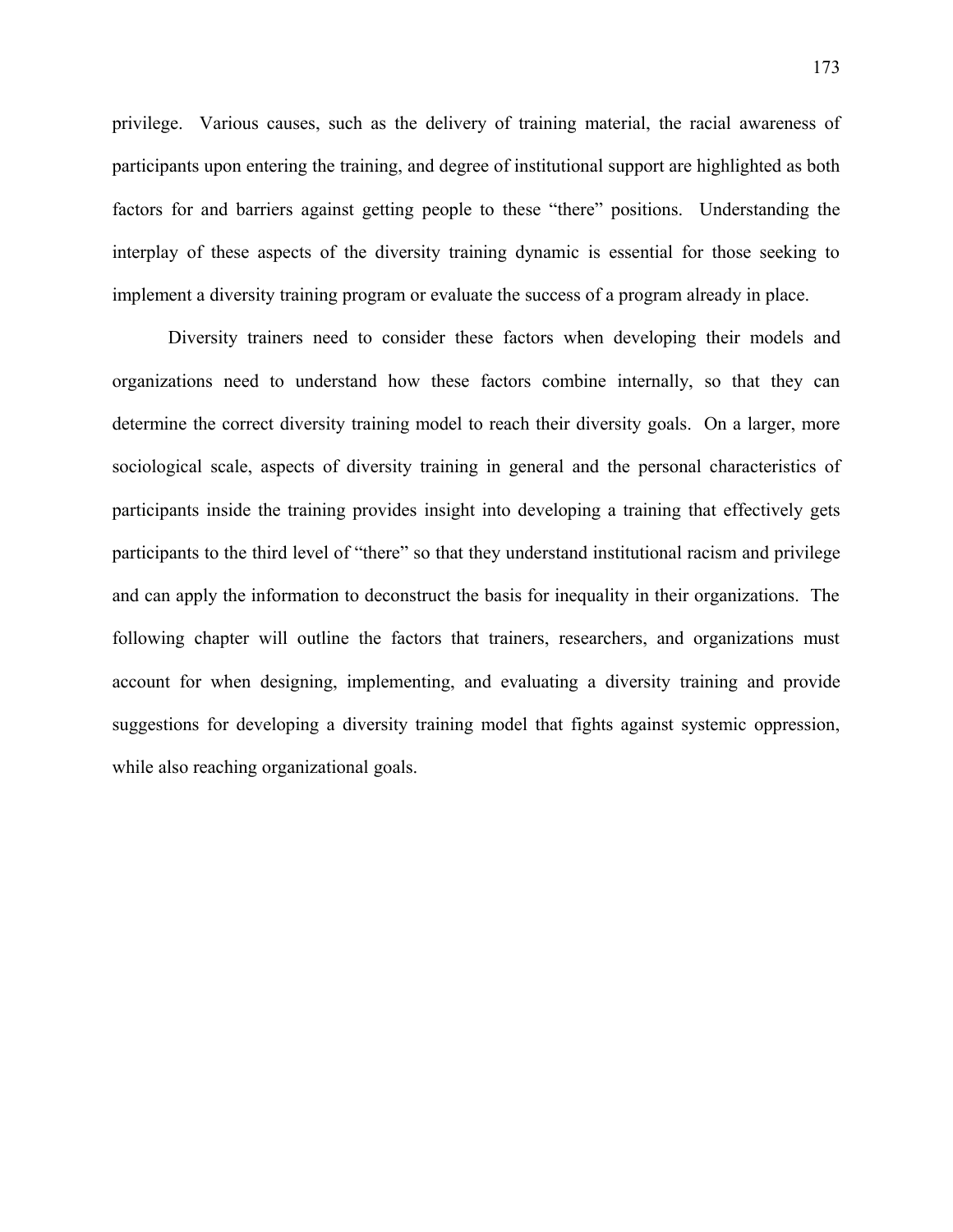#### **CHAPTER V: DISCUSSION/CONCLUSION**

The words of diversity trainers and managers in the previous two chapters make clear that the dynamics of diversity trainings are far more complicated than initially expected. A "diversity training" can be designed and implemented in many ways, as exemplified by the five diversity training models: *celebrating diversity, ensuring representation, managing and valuing diversity, caring confrontation, and anti-racist curriculum*. These five models all have distinct content, goals, and a delivery system making it difficult to evaluate "diversity training" as a monolith. Moreover, even if the same diversity training model is used at two different organizations, there is no guarantee that the outcome will be the same. Organizational culture, along with participants' own beliefs and ideas contribute to the effect that diversity trainings can have on changing individuals and most importantly, institutions. Therefore, this chapter will serve to address a number of significant factors affecting diversity training development and evaluation and the criteria trainers, organizations, and researchers need to consider when planning and evaluating diversity trainings .

 First, trainers need to be acutely aware of the culture of an organization, the racial awareness of employees, and their personal beliefs about diversity when developing a diversity training for a particular organization. An organization cannot simply "do a diversity training" and expect to see desired results if they have not taken these three factors into account. Second, the best tools for changing an organization and individuals need to be examined. As post-racial ideology gains in popularity, the persistent and pernicious effects of racism and privilege are increasingly hidden from the public eye. Diversity trainings can provide a form of anti-racist action, while also attending to organizational goals. Models for diversity training need to be scrutinized so that participants and organizations can "get there" on the third level and leave with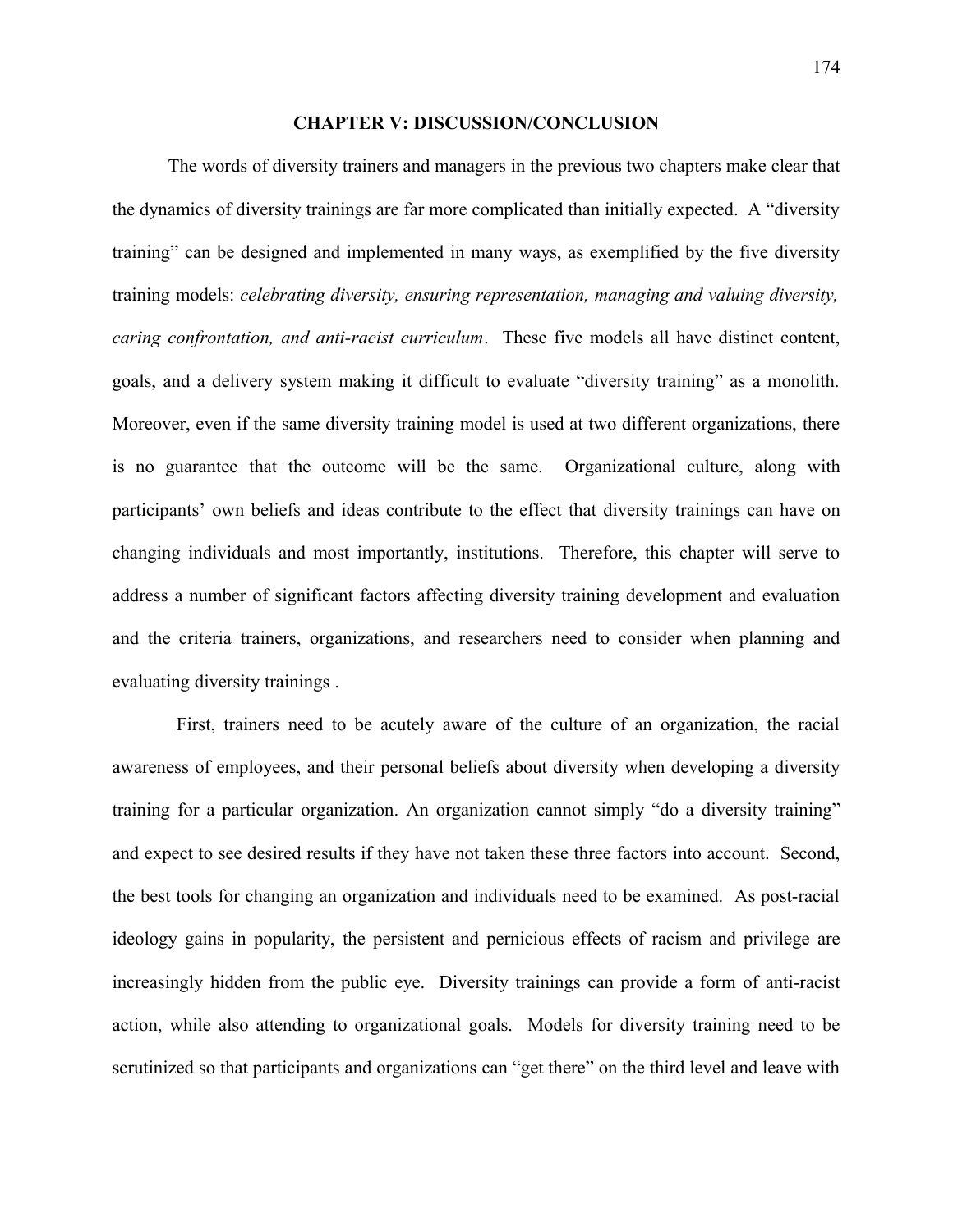an understanding of institutionalized racial power and privilege, to counteract the pervading view of society as post-racial and energize participants to work for racial equality inside and outside their institutions. Third, evaluators of diversity trainings need to be attentive to the fact that there are drastic differences between diversity trainings in terms of diversity training model, organizational diversity goals, and staff racial awareness. Evaluating all diversity trainings in the same way does a disservice to the trainers who have developed different models, the participants who have varying levels of knowledge on diversity, and the organization that takes a particular stance on diversity. Trainers, participants, and organizations combine to make each diversity training unique. Diversity trainings should be assessed so that the evaluation criteria matches the goals of the training model used, accounts for variance in organizational culture around diversity, and addresses different levels of racial awareness amongst individuals in the same organization and overall across organizations. Including these three aspects in evaluation provides stronger results for the effect a diversity training can have or has had on both the individual and organizational level.

### **How Should You Train?**

That a variety of different diversity training models exist means that organizations have a choice. Diversity training does not have to be a "canned presentation," but can work to meet specific goals that an organization has regarding diversity. Diversity trainers must be conscious of what an organization hopes to attain by doing diversity trainings, when choosing a model and delivering the training. Once a model has been determined, individual participants must also be evaluated. The chapter on managerial responses to diversity trainings demonstrates that individual differences are important factors affecting the way that participants receive the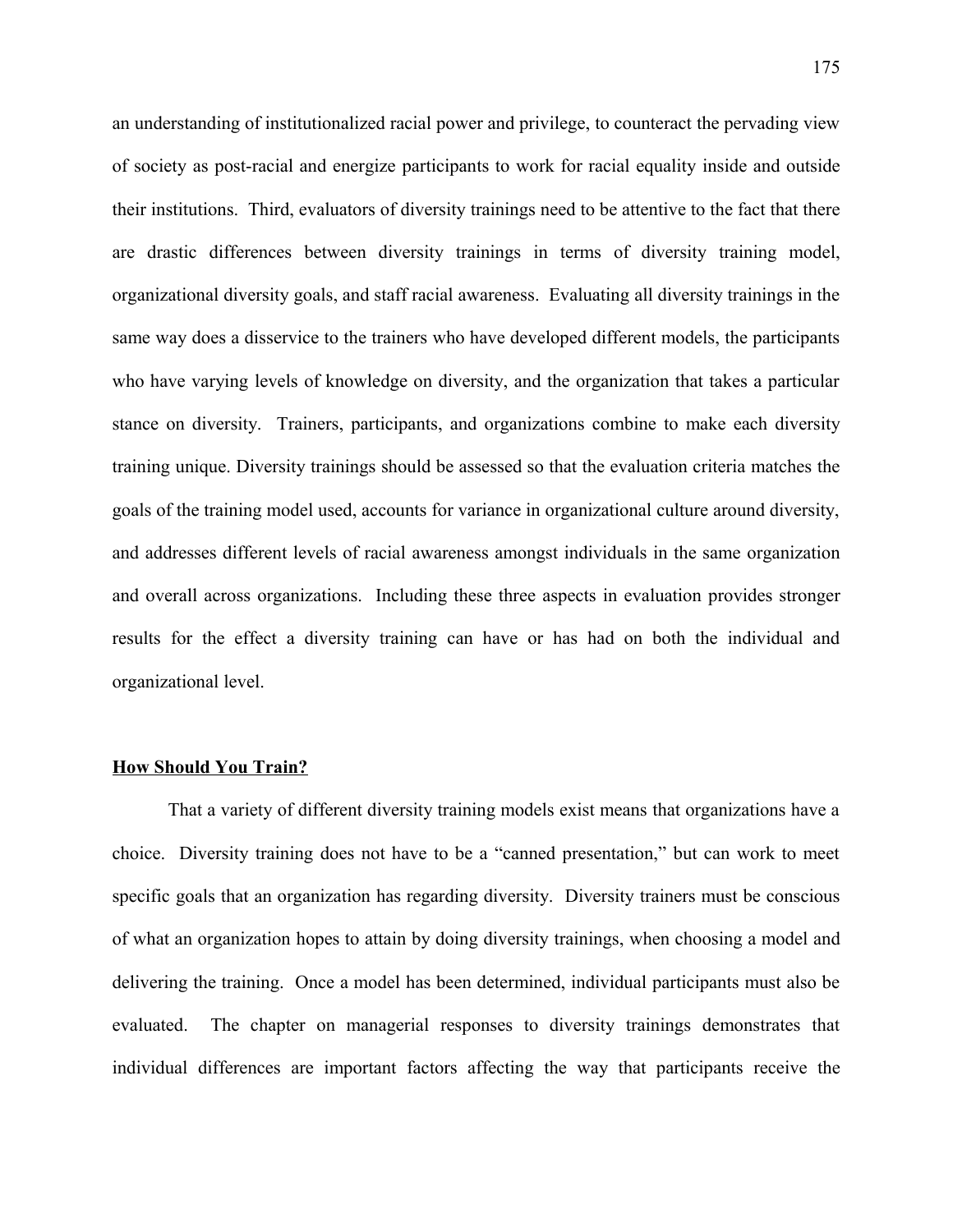information in diversity trainings. Diversity trainers *must* recognize these differences if they are going to get participants "there" in terms of understanding the training model's goals and making any sort of personal or institutional change. Simultaneously, trainers must recognize their own belief about diversity and how this intersects with organizational goals and individual awareness, which may or may not be similar to the trainer's personal perspective. Thus, if diversity trainings are going to make any change—personal or institutional—trainers must be attentive to the complicated interplay of the organization, the employees, and themselves when crafting and delivering the training.

# *Organizational Culture*

The organization provides the context in which the training is going to occur. Aspects of the organization, then, become the initial focus for how a trainer designs the content and delivery system, which become the diversity training model. Part of this involves what an organization wants to accomplish in the training. Not surprisingly, the organizational goals for diversity training dictate the model chosen. Managers in this study were able to explain distinct reasons why diversity trainings occurred at their organizations. In nearly every case, the model chosen aligned perfectly with the organizational goal. For example, Mark, a government worker, identified that he believed his organization was compelled to do a training about compliance with state law and protected groups. With this goal, his organization would clearly choose the *ensuring representation* model, which they did. John's organization wanted to move to an antiracist agenda so that their programs would have a social justice mission, meaning the best training is the *anti-racist curriculum* model. When choosing a model, then, organizations seem to be fairly aware of how different models will reach different goals. What an organization may not be in tune with is whether or not the goals that are driving the diversity training reflect the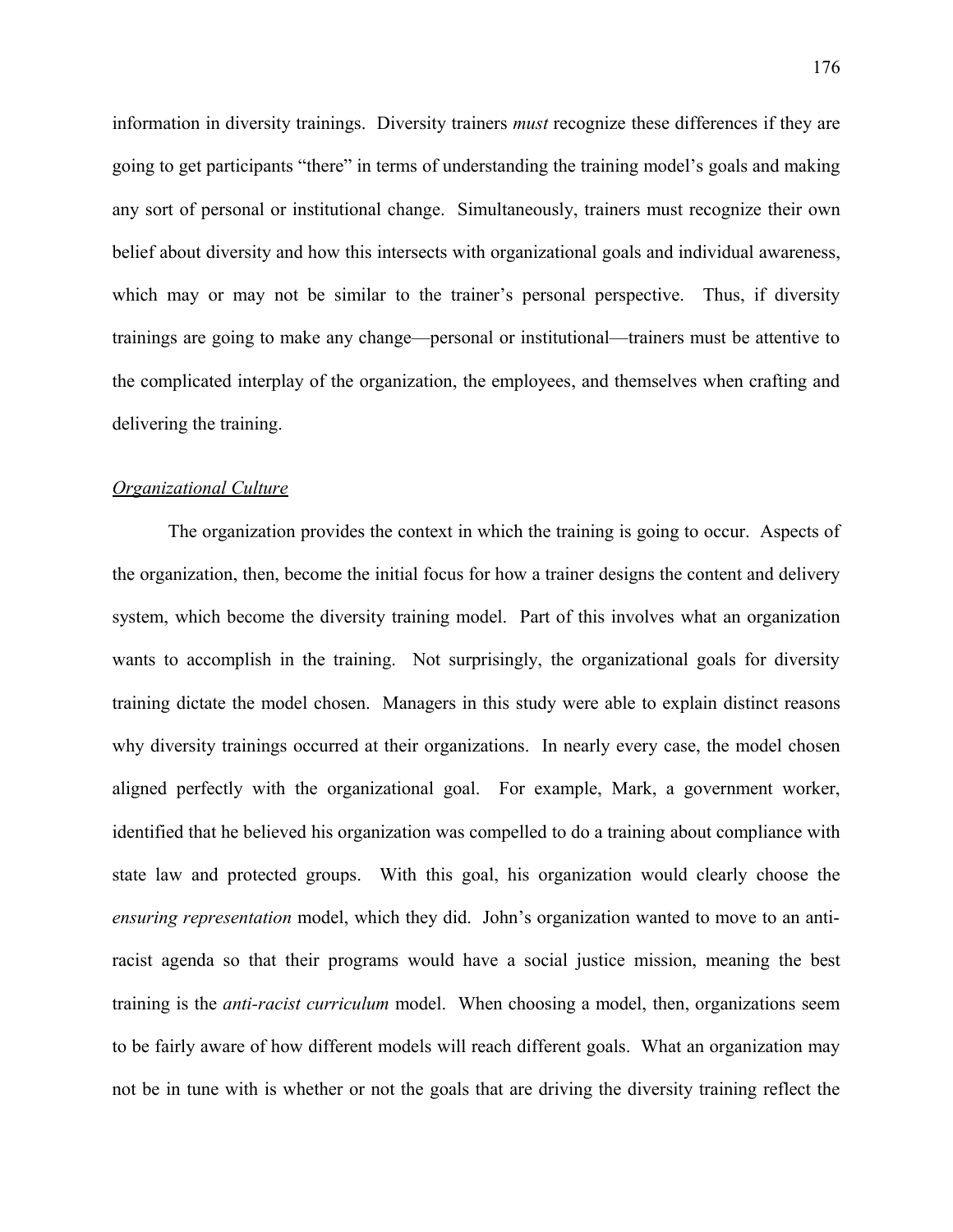desired change. A diversity trainer must provide this oversight by being diligent before the training occurs.

If anything is going to change at an organization, diversity trainers must be aware of what is actually happening around diversity at that organization. To return to Mark, he knew what the goals for the training were, but he found them inapplicable to his work. His organization was not hiring or promoting, two major factors in representation and compliance, so the training model seemed disjointed from work at that agency. This is something that the trainer can prepare for before the training. For example, Natalie, the trainer in the *managing and valuing diversity* model always tailors the training to organizational needs. She meets with potential clients to assess what their major challenges are and adapts the training to cover the identified aspects. The *managing and valuing diversity* model is flexible, so Natalie has this luxury. Other models are not so elastic, so more work needs to be done to ensure that the model fits the organization. For example, trainers need to assess if an organization is seeking institutional change, individual change, or both.

For individual change around diversity, Jane's *celebrating diversity* model should fit the goals of making individuals more self-aware and able to communicate better. This was definitely true in the case of Gary, who worked in the housing industry and identified the major challenge in his organization as dealing with biases that can impede staff interaction with their multicultural residents. The *celebrating diversity* model specifically deals with this at the individual level, so the organizational goals for training matched what staff needed. If organizations are more inclined to institutional change, one of the critical models—*anti-racist curriculum* or *caring confrontation*—should be employed, as each seeks to change organizational culture. The critical models have different delivery systems, though, so the *anti-*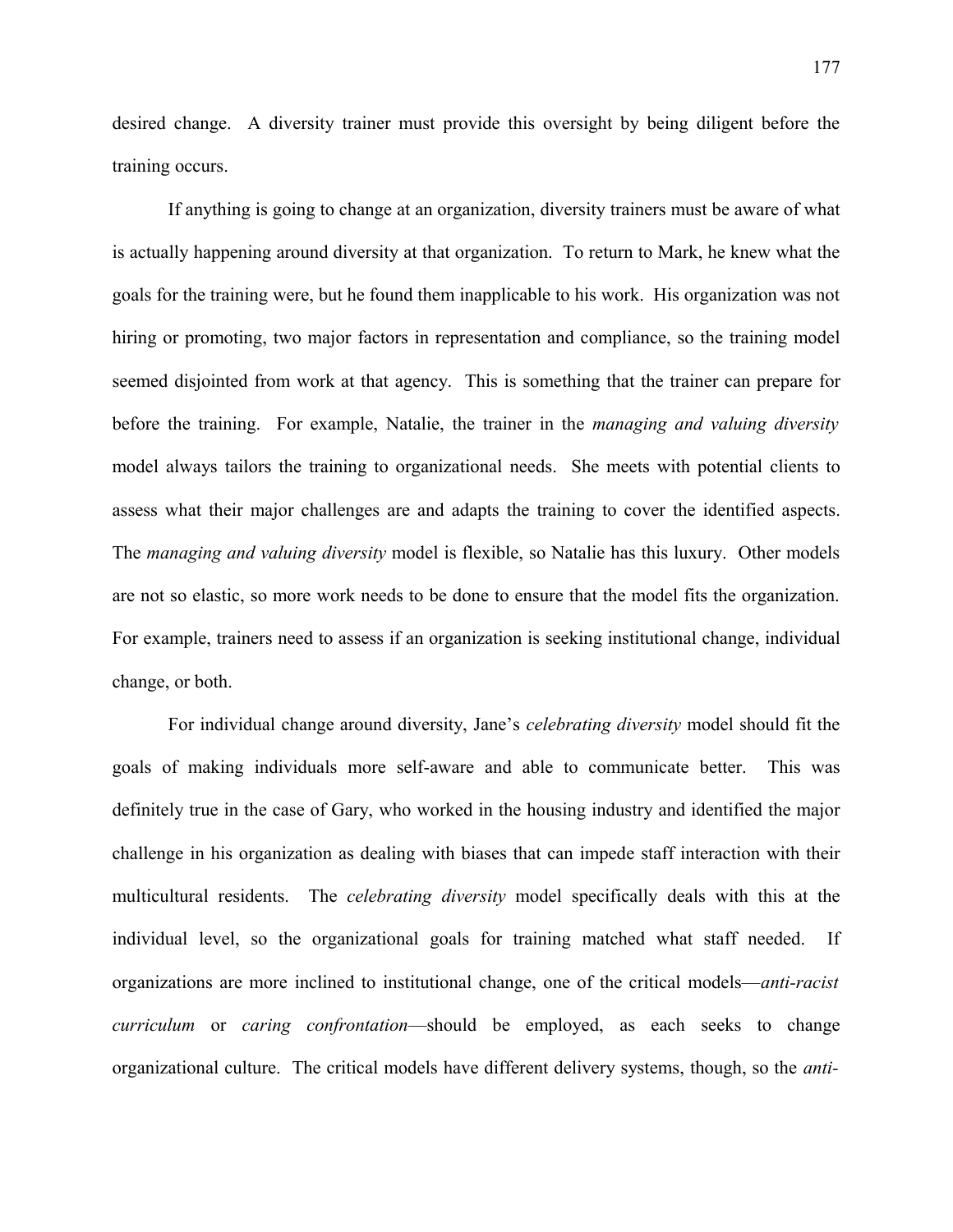*racist curriculum* model should only be employed if the organization explicitly wants to create organizational change around race and racism. Diversity trainers, then, need to follow Natalie's lead and assess the major challenges at an organization if they hope to change any individuals or organizations.

Closely connected to an organization's goals and what type of change an organization may want is the language of diversity that permeates the organization. Trainers should be in tune with the way the organization talks about diversity and how this might affect what the organization wants in a training. For instance, above, Mark showed that he could fully comprehend the reason for the *ensuring responsibility* training that he participated in, even if it was not applicable to the organization. But why would an organization do a diversity training, where the main focus did not apply to employees? Christine, who trained at this organization, explained that being a government agency the predominant approach to diversity was *compliance-based diversity*. This approach to diversity drove the training that was implemented. Trainers need to understand what approach to diversity an organization is taking and decide whether or not this approach aligns with the desired change. For Mark, it did not. The interaction of training goals, desired change, and approaches to diversity creates a situation where diversity trainers and organizations need to collaborate to choose a training model that provides a solution to whatever the organization has identified as the problem they are having with diversity. The organizational culture, however, provides just one facet of the training dynamic. Individuals bring their own awareness to trainings, which diversity trainers must address.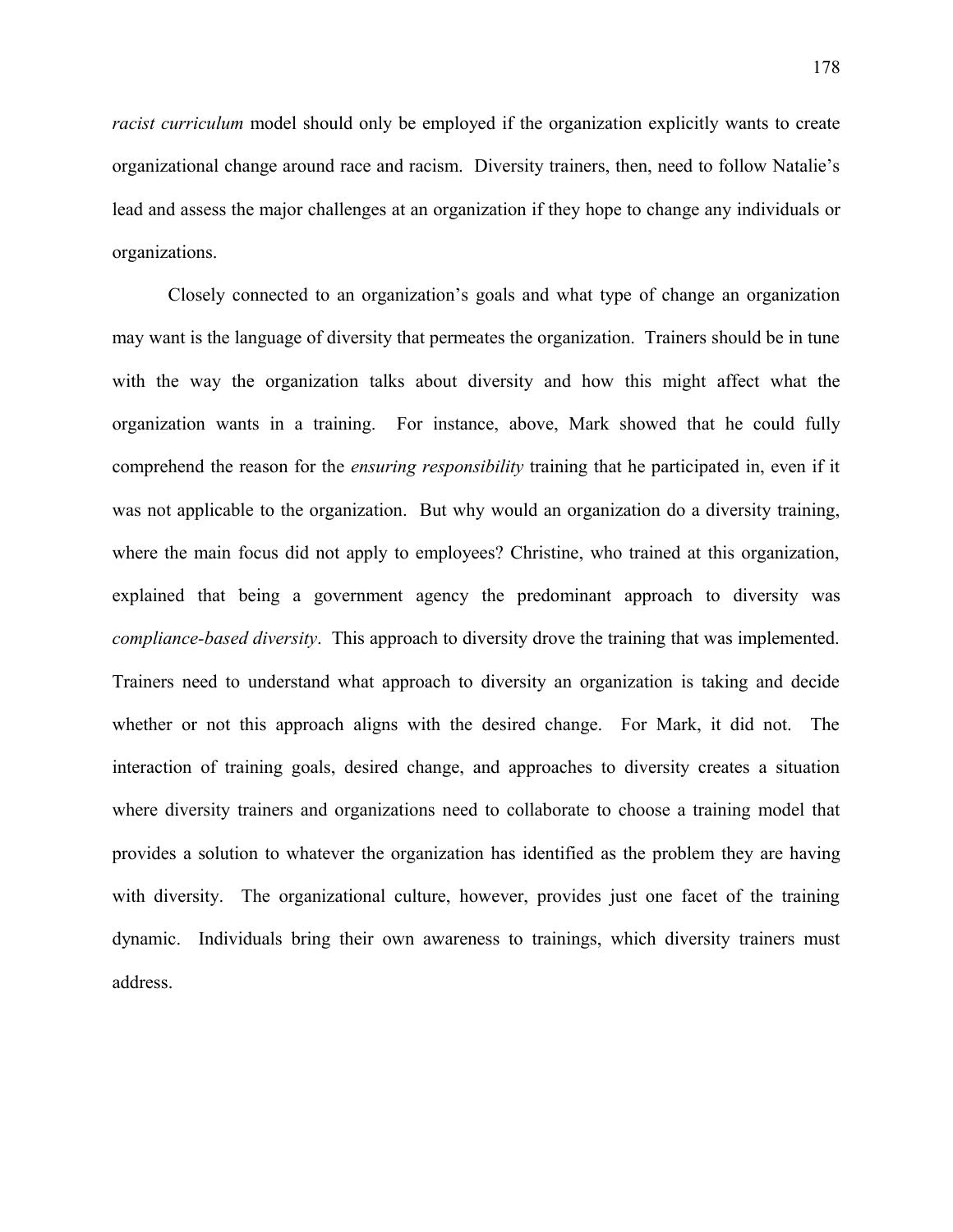# *Personal Goals and Racial Awareness of Employees*

Managerial beliefs about diversity and reactions to diversity trainings have been integral to this study. The way managers think about diversity can dictate the way that they react to diversity training in the various models. For trainers to successfully get people "there" in terms of training goals, they must be attentive to who their audience is. Trainers and managers alike discussed the need for trainers to "meet people where they are at" instead of delivering an offthe-shelf diversity training. Meeting people where they are at entails recognizing potential personal goals for diversity and the racial awareness of participants.

"Getting there" in diversity trainings was represented by three possible destinations. The first level involved whether or not the goals of the training model were met. The second level involved whether or not individuals in the training reached their personal goals for "getting there." The relationship between the two levels dictates how and if people are going to personally change in their attitudes and behaviors around diversity. In this study, when the personal goals did not match the training goals, people tended to revert to their personal goals. Take Don, for example. Don is a "nice guy" manager who thinks of diversity training as a reminder of how to avoid being offensive in the workplace. This is a great goal. Nobody wants to feel discriminated against when they come to work. This, however, is not the crux of the *ensuring responsibility* training model that Don participated in. Don missed the point about legality and compliance based on protected groups because he was so curious about finding ways to make sure, interpersonally, that no one on his staff felt discriminated against.

Other participants enter with no personal goals for the training. Bill came into his *antiracist curriculum* training with over four decades of work exploring racism and privilege. Because of his experience, Bill did not have personal goals for the training. Information may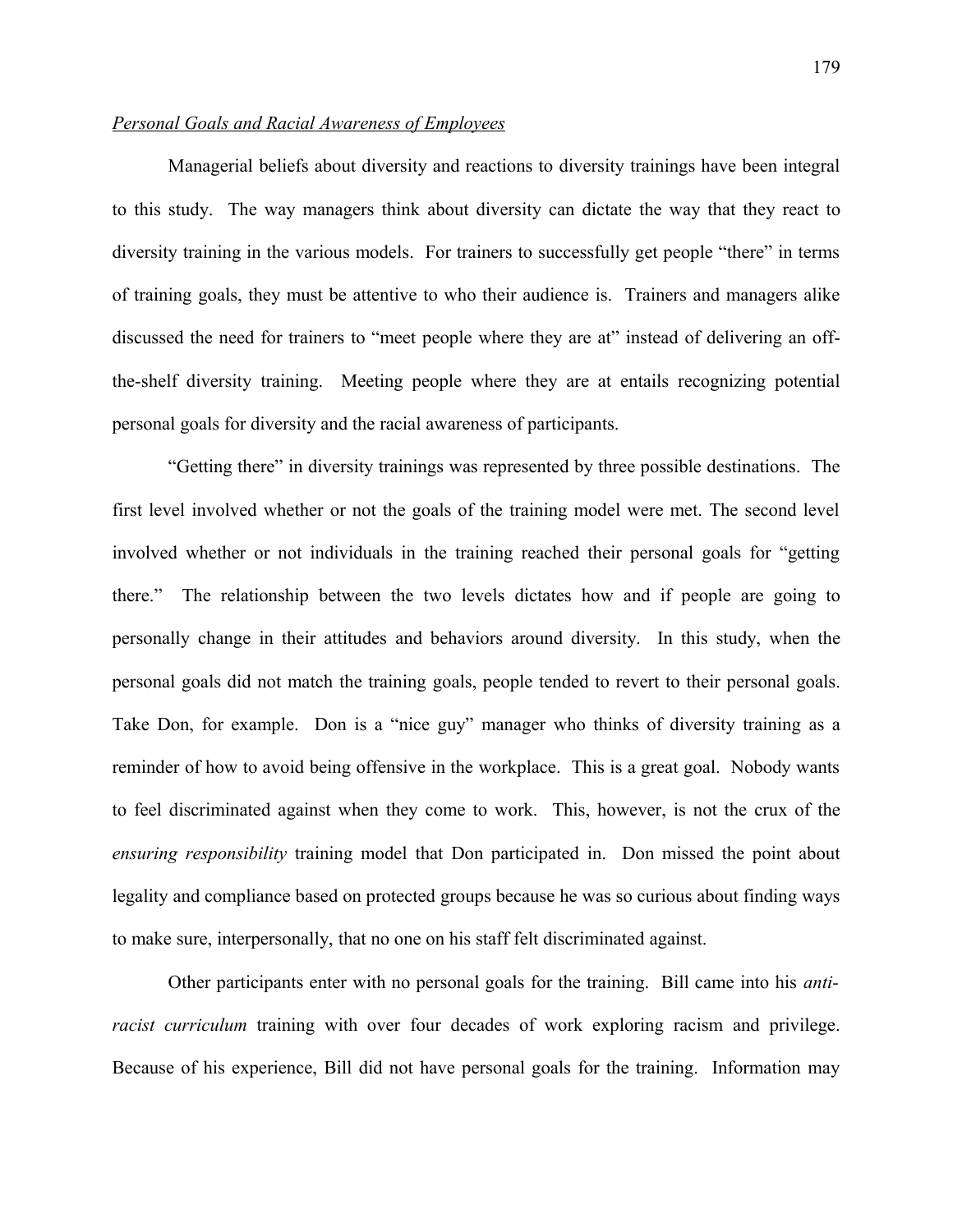have been presented in a different way, which he liked, but the training model itself did not offer new insights and thus no personal change occurred. For participants whose personal goals matched the training goals, such as Gary and the *celebrating diversity* training explained above, the result was quite nice. People felt that they left the training with some new tools to address a major issue that they face in their organization and trainers feel as if they have accomplished their duty and earned their pay.

Closely tied to personal goals and outcomes is a participant's racial awareness upon entering the training. In the previous chapter, each participant's racial awareness was identified and analyzed before and after the diversity training. Pre-training racial awareness poses a real challenge for diversity trainers when they attempt to design a diversity training. From one perspective, trainers need to ensure that the content is going to make sense to every participant in the room. Tony touched on this fact during his *managing and valuing diversity* training focused on race, when he discussed how for some people the training was "old news," while for others it was shocking material. The people who view the training as "old news" need more advanced material for them to "get to" any new level, while people who find the information shocking may need to slow down to fully grasp this new knowledge. This is especially true because the topic is race, which can elicit fairly strong emotions for people in a low level of racial awareness, when they are confronted with their one privilege or role in sustaining institutional racism. This is true for Dana, who had an awful experience when she first became aware of a form of color-blind racism that she was perpetuating.

Some trainers appeared to be aware of the fact that they were dealing with people who were at different levels in their racial awareness. Fred, the *anti-racist curriculum* trainer, mentioned that you find people all along the continuum of racial awareness. He did not,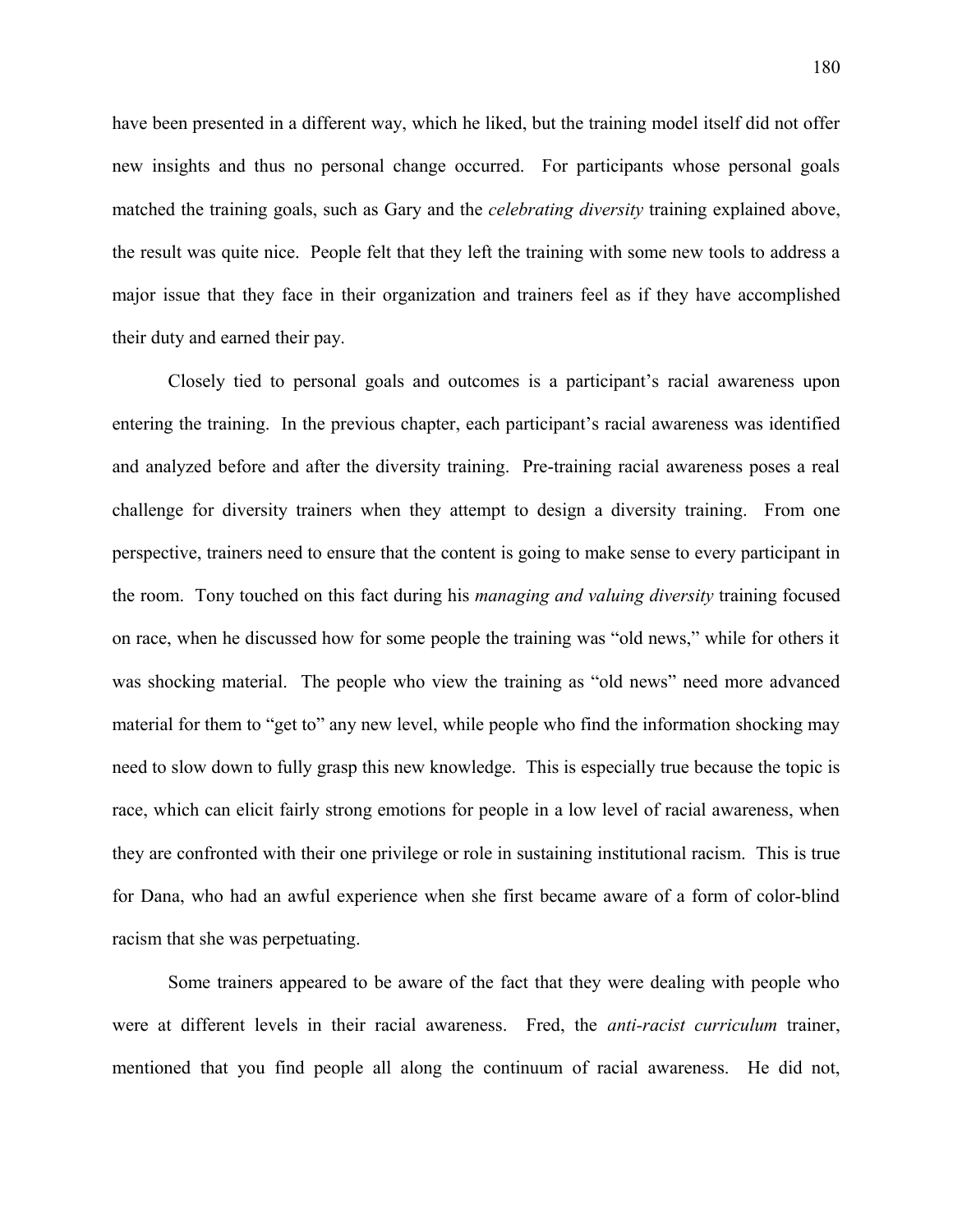however, express that this made the training difficult to deliver. He believes that his framework of working through racism from the individual and interpersonal level to the institutional and cultural level allows anyone to follow the material and leave the training with a lens that sees all four levels of racism. Christine, in the *ensuring representation* model, found this harder to navigate, in that some people disengaged from the training or responded negatively when issues of race were raised, while other participants, with higher racial awareness were in accord with Christine's material. Fred gives some insight into why this may occur when he talked about how when organizations bring in him and his colleagues, they are fully aware that the training is going to focus on anti-racism, so participants may be somewhat prepared for those difficult conversations. In Christine's, bringing up race may seem unnecessary, especially if participants are in a low level of racial awareness and prescribe to post-racial ideology.

As Christine and Fred's experiences show, racial awareness also affects how inclined people are to engage in the material. Larry, who is at a high level of racial awareness, finds diversity trainings in the *anti-racist curriculum* model to be helpful since this model talks about race and racism in terms that he understands and provides him with a common language to use with his colleagues. For Don, who is in a low level of racial awareness, when issues such as discrimination in task allocation are raised, they never resonate in his consciousness, so that from his position he cannot grasp institutional racism. This suggests that racial awareness is most important in determining whether or not an individual will reach the third level of "getting there," which entails a full awareness of how institutional racism and privilege affect organizations and how that individual may play a role in perpetuating the system.

Trainers can take steps to understand the racial awareness of participants before they come to a training to predict how they might react to certain information. Again, this is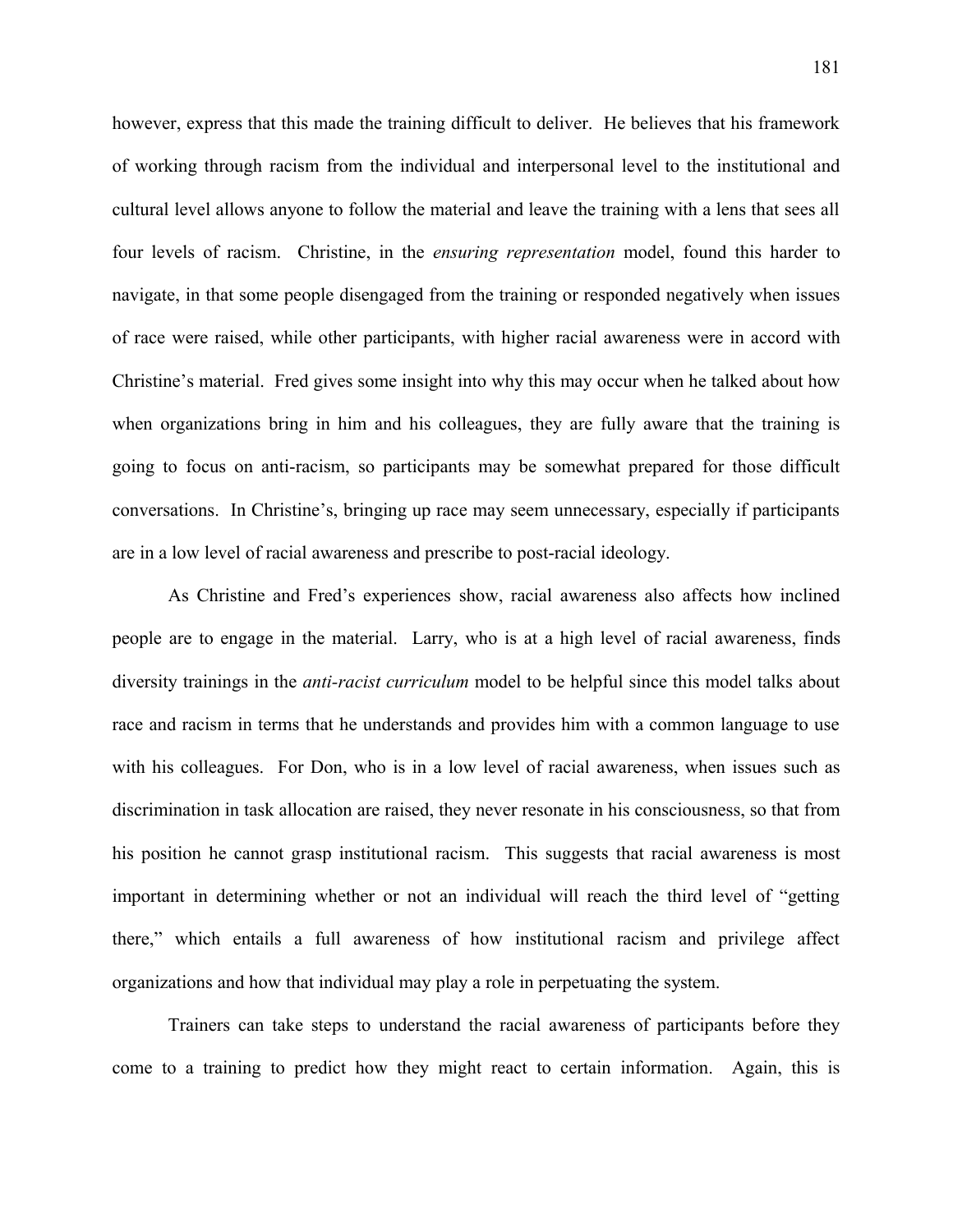something that Natalie does in the *managing and valuing diversity* model. Natalie talked about how she frequently discusses white privilege in schools, but would hesitate to do so in a business setting. She explained how people in schools had already talked about these issues and were eager to discuss them, meaning that these people had at least a moderate and possibly a high racial awareness. In the business setting, dominated by white male culture, Natalie does not see white privilege as a viable topic. She has assessed that the racial awareness of people in business settings is probably lower than those in schools, so they will not be able to engage with that information.

Part of how willing people are to engage with information on privilege is also tied to the training model. For example, Linda believes that she can get most people to understand power and privilege by using the *caring confrontation* model. Even people with low racial awareness can sympathize with someone in a wheelchair who would not be able to take the stairs in the event that an elevator was not working. From this starting point, her model should move people to where they can understand racial power and privilege, as well, so that most people leave the training with a high racial awareness, regardless of the setting. That Linda uses the same content in her model points to a difference between Natalie and Linda that diversity trainers also have to account for. Diversity trainers bring their own beliefs with them when they are hired to train at an organization. Trainers must navigate this situation to determine how those beliefs coincide with the organizational culture and employee awareness and what should take precedent in the event that these aspects differ from one another.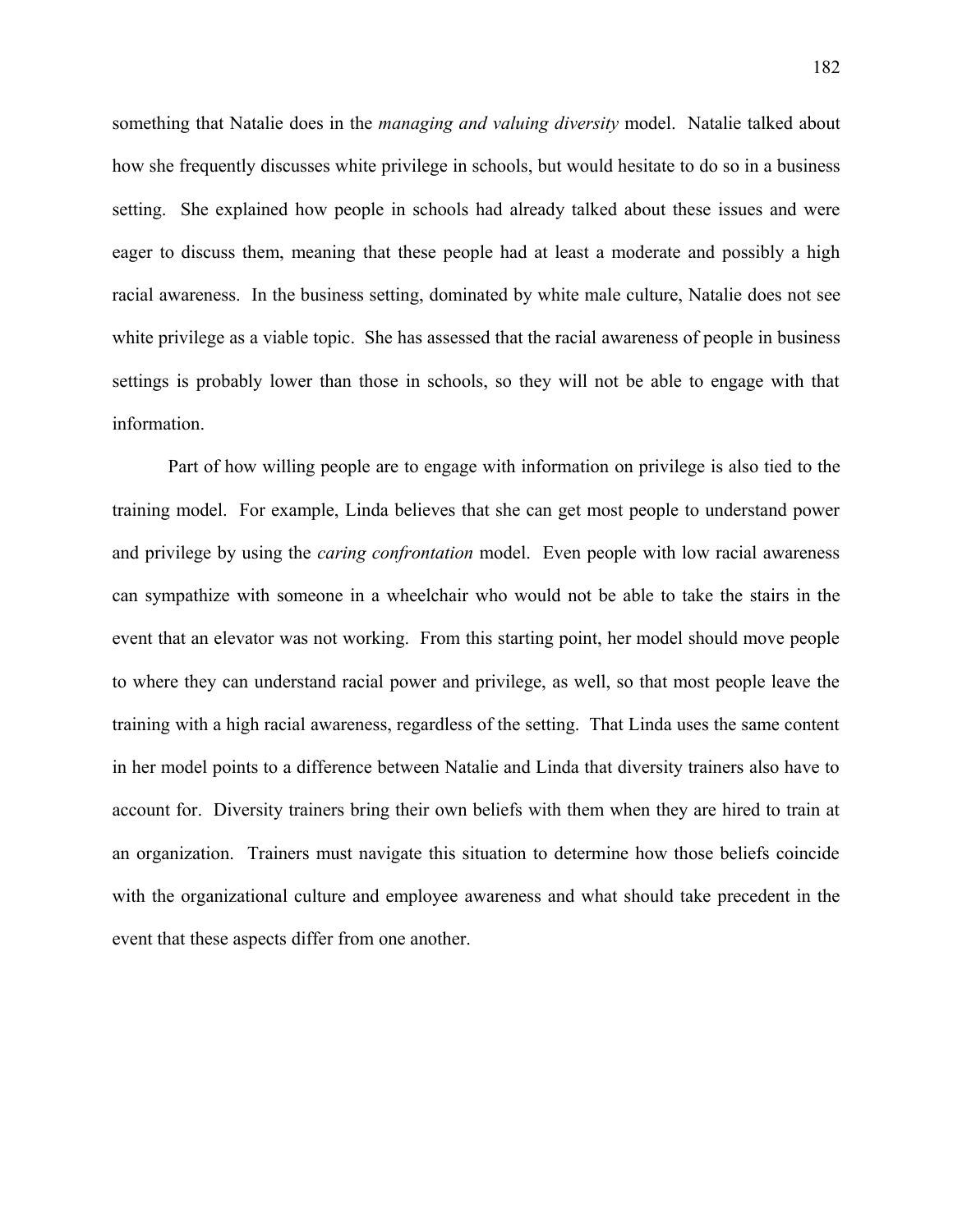### *Maintaining Authenticity as a Trainer*

Depending on a trainer's personal beliefs, conflict may or may not arise when organizational goals, participant racial awareness, and trainer beliefs do not coincide. Diversity trainers in this study discussed how they resolve issues where their personal beliefs about diversity are dissimilar than that of a client. This is a process of maintaining authenticity in a training and is something that diversity trainers need to reflect on when taking jobs and delivering diversity trainings. On the most basic level, no diversity trainer in this study was willing to deliver a training that they did not believe in overall. That is, Linda, in the critical *caring confrontation* model would not be willing to train using the *celebrating diversity* model because it lacks a message of power and privilege. Contrastingly, Jane, in the *celebrating diversity* model would not be willing to train in the *caring confrontation* model because it loses too much of the interpersonal interaction by looking at overarching problems, such as institutions. How trainers decide what they "believe in" dictates how authentic they will feel in the training.

Linda, Jane, and Fred did not have to worry about organizational goals dictating how they train and questioning their authenticity. Fred works for an anti-racist organization, so organizations already know his stance on race and racism and what the training will entail. Jane's *celebrating diversity* training is so focused on interpersonal relations that any organization could use it without making modifications so that Jane would not feel as if her personal message was lost. Linda believes that her overlapping approximations can work in any organization because of the delivery that eases people into an understanding of power and privilege. Thus, she can work her own message into an organization's goals. What she does have to worry about is whether or not she agrees with the mission of the organization as a whole. As she mentioned,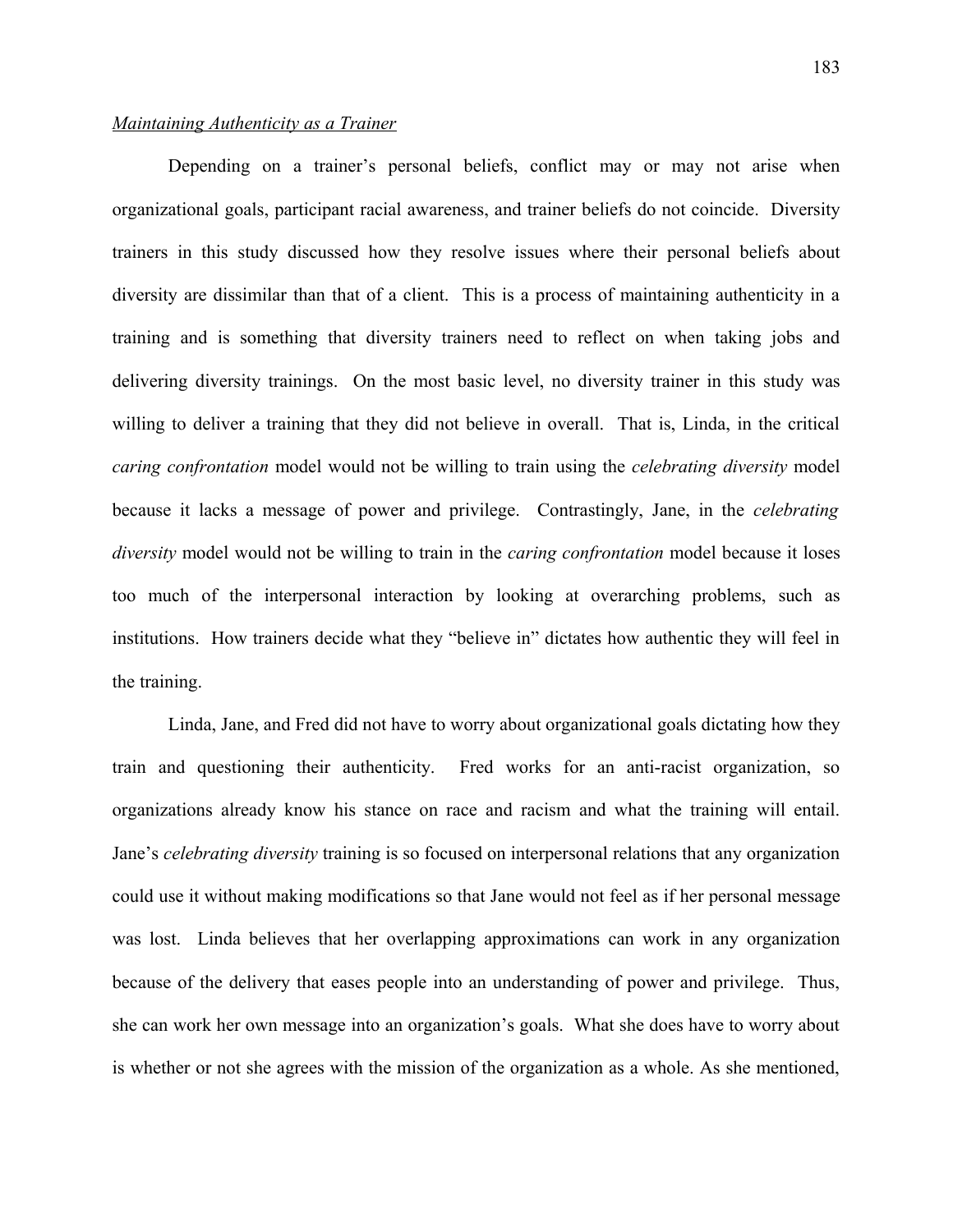she would not work for a gun manufacturer because she disagrees with the work on a personal level. Trainers need to decide how much of their personal beliefs will enter a training. Linda, Jane, and Fred have decided that their personal beliefs will not be compromised. Christine and Natalie showed a slightly different configuration of how trainers can conceptualize their authenticity.

Sometimes, organizational restraints are very strong, such as in the case of a government agency that needs to focus on compliance. For this reason, Christine's training fell into the *ensuring representation* model. Still, Christine has her own beliefs about race and racism that go beyond the content of this training. She felt that she needed to be "safe" in the way she trained because she was new to the organization, so she did not want to cause too much conflict in the content of the training. This was not problem for her authenticity because she was able to rationalize her decisions as something she needed to do to get people on board with the diversity mission of the government agency. Trainers can concede certain parts of their personal beliefs if they feel the organization will benefit more as a whole by going in a different direction. To keep a semblance of authenticity in the constraints of government, Christine focused on delivery of material and ensured that dialogue played a large role in her training.

Natalie provided the most complex example of maintaining authenticity within organizational and individual differences. Natalie has a personal affinity for social justice organizations and enjoys talking about white privilege in her diversity trainings. Nevertheless, she frequently overlooks these personal beliefs to focus on corporations and the business case for diversity in the *managing and valuing diversity* model. Natalie thinks of diversity training very much as a consulting job with clients. Because the client and the business case are the predominant focus, her personal beliefs are sometimes disregarded, when organizations do not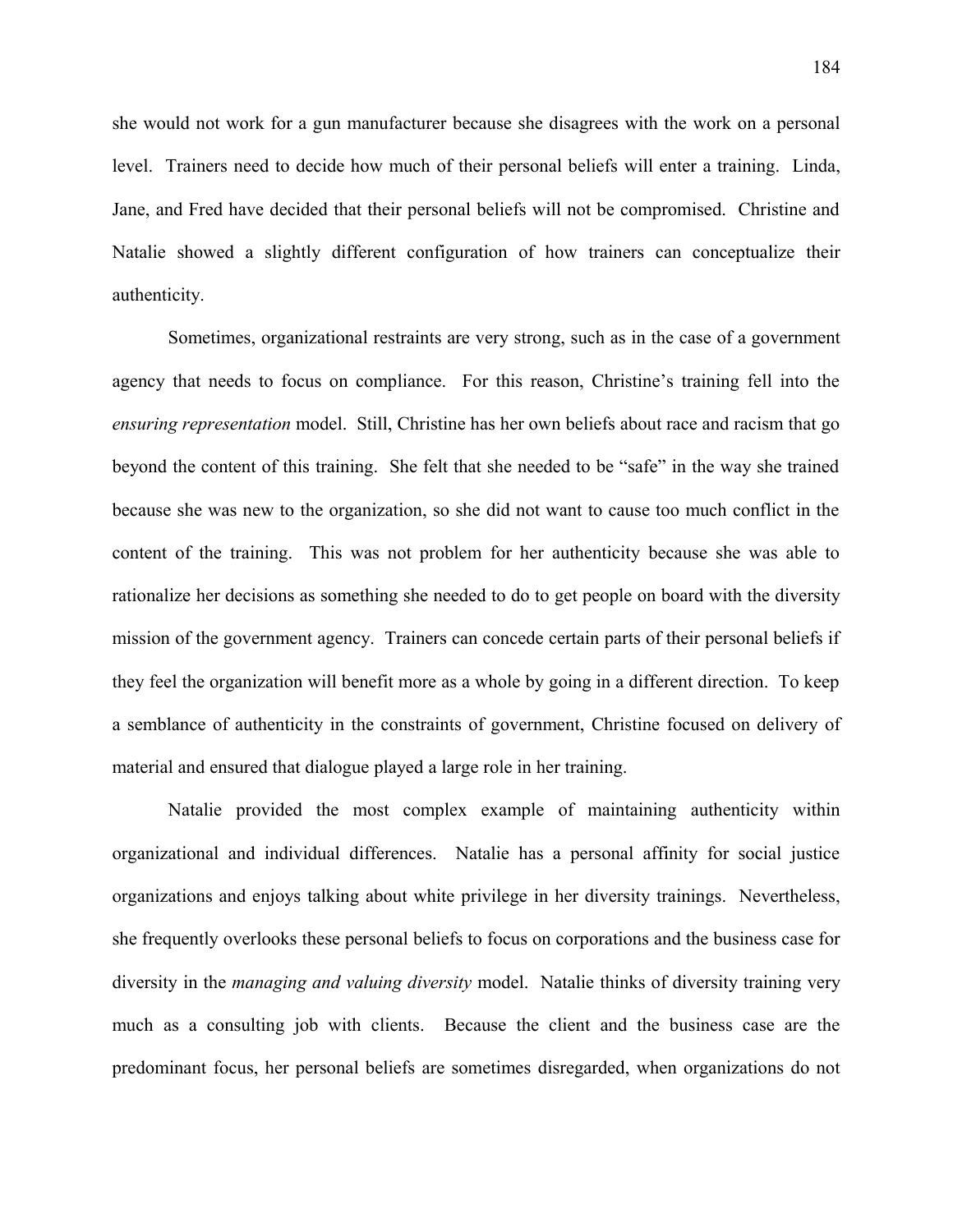want to discuss social justice issues or individuals are unprepared to discuss these issues because of low racial awareness. She does not have to feel inauthentic because she does not conceptualize diversity training as a means for furthering her own social agenda, which trainers like Linda and Fred do.

Hence, there are many different ways that trainers can rationalize their own authenticity when faced with organizations and individuals that may disagree with a trainer's personal beliefs or may be unprepared to discuss what the trainer feels is important. If a trainer wants to feel as if their personal beliefs have been integrated into the training, they need to choose organizations that are open to the message that the trainer has to offer and evaluate the racial awareness of participants to see if they will be able to grasp the information. This involves the work in the previous two sections to identify organizational culture and participant racial awareness. Coming from this study, the end goal of diversity training should be to get participants to the third level of "getting there" where racial power and privilege is understood at an individual and institutional level. If this is the case, trainers must stay authentic to a belief in the critical diversity approach and deliver the diversity training model accordingly. The next section will discuss why getting to this third level is so important in contemporary society, how participants in this study "got there", and how future trainings can be designed to increase the number of participants that "get there" at this level and to create organizational and social change.

#### **Transforming Organizations, Individuals, and Workplace Culture**

### *Training in a Post-Racial Society*

One of the biggest concerns that diversity trainers in this study voiced was the difficulty that comes from discussing race. Some trainers disregard this difficulty and believe racism is so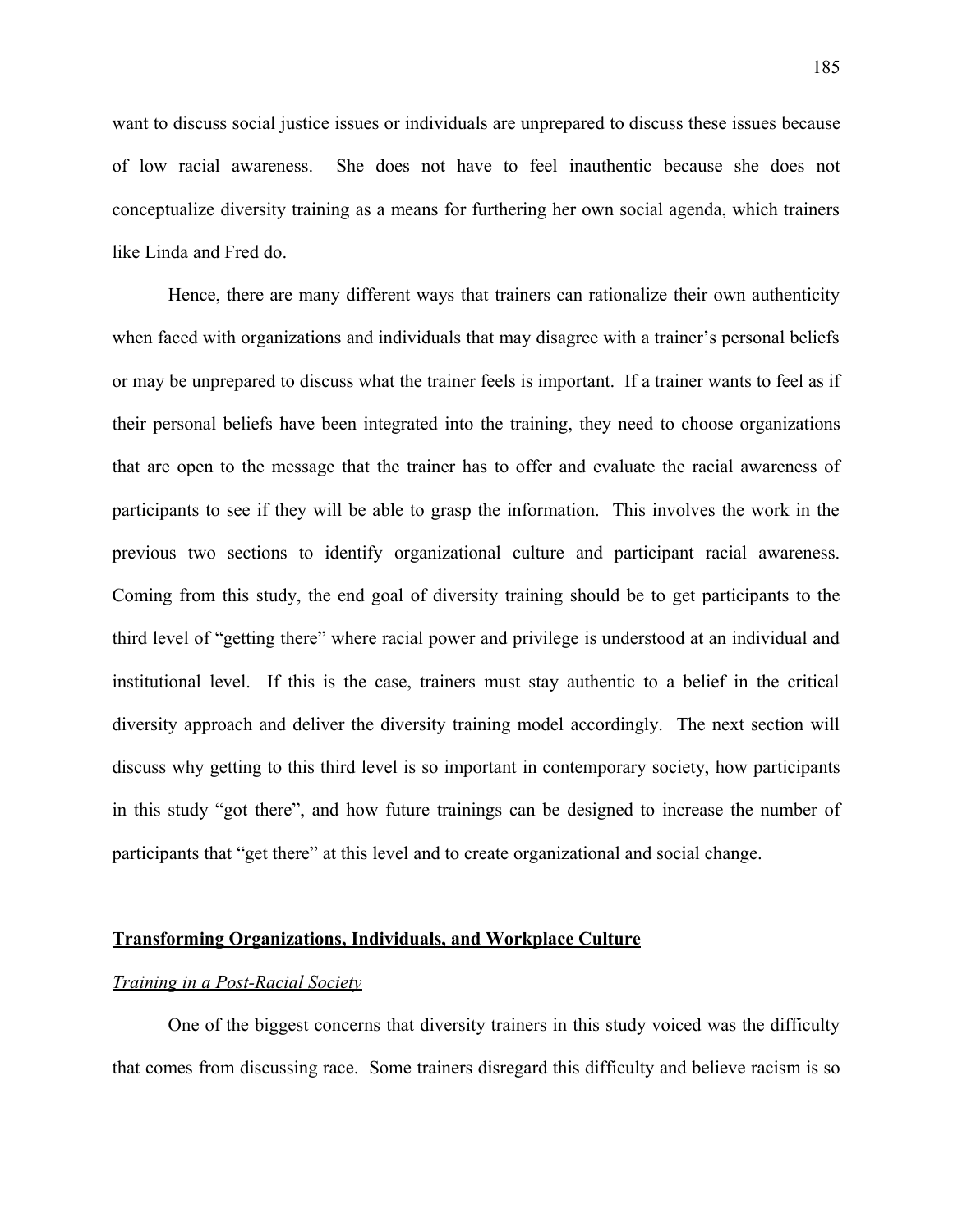engrained in our society that we have to talk about it, other trainers acknowledge the difficulty and refrain from discussing institutionalized racism unless asked for by a client, still other trainers equalize race with all other differences, which dispels the difficulty of talking about race altogether. Race is something that is difficult to talk about because it still matters. Post-racial ideology takes issue with this point (Bell 1992; Bonilla-Silva 2001). The President of the United States is black, "old school" racism in the form blatant exclusion and discrimination has been addressed through the legal system, and the black middle-class is growing. These points are heralded as signs that society has transcended race. Lost in this discussion is the fact that nine out of ten top executives in private industry in the U.S. is white and that the net worth of the average white family is eleven-fold that of an average black family and eight-fold that of an average Latino family (Shapiro 2004; EEOC 2010). Believing that society is post-racial will only perpetuate if not worsen these statistics.

 As Bill spoke to in this study, his organization was characterized by white denial, where they needed some form of training to make their privilege visible and experience what it means to have a role in the perpetuation of racism. Additionally, Mark talked about the hiring and promotion freeze at his organization. People of color have not had the option to enter the agency or reach higher ranks for five years or so. This has created stagnation where racial diversity is very low at the organization and when lay-offs occur the organization tends to lose a high percentage of people of color because of lack of seniority. These are strong institutional problems that these managers are facing at this very moment. Attention needs to be brought back to how racialized society and the workplace continue to be, as race persists as a factor in opportunities to gain power in industry and build wealth for one's family. Diversity trainings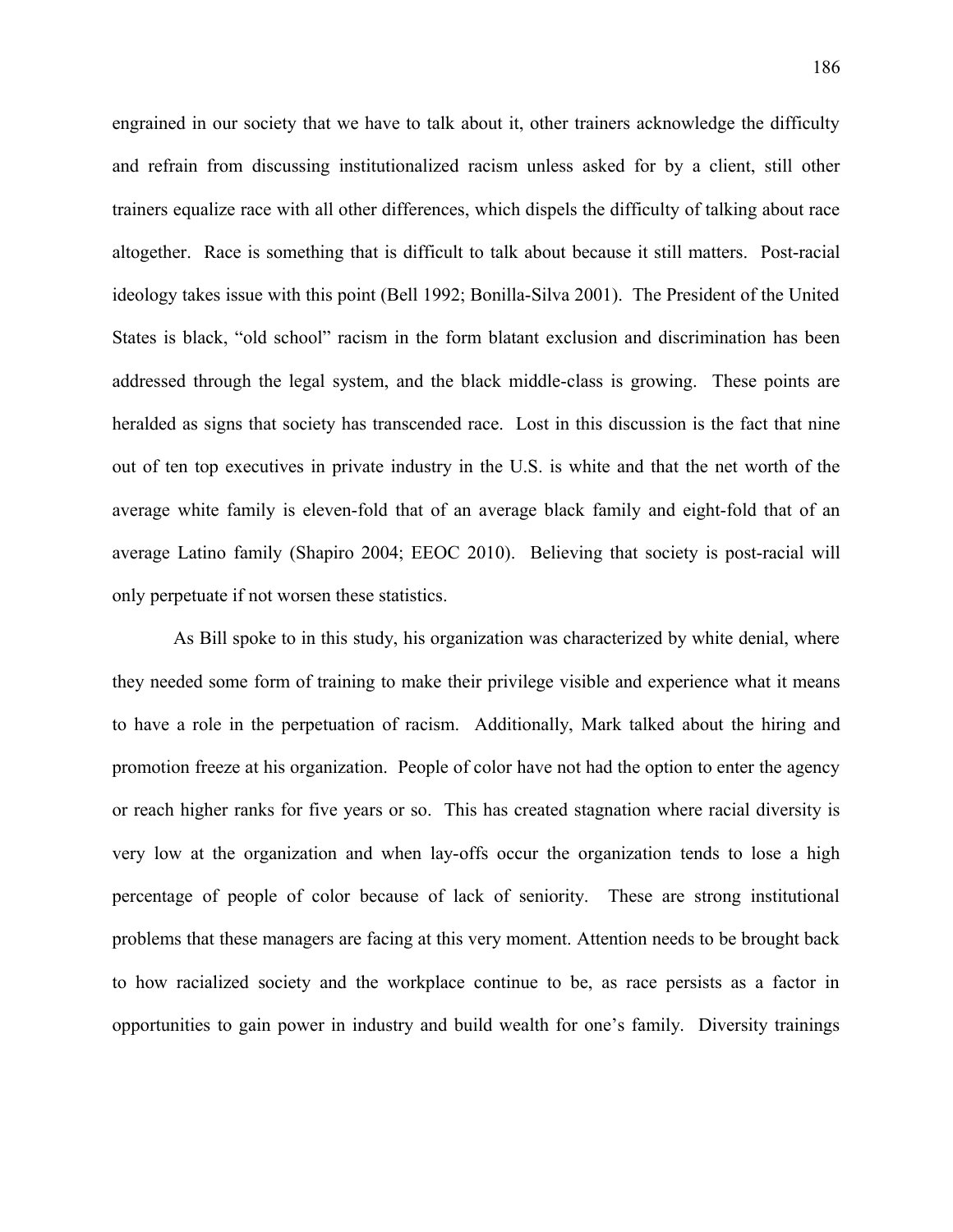have the chance to disassemble the basis for post-racial ideology by exposing institutionalized racism and moving participants to the third level of "getting there".

### *Reaching the Third Level of "Getting There" and Creating Institutional Change*

Of the managers interviewed, three people "got there" on all three levels as a result of their training experience: Dana, Tony, and John. Bill was "there" already on each level and Larry was "there" on the personal and training model level and very close to reaching full awareness of institutional racism and privilege in the third level. Hence, five people had a posttraining racial awareness that was at a high level. For Don, Mark, and Gary, the third level of "getting there" is out of reach. These three men began in the low level of racial awareness and have had no opportunity in their diversity trainings to move any further.

Gary, in the *celebrating diversity* model was bombarded with messages about postracialism, creating an atmosphere where he will discount the extent to which race matters at all in contemporary society, let alone that race matters in such a pervasive way as the discussion of institutional racism and privilege argues. Don and Mark both participated in the *ensuring representation* model. While this model touches on institutional racism in terms of exclusionary practices in hiring and promotion, racism is largely seen as something of the past that compliance with laws can remedy through representation in all levels of an organization. The connection to the past, rather than the present, will not make any change in their racial awareness, especially from a low level of racial awareness, where the individual does not have the tools to understand privilege and institutionalized bias.

It is clear, then, that for a person to reach the third level of "getting there" as a result of a diversity training, the training must take a critical approach. This does not mean that people who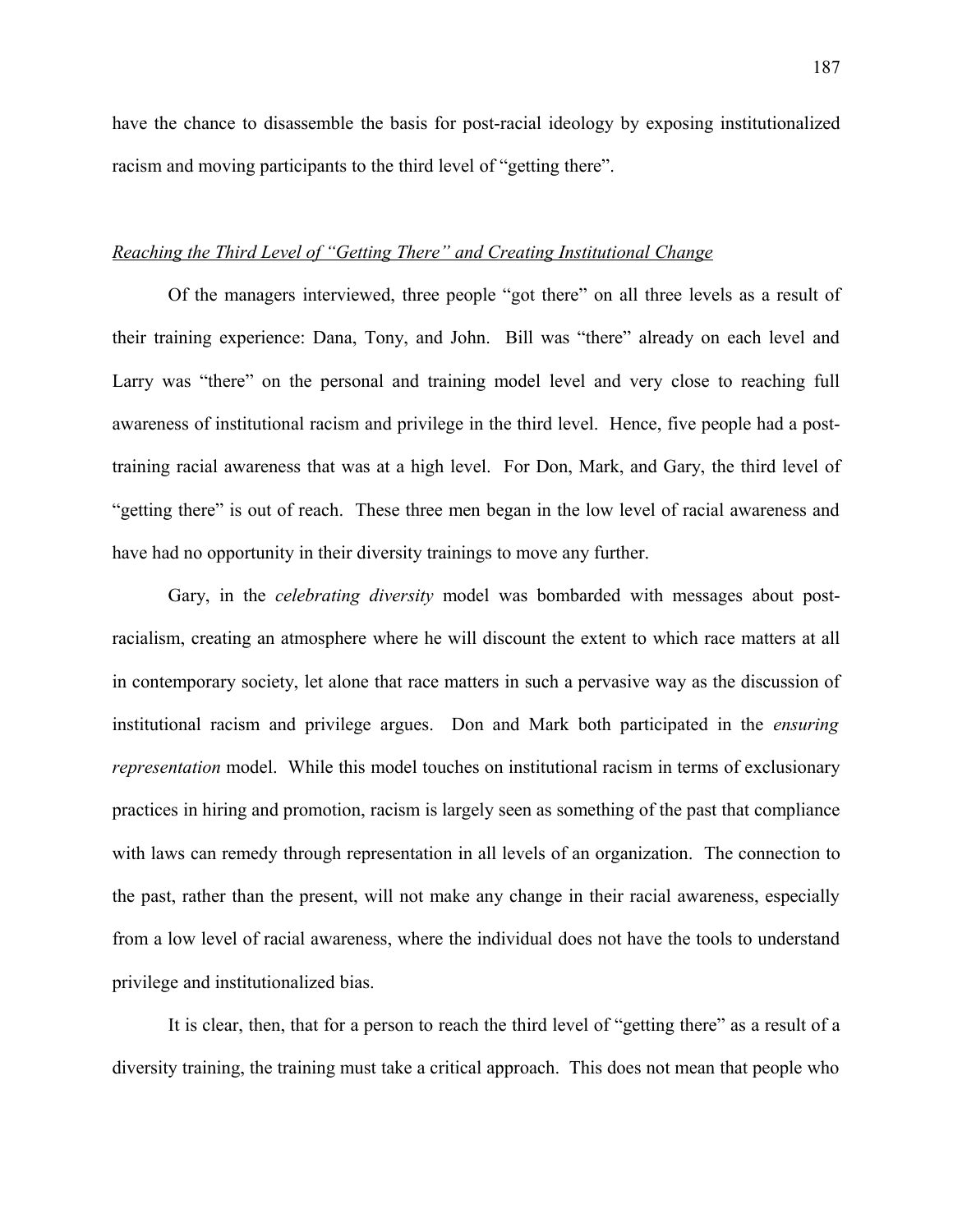partake in other training models will not understand institutional racism and privilege. It means that if they go into the training without that knowledge, the training is not going to move them along so that they gain this knowledge from the training. The *anti-racist curriculum* and *caring confrontation* models definitely can make this change as in the case of John and Dana, respectively. The *managing and valuing diversity* model has the opportunity to get participants to the third level of "getting there," *if* the training progresses in the way that Tony's did to focus on race and continuously go deeper into the issues to reach a discussion of institutional racism and privilege that resembles one of the critical models.. This is certainly not the norm for this model, which is mainly focused on the business case for diversity with some material on moral inclusion. Tony's situation represents a specific case, so the *managing and valuing diversity* model should not be counted on to make this shift on a regular basis.

Bill is the rare example of someone who was already at the third level of "getting there" before the training, so there was no need for the training to get him "there." For Larry, the situation was different. Larry has been doing anti-racist work and attending *anti-racist curriculum* trainings for years. He has still, though, not gotten fully "there" at the third level. This is due to the same training being done over and over again. Changing leadership has forced his organization to continuously do the same type of training. This training provides an awareness of institutional racism and privilege, but does not provide practical ways for managers to use the new information to deconstruct racism. Without this knowledge, Larry is stagnant and will not "get there" in entirety until the training shifts to get more in-depth and provide the context for using the new lens.

"Getting there" for the other three provide three different routes for how people can reach the third level of analysis, showing that there is no "one-size fits all" method for "getting there"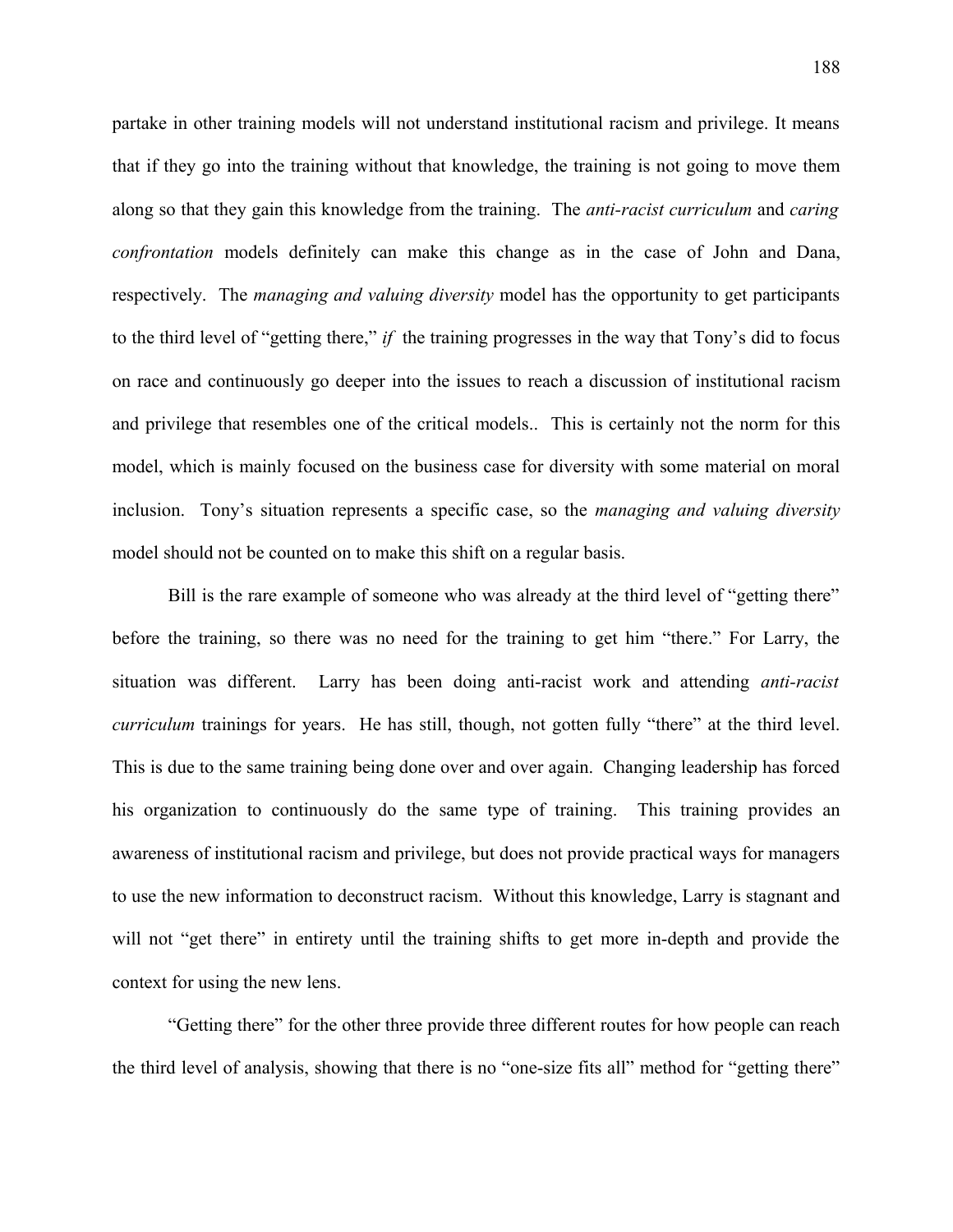with a full awareness of racism. Tony "got there" on the third level because of continuous training. Tony's organization trained multiple times and continues to train with each session delving deeper into aspects of race and racism until the full picture of institutional racism and privilege is uncovered. This is a strength of the *managing and valuing diversity* model in that it allows for flexibility. This gives credence to the idea of topic seminars, where trainings focus indepth on one particular issue, such as race, so that people are compelled to shift their racial awareness and end at a high level.

John "got there" because he and his organization made the conscious decision to take on a social justice and anti-racist agenda at their organization. He was already far along in his understanding of social problems and decided that racism was something that he needed to know more about in order to conceptualize it intellectually. Thus, John was already prepared to "get there" before the training and the *anti-racist curriculum* model provided him with the facts, lens, and language to "get there" and reach a high level of racial awareness. Dana's journey to "getting there" included a single transformative moment that energized her to work independently to reach the third level of analysis. A *caring confrontation* following an instance where she was attacked for the way she talked about race gave her comfort and passion that resulted in her "getting there". Each of these three ways show how different training models cause the shift to a high racial awareness and get people to a place where they can understand institutional racism and privilege. From this position, personal transformations can turn into organizational transformations, but only if the right climate exists at the organization.

Diversity trainings that routinely get people "there" at the third level have the opportunity to transform organizations to take an anti-racist, anti-oppression stance and create an organizational culture that reflects these ideals. Managers who have "gotten there" at the third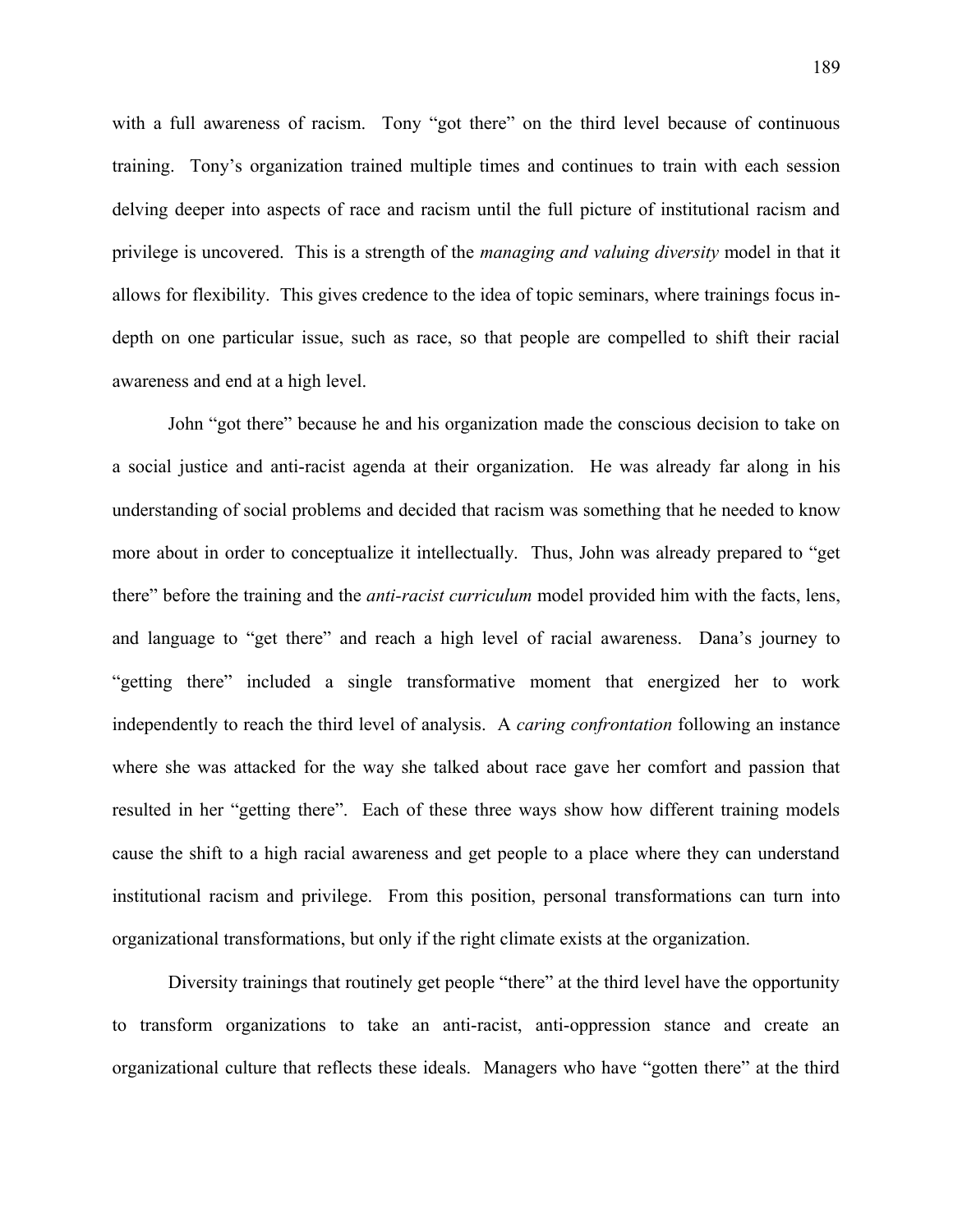level, but have not seen their organizations change, expressed frustration at their inability to put their understanding to practice in the workplace. Managers and trainers both discussed challenges with creating organizational change around issues of racism, highlighting the factors that hurt the prospect of organizational transformation. One major aspect of this conversation is organizational support. Organizations must thoroughly explain how learning from the training relates to organizational goals and practices. In organizations such as Dana's, they may do trainings involving conversations about race, but the organizational culture around race and diversity resembles indifference. People do not care that much and there are not many opportunities for individuals to explore their racial identities and advance their racial awareness. Any knowledge gained from the training is not going to be applied to the organization because the organization seems detached from the entire process, which is focused on individuals.

Another major barrier is the inability to sustain the conversation. "One-hit wonders" do not work when it comes to diversity training, especially if the goal is to create institutional change around racial power and privilege. People need to be constantly reminded that the organization is concerned about these issues and that training is a way for people to learn ways to put this knowledge into practice. Bill's organization is an example of a place that they wish they could institutionalize the training so that it occurred over and over again, but do not have the funding. The cost of diversity training can be a large barrier to creating institutional change through repeated trainings. These repeated trainings also must increasingly go farther than the last training. In Larry's organization, they did the same "*anti-racism 101"* training many times, with the same information presented each time, so that eventually people stopped getting anything out of it. In Tony's experience, the trainings always explored new issues moving toward high racial awareness, so the conversations got more difficult and people continued to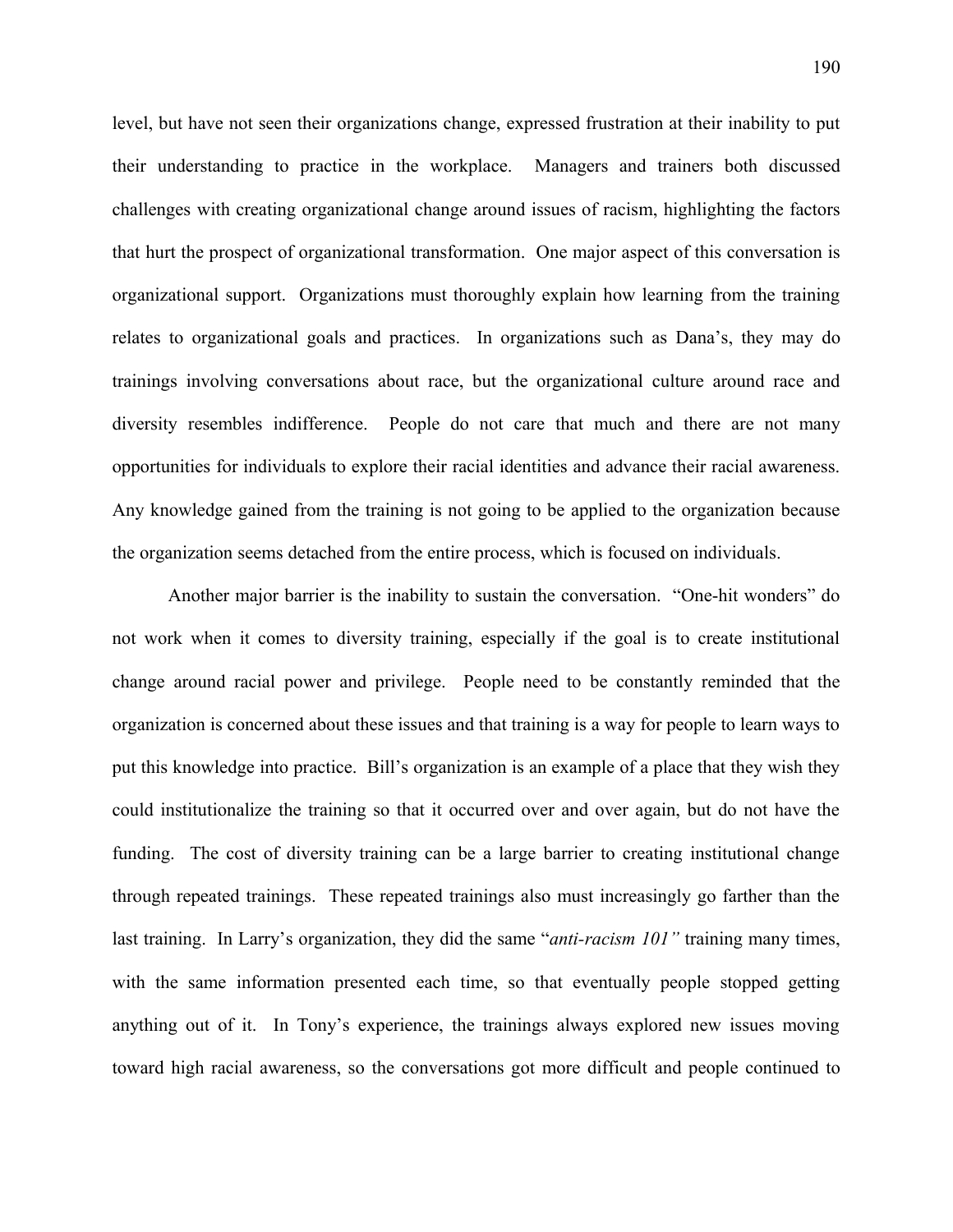191

learn. Sustaining the conversation and connecting the training to organizational goals are huge aspects if the organization wants to transform the workplace culture.

 John is the only participant in this study who saw real organizational change. His experience demonstrates just how important the above factors are in precipitating this change. First, before the training, members of his organization recognized the goal of moving to a social justice orientation with an anti-racist agenda. From the beginning, then, he and his colleagues were primed to "get there" at the institutional level. With their new intellectual basis, John and his colleagues began to act. First they took over the training internally, so that delivering *antiracist curriculum* trainings became a part of certain staff members' job descriptions. This sustained the conversation so that the high racial awareness would not falter. Then, the organization made a conscious effort to include an anti-racist agenda in their biggest programs. Being a youth services organization, this meant attacking institutional racism and privilege through programs targeted at youth in high schools and the criminal justice system. The result was a complete overhaul of the organization that infused the organization with an anti-racist culture and attracted more people of color to join and stay at the organization. This new culture has allowed the organization the maintain an anti-racist agenda, so that staff members stay "there" with a knowledge of institutional racism and privilege, which does not wane, but remains strong, providing a model for how organizations can use diversity training to promote organizational change around race and racism.

#### *A New Model for Countering Post-Racialism and Fostering Individual and Institutional Change*

This study has outlined various models of diversity training with many different goals. Some models, namely the *anti-racist curriculum, caring confrontation,* and *managing and*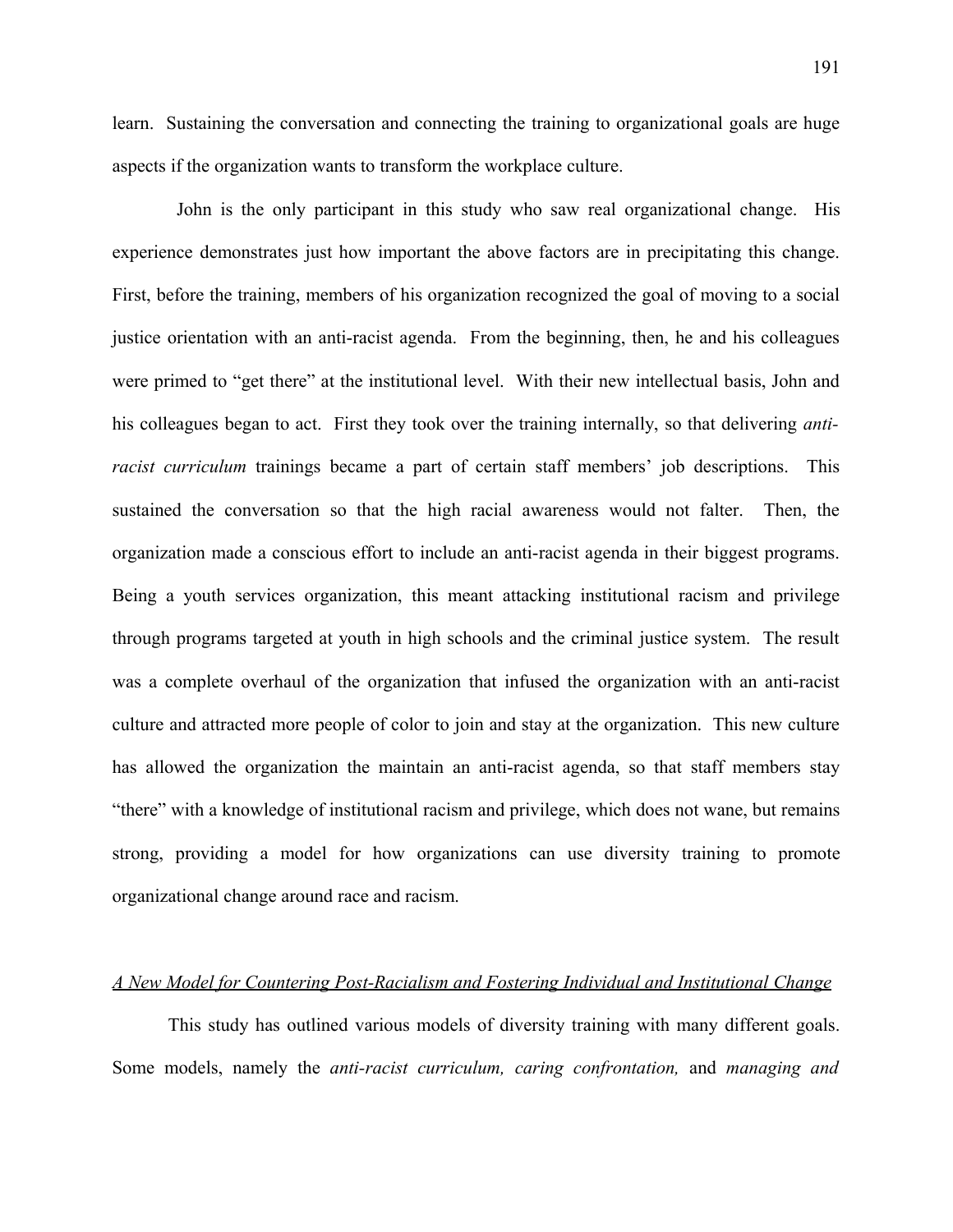*valuing diversity* models, have proven effective in getting people to the third level of "there". A combination of these three models, in concert with organizational support, can work against post-racial ideology, while also exposing institutional racism and privilege. As mentioned, the three models above all got participants to the third level of "there," when conditions within the organization were supportive, or when a personal experience was unsettling enough to spark change. Therefore, managerial responses suggest that a combination of these three models may be very effective in transforming organizations towards anti-racist work, so that post-racial ideology is overcome.

This combination of models has already been seen in this study. Tony, the white male teacher and administrator at an independent school explained a creative form of training that his school has undertaken. The training began in the *managing and valuing diversity* model with a concentration on how increasing representation of people of color and including them in the organization was not only morally right, but also an advantage in terms of the developing the most accurate curriculum and teaching students about the real world where they are going to interact with people of all races. It also provides students with the perspective of both whites and people of color as authority figures in teaching positions. Thus, the school was leveraging their diversity for the betterment of their organization, the school and their clients, the students. This training "wet the appetite" so to speak, but it was too basic for faculty and staff to become committed or change in their racial awareness.

This led to a series of trainings that focused specifically on challenging issues such as race. Going to multiple trainings that focused on race allowed faculty and staff to delve deeper and deeper into what race means, how it operates in society, and what that means for individuals and the institutions. This represents an ongoing *caring confrontation* model. People are not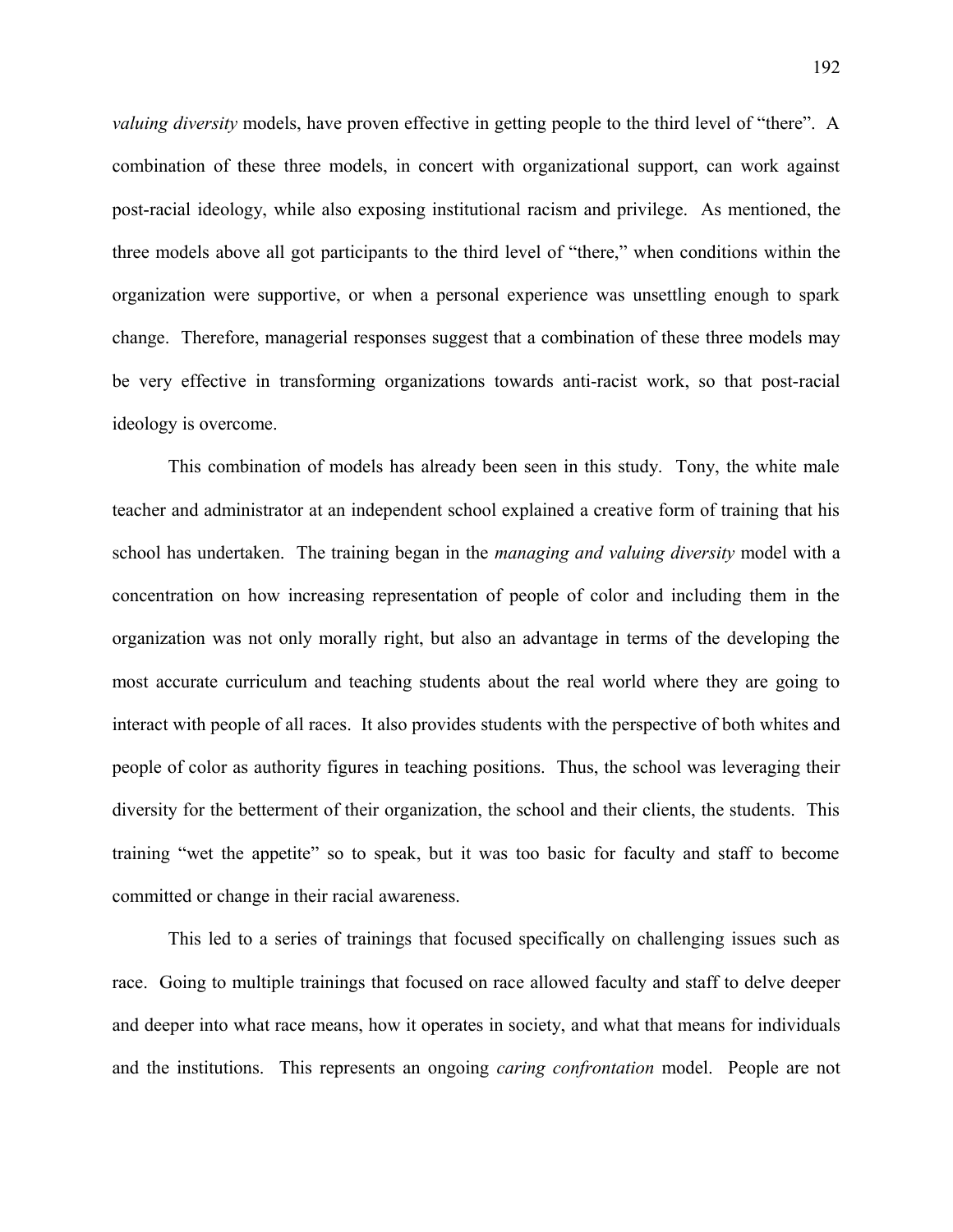being asked to confront their own racism from the start. They are eased into that analysis by slowly doing multiple training focused on one topic. Though Tony and his colleagues have not finished their training, it is conceivable that the end point of this series could be an *anti-racist curriculum* model that focuses explicitly on the different levels of racism from individual and interpersonal to institutional and cultural. If followed in this manner, the combination of these three models has the opportunity to completely transform any person who enters the training regardless of their racial awareness and provide the tools for organizations to change as a whole.

The *managing and valuing diversity* model intimately ties diversity to organizational goals. Organizations need diversity if they are going to be the most competitive in their industry. Much of the reason why this model was created centers around bringing white males into the diversity conversation so that they did not feel the intense backlash that occurred in compliancebased approaches such as the *ensuring representation* model (Thomas 1990, 1991; Lynch 1997; Ivancevich and Gilbert 2000; Von Bergen et al 2002, Hays-Thomas 2004). This justification can set the stage for "getting there" on the third level. It brings all people into the diversity discussion, especially powerful white males. The initial training can borrow from Natalie's training and begin with the basic case studies on why diversity is an advantage to global competitiveness and how employees can enhance interpersonal interaction within the workplace to increase productivity. Connecting the training directly to the organization's work is key for staff support, as the managers explained in this study. From an understanding that diversity relates to business goals, the *caring confrontation* model can take over. Through multiple trainings, the *caring confrontation* can guide people from a low, medium, or high racial awareness through the different levels of racism. The high level will already understand the information, such as Bill in this study, the medium level will be primed to accept the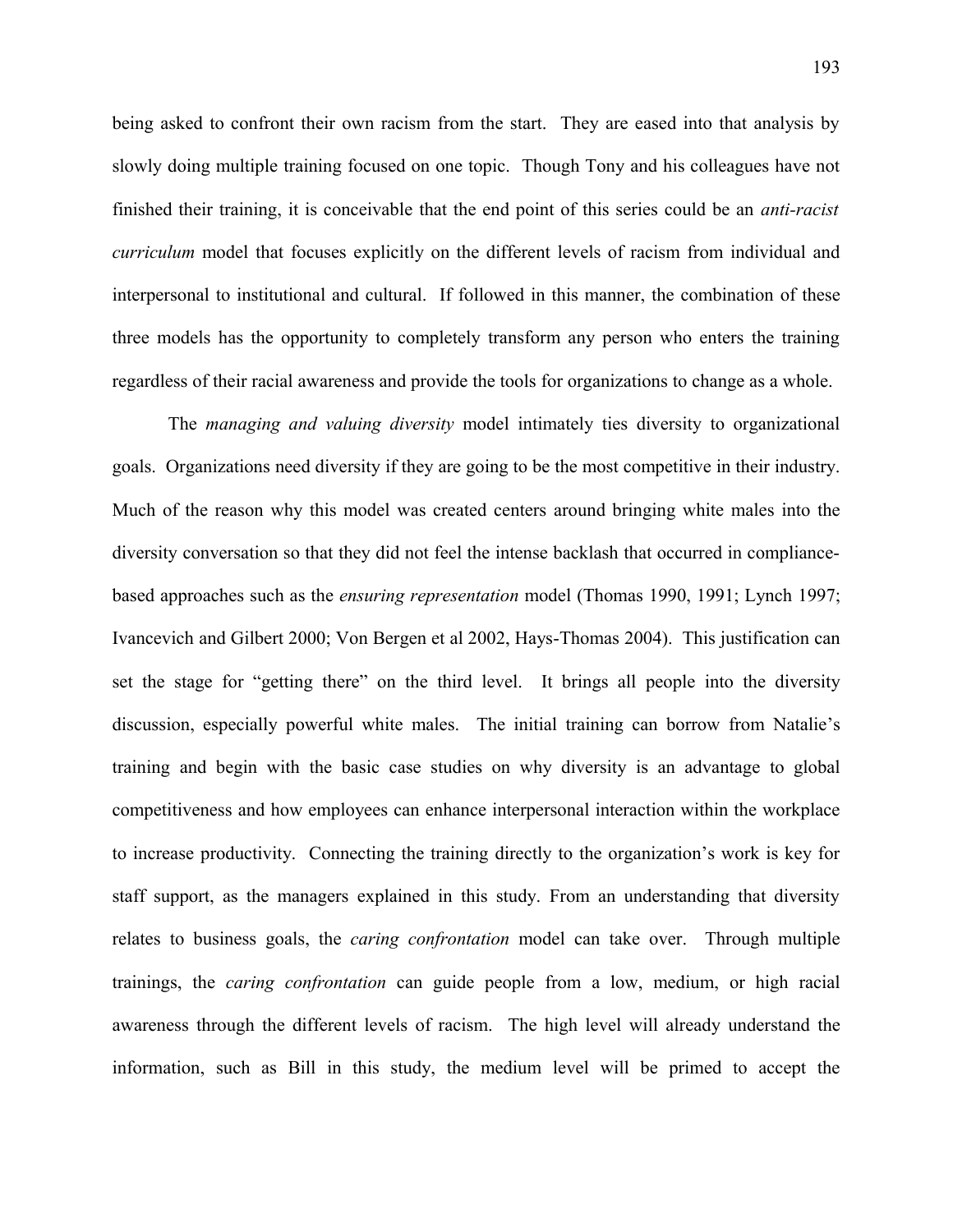information, such as Tony and John in this study, and the low level will be carried along in the *caring confrontation* such as Dana or possibly Mark, whose biggest problem with his diversity training was that it was not tied to the organization at all, something the *managing and valuing diversity* model will have already addressed. Thus, the *caring confrontation* will happen in phases.

An organization can begin training critically and talking about less challenging issues such as ableism or ageism, something that Linda does in her trainings. As organizations progress through different forms of oppression, people will learn the framework of racism at the individual, interpersonal, institutional, and cultural level. Using exercises like "concentric circles," individuals will have the opportunity to explore their own role in these four levels of oppression by talking with colleagues about personal experiences, something that a manager like Dana saw as extremely important to moving along in racial awareness. Similarly, videos like *Race: The Power of an Illusion* seem to be very powerful in exposing racism on multiple levels.

Oppression at this time does not necessarily need to be focused on race. The *managing and valuing diversity* training provides the business justification to get individuals on board and the *caring confrontation* provides the multi-leveled lens of oppression in a non-threatening way that moves participants along in their racial awareness. This is when the *anti-racist curriculum* training should be implemented. At some point in the training, if post-racialism is going to be countered and individuals and organizations are going to change around race and racism, racial power and privilege has to become the sole focus of the diversity training. At a medium-to-high level of racial awareness, achieved through the *caring confrontation*, the managers in this study showed an openness to address their own role in the persistence of institutional racism and privilege. Both Tony and Larry explained how certain trainings that they attended did not go far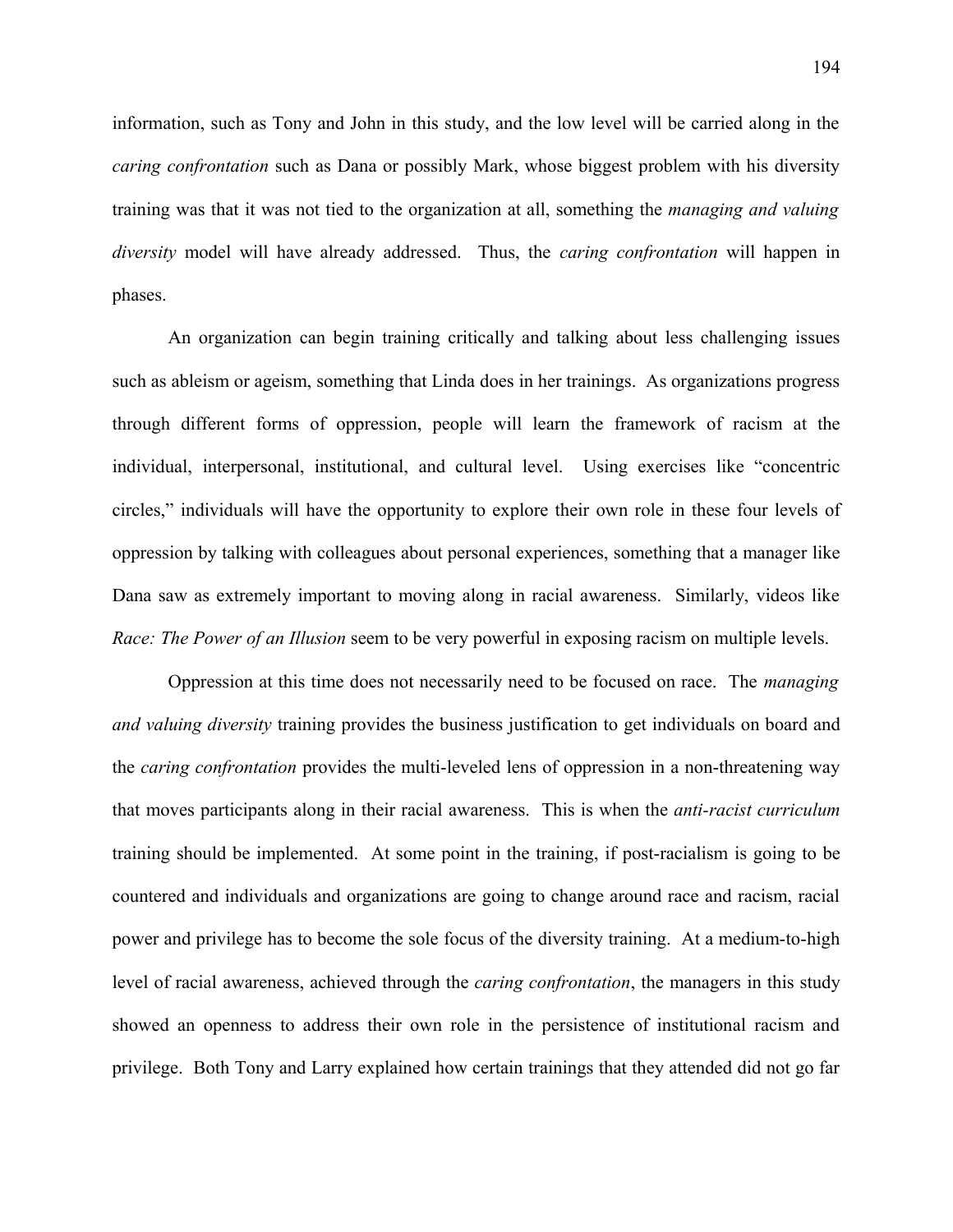enough to challenge individuals in the training. The *anti-racist curriculum* model brings this challenging information so that they leave the training having gotten to the third level of "getting there" or being very close to "there". Privilege walks provide an understanding of two levels of racial awareness. People recognize the historical nature of racism and recognize their own privilege in a powerful way (Trepagnier 2006). The *anti-racist curriculum* also touches on the last level of racial awareness when discussing how people are personally implicated in racism due to these historical factors and the continuous privilege, which may influence decisionmaking in organizations. The combination of these three models, then, should certainly make individual change and result in "getting there" on the third level. This new model can also create organizational change.

The first section of this chapter showed that throughout all of this the organization must be fully integrating the trainings in a sustained manner and connecting it to their programs through time, money, and effort if the organization is going to change in terms of institutional racism. The fact that this transformation will occur over multiple training sessions represents the sustained effort needed to show a commitment to anti-racism and diversity. It will be the onus of the organization to infuse their programs with this new agenda, but, if John and his organization are any indication, a whole group of individuals with high racial awareness can do wonders to transform an entire organization that never loses focus of an anti-racist agenda. The different models for diversity training do not just provide a choice in what model to use, but provide a choice in how to mix and match models to create organizational change. The proposed model above, which may be called the *business case for confronting racism* model, demonstrates how diversity training can be involved in deconstructing post-racial ideology. Diversity training can be a tool for increasing profits or including underrepresented groups, but it can be much more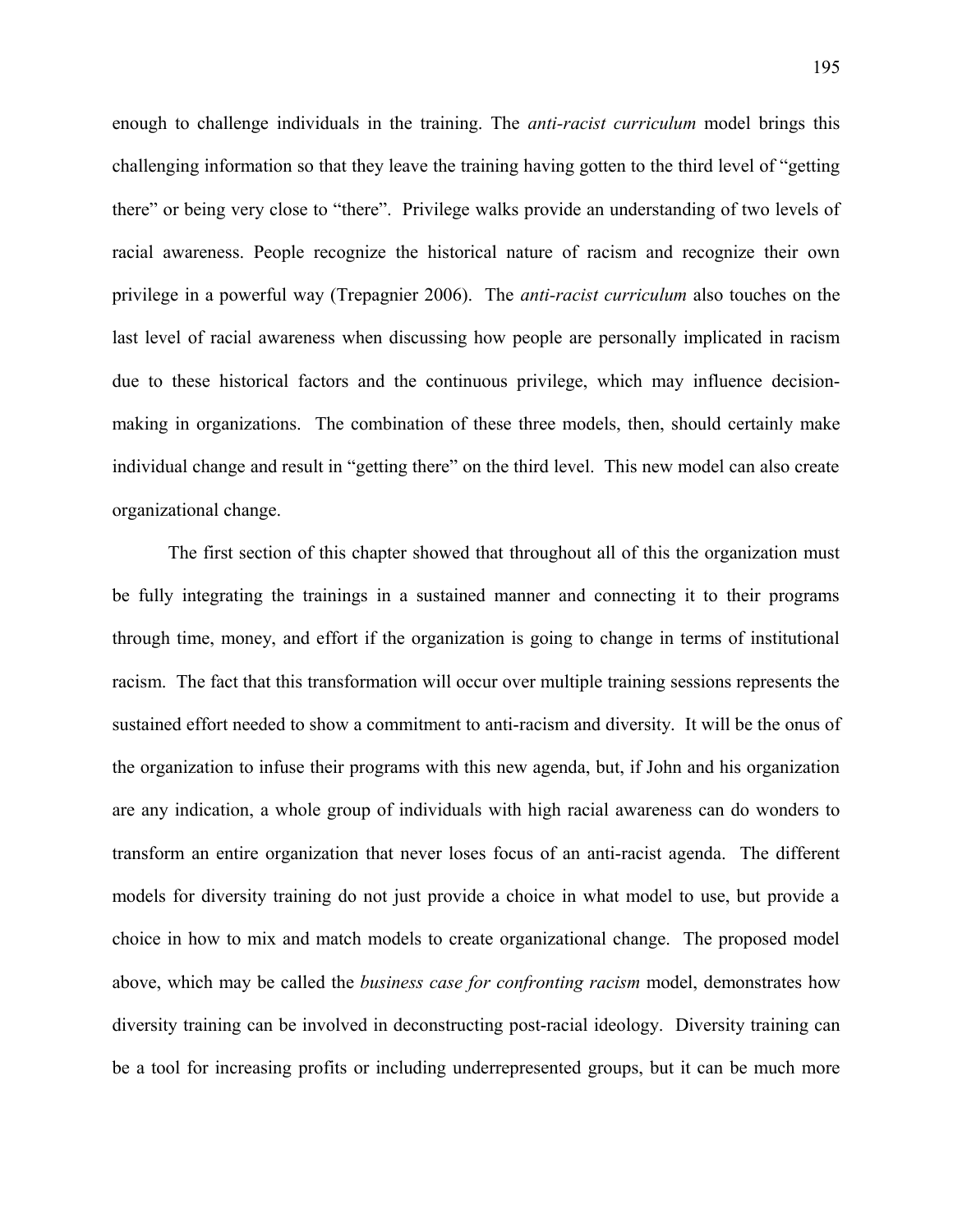than that. Implementing a strategy to infuse organizational diversity initiatives with business incentives as well as an anti-racist agenda can produce bottom-line benefits for the organization, while exposing and attacking institutional racism and privilege. It *is* necessary to meet participants "where they are at," but never forget what it means to fully "get there".

#### **Evaluating the Impact of Diversity Trainings**

When the diversity training dynamic begins to be dissected, it becomes nothing short of a complicated mess. The term "diversity training" actually represents a number of models, all of which have different goals and/or content. These goals can be so drastically different that it is unreasonable to expect that people in different models will reach the same outcomes. Additionally, even within the same model, people differ in their knowledge and beliefs about diversity-related issues. This means that comparing within the same model people may be polar opposites in terms of the merit they give to the training and the take-home message they do or do not get after the training. Comparing across models obscures outcomes even more as people can be in completely different diversity training models, learning completely different content, and having completely different views about what all of this content means for the individual and the organization. To make matters worse, the organization matters, too. How often the training takes place and how closely it is related to the organization's work affect outcomes.

Out of this convoluted structure of individuals, training models, and organizations, researchers, diversity trainers, and organizational officials have attempted to evaluate how well diversity trainings "work." In doing so, various studies and reports have been published—some saying diversity training works great, some saying it fails miserably, and some saying it has absolutely no impact whatsoever (Day 1995; Kochan et al 2003; Kidder et al 2004; Kalev et al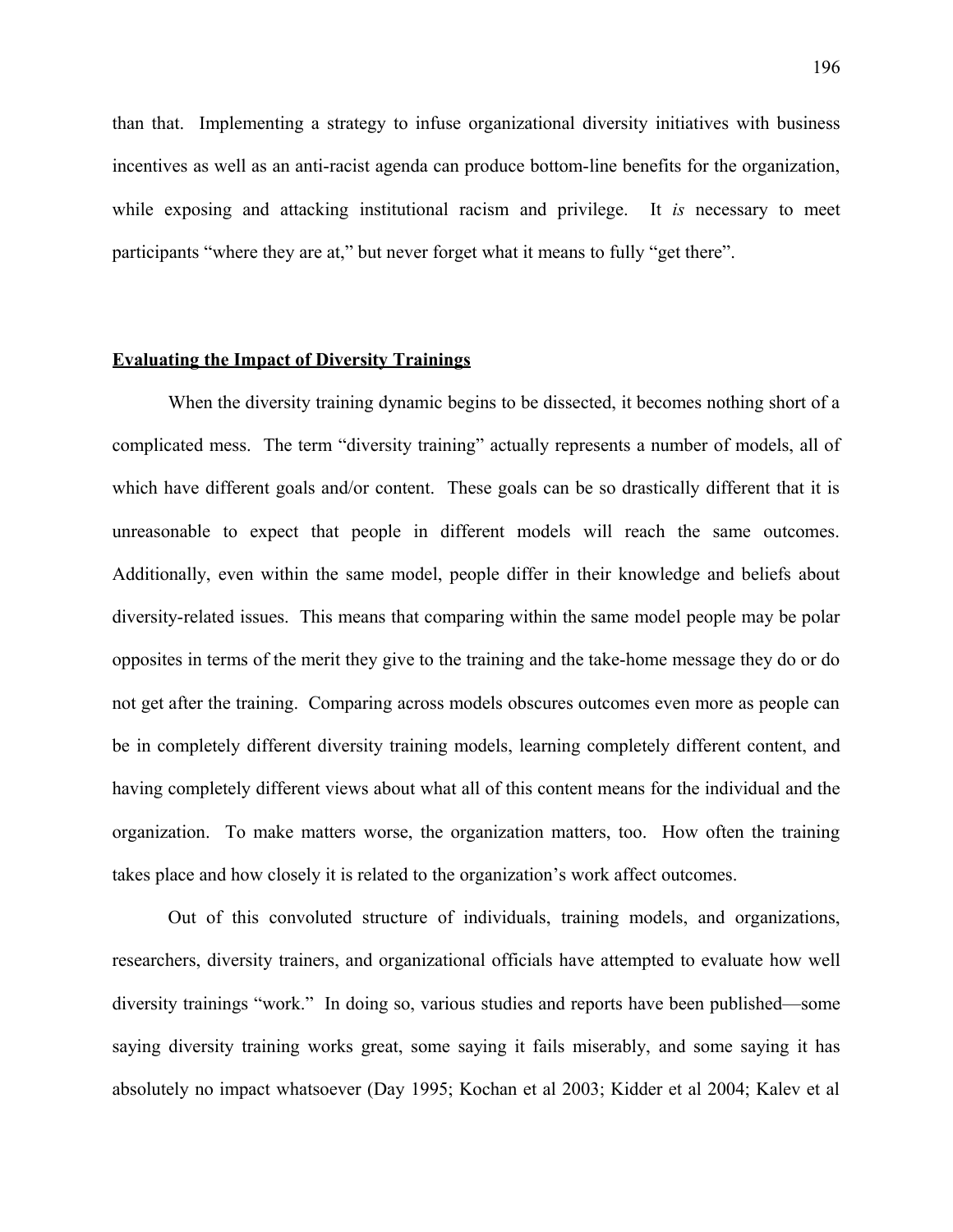2006; Paluck 2006; Paluck and Green 2009). Evaluators of "diversity training" have failed to recognize how complex these levels of the individual, training model, and organization really are, especially when combined together. Therefore, evaluation needs to take a new approach that is attentive to the intricacies of each of these three levels. From the literature, three critiques of diversity training evaluation arise, which connect to the training model, organization, and individual levels. There is not just one "diversity training" model, organizations have different goals for diversity, and self-report surveys are subject to individual bias (Taylor and Brown 1988; Day 1995; Kochan et al 2003; Kalev et al 2006; Paluck 2006; Dobbin et al 2007) At least, these three critiques must be addressed in diversity training evaluations to accurately depict the impact that diversity training is having on individuals and organizations.

### *The Model*

First and foremost, evaluation of diversity training *must* take into account the diversity training model. Diversity training cannot be touted as miraculous or ineffective without the model. Each model professes to produce different outcomes. This has to be taken into consideration in diversity training assessment. For example, a diversity training may be considered a failure if it does not increase the representation of people of color in managerial positions (Kalev et al 2006). If the company in question employed the *celebrating diversity* model, this accusation is unfounded. Increasing representation is not a goal of the *celebrating diversity* model. It is unfair and, frankly, inaccurate to call the training a failure based on these criteria. Evaluators must be aware of the training model used and the goals of the training. It is certainly fine to say that a diversity training failed to meet one of its stated goals, such as if the *ensuring representation* model does not lead to increased representation, or that it failed to meet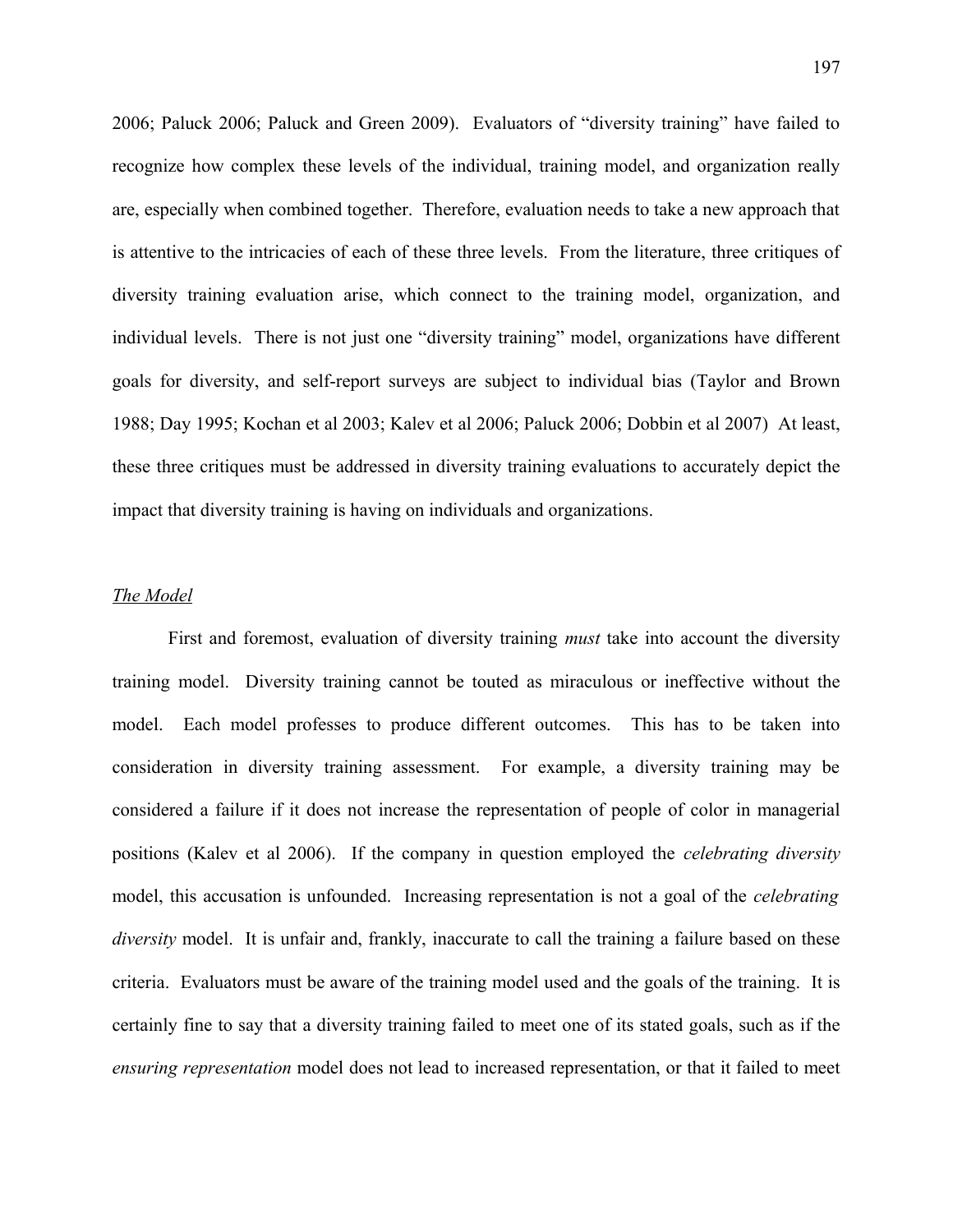some specific, outside goal that is being used to compare models, such as what this study does with a discussion of power and privilege. It is mistaken to ask a model to reach a goal that it is not designed to reach and then label the particular model or diversity training in general as ineffective.

#### *Organizational Goals*

Trainers and managers in the preceding chapters made it very clear: for a training to make any large scale changes in organizations, the diversity effort must be sustained and institutionalized. The managers in this study describe a whole host of post-training changes that they have made in terms of the way they view and discuss race and racism, the way they interact with co-workers, the way they think about clients, and many other examples. Despite all of these personal changes, only one organization truly changed following the training. This change resulted from a concerted effort to shift the organizational culture to one that was to be rooted in an anti-racist agenda. This only occurred because the training was ongoing and the agenda became inseparable from the programs that the organization implemented as part of their work. Organizational goals, then, play a large part in how successful diversity trainings can be. Three managers in this study trained in the *anti-racist curriculum* model. Two saw some personal changes, but no modification in policies or practices that represent the institutionalization of the model's message. One saw an absolute transformation so that everything the organization does has an anti-racist focus. So is the *anti-racist curriculum* model a success or a failure? The unfulfilling answer is that it depends. Evaluators must look at how the organization integrates diversity work into its fabric before deciding whether or not diversity training is impacting the workplace.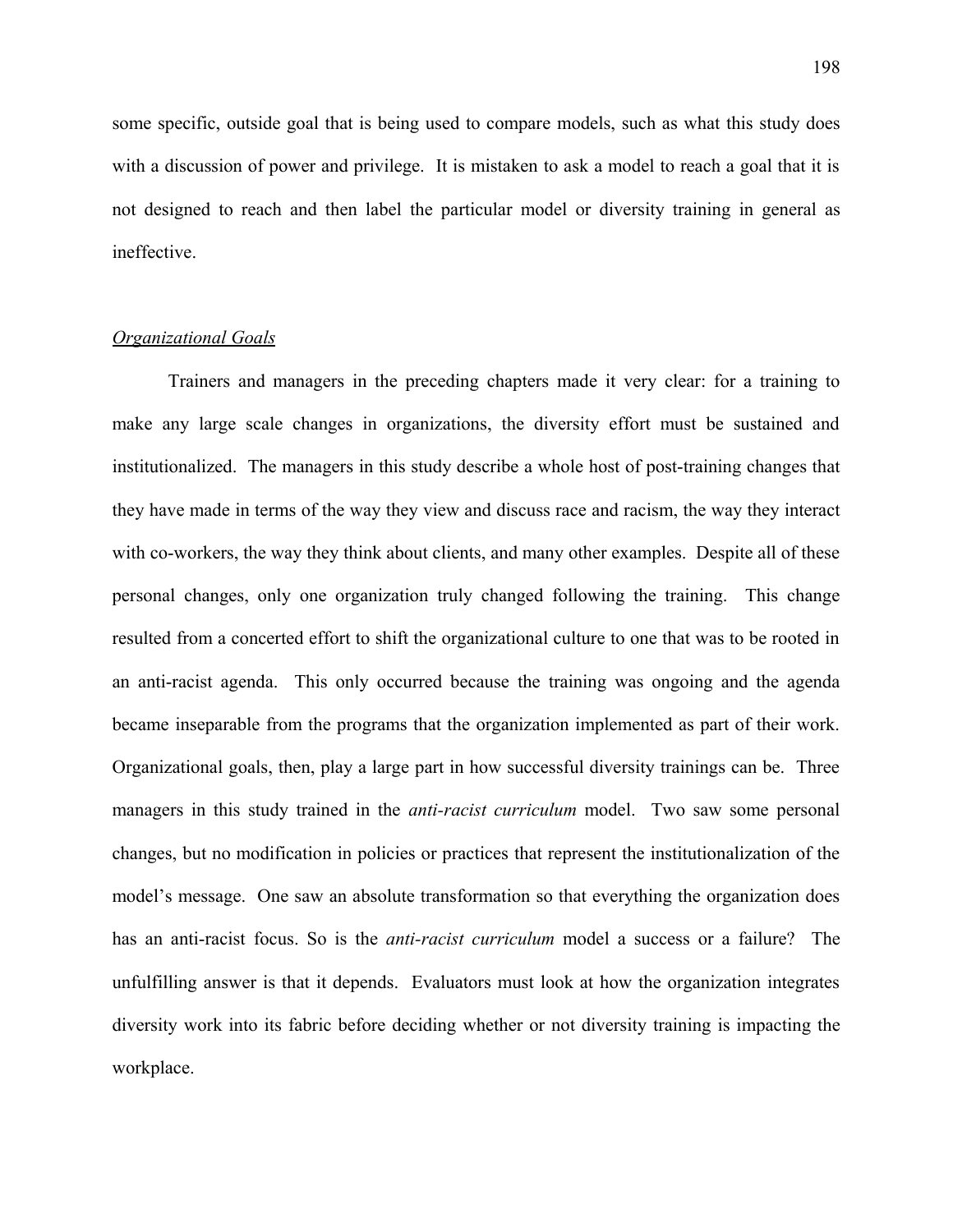### *Self-Report Surveys*

The last piece of the diversity training puzzle that evaluators need to take into account is "where" the people in the organization are "at." Self-report surveys are commonly used after diversity training to measure staff reactions. These surveys are subject to a number of biases such as maintaining a positive sense of self by individuals saying that they personally changed from the training, when they did not, or giving a trainer a good evaluation in order to please the company who paid for the diversity training and wants positive results (Taylor and Brown 1988; Paluck 2006). A large piece of this, which is forgotten, is staff racial awareness. The managerial interviews reveal that where staff members are "at" when entering the training can influence whether they will get "there" on any of the three levels of "getting there". The mixture of people with various levels of racial awareness attending the same training and having their actions evaluated in the same way is problematic.

Individuals at different levels of awareness plainly do not think about diversity issues in the same way. Did a person give the training a low rating because they thought it was a bad training, or were they like Bill in this study and had such a high racial awareness that the *antiracist curriculum* training did not have much to offer him? Individual differences are not reflected when taking self-report surveys in aggregate. In this study, information on discrimination in task allocation, to a manager with a low racial awareness, was taken as a onetime occurrence that did not necessarily represent real bias and had no bearing on his work as a manager. To a manager with a high racial awareness, this same information is likely to trigger thoughts about institutionalized privilege for certain groups and cause reflection on one's own managerial practices and whether or not this bias exists when that manager assigns tasks. The exact same information is being received differently and resulting in different outcomes based on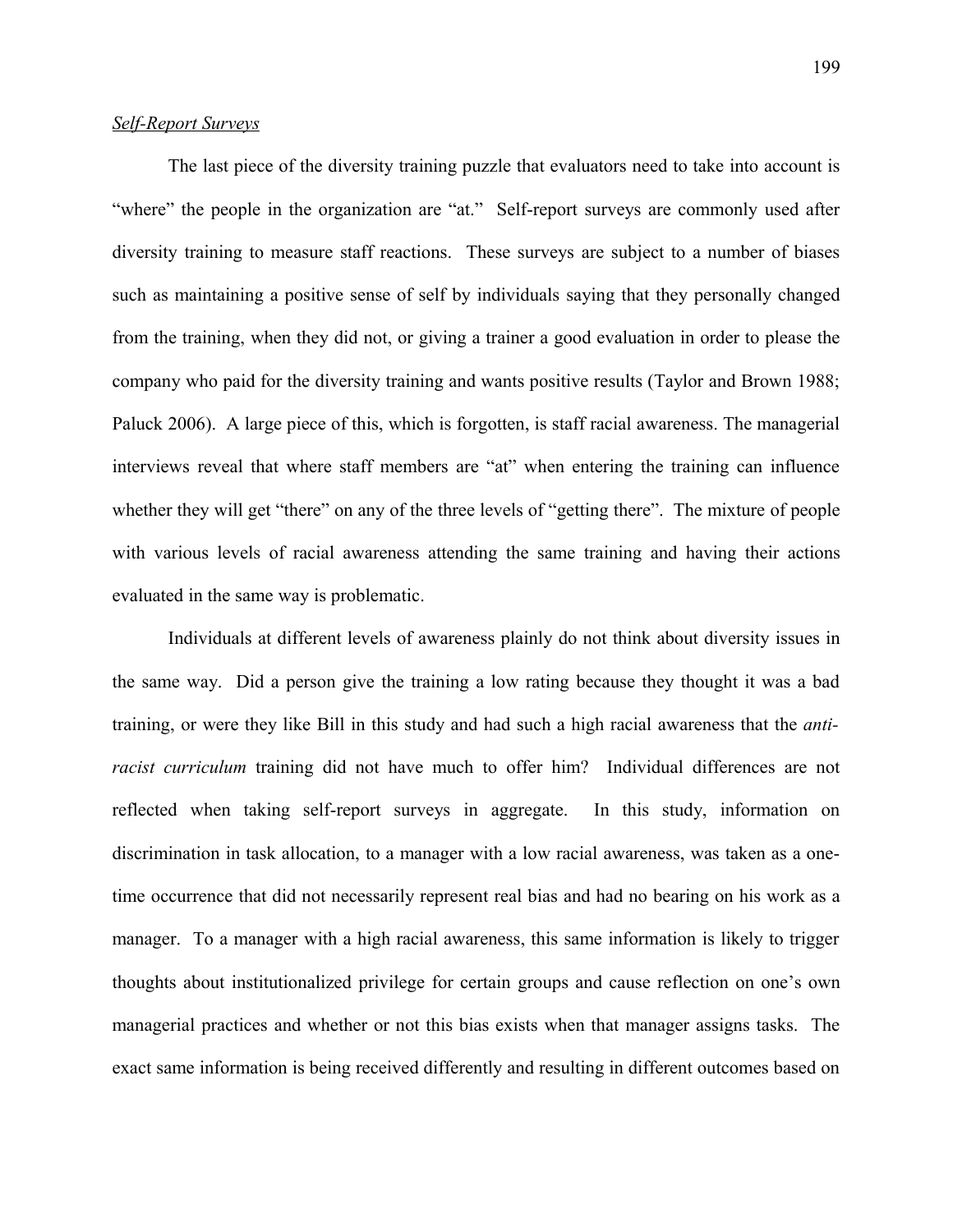racial awareness. One can look at an organization as a whole to evaluate if diversity training has changed it, but that does not mean that other changes are not occurring at the individual level based on racial awareness or that racial awareness is not drastically skewing the results of selfreport surveys.

This discussion of three considerations that all evaluation of diversity trainings should account for is not meant to discredit studies that have looked at the effects of diversity trainings. In fact, considering the billions of dollars exhausted on diversity training each year, the absence of this research would be astonishing. Still, there is a lack of systematic study into "what works" in diversity training. For a diversity training to be evaluated correctly, the diversity training model, the organizational culture around diversity, and the racial awareness of participants must be assessed. This will only help organizations decide what diversity training model best fits their organizational goals and how they can institutionalize diversity efforts so that they reach their goals, as opposed to wasting valuable time and money. Taking these factors into account, organizations can use diversity training as a tool for individual and organizational change.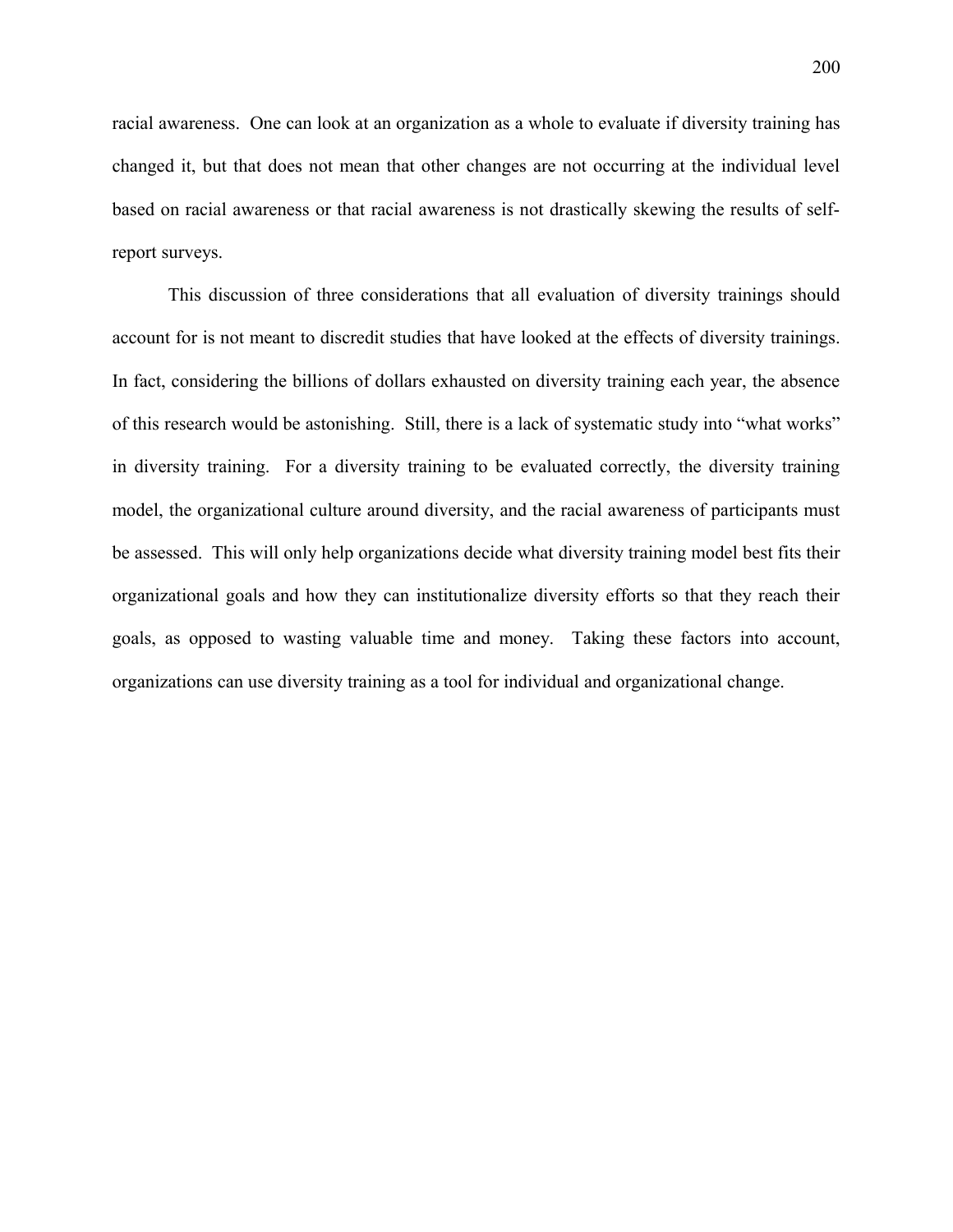#### **LIMITATIONS AND DIRECTIONS FOR FURTHER RESEARCH**

An undergraduate thesis is unavoidably limited by time constraints. The research and writing for this study occurred throughout the 2010-2011 academic year. This time constraint is particularly detrimental to sampling. As described in the methods chapter, this study began with a very rigorous design, which had to be adapted as time became a major factor. Consequentially, sampling for managers became more of less of convenience. While I was purposive in trying to select people for each of the five diversity training models, the actual managers for the study relied mainly on trainer referrals or recommendations. This may represent a bias in the sampling, if trainers only referred people that reacted favorably to their training, which would hurt the validity of this study. Additionally, for managers where sampling was more random, it could be that only those who had particularly positive or particularly negative experiences would respond, showing the extremes, but not the average. In this study, however, there are people who had particularly good experiences in their training, particular bad experiences in their training, and fairly average experiences in their training with no real opinion in either direction. This helps the validity of the study and may mean that convenience sampling was not too detrimental to the merit of the results.

Another issue is generalizability. In some of the models, I was only able to solicit one manager to discuss their experiences. I am unable to say whether or not this experience represents general staff sentiment in that model or just one perspective. While I asked participants to discuss how staff in general responded to the training and why that may or may not be similar to their experience, I cannot make statements about generalizability for the models with only one participant. Future research on this topic should ensure that there are multiple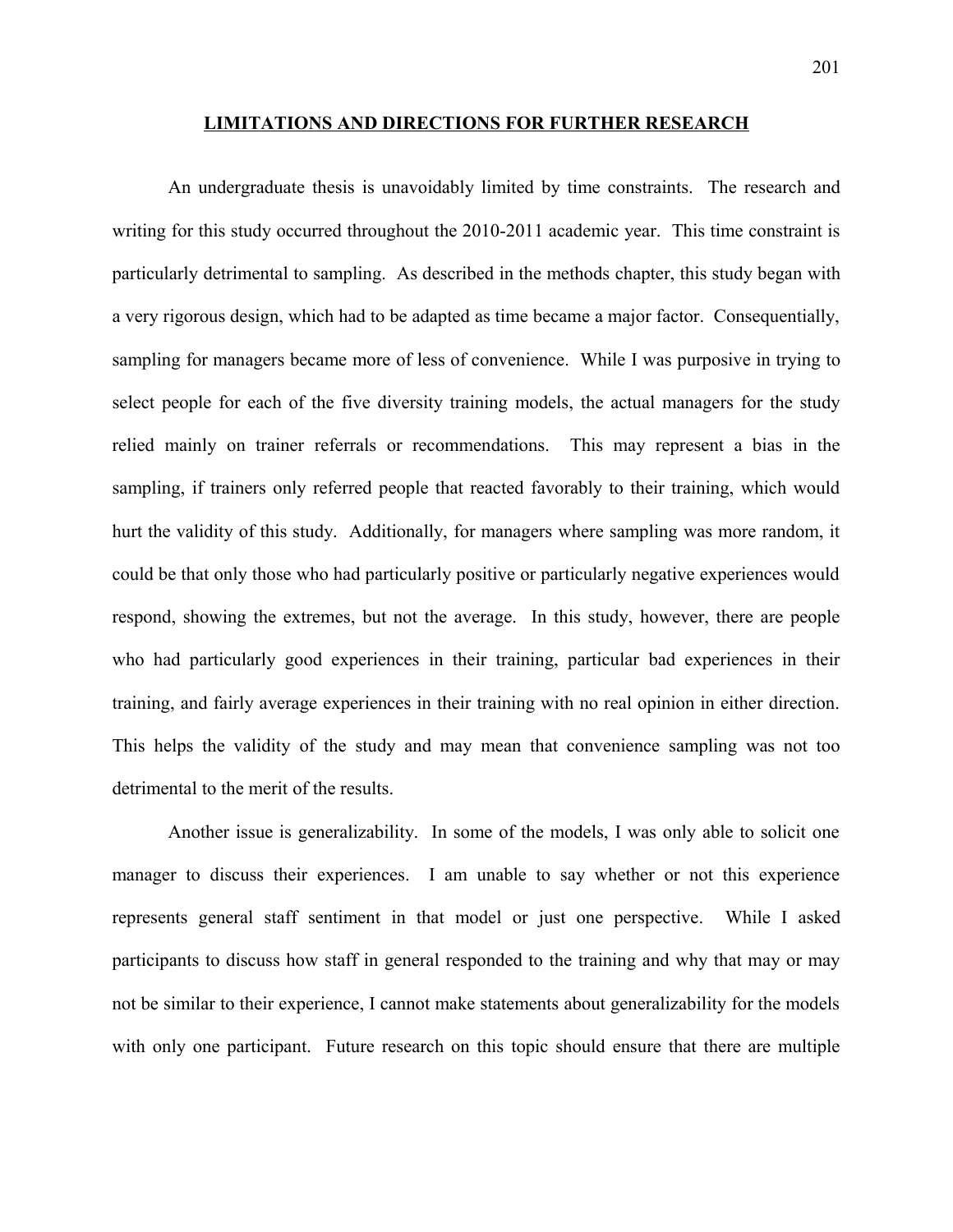perspectives in each model in order to compare managers within the same model, something this study largely cannot do.

Another sampling bias is that all organizations where managers work are in the service industry. Certain trainers alluded to the fact that the corporate setting may represent a different dynamic. Future research should work hard to gain access to these institutions. For this study, corporations expressed concerns about a researcher stifling conversation and fears about legality, making incorporating these experiences in the study a non-option. With more time or credibility beyond an undergraduate student, a researcher may be able to gain access to corporations to explore how the corporate world relates to and/or differs from the organizations in this study.

This discussion of the corporate world connects to another area of future research. Observation of diversity trainings was originally a large part of this study, so that I could evaluate for myself what occurs in the training, rather than rely on trainers and managers to relay information from their own perspectives. Since observations were not an option in this study, I had to rely on these manager and trainer accounts. A more systematic study would include this observation so that the researcher can have first-hand knowledge of the training dynamic to inform the analysis of data and also the data collection by pointing to important aspects of the specific training to probe during manager interviews. Observation would also get the researcher "in" at the organization to evaluate the organizational culture around diversity. This would assist in understanding why an organization was able to make institutional change or not and provide more context for the researcher when analyzing data.

Moreover, the focus of this training was on race and racial awareness as trainers and managers made this dimension of diversity particularly salient because of the difficulty discussing race and racism in trainings and the effects of a racialized workplace and society.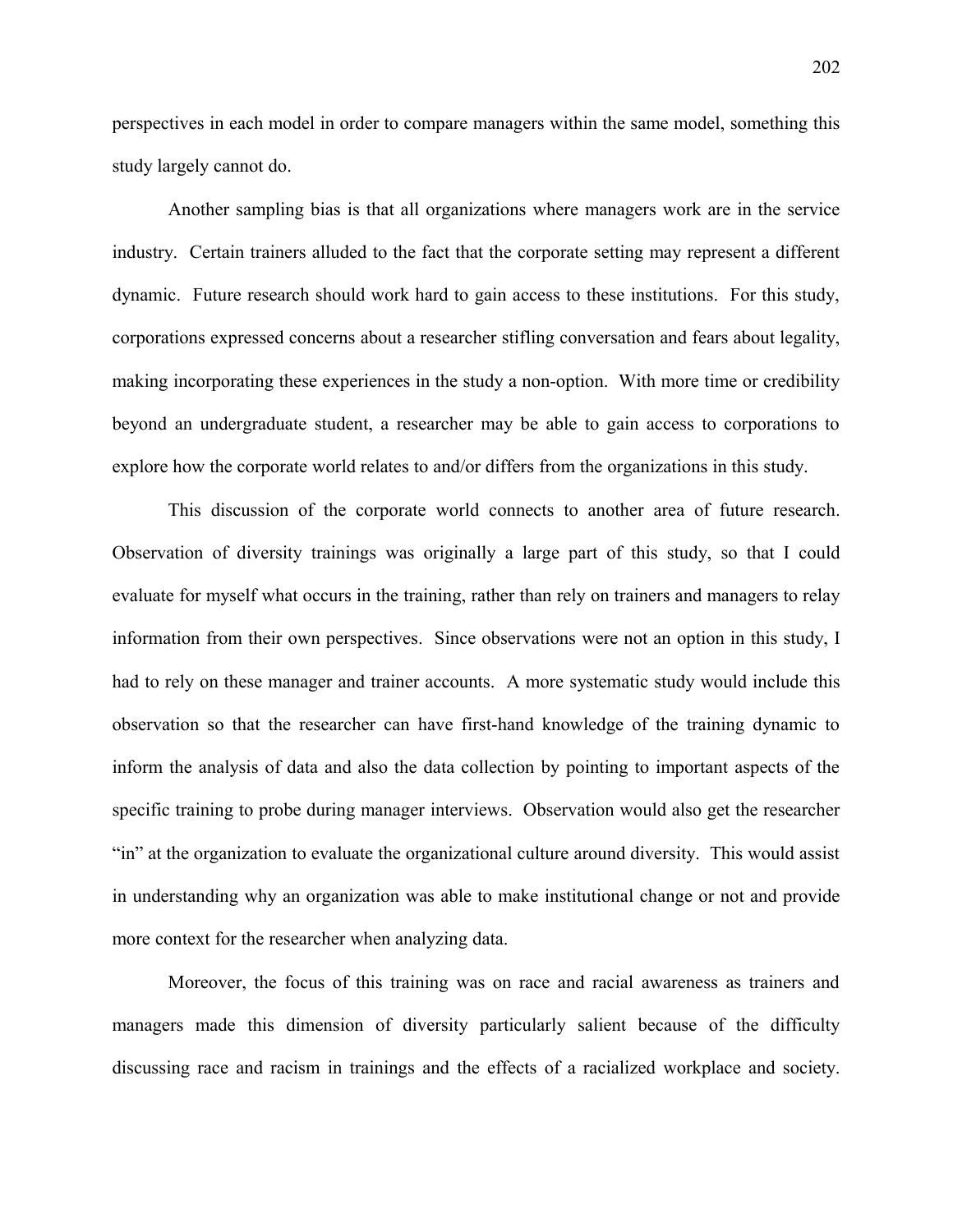Race is not, however, the only aspect of diversity and not the only source of oppression. Many people suffer setbacks in organizations based on their membership in particular groups. This study is not meant to discount these experiences, but to pay attention to what surfaced as the most important dimension influencing employees' experiences with diversity training. Further research can focus on another aspect of diversity. Trainers suggested that sexual orientation and homophobia is another major form of pushback in diversity trainings meaning this is a possibility for the next direction of research of this nature. Taking an intersectional approach, future research could also attempt to show more systematically how race, gender, and/or class, etc. combine to influence individual and institutional change.

Lastly, the conclusion of this study set forth a number of factors that evaluators of diversity training should account for when making claims about the effectiveness of diversity training. Researchers looking at the impact of diversity trainings can use these factors to produce new reports attentive to the distinct experience of individuals and organizations based on their own beliefs and the goals of the diversity training model used. This study represents a preliminary look at if/how power and privilege is presented in diversity trainings and how diversity training can be used to promote institutional change around racism and oppression. This assortment of limitations and directions of future research demonstrates that studying this topic is only just beginning with many significant avenues yet to be explored.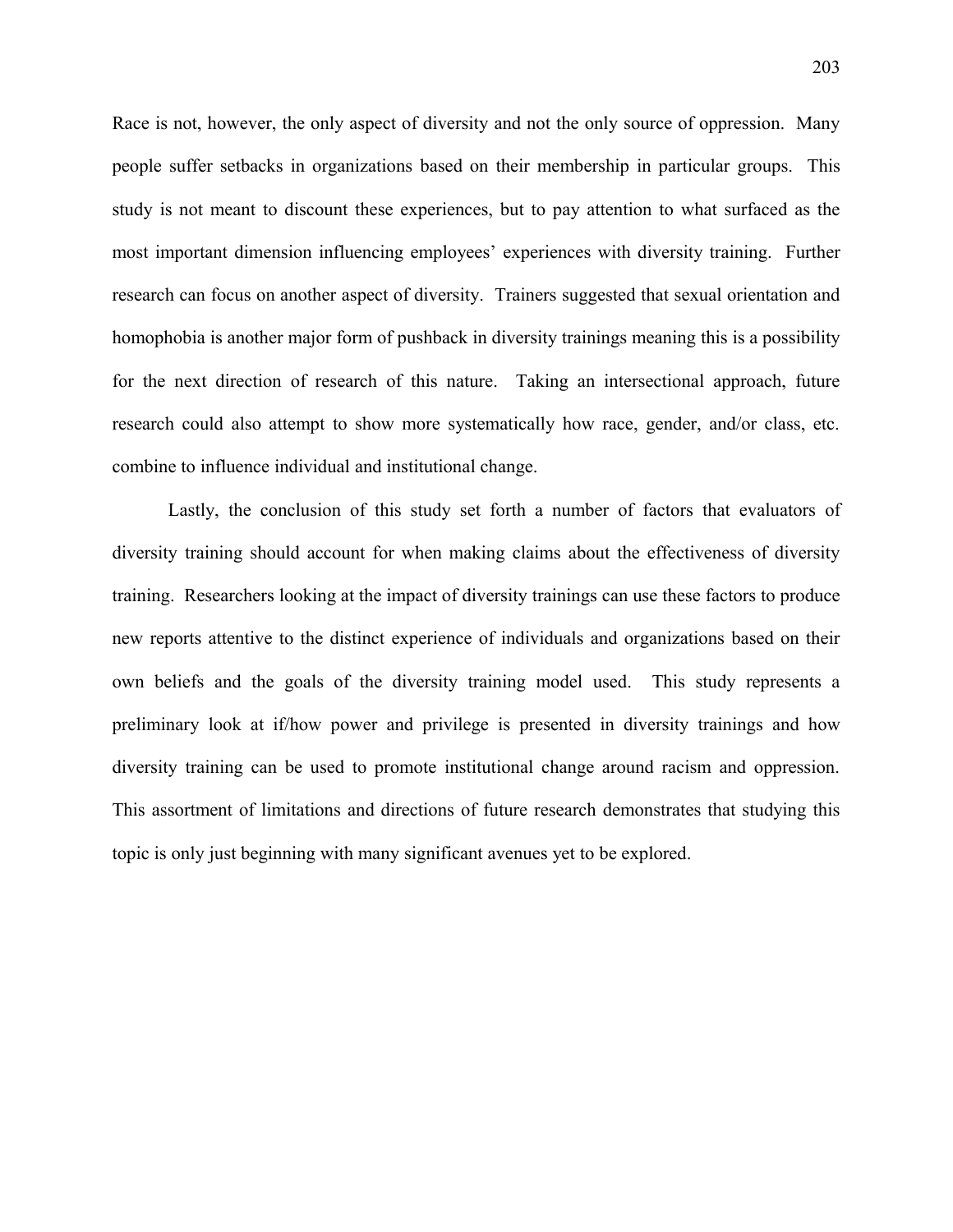#### **REFERENCES**

- Acker, J. (1990). Hierarchies, jobs, bodies: A theory of gendered organizations. *Gender and Society, 4*(2), pp. 139-158.
- Acker, J. (2006). Inequality regimes gender, class, and race in organizations. *Gender and Society, 20*(4), pp. 441-464.
- Acker, J. (2009). From glass ceiling to inequality regimes. *Sociologie Du Travail, 51*(2), 199- 217.
- Adelman, L., & Cheng, J. (Producers) (2003). *Race: The power of an illusion.* [Motion Picture] San Francisco: California Newsreel.
- Agars, M., & Kottke, J. (2004). Models and practices in diversity management: A historical review and presentation of a new integration theory. In M. Stockdale, & F. Crosby (Eds.), *The psychology and management of workplace diversity* (1st ed., pp. 55-77) Blackwell Publishing.
- Ahmed, S. (2007). The language of diversity. *Ethnic and Racial Studies, 30*(2), 235-256.
- Allen, R. S., & Montgomery, K. A. (2001). Applying an organizational development approach to creating diversity. *Organizational Dynamics, 30*(2), 149-161.
- Allport, G. W. (1954). *The nature of prejudice*. Cambridge, Mass.: Addison-Wesley Pub. Co.
- Alvesson, M., & Billing, Y. D. (2009). *Understanding gender and organizations*. London: SAGE.
- Anand, R., & Winters, M. (2008). A retrospective view of corporate diversity training from 1964 to the present. *Academy of Management Learning & Education, 7*(3), 356-372.
- Asch, S. E., & Zukier, H. (1984). Thinking about persons. *Journal of Personality and Social Psychology, 46*(6), 1230-1240.
- Baldi, S., & McBrier, D. B. (1997). Do the determinants of promotion differ for blacks and whites? *Work and Occupations, 24*(4), 478-497.
- Baumeister, R. F., & Bushman, B. J. (2008). *Social psychology and human nature*. Belmont, CA: Thomson Higher Education.
- Bell, J.,Derrick A. (1980). Brown v. board of education and the interest-convergence dilemma. *Harvard Law Review, 93*(3), 518.
- Bell, D. A. (1992). *Faces at the bottom of the well : The permanence of racism*. New York, N.Y.: BasicBooks.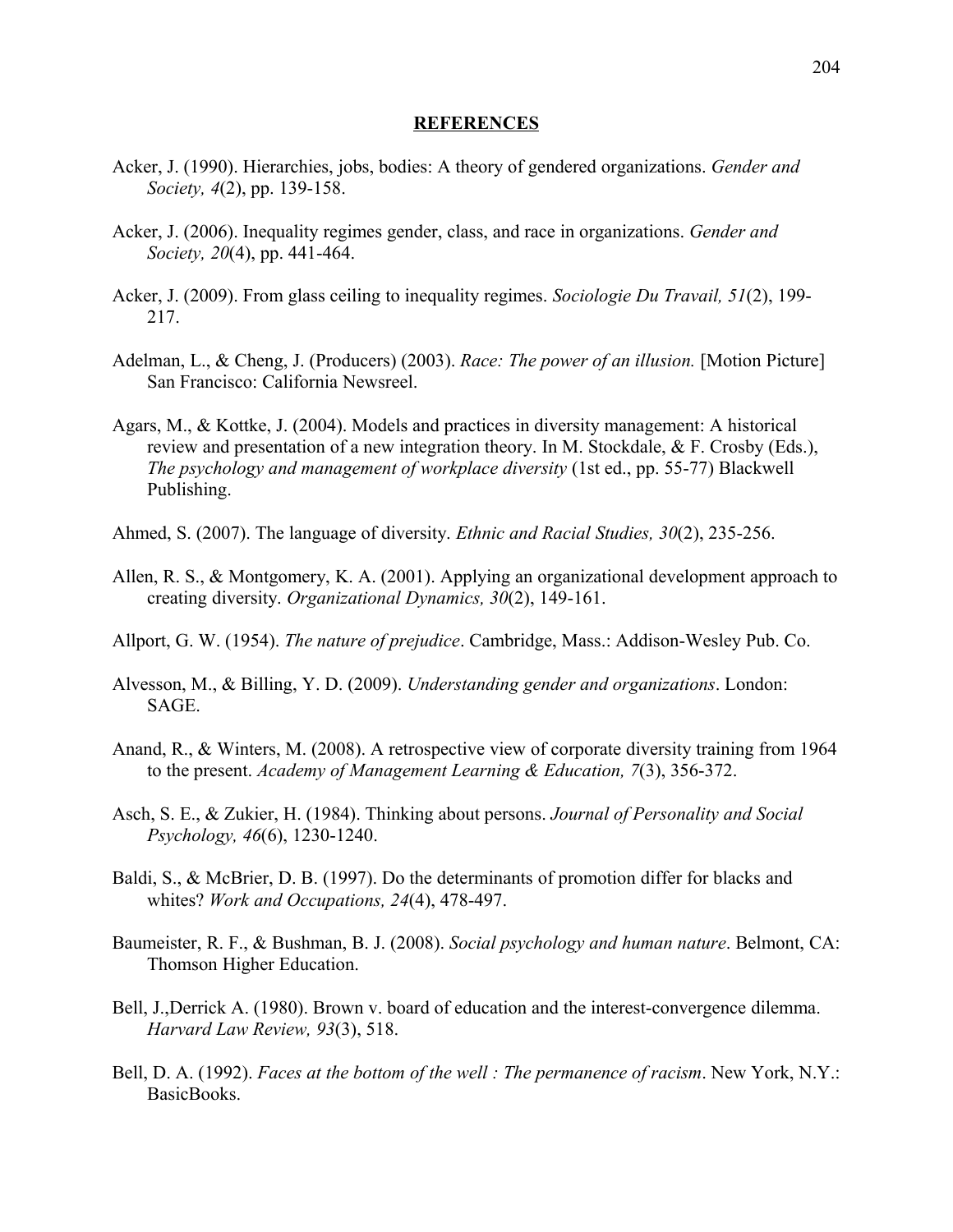- Bonilla-Silva, E. (2001). *White supremacy and racism in the post-civil rights era*. Boulder, Colo.: Lynne Rienner Publishers.
- Bonilla-Silva, E. (2010). *Racism without racists : Color-blind racism and the persistence of racial inequality in the united states*. Lanham: Rowman & Littlefield Publishers.
- Brewer, M. B. (1991). The social self: On being the same and different at the same time. *Personality Social Psychology Bulletin, 17*(5), 475.
- Britton, D. M. (2000). The epistemology of the gendered organization. *Gender and Society, 14*(3), pp. 418-434.
- Burke, R. J., & McKeen, C. A. (1997). Benefits of mentoring relationships among managerial and professional women: A cautionary tale, , *Journal of Vocational Behavior, 51*(1), 43-57.
- Burstein, P., & Monaghan, K. (1986). Equal employment opportunity and the mobilization of law. *Law & Society Review, 20*(3), pp. 355-388.
- Carbado, D. (2000). Men, feminism, and male heterosexual privilege. In R. Delgado, & J. Stefancic (Eds.), *Critical race theory: The cutting edge* (pp. 525-531). Philadelphia: Temple University Press.
- Case, K. A. (2007). Raising male privilege awareness and reducing sexism: an evaluation of diversity courses. *Psychology of Women Quarterly, 31*(4), 426-435.
- Charmaz, K. (2003). Qualitative interviewing and grounded theory analysis. In J. A. Holstein, & J. F. Gubrium (Eds.), *Inside interviewing: New lenses, new concerns* (pp. 311-328). Thousand Oaks, CA: Sage Publications.
- Chavez, C. I., & Weisinger, J. Y. (2008). Beyond diversity training: A social infusion for cultural inclusion. *Human Resource Management, 47*(2), 331-350.
- Childs Jr., J. T. (Ted). (2005). Managing workforce diversity at ibm: A global hr topic that has arrived. *Human Resource Management, 44*(1), 73-77.
- Collins, P. H. (1998). *Fighting words : Black women and the search for justice*. Minneapolis: University of Minnesota Press.
- Collins, P. H. (2000). *Black feminist thought : Knowledge, consciousness, and the politics of empowerment*. New York: Routledge.
- Collins, S. M. (1997). *Black corporate executives : The making and breaking of a black middle class*. Philadelphia, PA: Temple University Press.
- Comer, D. R., & Soliman, C. E. (1996). Organizational efforts to manage diversity: Do they really work? *Journal of Managerial Issues, 8*(4), 470-483.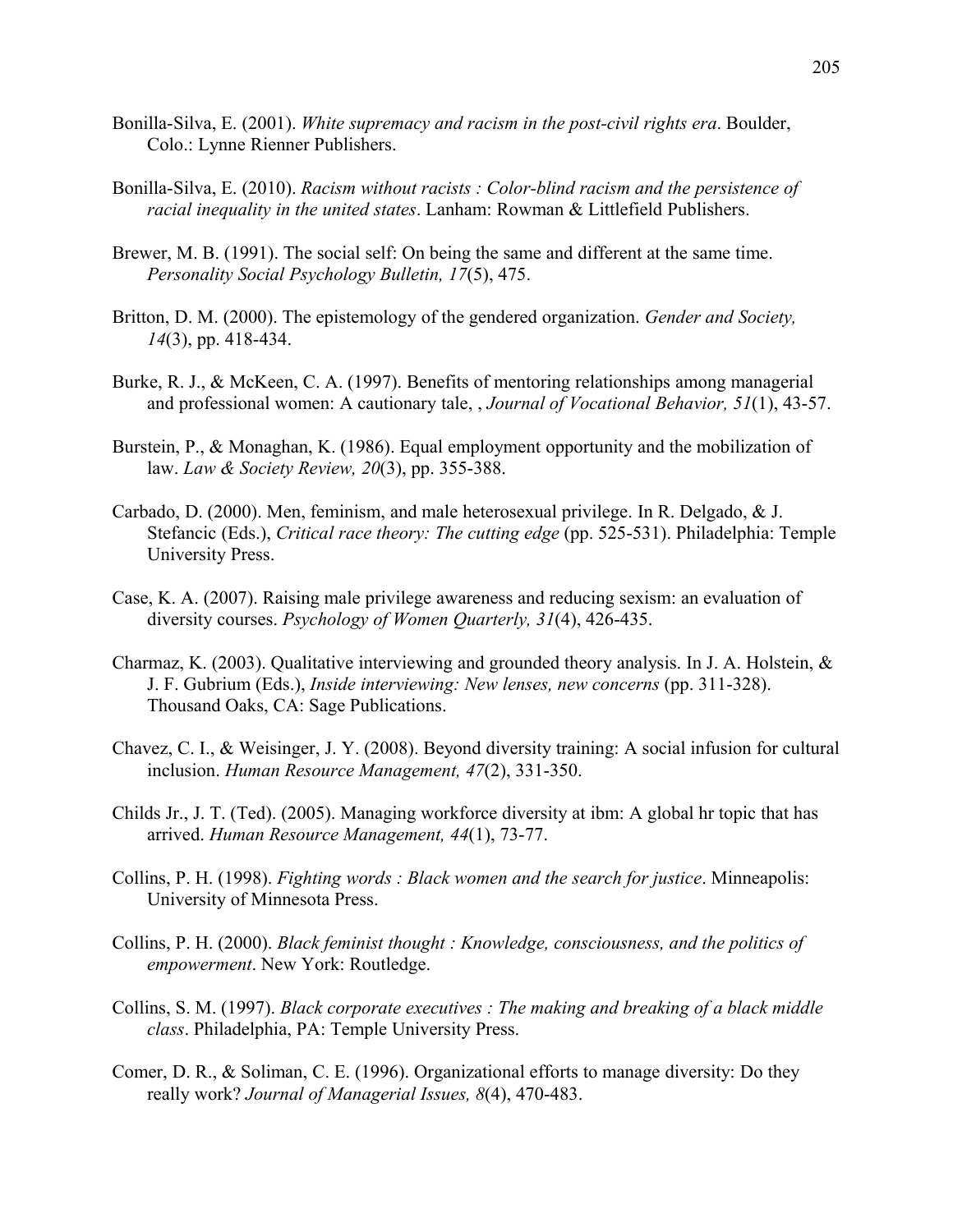Connell, R. (2005). *Masculinities*. Cambridge: Polity Press.

- Corporate Leadership Council. (2004). Nextel communications: Conducting an ROI impact study on diversity training. *Corporate Executive Board,*
- Cox, T. (1993). *Cultural diversity in organizations : Theory, research and practice*. San Francisco, Calif.: Barrett-Koehler.
- Cox, T. (1994). A comment on the language of diversity. *Organization, 1*(1), 51-58.
- Cox, T. (2001). *Creating the multicultural organization: A strategy for capturing the power of diversity*. San Francisco: Jossey-Bass Publishers.
- Crenshaw, K., Gotanda, N., Peller, G., & Thomas, K. (Eds.). (1995). *Critical race theory: The key writings that formed the movement* (First ed.). New York: The New Press.
- Crenshaw, K. (1991). Mapping the margins: Intersectionality, identity politics, and violence against women of color. *Stanford Law Review, 43*(6), pp. 1241-1299.
- Cross, W. E. (1991). *Shades of black : Diversity in african-american identity*. Philadelphia: Temple University Press.
- Davis, K. (2008). Intersectionality as buzzword. *Feminist Theory, 9*(1), 67-85.
- Day, L. E. O. (1995). The pitfalls of diversity training. *Training & Development, 49*(12), 24.
- Delgado, R., & Stefancic, J. (2000). *Critical race theory : The cutting edge*. Philadelphia: Temple University Press.
- Devine, P. G. (1989). Stereotypes and prejudice: Their automatic and controlled components. *Journal of Personality,* , 5.
- Dobbin, F., Kalev, A., & Kelly, E. (2007). Diversity management in corporate america. *Contexts, 6*(4), 21-27.
- Dovidio, J. F., & Gaertner, S. L. (1999). Reducing prejudice: Combating intergroup biases. *Current Directions in Psychological Science, 8*(4), pp. 101-105.
- Eagly, A. H., & Carli, L. L. (2007). Women and the labyrinth of leadership. *Harvard Business Review, 85*(9), 63-71.
- Equal Employment Opportunity Commission. (2010). *Job patterns for minorities and women in private industry, 2008* No. 2010 ASI 9244-1
- Feagin, J. R., & O'Brien, E. (2003). *White men on race : Power, privilege, and the shaping of cultural consciousness*. Boston: Beacon Press.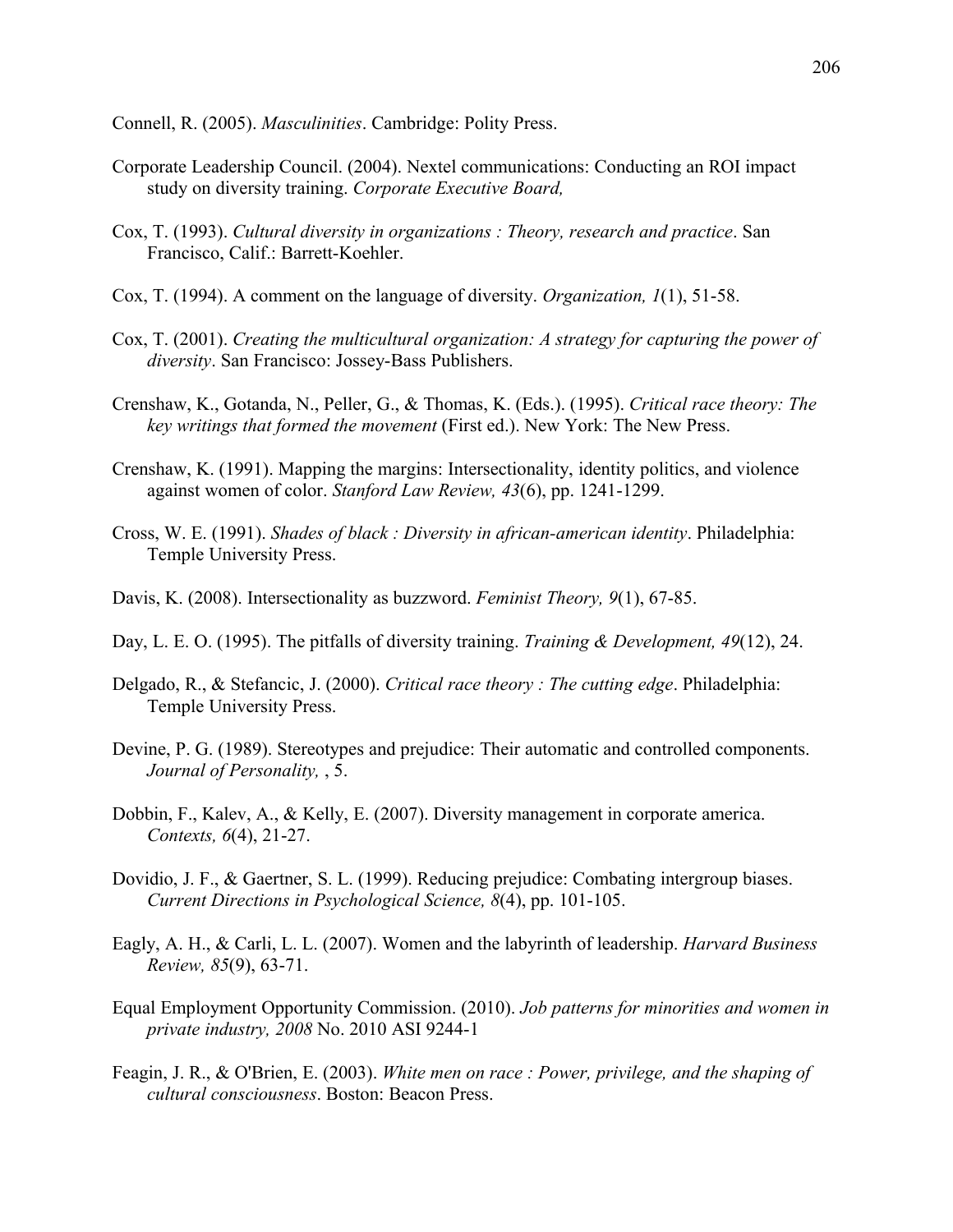Feagin, J. R., & Vera, H. (1994). *White racism : The basics*. New York: Routledge.

- Fine, M. G. (1996). Cultural diversity in the workplace: The state of the field. *Journal of Business Communication, 33*(4), 485-502.
- Freeman, A. D. (1977). Legitimizing racial discrimination through antidiscrimination law: A critcal review of supreme court doctrine. *Minnesota Law Review, 62*, 1049-1119.
- Gallagher, C. A. (2008). The end of racism as the new doxa: New strategies for researching race. In T. Zuberi, & E. Bonilla-Silva (Eds.), *White logic, white methods: Racism and methodology* (pp. 163-178). New York: Rowman and Littlefield Publishers, Inc.
- Gilbert, J. A., Stead, B. A., & Ivancevich, J. M. (1999). Diversity management: A new organizational paradigm. *Journal of Business Ethics, 21*(1), 61-76.
- Gotanda, N. (1991). A critique of "our constitution is color-blind". *Stanford Law Review, 44*(1), pp. 1-68.
- Greenwald, A., McGhee, D., & Schwartz, J. (1998). Measuring individual differences in implicit cognition: The implicit association test. *Journal of Personality and Social Psychology, 74*, 1464.
- Greenwald, A. G., & Banaji, M. R. (1995). Implicit social cognition: Attitudes, self-esteem, and stereotypes. *Psychological Review, 102*(1), 4-27.
- Hacker, A. (1992). *Two nations : Black and white, separate, hostile, unequal*. New York : Toronto : New York: Scribner's ; Maxwell Macmillan Canada ; Maxwell Macmillan International.
- Hanover, J. M. B., & Cellar, D. F. (1998). Environmental factors and the effectiveness of workforce diversity training. *Human Resource Development Quarterly, 9*(2), 105-124.
- Hanscome, L., & Cervero, R. M. (2003). The impact of gendered power relations in HRD. *Human Resource Development International, 6*(4), 509-525.
- Hansen, F. (2003). Diversity's business case doesn't add up. (cover story). *Workforce, 82*(4), 28.
- Hays-Thomas, R. (2004). Why now? the contemporary focus on managing diversity. In M. Stockdale, & F. Crosby (Eds.), *The psychology and management of workplace diversity* (First ed., pp. 3-30) Blackwell Publishing.
- Helms, J. E. (1990). *Black and white racial identity : Theory, research, and practice*. New York: Greenwood Press.
- Hepworth, J. T., & West, S. G. (1988). Lynchings and the economy: A time-series reanalysis of hovland and sears (1940). *Journal of Personality and Social Psychology, 55*(2), 239-247.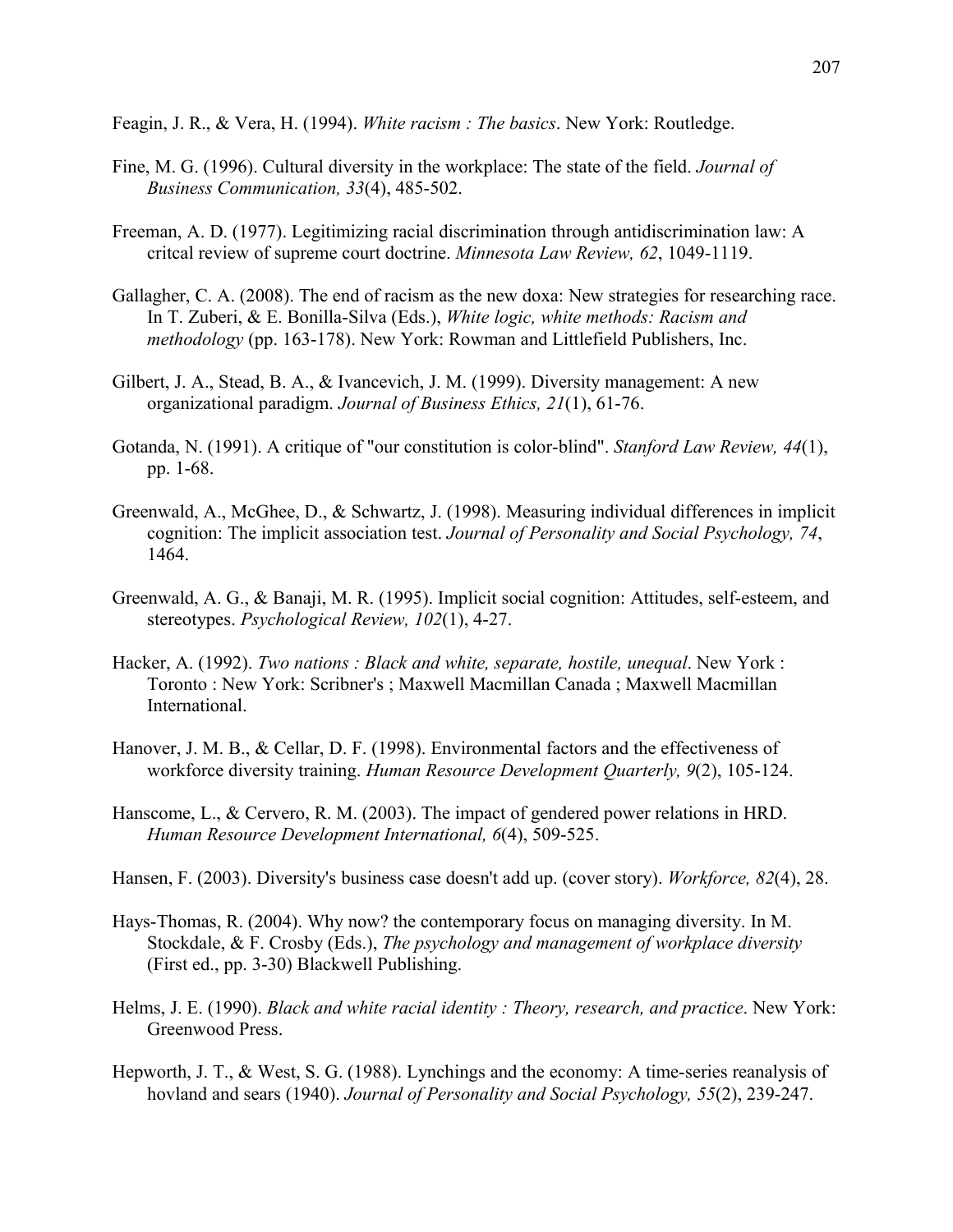- Heydebrand, W. (1990). Government litigation and national policymaking: From Roosevelt to Reagan. *Law and Society Review, 24*(2), 477.
- Hood, J. N., Muller, H. J., & Seitz, P. (2001). Attitudes of Hispanics and Anglos surrounding a workforce diversity intervention. *Hispanic Journal of Behavioral Sciences, 23*(4), 444-458.
- Hovland, C. I., & Sears, R. (1940). Minor studies of aggression: VI. correlation of lynchings with economic indices. *The Journal of Psychology, 9*, 301-310.
- Ivancevich, J. M., & Gilbert, J. A. (2000). Diversity management : Time for A new approach. *Public Personnel Management, 29*(1), 75.
- Jensen, R. (2005). *The heart of whiteness : Confronting race, racism, and white privilege*. San Francisco, CA: City Lights.
- Johnston, W. B., Packer, A. E., & United States. (1987). *Workforce 2000 : Work and workers for the 21st century*. Indianapolis, Ind. : Washington, D.C.?: Hudson Institute ; U.S. Dept. of Labor.
- Jones, J. M. (1997). *Prejudice and racism*. New York: McGraw-Hill Companies.
- Kalev, A., Dobbin, F., & Kelly, E. (2006). Best practices or best guesses? assessing the efficacy of corporate affirmative action and diversity policies. *American Sociological Review, 71*(4), 589-617.
- Kanter, R. M. (1977). *Men and women of the corporation*. New York: Basic Books.
- Kelly, E., & Dobbin, F. (1998). How affirmative action became diversity management: Employer response to antidiscrimination law, 1961 to 1996. *American Behavioral Scientist, 41*(7), 960-984.
- Kidder, D. L., Lankau, M. J., Chrobot-Mason, D., Mollica, K. A., & Friedman, R. A. (2004). Backlash toward diversity initiatives: Examining the impact of diversity program justification, personal and group outcomes. *International Journal of Conflict Management (2004-2005), 15*(1), 77-102.
- Kirby, S. L., & Richard, O. C. (2000). Impact of marketing work-place diversity on employee job involvement and organizational commitment. *Journal of Social Psychology, 140*(3), 367-377.
- Kivel, P. (2002). *Uprooting racism : How white people can work for racial justice*. Gabriola Island, B.C.: New Society Publishers.
- Kochan, T., Bezrukova, K., Ely, R., Jackson, S., Joshi, A., Jehn, K., et al. (2003). The effects of diversity on business performance: Report of the diversity research network. *Human Resource Management, 42*(1), 3-21.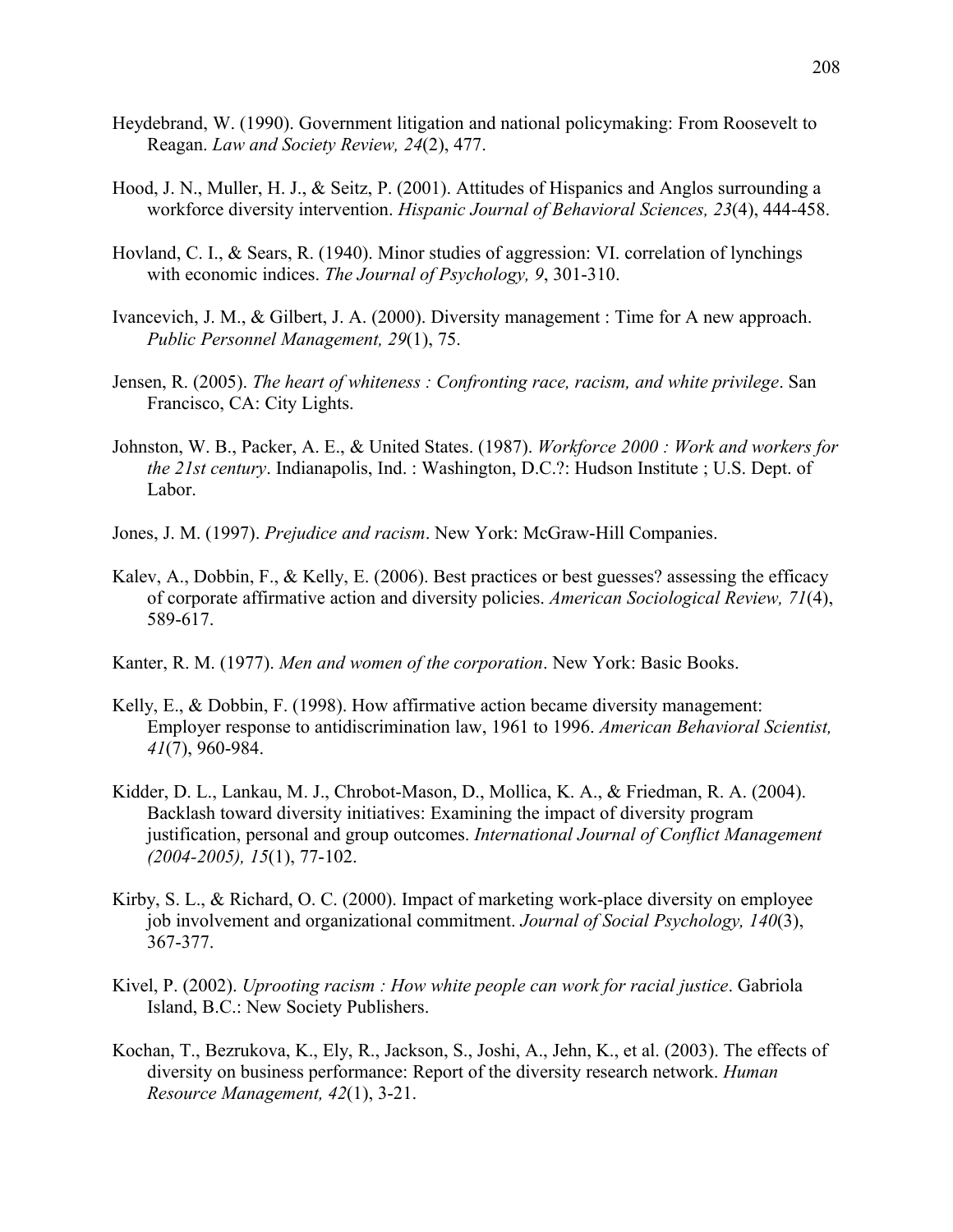- Leonard, J. S. (1985). What promises are worth: The impact of affirmative action goals. *The Journal of Human Resources, 20*(1), pp. 3-20.
- Linnehan, F., & Konrad, A. M. (1999). Diluting diversity. *Journal of Management Inquiry, 8*(4), 399-414.
- Linville, P. W., & Jones, E. E. (1980). Polarized appraisals of out-group members. *Journal of Personality and Social Psychology, 38*(5), 689-703.
- Lorbiecki, A., & Jack, G. (2000). Critical turns in the evolution of diversity management. *British Journal of Management, 11*, S17-S31.
- Lynch, F. R. (1997). The diversity machine. *Society, 34*, 32-44.
- Lynch, F. R. (1997). *The diversity machine : The drive to change the "white male workplace"*. New York: Free Press.
- McIntosh, P. (1988). White privilege: Unpacking the invisible knapsack. In P. Rothenberg (Ed.), *White privilege: Essential readings on the other side of racism* (3rd ed., pp. 123-127). New York: Worth Publishers.
- Merton, R. K. (1948). The bearing of empirical research upon the development of social theory. *American Sociological Review, 13*(5), pp. 505-515.
- Mills, C. W. (1997). *The racial contract*. Ithaca, NY: Cornell University Press.
- Monaghan, C. H. (2010). Working against the grain: White privilege in human resource development. *New Directions for Adult & Continuing Education,* (125), 53-63.
- Mor Barak, M. E. (2000). The inclusive workplace: An ecosystems approach to diversity management. *Social Work, 45*(4), 339-353.
- Moscovici, S. (1976). *Social influence and social change*. New York: Academic Press.
- Moskowitz, G. B. (2005). *Social cognition : Understanding self and others*. New York: Guilford Press.
- Nayak, A. (2006). After race: Ethnography, race, and post-race theory. *Ethnic and Racial Studies, 29*(3), 411-430.
- Neuman, W. L. (2006). *Social research methods: Qualitative and quantitative approaches* (6th Edition ed.). Boston: Pearson Education, Inc.
- Neumark, D., & Gardecki, R. (1996). Women helping women? Role-model and mentoring effects on female Ph.D students in economics. *Journal of Human Resources, 33*(1), 220- 246.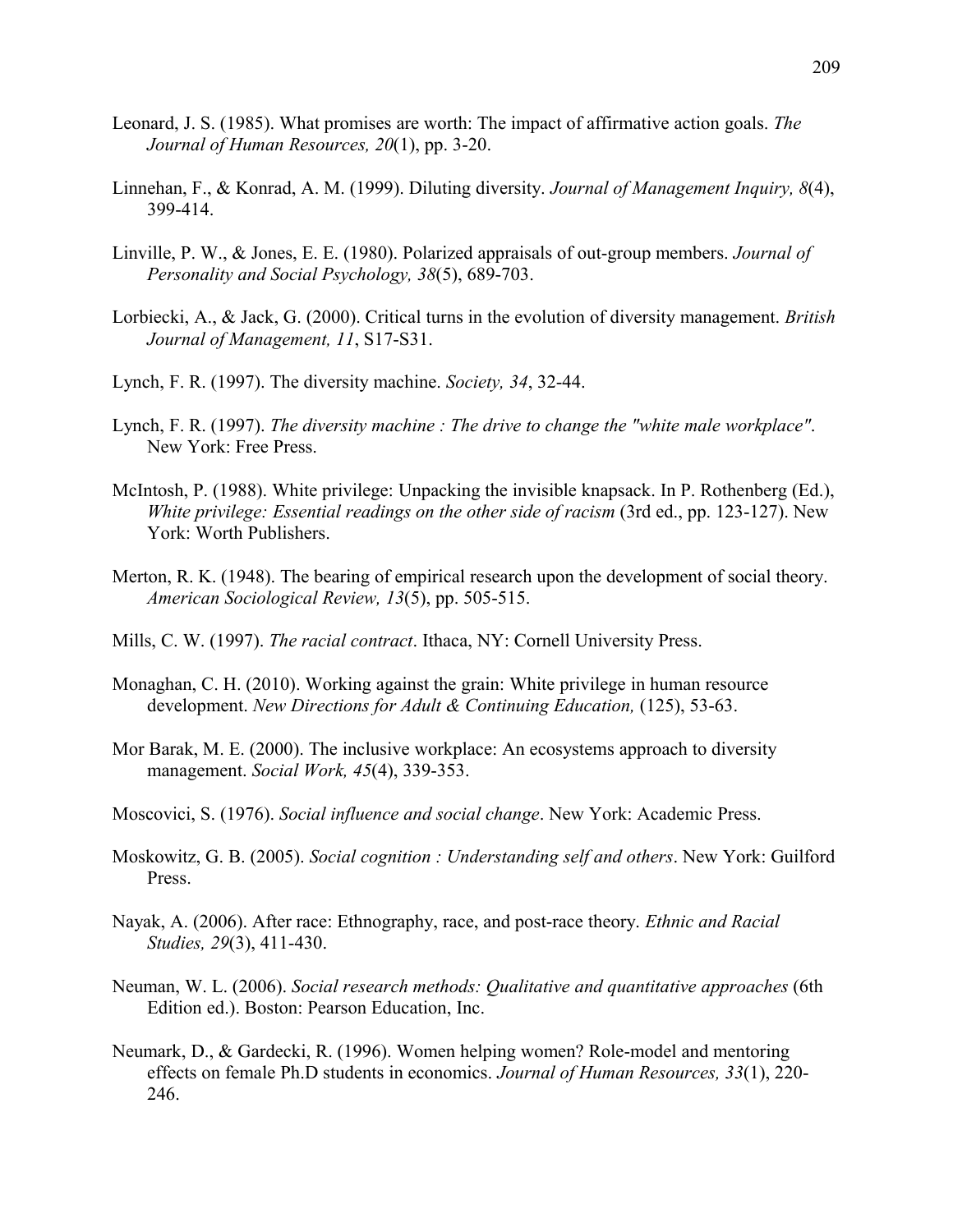- Oliver, M. L., & Shapiro, T. M. (1995). *Black wealth/white wealth : A new perspective on racial inequality*. New York: Routledge.
- Paluck, E. L. (2006). Diversity training and intergroup contact: A call to action research. *Journal of Social Issues, 62*(3), 577-595.
- Paluck, E. L., & Green, D. P. (2009). Prejudice reduction: What works? A review and assessment of research and practice. *Annual Review of Psychology, 60*, 339-367.
- Pelled, L. H., Ledford, J., Gerald, E., & Mohrman, S. A. (1999). Demographic dissimilarity and workplace inclusion. *Journal of Management Studies, 36*(7), 1013-1031.
- Peters, William (Producer and Director) (1985) *A class divided.* [Motion Picture]. Boston: Yale University Films and PBS.
- Pless, N. M., & Maak, T. (2004). Building an inclusive diversity culture: Principles, processes and practice. *Journal of Business Ethics, 54*(2), 129-147.
- Ragins, B. R. (1999). Gender and mentoring relationships: A review and research agenda for the next decade. In G. N. Powell (Ed.), *Handbook of gender and work* (pp. 347-370). Thousand Oaks, CA: Sage Publishers.
- Roberson, L., & Kulik, C. T. (2007). Stereotype threat at work. *Academy of Management Perspectives, 21*(2), 24-40.
- Roberson, Q. M. (2006). Disentangling the meanings of diversity and inclusion in organizations. *Group & Organization Management, 31*(2), 212-236.
- Shapiro, T. M. (2004). *The hidden cost of being african american : How wealth perpetuates inequality*. New York: Oxford University Press.
- Sherif, M., & Sherif, C. W. (1953). *Groups in harmony and tension; an integration of studies on intergroup relations*. New York: Harper.
- Sinclair, L., & Kunda, Z. (1999). Reactions to a black professional: Motivated inhibition and activation of conflicting stereotypes. *Journal of Personality and Social Psychology, 77*(5), 885-904.
- Society for Human Research Management. (2011). *Diversity training.* Retrieved December, 2010, from http://www.shrm.org/hrdisciplines/Diversity/Pages/divtrain.aspx
- Stainback, K., & Tomaskovic-Devey, D. (2009). Intersections of power and privilege: Long-term trends in managerial representation. *American Sociological Review, 74*(5), 800-820.
- Steele, C. M., & Aronson, J. (1995). Stereotype threat and the intellectual test performance of african americans. *Journal of Personality and Social Psychology, 69*, 797-811.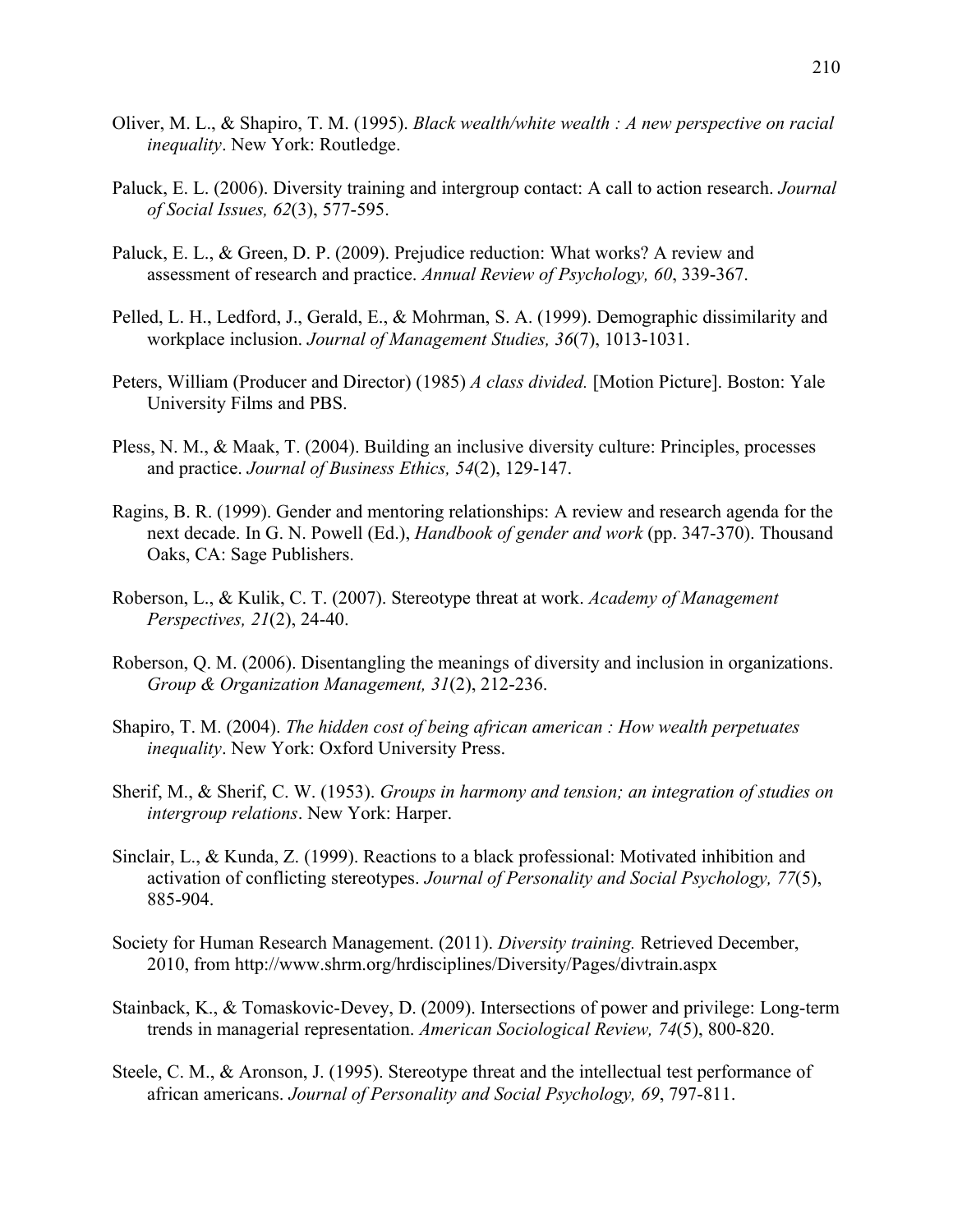- Stewart, M. M., Crary, M., & Humberd, B. K. (2008). Teaching value in diversity: On the folly of espousing inclusion, while practicing exclusion. *Academy of Management Learning & Education, 7*(3), 374-386.
- Stockdale, M. S., & Crosby, F. J. (2004). *The psychology and management of workplace diversity*. Malden, MA: Blackwell Pub.
- Tajfel, H., & Turner, J. C. (1986). An integrative theory of intergroup relations. In W. G. Austin, & S. Worschel (Eds.), *Psychology of intergroup relations* (2nd ed., pp. 33-47). Chicago: Nelson-Hall Publishers.
- Tajfel, H., & Wilkes, A. (1963). Classification and quantitative judgement. *British Journal of Psychology, 54*(2), 101-114.
- Tatum, B. D. (1997). *"Why are all the black kids sitting together in the cafeteria?" and other conversations about the development of racial identity*. New York: BasicBooks.
- Taylor, S. E., & Brown, J. D. (1988). Illusion and well-being: A social psychological perspective on mental health. *Psychological Bulletin, 103*(2), 193-210.
- Thomas Jr., R. R. (1990). From affirmative action to affirming diversity. *Harvard Business Review, 68*(2), 107-117.
- Thomas, K., Mack, D., & Montagliani, A. (2004). The arguments against diversity: Are they valid? In M. Stockdale, & F. Crosby (Eds.), *The psychology and management of workplace diversity* (1st ed., pp. 31-51) Blackwell Publishing.
- Thomas, D. A. (2001). The truth about mentoring minorities race matters. *Harvard Business Review, 79*(4), 98-107.
- Thomas, D. A. (2004). Diversity as strategy. *Harvard Business Review, 82*(9), 98-108.
- Thomas, D. A., & Ely, R. J. (1996). Making differences matter: A new paradigm for managing diversity. *Harvard Business Review, 74*(5), 79-90.
- Thomas, R. R. (1991). *Beyond race and gender : Unleashing the power of your total work force by managing diversity*. New York, NY: AMACOM, American Management Association.
- Thomas, R. R. (1996). *Redefining diversity*. New York: Amacom.
- Trepangier, B. (2006). *Silent racism: How well-meaning white people perpetuate the racial divide*. Boulder, CO: Paradigm Publishers.
- Turnbull, H., Greenwood, R., Tworoger, L., & Golden, C. (2010). Skill deficiencies in diversity and inclusion in organizations: Developing an inclusion skills measurement. *Academy of Strategic Management Journal, 9*(1), 1-14.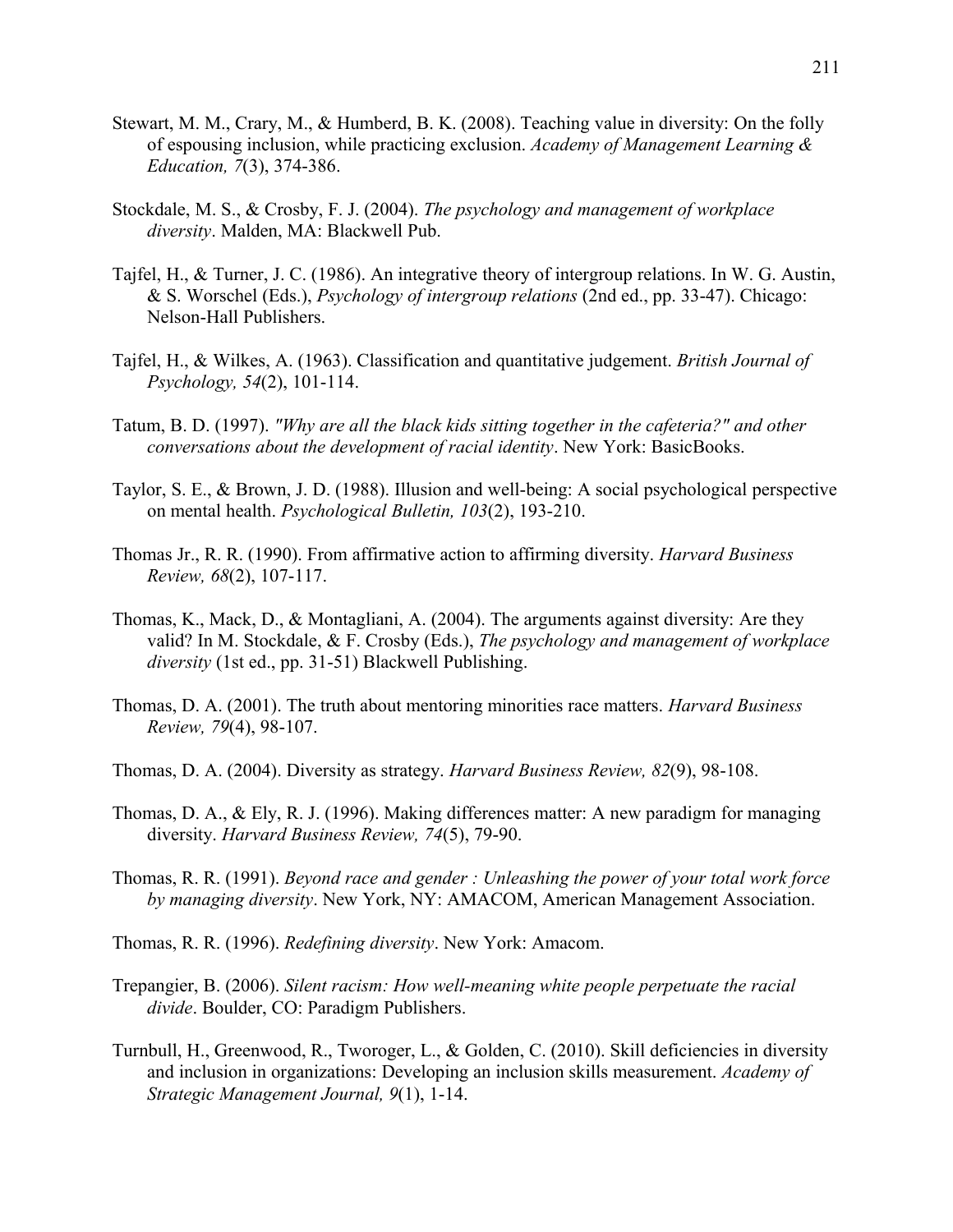- United States Census Bureau. (2011). *Average earnings of year-round full-time workers by educational attainment: 2008* No. 702)U.S. Census Bureau, Statistical Abstract of the United States: 2011.
- Von Bergen, C. W., Soper, B., & Foster, T. (2002). Unintended negative effects of diversity management. *Public Personnel Management, 31*(2), 239.
- Wellman, D. T. (1993). *Portraits of white racism*. Cambridge England ; New York: Cambridge University Press.
- Wildman, S., & Davis, A. (1996). Making systems of privilege visible. In P. Rothenberg (Ed.), *White privilege: Essential readings on the other side of racism* (3rd ed., pp. 109-115). New York: Worth Publishers.
- Wilson, W. J. (1980). *The declining significance of race : Blacks and changing american institutions*. Chicago: University of Chicago Press.
- Wise, T. (2009). *Between barack and a hard place: Racism and white denial in the age of obama*. San Francisco: City Light Books.
- Wise, T. J. (2008). *White like me : Reflections on race from a privileged son*. Brooklyn, NY : Berkeley, Calif.: Soft Skull Press ; Distributed by Publishers Group West.
- Wrench, J. (2005). Diversity management can be bad for you. *Race and Class, 46*(3), 73-84.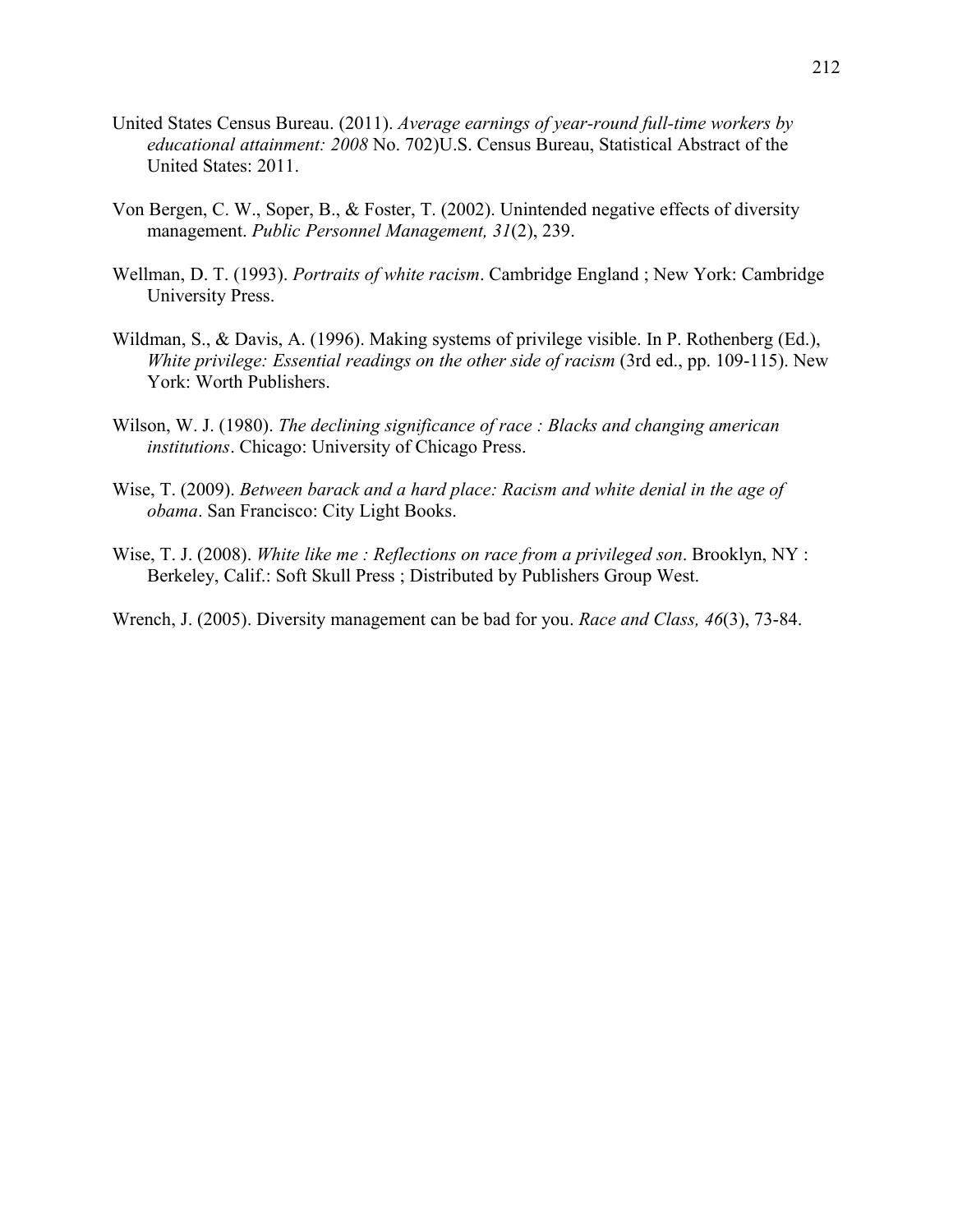# **APPENDIX A**

## **Interview Script for Trainers**

## **EXPERIENCE**

How did you become involved in diversity trainings? Where have you trained? Have those training experiences been similar/different?

## **GOALS**

What do you hope to accomplish by giving these trainings? Why is diversity training necessary? Are your goals shaped by the company you are serving? How so/not? Do your goals align with your company's goals?

## **CURRICULUM DESIGN AND PEDOGOGY**

How do you define diversity? What are the major features of your firm's diversity trainings? What is the justification for these particular features?

## **MEASUREMENT**

Are there any metrics in place to measure the effectiveness of the training? What do these entail and what are the normal results?

## **CLOSING**

If you could change anything about the training process or material, what would it be?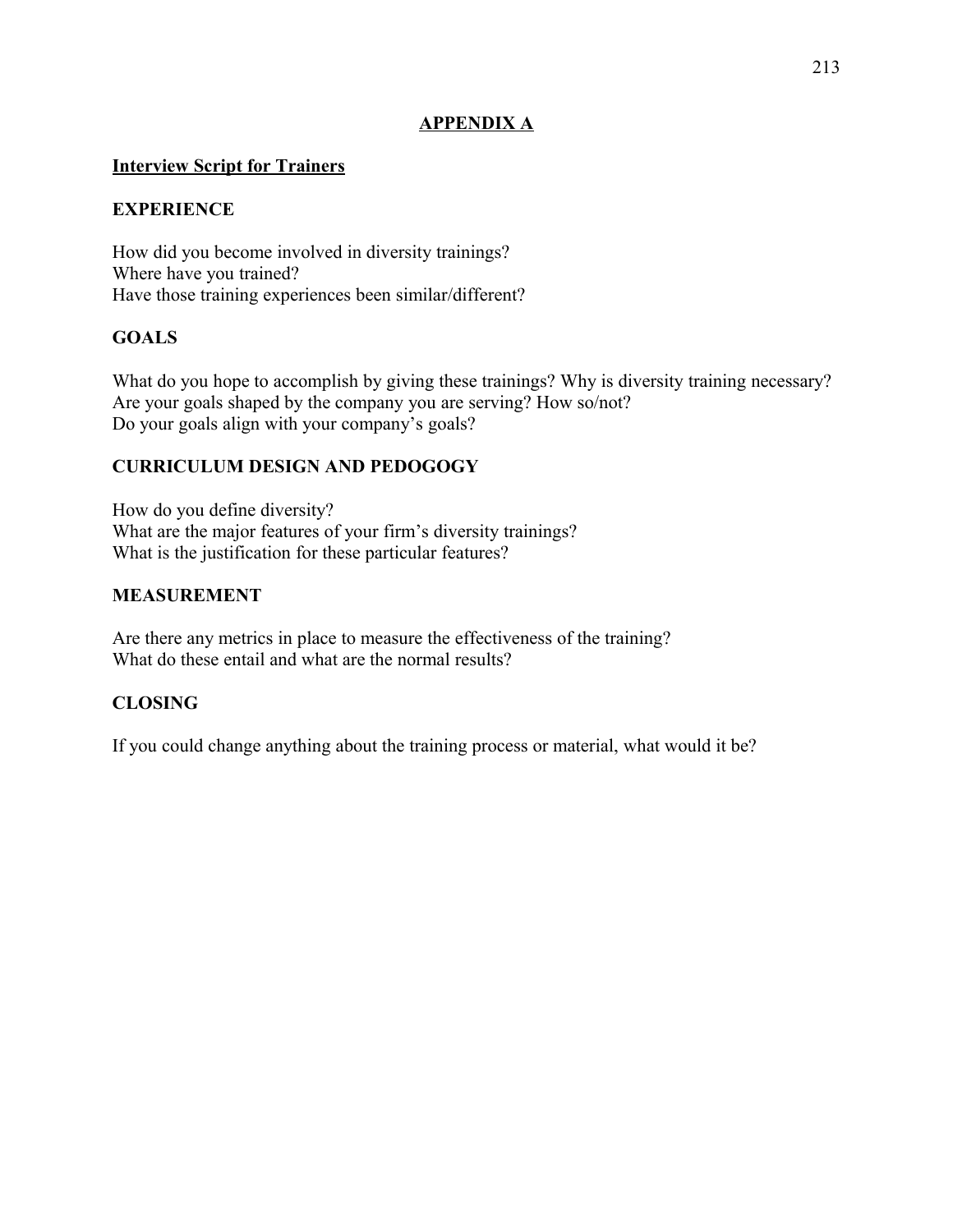## **Interview Script for Managers**

# **OPENING QUESTION TO ALLOW FOR FLEXIBILITY IN CONVERSATION FLOW**

How would you describe your initial reaction to the diversity training? OR

Can you explain how you got to this position in your organization and the specific duties of your job (task allocation, supervising, promoting/hiring, etc.)?

## **VIEWS ON DIVERSITY**

I'd like to first talk about how you think about diversity. How would you characterize your views on diversity? What is it? Is it important in the workplace? What advantages or challenges do you see as arising from diversity?

Is your view different from what you understand the company's views on diversity?

What messages do you get from other managers or top executives about diversity?

Do you think this view of diversity is unique to your organization or characteristic of most companies similar to your own?

How well do diverse individuals interact in your organization?

Other than diversity training, are there any programs in place regarding workforce diversity?

# **GOALS OF TRAINING**

What do you see as the purpose of diversity training? How would you characterize general staff sentiment towards the trainings? What do you see as the key features of this particular training? Do you think the trainings affect what happens in the workplace?

# **REACTIONS TO TRAINING**

Did any parts of the training challenge or affirm your thinking about diversity? Do you see any parts of the training as particularly necessary/unnecessary? Was there any information in the training that was new to you? Did you find anything in the training to be particularly insightful or shocking? Would you want to see something added or eliminated from the training?

# **PERSONAL DIVERSITY GOALS**

Do you have diversity goals? What are they? How did you come to form these goals? Do you need to report your goals and outcomes to anyone in the company?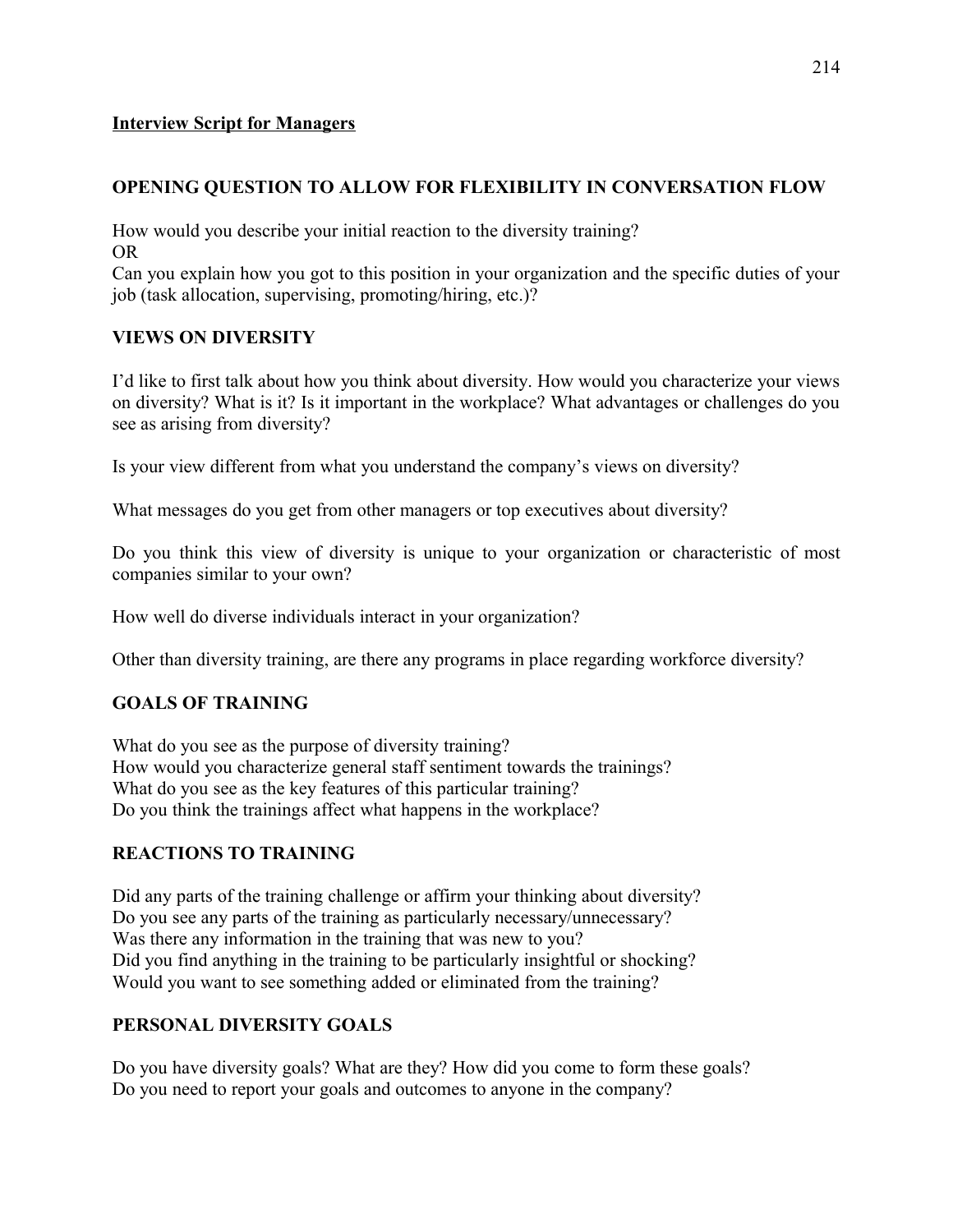Are your diversity goals and outcomes a part of your performance review?

# **REFLECTIONS ON WORKPLACE INTERACTIONS**

How would you describe your managerial style?

How would you describe your interactions with your employees?

Describe the typical steps to assign tasks when an important project comes up.

Do you have promotional or hiring responsibilities? How do you assess the merit of potential new hires or new managers?

Was there anything in particular about the training that caused you to reflect more on your employee interactions or management style? Is there anything you would change or plan to change?

# **CLOSING**

How would you evaluate the success of diversity training sessions?

When will your next training session be and how will you feel when you receive notice that you another training session has been scheduled for you?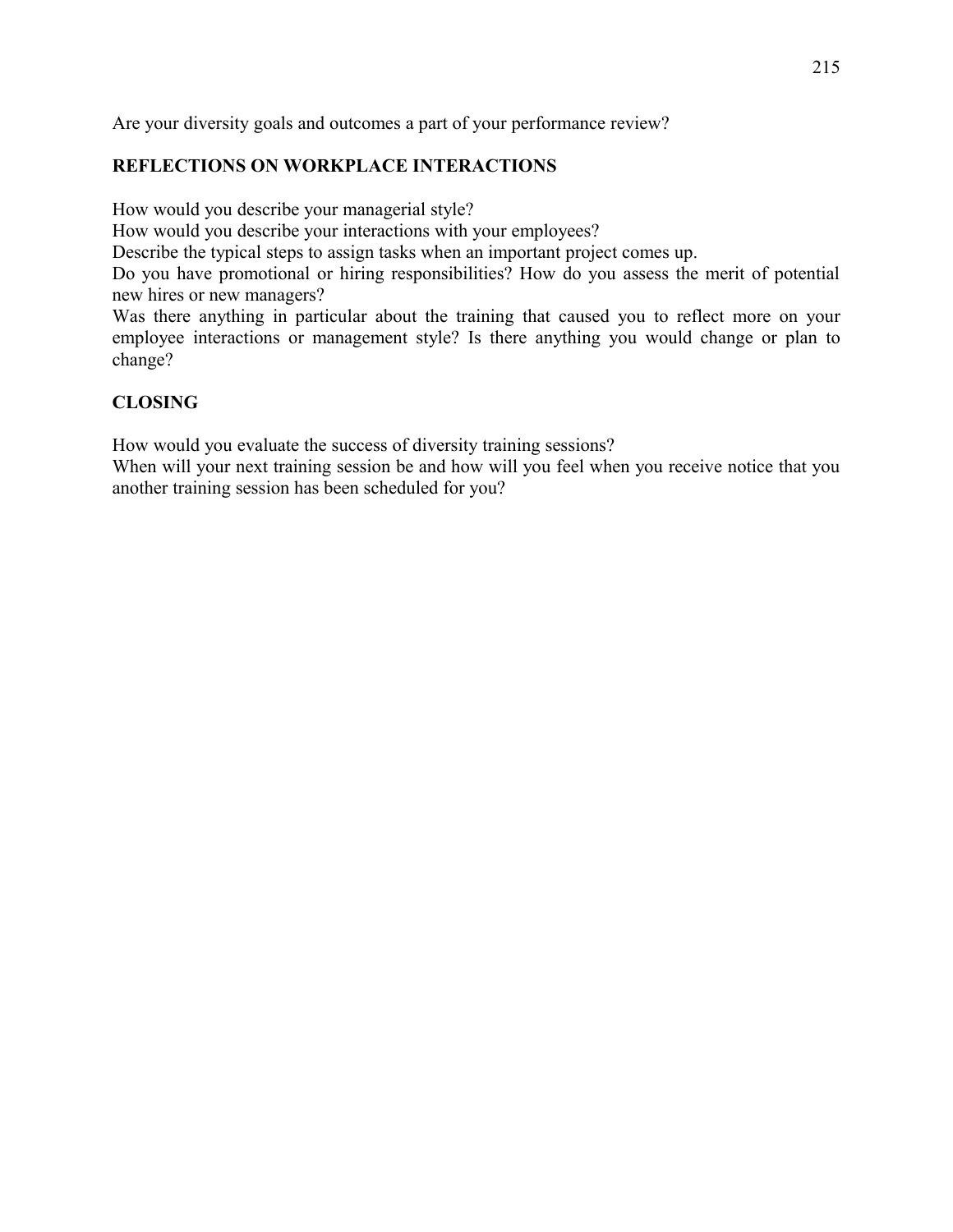#### **APPENDIX B**

# **Boston College- Sociology Department Informed Consent to Participate in a Research Study Adult Consent Form: TRAINER INTERVIEW 24 October 2010**

My name is David Watsula and I am an undergraduate student of sociology at Boston College. As part of my senior honor's research, I am conducting interviews with diversity trainers involved in designing and delivering trainings or similar workshops.

I would like to invite you to participate in this research study. The aim of this study is to gain an understanding of how diversity trainings are delivered to and received by managers attending these sessions. I have chosen you based on your work in delivering diversity trainings or similar workshops. If you do agree to participate in this study, you will be one of about 10 diversity trainers included in this study.

### **Participation**

Your participation is completely voluntary. If you agree to participate, I would like to talk to you regarding your experience with diversity training. I am very interested in how diversity training material connects to organizational decisions and how differences in training techniques create different organizational cultures. Our conversation will be semi-structured meaning I do have some specific questions to ask you, but would like to have an open dialogue with you about your experiences with the training and your role as a manager. You may also ask me questions at any time before, during, or after the interview. I anticipate our conversation lasting no longer than sixty minutes.

 I would also like to request your permission to tape our conversation, but taping is not a necessary component of this interview. Before we begin the interview, I would like to reassure you that your participation in this project is completely voluntary and you may refuse to answer any question, or discontinue the interview, at any time. You may also stop and start the tape recorder at any time during the conversation.

#### Confidentiality/Anonymity

Excerpts of this interview may be part of the final research report or other writings, but under no circumstances will your name (or the company's name) or identifying characteristics be included at any time, unless I receive additional written consent from you. If you wish, you may review the interview transcript for accuracy, but you are not under any obligation to do so.

Tape recordings will be kept in a locked drawer in my apartment, and identifying information will be saved in a password protected personal computer. Transcripts will be saved on the same password protected computer and downloaded to an external hard drive, but will be kept separate from identifying information. I will have sole access to these materials.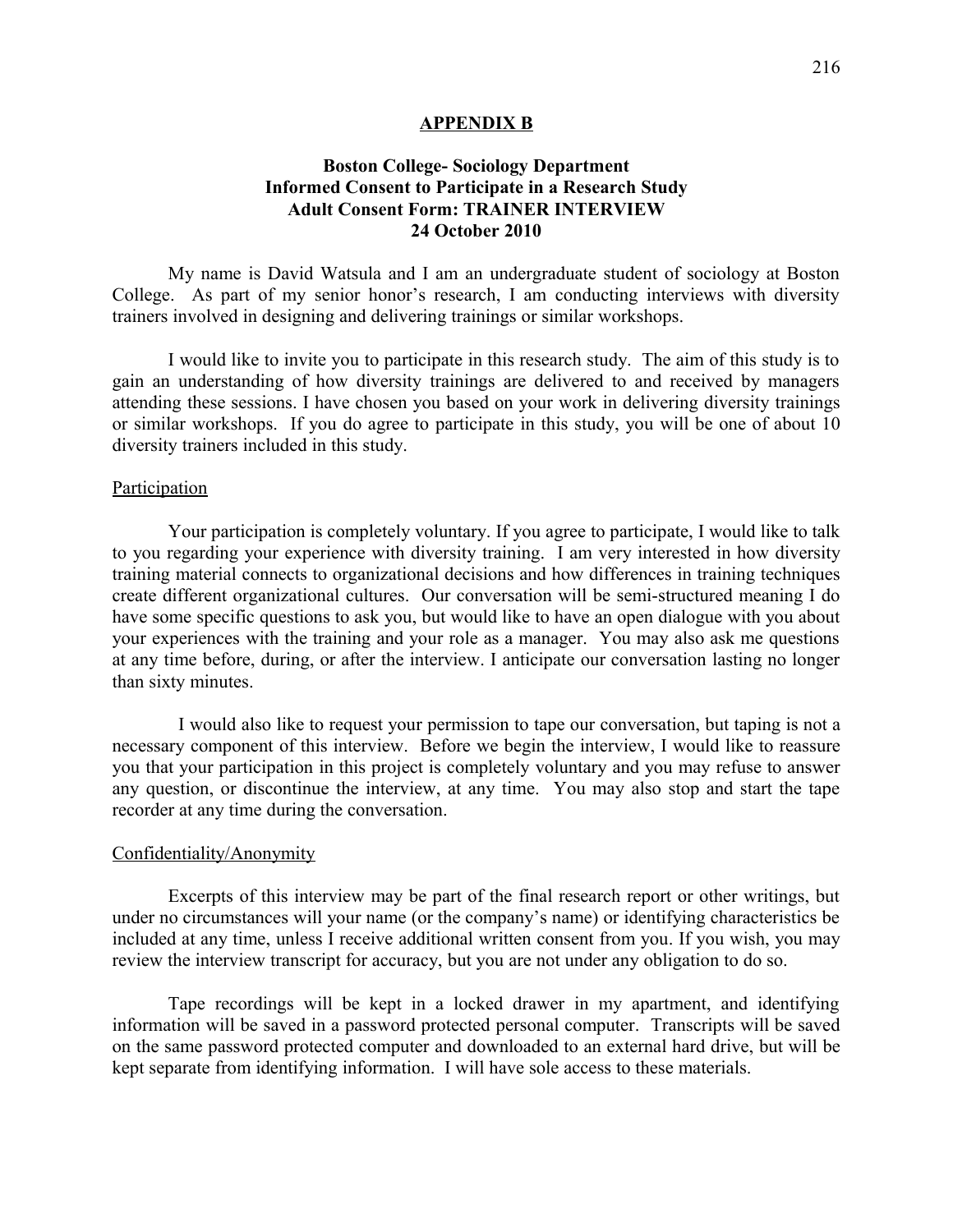You should know that it may be necessary to show this signed consent form to officials at the Boston College Institutional Review Board that oversee research involving human participants to ensure that I have followed correct procedures.

### Potential Risks/ Benefits

To the best of my knowledge, there is no risk or harm to you by participating in this study, though there may be unknown risks. It is my hope that this research process and the data analysis will benefit you as you continue to adapt your training curriculum.

### Payment

I have received no funding for the study, and thus, cannot provide any monetary compensation for your time.

### Withdrawal from the Study

In order to gain a complete understanding of the effects of diversity trainings, I consider your experiences vital to this study. However, you may choose to terminate your participation at any time without penalty. You can do so by contacting me or my advisor whenever you wish. Our contact information is listed below.

#### Contact Information

I may be contacted by phone or by e-mail should you have any questions about this project. If you prefer, you may also speak with Deborah Piatelli, my research advisor who is overseeing this study. Should you have any questions about your rights as a participant in a research study, please feel free to contact the Boston College Office for Research Protections at 617-552-4778 or irb@bc.edu.

Thank you for your participation in this research study.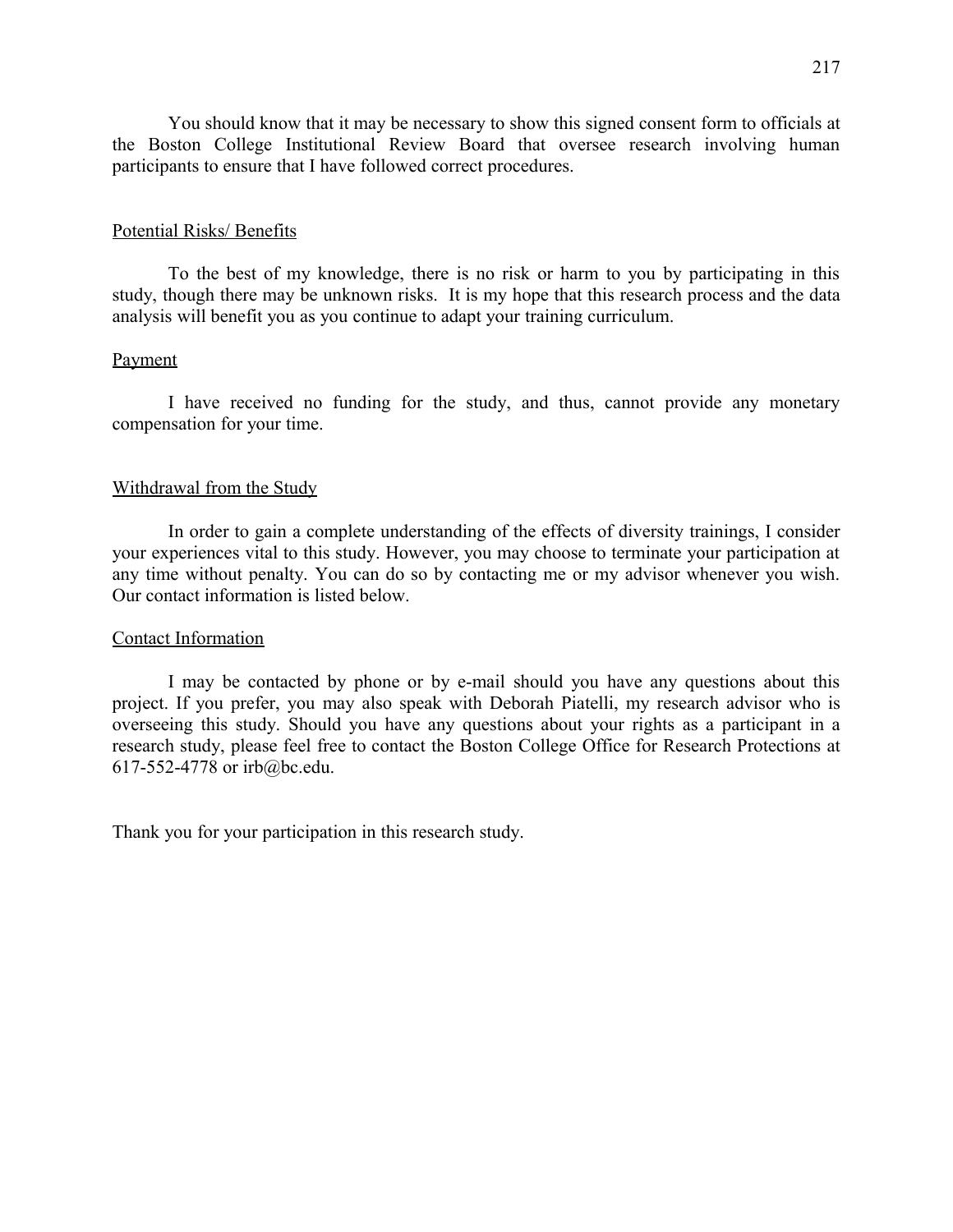# **Certification**

I have read and believe I understand this Informed Consent form. I believe I understand the purpose of this project and what I will be asked to do. I have had the opportunity to ask questions and they have been answered satisfactorily.

I understand that I may stop my participation in this study at any time and that I can refuse to answer any questions.

By signing below, I give David Watsula the permission to tape record, transcribe, and use my interview for his research and reports according to the above-stated guidelines. I understand that the tape recordings and identifying information will be kept confidential and separate during this study.

I have received a signed copy of this Informed Consent document for my personal reference. I hereby give my informed and free consent to participate in this study. (initials).

 $\mathcal{L}_\text{max}$  , and the contribution of the contribution of the contribution of the contribution of the contribution of the contribution of the contribution of the contribution of the contribution of the contribution of t

 $\mathcal{L}_\text{max}$  and the contract of the contract of the contract of the contract of the contract of the contract of

 $\mathcal{L}_\text{max}$  and the contract of the contract of the contract of the contract of the contract of the contract of

# **Signatures**

Printed Name of Participant

 $\mathcal{L}_\text{max}$  , where  $\mathcal{L}_\text{max}$ 

**Consent Signature of Participant** Date

Signature of Researcher and Witness to Consent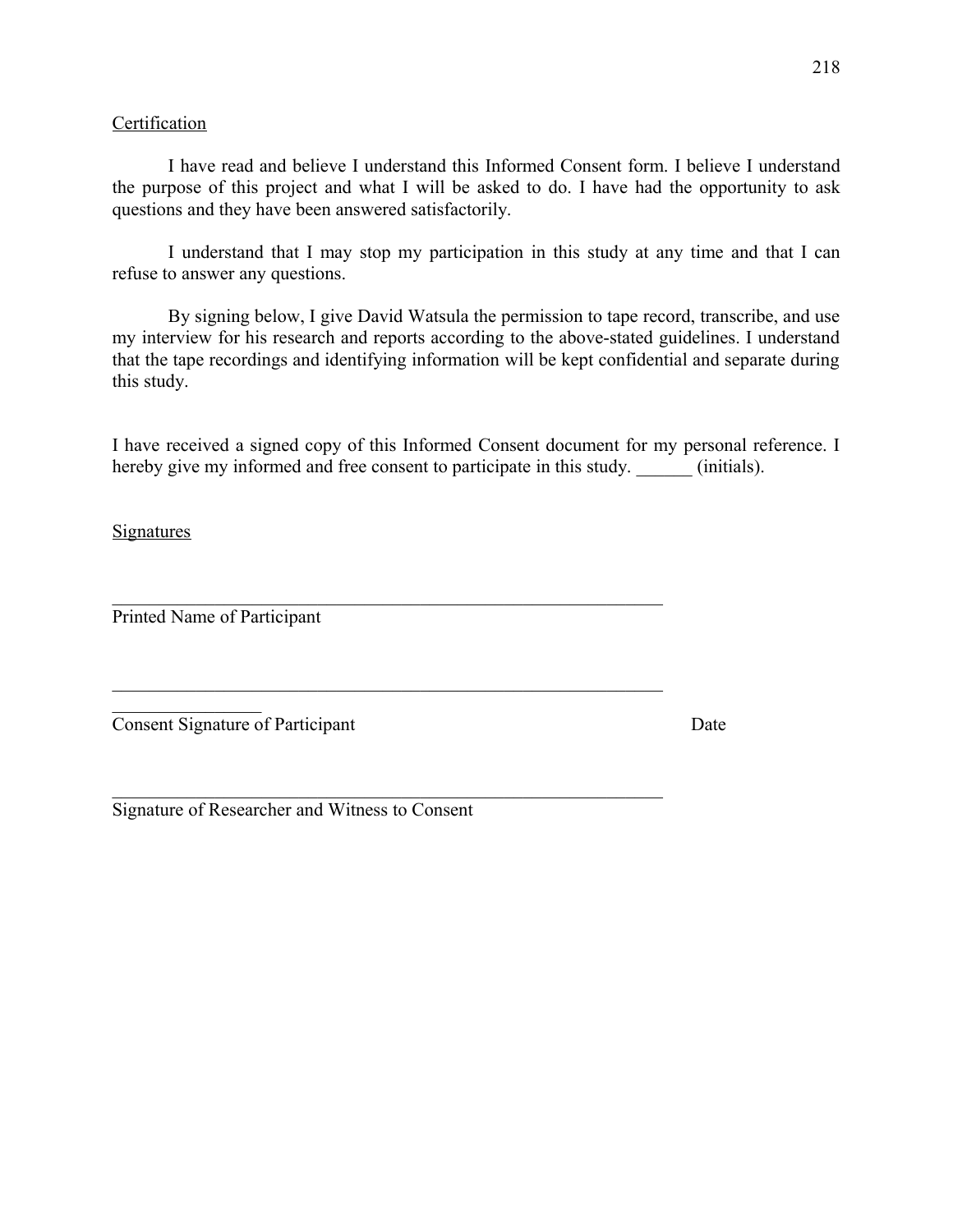## **Boston College- Sociology Department Informed Consent to Participate in a Research Study Adult Consent Form: MANAGER INTERVIEW 24 October 2010**

My name is David Watsula and I am an undergraduate student of sociology at Boston College. As part of my senior honor's research, I am conducting interviews with managers and trainers who take part in diversity trainings in different organizations.

I would like to invite you to participate in this research study. The aim of this study is to gain an understanding of how diversity trainings are delivered to and received by managers attending these sessions. I have chosen you based on your recent participation in a diversity training at company. If you do agree to participate in this study, you will be one of about thirty individuals.

### **Participation**

Your participation is completely voluntary. If you agree to participate, I would like to talk to you regarding your experience with the diversity training and your overall managerial style. I am very interested in how diversity training material connects to organizational decisions and how differences in training techniques create different organizational cultures. Our conversation will be semi-structured meaning I do have some specific questions to ask you, but would like to have an open dialogue with you about your experiences with the training and your role as a manager. You may also ask me questions at any time before, during, or after the interview. I anticipate our conversation lasting no longer than sixty minutes.

I would also like to request your permission to tape our conversation, but taping is not a necessary component of this interview. Before we begin the interview, I would like to reassure you that your participation in this project is completely voluntary and you may refuse to answer any question, or discontinue the interview, at any time. You may also stop and start the tape recorder at any time during the conversation.

### Confidentiality/Anonymity

Excerpts of this interview may be part of the final research report or other writings, but under no circumstances will your name (or the company's name) or identifying characteristics be included at any time, unless I receive additional written consent from you. If you wish, you may review the interview transcript for accuracy, but you are not under any obligation to do so.

Tape recordings will be kept in a locked drawer in my apartment, and identifying information will be saved in a password protected personal computer. Transcripts will be saved on the same password protected computer and downloaded to an external hard drive, but will be kept separate from identifying information. I will have sole access to these materials.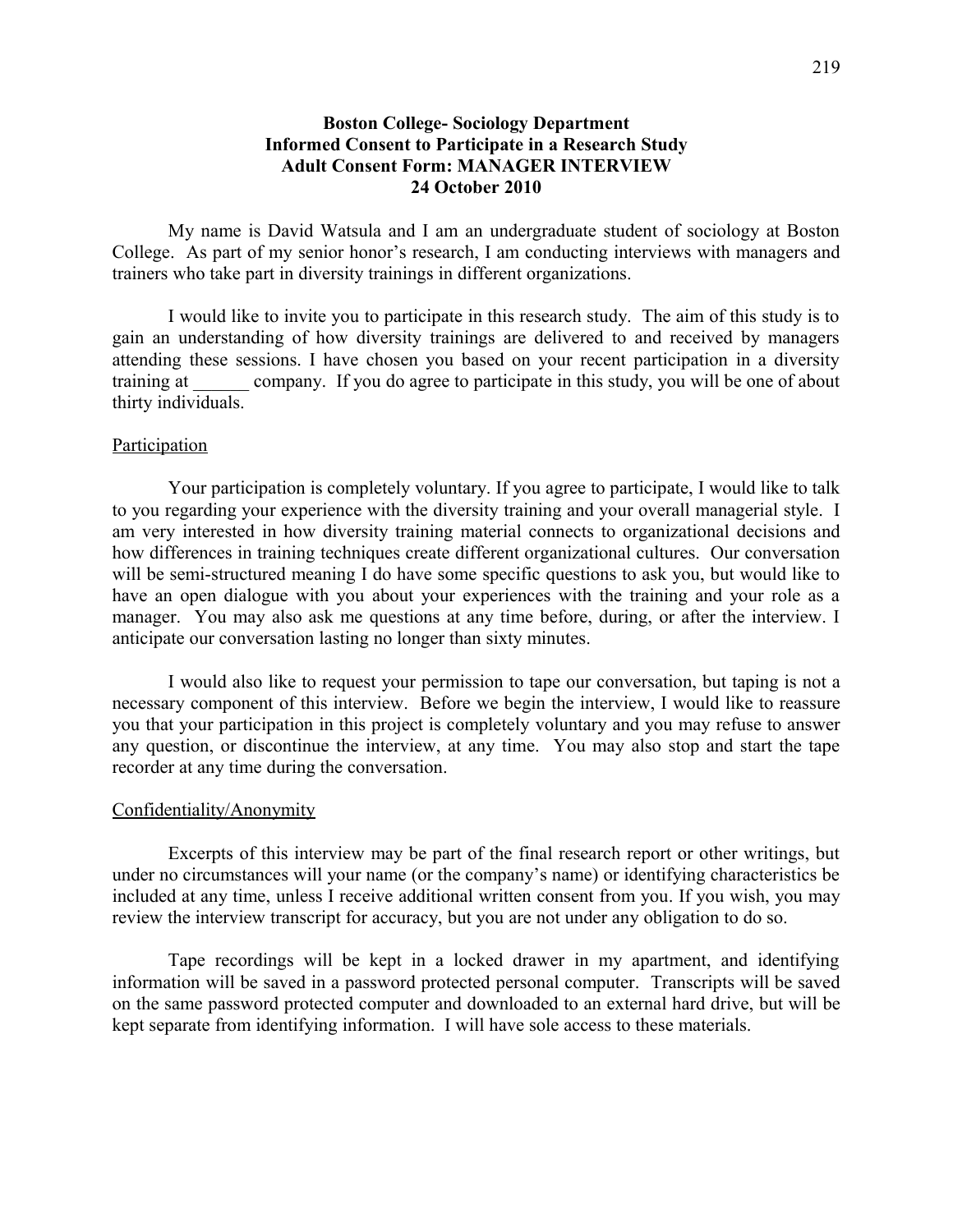You should know that it may be necessary to show this signed consent form to officials at the Boston College Institutional Review Board that oversee research involving human participants to ensure that I have followed correct procedures.

### Potential Risks/ Benefits

To the best of my knowledge, there is no risk or harm to you by participating in this study, though there may be unknown risks. It is my hope that this research process and the data analysis will benefit you and other managers, as well as diversity trainers, as you continue to manage in a diverse environment.

### Payment

I have received no funding for the study, and thus, cannot provide any monetary compensation for your time.

### Withdrawal from the Study

In order to gain a complete understanding of the effects of diversity trainings, I consider your experiences vital to this study. However, you may choose to terminate your participation at any time without penalty. You can do so by contacting me or my advisor whenever you wish. Our contact information is listed below.

#### Contact Information

I may be contacted by phone or by e-mail should you have any questions about this project. If you prefer, you may also speak with Deborah Piatelli, my research advisor who is overseeing this study. Should you have any questions about your rights as a participant in a research study, please feel free to contact the Boston College Office for Research Protections at 617-552-4778 or irb@bc.edu.

Thank you for your participation in this research study.